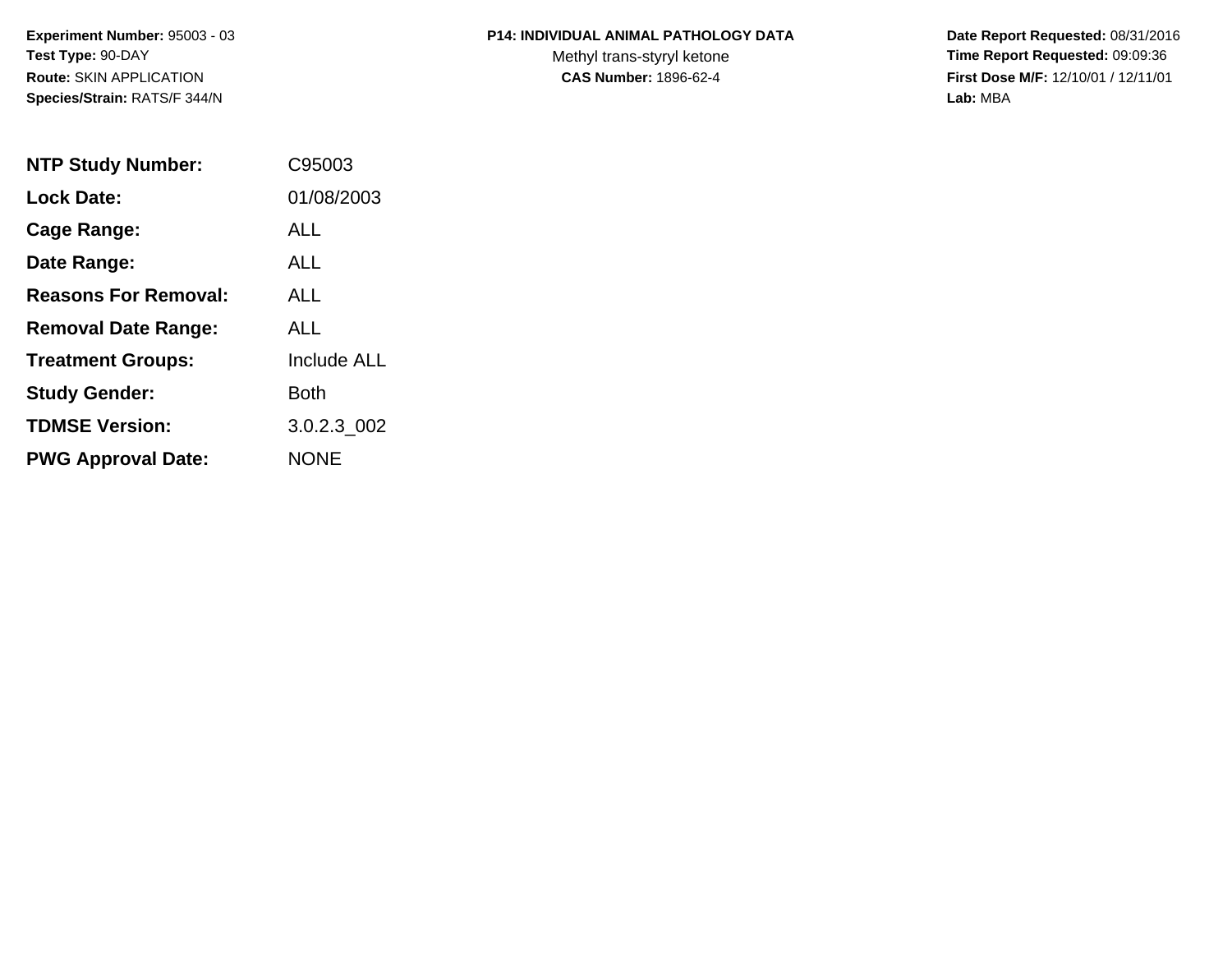| <b>P14: INDIVIDUAL ANIMAL PATHOLOGY DATA</b><br>Experiment Number: 95003 - 03<br>Test Type: 90-DAY<br>Methyl trans-styryl ketone<br>Route: SKIN APPLICATION<br><b>CAS Number: 1896-62-4</b> |                              |                                   | Date Report Requested: 08/31/2016<br>Time Report Requested: 09:09:36<br>First Dose M/F: 12/10/01 / 12/11/01 |
|---------------------------------------------------------------------------------------------------------------------------------------------------------------------------------------------|------------------------------|-----------------------------------|-------------------------------------------------------------------------------------------------------------|
| Species/Strain: RATS/F 344/N                                                                                                                                                                |                              |                                   | Lab: MBA                                                                                                    |
| <b>ANIMAL ID: 1</b>                                                                                                                                                                         | <b>TRT#: 1</b>               | <b>SEX: Male</b>                  | DAY ON TEST: 93                                                                                             |
|                                                                                                                                                                                             | <b>DOSE: VEHICLE CONTROL</b> | <b>DISP: Terminal Sacrifice</b>   | <b>HISTO: MB461M-1</b>                                                                                      |
|                                                                                                                                                                                             |                              | ORGAN AND ACCOUNTABLE SITE STATUS |                                                                                                             |
| <b>NORMAL</b>                                                                                                                                                                               |                              |                                   |                                                                                                             |
| * Adrenal Cortex                                                                                                                                                                            | * Adrenal Medulla            | * Blood Vessel                    | * Bone                                                                                                      |
| * Bone Marrow                                                                                                                                                                               | * Brain                      | * Epididymis                      | * Esophagus                                                                                                 |
| * Eye                                                                                                                                                                                       | * Harderian Gland            | * Heart                           | * Intestine Large, Cecum                                                                                    |
| * Intestine Large, Colon                                                                                                                                                                    | * Intestine Large, Rectum    | * Intestine Small, Duodenum       | * Intestine Small, Ileum                                                                                    |
| * Intestine Small, Jejunum                                                                                                                                                                  | * Islets. Pancreatic         | * Kidney                          | * Liver                                                                                                     |
| * Lung                                                                                                                                                                                      | * Lymph Node, Mesenteric     | * Nose                            | * Pancreas                                                                                                  |
| * Pituitary Gland                                                                                                                                                                           | * Preputial Gland            | * Prostate                        | * Salivary Glands                                                                                           |
| * Seminal Vesicle                                                                                                                                                                           | <b>Skin</b>                  | * Spleen                          | Stomach, Forestomach                                                                                        |
| * Stomach, Glandular                                                                                                                                                                        | * Testes                     | * Thymus                          | * Thyroid Gland                                                                                             |
| * Tongue                                                                                                                                                                                    | * Trachea                    | * Urinary Bladder                 |                                                                                                             |
| <b>MISSING</b>                                                                                                                                                                              |                              |                                   |                                                                                                             |
| * Lymph Node, Mandibular                                                                                                                                                                    | * Mammary Gland              | * Parathyroid Gland               |                                                                                                             |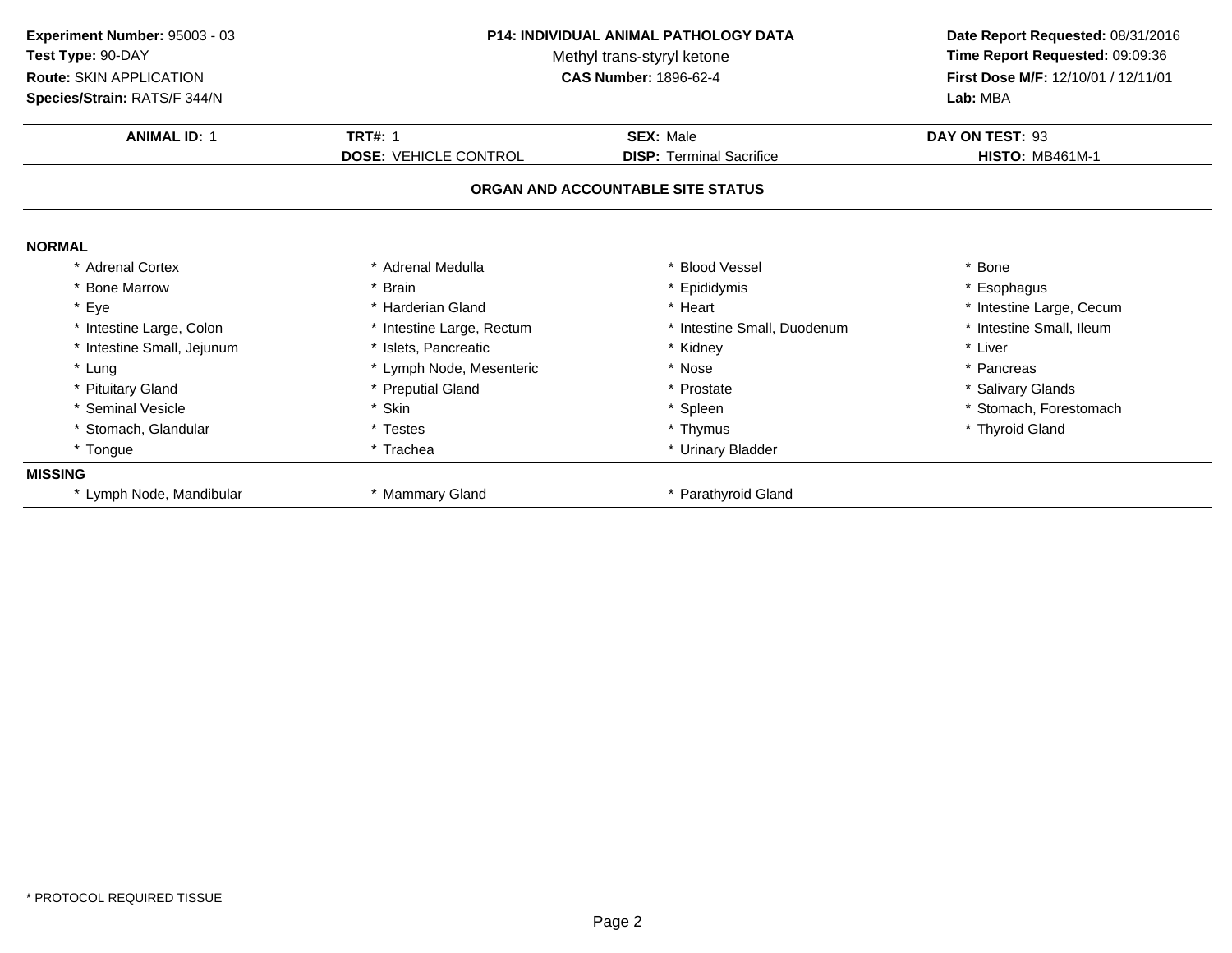| Experiment Number: 95003 - 03<br>Test Type: 90-DAY<br>Route: SKIN APPLICATION<br>Species/Strain: RATS/F 344/N | <b>P14: INDIVIDUAL ANIMAL PATHOLOGY DATA</b><br>Methyl trans-styryl ketone<br><b>CAS Number: 1896-62-4</b> |                                                     | Date Report Requested: 08/31/2016<br>Time Report Requested: 09:09:36<br>First Dose M/F: 12/10/01 / 12/11/01<br>Lab: MBA |  |
|---------------------------------------------------------------------------------------------------------------|------------------------------------------------------------------------------------------------------------|-----------------------------------------------------|-------------------------------------------------------------------------------------------------------------------------|--|
| <b>ANIMAL ID: 2</b>                                                                                           | <b>TRT#: 1</b><br><b>DOSE: VEHICLE CONTROL</b>                                                             | <b>SEX: Male</b><br><b>DISP: Terminal Sacrifice</b> | DAY ON TEST: 93<br><b>HISTO: MB461M-2</b>                                                                               |  |
|                                                                                                               |                                                                                                            |                                                     |                                                                                                                         |  |
|                                                                                                               |                                                                                                            | ORGAN AND ACCOUNTABLE SITE STATUS                   |                                                                                                                         |  |
| <b>NORMAL</b>                                                                                                 |                                                                                                            |                                                     |                                                                                                                         |  |
| * Adrenal Cortex                                                                                              | * Adrenal Medulla                                                                                          | * Blood Vessel                                      | * Bone                                                                                                                  |  |
| * Bone Marrow                                                                                                 | * Brain                                                                                                    | * Epididymis                                        | * Esophagus                                                                                                             |  |
| * Eye                                                                                                         | * Harderian Gland                                                                                          | * Heart                                             | * Intestine Large, Cecum                                                                                                |  |
| * Intestine Large, Colon                                                                                      | * Intestine Large, Rectum                                                                                  | * Intestine Small, Duodenum                         | * Intestine Small, Ileum                                                                                                |  |
| * Intestine Small, Jejunum                                                                                    | * Islets, Pancreatic                                                                                       | * Kidney                                            | * Lung                                                                                                                  |  |
| * Lymph Node, Mesenteric                                                                                      | * Nose                                                                                                     | * Pancreas                                          | * Parathyroid Gland                                                                                                     |  |
| * Pituitary Gland                                                                                             | * Preputial Gland                                                                                          | * Prostate                                          | * Salivary Glands                                                                                                       |  |
| * Seminal Vesicle                                                                                             | * Skin                                                                                                     | * Spleen                                            | * Stomach, Forestomach                                                                                                  |  |
| * Stomach, Glandular                                                                                          | * Testes                                                                                                   | * Thyroid Gland                                     | * Tongue                                                                                                                |  |
| * Trachea                                                                                                     | * Urinary Bladder                                                                                          |                                                     |                                                                                                                         |  |
| <b>MISSING</b>                                                                                                |                                                                                                            |                                                     |                                                                                                                         |  |
| * Lymph Node, Mandibular                                                                                      | * Mammary Gland                                                                                            |                                                     |                                                                                                                         |  |
| <b>OBSERVATIONS</b>                                                                                           |                                                                                                            |                                                     |                                                                                                                         |  |
| * Liver                                                                                                       |                                                                                                            | Vacuolization Cytoplasmic                           | Minimal                                                                                                                 |  |
| * Thymus                                                                                                      |                                                                                                            | Atrophy                                             | Minimal                                                                                                                 |  |
| Note: increased tingible bodies                                                                               |                                                                                                            |                                                     |                                                                                                                         |  |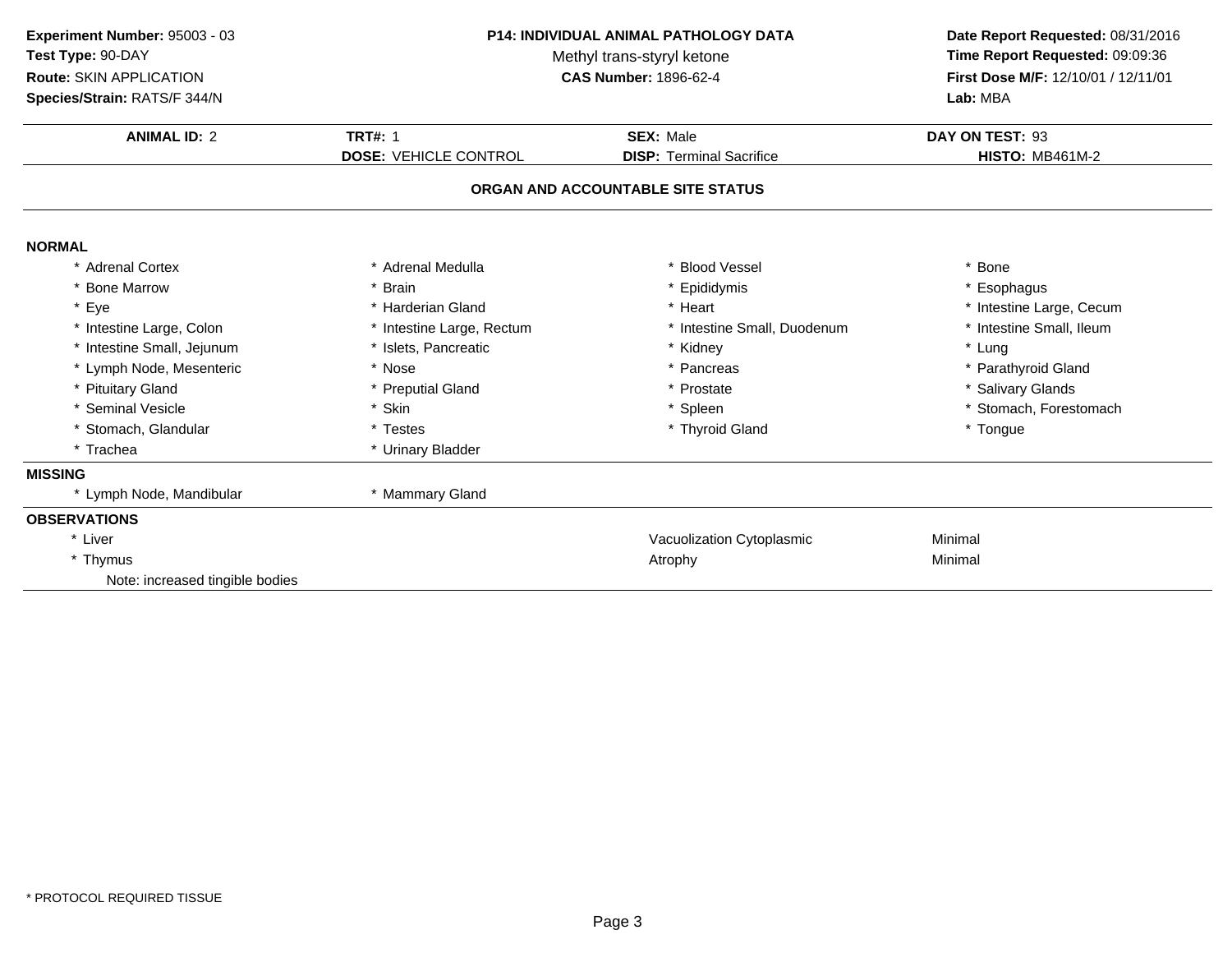| Experiment Number: 95003 - 03<br>Test Type: 90-DAY<br>Route: SKIN APPLICATION<br>Species/Strain: RATS/F 344/N | <b>P14: INDIVIDUAL ANIMAL PATHOLOGY DATA</b><br>Methyl trans-styryl ketone<br><b>CAS Number: 1896-62-4</b> |                                                     | Date Report Requested: 08/31/2016<br>Time Report Requested: 09:09:36<br>First Dose M/F: 12/10/01 / 12/11/01<br>Lab: MBA |  |
|---------------------------------------------------------------------------------------------------------------|------------------------------------------------------------------------------------------------------------|-----------------------------------------------------|-------------------------------------------------------------------------------------------------------------------------|--|
| <b>ANIMAL ID: 3</b>                                                                                           | <b>TRT#: 1</b><br><b>DOSE: VEHICLE CONTROL</b>                                                             | <b>SEX: Male</b><br><b>DISP: Terminal Sacrifice</b> | DAY ON TEST: 93<br><b>HISTO: MB461M-3</b>                                                                               |  |
|                                                                                                               |                                                                                                            | ORGAN AND ACCOUNTABLE SITE STATUS                   |                                                                                                                         |  |
| <b>NORMAL</b>                                                                                                 |                                                                                                            |                                                     |                                                                                                                         |  |
| * Adrenal Cortex                                                                                              | * Adrenal Medulla                                                                                          | * Blood Vessel                                      | * Bone                                                                                                                  |  |
| * Bone Marrow                                                                                                 | * Brain                                                                                                    | * Epididymis                                        | * Esophagus                                                                                                             |  |
| * Eye                                                                                                         | * Harderian Gland                                                                                          | * Intestine Large, Cecum                            | * Intestine Large, Colon                                                                                                |  |
| * Intestine Large, Rectum                                                                                     | * Intestine Small, Duodenum                                                                                | * Intestine Small, Ileum                            | * Intestine Small, Jejunum                                                                                              |  |
| * Islets, Pancreatic                                                                                          | * Lung                                                                                                     | * Lymph Node, Mesenteric                            | * Nose                                                                                                                  |  |
| * Pancreas                                                                                                    | * Parathyroid Gland                                                                                        | * Pituitary Gland                                   | * Preputial Gland                                                                                                       |  |
| * Prostate                                                                                                    | * Salivary Glands                                                                                          | * Seminal Vesicle                                   | * Skin                                                                                                                  |  |
| * Spleen                                                                                                      | * Stomach, Forestomach                                                                                     | * Stomach, Glandular                                | * Testes                                                                                                                |  |
| * Thymus                                                                                                      | * Thyroid Gland                                                                                            | * Tongue                                            | * Trachea                                                                                                               |  |
| * Urinary Bladder                                                                                             |                                                                                                            |                                                     |                                                                                                                         |  |
| <b>MISSING</b>                                                                                                |                                                                                                            |                                                     |                                                                                                                         |  |
| * Lymph Node, Mandibular                                                                                      | * Mammary Gland                                                                                            |                                                     |                                                                                                                         |  |
| <b>OBSERVATIONS</b>                                                                                           |                                                                                                            |                                                     |                                                                                                                         |  |
| * Heart                                                                                                       | Artery                                                                                                     | Inflammation                                        | Chronic Active, Focal, Minimal                                                                                          |  |
| * Kidney                                                                                                      |                                                                                                            | Nephropathy                                         | Minimal                                                                                                                 |  |
| * Liver                                                                                                       |                                                                                                            | Vacuolization Cytoplasmic                           | Minimal                                                                                                                 |  |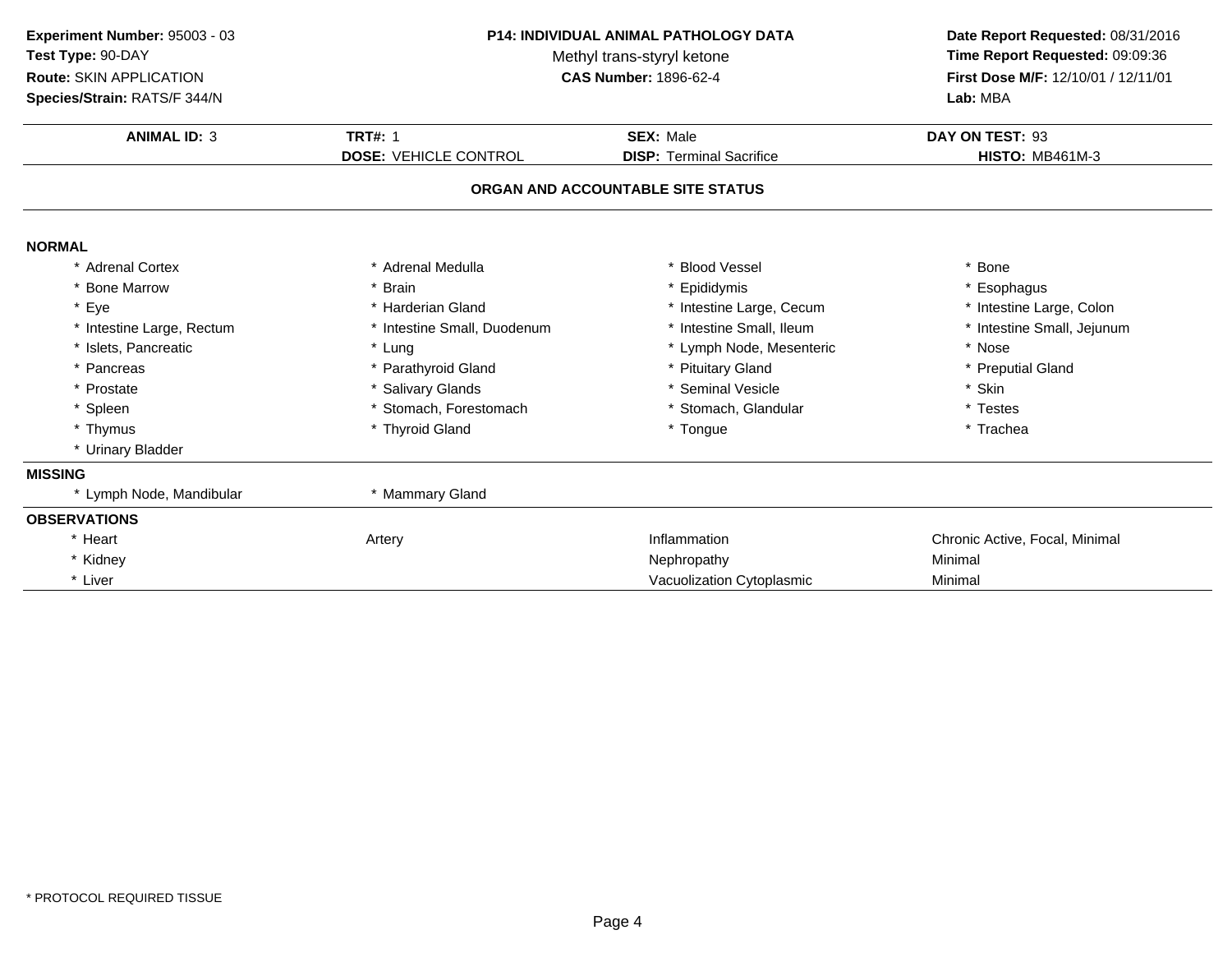| Experiment Number: 95003 - 03 | <b>P14: INDIVIDUAL ANIMAL PATHOLOGY DATA</b> |                                   | Date Report Requested: 08/31/2016                                      |
|-------------------------------|----------------------------------------------|-----------------------------------|------------------------------------------------------------------------|
| Test Type: 90-DAY             |                                              | Methyl trans-styryl ketone        | Time Report Requested: 09:09:36<br>First Dose M/F: 12/10/01 / 12/11/01 |
| Route: SKIN APPLICATION       |                                              | <b>CAS Number: 1896-62-4</b>      |                                                                        |
| Species/Strain: RATS/F 344/N  |                                              |                                   | Lab: MBA                                                               |
| <b>ANIMAL ID: 4</b>           | <b>TRT#: 1</b>                               | <b>SEX: Male</b>                  | DAY ON TEST: 93                                                        |
|                               | <b>DOSE: VEHICLE CONTROL</b>                 | <b>DISP: Terminal Sacrifice</b>   | <b>HISTO: MB461M-4</b>                                                 |
|                               |                                              | ORGAN AND ACCOUNTABLE SITE STATUS |                                                                        |
|                               |                                              |                                   |                                                                        |
| <b>NORMAL</b>                 |                                              |                                   |                                                                        |
| * Adrenal Cortex              | * Adrenal Medulla                            | * Blood Vessel                    | Bone                                                                   |
| * Bone Marrow                 | * Brain                                      | * Epididymis                      | Esophagus                                                              |
| * Eye                         | * Harderian Gland                            | * Heart                           | * Intestine Large, Cecum                                               |
| * Intestine Large, Colon      | * Intestine Large, Rectum                    | * Intestine Small, Duodenum       | * Intestine Small, Ileum                                               |
| * Intestine Small, Jejunum    | * Islets, Pancreatic                         | * Liver                           | * Lymph Node, Mesenteric                                               |
| * Nose                        | * Pancreas                                   | * Parathyroid Gland               | * Pituitary Gland                                                      |
| * Preputial Gland             | * Prostate                                   | * Salivary Glands                 | * Seminal Vesicle                                                      |
| * Skin                        | * Spleen                                     | * Stomach, Forestomach            | * Stomach, Glandular                                                   |
| * Testes                      | * Thymus                                     | * Thyroid Gland                   | * Tongue                                                               |
| * Trachea                     | * Urinary Bladder                            |                                   |                                                                        |
| <b>MISSING</b>                |                                              |                                   |                                                                        |
| * Lymph Node, Mandibular      | * Mammary Gland                              |                                   |                                                                        |
| <b>OBSERVATIONS</b>           |                                              |                                   |                                                                        |
| * Kidney                      |                                              | Nephropathy                       | Minimal                                                                |
| * Lung                        | <b>Bronchiole</b>                            | <b>Infiltration Cellular</b>      | Lymphocyte, Focal, Minimal                                             |
| Lymph Node                    | Mediastinal                                  | Hyperplasia                       | Lymphoid, Mild                                                         |
| [Hyperplasia                  | $TGLs = TGL=1-12$                            |                                   |                                                                        |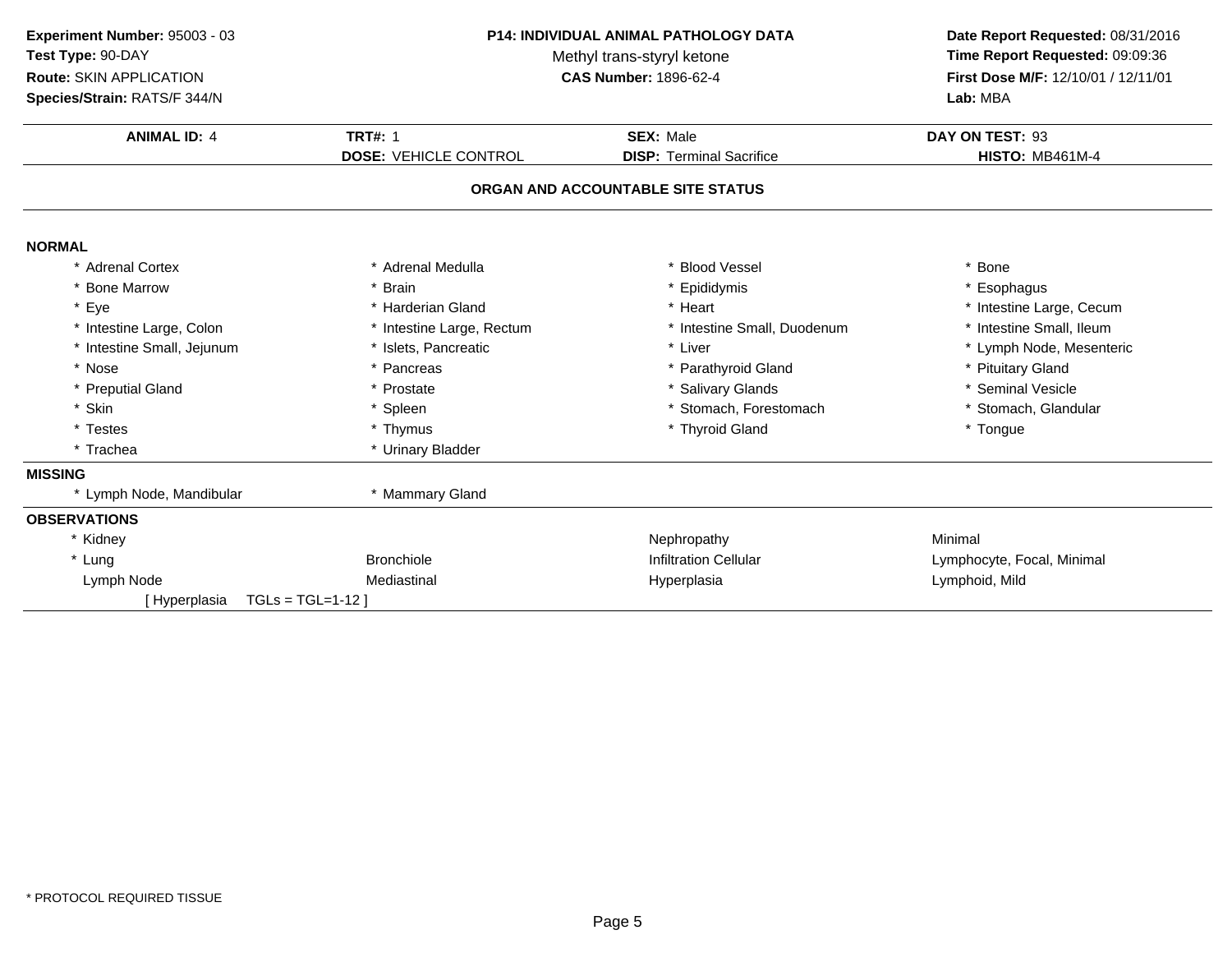| Experiment Number: 95003 - 03<br>Test Type: 90-DAY<br>Route: SKIN APPLICATION<br>Species/Strain: RATS/F 344/N | P14: INDIVIDUAL ANIMAL PATHOLOGY DATA<br>Methyl trans-styryl ketone<br><b>CAS Number: 1896-62-4</b> |                                                     | Date Report Requested: 08/31/2016<br>Time Report Requested: 09:09:36<br>First Dose M/F: 12/10/01 / 12/11/01<br>Lab: MBA |
|---------------------------------------------------------------------------------------------------------------|-----------------------------------------------------------------------------------------------------|-----------------------------------------------------|-------------------------------------------------------------------------------------------------------------------------|
| <b>ANIMAL ID: 5</b>                                                                                           | <b>TRT#: 1</b><br><b>DOSE: VEHICLE CONTROL</b>                                                      | <b>SEX: Male</b><br><b>DISP: Terminal Sacrifice</b> | DAY ON TEST: 93<br><b>HISTO: MB461M-5</b>                                                                               |
|                                                                                                               |                                                                                                     | ORGAN AND ACCOUNTABLE SITE STATUS                   |                                                                                                                         |
| <b>NORMAL</b>                                                                                                 |                                                                                                     |                                                     |                                                                                                                         |
| * Adrenal Cortex                                                                                              | * Adrenal Medulla                                                                                   | <b>Blood Vessel</b>                                 | * Bone                                                                                                                  |
| * Bone Marrow                                                                                                 | <b>Brain</b>                                                                                        | Epididymis                                          | * Esophagus                                                                                                             |
| * Eye                                                                                                         | * Harderian Gland                                                                                   | * Intestine Large, Cecum                            | * Intestine Large, Colon                                                                                                |
| * Intestine Large, Rectum                                                                                     | * Intestine Small, Duodenum                                                                         | * Intestine Small, Ileum                            | * Intestine Small, Jejunum                                                                                              |
| * Islets, Pancreatic                                                                                          | * Liver                                                                                             | * Lung                                              | * Lymph Node, Mesenteric                                                                                                |
| * Nose                                                                                                        | * Pancreas                                                                                          | * Preputial Gland                                   | * Prostate                                                                                                              |
| * Salivary Glands                                                                                             | * Seminal Vesicle                                                                                   | * Skin                                              | * Spleen                                                                                                                |
| * Stomach, Forestomach                                                                                        | * Stomach, Glandular                                                                                | * Testes                                            | * Thymus                                                                                                                |
| * Thyroid Gland                                                                                               | * Tongue                                                                                            | * Trachea                                           | * Urinary Bladder                                                                                                       |
| <b>MISSING</b>                                                                                                |                                                                                                     |                                                     |                                                                                                                         |
| * Lymph Node, Mandibular                                                                                      | * Mammary Gland                                                                                     | * Parathyroid Gland                                 |                                                                                                                         |
| <b>OBSERVATIONS</b>                                                                                           |                                                                                                     |                                                     |                                                                                                                         |
| * Heart                                                                                                       |                                                                                                     | Cardiomyopathy                                      | Minimal                                                                                                                 |
| * Kidney                                                                                                      |                                                                                                     | Nephropathy                                         | Minimal                                                                                                                 |
| * Pituitary Gland                                                                                             | <b>Pars Distalis</b>                                                                                | Hyperplasia                                         | Focal, Minimal                                                                                                          |
| * Thyroid GI                                                                                                  |                                                                                                     |                                                     |                                                                                                                         |
| Note: One of pair missing.                                                                                    |                                                                                                     |                                                     |                                                                                                                         |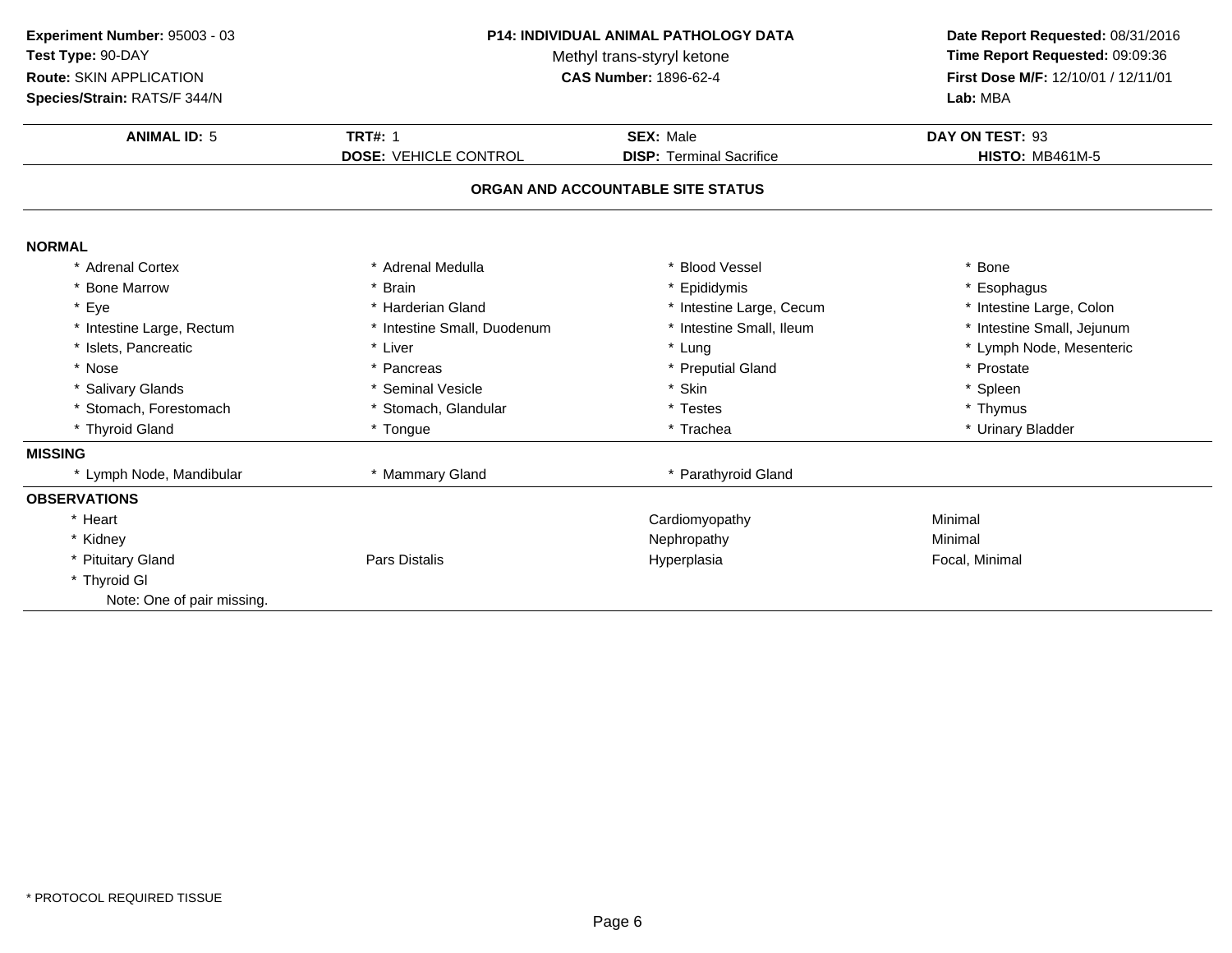| Experiment Number: 95003 - 03<br>Test Type: 90-DAY<br>Route: SKIN APPLICATION<br>Species/Strain: RATS/F 344/N | <b>P14: INDIVIDUAL ANIMAL PATHOLOGY DATA</b><br>Methyl trans-styryl ketone<br><b>CAS Number: 1896-62-4</b> | Date Report Requested: 08/31/2016<br>Time Report Requested: 09:09:36<br>First Dose M/F: 12/10/01 / 12/11/01<br>Lab: MBA |                          |
|---------------------------------------------------------------------------------------------------------------|------------------------------------------------------------------------------------------------------------|-------------------------------------------------------------------------------------------------------------------------|--------------------------|
| <b>ANIMAL ID: 6</b>                                                                                           | <b>TRT#: 1</b>                                                                                             | <b>SEX: Male</b>                                                                                                        | DAY ON TEST: 93          |
|                                                                                                               | <b>DOSE: VEHICLE CONTROL</b>                                                                               | <b>DISP: Terminal Sacrifice</b>                                                                                         | <b>HISTO: MB461M-6</b>   |
|                                                                                                               |                                                                                                            | ORGAN AND ACCOUNTABLE SITE STATUS                                                                                       |                          |
| <b>NORMAL</b>                                                                                                 |                                                                                                            |                                                                                                                         |                          |
| * Adrenal Cortex                                                                                              | * Adrenal Medulla                                                                                          | * Blood Vessel                                                                                                          | * Bone                   |
| <b>Bone Marrow</b>                                                                                            | * Brain                                                                                                    | * Epididymis                                                                                                            | * Esophagus              |
| * Eye                                                                                                         | * Harderian Gland                                                                                          | * Heart                                                                                                                 | * Intestine Large, Cecum |
| * Intestine Large, Colon                                                                                      | * Intestine Large, Rectum                                                                                  | * Intestine Small, Duodenum                                                                                             | * Intestine Small, Ileum |
| * Intestine Small, Jejunum                                                                                    | * Islets, Pancreatic                                                                                       | * Kidney                                                                                                                | * Liver                  |
| * Lung                                                                                                        | * Lymph Node, Mesenteric                                                                                   | * Nose                                                                                                                  | * Pancreas               |
| * Pituitary Gland                                                                                             | * Preputial Gland                                                                                          | * Prostate                                                                                                              | * Salivary Glands        |
| * Seminal Vesicle                                                                                             | * Skin                                                                                                     | * Spleen                                                                                                                | * Stomach, Forestomach   |
| * Stomach, Glandular                                                                                          | * Testes                                                                                                   | * Thyroid Gland                                                                                                         | * Tongue                 |
| * Trachea                                                                                                     | * Urinary Bladder                                                                                          |                                                                                                                         |                          |
| <b>MISSING</b>                                                                                                |                                                                                                            |                                                                                                                         |                          |
| * Lymph Node, Mandibular                                                                                      | * Mammary Gland                                                                                            | * Parathyroid Gland                                                                                                     |                          |
| <b>OBSERVATIONS</b>                                                                                           |                                                                                                            |                                                                                                                         |                          |
| * Thymus                                                                                                      |                                                                                                            | Atrophy                                                                                                                 | Minimal                  |
| Note: increased tingible bodies                                                                               |                                                                                                            |                                                                                                                         |                          |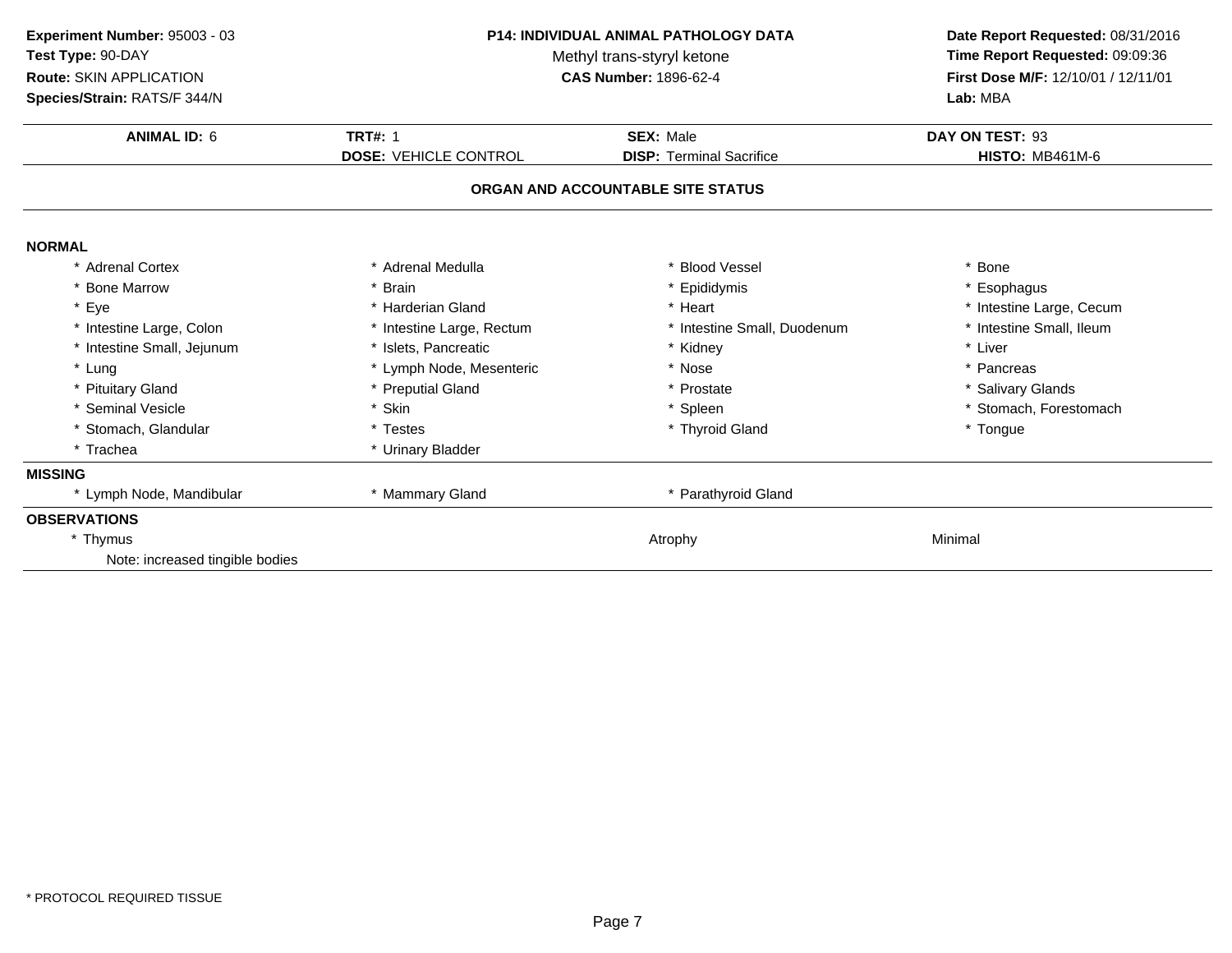| Experiment Number: 95003 - 03<br>Test Type: 90-DAY<br>Route: SKIN APPLICATION<br>Species/Strain: RATS/F 344/N | <b>P14: INDIVIDUAL ANIMAL PATHOLOGY DATA</b><br>Methyl trans-styryl ketone<br><b>CAS Number: 1896-62-4</b> |                                   | Date Report Requested: 08/31/2016<br>Time Report Requested: 09:09:36<br>First Dose M/F: 12/10/01 / 12/11/01<br>Lab: MBA |
|---------------------------------------------------------------------------------------------------------------|------------------------------------------------------------------------------------------------------------|-----------------------------------|-------------------------------------------------------------------------------------------------------------------------|
| <b>ANIMAL ID: 7</b>                                                                                           | <b>TRT#: 1</b>                                                                                             | <b>SEX: Male</b>                  | DAY ON TEST: 93                                                                                                         |
|                                                                                                               | <b>DOSE: VEHICLE CONTROL</b>                                                                               | <b>DISP: Terminal Sacrifice</b>   | <b>HISTO: MB461M-7</b>                                                                                                  |
|                                                                                                               |                                                                                                            | ORGAN AND ACCOUNTABLE SITE STATUS |                                                                                                                         |
| <b>NORMAL</b>                                                                                                 |                                                                                                            |                                   |                                                                                                                         |
| * Adrenal Cortex                                                                                              | * Adrenal Medulla                                                                                          | <b>Blood Vessel</b>               | * Bone                                                                                                                  |
| * Bone Marrow                                                                                                 | * Brain                                                                                                    | Epididymis                        | * Esophagus                                                                                                             |
| * Eye                                                                                                         | * Harderian Gland                                                                                          | * Heart                           | * Intestine Large, Cecum                                                                                                |
| * Intestine Large, Colon                                                                                      | * Intestine Large, Rectum                                                                                  | * Intestine Small, Duodenum       | * Intestine Small, Ileum                                                                                                |
| * Intestine Small, Jejunum                                                                                    | * Islets. Pancreatic                                                                                       | * Kidney                          | * Liver                                                                                                                 |
| * Lung                                                                                                        | * Lymph Node, Mesenteric                                                                                   | * Pancreas                        | * Pituitary Gland                                                                                                       |
| * Preputial Gland                                                                                             | * Prostate                                                                                                 | * Salivary Glands                 | * Seminal Vesicle                                                                                                       |
| * Skin                                                                                                        | * Spleen                                                                                                   | * Stomach, Glandular              | * Testes                                                                                                                |
| * Thymus                                                                                                      | * Thyroid Gland                                                                                            | * Tongue                          | * Trachea                                                                                                               |
| * Urinary Bladder                                                                                             |                                                                                                            |                                   |                                                                                                                         |
| <b>MISSING</b>                                                                                                |                                                                                                            |                                   |                                                                                                                         |
| * Lymph Node, Mandibular                                                                                      | * Mammary Gland                                                                                            | * Parathyroid Gland               |                                                                                                                         |
| <b>OBSERVATIONS</b>                                                                                           |                                                                                                            |                                   |                                                                                                                         |
| * Nose                                                                                                        | <b>Respirat Epith</b>                                                                                      | Hyperplasia                       | Goblet Cell, Minimal                                                                                                    |
| * Stomach, Forestomach                                                                                        |                                                                                                            | <b>Cyst Epithelial Inclusion</b>  |                                                                                                                         |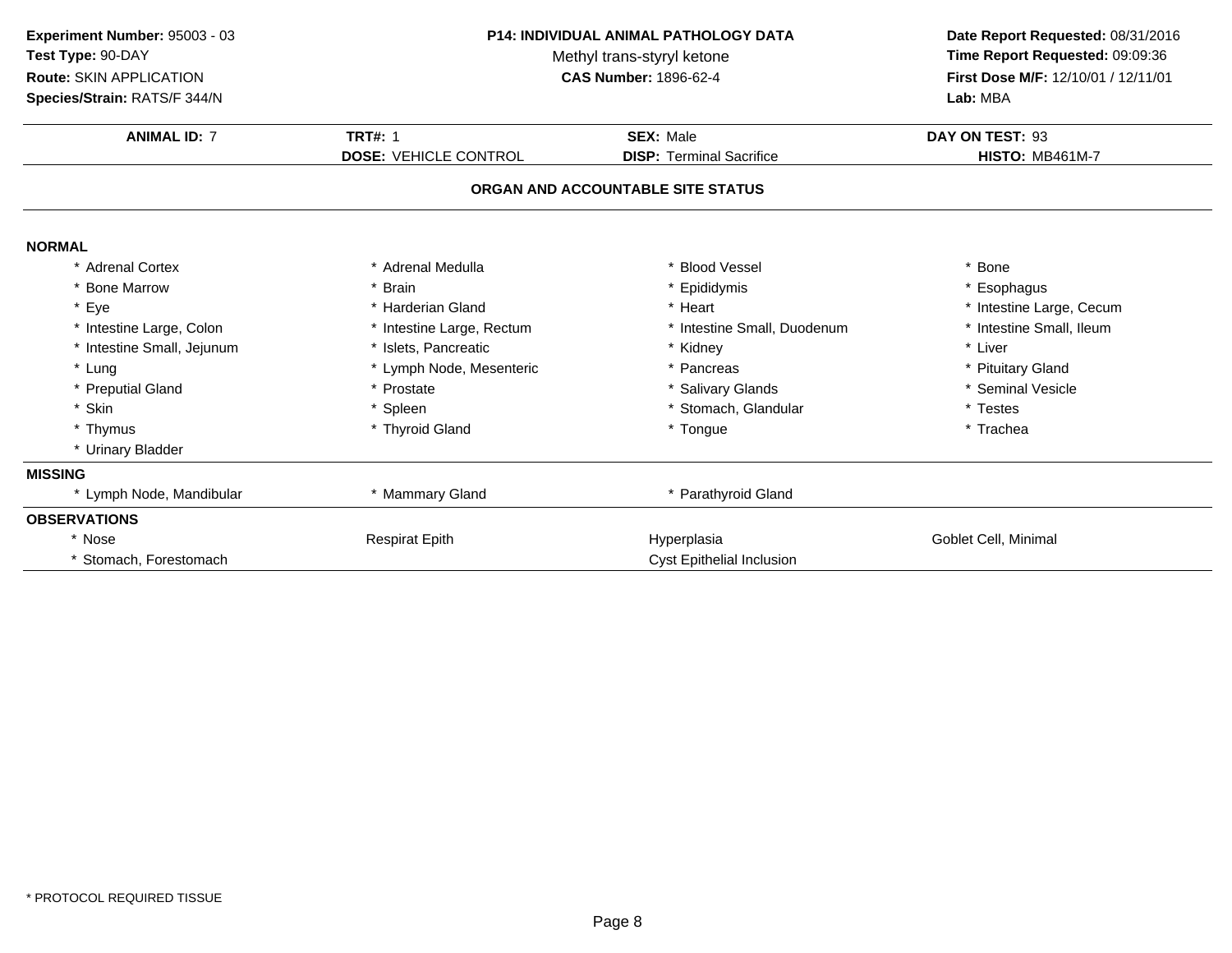| Experiment Number: 95003 - 03    |                              | P14: INDIVIDUAL ANIMAL PATHOLOGY DATA                      | Date Report Requested: 08/31/2016   |  |
|----------------------------------|------------------------------|------------------------------------------------------------|-------------------------------------|--|
| Test Type: 90-DAY                |                              | Time Report Requested: 09:09:36                            |                                     |  |
| Route: SKIN APPLICATION          |                              | Methyl trans-styryl ketone<br><b>CAS Number: 1896-62-4</b> | First Dose M/F: 12/10/01 / 12/11/01 |  |
| Species/Strain: RATS/F 344/N     |                              |                                                            | Lab: MBA                            |  |
| <b>ANIMAL ID: 8</b>              | <b>TRT#: 1</b>               | <b>SEX: Male</b>                                           | DAY ON TEST: 93                     |  |
|                                  | <b>DOSE: VEHICLE CONTROL</b> | <b>DISP: Terminal Sacrifice</b>                            | <b>HISTO: MB461M-8</b>              |  |
|                                  |                              | ORGAN AND ACCOUNTABLE SITE STATUS                          |                                     |  |
| <b>NORMAL</b>                    |                              |                                                            |                                     |  |
| * Adrenal Cortex                 | * Adrenal Medulla            | * Blood Vessel                                             | * Bone                              |  |
| * Bone Marrow                    | <b>Brain</b>                 | * Epididymis                                               | * Esophagus                         |  |
| * Eye                            | * Harderian Gland            | * Heart                                                    | * Intestine Large, Cecum            |  |
| * Intestine Large, Colon         | * Intestine Large, Rectum    | * Intestine Small, Duodenum                                | * Intestine Small, Ileum            |  |
| * Intestine Small, Jejunum       | * Islets, Pancreatic         | * Liver                                                    | * Lung                              |  |
| * Lymph Node, Mesenteric         | * Pancreas                   | * Preputial Gland                                          | * Prostate                          |  |
| * Salivary Glands                | * Seminal Vesicle            | * Spleen                                                   | * Stomach, Forestomach              |  |
| * Stomach, Glandular             | * Testes                     | * Thymus                                                   | * Thyroid Gland                     |  |
| * Tongue                         | * Trachea                    | * Urinary Bladder                                          |                                     |  |
| <b>MISSING</b>                   |                              |                                                            |                                     |  |
| * Lymph Node, Mandibular         | * Mammary Gland              | * Parathyroid Gland                                        |                                     |  |
| <b>INSUFFICIENT TISSUE</b>       |                              |                                                            |                                     |  |
| * Pituitary Gland                |                              |                                                            |                                     |  |
| <b>OBSERVATIONS</b>              |                              |                                                            |                                     |  |
| * Eye                            |                              |                                                            |                                     |  |
| Note: no optic nerve in sections |                              |                                                            |                                     |  |
| * Kidney                         |                              | Nephropathy                                                | Minimal                             |  |
| * Nose                           | <b>Respirat Epith</b>        | Hyperplasia                                                | Goblet Cell, Minimal                |  |
| * Skin                           | <b>SOA</b>                   | Hyperkeratosis                                             | Minimal                             |  |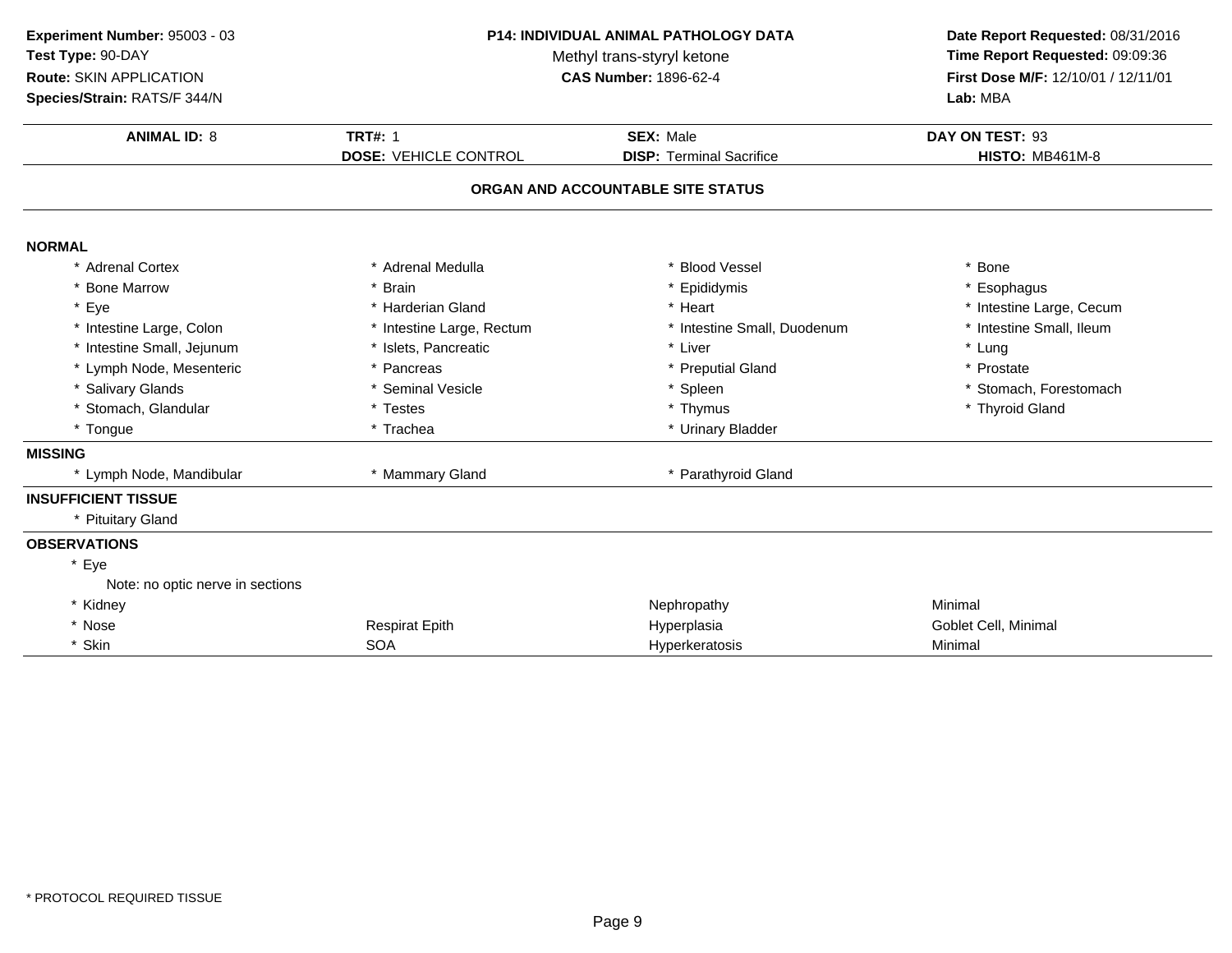| Experiment Number: 95003 - 03<br>Test Type: 90-DAY<br>Route: SKIN APPLICATION<br>Species/Strain: RATS/F 344/N | <b>P14: INDIVIDUAL ANIMAL PATHOLOGY DATA</b><br>Methyl trans-styryl ketone<br><b>CAS Number: 1896-62-4</b> |                                   | Time Report Requested: 09:09:36<br>Lab: MBA |  | Date Report Requested: 08/31/2016<br>First Dose M/F: 12/10/01 / 12/11/01 |
|---------------------------------------------------------------------------------------------------------------|------------------------------------------------------------------------------------------------------------|-----------------------------------|---------------------------------------------|--|--------------------------------------------------------------------------|
| <b>ANIMAL ID: 9</b>                                                                                           | <b>TRT#: 1</b>                                                                                             | <b>SEX: Male</b>                  | DAY ON TEST: 93                             |  |                                                                          |
|                                                                                                               | <b>DOSE: VEHICLE CONTROL</b>                                                                               | <b>DISP: Terminal Sacrifice</b>   | <b>HISTO: MB461M-9</b>                      |  |                                                                          |
|                                                                                                               |                                                                                                            | ORGAN AND ACCOUNTABLE SITE STATUS |                                             |  |                                                                          |
| <b>NORMAL</b>                                                                                                 |                                                                                                            |                                   |                                             |  |                                                                          |
| * Adrenal Cortex                                                                                              | * Adrenal Medulla                                                                                          | <b>Blood Vessel</b>               | * Bone                                      |  |                                                                          |
| * Bone Marrow                                                                                                 | * Brain                                                                                                    | * Epididymis                      | * Esophagus                                 |  |                                                                          |
| * Eye                                                                                                         | * Harderian Gland                                                                                          | * Heart                           | * Intestine Large, Cecum                    |  |                                                                          |
| * Intestine Large, Colon                                                                                      | * Intestine Large, Rectum                                                                                  | * Intestine Small, Duodenum       | * Intestine Small, Ileum                    |  |                                                                          |
| * Intestine Small, Jejunum                                                                                    | * Islets. Pancreatic                                                                                       | * Lung                            | * Lymph Node, Mesenteric                    |  |                                                                          |
| * Nose                                                                                                        | * Pancreas                                                                                                 | * Parathyroid Gland               | * Pituitary Gland                           |  |                                                                          |
| * Preputial Gland                                                                                             | * Prostate                                                                                                 | * Salivary Glands                 | * Seminal Vesicle                           |  |                                                                          |
| * Skin                                                                                                        | * Spleen                                                                                                   | * Stomach, Forestomach            | * Stomach, Glandular                        |  |                                                                          |
| * Testes                                                                                                      | * Thymus                                                                                                   | * Thyroid Gland                   | * Tongue                                    |  |                                                                          |
| * Trachea                                                                                                     | * Urinary Bladder                                                                                          |                                   |                                             |  |                                                                          |
| <b>MISSING</b>                                                                                                |                                                                                                            |                                   |                                             |  |                                                                          |
| * Lymph Node, Mandibular                                                                                      | * Mammary Gland                                                                                            |                                   |                                             |  |                                                                          |
| <b>OBSERVATIONS</b>                                                                                           |                                                                                                            |                                   |                                             |  |                                                                          |
| * Kidney                                                                                                      |                                                                                                            | Nephropathy                       | Minimal                                     |  |                                                                          |
| * Liver                                                                                                       |                                                                                                            | Vacuolization Cytoplasmic         | Minimal                                     |  |                                                                          |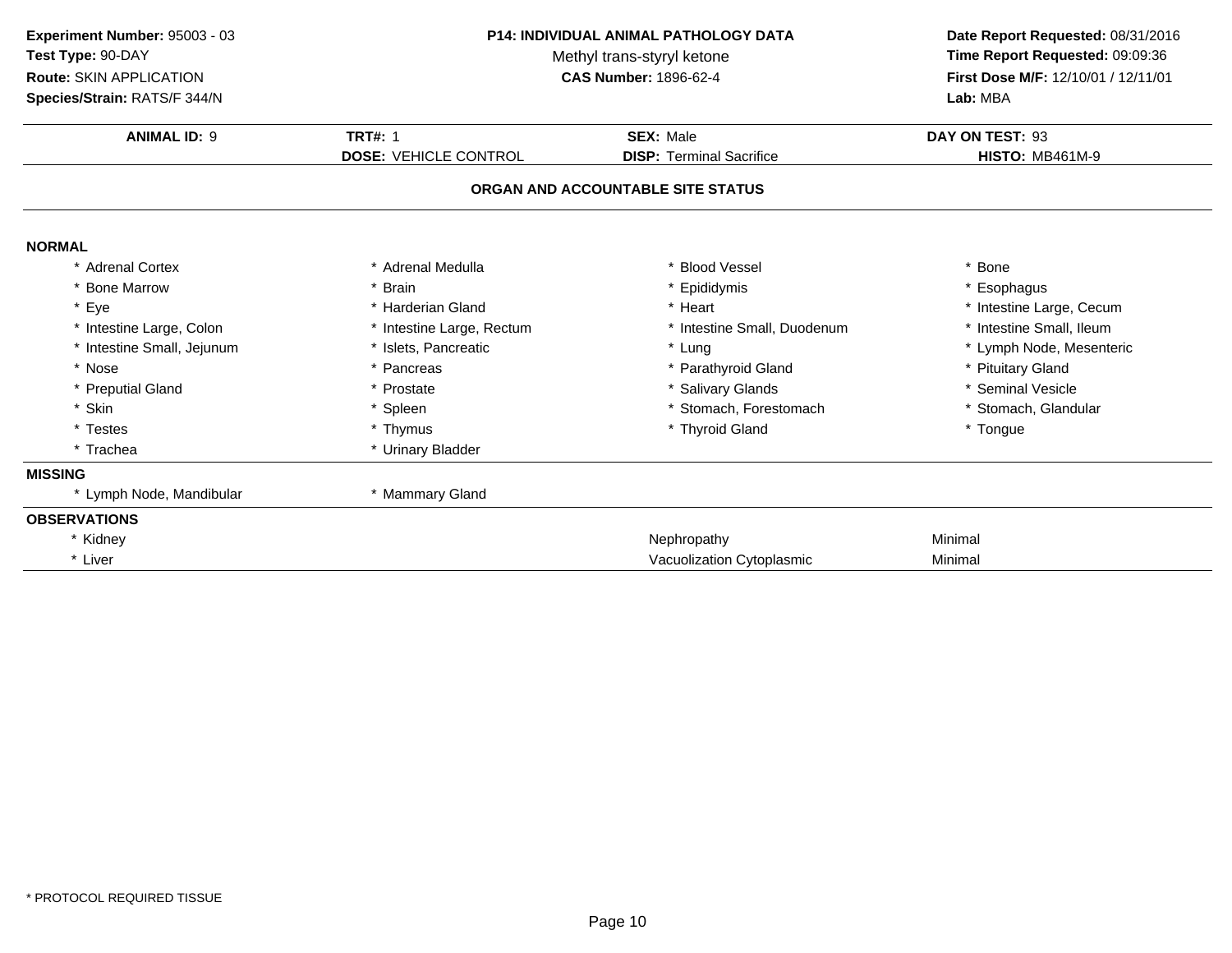| Experiment Number: 95003 - 03<br>Test Type: 90-DAY<br>Route: SKIN APPLICATION<br>Species/Strain: RATS/F 344/N | <b>P14: INDIVIDUAL ANIMAL PATHOLOGY DATA</b><br>Methyl trans-styryl ketone<br><b>CAS Number: 1896-62-4</b> |                                                     | Date Report Requested: 08/31/2016<br>Time Report Requested: 09:09:36<br>First Dose M/F: 12/10/01 / 12/11/01<br>Lab: MBA |
|---------------------------------------------------------------------------------------------------------------|------------------------------------------------------------------------------------------------------------|-----------------------------------------------------|-------------------------------------------------------------------------------------------------------------------------|
|                                                                                                               |                                                                                                            |                                                     |                                                                                                                         |
| <b>ANIMAL ID: 10</b>                                                                                          | <b>TRT#: 1</b><br><b>DOSE: VEHICLE CONTROL</b>                                                             | <b>SEX: Male</b><br><b>DISP: Terminal Sacrifice</b> | DAY ON TEST: 93<br><b>HISTO: MB461M-10</b>                                                                              |
|                                                                                                               |                                                                                                            | ORGAN AND ACCOUNTABLE SITE STATUS                   |                                                                                                                         |
| <b>NORMAL</b>                                                                                                 |                                                                                                            |                                                     |                                                                                                                         |
| * Adrenal Cortex                                                                                              | * Adrenal Medulla                                                                                          | * Blood Vessel                                      | * Bone                                                                                                                  |
| * Bone Marrow                                                                                                 | * Brain                                                                                                    | * Epididymis                                        | * Esophagus                                                                                                             |
| * Eye                                                                                                         | * Harderian Gland                                                                                          | * Heart                                             | * Intestine Large, Cecum                                                                                                |
| * Intestine Large, Colon                                                                                      | * Intestine Large, Rectum                                                                                  | * Intestine Small, Duodenum                         | * Intestine Small, Ileum                                                                                                |
| * Intestine Small, Jejunum                                                                                    | * Islets. Pancreatic                                                                                       | * Kidney                                            | * Liver                                                                                                                 |
| * Lung                                                                                                        | * Lymph Node, Mesenteric                                                                                   | * Nose                                              | * Pancreas                                                                                                              |
| * Pituitary Gland                                                                                             | * Preputial Gland                                                                                          | * Prostate                                          | * Salivary Glands                                                                                                       |
| * Seminal Vesicle                                                                                             | * Skin                                                                                                     | * Spleen                                            | * Stomach, Forestomach                                                                                                  |
| * Stomach, Glandular                                                                                          | * Testes                                                                                                   | * Thymus                                            | * Thyroid Gland                                                                                                         |
| * Tongue                                                                                                      | * Trachea                                                                                                  | * Urinary Bladder                                   |                                                                                                                         |
| <b>MISSING</b>                                                                                                |                                                                                                            |                                                     |                                                                                                                         |
| * Lymph Node, Mandibular                                                                                      | * Mammary Gland                                                                                            | * Parathyroid Gland                                 |                                                                                                                         |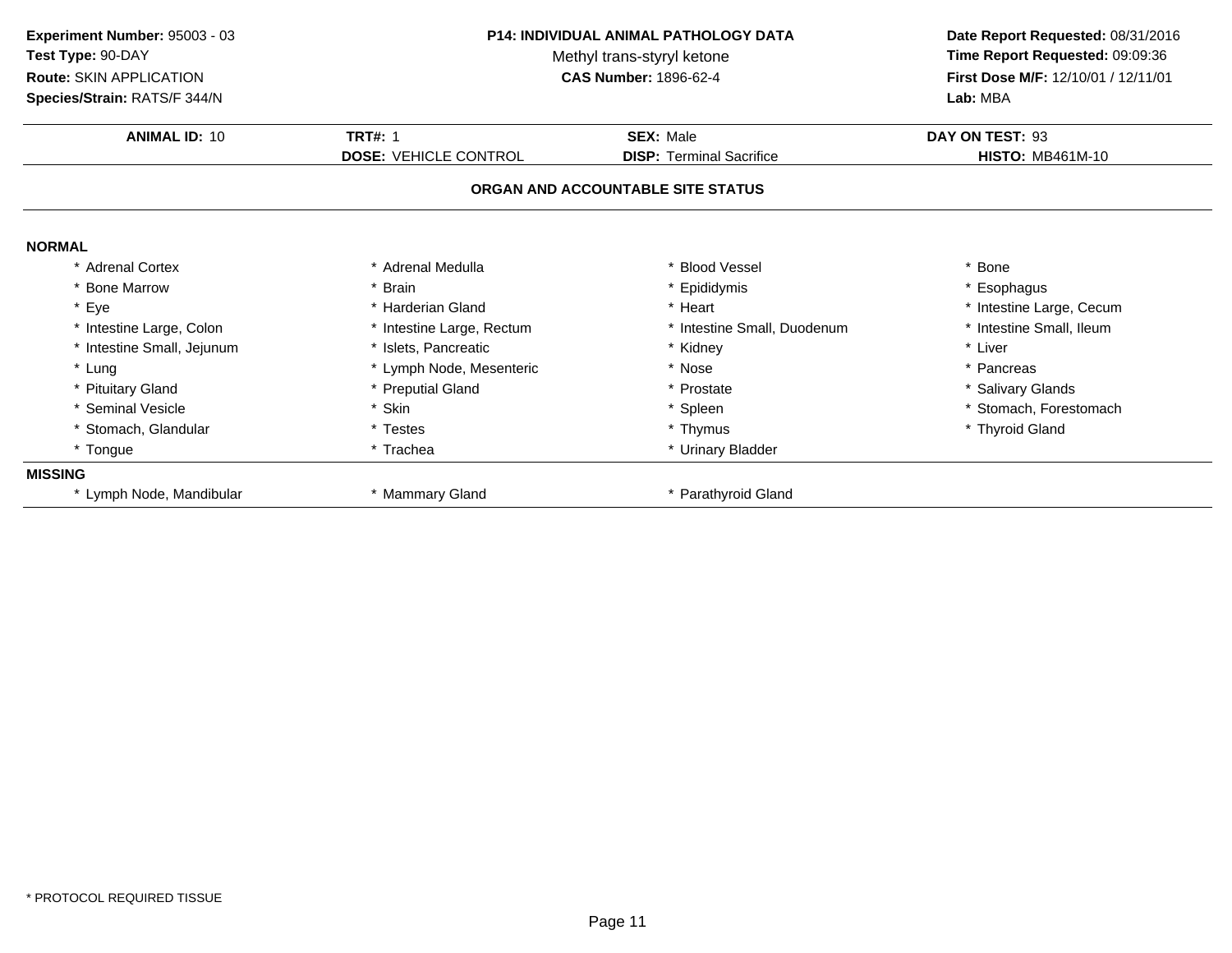| Experiment Number: 95003 - 03<br>Test Type: 90-DAY<br>Route: SKIN APPLICATION<br>Species/Strain: RATS/F 344/N | <b>P14: INDIVIDUAL ANIMAL PATHOLOGY DATA</b><br>Methyl trans-styryl ketone<br><b>CAS Number: 1896-62-4</b><br><b>TRT#: 2</b><br><b>SEX: Male</b><br><b>DOSE: 22.0 MG/KG</b><br><b>DISP:</b> Terminal Sacrifice |                                   | Date Report Requested: 08/31/2016<br>Time Report Requested: 09:09:36<br>First Dose M/F: 12/10/01 / 12/11/01<br>Lab: MBA |
|---------------------------------------------------------------------------------------------------------------|----------------------------------------------------------------------------------------------------------------------------------------------------------------------------------------------------------------|-----------------------------------|-------------------------------------------------------------------------------------------------------------------------|
| <b>ANIMAL ID: 11</b>                                                                                          |                                                                                                                                                                                                                |                                   | DAY ON TEST: 93<br><b>HISTO: MB461M-11</b>                                                                              |
|                                                                                                               |                                                                                                                                                                                                                | ORGAN AND ACCOUNTABLE SITE STATUS |                                                                                                                         |
| <b>NORMAL</b>                                                                                                 |                                                                                                                                                                                                                |                                   |                                                                                                                         |
| Nose                                                                                                          | <b>Skin</b>                                                                                                                                                                                                    | Stomach, Glandular                |                                                                                                                         |
| <b>OBSERVATIONS</b><br>Kidney                                                                                 |                                                                                                                                                                                                                | Nephropathy                       | Minimal                                                                                                                 |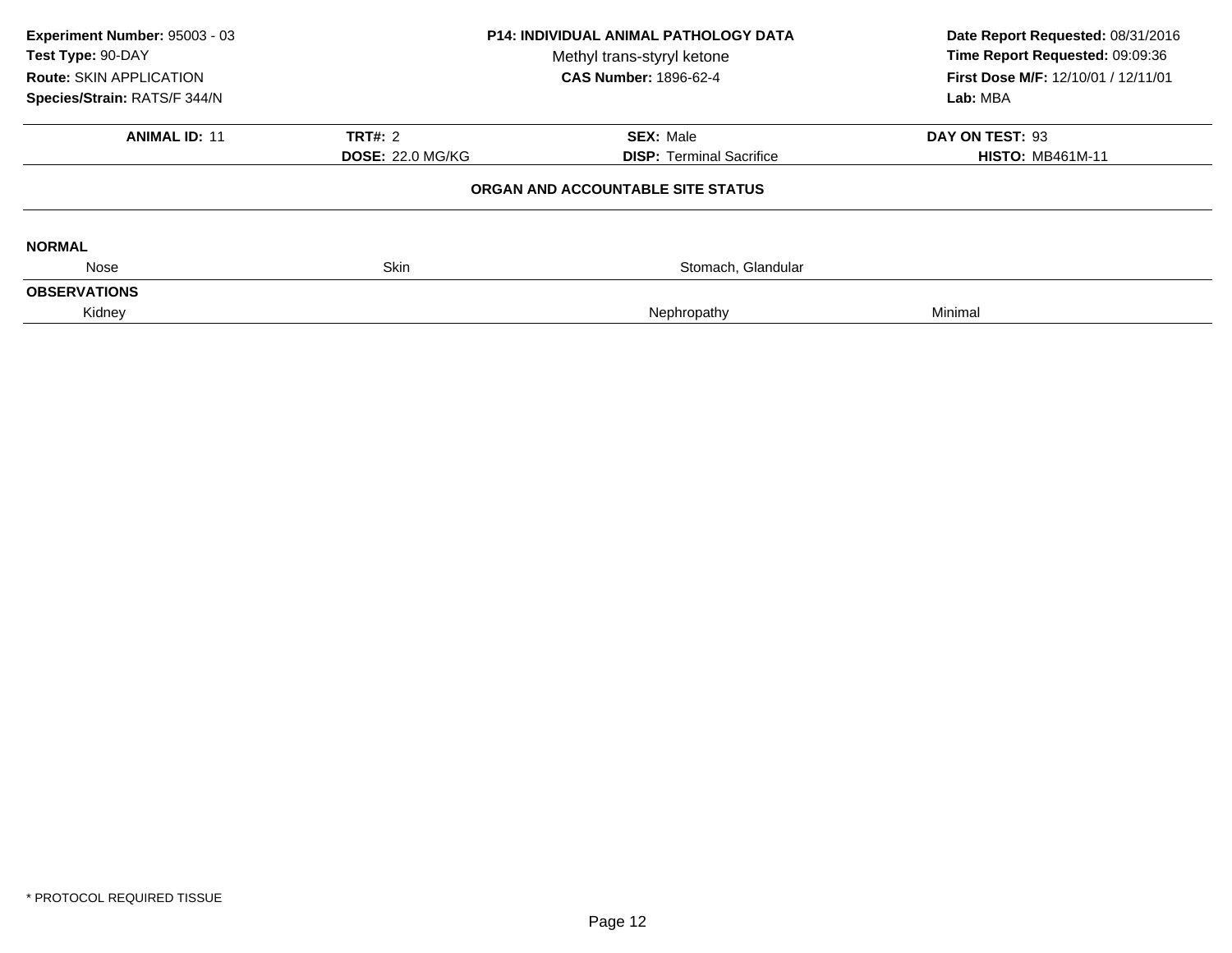| Experiment Number: 95003 - 03<br>Test Type: 90-DAY<br><b>Route: SKIN APPLICATION</b><br>Species/Strain: RATS/F 344/N | <b>P14: INDIVIDUAL ANIMAL PATHOLOGY DATA</b><br>Methyl trans-styryl ketone<br><b>CAS Number: 1896-62-4</b> |                                   | Date Report Requested: 08/31/2016<br>Time Report Requested: 09:09:36<br>First Dose M/F: 12/10/01 / 12/11/01<br>Lab: MBA |
|----------------------------------------------------------------------------------------------------------------------|------------------------------------------------------------------------------------------------------------|-----------------------------------|-------------------------------------------------------------------------------------------------------------------------|
| <b>ANIMAL ID: 12</b>                                                                                                 | <b>TRT#: 2</b>                                                                                             | <b>SEX: Male</b>                  | DAY ON TEST: 93                                                                                                         |
|                                                                                                                      | <b>DOSE: 22.0 MG/KG</b>                                                                                    | <b>DISP:</b> Terminal Sacrifice   | <b>HISTO: MB461M-12</b>                                                                                                 |
|                                                                                                                      |                                                                                                            | ORGAN AND ACCOUNTABLE SITE STATUS |                                                                                                                         |
| <b>NORMAL</b>                                                                                                        |                                                                                                            |                                   |                                                                                                                         |
| Kidney                                                                                                               | Nose                                                                                                       | Stomach, Glandular                |                                                                                                                         |
| <b>OBSERVATIONS</b>                                                                                                  |                                                                                                            |                                   |                                                                                                                         |
| Skin                                                                                                                 | <b>SOA</b>                                                                                                 | Hyperkeratosis                    | Mild                                                                                                                    |
|                                                                                                                      | SOA Epidermis                                                                                              | Hyperplasia                       | Minimal                                                                                                                 |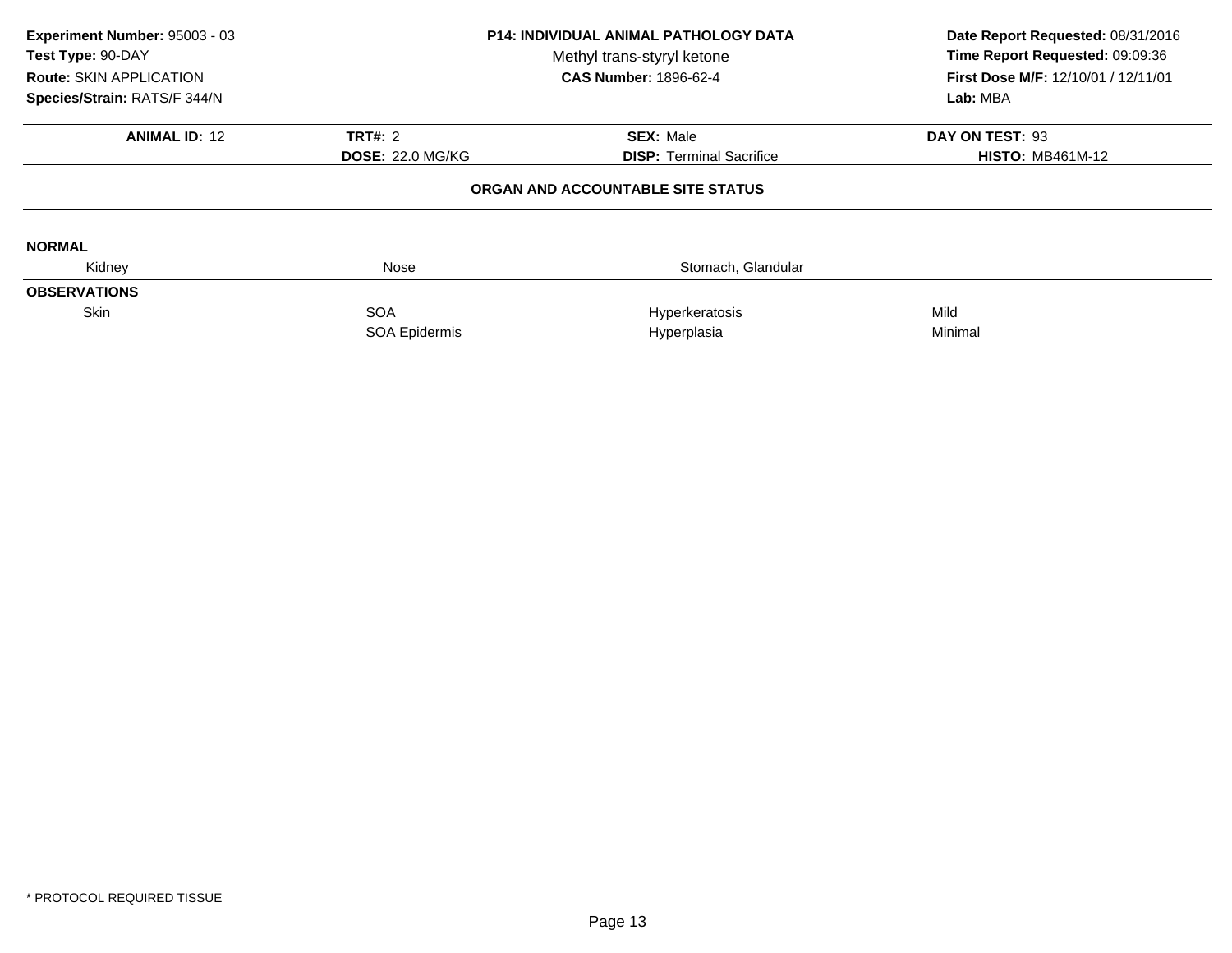| Experiment Number: 95003 - 03<br>Test Type: 90-DAY<br><b>Route: SKIN APPLICATION</b><br>Species/Strain: RATS/F 344/N | <b>P14: INDIVIDUAL ANIMAL PATHOLOGY DATA</b><br>Methyl trans-styryl ketone<br><b>CAS Number: 1896-62-4</b> |                                   | Date Report Requested: 08/31/2016<br>Time Report Requested: 09:09:36<br>First Dose M/F: 12/10/01 / 12/11/01<br>Lab: MBA |
|----------------------------------------------------------------------------------------------------------------------|------------------------------------------------------------------------------------------------------------|-----------------------------------|-------------------------------------------------------------------------------------------------------------------------|
| <b>ANIMAL ID: 13</b>                                                                                                 | <b>TRT#: 2</b>                                                                                             | <b>SEX: Male</b>                  | DAY ON TEST: 93                                                                                                         |
|                                                                                                                      | <b>DOSE: 22.0 MG/KG</b>                                                                                    | <b>DISP:</b> Terminal Sacrifice   | <b>HISTO: MB461M-13</b>                                                                                                 |
|                                                                                                                      |                                                                                                            | ORGAN AND ACCOUNTABLE SITE STATUS |                                                                                                                         |
| <b>NORMAL</b>                                                                                                        |                                                                                                            |                                   |                                                                                                                         |
| Nose                                                                                                                 | Stomach, Glandular                                                                                         |                                   |                                                                                                                         |
| <b>OBSERVATIONS</b>                                                                                                  |                                                                                                            |                                   |                                                                                                                         |
| Kidney                                                                                                               |                                                                                                            | Nephropathy                       | Minimal                                                                                                                 |
| Skin                                                                                                                 | <b>SOA</b>                                                                                                 | Hyperkeratosis                    | Minimal                                                                                                                 |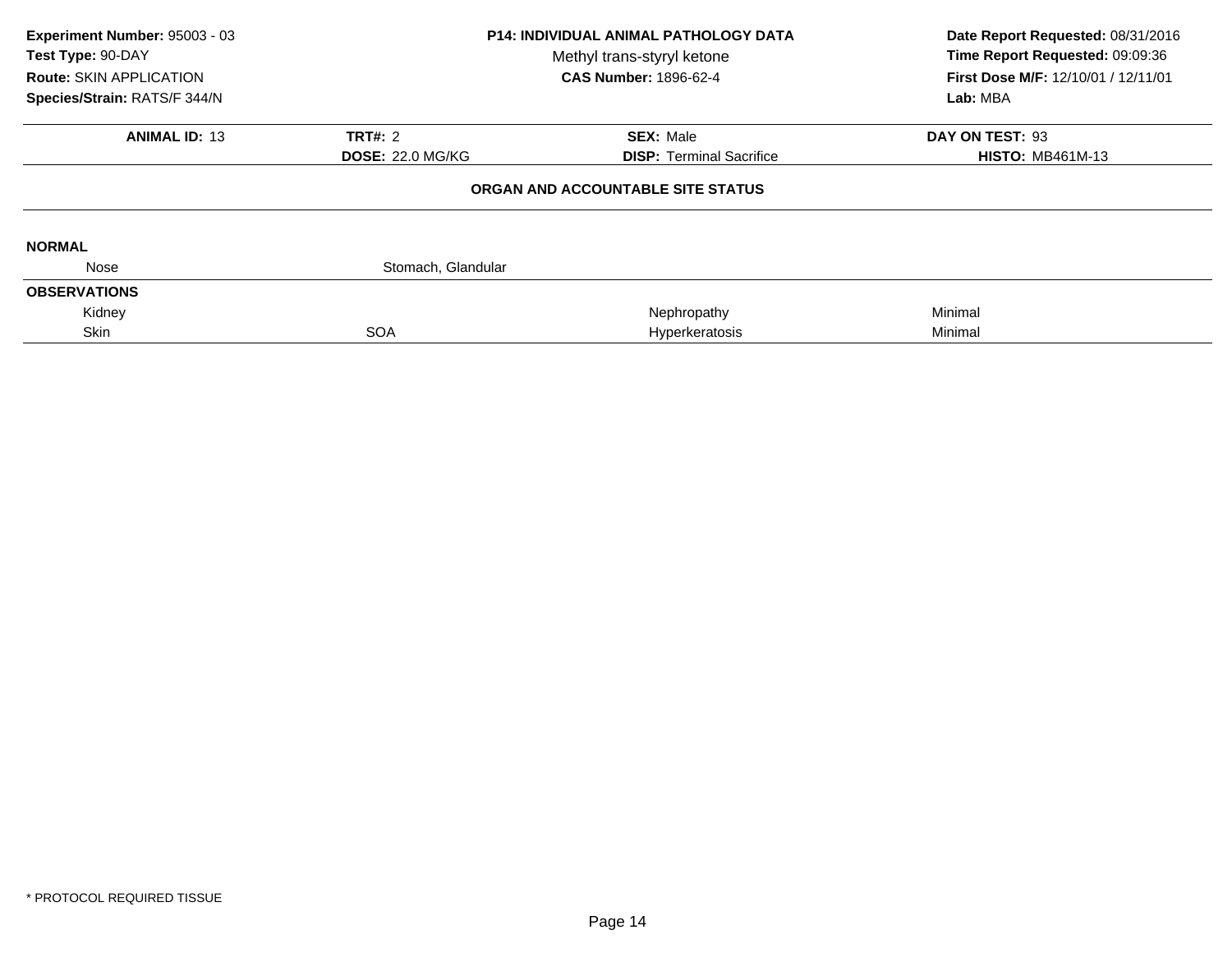| Experiment Number: 95003 - 03<br>Test Type: 90-DAY<br>Route: SKIN APPLICATION<br>Species/Strain: RATS/F 344/N | <b>P14: INDIVIDUAL ANIMAL PATHOLOGY DATA</b><br>Methyl trans-styryl ketone<br><b>CAS Number: 1896-62-4</b> |                                   | Date Report Requested: 08/31/2016<br>Time Report Requested: 09:09:36<br>First Dose M/F: 12/10/01 / 12/11/01<br>Lab: MBA |  |
|---------------------------------------------------------------------------------------------------------------|------------------------------------------------------------------------------------------------------------|-----------------------------------|-------------------------------------------------------------------------------------------------------------------------|--|
| <b>ANIMAL ID: 14</b>                                                                                          | <b>TRT#: 2</b>                                                                                             | <b>SEX: Male</b>                  | DAY ON TEST: 93                                                                                                         |  |
|                                                                                                               | <b>DOSE: 22.0 MG/KG</b>                                                                                    | <b>DISP:</b> Terminal Sacrifice   | <b>HISTO: MB461M-14</b>                                                                                                 |  |
|                                                                                                               |                                                                                                            | ORGAN AND ACCOUNTABLE SITE STATUS |                                                                                                                         |  |
| <b>NORMAL</b>                                                                                                 |                                                                                                            |                                   |                                                                                                                         |  |
| <b>Skin</b>                                                                                                   | Stomach, Glandular                                                                                         |                                   |                                                                                                                         |  |
| <b>OBSERVATIONS</b>                                                                                           |                                                                                                            |                                   |                                                                                                                         |  |
| Kidney                                                                                                        |                                                                                                            | Nephropathy                       | Minimal                                                                                                                 |  |
| Nose                                                                                                          | <b>Respirat Epith</b>                                                                                      | Hyperplasia                       | Goblet Cell, Minimal                                                                                                    |  |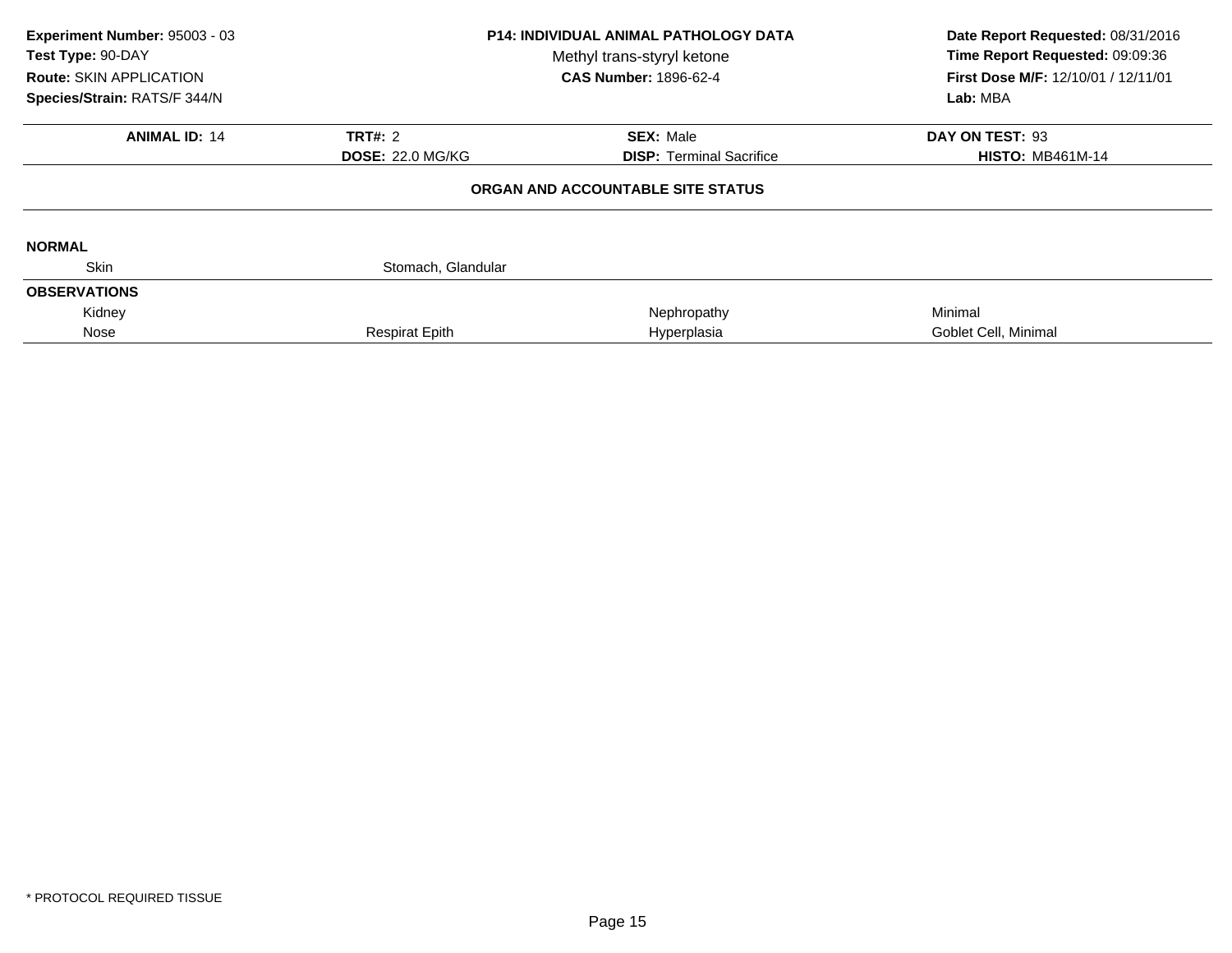| Experiment Number: 95003 - 03<br>Test Type: 90-DAY<br><b>Route: SKIN APPLICATION</b><br>Species/Strain: RATS/F 344/N | <b>P14: INDIVIDUAL ANIMAL PATHOLOGY DATA</b><br>Methyl trans-styryl ketone<br><b>CAS Number: 1896-62-4</b> |                                   | Date Report Requested: 08/31/2016<br>Time Report Requested: 09:09:36<br><b>First Dose M/F: 12/10/01 / 12/11/01</b><br>Lab: MBA |
|----------------------------------------------------------------------------------------------------------------------|------------------------------------------------------------------------------------------------------------|-----------------------------------|--------------------------------------------------------------------------------------------------------------------------------|
| <b>ANIMAL ID: 15</b>                                                                                                 | <b>TRT#: 2</b>                                                                                             | <b>SEX: Male</b>                  | DAY ON TEST: 93                                                                                                                |
|                                                                                                                      | <b>DOSE: 22.0 MG/KG</b>                                                                                    | <b>DISP:</b> Terminal Sacrifice   | <b>HISTO: MB461M-15</b>                                                                                                        |
|                                                                                                                      |                                                                                                            | ORGAN AND ACCOUNTABLE SITE STATUS |                                                                                                                                |
| <b>NORMAL</b>                                                                                                        |                                                                                                            |                                   |                                                                                                                                |
| Kidney                                                                                                               | Stomach, Glandular                                                                                         |                                   |                                                                                                                                |
| <b>OBSERVATIONS</b>                                                                                                  |                                                                                                            |                                   |                                                                                                                                |
| Nose                                                                                                                 | <b>Respirat Epith</b>                                                                                      | Hyperplasia                       | Goblet Cell, Mild                                                                                                              |
| <b>Skin</b>                                                                                                          | <b>SOA</b>                                                                                                 | Hyperkeratosis                    | Minimal                                                                                                                        |
|                                                                                                                      | SOA, Sebaceous Gl                                                                                          | Hypertrophy                       | Minimal                                                                                                                        |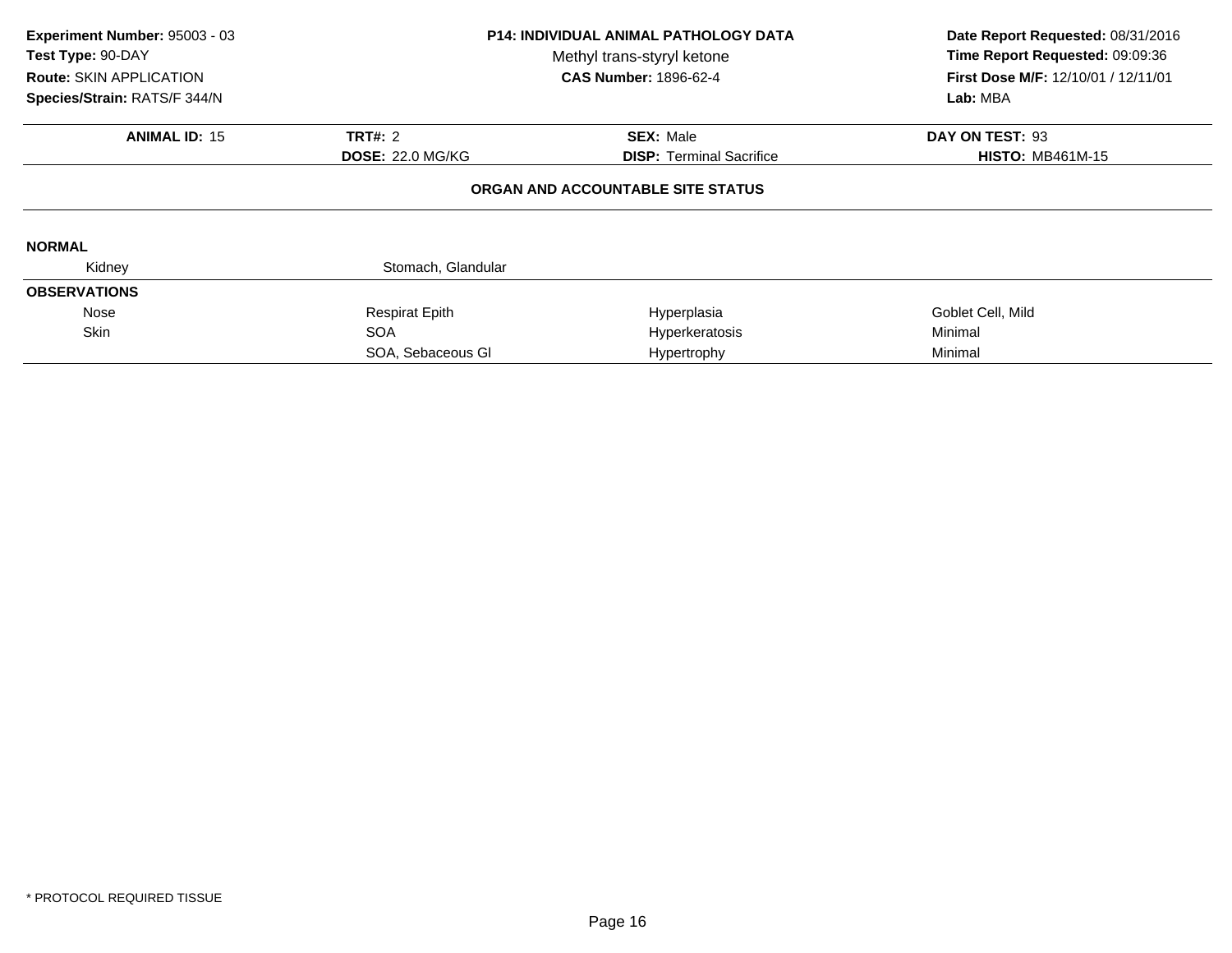| Experiment Number: 95003 - 03<br>Test Type: 90-DAY<br><b>Route: SKIN APPLICATION</b><br>Species/Strain: RATS/F 344/N | <b>P14: INDIVIDUAL ANIMAL PATHOLOGY DATA</b><br>Methyl trans-styryl ketone<br><b>CAS Number: 1896-62-4</b> |                                   | Date Report Requested: 08/31/2016<br>Time Report Requested: 09:09:36<br>First Dose M/F: 12/10/01 / 12/11/01<br>Lab: MBA |
|----------------------------------------------------------------------------------------------------------------------|------------------------------------------------------------------------------------------------------------|-----------------------------------|-------------------------------------------------------------------------------------------------------------------------|
| <b>ANIMAL ID: 16</b>                                                                                                 | <b>TRT#: 2</b>                                                                                             | <b>SEX: Male</b>                  | DAY ON TEST: 93                                                                                                         |
|                                                                                                                      | <b>DOSE: 22.0 MG/KG</b>                                                                                    | <b>DISP:</b> Terminal Sacrifice   | <b>HISTO: MB461M-16</b>                                                                                                 |
|                                                                                                                      |                                                                                                            | ORGAN AND ACCOUNTABLE SITE STATUS |                                                                                                                         |
| <b>NORMAL</b>                                                                                                        |                                                                                                            |                                   |                                                                                                                         |
| Stomach, Glandular                                                                                                   |                                                                                                            |                                   |                                                                                                                         |
| <b>OBSERVATIONS</b>                                                                                                  |                                                                                                            |                                   |                                                                                                                         |
| Kidney                                                                                                               |                                                                                                            | Nephropathy                       | Minimal                                                                                                                 |
| Nose                                                                                                                 | <b>Respirat Epith</b>                                                                                      | Hyperplasia                       | Goblet Cell, Mild                                                                                                       |
| <b>Skin</b>                                                                                                          | <b>SOA</b>                                                                                                 | Hyperkeratosis                    | Minimal                                                                                                                 |
|                                                                                                                      | SOA Epidermis                                                                                              | Hyperplasia                       | Minimal                                                                                                                 |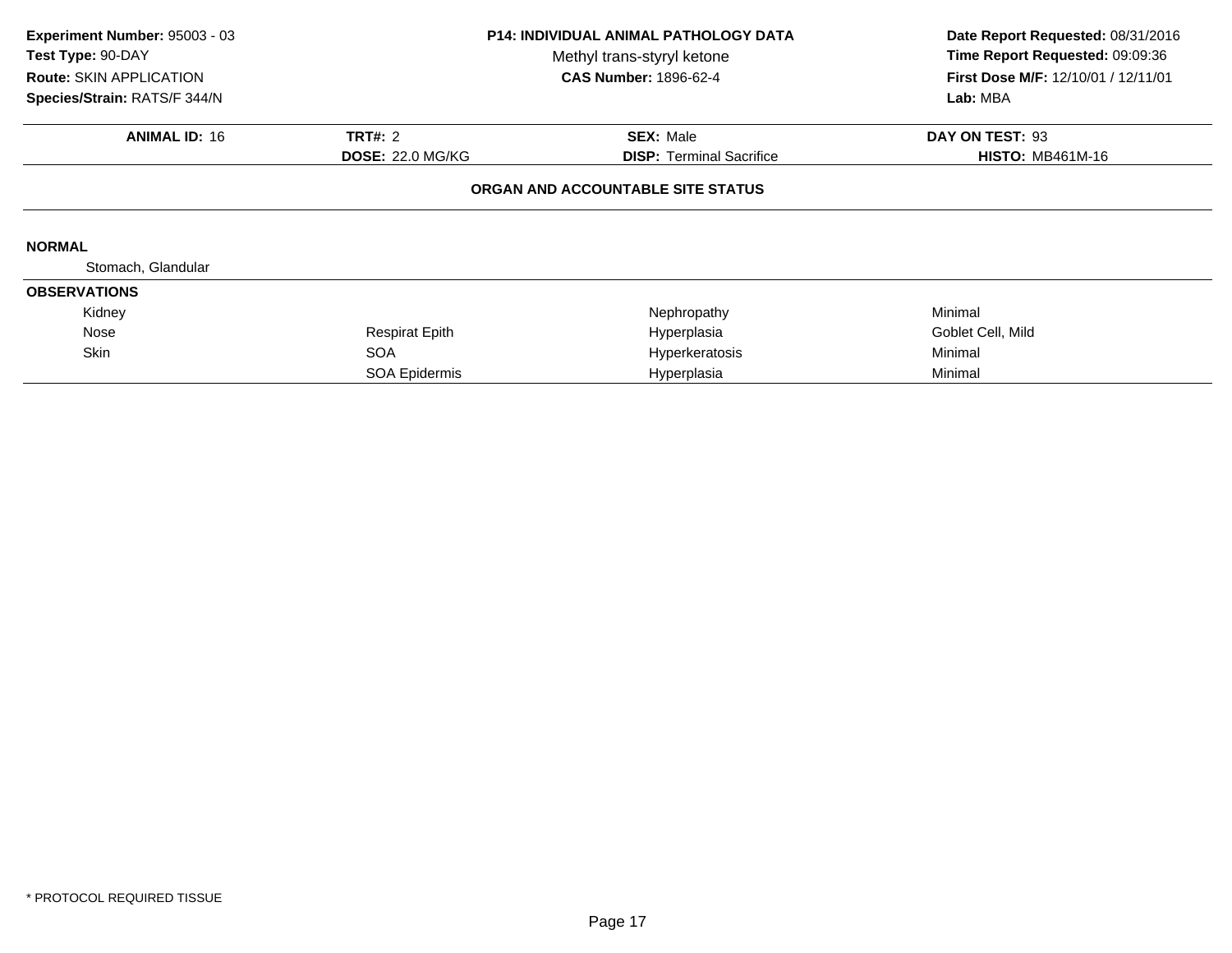| Experiment Number: 95003 - 03<br>Test Type: 90-DAY<br><b>Route: SKIN APPLICATION</b><br>Species/Strain: RATS/F 344/N | <b>P14: INDIVIDUAL ANIMAL PATHOLOGY DATA</b><br>Methyl trans-styryl ketone<br><b>CAS Number: 1896-62-4</b> |                                   | Date Report Requested: 08/31/2016<br>Time Report Requested: 09:09:36<br>First Dose M/F: 12/10/01 / 12/11/01<br>Lab: MBA |  |
|----------------------------------------------------------------------------------------------------------------------|------------------------------------------------------------------------------------------------------------|-----------------------------------|-------------------------------------------------------------------------------------------------------------------------|--|
| <b>ANIMAL ID: 17</b>                                                                                                 | <b>TRT#: 2</b>                                                                                             | <b>SEX: Male</b>                  | DAY ON TEST: 93                                                                                                         |  |
|                                                                                                                      | <b>DOSE: 22.0 MG/KG</b>                                                                                    | <b>DISP:</b> Terminal Sacrifice   | <b>HISTO: MB461M-17</b>                                                                                                 |  |
|                                                                                                                      |                                                                                                            | ORGAN AND ACCOUNTABLE SITE STATUS |                                                                                                                         |  |
| <b>NORMAL</b>                                                                                                        |                                                                                                            |                                   |                                                                                                                         |  |
| <b>Skin</b>                                                                                                          | Stomach, Glandular                                                                                         |                                   |                                                                                                                         |  |
| <b>OBSERVATIONS</b>                                                                                                  |                                                                                                            |                                   |                                                                                                                         |  |
| Kidney                                                                                                               |                                                                                                            | Nephropathy                       | Minimal                                                                                                                 |  |
| Nose                                                                                                                 | <b>Respirat Epith</b>                                                                                      | Hyperplasia                       | Goblet Cell, Minimal                                                                                                    |  |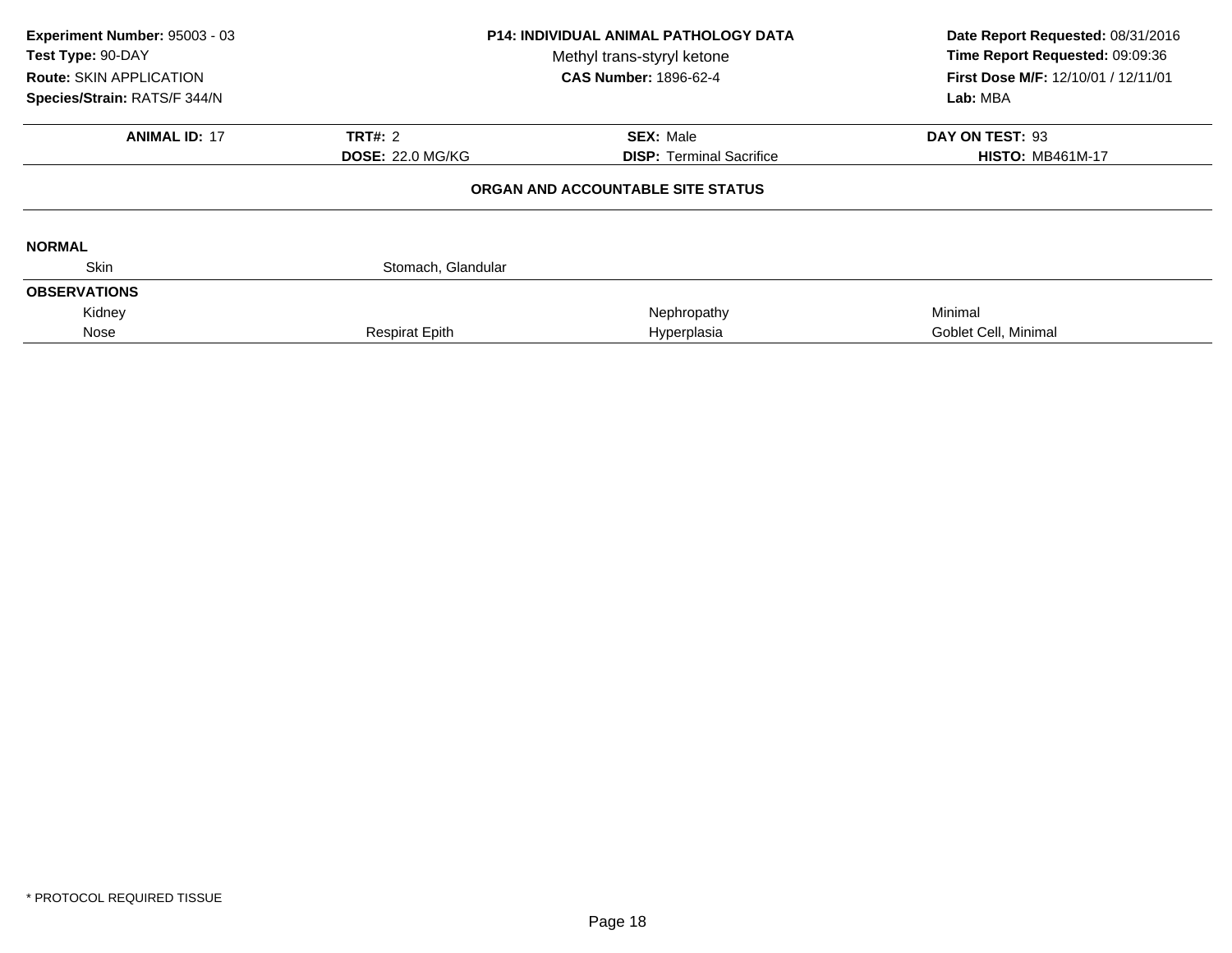| Experiment Number: 95003 - 03<br>Test Type: 90-DAY<br><b>Route: SKIN APPLICATION</b><br>Species/Strain: RATS/F 344/N | <b>P14: INDIVIDUAL ANIMAL PATHOLOGY DATA</b><br>Methyl trans-styryl ketone<br><b>CAS Number: 1896-62-4</b> |                                   | Date Report Requested: 08/31/2016<br>Time Report Requested: 09:09:36<br>First Dose M/F: 12/10/01 / 12/11/01<br>Lab: MBA |
|----------------------------------------------------------------------------------------------------------------------|------------------------------------------------------------------------------------------------------------|-----------------------------------|-------------------------------------------------------------------------------------------------------------------------|
| <b>ANIMAL ID: 18</b>                                                                                                 | <b>TRT#: 2</b>                                                                                             | <b>SEX: Male</b>                  | DAY ON TEST: 93                                                                                                         |
|                                                                                                                      | <b>DOSE: 22.0 MG/KG</b>                                                                                    | <b>DISP: Terminal Sacrifice</b>   | <b>HISTO: MB461M-18</b>                                                                                                 |
|                                                                                                                      |                                                                                                            | ORGAN AND ACCOUNTABLE SITE STATUS |                                                                                                                         |
| <b>NORMAL</b>                                                                                                        |                                                                                                            |                                   |                                                                                                                         |
| Kidney                                                                                                               | Nose                                                                                                       | Stomach, Glandular                |                                                                                                                         |
| <b>OBSERVATIONS</b>                                                                                                  |                                                                                                            |                                   |                                                                                                                         |
| Skin                                                                                                                 | <b>SOA</b>                                                                                                 | <b>Hyperkeratosis</b>             | Minimal                                                                                                                 |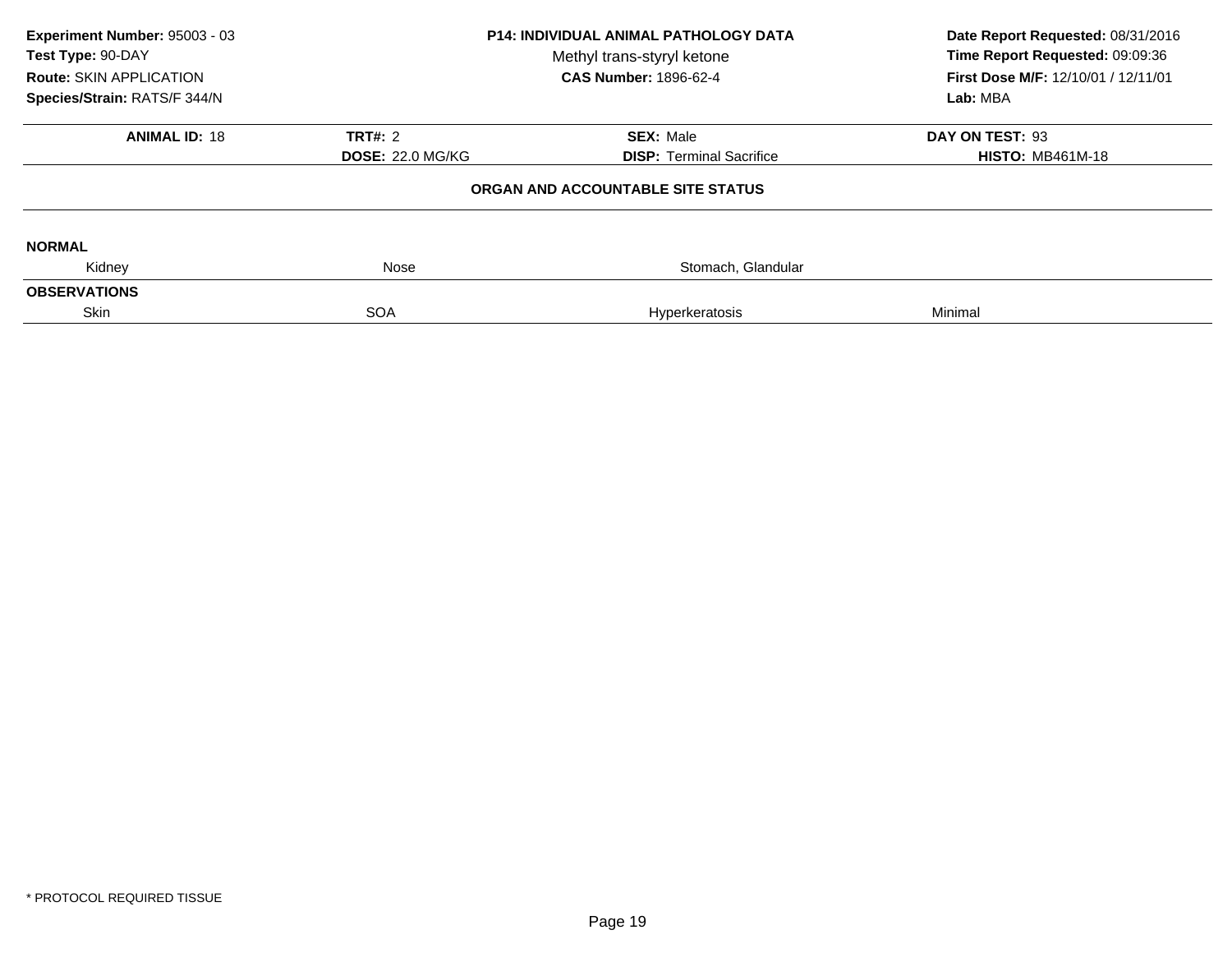| Experiment Number: 95003 - 03<br>Test Type: 90-DAY<br><b>Route: SKIN APPLICATION</b><br>Species/Strain: RATS/F 344/N | <b>P14: INDIVIDUAL ANIMAL PATHOLOGY DATA</b><br>Methyl trans-styryl ketone<br><b>CAS Number: 1896-62-4</b> |                                                     | Date Report Requested: 08/31/2016<br>Time Report Requested: 09:09:36<br>First Dose M/F: 12/10/01 / 12/11/01<br>Lab: MBA |
|----------------------------------------------------------------------------------------------------------------------|------------------------------------------------------------------------------------------------------------|-----------------------------------------------------|-------------------------------------------------------------------------------------------------------------------------|
| <b>ANIMAL ID: 19</b>                                                                                                 | TRT#: 2<br><b>DOSE: 22.0 MG/KG</b>                                                                         | <b>SEX: Male</b><br><b>DISP:</b> Terminal Sacrifice | DAY ON TEST: 93<br><b>HISTO: MB461M-19</b>                                                                              |
|                                                                                                                      |                                                                                                            | ORGAN AND ACCOUNTABLE SITE STATUS                   |                                                                                                                         |
| <b>NORMAL</b><br>Kidney                                                                                              | <b>Skin</b>                                                                                                | Stomach, Glandular                                  |                                                                                                                         |
| <b>OBSERVATIONS</b>                                                                                                  |                                                                                                            |                                                     |                                                                                                                         |
| Nose                                                                                                                 | <b>Respirat Epith</b>                                                                                      | Hyperplasia                                         | Goblet Cell, Minimal                                                                                                    |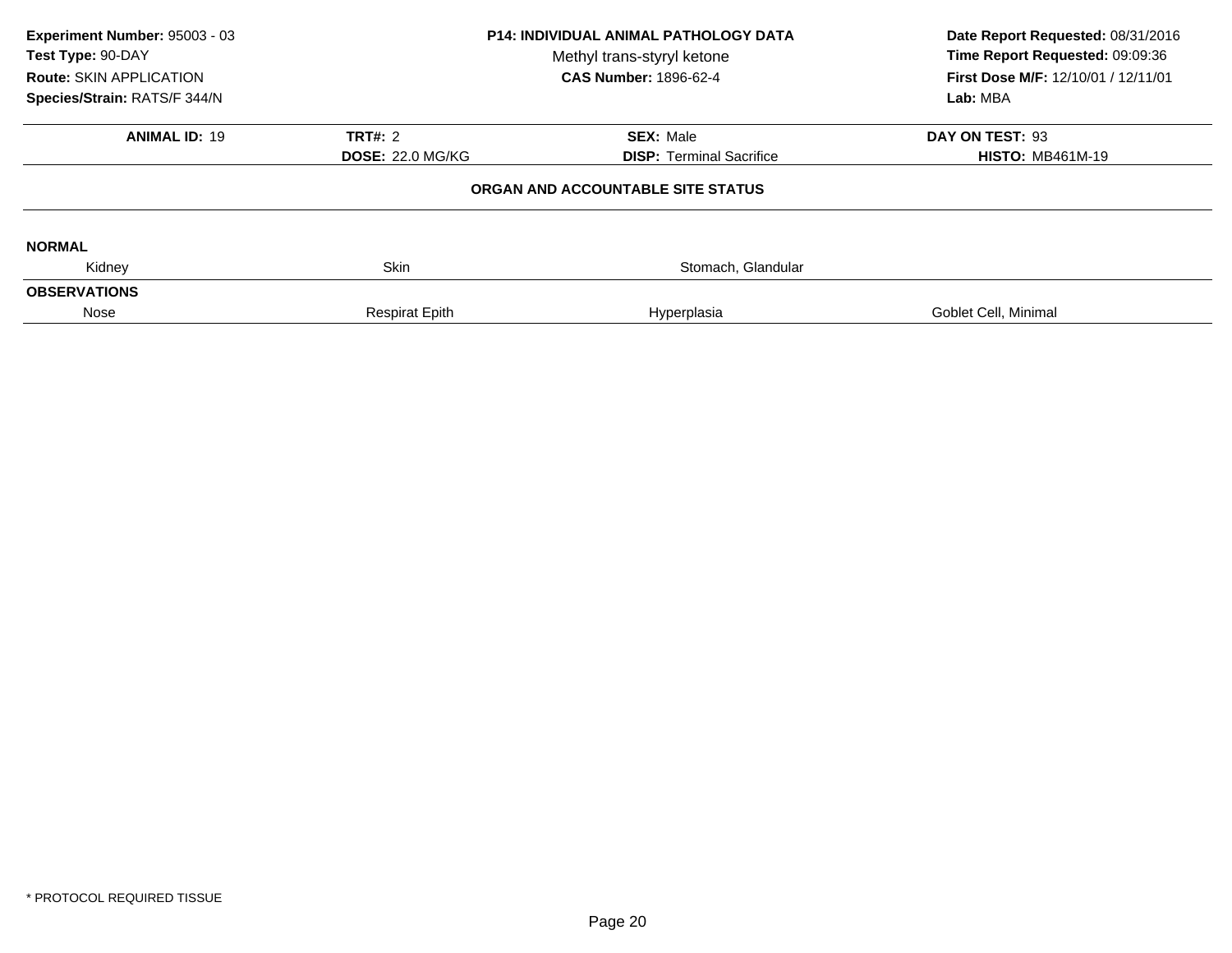| Experiment Number: 95003 - 03<br>Test Type: 90-DAY<br><b>Route: SKIN APPLICATION</b><br>Species/Strain: RATS/F 344/N | <b>P14: INDIVIDUAL ANIMAL PATHOLOGY DATA</b><br>Methyl trans-styryl ketone<br><b>CAS Number: 1896-62-4</b> |                                                     | Date Report Requested: 08/31/2016<br>Time Report Requested: 09:09:36<br>First Dose M/F: 12/10/01 / 12/11/01<br>Lab: MBA |
|----------------------------------------------------------------------------------------------------------------------|------------------------------------------------------------------------------------------------------------|-----------------------------------------------------|-------------------------------------------------------------------------------------------------------------------------|
| <b>ANIMAL ID: 20</b>                                                                                                 | <b>TRT#: 2</b><br><b>DOSE: 22.0 MG/KG</b>                                                                  | <b>SEX: Male</b><br><b>DISP: Terminal Sacrifice</b> | DAY ON TEST: 93<br><b>HISTO: MB461M-20</b>                                                                              |
|                                                                                                                      |                                                                                                            | ORGAN AND ACCOUNTABLE SITE STATUS                   |                                                                                                                         |
| <b>NORMAL</b>                                                                                                        |                                                                                                            |                                                     |                                                                                                                         |
| Stomach, Glandular                                                                                                   |                                                                                                            |                                                     |                                                                                                                         |
| <b>OBSERVATIONS</b>                                                                                                  |                                                                                                            |                                                     |                                                                                                                         |
| Kidney                                                                                                               |                                                                                                            | Nephropathy                                         | Minimal                                                                                                                 |
| Nose                                                                                                                 | <b>Respirat Epith</b>                                                                                      | Hyperplasia                                         | Goblet Cell, Minimal                                                                                                    |
| Skin                                                                                                                 | <b>SOA</b>                                                                                                 | Hyperkeratosis                                      | Minimal                                                                                                                 |
|                                                                                                                      | SOA Epidermis                                                                                              | Hyperplasia                                         | Minimal                                                                                                                 |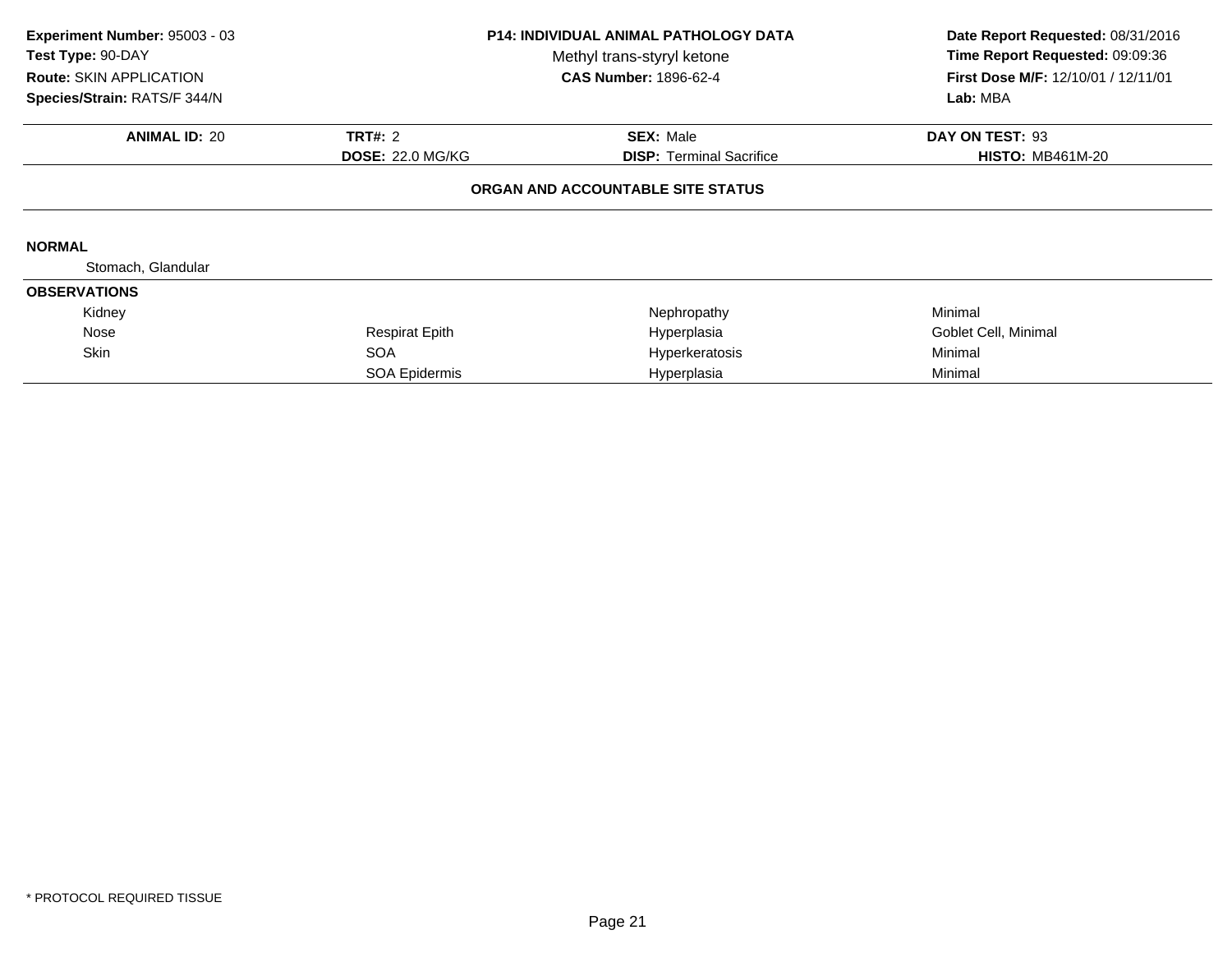| Experiment Number: 95003 - 03<br>Test Type: 90-DAY<br><b>Route: SKIN APPLICATION</b><br>Species/Strain: RATS/F 344/N | <b>P14: INDIVIDUAL ANIMAL PATHOLOGY DATA</b><br>Methyl trans-styryl ketone<br><b>CAS Number: 1896-62-4</b> |                                   | Date Report Requested: 08/31/2016<br>Time Report Requested: 09:09:36<br><b>First Dose M/F: 12/10/01 / 12/11/01</b><br>Lab: MBA |
|----------------------------------------------------------------------------------------------------------------------|------------------------------------------------------------------------------------------------------------|-----------------------------------|--------------------------------------------------------------------------------------------------------------------------------|
| <b>ANIMAL ID: 21</b>                                                                                                 | <b>TRT#: 3</b>                                                                                             | <b>SEX: Male</b>                  | DAY ON TEST: 93                                                                                                                |
|                                                                                                                      | <b>DOSE: 44.0 MG/KG</b>                                                                                    | <b>DISP:</b> Terminal Sacrifice   | <b>HISTO: MB461M-21</b>                                                                                                        |
|                                                                                                                      |                                                                                                            | ORGAN AND ACCOUNTABLE SITE STATUS |                                                                                                                                |
| <b>NORMAL</b>                                                                                                        |                                                                                                            |                                   |                                                                                                                                |
| Nose                                                                                                                 | Stomach, Glandular                                                                                         |                                   |                                                                                                                                |
| <b>OBSERVATIONS</b>                                                                                                  |                                                                                                            |                                   |                                                                                                                                |
| Kidney                                                                                                               |                                                                                                            | Nephropathy                       | Minimal                                                                                                                        |
| <b>Skin</b>                                                                                                          | <b>SOA</b>                                                                                                 | Hyperkeratosis                    | Minimal                                                                                                                        |
|                                                                                                                      | SOA Epidermis                                                                                              | Hyperplasia                       | Minimal                                                                                                                        |
|                                                                                                                      | SOA, Sebaceous GI                                                                                          | Hypertrophy                       | Minimal                                                                                                                        |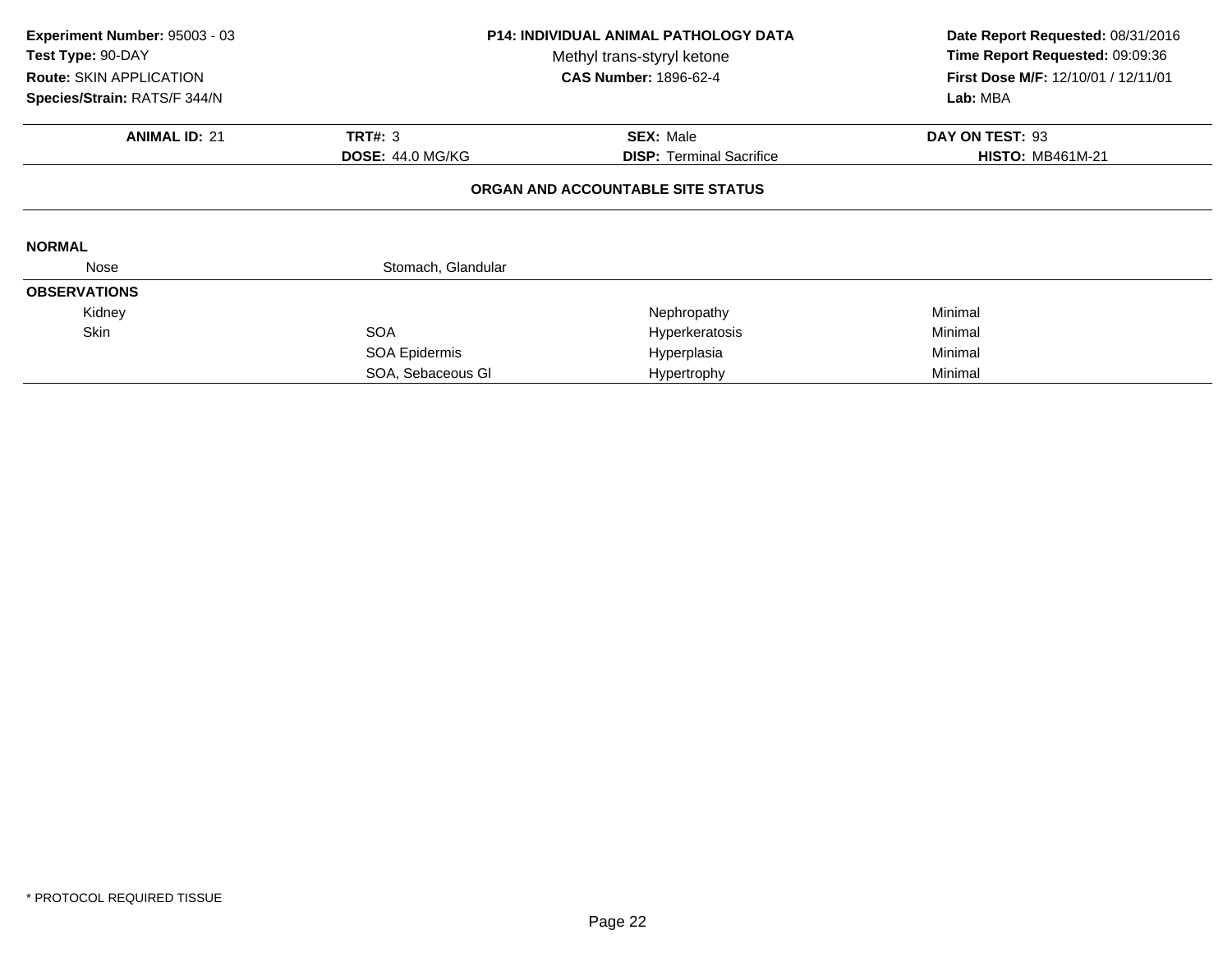| Experiment Number: 95003 - 03<br>Test Type: 90-DAY<br><b>Route: SKIN APPLICATION</b><br>Species/Strain: RATS/F 344/N | <b>P14: INDIVIDUAL ANIMAL PATHOLOGY DATA</b><br>Methyl trans-styryl ketone<br><b>CAS Number: 1896-62-4</b> |                                                                      | Date Report Requested: 08/31/2016<br>Time Report Requested: 09:09:36<br><b>First Dose M/F: 12/10/01 / 12/11/01</b><br>Lab: MBA |
|----------------------------------------------------------------------------------------------------------------------|------------------------------------------------------------------------------------------------------------|----------------------------------------------------------------------|--------------------------------------------------------------------------------------------------------------------------------|
| <b>ANIMAL ID: 22</b>                                                                                                 | TRT#: 3                                                                                                    | <b>SEX: Male</b>                                                     | DAY ON TEST: 93                                                                                                                |
|                                                                                                                      | <b>DOSE: 44.0 MG/KG</b>                                                                                    | <b>DISP:</b> Terminal Sacrifice<br>ORGAN AND ACCOUNTABLE SITE STATUS | <b>HISTO: MB461M-22</b>                                                                                                        |
| <b>NORMAL</b>                                                                                                        |                                                                                                            |                                                                      |                                                                                                                                |
| Kidney                                                                                                               | Stomach, Glandular                                                                                         |                                                                      |                                                                                                                                |
| <b>OBSERVATIONS</b>                                                                                                  |                                                                                                            |                                                                      |                                                                                                                                |
| Nose                                                                                                                 | <b>Respirat Epith</b>                                                                                      | Hyperplasia                                                          | Goblet Cell, Minimal                                                                                                           |
| <b>Skin</b>                                                                                                          | <b>SOA</b>                                                                                                 | Hyperkeratosis                                                       | Minimal                                                                                                                        |
|                                                                                                                      | SOA Epidermis                                                                                              | Hyperplasia                                                          | Minimal                                                                                                                        |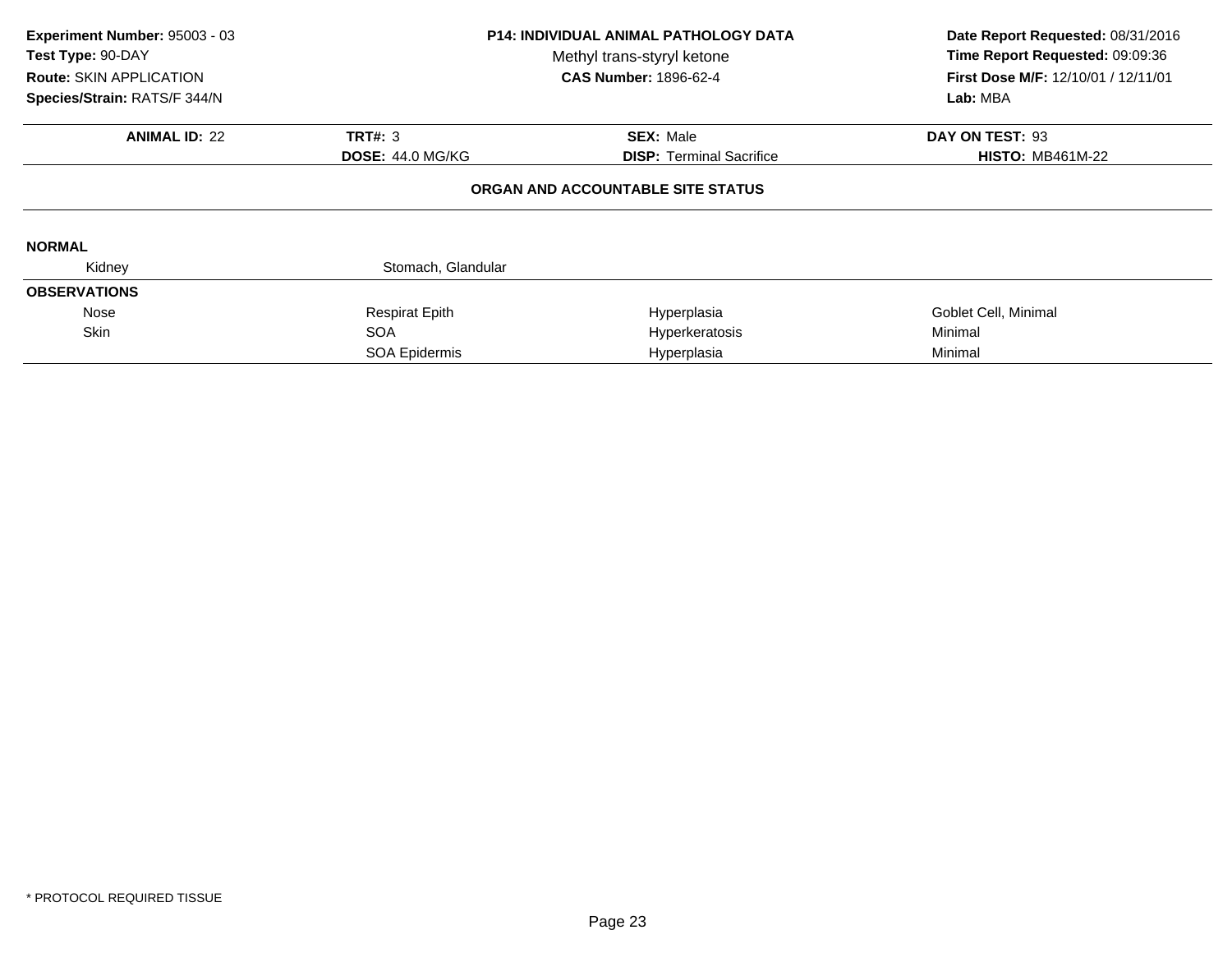| Experiment Number: 95003 - 03<br>Test Type: 90-DAY<br>Route: SKIN APPLICATION<br>Species/Strain: RATS/F 344/N | <b>P14: INDIVIDUAL ANIMAL PATHOLOGY DATA</b><br>Methyl trans-styryl ketone<br><b>CAS Number: 1896-62-4</b> |                                   | Date Report Requested: 08/31/2016<br>Time Report Requested: 09:09:36<br>First Dose M/F: 12/10/01 / 12/11/01<br>Lab: MBA |
|---------------------------------------------------------------------------------------------------------------|------------------------------------------------------------------------------------------------------------|-----------------------------------|-------------------------------------------------------------------------------------------------------------------------|
| <b>ANIMAL ID: 23</b>                                                                                          | <b>TRT#: 3</b>                                                                                             | <b>SEX: Male</b>                  | DAY ON TEST: 93                                                                                                         |
|                                                                                                               | <b>DOSE: 44.0 MG/KG</b>                                                                                    | <b>DISP:</b> Terminal Sacrifice   | <b>HISTO: MB461M-23</b>                                                                                                 |
|                                                                                                               |                                                                                                            | ORGAN AND ACCOUNTABLE SITE STATUS |                                                                                                                         |
| <b>NORMAL</b>                                                                                                 |                                                                                                            |                                   |                                                                                                                         |
| Nose                                                                                                          | Stomach, Glandular                                                                                         |                                   |                                                                                                                         |
| <b>OBSERVATIONS</b>                                                                                           |                                                                                                            |                                   |                                                                                                                         |
| Kidney                                                                                                        |                                                                                                            | Nephropathy                       | Minimal                                                                                                                 |
| <b>Skin</b>                                                                                                   | <b>SOA</b>                                                                                                 | Hyperkeratosis                    | Minimal                                                                                                                 |
|                                                                                                               | SOA Epidermis                                                                                              | Hyperplasia                       | Minimal                                                                                                                 |
|                                                                                                               | SOA, Sebaceous GI                                                                                          | Hypertrophy                       | Minimal                                                                                                                 |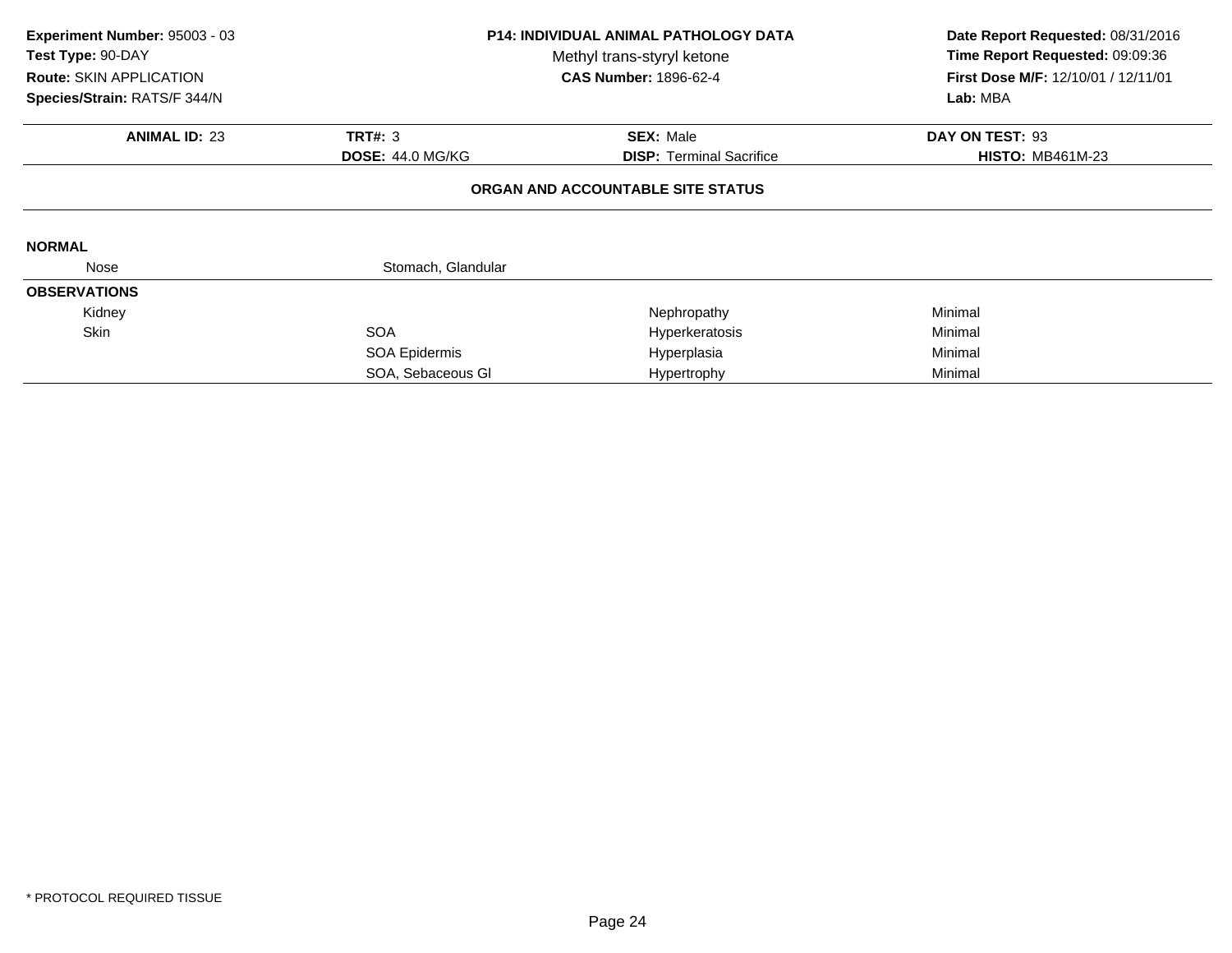| Experiment Number: 95003 - 03<br>Test Type: 90-DAY<br><b>Route: SKIN APPLICATION</b><br>Species/Strain: RATS/F 344/N | P14: INDIVIDUAL ANIMAL PATHOLOGY DATA<br>Methyl trans-styryl ketone<br><b>CAS Number: 1896-62-4</b> |                                   | Date Report Requested: 08/31/2016<br>Time Report Requested: 09:09:36<br>First Dose M/F: 12/10/01 / 12/11/01<br>Lab: MBA |
|----------------------------------------------------------------------------------------------------------------------|-----------------------------------------------------------------------------------------------------|-----------------------------------|-------------------------------------------------------------------------------------------------------------------------|
| <b>ANIMAL ID: 24</b>                                                                                                 | <b>TRT#: 3</b>                                                                                      | <b>SEX: Male</b>                  | DAY ON TEST: 93                                                                                                         |
|                                                                                                                      | <b>DOSE: 44.0 MG/KG</b>                                                                             | <b>DISP: Terminal Sacrifice</b>   | <b>HISTO: MB461M-24</b>                                                                                                 |
|                                                                                                                      |                                                                                                     | ORGAN AND ACCOUNTABLE SITE STATUS |                                                                                                                         |
| <b>NORMAL</b>                                                                                                        |                                                                                                     |                                   |                                                                                                                         |
| Kidney                                                                                                               | Nose                                                                                                | Stomach, Glandular                |                                                                                                                         |
| <b>OBSERVATIONS</b>                                                                                                  |                                                                                                     |                                   |                                                                                                                         |
| Skin                                                                                                                 | <b>SOA</b>                                                                                          | Hyperkeratosis                    | Minimal                                                                                                                 |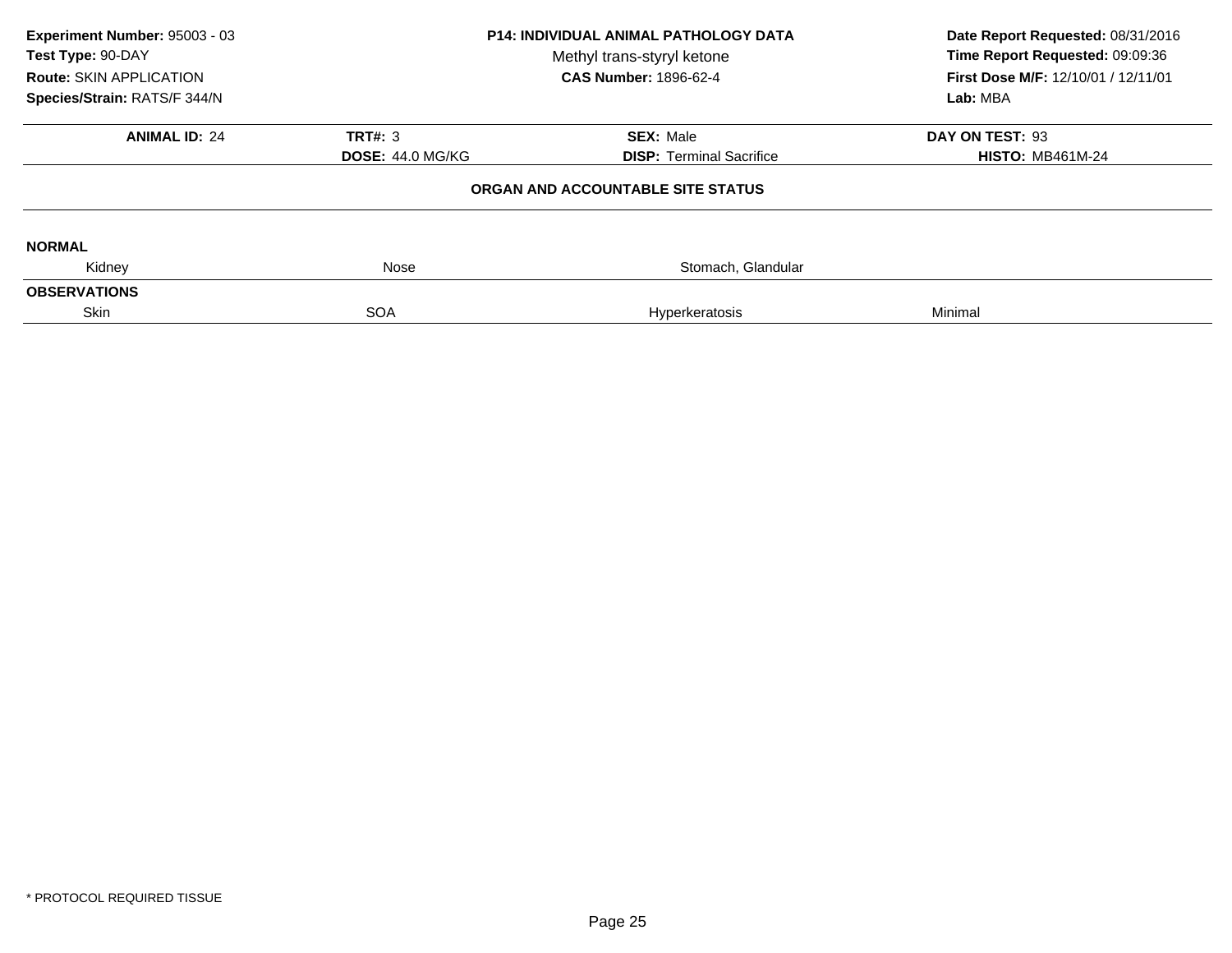| Experiment Number: 95003 - 03<br>Test Type: 90-DAY<br>Route: SKIN APPLICATION<br>Species/Strain: RATS/F 344/N | <b>P14: INDIVIDUAL ANIMAL PATHOLOGY DATA</b><br>Methyl trans-styryl ketone<br><b>CAS Number: 1896-62-4</b> |                                   | Date Report Requested: 08/31/2016<br>Time Report Requested: 09:09:36<br>First Dose M/F: 12/10/01 / 12/11/01<br>Lab: MBA |
|---------------------------------------------------------------------------------------------------------------|------------------------------------------------------------------------------------------------------------|-----------------------------------|-------------------------------------------------------------------------------------------------------------------------|
| <b>ANIMAL ID: 25</b>                                                                                          | <b>TRT#: 3</b>                                                                                             | <b>SEX: Male</b>                  | DAY ON TEST: 93                                                                                                         |
|                                                                                                               | <b>DOSE: 44.0 MG/KG</b>                                                                                    | <b>DISP:</b> Terminal Sacrifice   | <b>HISTO: MB461M-25</b>                                                                                                 |
|                                                                                                               |                                                                                                            | ORGAN AND ACCOUNTABLE SITE STATUS |                                                                                                                         |
| <b>NORMAL</b>                                                                                                 |                                                                                                            |                                   |                                                                                                                         |
| Nose                                                                                                          | Stomach, Glandular                                                                                         |                                   |                                                                                                                         |
| <b>OBSERVATIONS</b>                                                                                           |                                                                                                            |                                   |                                                                                                                         |
| Kidney                                                                                                        |                                                                                                            | Nephropathy                       | Minimal                                                                                                                 |
| <b>Skin</b>                                                                                                   | <b>SOA</b>                                                                                                 | Hyperkeratosis                    | Mild                                                                                                                    |
|                                                                                                               | SOA Epidermis                                                                                              | Hyperplasia                       | Minimal                                                                                                                 |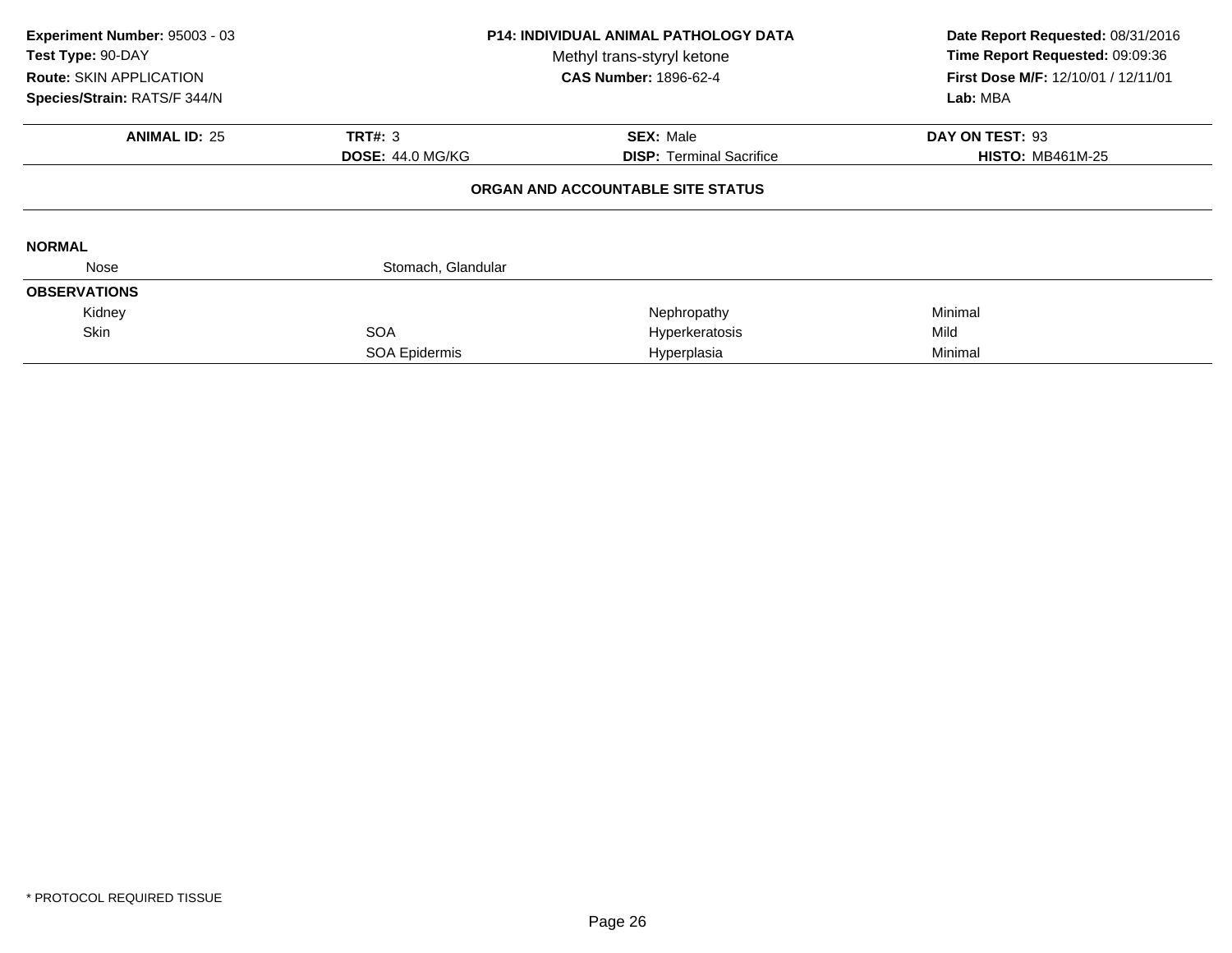| Experiment Number: 95003 - 03<br>Test Type: 90-DAY<br><b>Route: SKIN APPLICATION</b><br>Species/Strain: RATS/F 344/N | <b>P14: INDIVIDUAL ANIMAL PATHOLOGY DATA</b><br>Methyl trans-styryl ketone<br><b>CAS Number: 1896-62-4</b> |                                                     | Date Report Requested: 08/31/2016<br>Time Report Requested: 09:09:36<br>First Dose M/F: 12/10/01 / 12/11/01<br>Lab: MBA |
|----------------------------------------------------------------------------------------------------------------------|------------------------------------------------------------------------------------------------------------|-----------------------------------------------------|-------------------------------------------------------------------------------------------------------------------------|
|                                                                                                                      |                                                                                                            |                                                     |                                                                                                                         |
| <b>ANIMAL ID: 26</b>                                                                                                 | <b>TRT#: 3</b><br><b>DOSE: 44.0 MG/KG</b>                                                                  | <b>SEX: Male</b><br><b>DISP:</b> Terminal Sacrifice | DAY ON TEST: 93<br><b>HISTO: MB461M-26</b>                                                                              |
|                                                                                                                      |                                                                                                            | ORGAN AND ACCOUNTABLE SITE STATUS                   |                                                                                                                         |
| <b>NORMAL</b>                                                                                                        |                                                                                                            |                                                     |                                                                                                                         |
| Nose                                                                                                                 | <b>Skin</b>                                                                                                | Stomach, Glandular                                  |                                                                                                                         |
| <b>OBSERVATIONS</b>                                                                                                  |                                                                                                            |                                                     |                                                                                                                         |
| Kidney                                                                                                               |                                                                                                            | Nephropathy                                         | Minimal                                                                                                                 |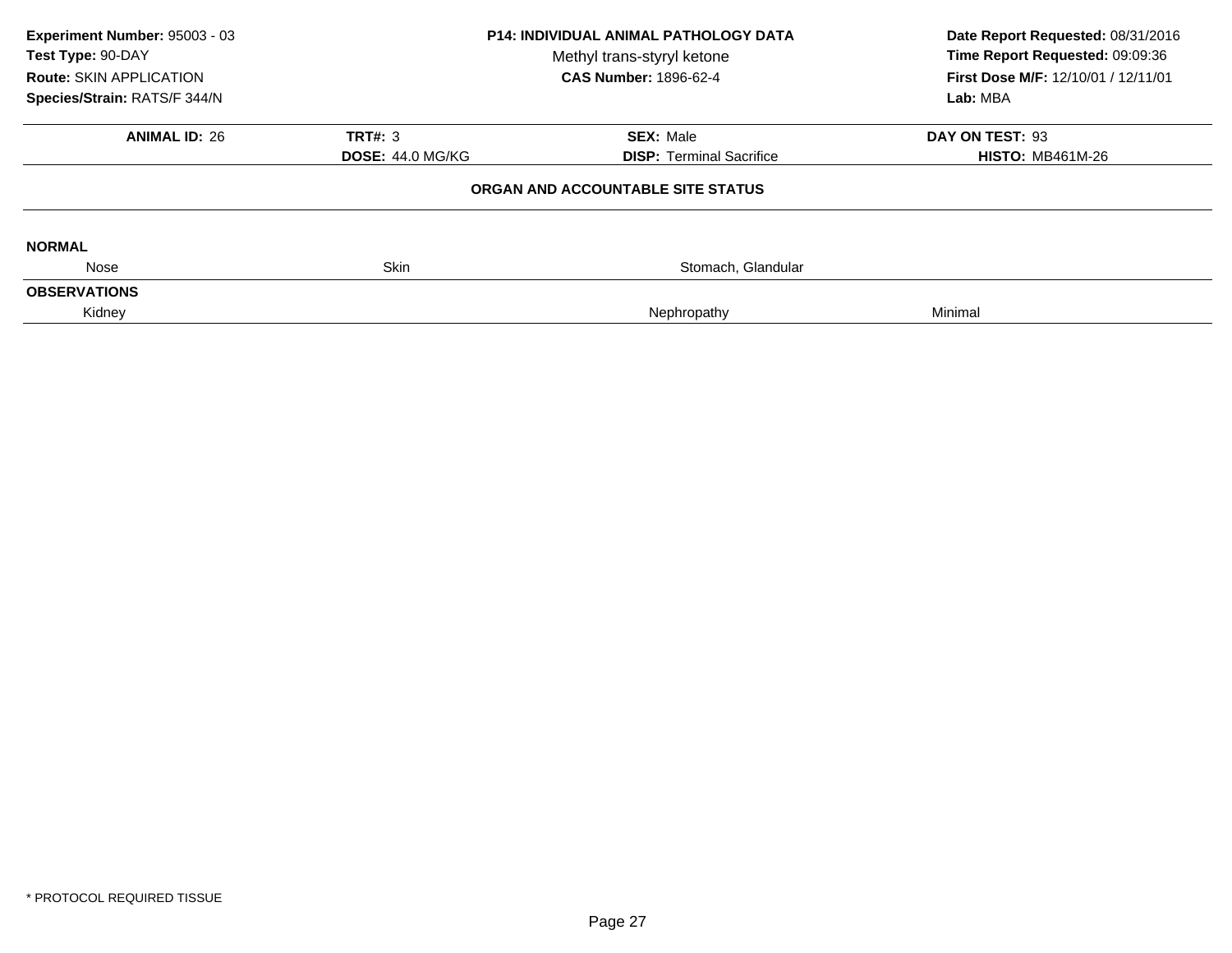| Experiment Number: 95003 - 03<br>Test Type: 90-DAY<br><b>Route: SKIN APPLICATION</b><br>Species/Strain: RATS/F 344/N | <b>P14: INDIVIDUAL ANIMAL PATHOLOGY DATA</b><br>Methyl trans-styryl ketone<br><b>CAS Number: 1896-62-4</b> |                                   | Date Report Requested: 08/31/2016<br>Time Report Requested: 09:09:36<br>First Dose M/F: 12/10/01 / 12/11/01<br>Lab: MBA |
|----------------------------------------------------------------------------------------------------------------------|------------------------------------------------------------------------------------------------------------|-----------------------------------|-------------------------------------------------------------------------------------------------------------------------|
| <b>ANIMAL ID: 27</b>                                                                                                 | <b>TRT#: 3</b>                                                                                             | <b>SEX: Male</b>                  | DAY ON TEST: 93                                                                                                         |
|                                                                                                                      | <b>DOSE: 44.0 MG/KG</b>                                                                                    | <b>DISP:</b> Terminal Sacrifice   | <b>HISTO: MB461M-27</b>                                                                                                 |
|                                                                                                                      |                                                                                                            | ORGAN AND ACCOUNTABLE SITE STATUS |                                                                                                                         |
| <b>NORMAL</b>                                                                                                        |                                                                                                            |                                   |                                                                                                                         |
| Nose                                                                                                                 | Stomach, Glandular                                                                                         |                                   |                                                                                                                         |
| <b>OBSERVATIONS</b>                                                                                                  |                                                                                                            |                                   |                                                                                                                         |
| Kidney                                                                                                               |                                                                                                            | Nephropathy                       | Minimal                                                                                                                 |
| <b>Skin</b>                                                                                                          | <b>SOA</b>                                                                                                 | Hyperkeratosis                    | Mild                                                                                                                    |
|                                                                                                                      | SOA Epidermis                                                                                              | Hyperplasia                       | Minimal                                                                                                                 |
|                                                                                                                      | SOA, Sebaceous GI                                                                                          | Hypertrophy                       | Minimal                                                                                                                 |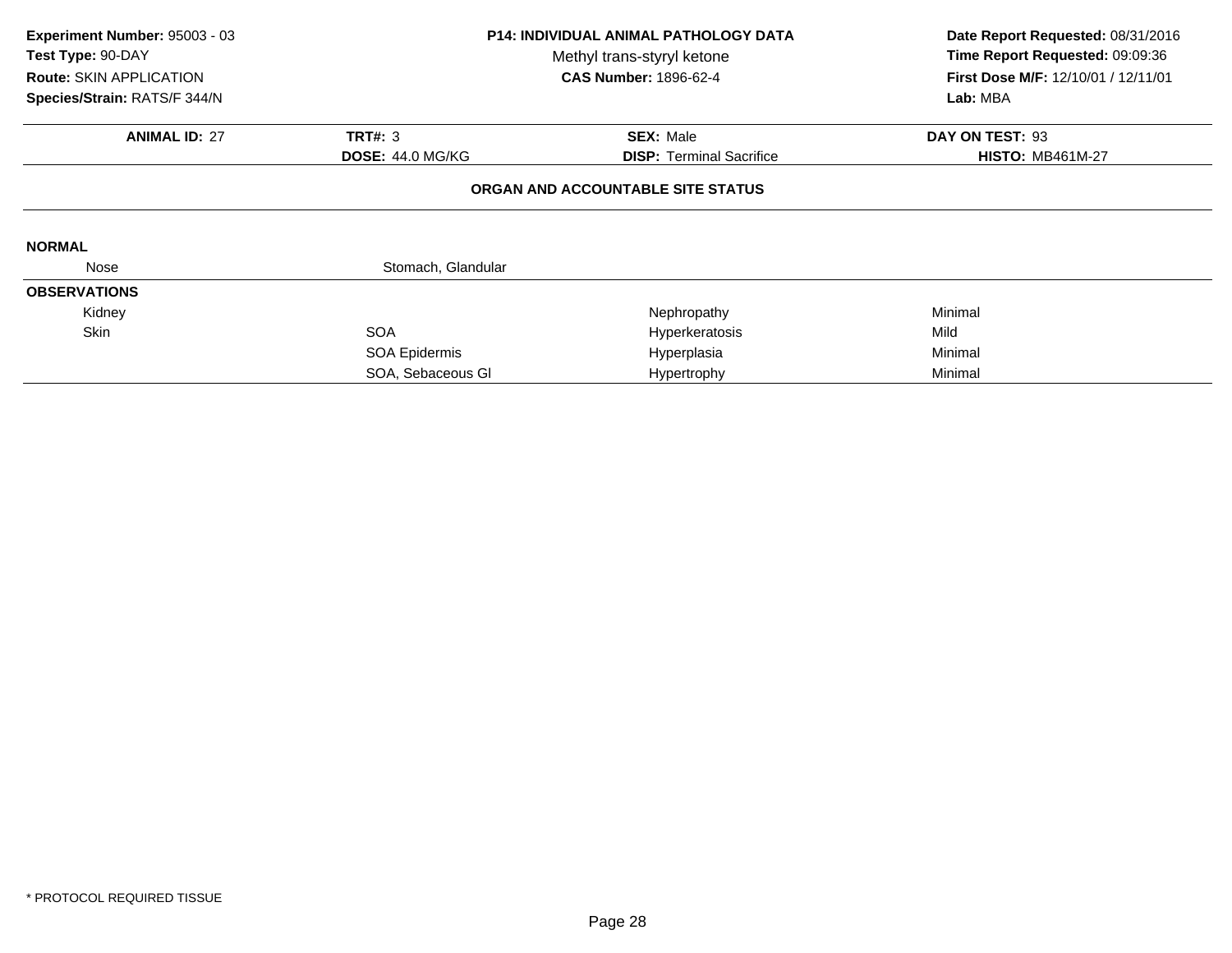| Experiment Number: 95003 - 03<br>Test Type: 90-DAY<br><b>Route: SKIN APPLICATION</b><br>Species/Strain: RATS/F 344/N | <b>P14: INDIVIDUAL ANIMAL PATHOLOGY DATA</b><br>Methyl trans-styryl ketone<br><b>CAS Number: 1896-62-4</b> |                                   | Date Report Requested: 08/31/2016<br>Time Report Requested: 09:09:36<br>First Dose M/F: 12/10/01 / 12/11/01<br>Lab: MBA |
|----------------------------------------------------------------------------------------------------------------------|------------------------------------------------------------------------------------------------------------|-----------------------------------|-------------------------------------------------------------------------------------------------------------------------|
| <b>ANIMAL ID: 28</b>                                                                                                 | <b>TRT#: 3</b>                                                                                             | <b>SEX: Male</b>                  | DAY ON TEST: 93                                                                                                         |
|                                                                                                                      | <b>DOSE: 44.0 MG/KG</b>                                                                                    | <b>DISP:</b> Terminal Sacrifice   | <b>HISTO: MB461M-28</b>                                                                                                 |
|                                                                                                                      |                                                                                                            | ORGAN AND ACCOUNTABLE SITE STATUS |                                                                                                                         |
| <b>NORMAL</b>                                                                                                        |                                                                                                            |                                   |                                                                                                                         |
| Nose                                                                                                                 | Stomach, Glandular                                                                                         |                                   |                                                                                                                         |
| <b>INSUFFICIENT TISSUE</b>                                                                                           |                                                                                                            |                                   |                                                                                                                         |
| <b>Skin</b>                                                                                                          |                                                                                                            |                                   |                                                                                                                         |
| <b>OBSERVATIONS</b>                                                                                                  |                                                                                                            |                                   |                                                                                                                         |
| Kidney                                                                                                               |                                                                                                            | Nephropathy                       | Minimal                                                                                                                 |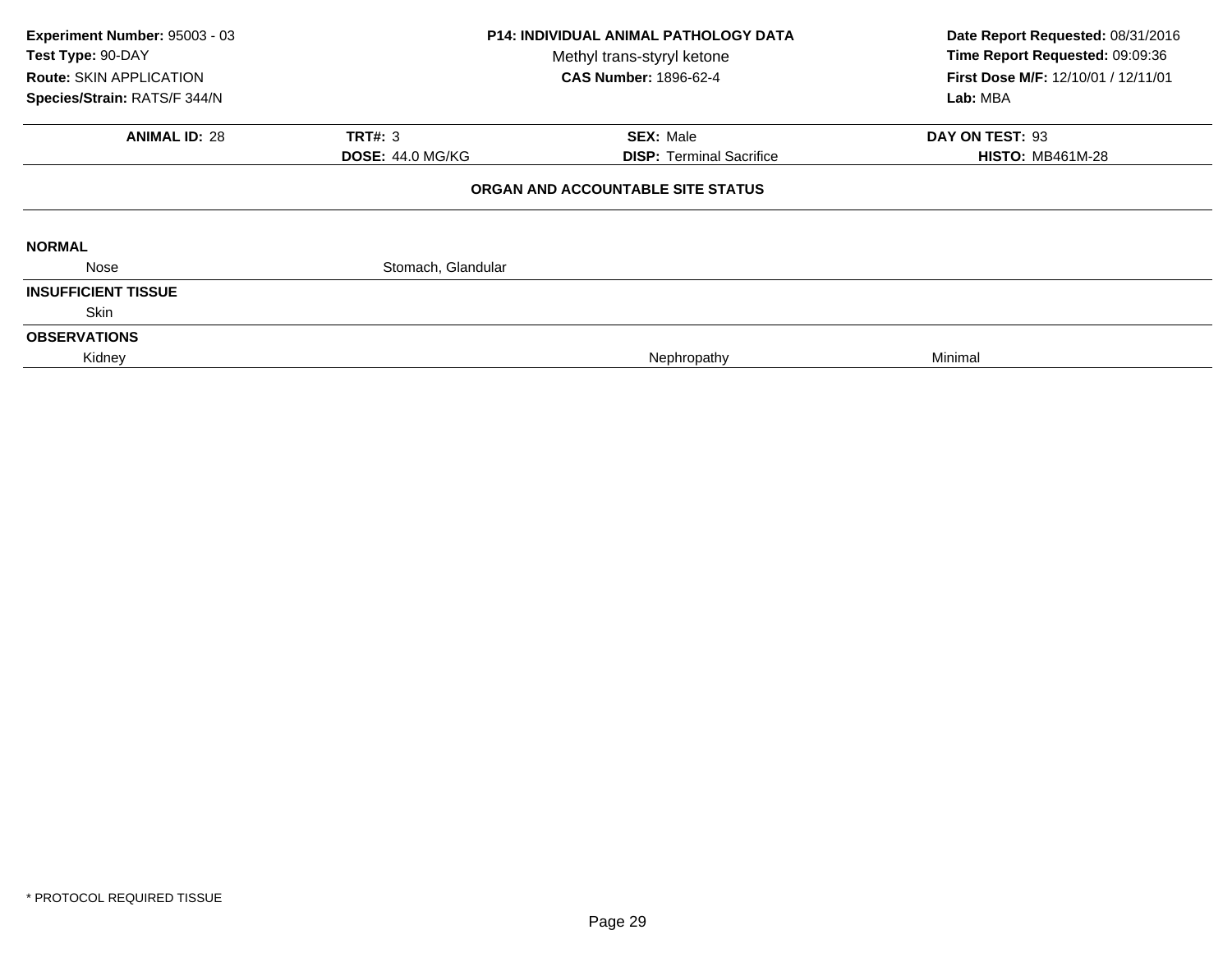| Experiment Number: 95003 - 03<br>Test Type: 90-DAY<br><b>Route: SKIN APPLICATION</b> |                             | <b>P14: INDIVIDUAL ANIMAL PATHOLOGY DATA</b><br>Methyl trans-styryl ketone<br><b>CAS Number: 1896-62-4</b> |                                   | Date Report Requested: 08/31/2016<br>Time Report Requested: 09:09:36<br>First Dose M/F: 12/10/01 / 12/11/01 |  |
|--------------------------------------------------------------------------------------|-----------------------------|------------------------------------------------------------------------------------------------------------|-----------------------------------|-------------------------------------------------------------------------------------------------------------|--|
| Species/Strain: RATS/F 344/N                                                         |                             |                                                                                                            |                                   | Lab: MBA                                                                                                    |  |
|                                                                                      | <b>ANIMAL ID: 29</b>        | <b>TRT#: 3</b>                                                                                             | <b>SEX: Male</b>                  | DAY ON TEST: 93                                                                                             |  |
|                                                                                      |                             | <b>DOSE: 44.0 MG/KG</b>                                                                                    | <b>DISP:</b> Terminal Sacrifice   | <b>HISTO: MB461M-29</b>                                                                                     |  |
|                                                                                      |                             |                                                                                                            | ORGAN AND ACCOUNTABLE SITE STATUS |                                                                                                             |  |
| <b>NORMAL</b>                                                                        |                             |                                                                                                            |                                   |                                                                                                             |  |
| Nose                                                                                 |                             | Stomach, Glandular                                                                                         |                                   |                                                                                                             |  |
| <b>OBSERVATIONS</b>                                                                  |                             |                                                                                                            |                                   |                                                                                                             |  |
| Kidney                                                                               |                             |                                                                                                            | Nephropathy                       | Minimal                                                                                                     |  |
| Liver                                                                                |                             |                                                                                                            | Hepatodiaphragmatic Nodule        | Mild                                                                                                        |  |
|                                                                                      | [Hepatodiaphragmatic Nodule | $TGLs = TGL=1-12$                                                                                          |                                   |                                                                                                             |  |
| Skin                                                                                 |                             | <b>SOA</b>                                                                                                 | Hyperkeratosis                    | Mild                                                                                                        |  |
|                                                                                      |                             | <b>SOA Epidermis</b>                                                                                       | Hyperplasia                       | Minimal                                                                                                     |  |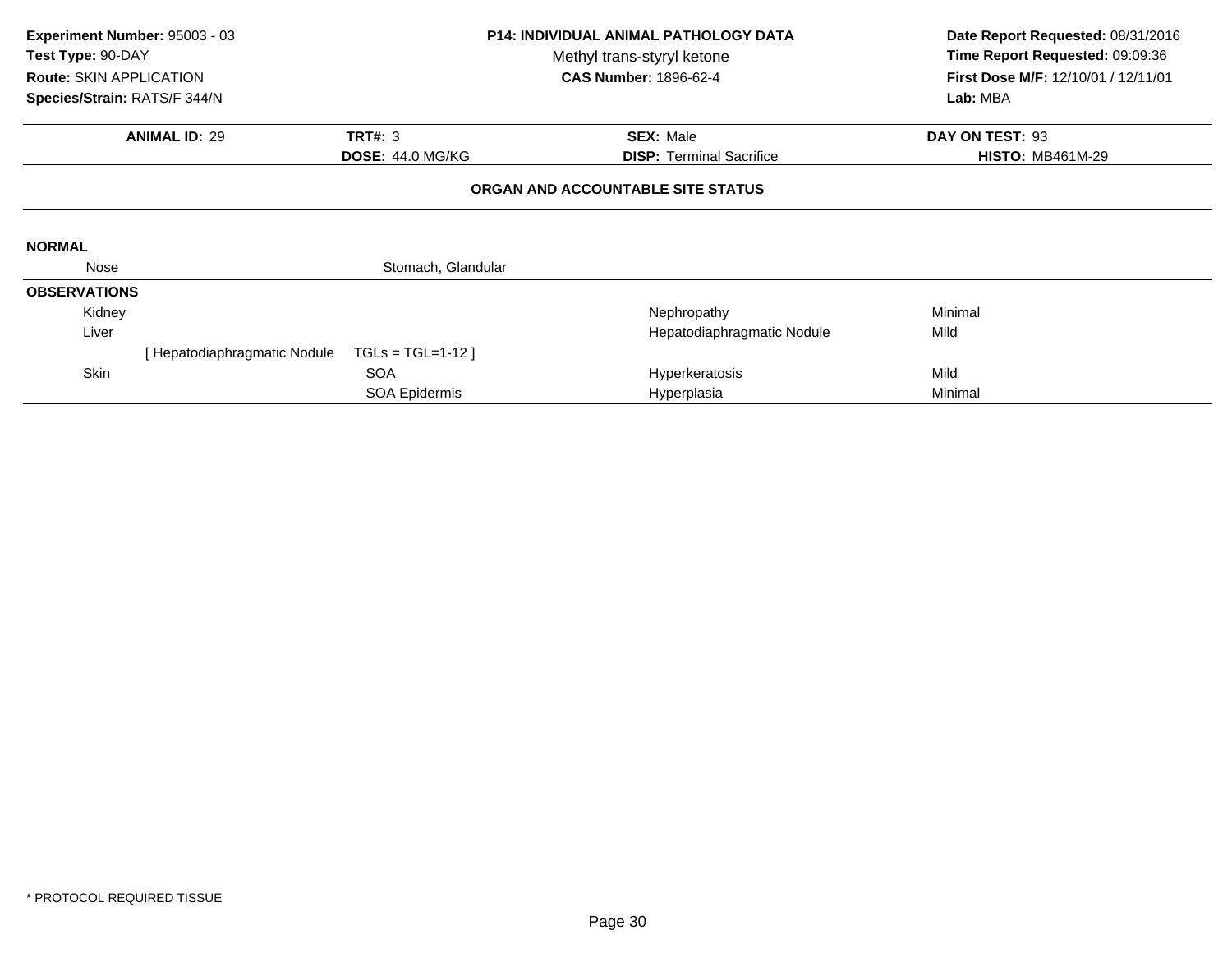| Experiment Number: 95003 - 03<br>Test Type: 90-DAY<br><b>Route: SKIN APPLICATION</b><br>Species/Strain: RATS/F 344/N | <b>P14: INDIVIDUAL ANIMAL PATHOLOGY DATA</b><br>Methyl trans-styryl ketone<br><b>CAS Number: 1896-62-4</b> |                                   | Date Report Requested: 08/31/2016<br>Time Report Requested: 09:09:36<br>First Dose M/F: 12/10/01 / 12/11/01<br>Lab: MBA |
|----------------------------------------------------------------------------------------------------------------------|------------------------------------------------------------------------------------------------------------|-----------------------------------|-------------------------------------------------------------------------------------------------------------------------|
| <b>ANIMAL ID: 30</b>                                                                                                 | <b>TRT#: 3</b>                                                                                             | <b>SEX: Male</b>                  | DAY ON TEST: 93                                                                                                         |
|                                                                                                                      | <b>DOSE: 44.0 MG/KG</b>                                                                                    | <b>DISP:</b> Terminal Sacrifice   | <b>HISTO: MB461M-30</b>                                                                                                 |
|                                                                                                                      |                                                                                                            | ORGAN AND ACCOUNTABLE SITE STATUS |                                                                                                                         |
| <b>NORMAL</b>                                                                                                        |                                                                                                            |                                   |                                                                                                                         |
| Nose                                                                                                                 | <b>Skin</b>                                                                                                | Stomach, Glandular                |                                                                                                                         |
| <b>OBSERVATIONS</b>                                                                                                  |                                                                                                            |                                   |                                                                                                                         |
| Kidney                                                                                                               |                                                                                                            | Nephropathy                       | Minimal                                                                                                                 |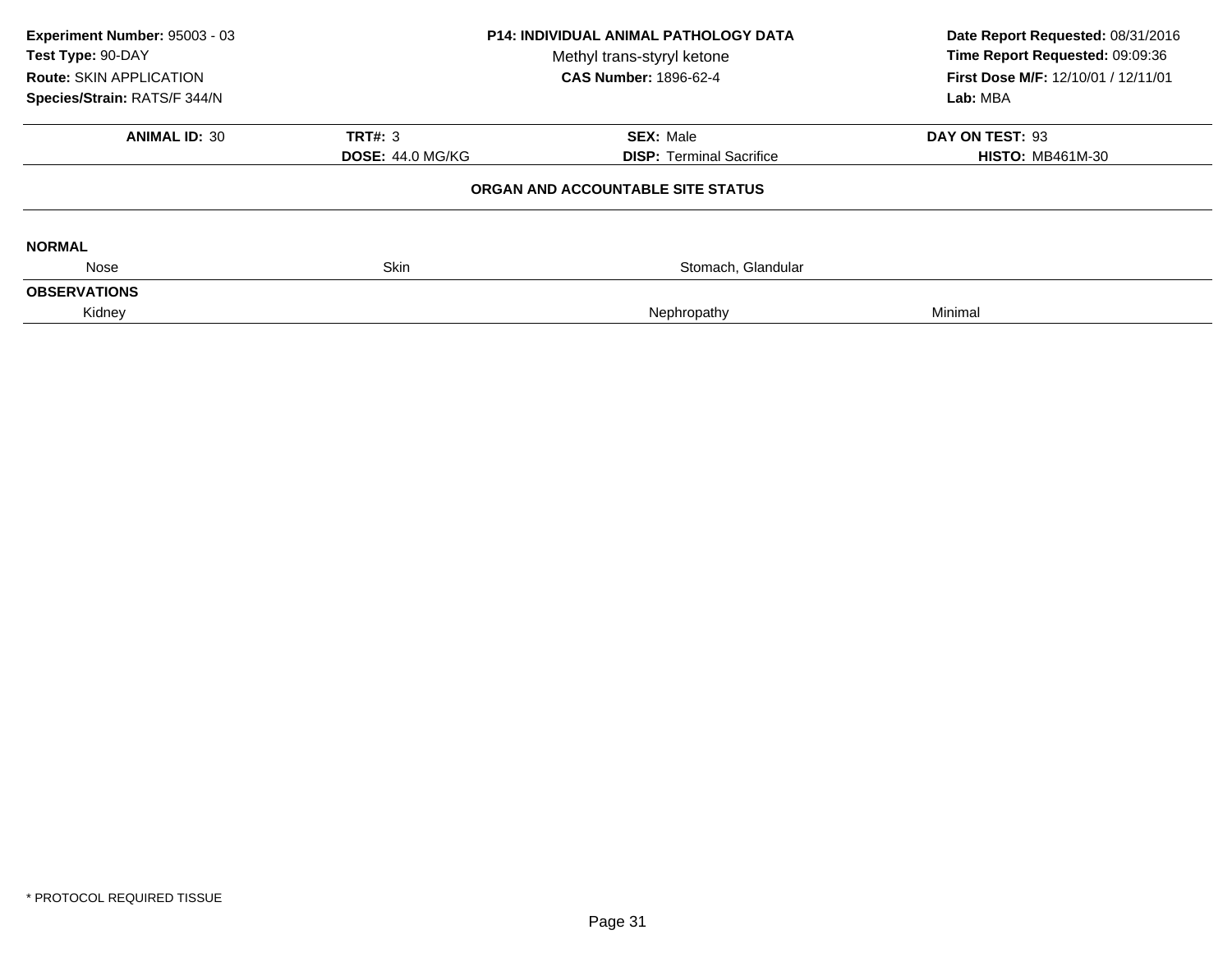| Experiment Number: 95003 - 03<br>Test Type: 90-DAY<br>Route: SKIN APPLICATION<br>Species/Strain: RATS/F 344/N | <b>P14: INDIVIDUAL ANIMAL PATHOLOGY DATA</b><br>Methyl trans-styryl ketone<br><b>CAS Number: 1896-62-4</b> |                                   | Date Report Requested: 08/31/2016<br>Time Report Requested: 09:09:36<br>First Dose M/F: 12/10/01 / 12/11/01<br>Lab: MBA |
|---------------------------------------------------------------------------------------------------------------|------------------------------------------------------------------------------------------------------------|-----------------------------------|-------------------------------------------------------------------------------------------------------------------------|
| <b>ANIMAL ID: 31</b>                                                                                          | <b>TRT#: 4</b>                                                                                             | <b>SEX: Male</b>                  | DAY ON TEST: 93                                                                                                         |
|                                                                                                               | <b>DOSE: 87.5 MG/KG</b>                                                                                    | <b>DISP:</b> Terminal Sacrifice   | <b>HISTO: MB461M-31</b>                                                                                                 |
|                                                                                                               |                                                                                                            | ORGAN AND ACCOUNTABLE SITE STATUS |                                                                                                                         |
| <b>NORMAL</b>                                                                                                 |                                                                                                            |                                   |                                                                                                                         |
| Nose                                                                                                          | Stomach, Glandular                                                                                         |                                   |                                                                                                                         |
| <b>OBSERVATIONS</b>                                                                                           |                                                                                                            |                                   |                                                                                                                         |
| Kidney                                                                                                        |                                                                                                            | Nephropathy                       | Minimal                                                                                                                 |
| Skin                                                                                                          | <b>SOA</b>                                                                                                 | Hyperkeratosis                    | Mild                                                                                                                    |
|                                                                                                               | SOA Epidermis                                                                                              | Hyperplasia                       | Mild                                                                                                                    |
|                                                                                                               | SOA, Sebaceous GI                                                                                          | Hypertrophy                       | Minimal                                                                                                                 |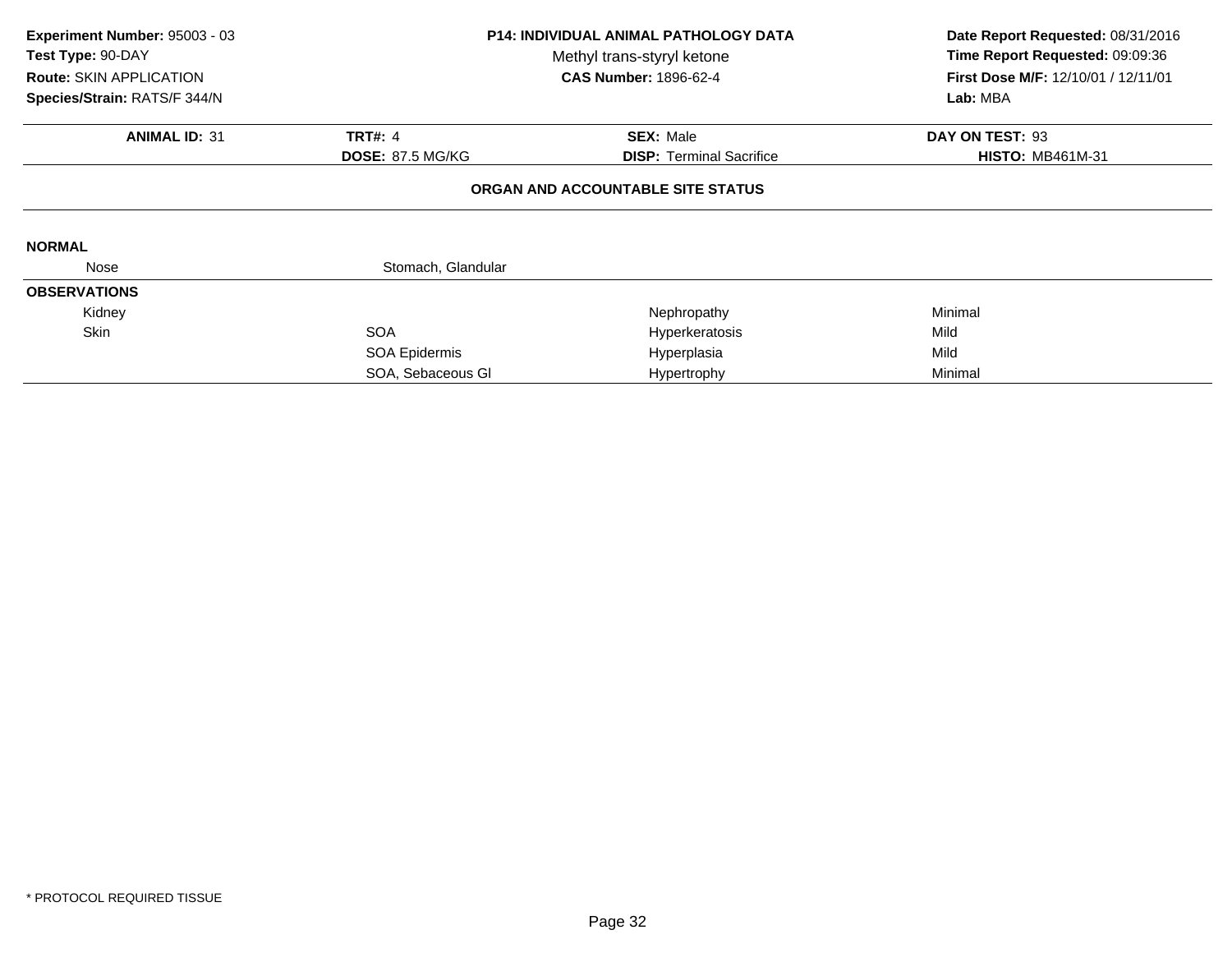| Experiment Number: 95003 - 03<br>Test Type: 90-DAY<br>Route: SKIN APPLICATION<br>Species/Strain: RATS/F 344/N | <b>P14: INDIVIDUAL ANIMAL PATHOLOGY DATA</b><br>Methyl trans-styryl ketone<br><b>CAS Number: 1896-62-4</b> |                                   | Date Report Requested: 08/31/2016<br>Time Report Requested: 09:09:36<br>First Dose M/F: 12/10/01 / 12/11/01<br>Lab: MBA |
|---------------------------------------------------------------------------------------------------------------|------------------------------------------------------------------------------------------------------------|-----------------------------------|-------------------------------------------------------------------------------------------------------------------------|
| <b>ANIMAL ID: 32</b>                                                                                          | <b>TRT#: 4</b>                                                                                             | <b>SEX: Male</b>                  | DAY ON TEST: 93                                                                                                         |
|                                                                                                               | <b>DOSE: 87.5 MG/KG</b>                                                                                    | <b>DISP:</b> Terminal Sacrifice   | <b>HISTO: MB461M-32</b>                                                                                                 |
|                                                                                                               |                                                                                                            | ORGAN AND ACCOUNTABLE SITE STATUS |                                                                                                                         |
| <b>NORMAL</b>                                                                                                 |                                                                                                            |                                   |                                                                                                                         |
| Stomach, Glandular                                                                                            |                                                                                                            |                                   |                                                                                                                         |
| <b>OBSERVATIONS</b>                                                                                           |                                                                                                            |                                   |                                                                                                                         |
| Kidney                                                                                                        |                                                                                                            | Nephropathy                       | Minimal                                                                                                                 |
| Nose                                                                                                          | <b>Respirat Epith</b>                                                                                      | Hyperplasia                       | Goblet Cell, Minimal                                                                                                    |
| <b>Skin</b>                                                                                                   | <b>SOA</b>                                                                                                 | Hyperkeratosis                    | Mild                                                                                                                    |
|                                                                                                               | SOA Epidermis                                                                                              | Hyperplasia                       | Minimal                                                                                                                 |
|                                                                                                               | SOA, Sebaceous GI                                                                                          | Hypertrophy                       | Minimal                                                                                                                 |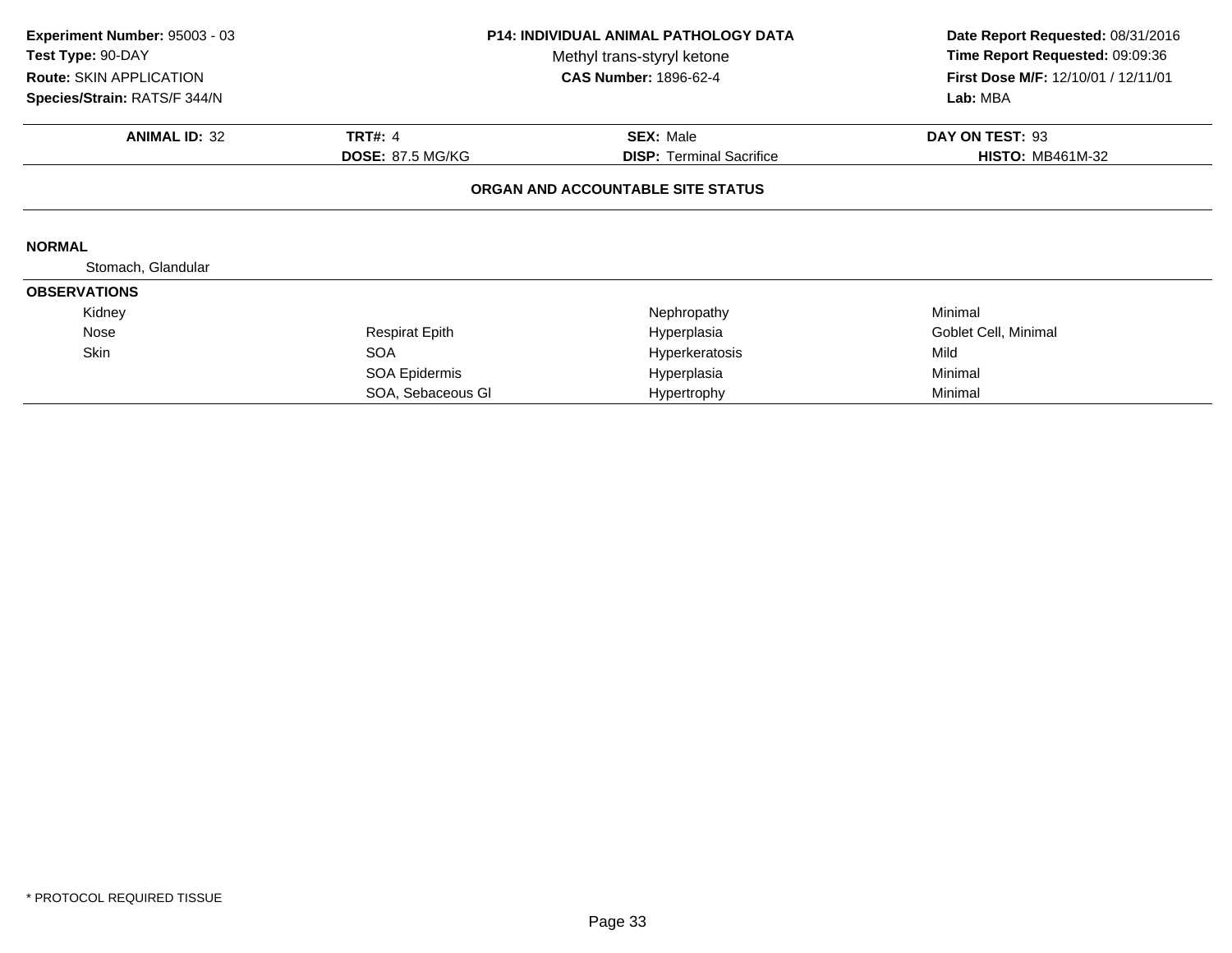| Experiment Number: 95003 - 03<br>Test Type: 90-DAY<br>Route: SKIN APPLICATION<br>Species/Strain: RATS/F 344/N | <b>P14: INDIVIDUAL ANIMAL PATHOLOGY DATA</b><br>Methyl trans-styryl ketone<br><b>CAS Number: 1896-62-4</b> |                                   | Date Report Requested: 08/31/2016<br>Time Report Requested: 09:09:36<br>First Dose M/F: 12/10/01 / 12/11/01<br>Lab: MBA |
|---------------------------------------------------------------------------------------------------------------|------------------------------------------------------------------------------------------------------------|-----------------------------------|-------------------------------------------------------------------------------------------------------------------------|
| <b>ANIMAL ID: 33</b>                                                                                          | <b>TRT#: 4</b>                                                                                             | <b>SEX: Male</b>                  | DAY ON TEST: 93                                                                                                         |
|                                                                                                               | <b>DOSE: 87.5 MG/KG</b>                                                                                    | <b>DISP:</b> Terminal Sacrifice   | <b>HISTO: MB461M-33</b>                                                                                                 |
|                                                                                                               |                                                                                                            | ORGAN AND ACCOUNTABLE SITE STATUS |                                                                                                                         |
| <b>NORMAL</b>                                                                                                 |                                                                                                            |                                   |                                                                                                                         |
| Stomach, Glandular                                                                                            |                                                                                                            |                                   |                                                                                                                         |
| <b>OBSERVATIONS</b>                                                                                           |                                                                                                            |                                   |                                                                                                                         |
| Kidney                                                                                                        |                                                                                                            | Nephropathy                       | Minimal                                                                                                                 |
| Nose                                                                                                          | Respirat Epith                                                                                             | Hyperplasia                       | Goblet Cell, Minimal                                                                                                    |
| <b>Skin</b>                                                                                                   | <b>SOA</b>                                                                                                 | Hyperkeratosis                    | Mild                                                                                                                    |
|                                                                                                               | SOA Epidermis                                                                                              | Hyperplasia                       | Mild                                                                                                                    |
|                                                                                                               | SOA, Sebaceous GI                                                                                          | Hypertrophy                       | Minimal                                                                                                                 |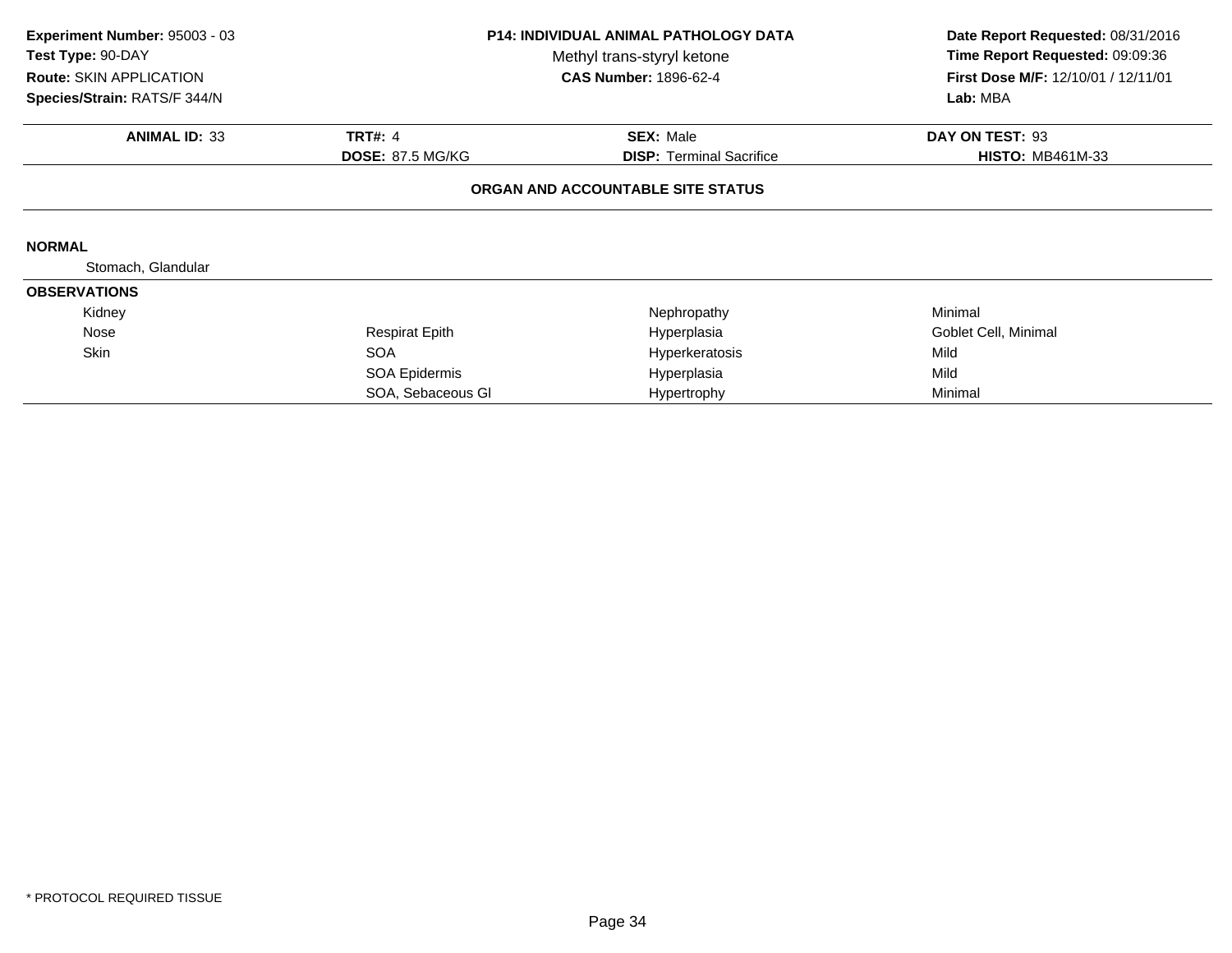| Experiment Number: 95003 - 03<br>Test Type: 90-DAY<br><b>Route: SKIN APPLICATION</b><br>Species/Strain: RATS/F 344/N | <b>P14: INDIVIDUAL ANIMAL PATHOLOGY DATA</b><br>Methyl trans-styryl ketone<br><b>CAS Number: 1896-62-4</b> |                                   | Date Report Requested: 08/31/2016<br>Time Report Requested: 09:09:36<br><b>First Dose M/F: 12/10/01 / 12/11/01</b><br>Lab: MBA |
|----------------------------------------------------------------------------------------------------------------------|------------------------------------------------------------------------------------------------------------|-----------------------------------|--------------------------------------------------------------------------------------------------------------------------------|
| <b>ANIMAL ID: 34</b>                                                                                                 | <b>TRT#: 4</b>                                                                                             | <b>SEX: Male</b>                  | DAY ON TEST: 93                                                                                                                |
|                                                                                                                      | <b>DOSE: 87.5 MG/KG</b>                                                                                    | <b>DISP:</b> Terminal Sacrifice   | <b>HISTO: MB461M-34</b>                                                                                                        |
|                                                                                                                      |                                                                                                            | ORGAN AND ACCOUNTABLE SITE STATUS |                                                                                                                                |
| <b>NORMAL</b>                                                                                                        |                                                                                                            |                                   |                                                                                                                                |
| Kidney                                                                                                               | Stomach, Glandular                                                                                         |                                   |                                                                                                                                |
| <b>OBSERVATIONS</b>                                                                                                  |                                                                                                            |                                   |                                                                                                                                |
| Nose                                                                                                                 | <b>Respirat Epith</b>                                                                                      | Hyperplasia                       | Goblet Cell, Minimal                                                                                                           |
| <b>Skin</b>                                                                                                          | <b>SOA</b>                                                                                                 | Hyperkeratosis                    | Mild                                                                                                                           |
|                                                                                                                      | SOA Epidermis                                                                                              | Hyperplasia                       | Mild                                                                                                                           |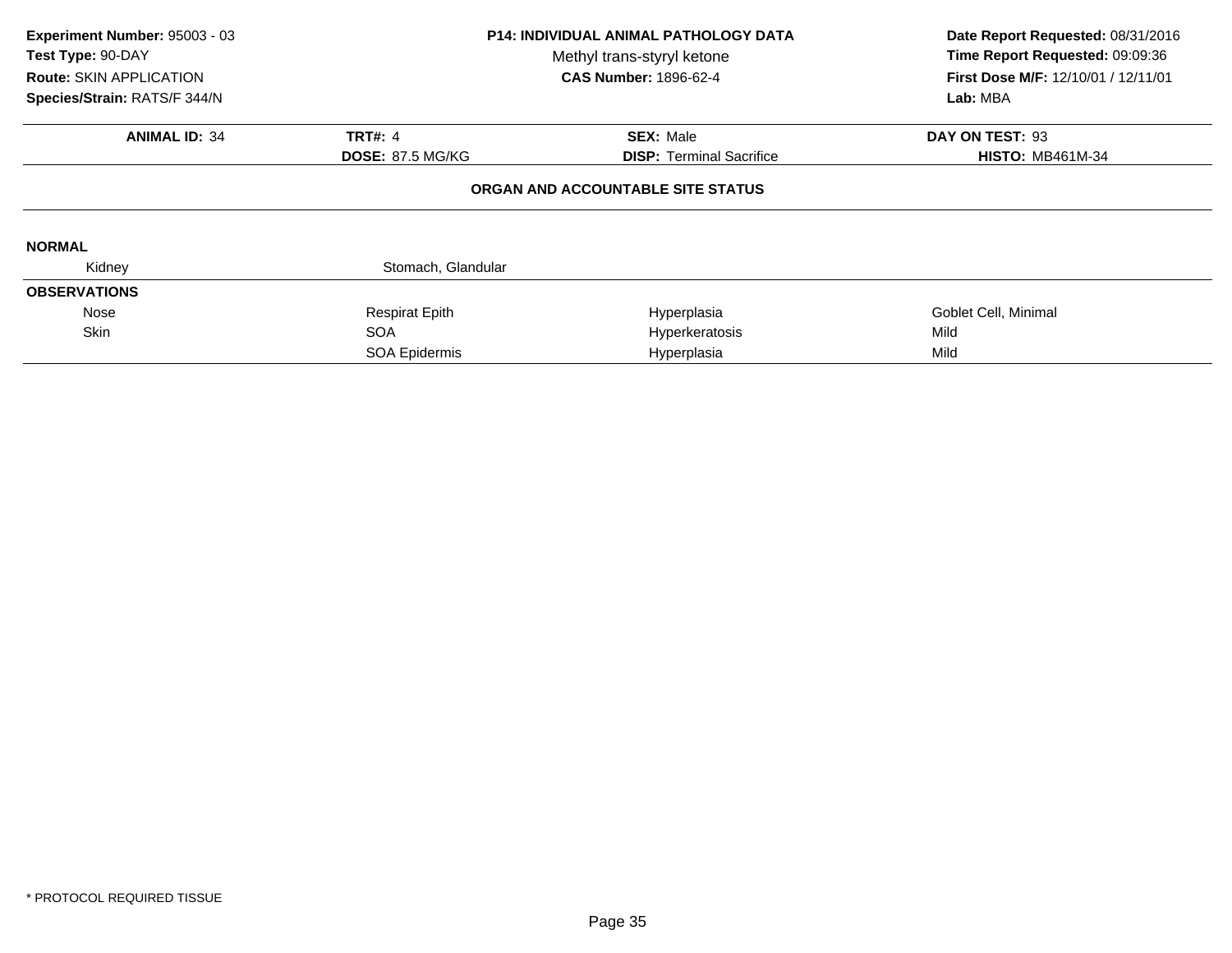| Experiment Number: 95003 - 03<br>Test Type: 90-DAY<br>Route: SKIN APPLICATION<br>Species/Strain: RATS/F 344/N | P14: INDIVIDUAL ANIMAL PATHOLOGY DATA<br>Methyl trans-styryl ketone<br><b>CAS Number: 1896-62-4</b> |                                   | Date Report Requested: 08/31/2016<br>Time Report Requested: 09:09:36<br>First Dose M/F: 12/10/01 / 12/11/01<br>Lab: MBA |
|---------------------------------------------------------------------------------------------------------------|-----------------------------------------------------------------------------------------------------|-----------------------------------|-------------------------------------------------------------------------------------------------------------------------|
| <b>ANIMAL ID: 35</b>                                                                                          | <b>TRT#: 4</b>                                                                                      | <b>SEX: Male</b>                  | DAY ON TEST: 93                                                                                                         |
|                                                                                                               | <b>DOSE: 87.5 MG/KG</b>                                                                             | <b>DISP:</b> Terminal Sacrifice   | <b>HISTO: MB461M-35</b>                                                                                                 |
|                                                                                                               |                                                                                                     | ORGAN AND ACCOUNTABLE SITE STATUS |                                                                                                                         |
| <b>NORMAL</b>                                                                                                 |                                                                                                     |                                   |                                                                                                                         |
| Stomach, Glandular                                                                                            |                                                                                                     |                                   |                                                                                                                         |
| <b>OBSERVATIONS</b>                                                                                           |                                                                                                     |                                   |                                                                                                                         |
| Kidney                                                                                                        |                                                                                                     | Nephropathy                       | Minimal                                                                                                                 |
| Nose                                                                                                          | <b>Respirat Epith</b>                                                                               | Hyperplasia                       | Goblet Cell, Minimal                                                                                                    |
| <b>Skin</b>                                                                                                   | <b>SOA</b>                                                                                          | Hyperkeratosis                    | Mild                                                                                                                    |
|                                                                                                               | SOA Epidermis                                                                                       | Hyperplasia                       | Mild                                                                                                                    |
|                                                                                                               | SOA, Sebaceous GI                                                                                   | Hypertrophy                       | Mild                                                                                                                    |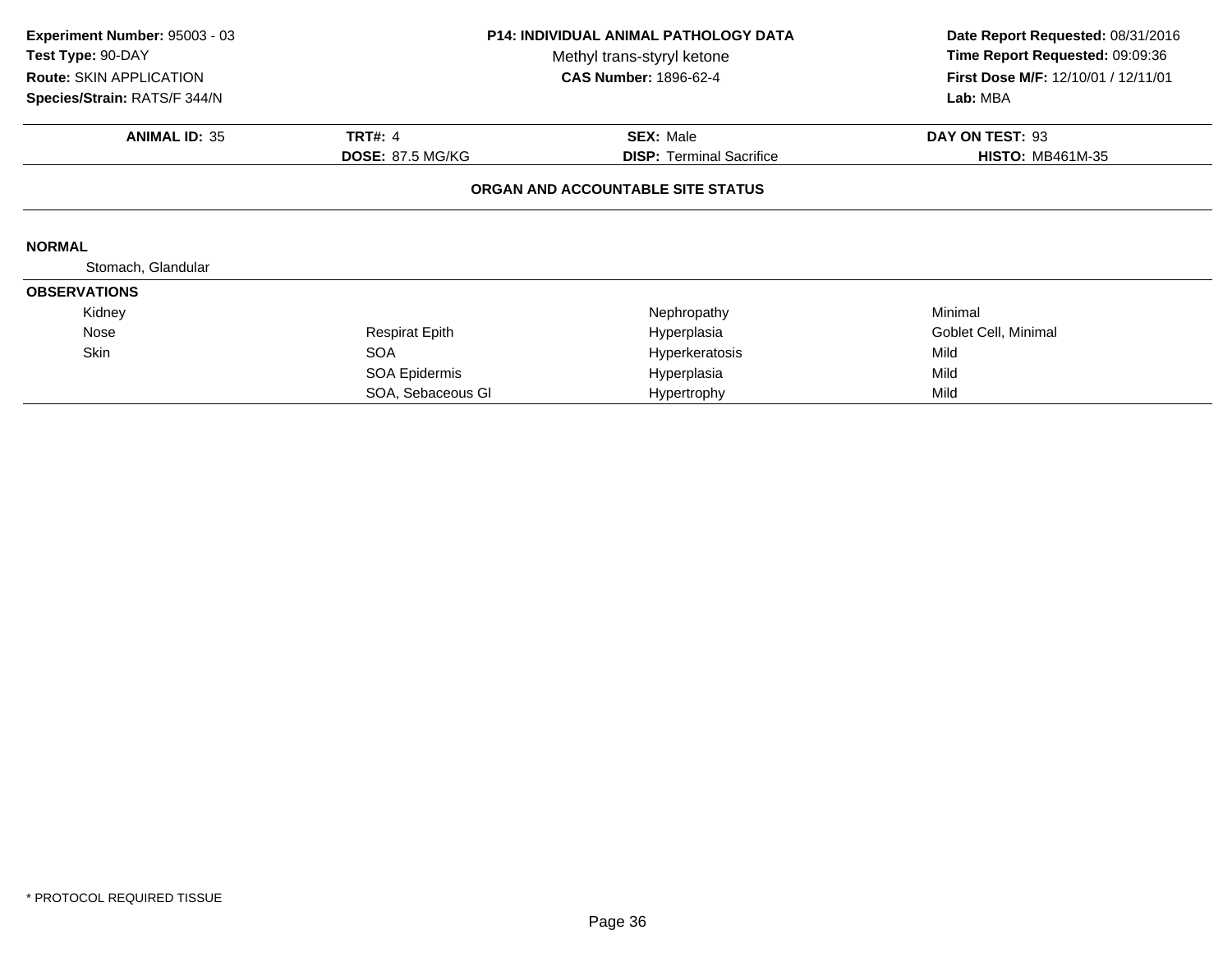| Experiment Number: 95003 - 03<br>Test Type: 90-DAY<br>Route: SKIN APPLICATION<br>Species/Strain: RATS/F 344/N | <b>P14: INDIVIDUAL ANIMAL PATHOLOGY DATA</b><br>Methyl trans-styryl ketone<br><b>CAS Number: 1896-62-4</b> |                                   | Date Report Requested: 08/31/2016<br>Time Report Requested: 09:09:36<br><b>First Dose M/F: 12/10/01 / 12/11/01</b><br>Lab: MBA |
|---------------------------------------------------------------------------------------------------------------|------------------------------------------------------------------------------------------------------------|-----------------------------------|--------------------------------------------------------------------------------------------------------------------------------|
| <b>ANIMAL ID: 36</b>                                                                                          | <b>TRT#: 4</b>                                                                                             | <b>SEX: Male</b>                  | DAY ON TEST: 93                                                                                                                |
|                                                                                                               | <b>DOSE: 87.5 MG/KG</b>                                                                                    | <b>DISP:</b> Terminal Sacrifice   | <b>HISTO: MB461M-36</b>                                                                                                        |
|                                                                                                               |                                                                                                            | ORGAN AND ACCOUNTABLE SITE STATUS |                                                                                                                                |
| <b>NORMAL</b>                                                                                                 |                                                                                                            |                                   |                                                                                                                                |
| Stomach, Glandular                                                                                            |                                                                                                            |                                   |                                                                                                                                |
| <b>OBSERVATIONS</b>                                                                                           |                                                                                                            |                                   |                                                                                                                                |
| Kidney                                                                                                        |                                                                                                            | Nephropathy                       | Minimal                                                                                                                        |
| Nose                                                                                                          | <b>Respirat Epith</b>                                                                                      | Hyperplasia                       | Goblet Cell, Mild                                                                                                              |
| Skin                                                                                                          | <b>SOA</b>                                                                                                 | Hyperkeratosis                    | Minimal                                                                                                                        |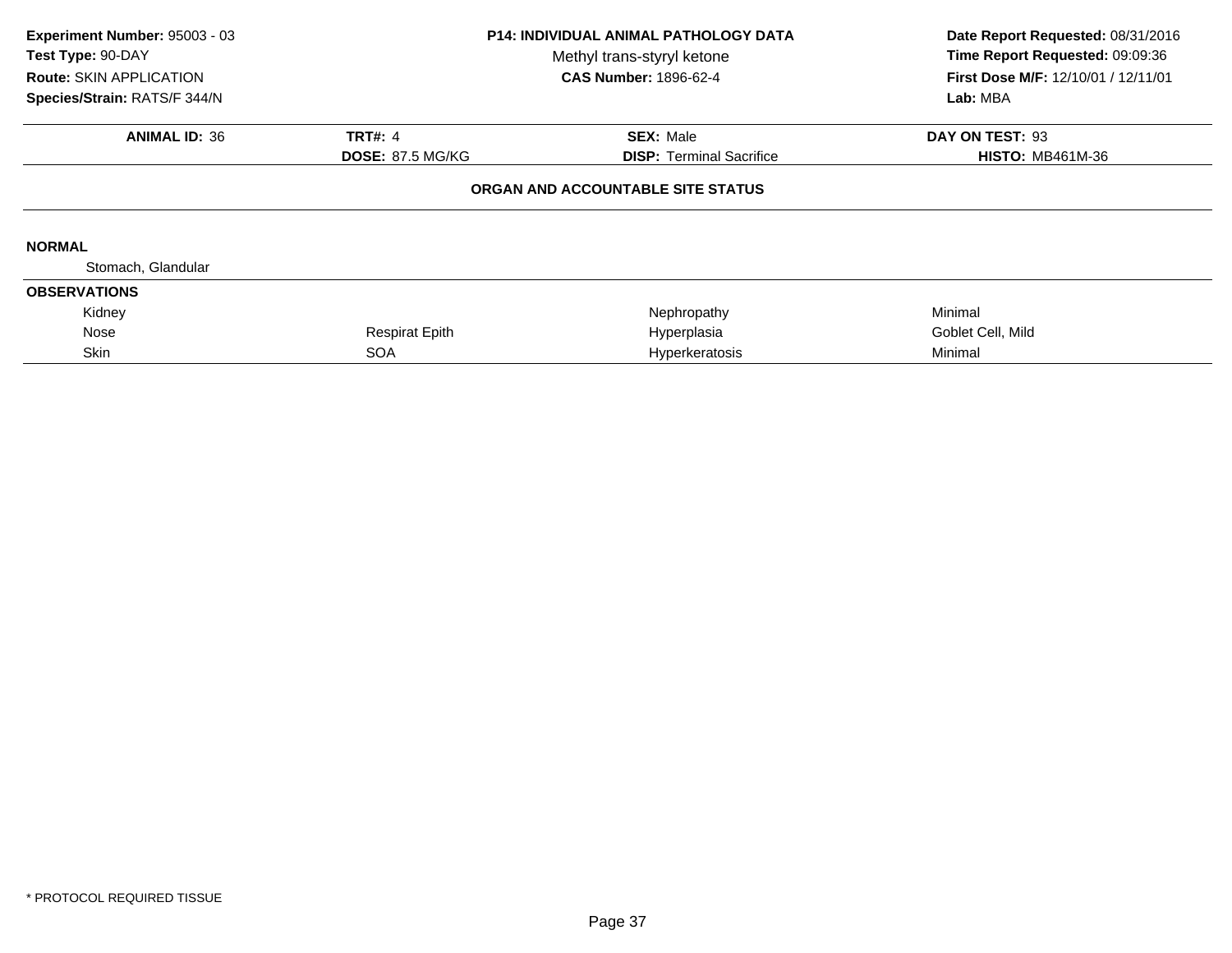| Experiment Number: 95003 - 03<br>Test Type: 90-DAY<br><b>Route: SKIN APPLICATION</b><br>Species/Strain: RATS/F 344/N | <b>P14: INDIVIDUAL ANIMAL PATHOLOGY DATA</b><br>Methyl trans-styryl ketone<br><b>CAS Number: 1896-62-4</b> |                                   | Date Report Requested: 08/31/2016<br>Time Report Requested: 09:09:36<br>First Dose M/F: 12/10/01 / 12/11/01<br>Lab: MBA |
|----------------------------------------------------------------------------------------------------------------------|------------------------------------------------------------------------------------------------------------|-----------------------------------|-------------------------------------------------------------------------------------------------------------------------|
| <b>ANIMAL ID: 37</b>                                                                                                 | <b>TRT#: 4</b>                                                                                             | <b>SEX: Male</b>                  | DAY ON TEST: 93                                                                                                         |
|                                                                                                                      | <b>DOSE: 87.5 MG/KG</b>                                                                                    | <b>DISP:</b> Terminal Sacrifice   | <b>HISTO: MB461M-37</b>                                                                                                 |
|                                                                                                                      |                                                                                                            | ORGAN AND ACCOUNTABLE SITE STATUS |                                                                                                                         |
| <b>NORMAL</b>                                                                                                        |                                                                                                            |                                   |                                                                                                                         |
| Kidney                                                                                                               | Stomach, Glandular                                                                                         |                                   |                                                                                                                         |
| <b>OBSERVATIONS</b>                                                                                                  |                                                                                                            |                                   |                                                                                                                         |
| Nose                                                                                                                 | <b>Respirat Epith</b>                                                                                      | Hyperplasia                       | Goblet Cell, Minimal                                                                                                    |
| Skin                                                                                                                 | <b>SOA</b>                                                                                                 | Hyperkeratosis                    | Mild                                                                                                                    |
|                                                                                                                      | SOA Epidermis                                                                                              | Hyperplasia                       | Minimal                                                                                                                 |
|                                                                                                                      | SOA, Sebaceous GI                                                                                          | Hypertrophy                       | Minimal                                                                                                                 |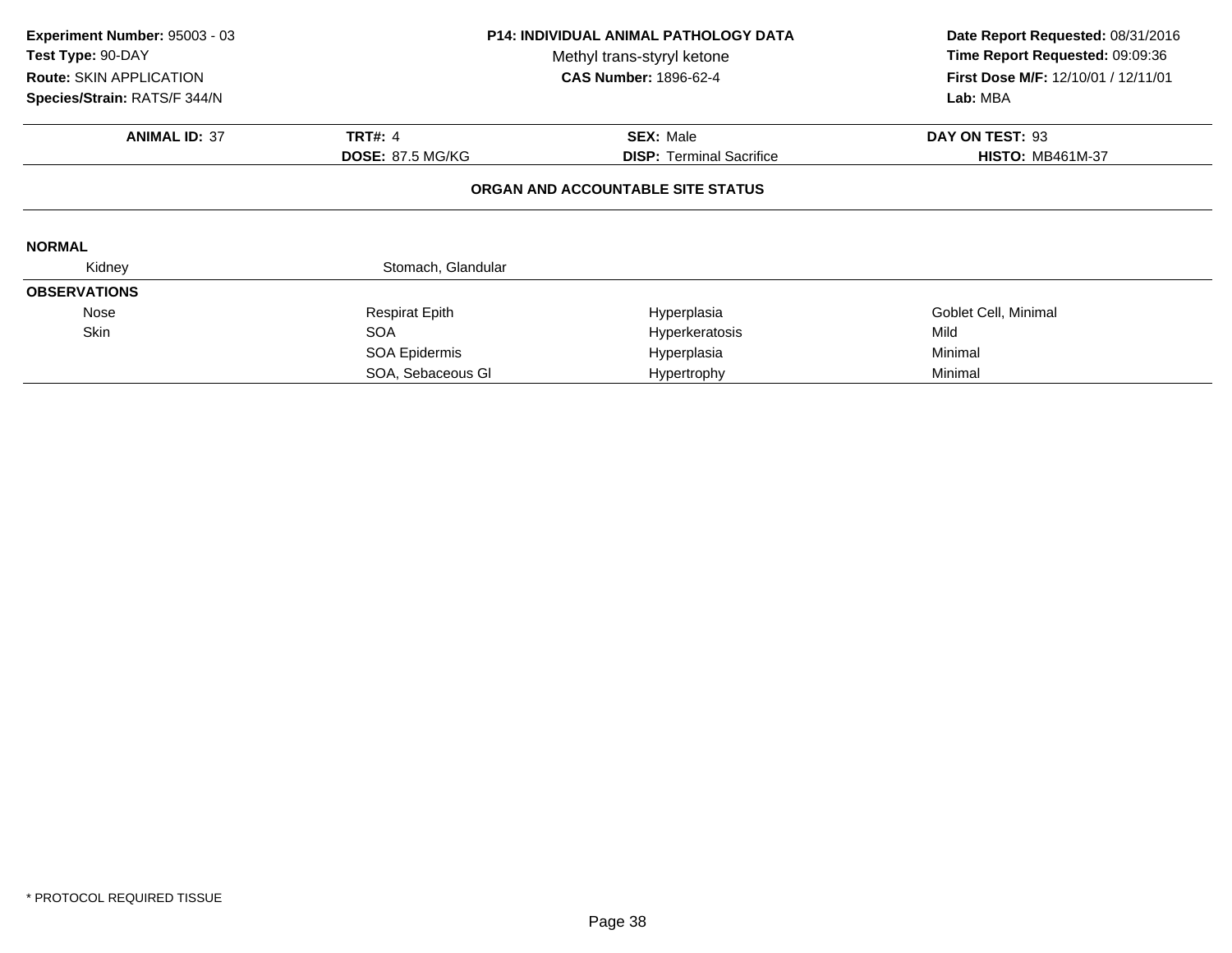| Experiment Number: 95003 - 03<br>Test Type: 90-DAY<br><b>Route: SKIN APPLICATION</b><br>Species/Strain: RATS/F 344/N | <b>P14: INDIVIDUAL ANIMAL PATHOLOGY DATA</b><br>Methyl trans-styryl ketone<br><b>CAS Number: 1896-62-4</b> |                                   | Date Report Requested: 08/31/2016<br>Time Report Requested: 09:09:36<br>First Dose M/F: 12/10/01 / 12/11/01<br>Lab: MBA |
|----------------------------------------------------------------------------------------------------------------------|------------------------------------------------------------------------------------------------------------|-----------------------------------|-------------------------------------------------------------------------------------------------------------------------|
| <b>ANIMAL ID: 38</b>                                                                                                 | <b>TRT#: 4</b>                                                                                             | <b>SEX: Male</b>                  | DAY ON TEST: 93                                                                                                         |
|                                                                                                                      | <b>DOSE: 87.5 MG/KG</b>                                                                                    | <b>DISP:</b> Terminal Sacrifice   | <b>HISTO: MB461M-38</b>                                                                                                 |
|                                                                                                                      |                                                                                                            | ORGAN AND ACCOUNTABLE SITE STATUS |                                                                                                                         |
| <b>NORMAL</b>                                                                                                        |                                                                                                            |                                   |                                                                                                                         |
| Nose                                                                                                                 | Stomach, Glandular                                                                                         |                                   |                                                                                                                         |
| <b>OBSERVATIONS</b>                                                                                                  |                                                                                                            |                                   |                                                                                                                         |
| Kidney                                                                                                               |                                                                                                            | Nephropathy                       | Minimal                                                                                                                 |
| Skin                                                                                                                 | <b>SOA</b>                                                                                                 | Hyperkeratosis                    | Mild                                                                                                                    |
|                                                                                                                      | SOA Epidermis                                                                                              | Hyperplasia                       | Minimal                                                                                                                 |
|                                                                                                                      | SOA, Sebaceous GI                                                                                          | Hypertrophy                       | Minimal                                                                                                                 |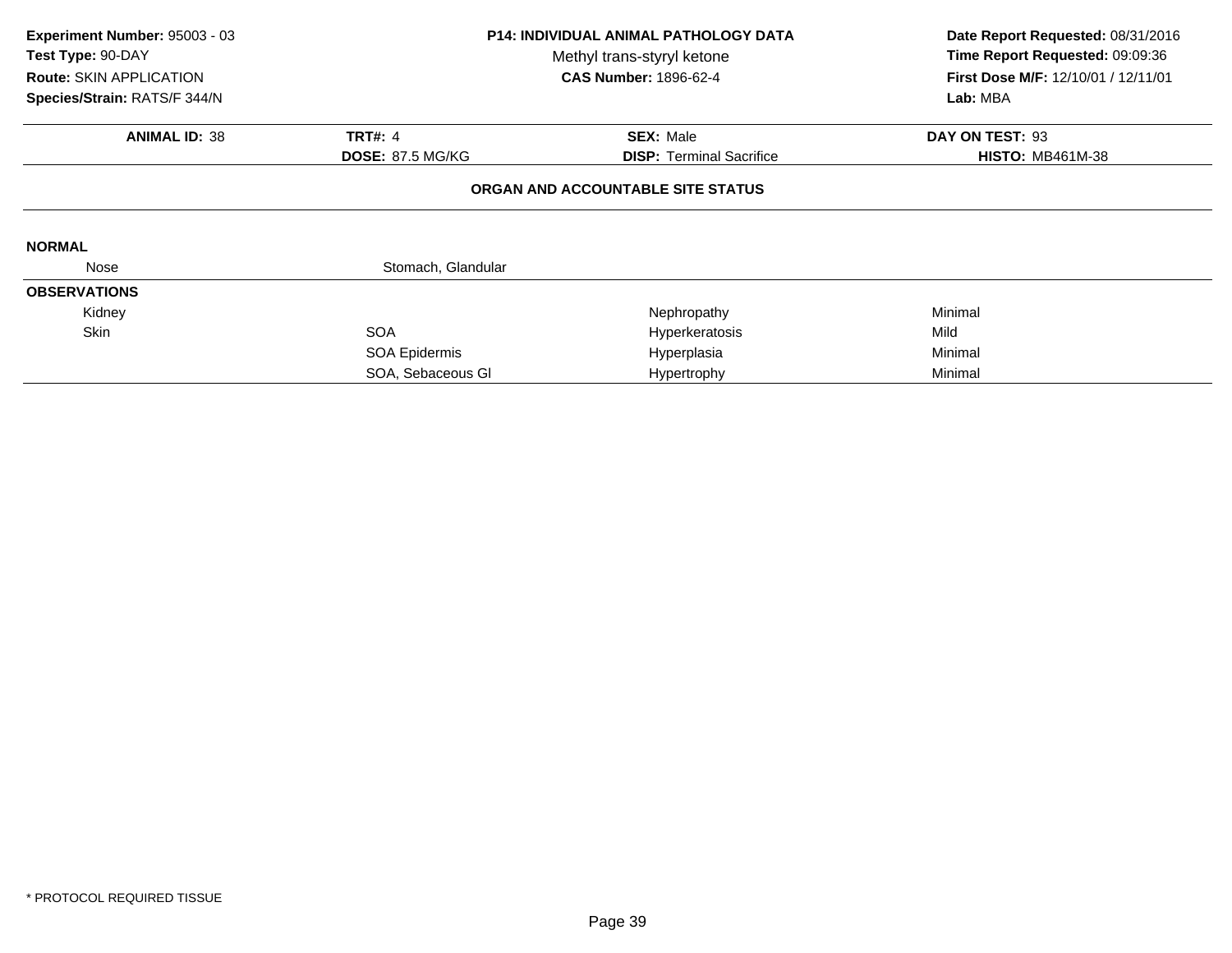| Experiment Number: 95003 - 03<br>Test Type: 90-DAY<br><b>Route: SKIN APPLICATION</b><br>Species/Strain: RATS/F 344/N | <b>P14: INDIVIDUAL ANIMAL PATHOLOGY DATA</b><br>Methyl trans-styryl ketone<br><b>CAS Number: 1896-62-4</b> |                                   | Date Report Requested: 08/31/2016<br>Time Report Requested: 09:09:36<br>First Dose M/F: 12/10/01 / 12/11/01<br>Lab: MBA |
|----------------------------------------------------------------------------------------------------------------------|------------------------------------------------------------------------------------------------------------|-----------------------------------|-------------------------------------------------------------------------------------------------------------------------|
| <b>ANIMAL ID: 39</b>                                                                                                 | <b>TRT#: 4</b>                                                                                             | <b>SEX: Male</b>                  | DAY ON TEST: 93                                                                                                         |
|                                                                                                                      | <b>DOSE: 87.5 MG/KG</b>                                                                                    | <b>DISP:</b> Terminal Sacrifice   | <b>HISTO: MB461M-39</b>                                                                                                 |
|                                                                                                                      |                                                                                                            | ORGAN AND ACCOUNTABLE SITE STATUS |                                                                                                                         |
| <b>NORMAL</b>                                                                                                        |                                                                                                            |                                   |                                                                                                                         |
| Nose                                                                                                                 | Stomach, Glandular                                                                                         |                                   |                                                                                                                         |
| <b>OBSERVATIONS</b>                                                                                                  |                                                                                                            |                                   |                                                                                                                         |
| Kidney                                                                                                               |                                                                                                            | Nephropathy                       | Minimal                                                                                                                 |
| Skin                                                                                                                 | <b>SOA</b>                                                                                                 | Hyperkeratosis                    | Minimal                                                                                                                 |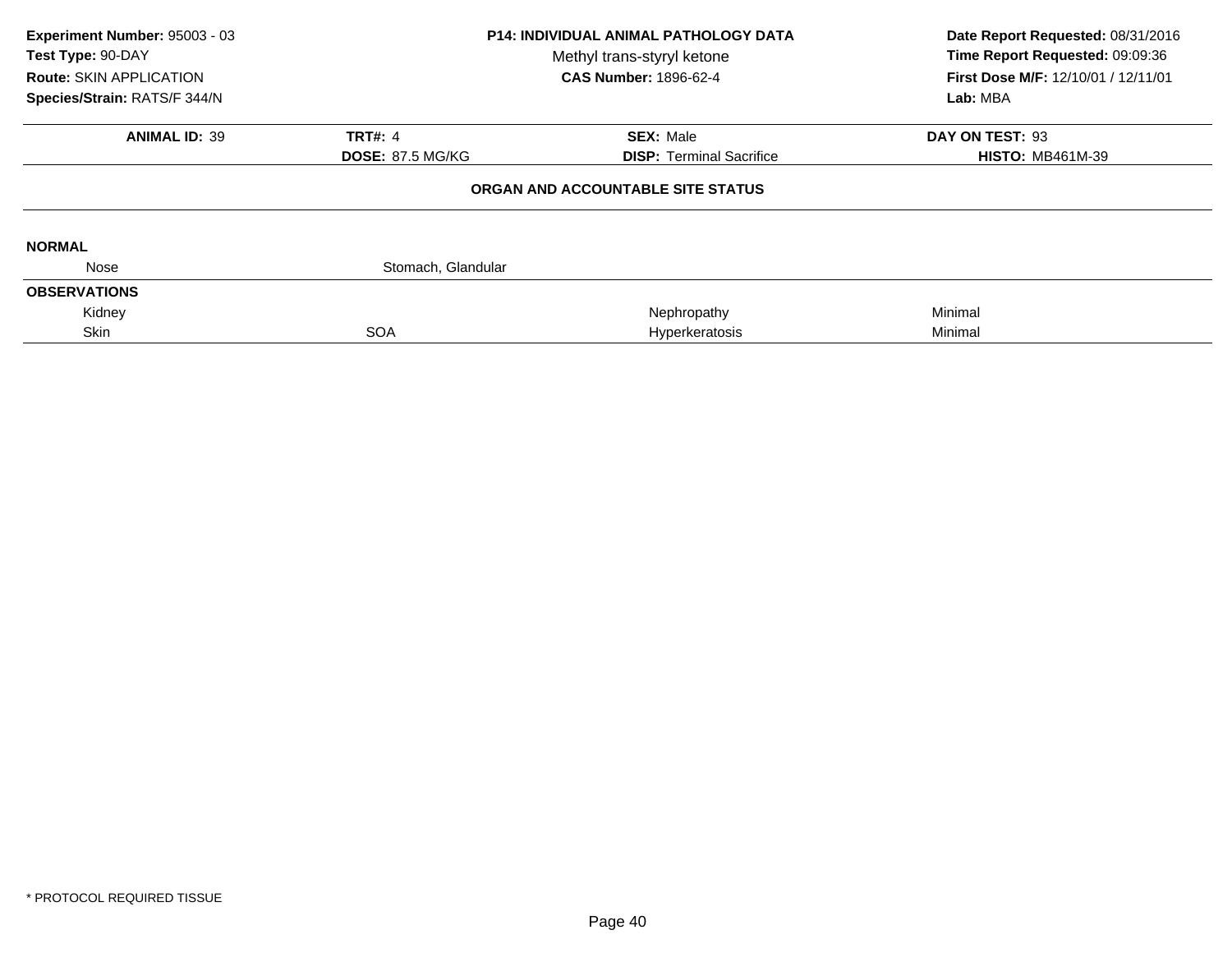| Experiment Number: 95003 - 03<br>Test Type: 90-DAY<br><b>Route: SKIN APPLICATION</b><br>Species/Strain: RATS/F 344/N | <b>P14: INDIVIDUAL ANIMAL PATHOLOGY DATA</b><br>Methyl trans-styryl ketone<br><b>CAS Number: 1896-62-4</b> |                                                     | Date Report Requested: 08/31/2016<br>Time Report Requested: 09:09:36<br>First Dose M/F: 12/10/01 / 12/11/01<br>Lab: MBA |
|----------------------------------------------------------------------------------------------------------------------|------------------------------------------------------------------------------------------------------------|-----------------------------------------------------|-------------------------------------------------------------------------------------------------------------------------|
| <b>ANIMAL ID: 40</b>                                                                                                 | <b>TRT#: 4</b><br><b>DOSE: 87.5 MG/KG</b>                                                                  | <b>SEX: Male</b><br><b>DISP:</b> Terminal Sacrifice | DAY ON TEST: 93<br><b>HISTO: MB461M-40</b>                                                                              |
|                                                                                                                      |                                                                                                            | ORGAN AND ACCOUNTABLE SITE STATUS                   |                                                                                                                         |
| <b>NORMAL</b>                                                                                                        |                                                                                                            |                                                     |                                                                                                                         |
| Nose                                                                                                                 | Stomach, Glandular                                                                                         |                                                     |                                                                                                                         |
| <b>OBSERVATIONS</b>                                                                                                  |                                                                                                            |                                                     |                                                                                                                         |
| Kidney                                                                                                               |                                                                                                            | Nephropathy                                         | Minimal                                                                                                                 |
| <b>Skin</b>                                                                                                          | <b>SOA</b>                                                                                                 | Hyperkeratosis                                      | Minimal                                                                                                                 |
|                                                                                                                      | SOA Epidermis                                                                                              | Hyperplasia                                         | Minimal                                                                                                                 |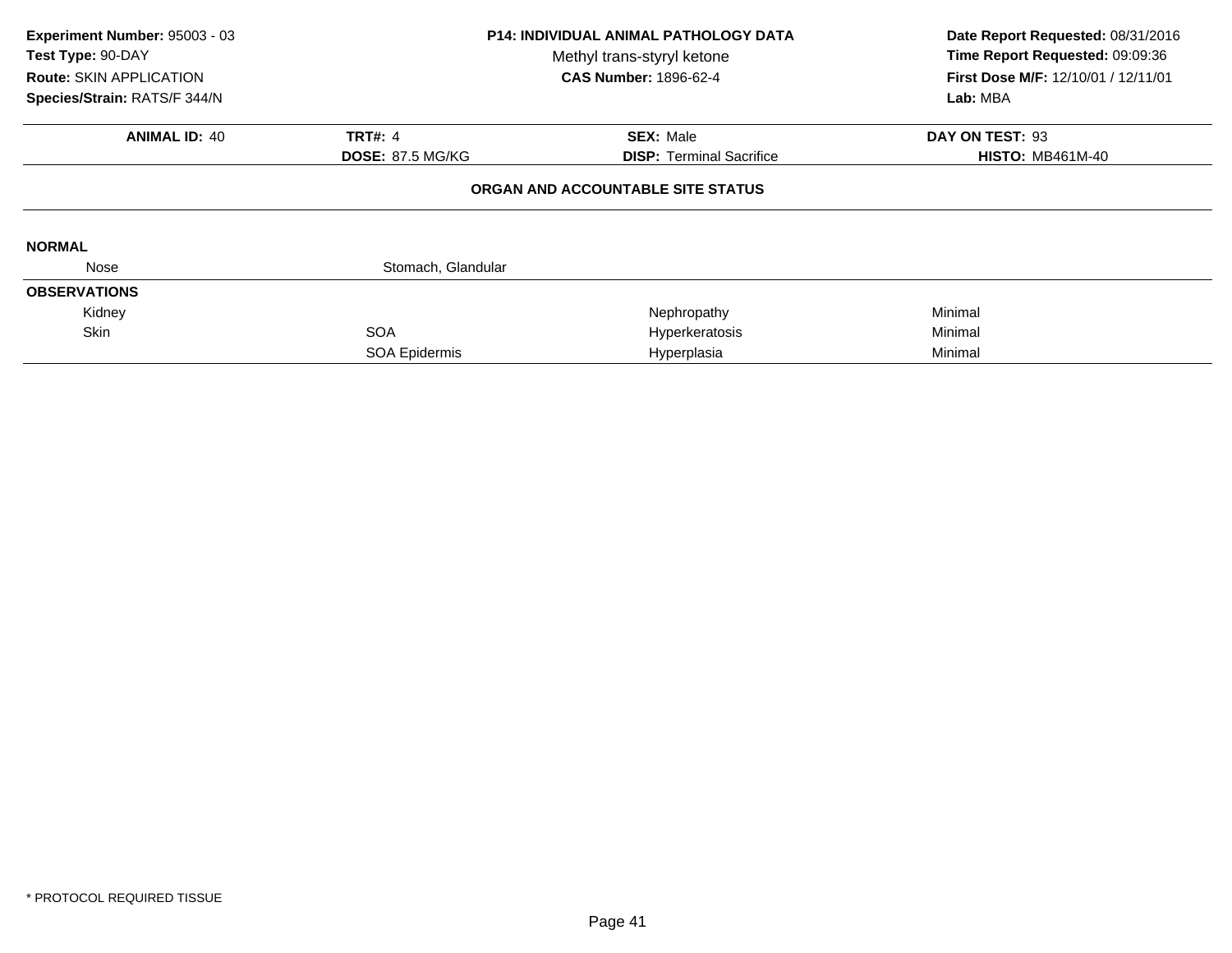| Experiment Number: 95003 - 03<br>Test Type: 90-DAY<br><b>Route: SKIN APPLICATION</b> | <b>P14: INDIVIDUAL ANIMAL PATHOLOGY DATA</b><br>Methyl trans-styryl ketone<br><b>CAS Number: 1896-62-4</b> |                                   | Date Report Requested: 08/31/2016<br>Time Report Requested: 09:09:36<br>First Dose M/F: 12/10/01 / 12/11/01 |
|--------------------------------------------------------------------------------------|------------------------------------------------------------------------------------------------------------|-----------------------------------|-------------------------------------------------------------------------------------------------------------|
| Species/Strain: RATS/F 344/N                                                         |                                                                                                            |                                   | Lab: MBA                                                                                                    |
| <b>ANIMAL ID: 41</b>                                                                 | TRT#: $5$                                                                                                  | <b>SEX: Male</b>                  | DAY ON TEST: 93                                                                                             |
|                                                                                      | <b>DOSE: 175 MG/KG</b>                                                                                     | <b>DISP: Terminal Sacrifice</b>   | <b>HISTO: MB461M-41</b>                                                                                     |
|                                                                                      |                                                                                                            | ORGAN AND ACCOUNTABLE SITE STATUS |                                                                                                             |
| <b>NORMAL</b>                                                                        |                                                                                                            |                                   |                                                                                                             |
| Nose                                                                                 | Stomach, Glandular                                                                                         |                                   |                                                                                                             |
| <b>OBSERVATIONS</b>                                                                  |                                                                                                            |                                   |                                                                                                             |
| Kidney                                                                               |                                                                                                            | Nephropathy                       | Mild                                                                                                        |
| Skin                                                                                 | <b>SOA</b>                                                                                                 | Hyperkeratosis                    | Mild                                                                                                        |
|                                                                                      | SOA Epidermis                                                                                              | Hyperplasia                       | Mild                                                                                                        |
|                                                                                      | SOA, Sebaceous GI                                                                                          | Hypertrophy                       | Mild                                                                                                        |
|                                                                                      | <b>SOA</b>                                                                                                 | Inflammation                      | Chronic Active, Mild                                                                                        |
|                                                                                      | <b>SOA</b>                                                                                                 | Necrosis                          | Mild                                                                                                        |
| $TGLs = 1-11$<br>[ Necrosis                                                          |                                                                                                            |                                   |                                                                                                             |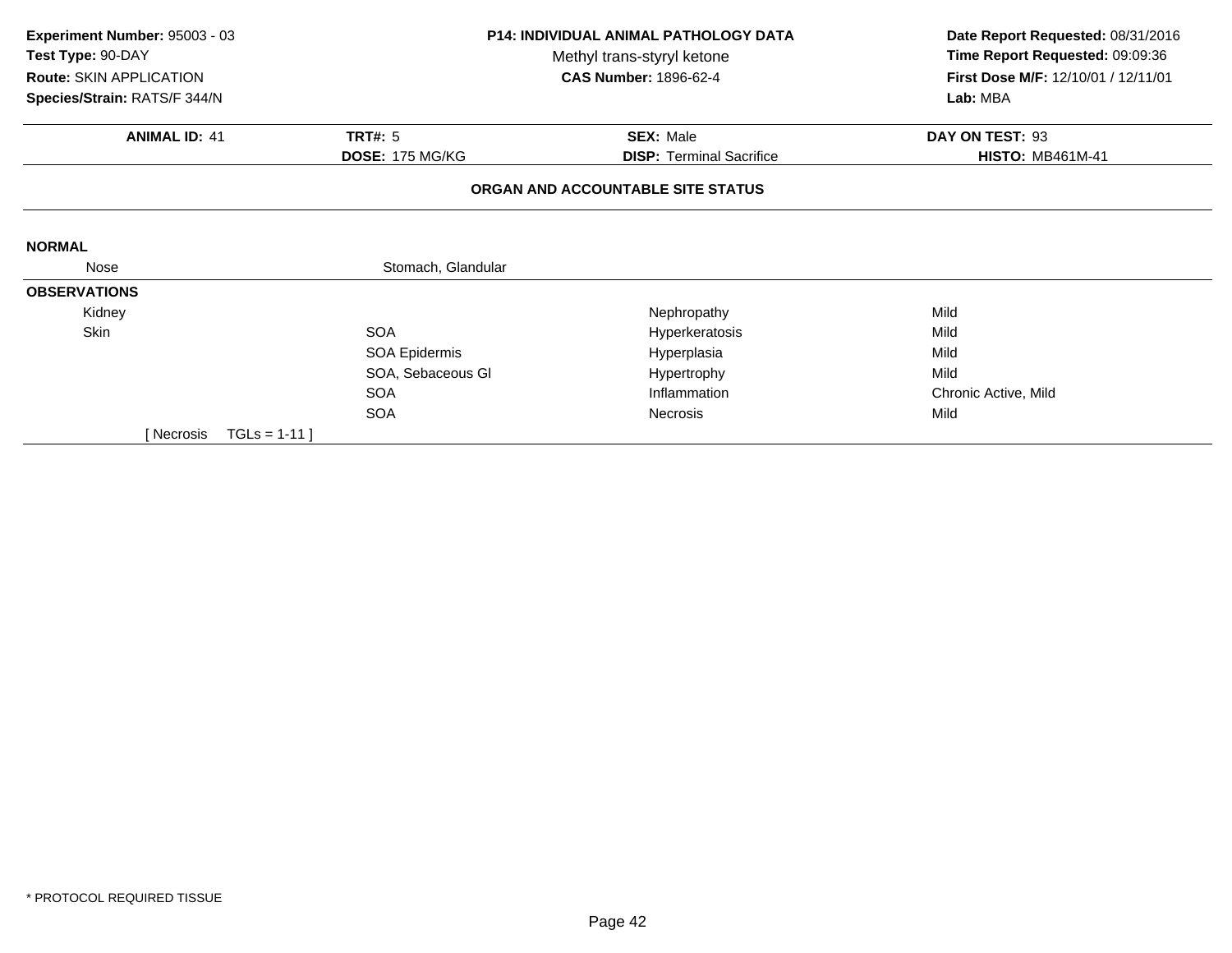| Experiment Number: 95003 - 03<br>Test Type: 90-DAY<br>Route: SKIN APPLICATION<br>Species/Strain: RATS/F 344/N | <b>P14: INDIVIDUAL ANIMAL PATHOLOGY DATA</b><br>Methyl trans-styryl ketone<br><b>CAS Number: 1896-62-4</b> |                                   | Date Report Requested: 08/31/2016<br>Time Report Requested: 09:09:36<br>First Dose M/F: 12/10/01 / 12/11/01<br>Lab: MBA |
|---------------------------------------------------------------------------------------------------------------|------------------------------------------------------------------------------------------------------------|-----------------------------------|-------------------------------------------------------------------------------------------------------------------------|
| <b>ANIMAL ID: 42</b>                                                                                          | <b>TRT#: 5</b>                                                                                             | <b>SEX: Male</b>                  | DAY ON TEST: 93                                                                                                         |
|                                                                                                               | <b>DOSE: 175 MG/KG</b>                                                                                     | <b>DISP:</b> Terminal Sacrifice   | <b>HISTO: MB461M-42</b>                                                                                                 |
|                                                                                                               |                                                                                                            | ORGAN AND ACCOUNTABLE SITE STATUS |                                                                                                                         |
| <b>NORMAL</b>                                                                                                 |                                                                                                            |                                   |                                                                                                                         |
| Nose                                                                                                          | Stomach, Glandular                                                                                         |                                   |                                                                                                                         |
| <b>OBSERVATIONS</b>                                                                                           |                                                                                                            |                                   |                                                                                                                         |
| Kidney                                                                                                        |                                                                                                            | Nephropathy                       | Minimal                                                                                                                 |
| Skin                                                                                                          | <b>SOA</b>                                                                                                 | Hyperkeratosis                    | Minimal                                                                                                                 |
|                                                                                                               | SOA Epidermis                                                                                              | Hyperplasia                       | Mild                                                                                                                    |
|                                                                                                               | SOA, Sebaceous GI                                                                                          | Hypertrophy                       | Minimal                                                                                                                 |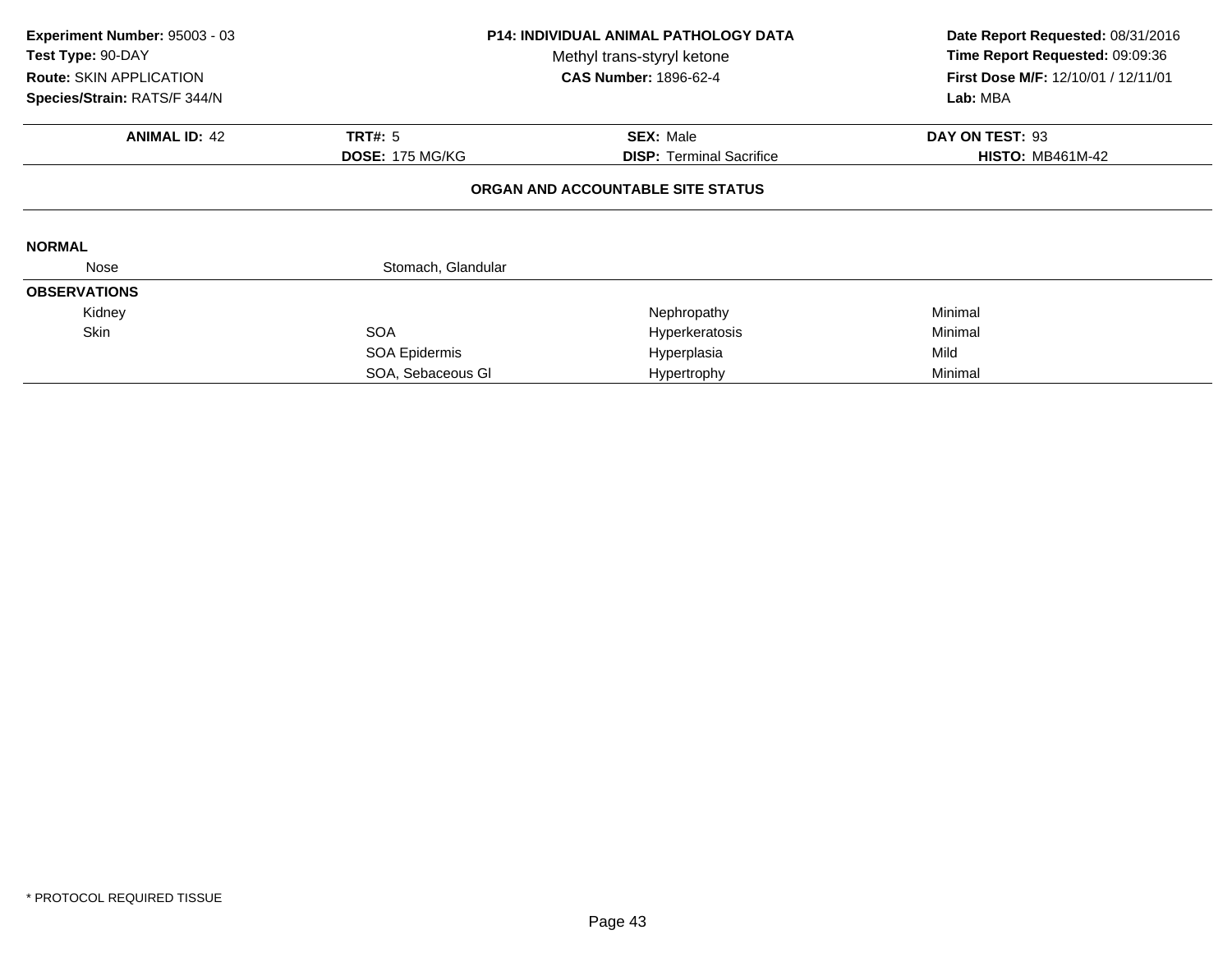| Experiment Number: 95003 - 03<br>Test Type: 90-DAY<br><b>Route: SKIN APPLICATION</b><br>Species/Strain: RATS/F 344/N | P14: INDIVIDUAL ANIMAL PATHOLOGY DATA<br>Methyl trans-styryl ketone<br><b>CAS Number: 1896-62-4</b> |                                   | Date Report Requested: 08/31/2016<br>Time Report Requested: 09:09:36<br>First Dose M/F: 12/10/01 / 12/11/01<br>Lab: MBA |
|----------------------------------------------------------------------------------------------------------------------|-----------------------------------------------------------------------------------------------------|-----------------------------------|-------------------------------------------------------------------------------------------------------------------------|
| <b>ANIMAL ID: 43</b>                                                                                                 | <b>TRT#: 5</b>                                                                                      | <b>SEX: Male</b>                  | DAY ON TEST: 93                                                                                                         |
|                                                                                                                      | <b>DOSE: 175 MG/KG</b>                                                                              | <b>DISP:</b> Terminal Sacrifice   | <b>HISTO: MB461M-43</b>                                                                                                 |
|                                                                                                                      |                                                                                                     | ORGAN AND ACCOUNTABLE SITE STATUS |                                                                                                                         |
| <b>NORMAL</b>                                                                                                        |                                                                                                     |                                   |                                                                                                                         |
| Stomach, Glandular                                                                                                   |                                                                                                     |                                   |                                                                                                                         |
| <b>OBSERVATIONS</b>                                                                                                  |                                                                                                     |                                   |                                                                                                                         |
| Kidney                                                                                                               |                                                                                                     | Nephropathy                       | Minimal                                                                                                                 |
| Nose                                                                                                                 | <b>Respirat Epith</b>                                                                               | Hyperplasia                       | Goblet Cell, Minimal                                                                                                    |
| Skin                                                                                                                 | <b>SOA</b>                                                                                          | Hyperkeratosis                    | Mild                                                                                                                    |
|                                                                                                                      | SOA Epidermis                                                                                       | Hyperplasia                       | Mild                                                                                                                    |
|                                                                                                                      | SOA, Sebaceous GI                                                                                   | Hypertrophy                       | Mild                                                                                                                    |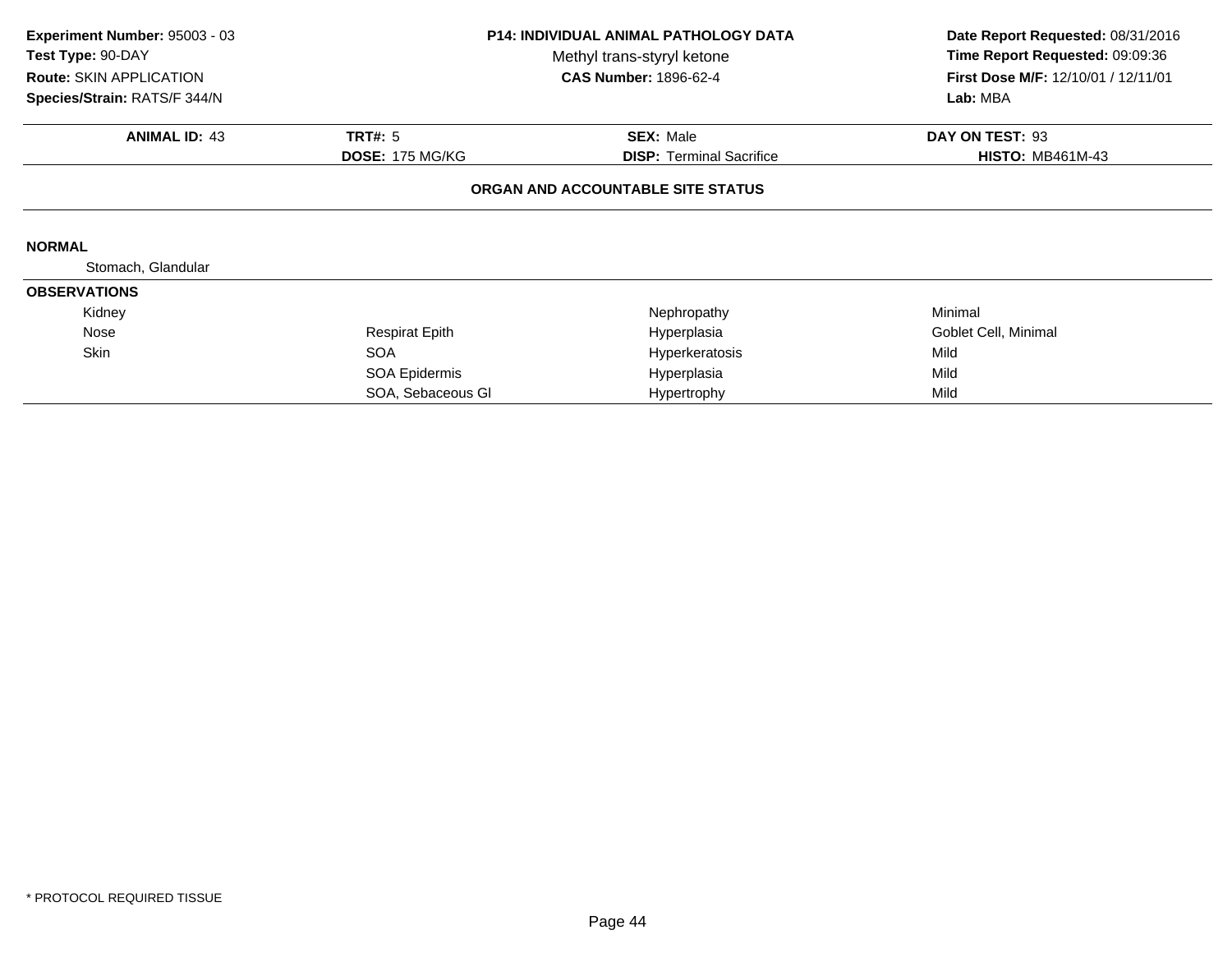| Experiment Number: 95003 - 03<br>Test Type: 90-DAY<br>Route: SKIN APPLICATION<br>Species/Strain: RATS/F 344/N | <b>P14: INDIVIDUAL ANIMAL PATHOLOGY DATA</b><br>Methyl trans-styryl ketone<br><b>CAS Number: 1896-62-4</b> |                                   | Date Report Requested: 08/31/2016<br>Time Report Requested: 09:09:36<br>First Dose M/F: 12/10/01 / 12/11/01<br>Lab: MBA |
|---------------------------------------------------------------------------------------------------------------|------------------------------------------------------------------------------------------------------------|-----------------------------------|-------------------------------------------------------------------------------------------------------------------------|
| <b>ANIMAL ID: 44</b>                                                                                          | <b>TRT#: 5</b>                                                                                             | <b>SEX: Male</b>                  | DAY ON TEST: 93                                                                                                         |
|                                                                                                               | <b>DOSE: 175 MG/KG</b>                                                                                     | <b>DISP:</b> Terminal Sacrifice   | <b>HISTO: MB461M-44</b>                                                                                                 |
|                                                                                                               |                                                                                                            | ORGAN AND ACCOUNTABLE SITE STATUS |                                                                                                                         |
| <b>NORMAL</b>                                                                                                 |                                                                                                            |                                   |                                                                                                                         |
| Stomach, Glandular                                                                                            |                                                                                                            |                                   |                                                                                                                         |
| <b>OBSERVATIONS</b>                                                                                           |                                                                                                            |                                   |                                                                                                                         |
| Kidney                                                                                                        |                                                                                                            | Nephropathy                       | Minimal                                                                                                                 |
| Nose                                                                                                          | <b>Respirat Epith</b>                                                                                      | Hyperplasia                       | Goblet Cell, Minimal                                                                                                    |
| Skin                                                                                                          | <b>SOA</b>                                                                                                 | Hyperkeratosis                    | Mild                                                                                                                    |
|                                                                                                               | SOA Epidermis                                                                                              | Hyperplasia                       | Mild                                                                                                                    |
|                                                                                                               | SOA, Sebaceous GI                                                                                          | Hypertrophy                       | Mild                                                                                                                    |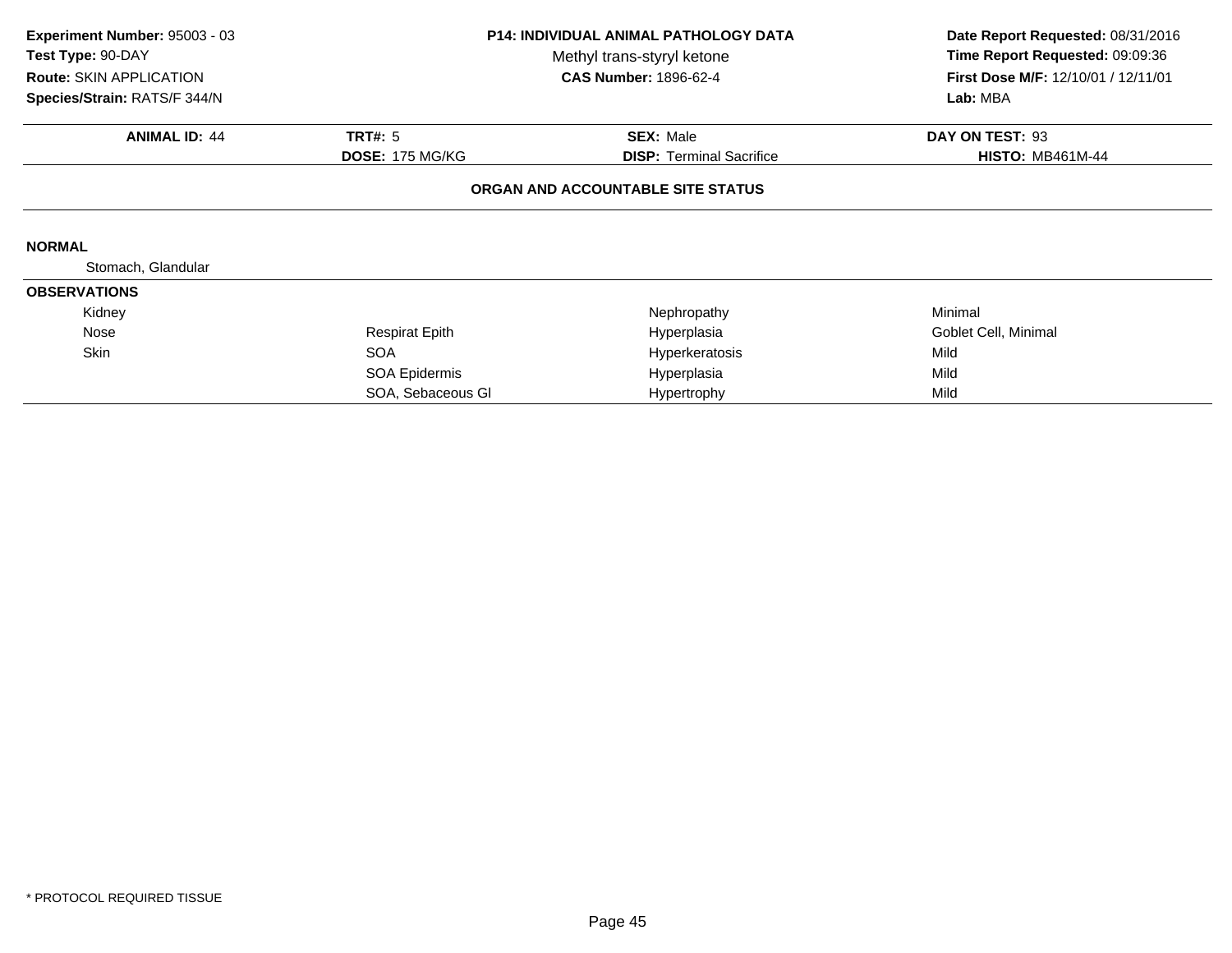| Experiment Number: 95003 - 03<br>Test Type: 90-DAY<br>Route: SKIN APPLICATION<br>Species/Strain: RATS/F 344/N | <b>P14: INDIVIDUAL ANIMAL PATHOLOGY DATA</b><br>Methyl trans-styryl ketone<br><b>CAS Number: 1896-62-4</b> |                                   | Date Report Requested: 08/31/2016<br>Time Report Requested: 09:09:36<br>First Dose M/F: 12/10/01 / 12/11/01<br>Lab: MBA |
|---------------------------------------------------------------------------------------------------------------|------------------------------------------------------------------------------------------------------------|-----------------------------------|-------------------------------------------------------------------------------------------------------------------------|
| <b>ANIMAL ID: 45</b>                                                                                          | <b>TRT#: 5</b>                                                                                             | <b>SEX: Male</b>                  | DAY ON TEST: 93                                                                                                         |
|                                                                                                               | <b>DOSE: 175 MG/KG</b>                                                                                     | <b>DISP:</b> Terminal Sacrifice   | <b>HISTO: MB461M-45</b>                                                                                                 |
|                                                                                                               |                                                                                                            | ORGAN AND ACCOUNTABLE SITE STATUS |                                                                                                                         |
| <b>NORMAL</b>                                                                                                 |                                                                                                            |                                   |                                                                                                                         |
| Nose                                                                                                          | Stomach, Glandular                                                                                         |                                   |                                                                                                                         |
| <b>OBSERVATIONS</b>                                                                                           |                                                                                                            |                                   |                                                                                                                         |
| Kidney                                                                                                        |                                                                                                            | Nephropathy                       | Minimal                                                                                                                 |
| Skin                                                                                                          | <b>SOA</b>                                                                                                 | Hyperkeratosis                    | Mild                                                                                                                    |
|                                                                                                               | SOA Epidermis                                                                                              | Hyperplasia                       | Mild                                                                                                                    |
|                                                                                                               | SOA, Sebaceous GI                                                                                          | Hypertrophy                       | Mild                                                                                                                    |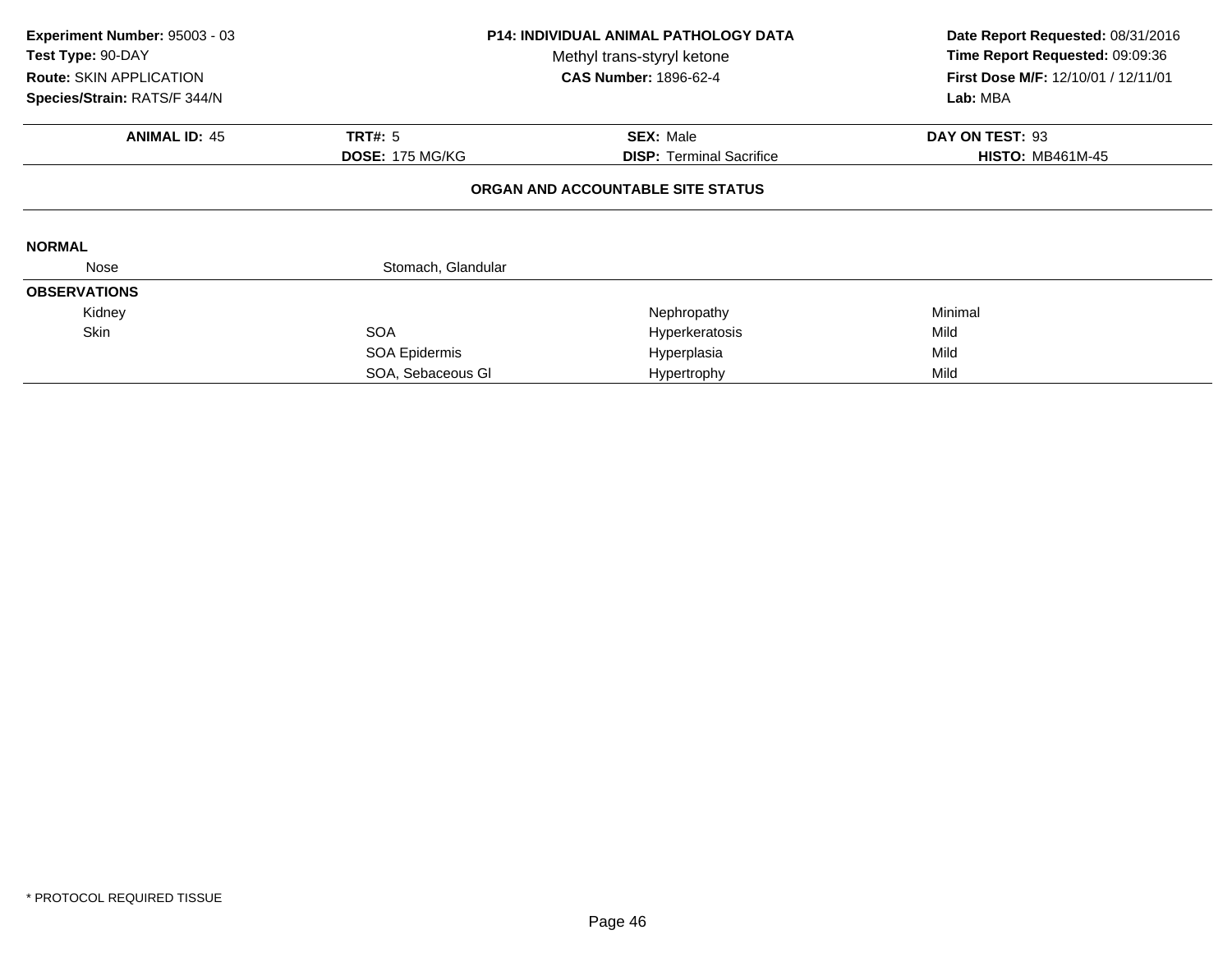| Experiment Number: 95003 - 03<br>Test Type: 90-DAY<br><b>Route: SKIN APPLICATION</b> | <b>P14: INDIVIDUAL ANIMAL PATHOLOGY DATA</b><br>Methyl trans-styryl ketone<br><b>CAS Number: 1896-62-4</b> |                                   | Date Report Requested: 08/31/2016<br>Time Report Requested: 09:09:36<br>First Dose M/F: 12/10/01 / 12/11/01 |  |
|--------------------------------------------------------------------------------------|------------------------------------------------------------------------------------------------------------|-----------------------------------|-------------------------------------------------------------------------------------------------------------|--|
| Species/Strain: RATS/F 344/N                                                         |                                                                                                            |                                   | Lab: MBA                                                                                                    |  |
| <b>ANIMAL ID: 46</b>                                                                 | <b>TRT#: 5</b>                                                                                             | <b>SEX: Male</b>                  | DAY ON TEST: 93                                                                                             |  |
|                                                                                      | <b>DOSE: 175 MG/KG</b>                                                                                     | <b>DISP: Terminal Sacrifice</b>   | <b>HISTO: MB461M-46</b>                                                                                     |  |
|                                                                                      |                                                                                                            | ORGAN AND ACCOUNTABLE SITE STATUS |                                                                                                             |  |
| <b>NORMAL</b>                                                                        |                                                                                                            |                                   |                                                                                                             |  |
| Nose                                                                                 | Stomach, Glandular                                                                                         |                                   |                                                                                                             |  |
| <b>OBSERVATIONS</b>                                                                  |                                                                                                            |                                   |                                                                                                             |  |
| Kidney                                                                               |                                                                                                            | Nephropathy                       | Minimal                                                                                                     |  |
| <b>Skin</b>                                                                          | <b>SOA</b>                                                                                                 | Hyperkeratosis                    | Mild                                                                                                        |  |
|                                                                                      | SOA Epidermis                                                                                              | Hyperplasia                       | Mild                                                                                                        |  |
|                                                                                      | SOA, Sebaceous GI                                                                                          | Hypertrophy                       | Minimal                                                                                                     |  |
| [ Hyperplasia                                                                        | $TGLs = TGL=1-11$                                                                                          |                                   |                                                                                                             |  |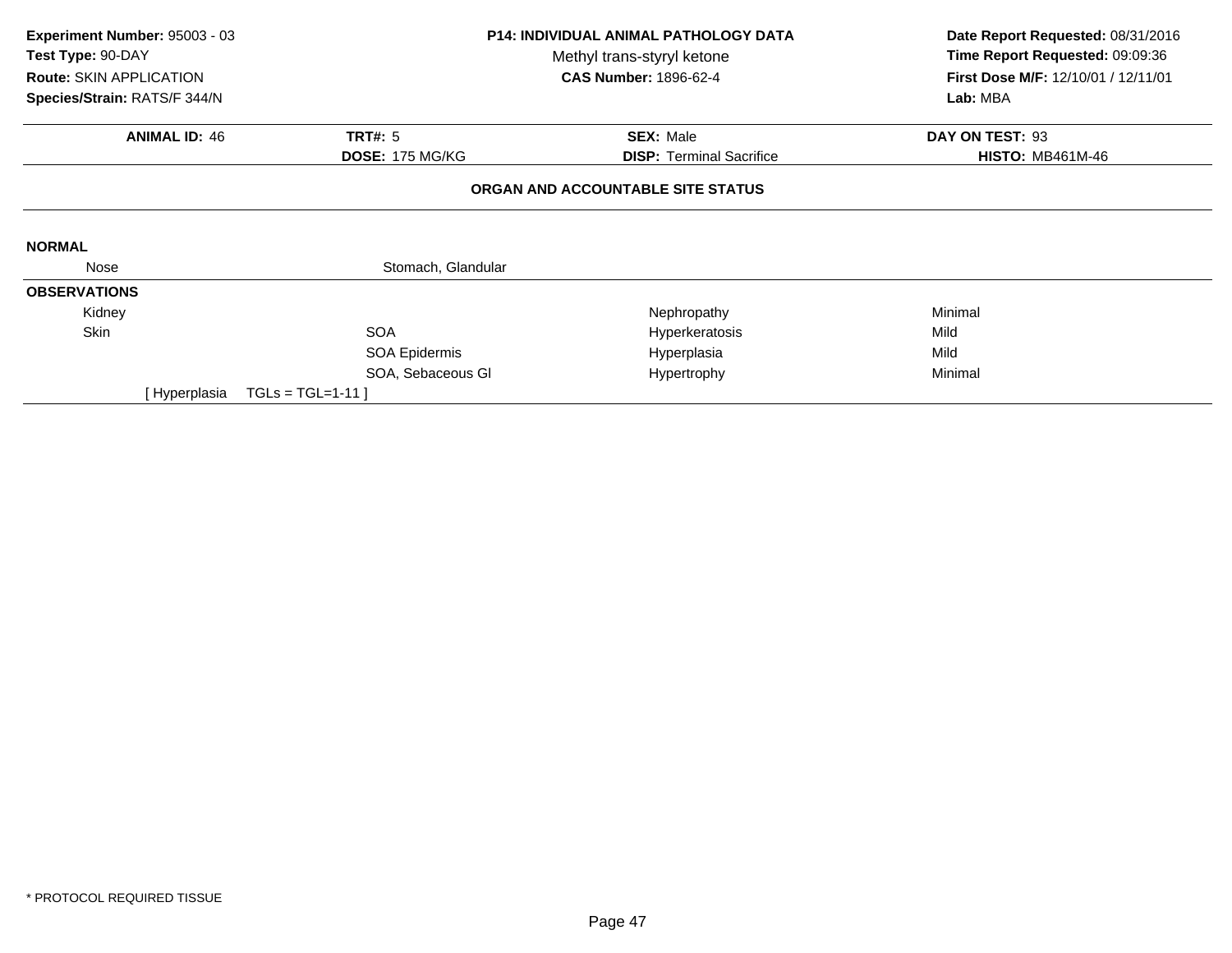| Experiment Number: 95003 - 03<br>Test Type: 90-DAY<br><b>Route: SKIN APPLICATION</b><br>Species/Strain: RATS/F 344/N | <b>P14: INDIVIDUAL ANIMAL PATHOLOGY DATA</b><br>Methyl trans-styryl ketone<br><b>CAS Number: 1896-62-4</b> |                                   | Date Report Requested: 08/31/2016<br>Time Report Requested: 09:09:36<br>First Dose M/F: 12/10/01 / 12/11/01<br>Lab: MBA |
|----------------------------------------------------------------------------------------------------------------------|------------------------------------------------------------------------------------------------------------|-----------------------------------|-------------------------------------------------------------------------------------------------------------------------|
| <b>ANIMAL ID: 47</b>                                                                                                 | <b>TRT#: 5</b>                                                                                             | <b>SEX: Male</b>                  | DAY ON TEST: 93                                                                                                         |
|                                                                                                                      | <b>DOSE: 175 MG/KG</b>                                                                                     | <b>DISP:</b> Terminal Sacrifice   | <b>HISTO: MB461M-47</b>                                                                                                 |
|                                                                                                                      |                                                                                                            | ORGAN AND ACCOUNTABLE SITE STATUS |                                                                                                                         |
| <b>NORMAL</b>                                                                                                        |                                                                                                            |                                   |                                                                                                                         |
| Nose                                                                                                                 | Stomach, Glandular                                                                                         |                                   |                                                                                                                         |
| <b>OBSERVATIONS</b>                                                                                                  |                                                                                                            |                                   |                                                                                                                         |
| Kidney                                                                                                               |                                                                                                            | Nephropathy                       | Minimal                                                                                                                 |
| Skin                                                                                                                 | <b>SOA</b>                                                                                                 | Hyperkeratosis                    | Mild                                                                                                                    |
|                                                                                                                      | SOA Epidermis                                                                                              | Hyperplasia                       | Mild                                                                                                                    |
|                                                                                                                      | SOA, Sebaceous GI                                                                                          | Hypertrophy                       | Mild                                                                                                                    |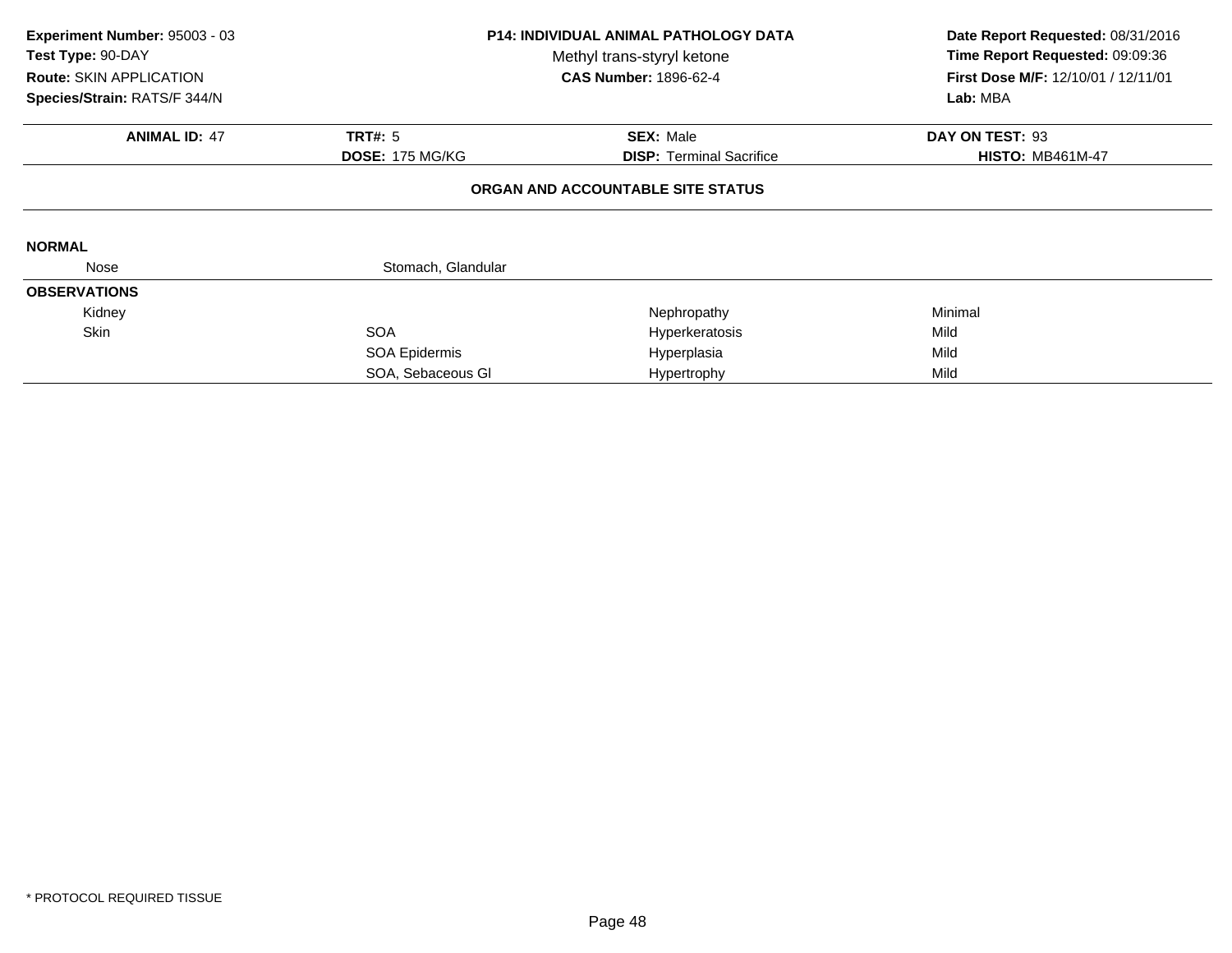| Experiment Number: 95003 - 03<br>Test Type: 90-DAY<br>Route: SKIN APPLICATION<br>Species/Strain: RATS/F 344/N |                                          | <b>P14: INDIVIDUAL ANIMAL PATHOLOGY DATA</b><br>Methyl trans-styryl ketone<br><b>CAS Number: 1896-62-4</b> |                                            |
|---------------------------------------------------------------------------------------------------------------|------------------------------------------|------------------------------------------------------------------------------------------------------------|--------------------------------------------|
| <b>ANIMAL ID: 48</b>                                                                                          | <b>TRT#: 5</b><br><b>DOSE: 175 MG/KG</b> | <b>SEX: Male</b><br><b>DISP: Terminal Sacrifice</b>                                                        | DAY ON TEST: 93<br><b>HISTO: MB461M-48</b> |
|                                                                                                               |                                          | ORGAN AND ACCOUNTABLE SITE STATUS                                                                          |                                            |
| <b>NORMAL</b>                                                                                                 |                                          |                                                                                                            |                                            |
| Nose                                                                                                          | Stomach, Glandular                       |                                                                                                            |                                            |
| <b>OBSERVATIONS</b>                                                                                           |                                          |                                                                                                            |                                            |
| Kidney                                                                                                        |                                          | Nephropathy                                                                                                | Minimal                                    |
| Skin                                                                                                          | <b>SOA</b>                               | Hyperkeratosis                                                                                             | Mild                                       |
|                                                                                                               | SOA Epidermis                            | Hyperplasia                                                                                                | Moderate                                   |
|                                                                                                               | SOA, Sebaceous GI                        | Hypertrophy                                                                                                | Mild                                       |
|                                                                                                               | <b>SOA</b>                               | Inflammation                                                                                               | Chronic Active, Mild                       |
|                                                                                                               | <b>SOA</b>                               | <b>Necrosis</b>                                                                                            | Mild                                       |
| [Hyperplasia                                                                                                  | $TGLs = TGL=1-11$                        |                                                                                                            |                                            |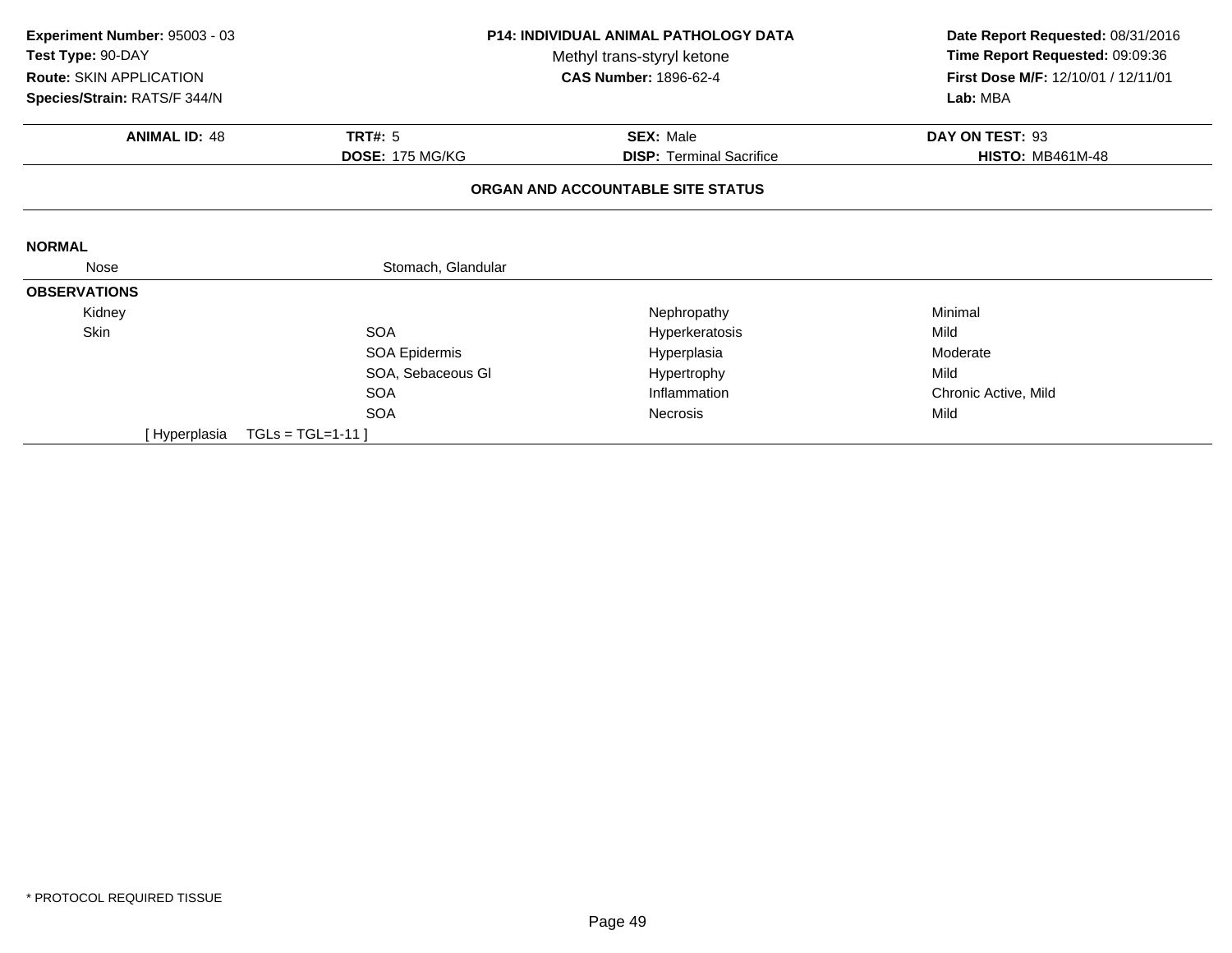| Experiment Number: 95003 - 03<br>Test Type: 90-DAY<br><b>Route: SKIN APPLICATION</b><br>Species/Strain: RATS/F 344/N | P14: INDIVIDUAL ANIMAL PATHOLOGY DATA<br>Methyl trans-styryl ketone<br><b>CAS Number: 1896-62-4</b> |                                   | Date Report Requested: 08/31/2016<br>Time Report Requested: 09:09:36<br>First Dose M/F: 12/10/01 / 12/11/01<br>Lab: MBA |
|----------------------------------------------------------------------------------------------------------------------|-----------------------------------------------------------------------------------------------------|-----------------------------------|-------------------------------------------------------------------------------------------------------------------------|
| <b>ANIMAL ID: 49</b>                                                                                                 | <b>TRT#: 5</b>                                                                                      | <b>SEX: Male</b>                  | DAY ON TEST: 93                                                                                                         |
|                                                                                                                      | <b>DOSE: 175 MG/KG</b>                                                                              | <b>DISP:</b> Terminal Sacrifice   | <b>HISTO: MB461M-49</b>                                                                                                 |
|                                                                                                                      |                                                                                                     | ORGAN AND ACCOUNTABLE SITE STATUS |                                                                                                                         |
| <b>NORMAL</b>                                                                                                        |                                                                                                     |                                   |                                                                                                                         |
| Stomach, Glandular                                                                                                   |                                                                                                     |                                   |                                                                                                                         |
| <b>OBSERVATIONS</b>                                                                                                  |                                                                                                     |                                   |                                                                                                                         |
| Kidney                                                                                                               |                                                                                                     | Nephropathy                       | Minimal                                                                                                                 |
| Nose                                                                                                                 | <b>Respirat Epith</b>                                                                               | Hyperplasia                       | Goblet Cell, Minimal                                                                                                    |
| Skin                                                                                                                 | <b>SOA</b>                                                                                          | Hyperkeratosis                    | Mild                                                                                                                    |
|                                                                                                                      | SOA Epidermis                                                                                       | Hyperplasia                       | Mild                                                                                                                    |
|                                                                                                                      | SOA, Sebaceous GI                                                                                   | Hypertrophy                       | Mild                                                                                                                    |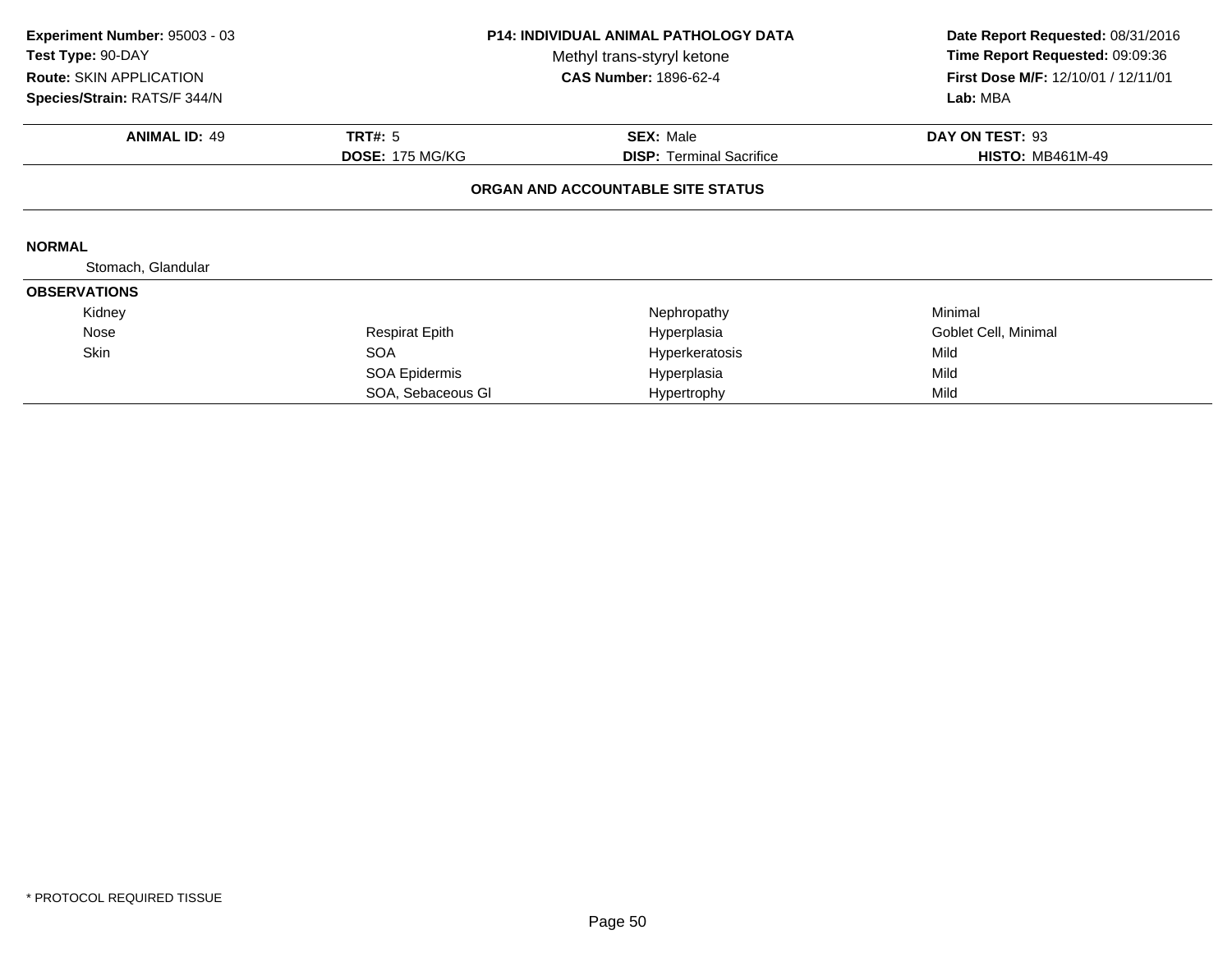| Experiment Number: 95003 - 03<br>Test Type: 90-DAY | <b>P14: INDIVIDUAL ANIMAL PATHOLOGY DATA</b><br>Methyl trans-styryl ketone |                                   | Date Report Requested: 08/31/2016<br>Time Report Requested: 09:09:36 |  |
|----------------------------------------------------|----------------------------------------------------------------------------|-----------------------------------|----------------------------------------------------------------------|--|
| Route: SKIN APPLICATION                            |                                                                            | <b>CAS Number: 1896-62-4</b>      | First Dose M/F: 12/10/01 / 12/11/01                                  |  |
| Species/Strain: RATS/F 344/N                       |                                                                            |                                   | Lab: MBA                                                             |  |
| <b>ANIMAL ID: 50</b>                               | <b>TRT#: 5</b>                                                             | <b>SEX: Male</b>                  | DAY ON TEST: 93                                                      |  |
|                                                    | <b>DOSE: 175 MG/KG</b>                                                     | <b>DISP: Terminal Sacrifice</b>   | <b>HISTO: MB461M-50</b>                                              |  |
|                                                    |                                                                            | ORGAN AND ACCOUNTABLE SITE STATUS |                                                                      |  |
| <b>NORMAL</b>                                      |                                                                            |                                   |                                                                      |  |
| Kidney                                             | Stomach, Glandular                                                         |                                   |                                                                      |  |
| <b>OBSERVATIONS</b>                                |                                                                            |                                   |                                                                      |  |
| Nose                                               | <b>Respirat Epith</b>                                                      | Hyperplasia                       | Goblet Cell, Mild                                                    |  |
| Skin                                               | <b>SOA</b>                                                                 | Hyperkeratosis                    | Mild                                                                 |  |
|                                                    | SOA Epidermis                                                              | Hyperplasia                       | Moderate                                                             |  |
|                                                    | SOA, Sebaceous GI                                                          | Hypertrophy                       | Mild                                                                 |  |
|                                                    | <b>SOA</b>                                                                 | Inflammation                      | Chronic Active, Minimal                                              |  |
|                                                    | <b>SOA</b>                                                                 | <b>Necrosis</b>                   | Mild                                                                 |  |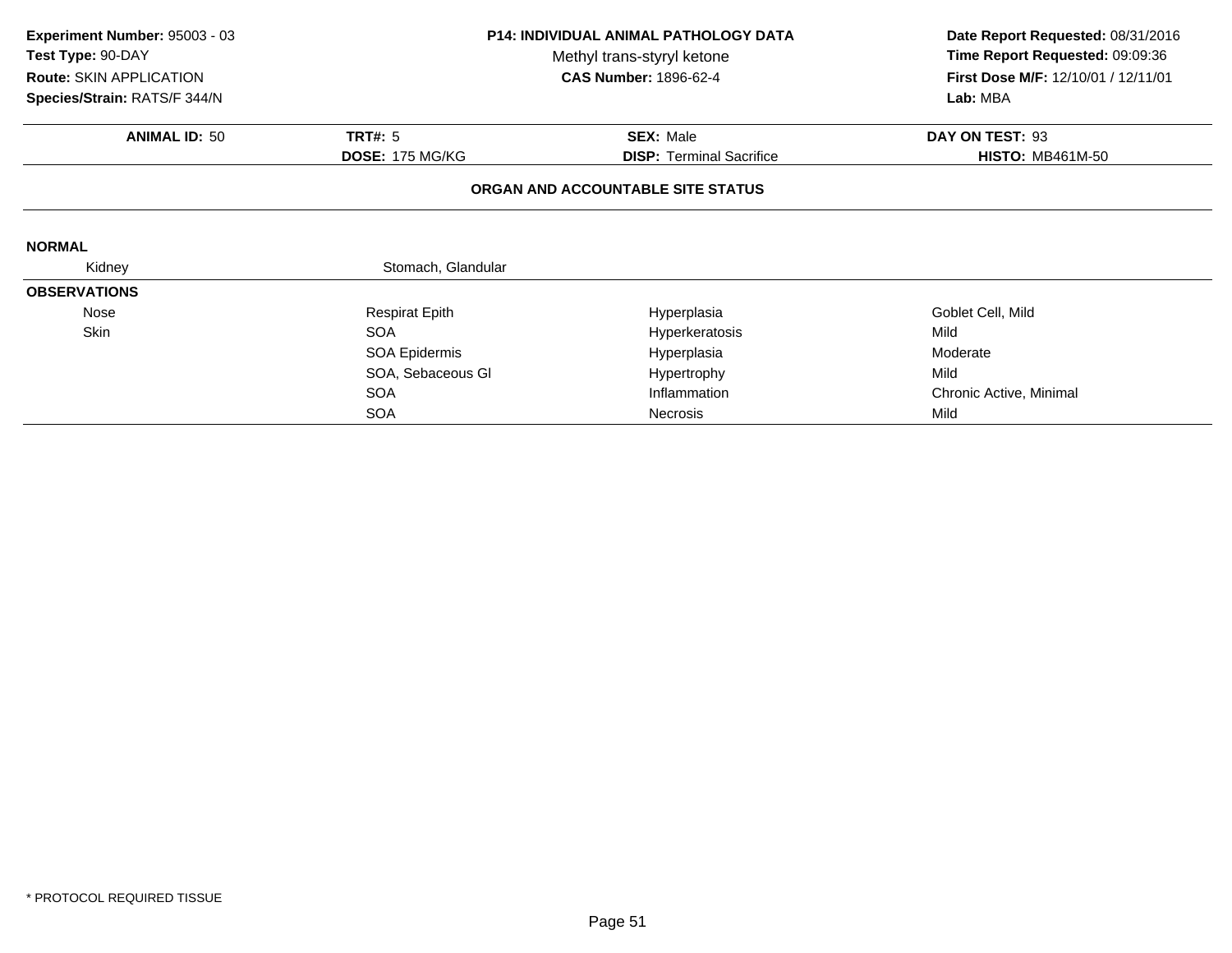**ANIMAL ID:** <sup>51</sup> **TRT#:** <sup>6</sup> **SEX:** Male **DAY ON TEST:** <sup>93</sup> **DOSE:** 350 MG/KG**DISP:** Terminal Sacrifice **HISTO:** MB461M-51 **ORGAN AND ACCOUNTABLE SITE STATUSNORMAL** \* Adrenal Cortex \* Adrenal Medullaa the set of the set of the set of the set of the set of the set of the set of the set of the set of the set o<br>Set of the set of the set of the set of the set of the set of the set of the set of the set of the set of the s \* Bone Marrow \* Brain \* Epididymis \* Esophagus \* Eyee the second of the second term in the second term in the second term in the second term in the second term in the second term in the second term in the second term in the second term in the second term in the second term \* Intestine Small, Ileum \* Intestine Large, Colon\* Intestine Large, Rectum<br>\* Islets, Pancreatic \* Intestine Small, Duodenum \* 11testine Small, Ileum<br>\* Lung \* Lymph Node, Mesenteric \* Intestine Small, Jejunumm \* Islets, Pancreatic \* Lung \* Lymph Node, Mesenteric \* Pancreas \* Pituitary Gland\* Preputial Gland \* \* Prostate \* Prostate \* Spleen \* Salivary Glands \* Seminal Vesicle\* Spleen \* Stomach, Forestomach<br>\* Thymus \* Thymus \* Thyroid Gland \* Stomach, Glandular \* Testes \* Thymus \* Thyroid Gland\* Tongue\* Urinary Bladder **MISSING**\* Lymph Node, Mandibular \* \* Mammary Gland \* Mammary Gland  $\overline{ }$  \* Parathyroid Gland **OBSERVATIONS**\* Kidneyy the contract of the contract of the Mephropathy the Minimal Minimal Sepan $\sim$  Minimal Minimal Sepan $\sim$ \* Liver Vacuolization Cytoplasmic Minimal \* Nose Respirat Epith Hyperplasia Goblet Cell, Minimal \* Skinn SOA SOA SOA COMENSIS EXAMPLE THE MINIMUM HYPERATORIS CONFIDENTIAL MINIMUM HYPEROLES HYPEROLES AND HYPEROLES HYPEROLES<br>
HYPEROLES AND HYPEROLES HYPEROLES AND HYPEROLES AND HYPEROLES AND HYPEROLES AND MINIMUM HYPEROLES AND HYPER SOA Epidermis Hyperplasiaa Mild Note: non-SOA skin - normal**Experiment Number:** 95003 - 03 **P14: INDIVIDUAL ANIMAL PATHOLOGY DATA Date Report Requested:** 08/31/2016 **Test Type:** 90-DAYMethyl trans-styryl ketone<br>CAS Number: 1896-62-4 **Time Report Requested:** 09:09:36 **Route:** SKIN APPLICATION**First Dose M/F:** 12/10/01 / 12/11/01<br>**Lab:** MBA **Species/Strain:** RATS/F 344/N**Lab:** MBA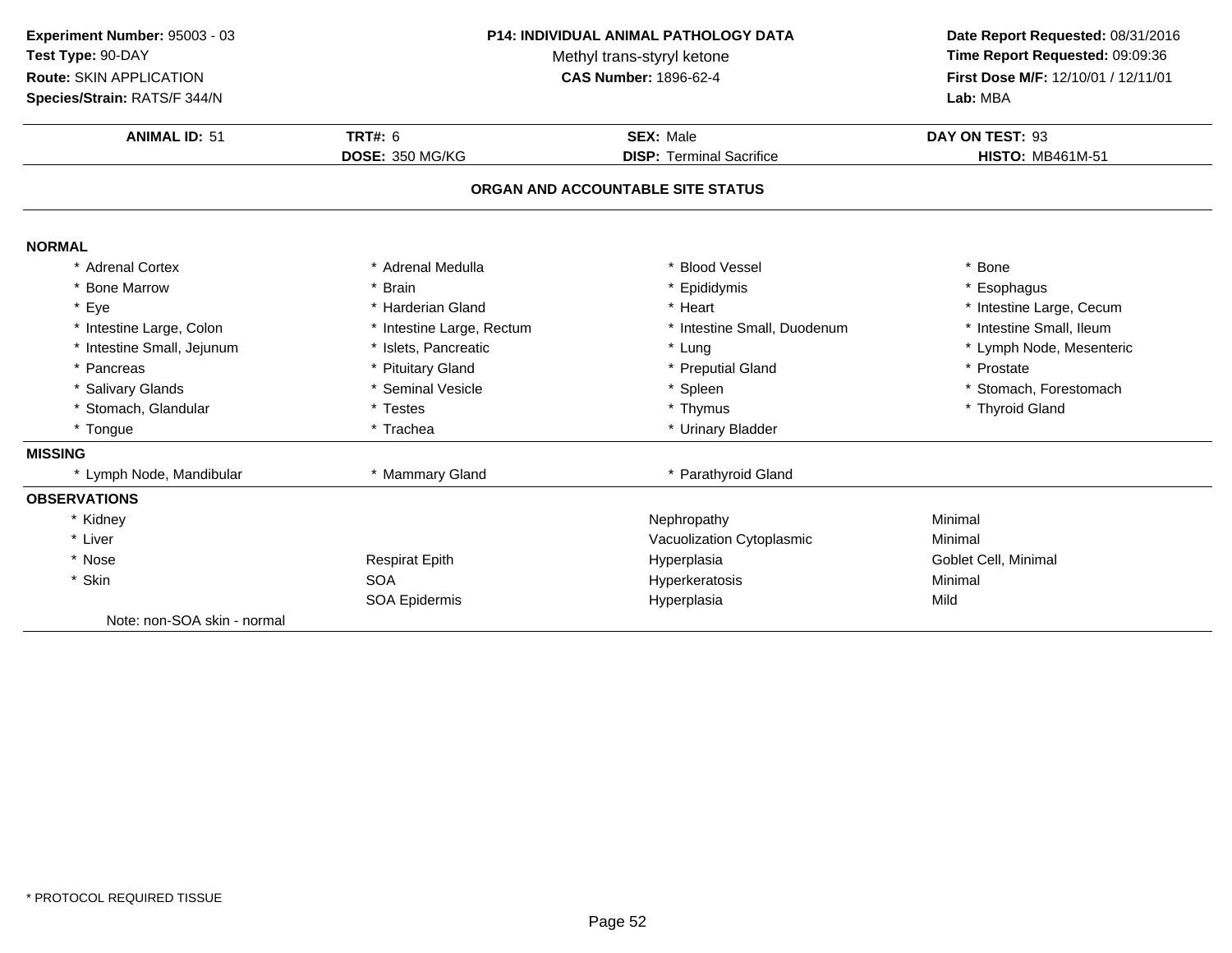**ANIMAL ID:** <sup>52</sup> **TRT#:** <sup>6</sup> **SEX:** Male **DAY ON TEST:** <sup>93</sup> **DOSE:** 350 MG/KG**DISP:** Terminal Sacrifice **HISTO:** MB461M-52 **ORGAN AND ACCOUNTABLE SITE STATUSNORMAL** \* Adrenal Cortex \* Adrenal Medullaa the set of the set of the set of the set of the set of the set of the set of the set of the set of the set o<br>Set of the set of the set of the set of the set of the set of the set of the set of the set of the set of the s \* Bone Marrow \* Brain \* Epididymis \* Esophagus \* Eyee the second of the second term in the second term in the second term in the second term in the second term in the second term in the second term in the second term in the second term in the second term in the second term \* Intestine Small, Ileum \* Intestine Large, Colon\* Intestine Large, Rectum<br>\* Islets, Pancreatic \* Intestine Small, Duodenum \* 11test<br>
\* Liver \* 11testine Small, Puodenum \* 12tes \* Intestine Small, Jejunumm \* Islets, Pancreatic \* Liver \* Lung \* Lymph Node, Mesenteric \* Nose \* Pancreas \* Parathyroid Gland \* Pituitary Glandd **business of the Contract Contract Automobile 19 and 19 and 19 and 19 and 19 and 19 and 19 and 19 and 19 and 19 and 19 and 19 and 19 and 19 and 19 and 19 and 19 and 19 and 19 and 19 and 19 and 19 and 19 and 19 and 19 and** \* Seminal Vesiclee the state of the Spleen term of the stomach, Forestomach term of the stomach, Glandular term of the Stomach, Glandular \* Testes \* Thyroid Gland \* Tongue \* Trachea \* Urinary Bladder **MISSING**\* Lymph Node, Mandibular \* \* Mammary Gland **OBSERVATIONS**\* Kidneyy and the Mephropathy Mephropathy Mild Mild Street and the Mild Street and the Mild Street and Mild Street and Mild Moderate \* Skinn SOA SOA SOA COMEXANDER SOA Hyperkeratosis COMETA Moderatosis Moderatosis Moderatosis<br>SOA Epidermis COMETA Hyperplasia Hyperatosis Marked SOA Epidermis Hyperplasiaa Marked SOA, Sebaceous Gl Hypertrophy Minimal **SOA**  Inflammation Chronic Active, Moderate Note: Ulceration (gross description) is not present in section submitted.Note: non SOA skin is normal[ Hyperplasia TGLs = 1-12 ]\* Thymus Atrophy Minimal Note: increased tingible bodies**Experiment Number:** 95003 - 03 **P14: INDIVIDUAL ANIMAL PATHOLOGY DATA Date Report Requested:** 08/31/2016 **Test Type:** 90-DAYMethyl trans-styryl ketone<br>CAS Number: 1896-62-4 **Time Report Requested:** 09:09:36 **Route:** SKIN APPLICATION**First Dose M/F:** 12/10/01 / 12/11/01<br>**Lab:** MBA **Species/Strain:** RATS/F 344/N**Lab:** MBA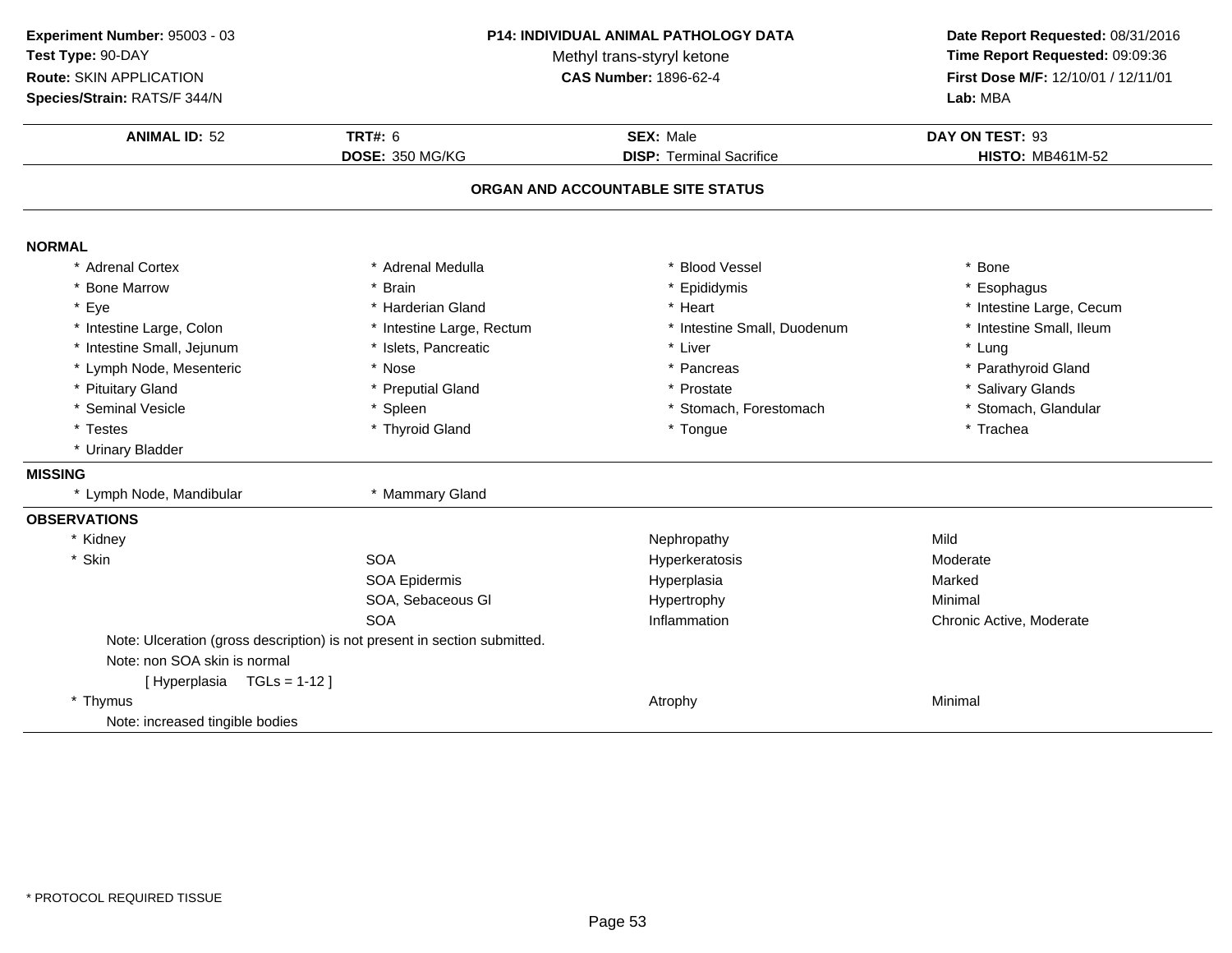**ANIMAL ID:** <sup>53</sup> **TRT#:** <sup>6</sup> **SEX:** Male **DAY ON TEST:** <sup>93</sup> **DOSE:** 350 MG/KG**DISP:** Terminal Sacrifice **HISTO:** MB461M-53 **ORGAN AND ACCOUNTABLE SITE STATUSNORMAL** \* Adrenal Cortex \* Adrenal Medullaa the set of the set of the set of the set of the set of the set of the set of the set of the set of the set o<br>Set of the set of the set of the set of the set of the set of the set of the set of the set of the set of the s \* Bone Marrow \* Brain \* Epididymis \* Esophagus \* Eyee the second of the second term in the second term in the second term in the second term in the second term in the second term in the second term in the second term in the second term in the second term in the second term \* Intestine Small, Ileum \* Intestine Large, Colon\* Intestine Large, Rectum<br>\* Islets, Pancreatic \* Intestine Small, Duodenum \* \* Intest<br>
\* Liver \* \* Lung \* Intestine Small, Jejunumm \* Islets, Pancreatic \* Liver \* Lung \* Lymph Node, Mesenteric\* Pancreas \* Parathyroid Gland<br>
\* Salivary Glands \* Seminal Vesicle \* Preputial Gland<br>\* Spleen \* Prostatee the state of the Salivary Glands the seminal Vesicle the state of the spleen  $^*$  Spleen \* Stomach, Forestomach\* Stomach, Glandular \* \* Testes \* Testes \* Thymus \* Tongue \* Thymus \* Thymus \* Thymus \* Thymus \* Trachea \* Thyroid Gland \* Tongue \* Trachea \* Urinary Bladder **MISSING**\* Lymph Node, Mandibular \* \* Mammary Gland **INSUFFICIENT TISSUE** \* Pituitary Gland**OBSERVATIONS**\* Kidneyy the contract of the contract of the Mephropathy the Minimal Minimal of the Minimal  $\mathsf{M}_1$ \* Nosee and the Respirat Epith Andreas Hyperplasia Hyperplasia Coblet Cell, Minimal \* Skinn SOA A and the contract of the Hyperkeratosis and the moderate Moderate Moderate SOA Epidermis Hyperplasiaa Minimal SOA, Sebaceous Gl Hypertrophyy Minimal SOAInflammation Chronic Active, Moderate<br>
Necrosis Moderate<br>
Moderate SOAA contract to the Necrosis Contract of the Moderate Moderate Note: non-SOA skin is normalNote: Slide 11 insufficient; Slide 12 used.[ Necrosis TGLs = TGL=1-12 ]**Experiment Number:** 95003 - 03 **P14: INDIVIDUAL ANIMAL PATHOLOGY DATA Date Report Requested:** 08/31/2016 **Test Type:** 90-DAYMethyl trans-styryl ketone<br>CAS Number: 1896-62-4 **Time Report Requested:** 09:09:36 **Route:** SKIN APPLICATION**First Dose M/F:** 12/10/01 / 12/11/01<br>**Lab:** MBA **Species/Strain:** RATS/F 344/N**Lab:** MBA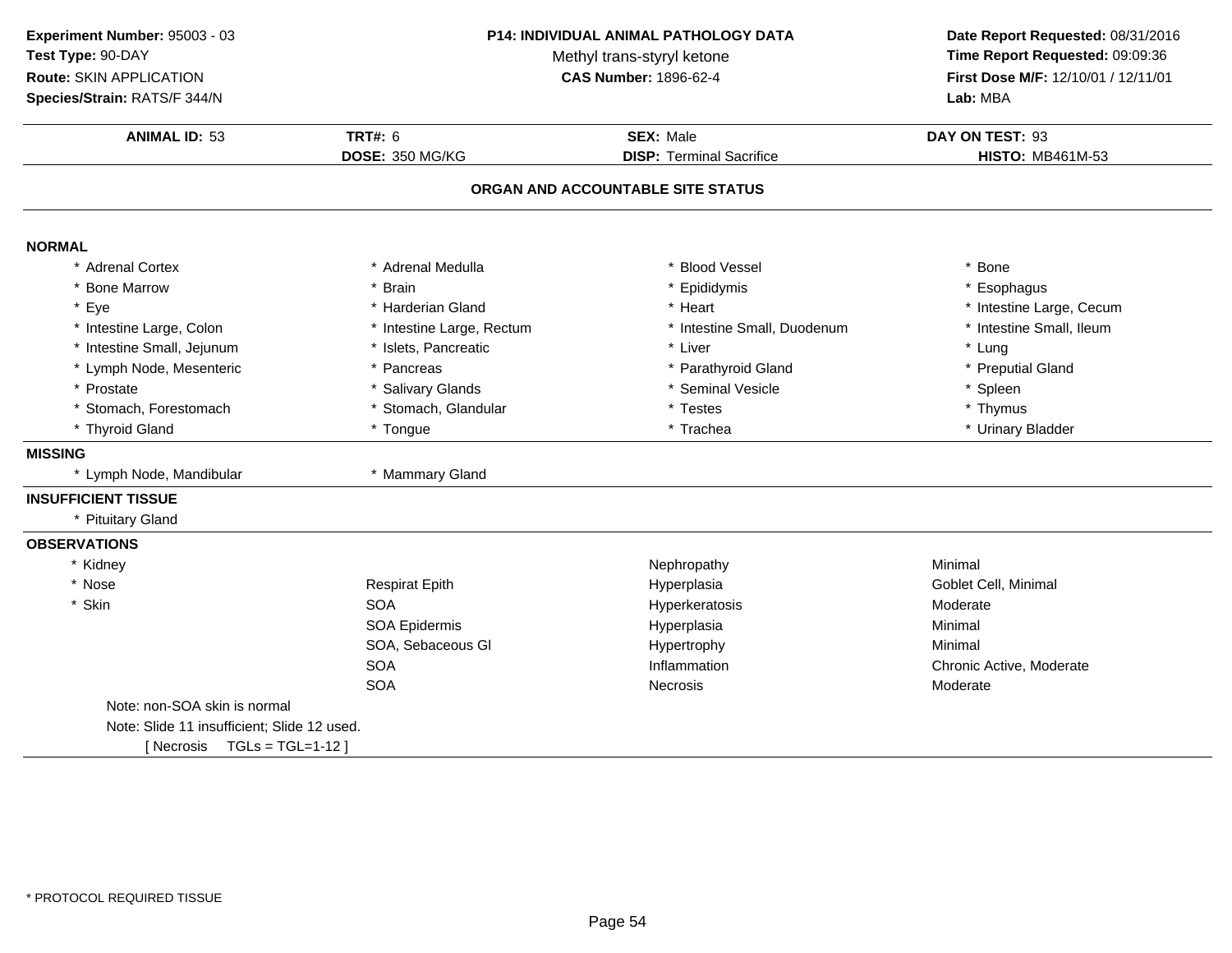**ANIMAL ID:** <sup>54</sup> **TRT#:** <sup>6</sup> **SEX:** Male **DAY ON TEST:** <sup>93</sup> **DOSE:** 350 MG/KG**DISP:** Terminal Sacrifice **HISTO:** MB461M-54 **ORGAN AND ACCOUNTABLE SITE STATUSNORMAL** \* Adrenal Cortex \* Adrenal Medullaa the set of the set of the set of the set of the set of the set of the set of the set of the set of the set o<br>Set of the set of the set of the set of the set of the set of the set of the set of the set of the set of the s \* Bone Marrow \* Brain \* Epididymis \* Esophagus \* Eyee the second of the second term in the second term in the second term in the second term in the second term in the second term in the second term in the second term in the second term in the second term in the second term \* Intestine Small, Ileum \* Intestine Large, Colon\* Intestine Large, Rectum<br>\* Islets, Pancreatic \* Intestine Small, Duodenum \* \* Intest<br>
\* Liver \* \* Lung \* Intestine Small, Jejunumm \* Islets, Pancreatic \* Liver \* Lung \* Lymph Node, Mesenteric\* Pancreas \* Parathyroid Gland<br>\* Prostate \* Prostate \* Prostate \* Salivary Glands \* Pituitary Gland \* Preputial Gland \* Prostate \* Salivary Glands \* Seminal Vesicle \* Spleen\* Stomach, Forestomach \* \* Stomach, Glandular \* Testes \* Testes \* Testes \* Tongue \* Trachea \* Trachea \* Trachea \* Urinary Bladder \* Thyroid Gland \* Tongue \* Trachea \* Urinary Bladder **MISSING**\* Lymph Node, Mandibular \* \* Mammary Gland **OBSERVATIONS**\* Kidney Renal Tubulee Casts Granular Context Constants Constants Constants and Minimal \* Nose Respirat Epith Hyperplasia Goblet Cell, Mild \* Skinn SOA SOA SOA SOA COMEXANDER ENTERTY OF THE HYPERETATOSIS SOA EDIDERETATISM HYPERETATISM HYPERETATISM HYPERETATISM H<br>SOA EDIDERETATISM HYPERETATISM HYPERETATISM HYPERETATISM HYPERETATISM HYPERETATISM HYPERETATISM HYPERETATISM H SOA Epidermis Hyperplasiaa Mild SOA, Sebaceous Gl Hypertrophyy Mild Note: non-SOA skin is normal\* Thymus Atrophy Minimal Note: increased tingible bodies**Experiment Number:** 95003 - 03 **P14: INDIVIDUAL ANIMAL PATHOLOGY DATA Date Report Requested:** 08/31/2016 **Test Type:** 90-DAYMethyl trans-styryl ketone<br>CAS Number: 1896-62-4 **Time Report Requested:** 09:09:36 **Route:** SKIN APPLICATION**First Dose M/F:** 12/10/01 / 12/11/01<br>**Lab:** MBA **Species/Strain:** RATS/F 344/N**Lab:** MBA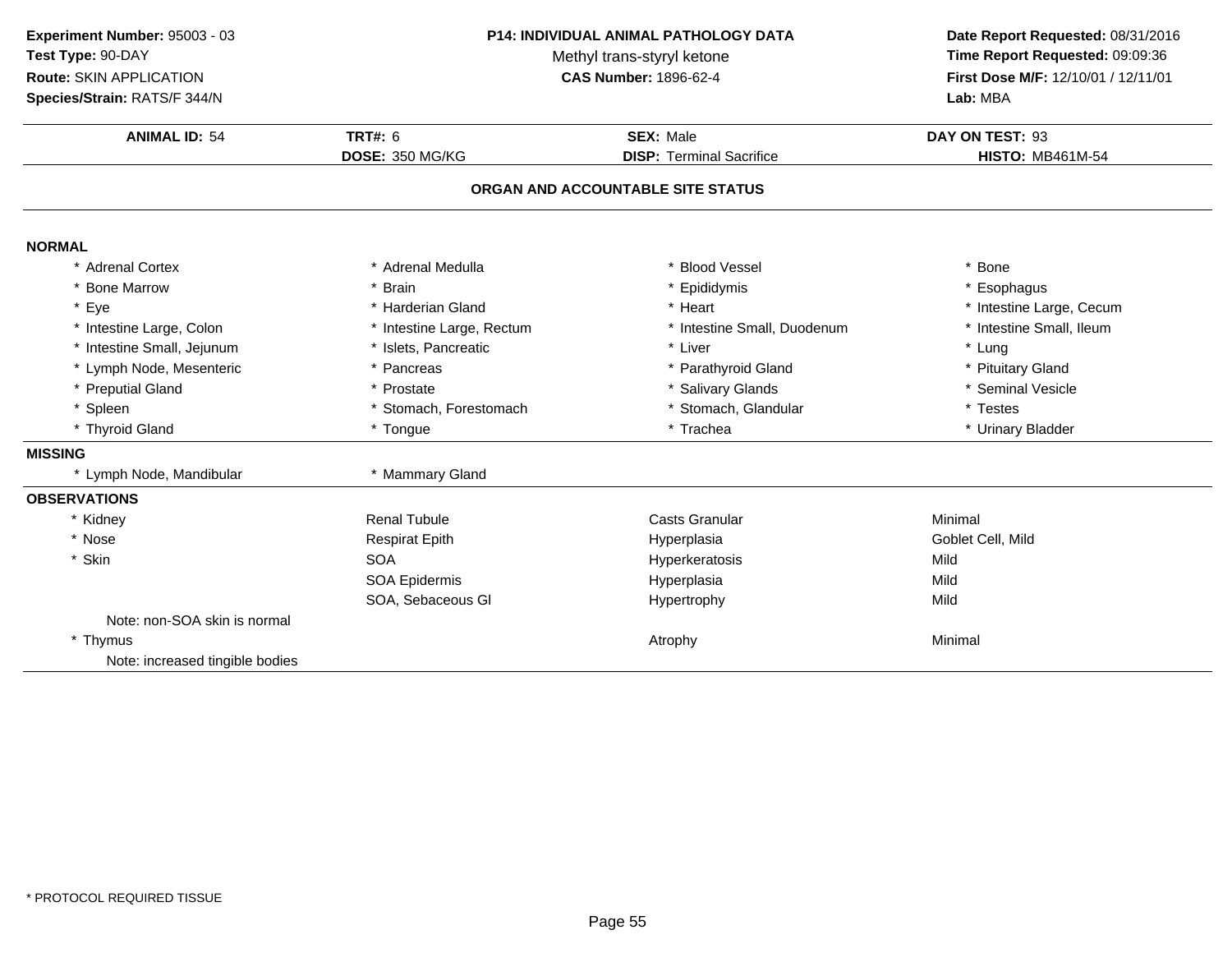**ANIMAL ID:** <sup>55</sup> **TRT#:** <sup>6</sup> **SEX:** Male **DAY ON TEST:** <sup>93</sup> **DOSE:** 350 MG/KG**DISP:** Terminal Sacrifice **HISTO:** MB461M-55 **ORGAN AND ACCOUNTABLE SITE STATUSNORMAL** \* Adrenal Cortex \* Adrenal Medullaa the set of the set of the set of the set of the set of the set of the set of the set of the set of the set o<br>Set of the set of the set of the set of the set of the set of the set of the set of the set of the set of the s \* Bone Marrow \* Brain \* Epididymis \* Esophagus \* Eyee the second of the second term in the second term in the second term in the second term in the second term in the second term in the second term in the second term in the second term in the second term in the second term \* Intestine Small, Ileum \* Intestine Large, Colon\* Intestine Large, Rectum<br>\* Islets, Pancreatic \* Intestine Small, Duodenum \* 11testine Small, Ileum<br>\* Lung \* Lymph Node, Mesenteric \* Intestine Small, Jejunumm \* Islets, Pancreatic \* Lung \* Lymph Node, Mesenteric \* Parathyroid Glandd **the set of the set of the set of the set of the set of the set of the set of the set of the set of the set of the set of the set of the set of the set of the set of the set of the set of the set of the set of the set of** \* Salivary Glands \* Seminal Vesicle\* Spleen \* Stomach, Forestomach<br>\* Thymus \* Thymus \* Thymus \* Thymus \* Thymus \* Thymus \* Thymus \* Thymus \* Thymus \* Thymus \* Thymus \* Thymus \* Th \* Stomach, Glandular \* Testes \* Thymus \* Thyroid Gland\* Tongue\* Urinary Bladder **MISSING**\* Lymph Node, Mandibular \* \* Mammary Gland **OBSERVATIONS**\* EyeNote: Majority of cornea is absent on all three sections of eye on slide #10.\* Kidneyy the contract of the contract of the Mephropathy the Minimal Minimal of the Minimal  $\mathsf{M}_1$ \* Liver Vacuolization Cytoplasmic Minimal \* Nose Respirat Epith Hyperplasia Goblet Cell, Minimal \* Pancreas Atrophy Minimal \* Parathyroid Gl Note: One of pair missing\* Skinn SOA A Research Minimal Research Hyperkeratosis and the Minimal Minimal Research Minimal Research Minimal Research M<br>A Research Minimal Research Minimal Research Minimal Research Minimal Research Minimal Research Minimal Resear SOA Epidermis Hyperplasiaa Mild SOA, Sebaceous Gl Hypertrophy Minimal Note: non-SOA skin is normal**Experiment Number:** 95003 - 03 **P14: INDIVIDUAL ANIMAL PATHOLOGY DATA Date Report Requested:** 08/31/2016 **Test Type:** 90-DAYMethyl trans-styryl ketone<br>CAS Number: 1896-62-4 **Time Report Requested:** 09:09:36 **Route:** SKIN APPLICATION**First Dose M/F:** 12/10/01 / 12/11/01<br>**Lab:** MBA **Species/Strain:** RATS/F 344/N**Lab:** MBA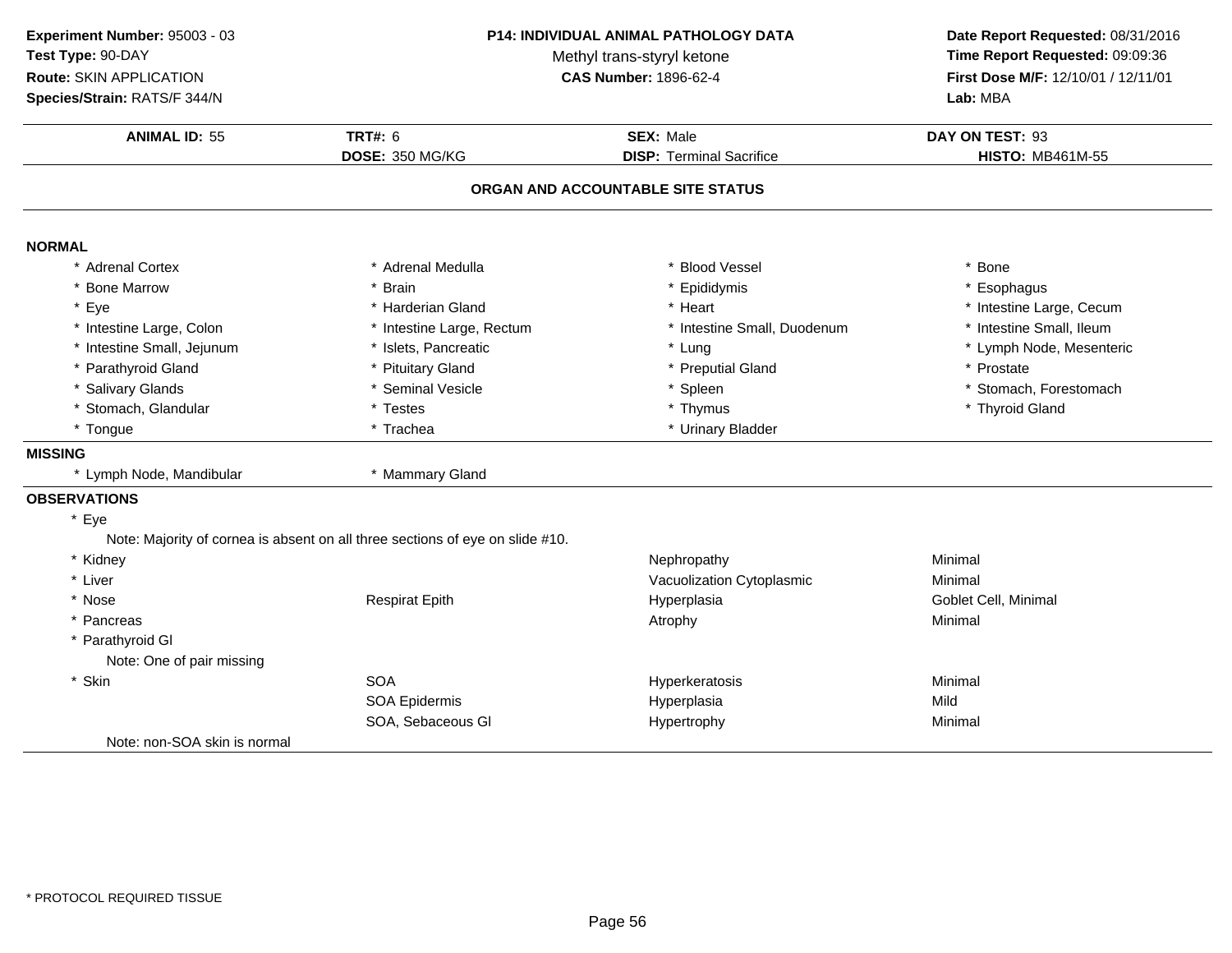| Experiment Number: 95003 - 03<br>Test Type: 90-DAY<br>Route: SKIN APPLICATION<br>Species/Strain: RATS/F 344/N | P14: INDIVIDUAL ANIMAL PATHOLOGY DATA<br>Methyl trans-styryl ketone<br><b>CAS Number: 1896-62-4</b> |                                   | Date Report Requested: 08/31/2016<br>Time Report Requested: 09:09:36<br>First Dose M/F: 12/10/01 / 12/11/01<br>Lab: MBA |
|---------------------------------------------------------------------------------------------------------------|-----------------------------------------------------------------------------------------------------|-----------------------------------|-------------------------------------------------------------------------------------------------------------------------|
| <b>ANIMAL ID: 56</b>                                                                                          | <b>TRT#: 6</b>                                                                                      | <b>SEX: Male</b>                  | DAY ON TEST: 93                                                                                                         |
|                                                                                                               | <b>DOSE: 350 MG/KG</b>                                                                              | <b>DISP: Terminal Sacrifice</b>   | <b>HISTO: MB461M-56</b>                                                                                                 |
|                                                                                                               |                                                                                                     | ORGAN AND ACCOUNTABLE SITE STATUS |                                                                                                                         |
|                                                                                                               |                                                                                                     |                                   |                                                                                                                         |
| <b>NORMAL</b><br>* Adrenal Cortex                                                                             | * Adrenal Medulla                                                                                   | * Blood Vessel                    | * Bone                                                                                                                  |
| * Bone Marrow                                                                                                 | * Brain                                                                                             | * Epididymis                      | Esophagus                                                                                                               |
| * Eye                                                                                                         | * Harderian Gland                                                                                   | * Heart                           | * Intestine Large, Cecum                                                                                                |
| * Intestine Large, Colon                                                                                      | * Intestine Large, Rectum                                                                           | * Intestine Small, Duodenum       | * Intestine Small, Ileum                                                                                                |
| * Intestine Small, Jejunum                                                                                    | * Islets, Pancreatic                                                                                | * Liver                           | * Lung                                                                                                                  |
| * Lymph Node, Mesenteric                                                                                      | * Pancreas                                                                                          | * Parathyroid Gland               | * Pituitary Gland                                                                                                       |
| * Preputial Gland                                                                                             | * Prostate                                                                                          | * Salivary Glands                 | * Seminal Vesicle                                                                                                       |
| * Spleen                                                                                                      | * Stomach, Forestomach                                                                              | * Stomach, Glandular              | * Testes                                                                                                                |
| * Thymus                                                                                                      | * Thyroid Gland                                                                                     | * Tongue                          | * Trachea                                                                                                               |
| * Urinary Bladder                                                                                             |                                                                                                     |                                   |                                                                                                                         |
| <b>MISSING</b>                                                                                                |                                                                                                     |                                   |                                                                                                                         |
| * Lymph Node, Mandibular                                                                                      | * Mammary Gland                                                                                     |                                   |                                                                                                                         |
| <b>OBSERVATIONS</b>                                                                                           |                                                                                                     |                                   |                                                                                                                         |
| * Kidney                                                                                                      | <b>Renal Tubule</b>                                                                                 | Casts Granular                    | Minimal                                                                                                                 |
|                                                                                                               |                                                                                                     | Nephropathy                       | Minimal                                                                                                                 |
| * Nose                                                                                                        | <b>Respirat Epith</b>                                                                               | Hyperplasia                       | Goblet Cell, Mild                                                                                                       |
| * Skin                                                                                                        | <b>SOA</b>                                                                                          | Hyperkeratosis                    | Mild                                                                                                                    |
|                                                                                                               | <b>SOA Epidermis</b>                                                                                | Hyperplasia                       | Moderate                                                                                                                |
|                                                                                                               | SOA, Sebaceous GI                                                                                   | Hypertrophy                       | Moderate                                                                                                                |
| Note: non-SOA skin is normal                                                                                  |                                                                                                     |                                   |                                                                                                                         |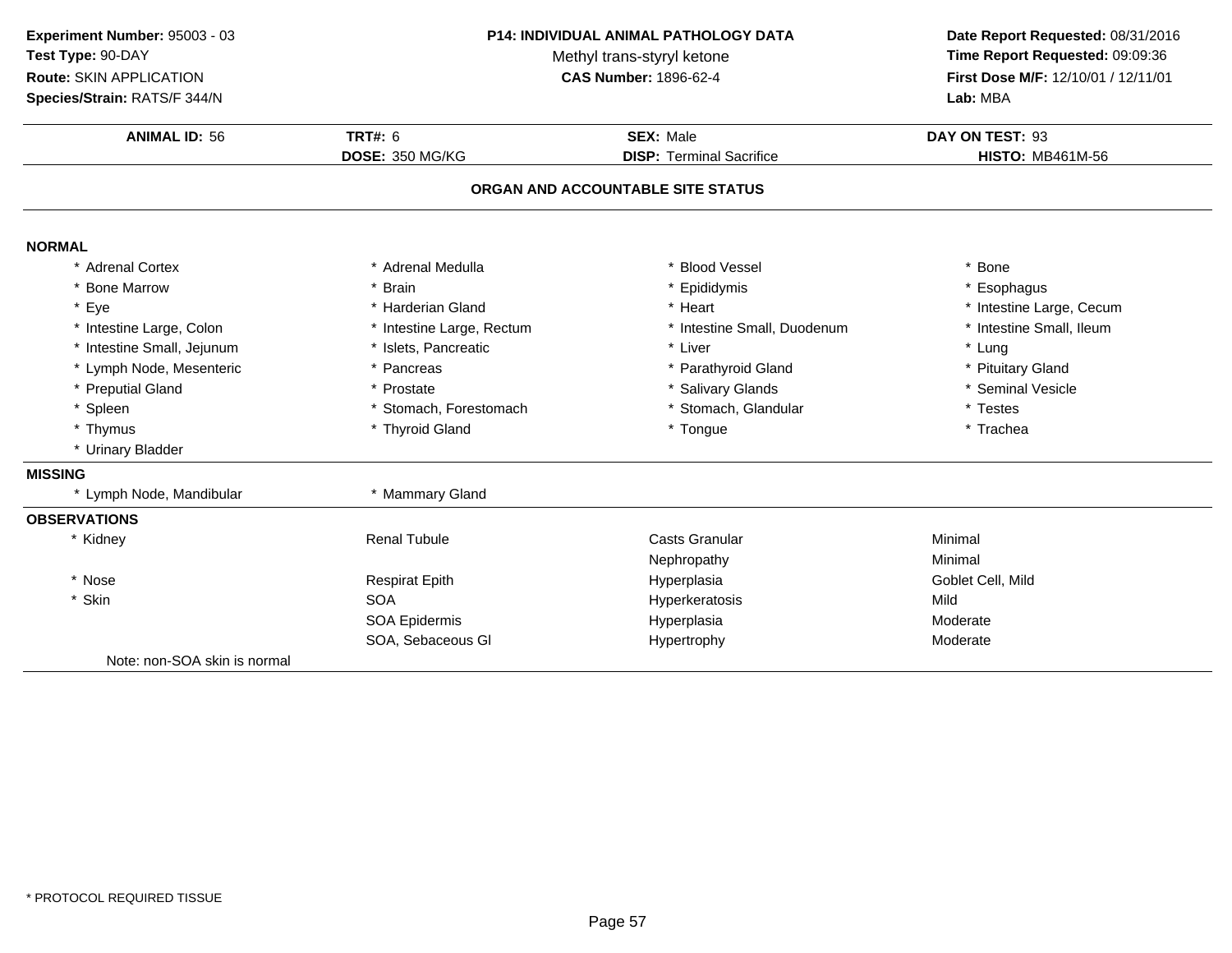**ANIMAL ID:** <sup>57</sup> **TRT#:** <sup>6</sup> **SEX:** Male **DAY ON TEST:** <sup>93</sup> **DOSE:** 350 MG/KG**DISP:** Terminal Sacrifice **HISTO:** MB461M-57 **ORGAN AND ACCOUNTABLE SITE STATUSNORMAL** \* Adrenal Cortex \* Adrenal Medullaa the set of the set of the set of the set of the set of the set of the set of the set of the set of the set o<br>Set of the set of the set of the set of the set of the set of the set of the set of the set of the set of the s \* Bone Marrow \* Brain \* Epididymis \* Esophagus \* Eyee the second of the second term in the second term in the second term in the second term in the second term in the second term in the second term in the second term in the second term in the second term in the second term \* Intestine Small, Ileum \* Intestine Large, Colon\* Intestine Large, Rectum<br>\* Islets, Pancreatic \* Intestine Small, Duodenum \* \* Intest<br>\* Liver \* \* Lung \* Intestine Small, Jejunumm \* Islets, Pancreatic \* Liver \* Lung \* Lymph Node, Mesenteric\* Pancreas \* Parathyroid Gland<br>
\* Prostate \* Prostate \* Salivary Glands \* Pituitary Gland<br>\* Seminal Vesicle \* Preputial Gland \* Prostate \* Salivary Glands \* Seminal Vesicle \* Spleen\* Stomach, Forestomach \* \* Stomach, Glandular \* Testes \* Testes \* Testes \* Trachea \* Thymus \* Thyroid Gland \* Tongue \* Trachea \* Urinary Bladder **MISSING**\* Lymph Node, Mandibular \* \* Mammary Gland **OBSERVATIONS**\* Kidneyy and the Mephropathy Mephropathy Mild Mild Street and the Mild Street and the Mild Street and Mild Street and Mild Goblet Cell. Mild \* Nose Respirat Epith Hyperplasia Goblet Cell, Mild \* Skinn SOA SOA SOA COMEXANDER EXTERNAL EXTERNAL HYPERATOSIS CONFIDENTIAL MODERATE SOA Epidemis<br>SOA Epidermis COMEXANDER HYPEROLESIA SOA Epidermis Hyperplasiaa Mild SOA, Sebaceous Gl Hypertrophy ModerateNote: non-SOA skin is normal[ Hyperplasia TGLs = TGL=1-11 ]**Experiment Number:** 95003 - 03 **P14: INDIVIDUAL ANIMAL PATHOLOGY DATA Date Report Requested:** 08/31/2016 **Test Type:** 90-DAYMethyl trans-styryl ketone<br>CAS Number: 1896-62-4 **Time Report Requested:** 09:09:36 **Route:** SKIN APPLICATION**First Dose M/F:** 12/10/01 / 12/11/01<br>**Lab:** MBA **Species/Strain:** RATS/F 344/N**Lab:** MBA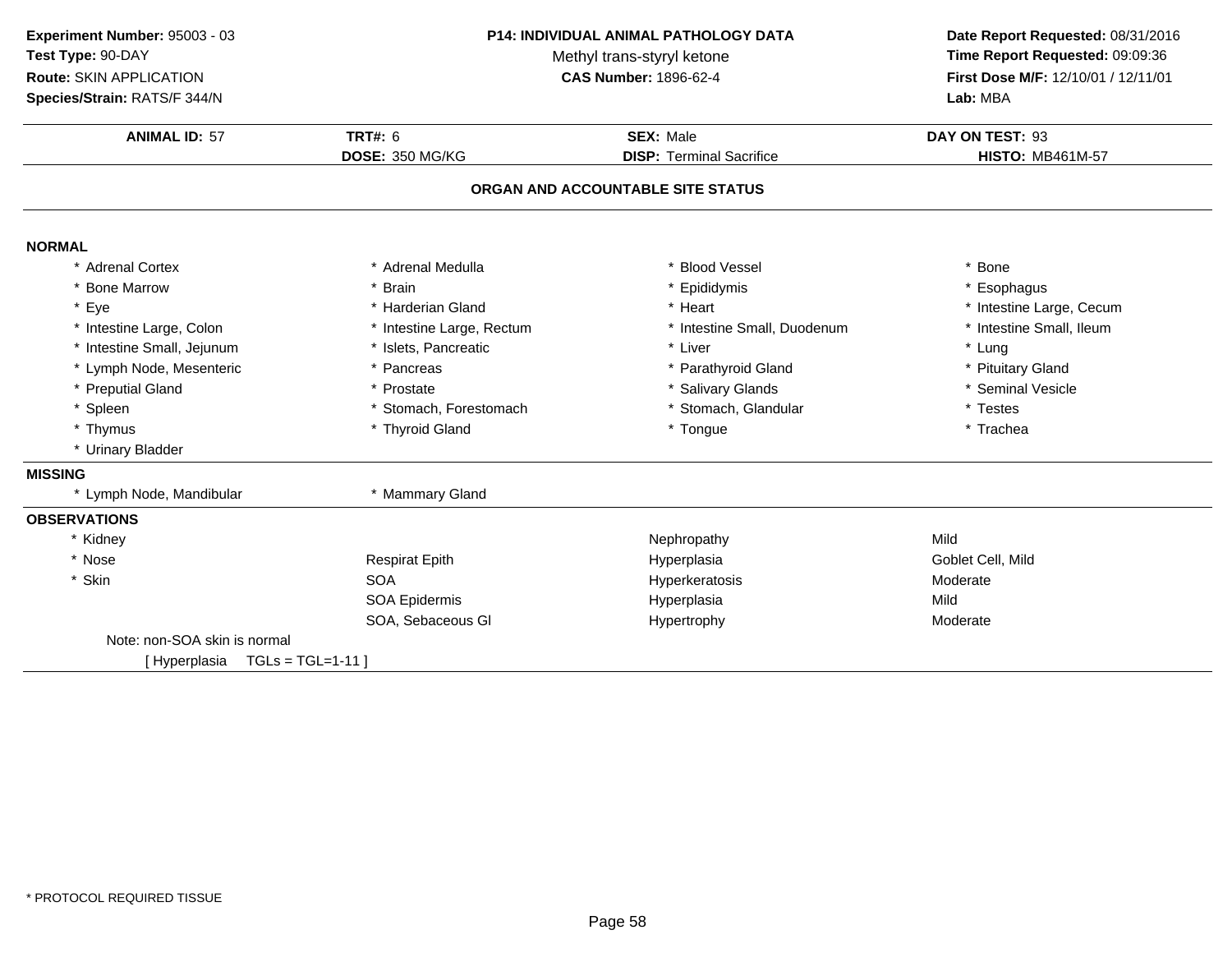| Experiment Number: 95003 - 03<br>Test Type: 90-DAY<br>Route: SKIN APPLICATION<br>Species/Strain: RATS/F 344/N | P14: INDIVIDUAL ANIMAL PATHOLOGY DATA<br>Methyl trans-styryl ketone<br><b>CAS Number: 1896-62-4</b> |                                   | Date Report Requested: 08/31/2016<br>Time Report Requested: 09:09:36<br>First Dose M/F: 12/10/01 / 12/11/01<br>Lab: MBA |
|---------------------------------------------------------------------------------------------------------------|-----------------------------------------------------------------------------------------------------|-----------------------------------|-------------------------------------------------------------------------------------------------------------------------|
| <b>ANIMAL ID: 58</b>                                                                                          | <b>TRT#: 6</b>                                                                                      | <b>SEX: Male</b>                  | DAY ON TEST: 93                                                                                                         |
|                                                                                                               | DOSE: 350 MG/KG                                                                                     | <b>DISP: Terminal Sacrifice</b>   | <b>HISTO: MB461M-58</b>                                                                                                 |
|                                                                                                               |                                                                                                     | ORGAN AND ACCOUNTABLE SITE STATUS |                                                                                                                         |
| <b>NORMAL</b>                                                                                                 |                                                                                                     |                                   |                                                                                                                         |
| * Adrenal Cortex                                                                                              | * Adrenal Medulla                                                                                   | <b>Blood Vessel</b>               | * Bone                                                                                                                  |
| <b>Bone Marrow</b>                                                                                            | * Brain                                                                                             | * Epididymis                      | * Esophagus                                                                                                             |
| * Eye                                                                                                         | * Harderian Gland                                                                                   | * Heart                           | * Intestine Large, Cecum                                                                                                |
| * Intestine Large, Colon                                                                                      | * Intestine Large, Rectum                                                                           | * Intestine Small, Duodenum       | * Intestine Small, Ileum                                                                                                |
| * Intestine Small, Jejunum                                                                                    | * Islets, Pancreatic                                                                                | * Lung                            | * Lymph Node, Mesenteric                                                                                                |
| * Pancreas                                                                                                    | * Parathyroid Gland                                                                                 | * Pituitary Gland                 | * Preputial Gland                                                                                                       |
| * Prostate                                                                                                    | * Salivary Glands                                                                                   | * Seminal Vesicle                 | * Spleen                                                                                                                |
| * Stomach, Forestomach                                                                                        | * Stomach, Glandular                                                                                | * Testes                          | * Thymus                                                                                                                |
| * Thyroid Gland                                                                                               | * Tongue                                                                                            | * Trachea                         | * Urinary Bladder                                                                                                       |
| <b>MISSING</b>                                                                                                |                                                                                                     |                                   |                                                                                                                         |
| * Lymph Node, Mandibular                                                                                      | * Mammary Gland                                                                                     |                                   |                                                                                                                         |
| <b>OBSERVATIONS</b>                                                                                           |                                                                                                     |                                   |                                                                                                                         |
| * Kidney                                                                                                      | <b>Renal Tubule</b>                                                                                 | <b>Casts Granular</b>             | Minimal                                                                                                                 |
|                                                                                                               |                                                                                                     | Nephropathy                       | Mild                                                                                                                    |
| * Liver                                                                                                       |                                                                                                     | Vacuolization Cytoplasmic         | Minimal                                                                                                                 |
| * Nose                                                                                                        | <b>Respirat Epith</b>                                                                               | Hyperplasia                       | Goblet Cell, Mild                                                                                                       |
| * Parathyroid GI                                                                                              |                                                                                                     |                                   |                                                                                                                         |
| Note: One of pair is missing.                                                                                 |                                                                                                     |                                   |                                                                                                                         |
| * Skin                                                                                                        | <b>SOA</b>                                                                                          | Hyperkeratosis                    | Mild                                                                                                                    |
|                                                                                                               | <b>SOA Epidermis</b>                                                                                | Hyperplasia                       | Mild                                                                                                                    |
|                                                                                                               | SOA, Sebaceous GI                                                                                   | Hypertrophy                       | Mild                                                                                                                    |
| Note: non-SOA skin is normal                                                                                  |                                                                                                     |                                   |                                                                                                                         |
| [Hyperplasia TGLs = TGL=1-11]                                                                                 |                                                                                                     |                                   |                                                                                                                         |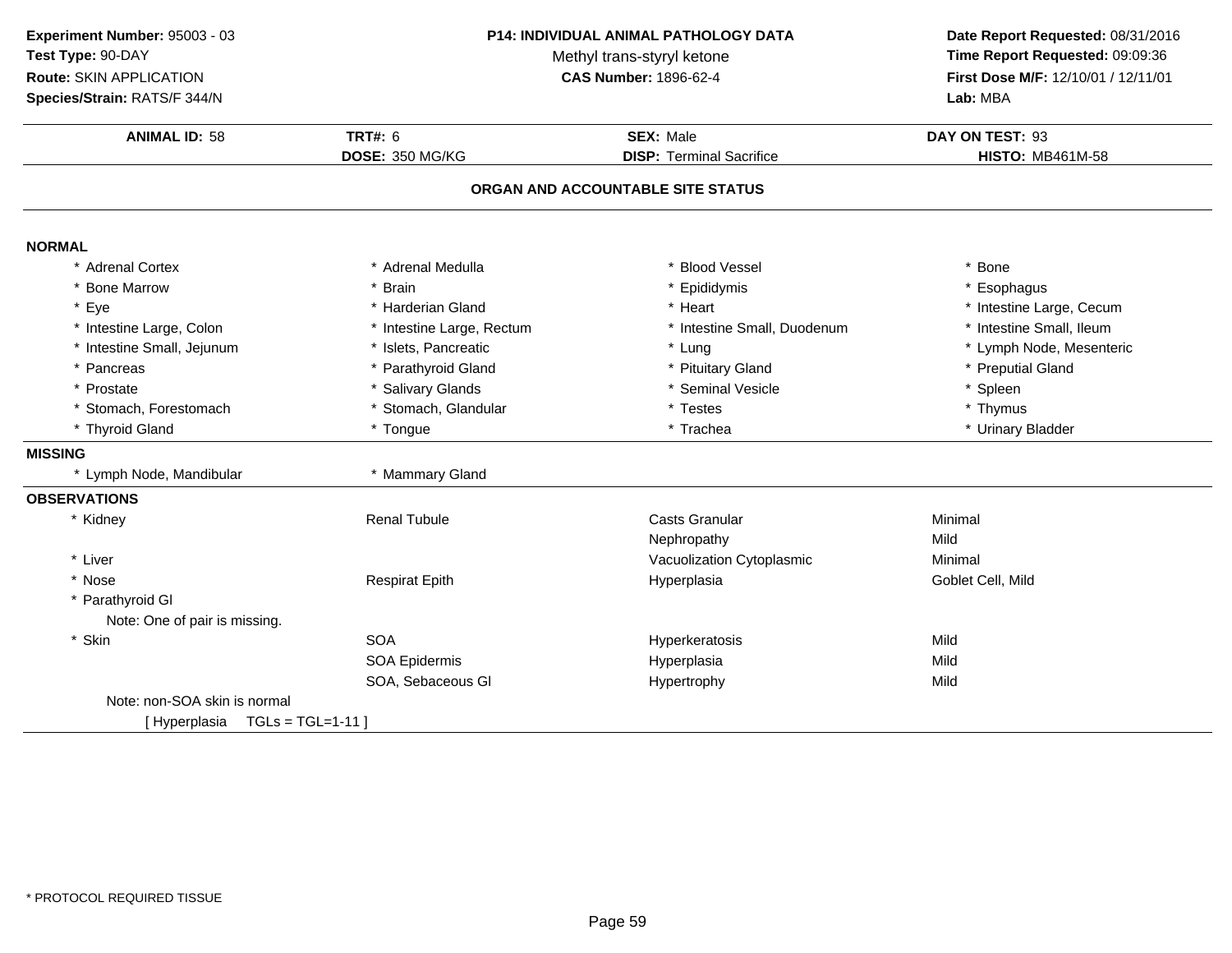**ANIMAL ID:** <sup>59</sup> **TRT#:** <sup>6</sup> **SEX:** Male **DAY ON TEST:** <sup>93</sup> **DOSE:** 350 MG/KG**DISP:** Terminal Sacrifice **HISTO:** MB461M-59 **ORGAN AND ACCOUNTABLE SITE STATUSNORMAL** \* Adrenal Cortex \* Adrenal Medullaa the set of the set of the set of the set of the set of the set of the set of the set of the set of the set o<br>Set of the set of the set of the set of the set of the set of the set of the set of the set of the set of the s \* Bone Marrow \* Brain \* Epididymis \* Esophagus \* Eyee the second of the second term in the second term in the second term in the second term in the second term in the second term in the second term in the second term in the second term in the second term in the second term \* Intestine Small, Ileum \* Intestine Large, Colon\* Intestine Large, Rectum<br>\* Islets, Pancreatic \* Intestine Small, Duodenum \* \* Intest<br>
\* Liver \* \* Lung \* Intestine Small, Jejunum \* Islets, Pancreatic \* Liver \* Lung \* Lymph Node, Mesenteric \* Parathyroid Gland\* Pituitary Gland  $\hspace{1cm}$  \* Preputial Gland \* Seminal Vesicle  $\hspace{1cm}$  \* Seminal Vesicle \* Prostatee the state of the Salivary Glands the seminal Vesicle the state of the spleen  $^*$  Spleen \* Stomach, Forestomach\* Stomach, Glandular \* \* Testes \* Testes \* Thymus \* Tongue \* Thymus \* Thymus \* Thymus \* Thymus \* Trachea \* Thyroid Gland \* Tongue \* Trachea \* Urinary Bladder **MISSING**\* Lymph Node, Mandibular \* \* Mammary Gland **OBSERVATIONS**\* Kidneyy the contract of the contract of the Mephropathy the Minimal Minimal Sepan $\sim$  Minimal Minimal Sepan $\sim$ \* Nose Respirat Epith Hyperplasia Goblet Cell, Mild \* Pancreas Atrophy Minimal \* Skinn SOA SOA Nyperkeratosis Mild SOA Epidermis HyperplasiaHyperplasia Moderate<br>
Inflammation and the Chronic A SOAInflammation Chronic Active, Moderate<br>
Necrosis Moderate<br>
Moderate SOAA contract of the experience of the Necrosis contract of the Moderate Moderate Note: non-SOA is normal $[$  Necrosis  $TGL = TGL = 1-11$  ] **Experiment Number:** 95003 - 03 **P14: INDIVIDUAL ANIMAL PATHOLOGY DATA Date Report Requested:** 08/31/2016 **Test Type:** 90-DAYMethyl trans-styryl ketone<br>CAS Number: 1896-62-4 **Time Report Requested:** 09:09:36 **Route:** SKIN APPLICATION**First Dose M/F:** 12/10/01 / 12/11/01<br>**Lab:** MBA **Species/Strain:** RATS/F 344/N**Lab:** MBA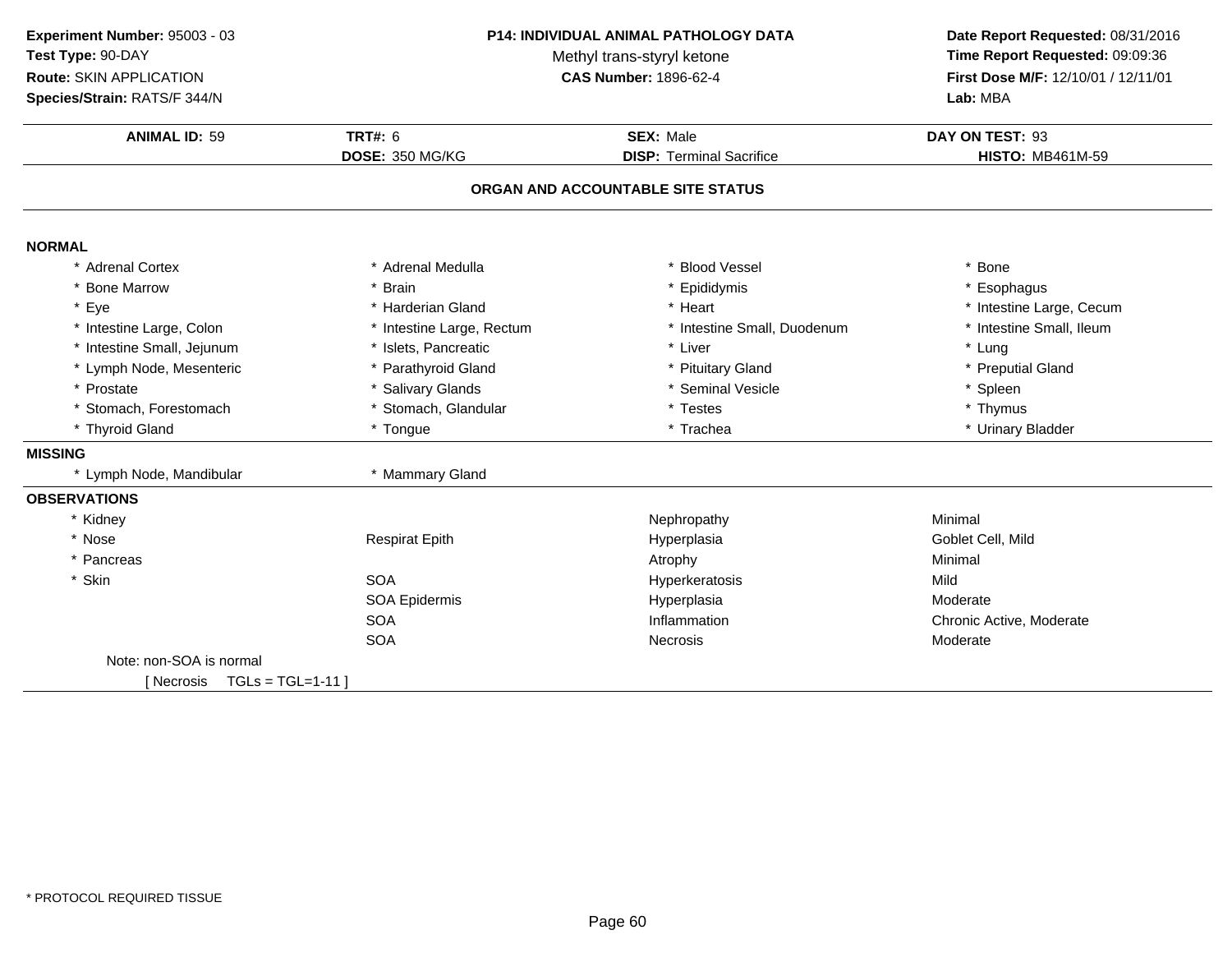**ANIMAL ID:** <sup>60</sup>**TRT#:** 6 **SEX:** Male **DAY ON TEST:** 93 **DOSE:** 350 MG/KG**DISP:** Terminal Sacrifice **HISTO:** MB461M-60 **ORGAN AND ACCOUNTABLE SITE STATUSNORMAL** \* Adrenal Cortex \* Adrenal Medullaa the set of the set of the set of the set of the set of the set of the set of the set of the set of the set o<br>Set of the set of the set of the set of the set of the set of the set of the set of the set of the set of the s \* Bone Marrow \* Brain \* Epididymis \* Esophagus \* Eye\* Heart \* 11testine Large, Cecum<br>\* Intestine Small, Duodenum \* 1testine Small, Ileum \* Intestine Large, Colon<br>\* Intestine Small, Jejunum \* Intestine Large, Rectum\* Intestine Small, Duodenum \* 1ntestine Small, Duodenum \* Intestine Small, Intesting \* Intesting \* Intesting \* Intesting \* Intesting \* Intesting \* Intesting \* Intesting \* Intesting \* Intesting \* Intesting \* Intesting \* Int \* Islets, Pancreaticc \* Liver \* Liver \* Lung \* Lung \* Lymph Node, Mesenteric<br>\* Pituitarv Gland \* Preputial Gland \* Pancreas \* Parathyroid Gland\* Pituitary Gland  $\overline{ }$  \* Preputial Gland  $\overline{ }$  \* Preputial Gland \* Seminal Vesicle \* Prostatee the state of the Salivary Glands the seminal Vesicle the state of the spleen  $^*$  Spleen \* Stomach, Forestomach \* Stomach, Glandular \* Testes \* Thymus \* Tongue\* Urinary Bladder **MISSING**\* Lymph Node, Mandibular \* \* Mammary Gland **OBSERVATIONS** \* Harderian Glandd and the state of the limit of the limit of the limit of the limit of the limit of the limit of the limit of the limit of the limit of the limit of the limit of the limit of the limit of the limit of the limit of the limi \* Kidneyy and the Mephropathy Mephropathy Mild Mild Street and the Mild Street and the Mild Street and Mild Street and Mild Goblet Cell, Mild \* Nose Respirat Epith Hyperplasia Goblet Cell, Mild \* Skinn and the SOA Epidermis and the Hyperplasia Hyperplasia and the Mild SOAInflammation **Inflammation** Chronic Active, Minimal<br>Necrosis Minimal SOAA Contract Contract Necrosis Contract Contract Contract Contract Contract Contract Contract Contract Contract Contract Contract Contract Contract Contract Contract Contract Contract Contract Contract Contract Contract Cont Note: non-SOA skin is normal $[$  Necrosis  $TGL = TGL = 1-11$  ] \* Thyroid Gland Ectopic Thymus Focal, Minimal **Experiment Number:** 95003 - 03 **P14: INDIVIDUAL ANIMAL PATHOLOGY DATA Date Report Requested:** 08/31/2016 **Test Type:** 90-DAYMethyl trans-styryl ketone<br>CAS Number: 1896-62-4 **Time Report Requested:** 09:09:36 **Route:** SKIN APPLICATION**First Dose M/F:** 12/10/01 / 12/11/01<br>**Lab:** MBA **Species/Strain:** RATS/F 344/N**Lab:** MBA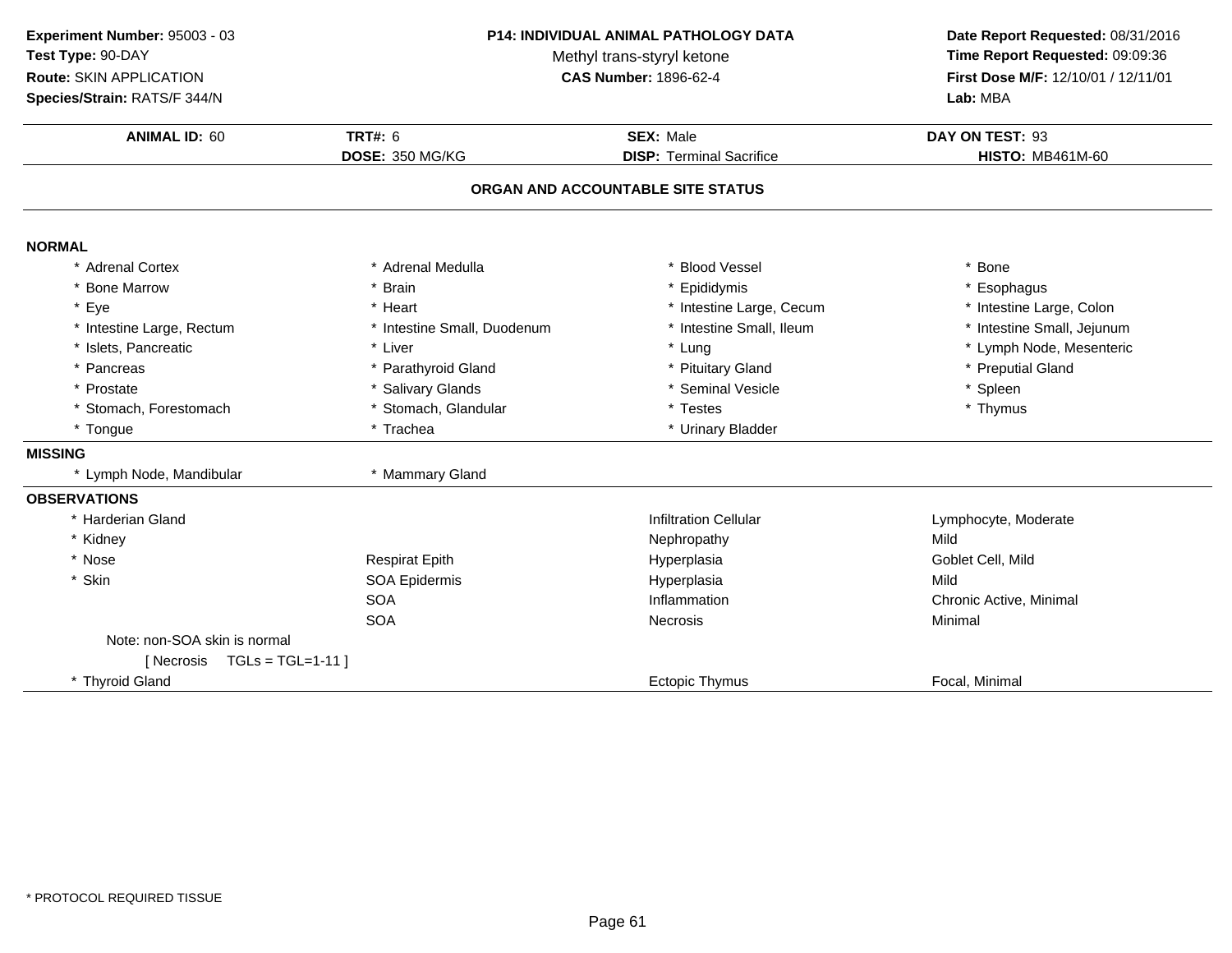| Experiment Number: 95003 - 03  |                              | <b>P14: INDIVIDUAL ANIMAL PATHOLOGY DATA</b> | Date Report Requested: 08/31/2016          |
|--------------------------------|------------------------------|----------------------------------------------|--------------------------------------------|
| <b>Test Type: 90-DAY</b>       |                              | Methyl trans-styryl ketone                   | Time Report Requested: 09:09:36            |
| <b>Route: SKIN APPLICATION</b> |                              | <b>CAS Number: 1896-62-4</b>                 | <b>First Dose M/F: 12/10/01 / 12/11/01</b> |
| Species/Strain: RATS/F 344/N   |                              |                                              | Lab: MBA                                   |
| <b>ANIMAL ID: 121</b>          | <b>TRT#: 13</b>              | <b>SEX: Male</b>                             | DAY ON TEST: 24                            |
|                                | <b>DOSE: CONTROL SPECIAL</b> | <b>DISP:</b> Scheduled Sacrifice             | <b>HISTO: MB461M-121</b>                   |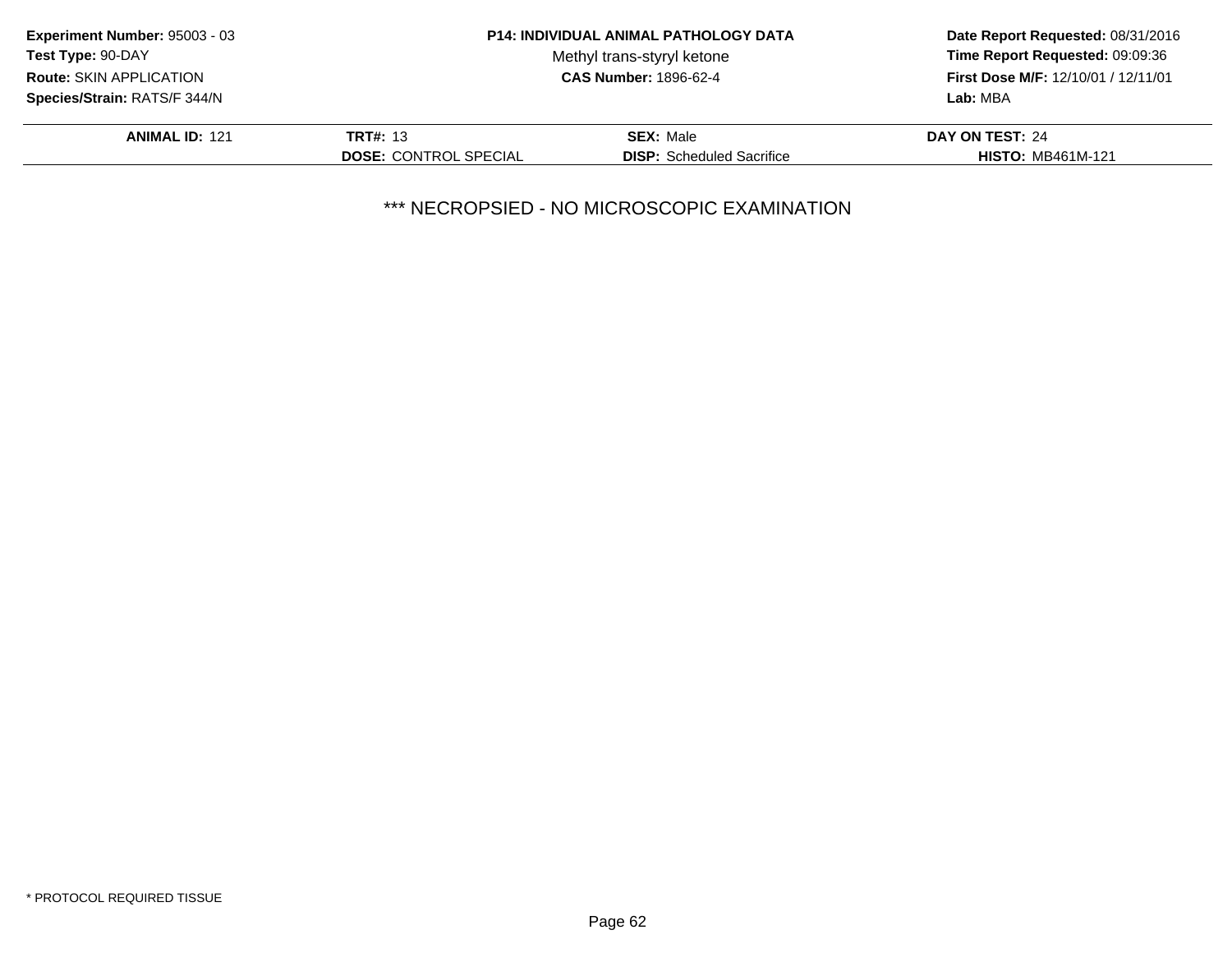| Experiment Number: 95003 - 03  | <b>P14: INDIVIDUAL ANIMAL PATHOLOGY DATA</b> |                                  | Date Report Requested: 08/31/2016          |
|--------------------------------|----------------------------------------------|----------------------------------|--------------------------------------------|
| <b>Test Type: 90-DAY</b>       |                                              | Methyl trans-styryl ketone       | Time Report Requested: 09:09:36            |
| <b>Route: SKIN APPLICATION</b> | <b>CAS Number: 1896-62-4</b>                 |                                  | <b>First Dose M/F: 12/10/01 / 12/11/01</b> |
| Species/Strain: RATS/F 344/N   |                                              |                                  | Lab: MBA                                   |
| <b>ANIMAL ID: 122</b>          | <b>TRT#: 13</b>                              | <b>SEX: Male</b>                 | DAY ON TEST: 24                            |
|                                | <b>DOSE: CONTROL SPECIAL</b>                 | <b>DISP:</b> Scheduled Sacrifice | <b>HISTO: MB461M-122</b>                   |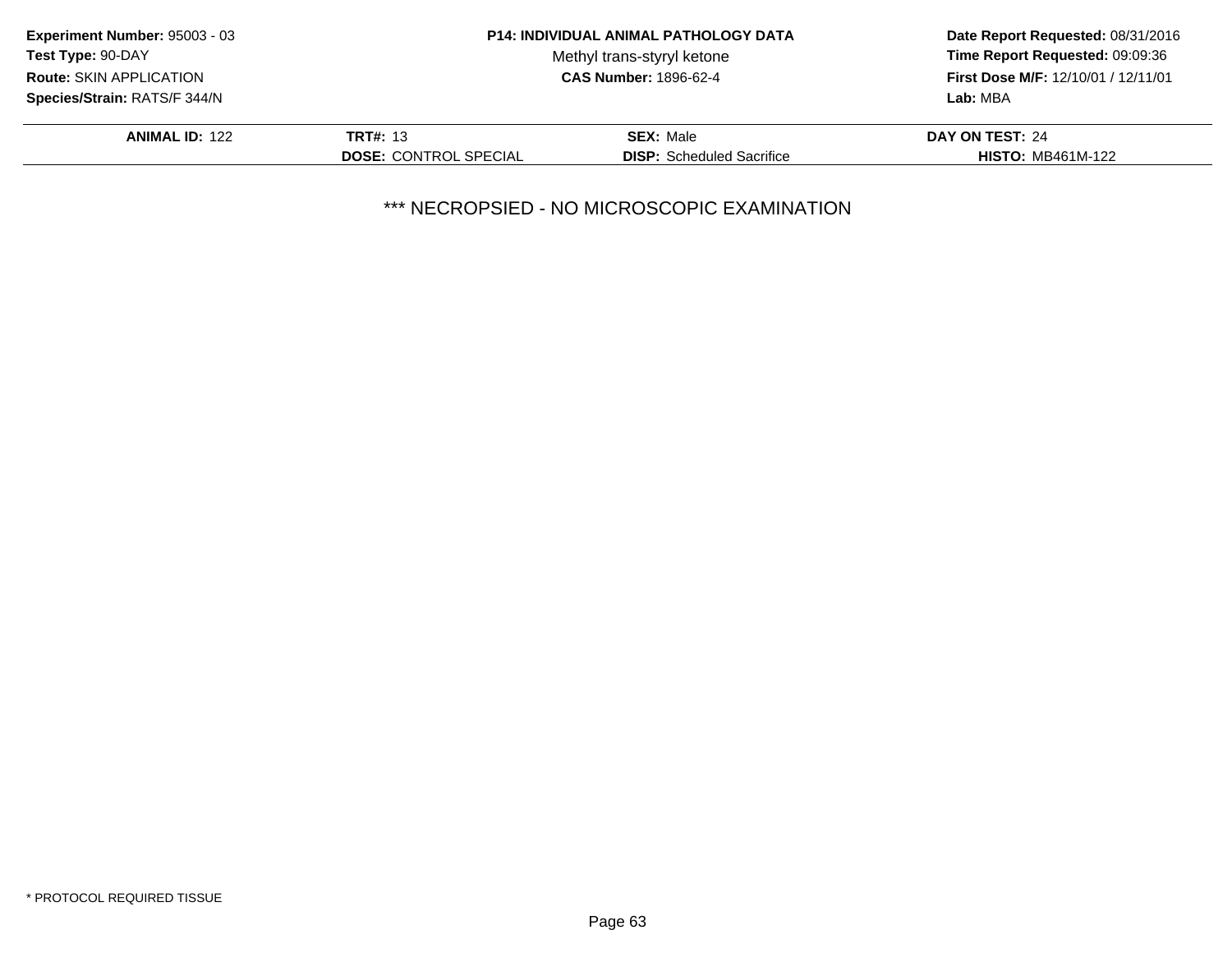| Experiment Number: 95003 - 03  |                              | <b>P14: INDIVIDUAL ANIMAL PATHOLOGY DATA</b> | Date Report Requested: 08/31/2016          |
|--------------------------------|------------------------------|----------------------------------------------|--------------------------------------------|
| <b>Test Type: 90-DAY</b>       |                              | Methyl trans-styryl ketone                   | Time Report Requested: 09:09:36            |
| <b>Route: SKIN APPLICATION</b> | <b>CAS Number: 1896-62-4</b> |                                              | <b>First Dose M/F: 12/10/01 / 12/11/01</b> |
| Species/Strain: RATS/F 344/N   |                              |                                              | Lab: MBA                                   |
| <b>ANIMAL ID: 123</b>          | <b>TRT#: 13</b>              | <b>SEX: Male</b>                             | DAY ON TEST: 24                            |
|                                | <b>DOSE: CONTROL SPECIAL</b> | <b>DISP:</b> Scheduled Sacrifice             | <b>HISTO: MB461M-123</b>                   |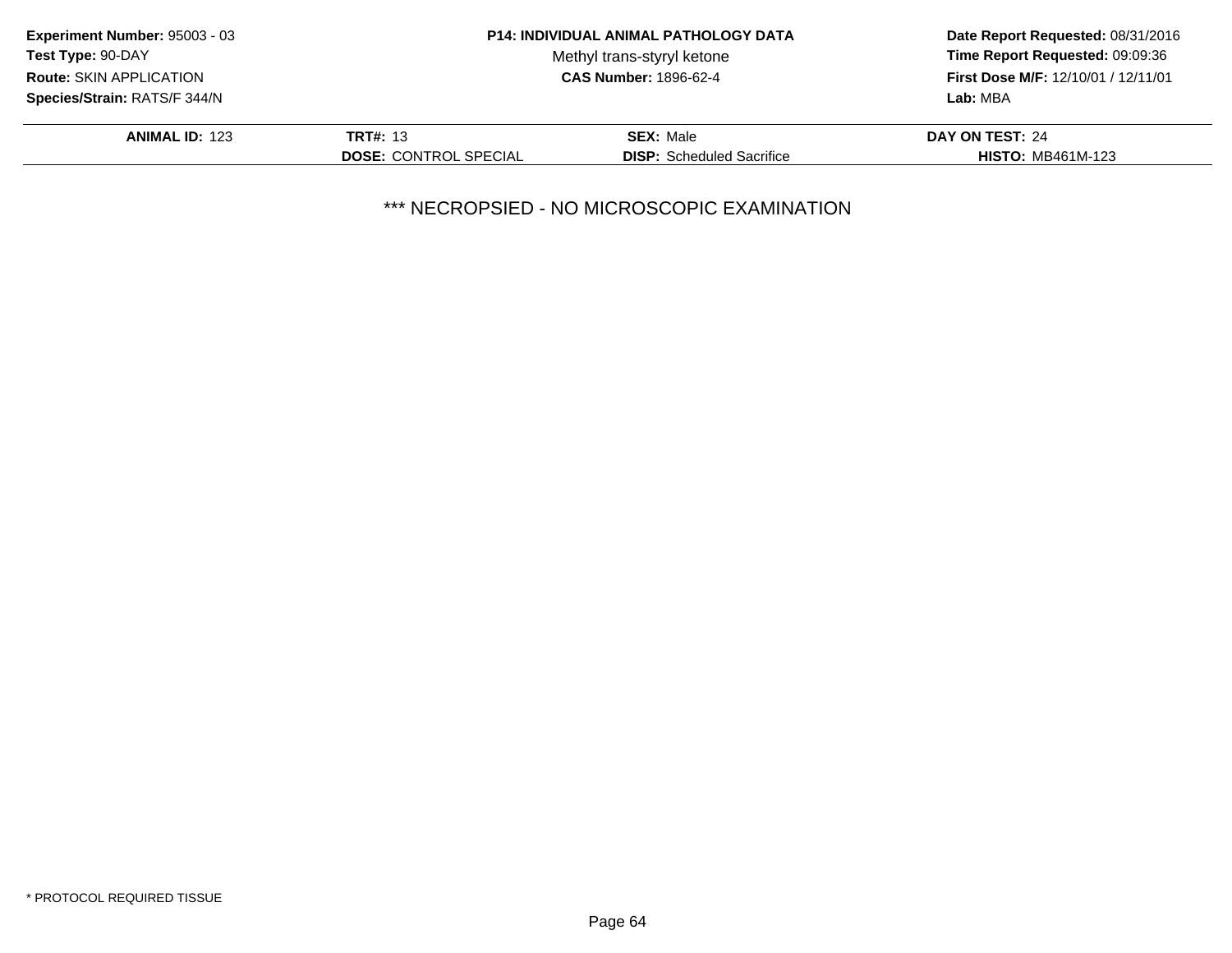| <b>Experiment Number: 95003 - 03</b> |                              | <b>P14: INDIVIDUAL ANIMAL PATHOLOGY DATA</b> | Date Report Requested: 08/31/2016          |
|--------------------------------------|------------------------------|----------------------------------------------|--------------------------------------------|
| Test Type: 90-DAY                    |                              | Methyl trans-styryl ketone                   | Time Report Requested: 09:09:36            |
| <b>Route: SKIN APPLICATION</b>       | <b>CAS Number: 1896-62-4</b> |                                              | <b>First Dose M/F: 12/10/01 / 12/11/01</b> |
| <b>Species/Strain: RATS/F 344/N</b>  |                              |                                              | Lab: MBA                                   |
| <b>ANIMAL ID: 124</b>                | <b>TRT#: 13</b>              | <b>SEX: Male</b>                             | DAY ON TEST: 24                            |
|                                      | <b>DOSE: CONTROL SPECIAL</b> | <b>DISP:</b> Scheduled Sacrifice             | <b>HISTO: MB461M-124</b>                   |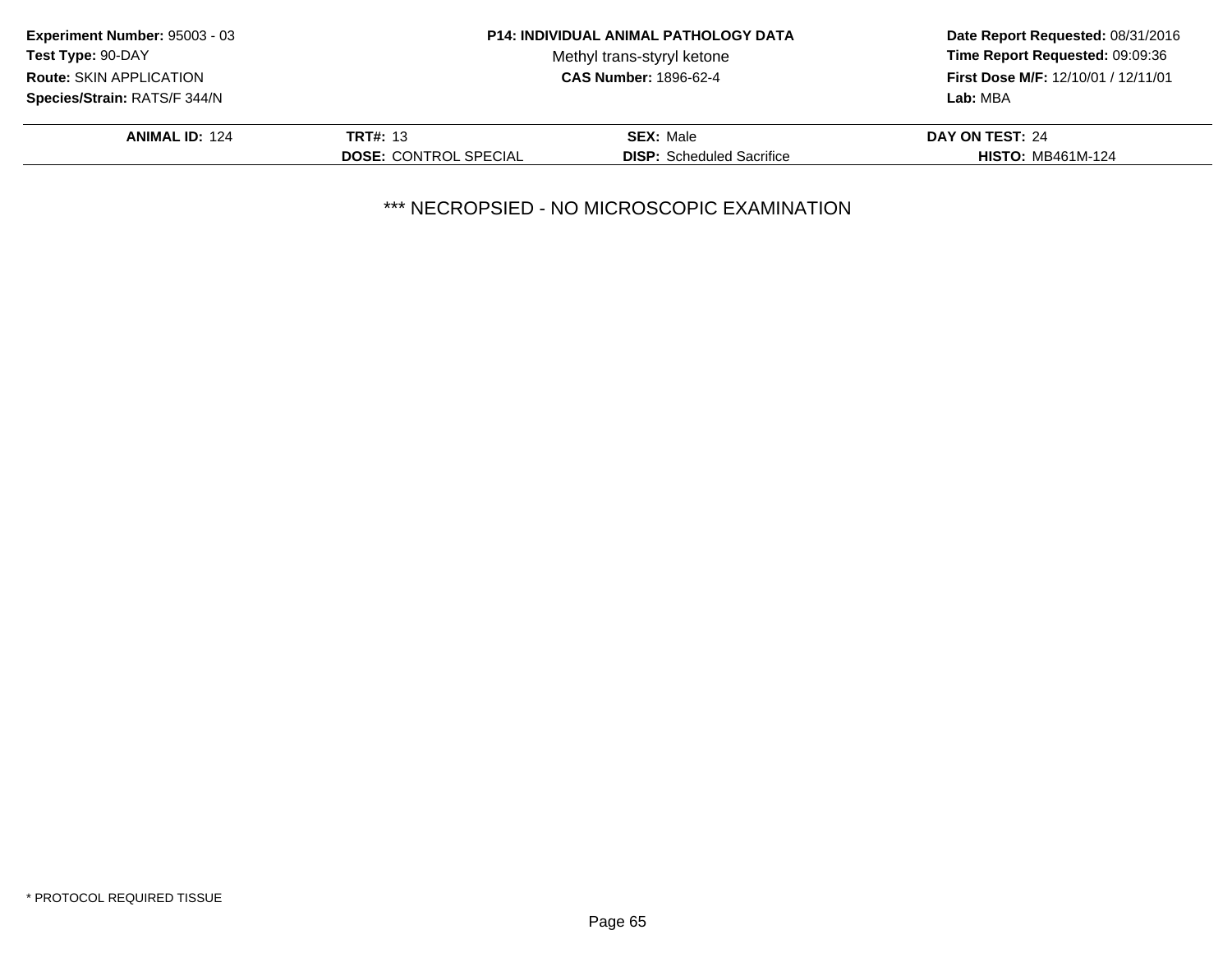| Experiment Number: 95003 - 03<br><b>P14: INDIVIDUAL ANIMAL PATHOLOGY DATA</b> |                              |                                  | Date Report Requested: 08/31/2016          |  |
|-------------------------------------------------------------------------------|------------------------------|----------------------------------|--------------------------------------------|--|
| <b>Test Type: 90-DAY</b>                                                      |                              | Methyl trans-styryl ketone       | Time Report Requested: 09:09:36            |  |
| <b>Route: SKIN APPLICATION</b>                                                | <b>CAS Number: 1896-62-4</b> |                                  | <b>First Dose M/F: 12/10/01 / 12/11/01</b> |  |
| Species/Strain: RATS/F 344/N                                                  |                              |                                  | Lab: MBA                                   |  |
| <b>ANIMAL ID: 125</b>                                                         | <b>TRT#: 13</b>              | <b>SEX: Male</b>                 | DAY ON TEST: 24                            |  |
|                                                                               | <b>DOSE: CONTROL SPECIAL</b> | <b>DISP:</b> Scheduled Sacrifice | <b>HISTO: MB461M-125</b>                   |  |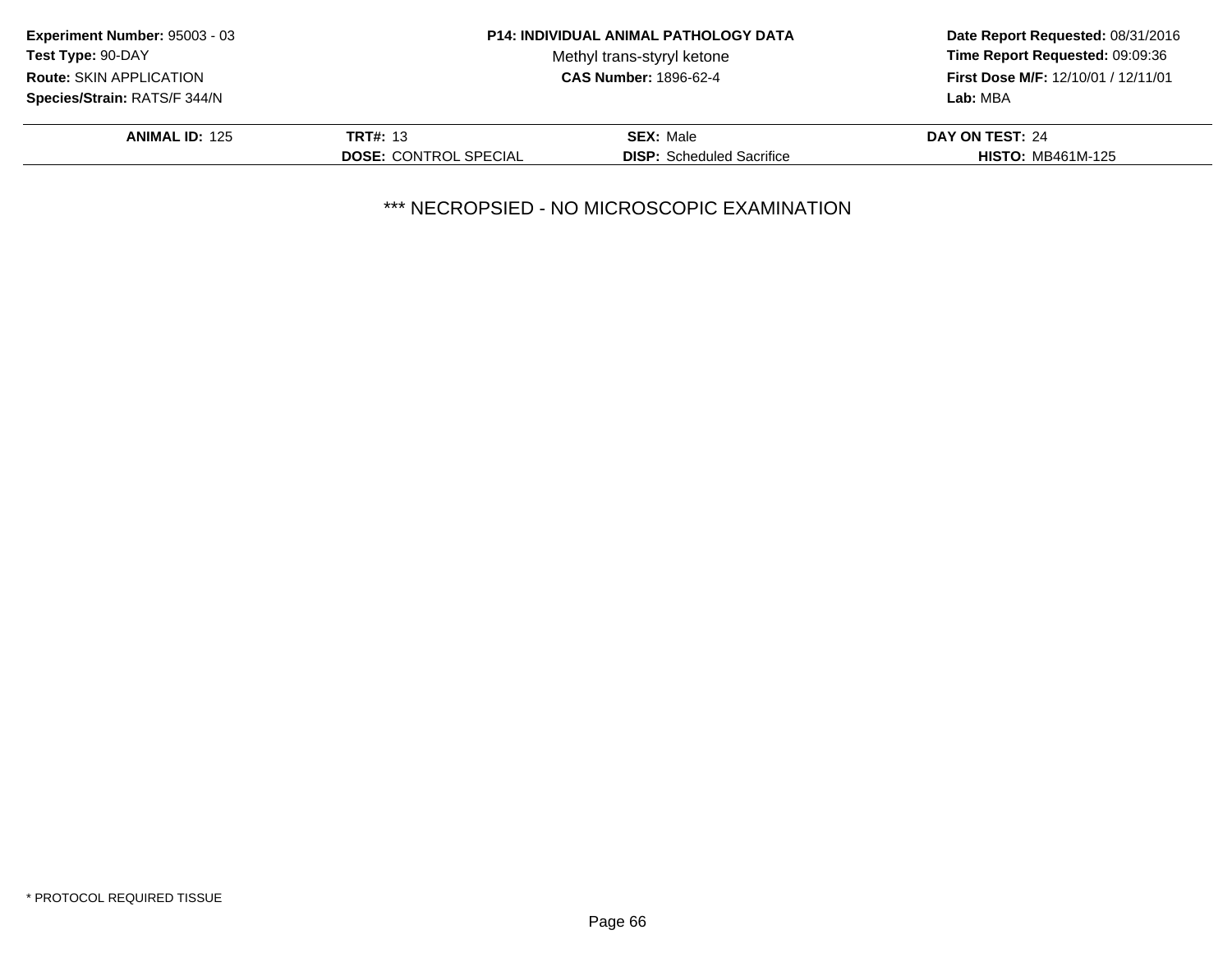| Experiment Number: 95003 - 03  |                              | <b>P14: INDIVIDUAL ANIMAL PATHOLOGY DATA</b> | Date Report Requested: 08/31/2016          |
|--------------------------------|------------------------------|----------------------------------------------|--------------------------------------------|
| <b>Test Type: 90-DAY</b>       |                              | Methyl trans-styryl ketone                   | Time Report Requested: 09:09:36            |
| <b>Route: SKIN APPLICATION</b> | <b>CAS Number: 1896-62-4</b> |                                              | <b>First Dose M/F: 12/10/01 / 12/11/01</b> |
| Species/Strain: RATS/F 344/N   |                              |                                              | Lab: MBA                                   |
| <b>ANIMAL ID: 126</b>          | <b>TRT#: 13</b>              | <b>SEX: Male</b>                             | DAY ON TEST: 24                            |
|                                | <b>DOSE: CONTROL SPECIAL</b> | <b>DISP:</b> Scheduled Sacrifice             | <b>HISTO: MB461M-126</b>                   |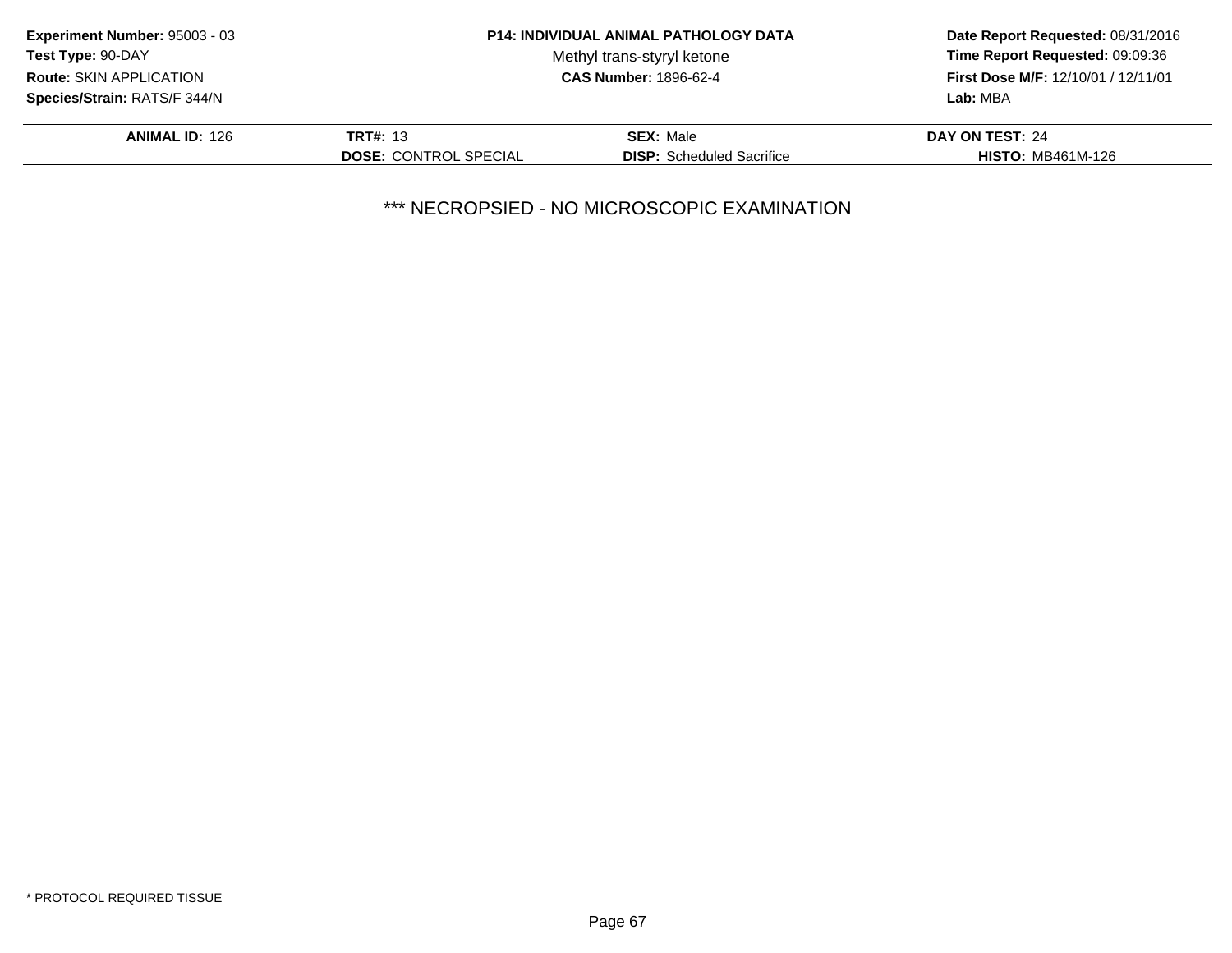| Experiment Number: 95003 - 03                                  |                              | <b>P14: INDIVIDUAL ANIMAL PATHOLOGY DATA</b> | Date Report Requested: 08/31/2016 |
|----------------------------------------------------------------|------------------------------|----------------------------------------------|-----------------------------------|
| Test Type: 90-DAY                                              |                              | Methyl trans-styryl ketone                   | Time Report Requested: 09:09:36   |
| <b>CAS Number: 1896-62-4</b><br><b>Route: SKIN APPLICATION</b> |                              | <b>First Dose M/F: 12/10/01 / 12/11/01</b>   |                                   |
| Species/Strain: RATS/F 344/N                                   |                              |                                              | Lab: MBA                          |
| <b>ANIMAL ID: 127</b>                                          | <b>TRT#: 13</b>              | <b>SEX: Male</b>                             | DAY ON TEST: 24                   |
|                                                                | <b>DOSE: CONTROL SPECIAL</b> | <b>DISP:</b> Scheduled Sacrifice             | <b>HISTO: MB461M-127</b>          |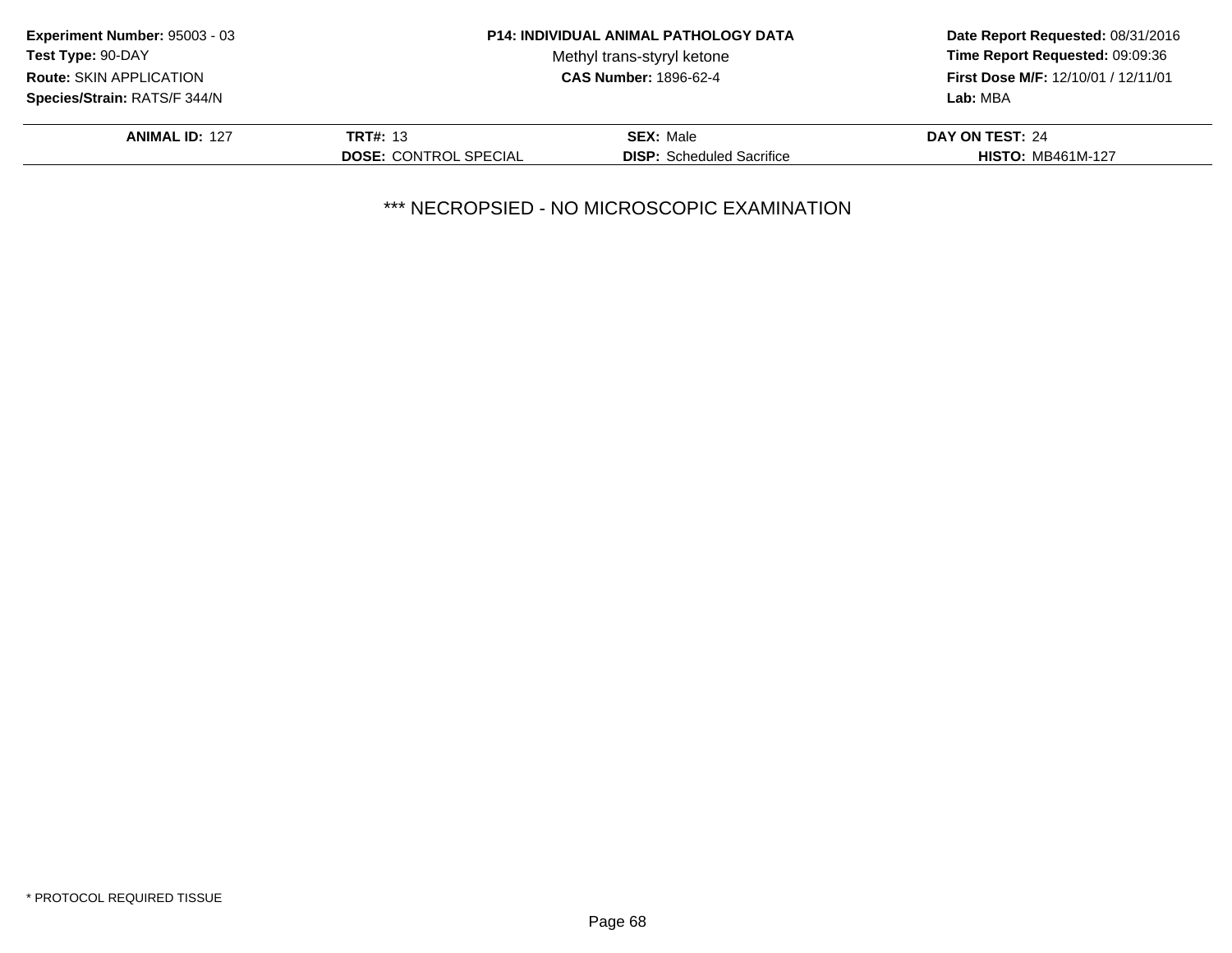| Experiment Number: 95003 - 03  | <b>P14: INDIVIDUAL ANIMAL PATHOLOGY DATA</b><br>Methyl trans-styryl ketone<br><b>CAS Number: 1896-62-4</b> |                                  | Date Report Requested: 08/31/2016                                             |  |
|--------------------------------|------------------------------------------------------------------------------------------------------------|----------------------------------|-------------------------------------------------------------------------------|--|
| <b>Test Type: 90-DAY</b>       |                                                                                                            |                                  | Time Report Requested: 09:09:36<br><b>First Dose M/F: 12/10/01 / 12/11/01</b> |  |
| <b>Route: SKIN APPLICATION</b> |                                                                                                            |                                  |                                                                               |  |
| Species/Strain: RATS/F 344/N   |                                                                                                            |                                  | Lab: MBA                                                                      |  |
| <b>ANIMAL ID: 128</b>          | <b>TRT#: 13</b>                                                                                            | <b>SEX: Male</b>                 | DAY ON TEST: 24                                                               |  |
|                                | <b>DOSE: CONTROL SPECIAL</b>                                                                               | <b>DISP:</b> Scheduled Sacrifice | <b>HISTO: MB461M-128</b>                                                      |  |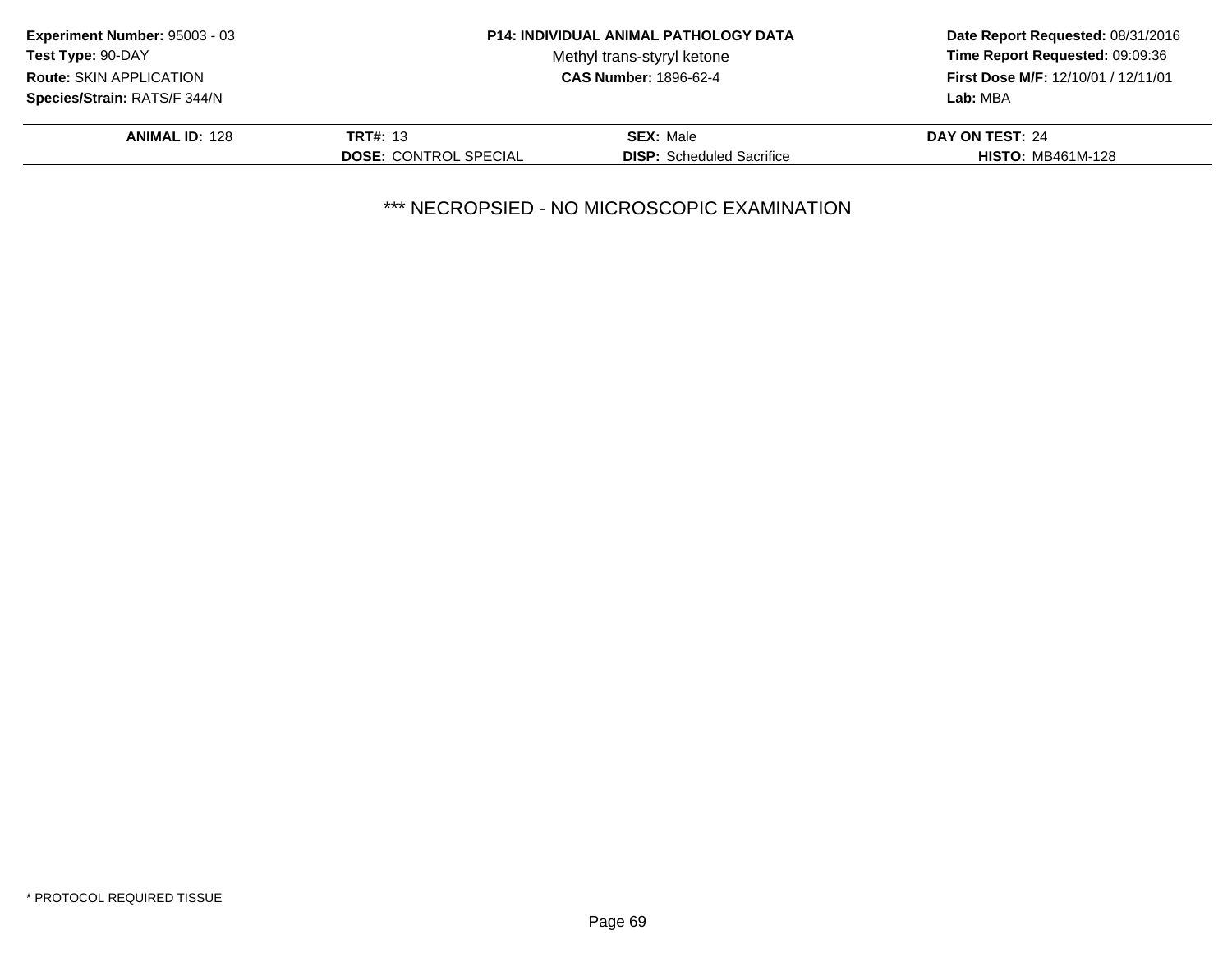| Experiment Number: 95003 - 03  | <b>P14: INDIVIDUAL ANIMAL PATHOLOGY DATA</b><br>Methyl trans-styryl ketone<br><b>CAS Number: 1896-62-4</b> |                                  | Date Report Requested: 08/31/2016                                             |  |
|--------------------------------|------------------------------------------------------------------------------------------------------------|----------------------------------|-------------------------------------------------------------------------------|--|
| <b>Test Type: 90-DAY</b>       |                                                                                                            |                                  | Time Report Requested: 09:09:36<br><b>First Dose M/F: 12/10/01 / 12/11/01</b> |  |
| <b>Route: SKIN APPLICATION</b> |                                                                                                            |                                  |                                                                               |  |
| Species/Strain: RATS/F 344/N   |                                                                                                            |                                  | Lab: MBA                                                                      |  |
| <b>ANIMAL ID: 129</b>          | <b>TRT#: 13</b>                                                                                            | <b>SEX: Male</b>                 | DAY ON TEST: 24                                                               |  |
|                                | <b>DOSE: CONTROL SPECIAL</b>                                                                               | <b>DISP:</b> Scheduled Sacrifice | <b>HISTO: MB461M-129</b>                                                      |  |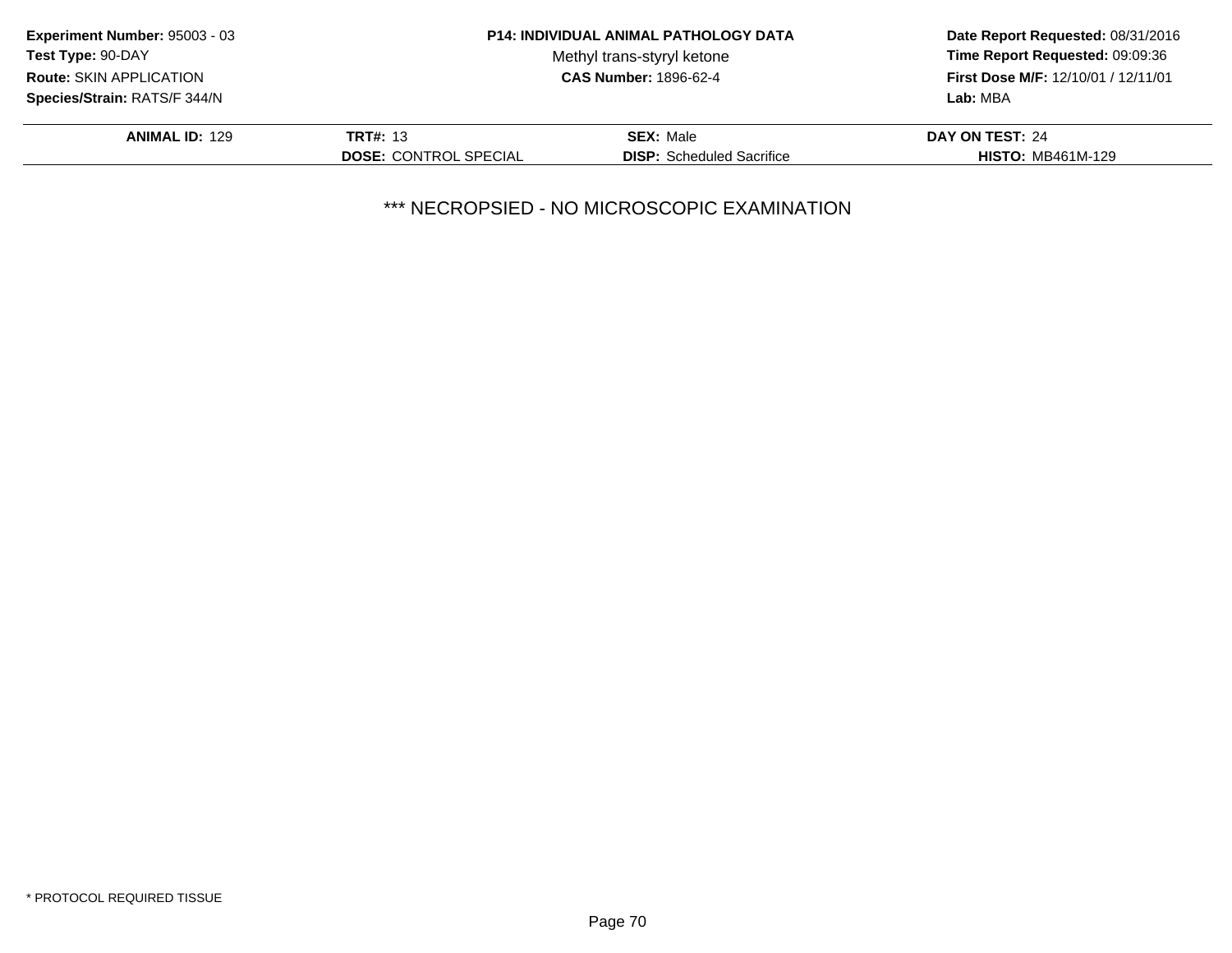| Experiment Number: 95003 - 03  |                                                            | <b>P14: INDIVIDUAL ANIMAL PATHOLOGY DATA</b> | Date Report Requested: 08/31/2016                                             |
|--------------------------------|------------------------------------------------------------|----------------------------------------------|-------------------------------------------------------------------------------|
| <b>Test Type: 90-DAY</b>       | Methyl trans-styryl ketone<br><b>CAS Number: 1896-62-4</b> |                                              | Time Report Requested: 09:09:36<br><b>First Dose M/F: 12/10/01 / 12/11/01</b> |
| <b>Route: SKIN APPLICATION</b> |                                                            |                                              |                                                                               |
| Species/Strain: RATS/F 344/N   |                                                            |                                              | Lab: MBA                                                                      |
| <b>ANIMAL ID: 130</b>          | <b>TRT#: 13</b>                                            | <b>SEX: Male</b>                             | DAY ON TEST: 24                                                               |
|                                | <b>DOSE: CONTROL SPECIAL</b>                               | <b>DISP:</b> Scheduled Sacrifice             | <b>HISTO: MB461M-130</b>                                                      |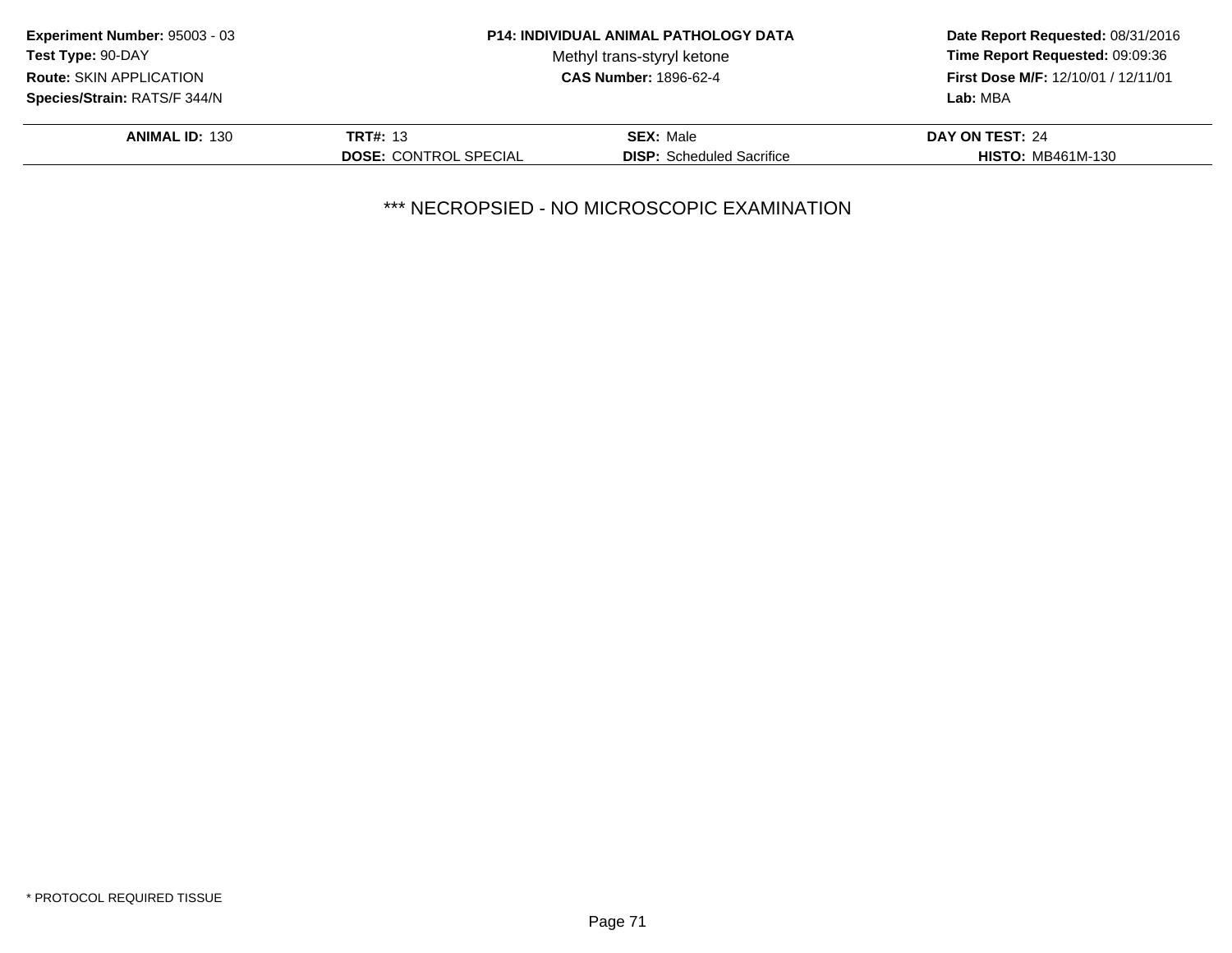| <b>Experiment Number: 95003 - 03</b> | <b>P14: INDIVIDUAL ANIMAL PATHOLOGY DATA</b> |                                  | Date Report Requested: 08/31/2016                                      |  |
|--------------------------------------|----------------------------------------------|----------------------------------|------------------------------------------------------------------------|--|
| <b>Test Type: 90-DAY</b>             |                                              | Methyl trans-styryl ketone       | Time Report Requested: 09:09:36<br>First Dose M/F: 12/10/01 / 12/11/01 |  |
| Route: SKIN APPLICATION              |                                              | <b>CAS Number: 1896-62-4</b>     |                                                                        |  |
| Species/Strain: RATS/F 344/N         |                                              |                                  | Lab: MBA                                                               |  |
| <b>ANIMAL ID: 131</b>                | <b>TRT#: 14</b>                              | <b>SEX: Male</b>                 | DAY ON TEST: 24                                                        |  |
|                                      | <b>DOSE: TK 22.0 MG/KG</b>                   | <b>DISP:</b> Scheduled Sacrifice | <b>HISTO: MB461M-131</b>                                               |  |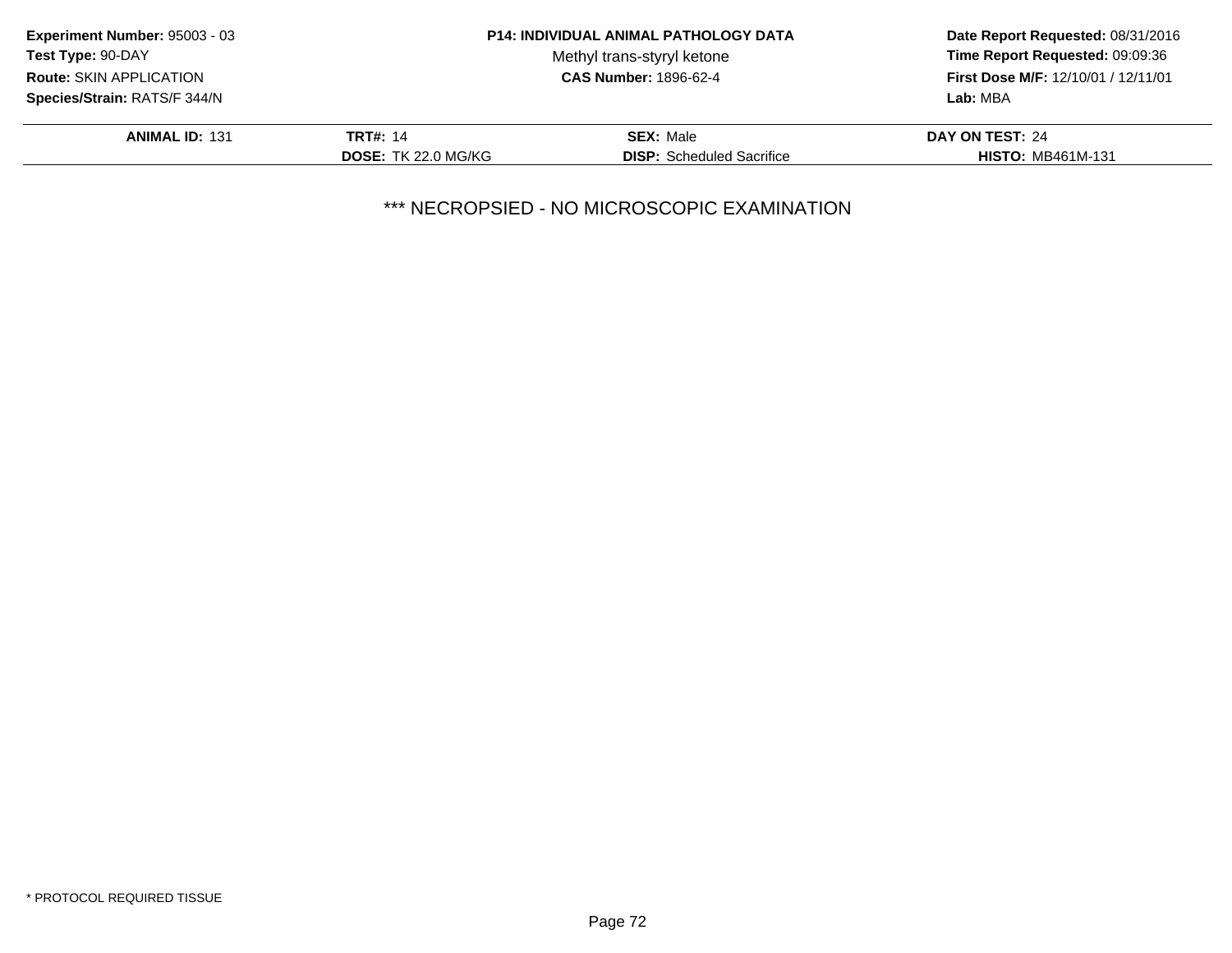| <b>Experiment Number: 95003 - 03</b> |                            | <b>P14: INDIVIDUAL ANIMAL PATHOLOGY DATA</b> | Date Report Requested: 08/31/2016<br>Time Report Requested: 09:09:36 |
|--------------------------------------|----------------------------|----------------------------------------------|----------------------------------------------------------------------|
| <b>Test Type: 90-DAY</b>             |                            | Methyl trans-styryl ketone                   |                                                                      |
| <b>Route: SKIN APPLICATION</b>       |                            | <b>CAS Number: 1896-62-4</b>                 | First Dose M/F: 12/10/01 / 12/11/01                                  |
| Species/Strain: RATS/F 344/N         |                            |                                              | Lab: MBA                                                             |
| <b>ANIMAL ID: 132</b>                | <b>TRT#: 14</b>            | <b>SEX: Male</b>                             | DAY ON TEST: 24                                                      |
|                                      | <b>DOSE: TK 22.0 MG/KG</b> | <b>DISP:</b> Scheduled Sacrifice             | <b>HISTO: MB461M-132</b>                                             |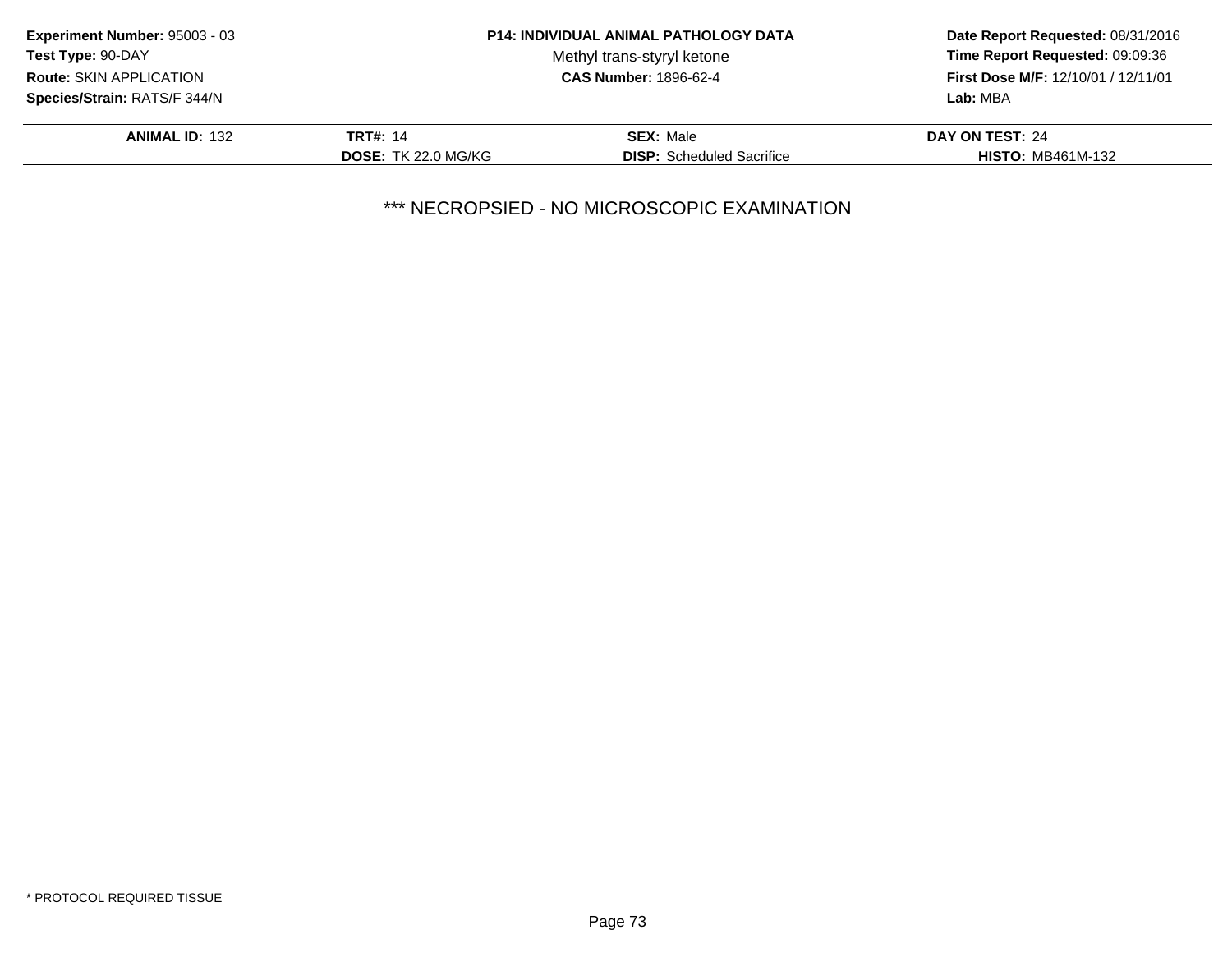| <b>Experiment Number: 95003 - 03</b> |                            | <b>P14: INDIVIDUAL ANIMAL PATHOLOGY DATA</b> | Date Report Requested: 08/31/2016<br>Time Report Requested: 09:09:36 |
|--------------------------------------|----------------------------|----------------------------------------------|----------------------------------------------------------------------|
| Test Type: 90-DAY                    |                            | Methyl trans-styryl ketone                   |                                                                      |
| <b>Route: SKIN APPLICATION</b>       |                            | <b>CAS Number: 1896-62-4</b>                 | <b>First Dose M/F: 12/10/01 / 12/11/01</b>                           |
| Species/Strain: RATS/F 344/N         |                            |                                              | Lab: MBA                                                             |
| <b>ANIMAL ID: 133</b>                | <b>TRT#: 14</b>            | <b>SEX: Male</b>                             | DAY ON TEST: 24                                                      |
|                                      | <b>DOSE: TK 22.0 MG/KG</b> | <b>DISP:</b> Scheduled Sacrifice             | <b>HISTO: MB461M-133</b>                                             |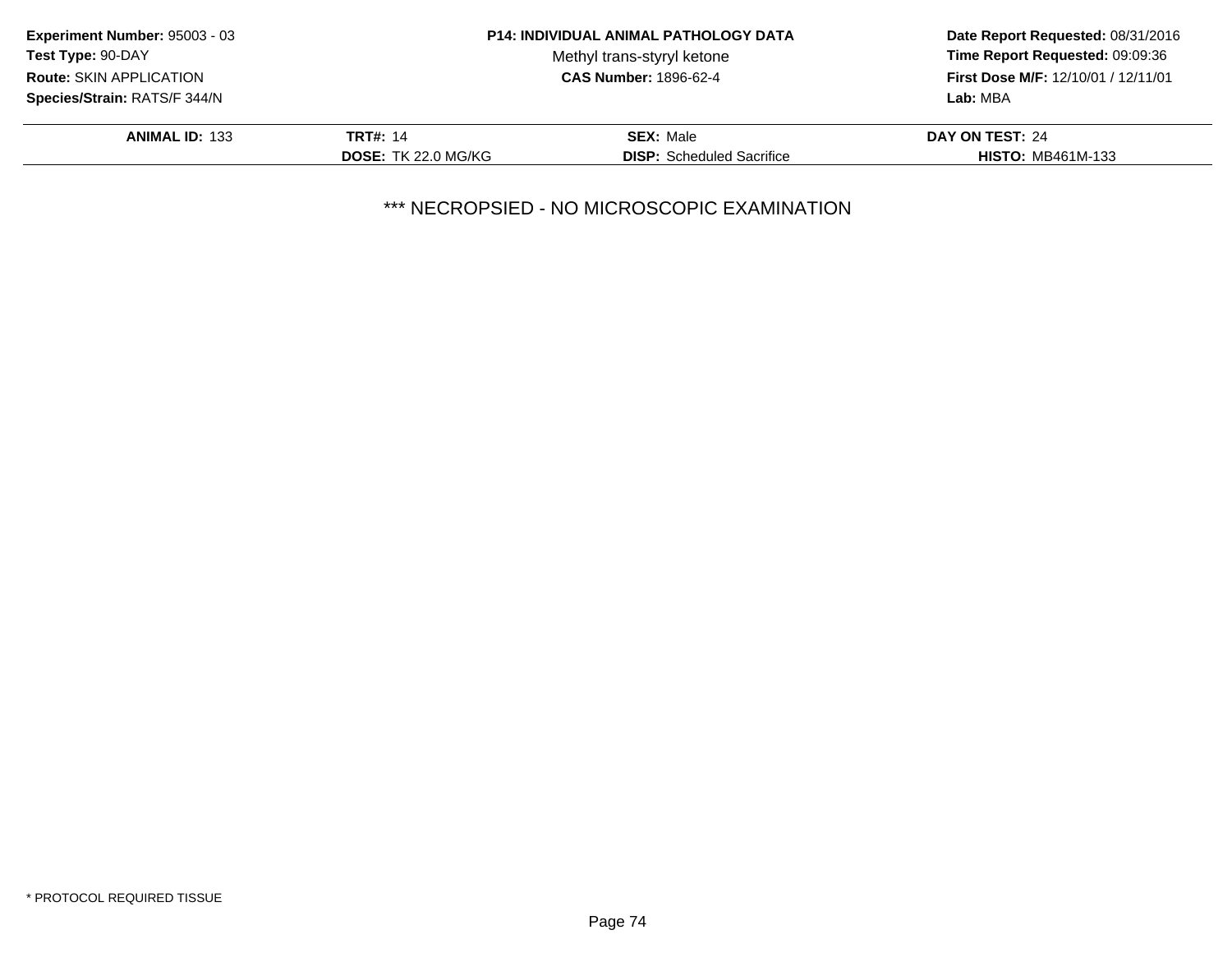| <b>Experiment Number: 95003 - 03</b> |                            | <b>P14: INDIVIDUAL ANIMAL PATHOLOGY DATA</b> | Date Report Requested: 08/31/2016<br>Time Report Requested: 09:09:36 |
|--------------------------------------|----------------------------|----------------------------------------------|----------------------------------------------------------------------|
| <b>Test Type: 90-DAY</b>             |                            | Methyl trans-styryl ketone                   |                                                                      |
| <b>Route: SKIN APPLICATION</b>       |                            | <b>CAS Number: 1896-62-4</b>                 | First Dose M/F: 12/10/01 / 12/11/01                                  |
| Species/Strain: RATS/F 344/N         |                            |                                              | Lab: MBA                                                             |
| <b>ANIMAL ID: 134</b>                | <b>TRT#: 14</b>            | <b>SEX: Male</b>                             | DAY ON TEST: 24                                                      |
|                                      | <b>DOSE: TK 22.0 MG/KG</b> | <b>DISP:</b> Scheduled Sacrifice             | <b>HISTO: MB461M-134</b>                                             |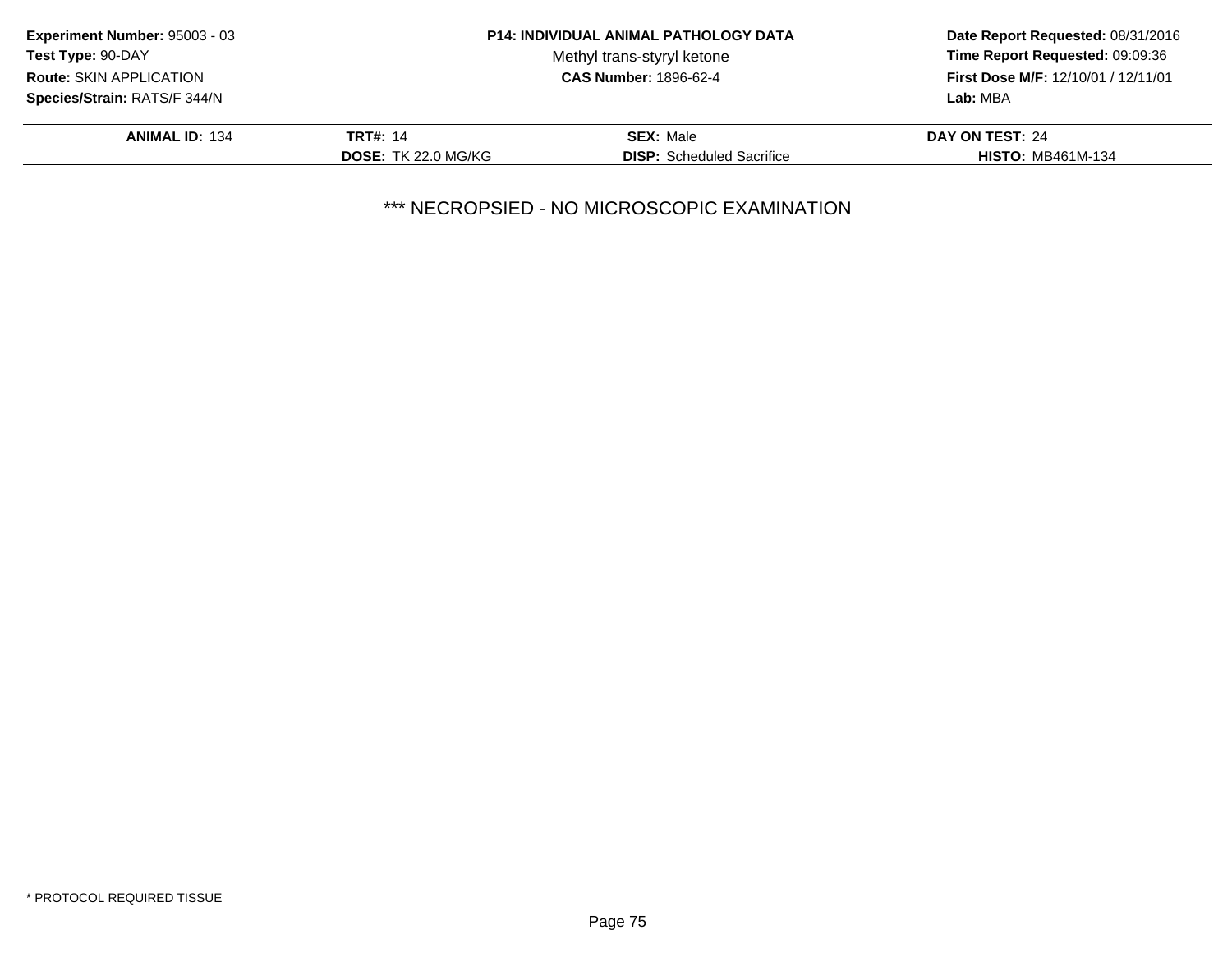| <b>Experiment Number: 95003 - 03</b> |                            | <b>P14: INDIVIDUAL ANIMAL PATHOLOGY DATA</b> | Date Report Requested: 08/31/2016<br>Time Report Requested: 09:09:36 |
|--------------------------------------|----------------------------|----------------------------------------------|----------------------------------------------------------------------|
| <b>Test Type: 90-DAY</b>             |                            | Methyl trans-styryl ketone                   |                                                                      |
| <b>Route: SKIN APPLICATION</b>       |                            | <b>CAS Number: 1896-62-4</b>                 | First Dose M/F: 12/10/01 / 12/11/01                                  |
| <b>Species/Strain: RATS/F 344/N</b>  |                            |                                              | Lab: MBA                                                             |
| <b>ANIMAL ID: 135</b>                | <b>TRT#: 14</b>            | <b>SEX: Male</b>                             | DAY ON TEST: 24                                                      |
|                                      | <b>DOSE: TK 22.0 MG/KG</b> | <b>DISP:</b> Scheduled Sacrifice             | <b>HISTO: MB461M-135</b>                                             |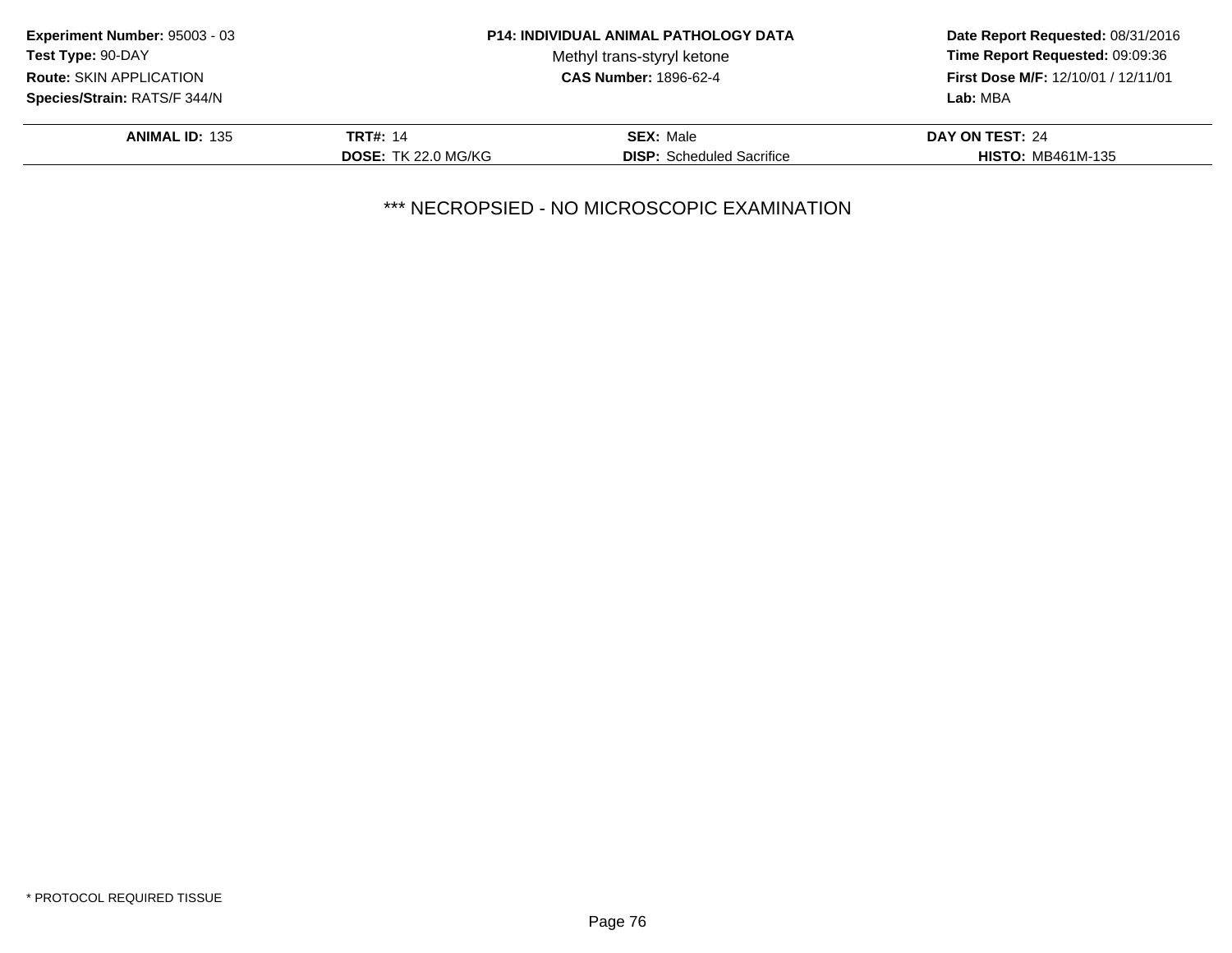| <b>Experiment Number: 95003 - 03</b> |                            | <b>P14: INDIVIDUAL ANIMAL PATHOLOGY DATA</b> | Date Report Requested: 08/31/2016<br>Time Report Requested: 09:09:36 |
|--------------------------------------|----------------------------|----------------------------------------------|----------------------------------------------------------------------|
| <b>Test Type: 90-DAY</b>             |                            | Methyl trans-styryl ketone                   |                                                                      |
| <b>Route: SKIN APPLICATION</b>       |                            | <b>CAS Number: 1896-62-4</b>                 | First Dose M/F: 12/10/01 / 12/11/01                                  |
| <b>Species/Strain: RATS/F 344/N</b>  |                            |                                              | Lab: MBA                                                             |
| <b>ANIMAL ID: 136</b>                | <b>TRT#: 14</b>            | <b>SEX: Male</b>                             | DAY ON TEST: 24                                                      |
|                                      | <b>DOSE: TK 22.0 MG/KG</b> | <b>DISP:</b> Scheduled Sacrifice             | <b>HISTO: MB461M-136</b>                                             |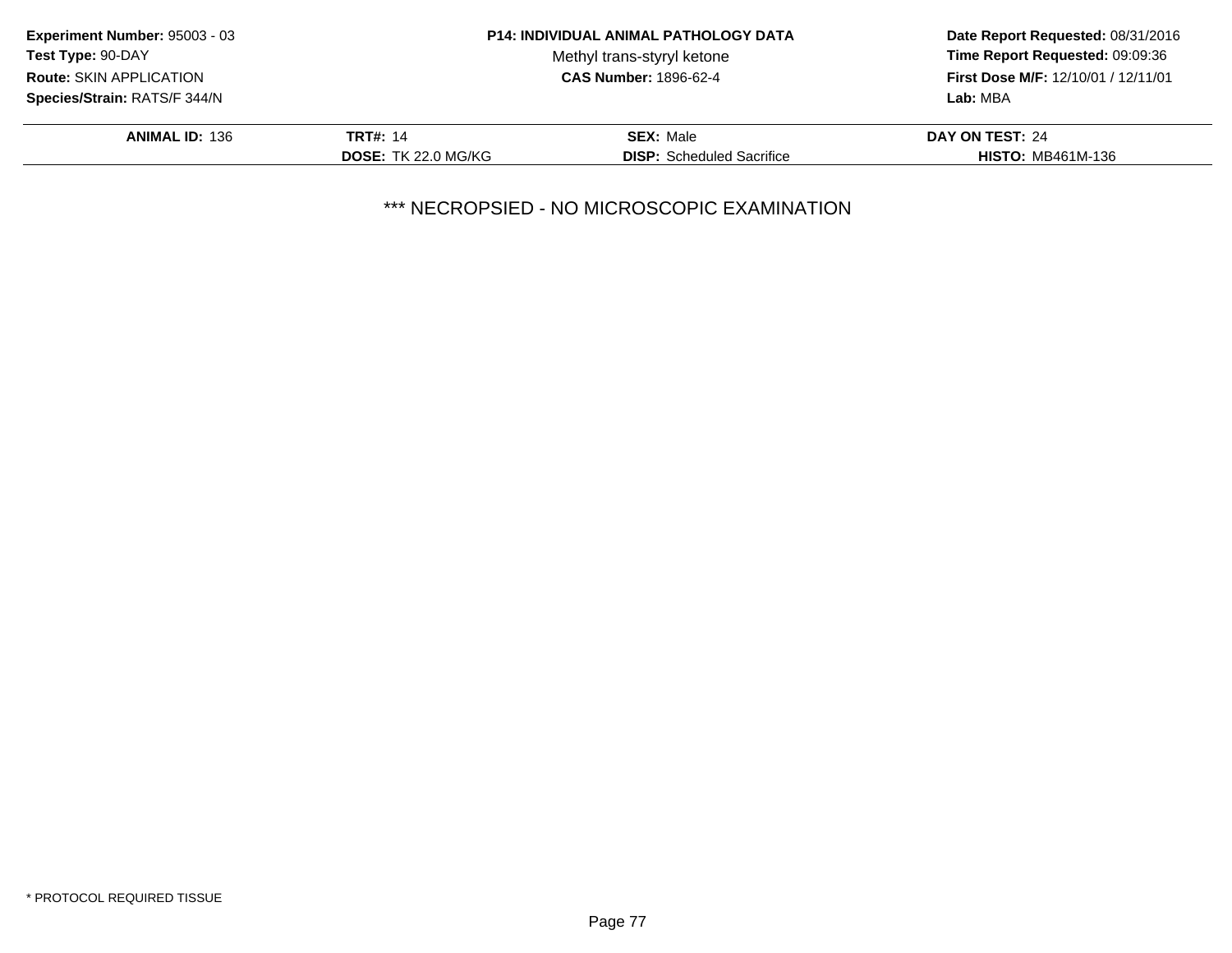| <b>Experiment Number: 95003 - 03</b> |                            | <b>P14: INDIVIDUAL ANIMAL PATHOLOGY DATA</b> | Date Report Requested: 08/31/2016<br>Time Report Requested: 09:09:36<br>First Dose M/F: 12/10/01 / 12/11/01 |
|--------------------------------------|----------------------------|----------------------------------------------|-------------------------------------------------------------------------------------------------------------|
| Test Type: 90-DAY                    |                            | Methyl trans-styryl ketone                   |                                                                                                             |
| Route: SKIN APPLICATION              |                            | <b>CAS Number: 1896-62-4</b>                 |                                                                                                             |
| Species/Strain: RATS/F 344/N         |                            |                                              | Lab: MBA                                                                                                    |
| <b>ANIMAL ID: 137</b>                | <b>TRT#: 14</b>            | <b>SEX: Male</b>                             | DAY ON TEST: 24                                                                                             |
|                                      | <b>DOSE: TK 22.0 MG/KG</b> | <b>DISP:</b> Scheduled Sacrifice             | <b>HISTO: MB461M-137</b>                                                                                    |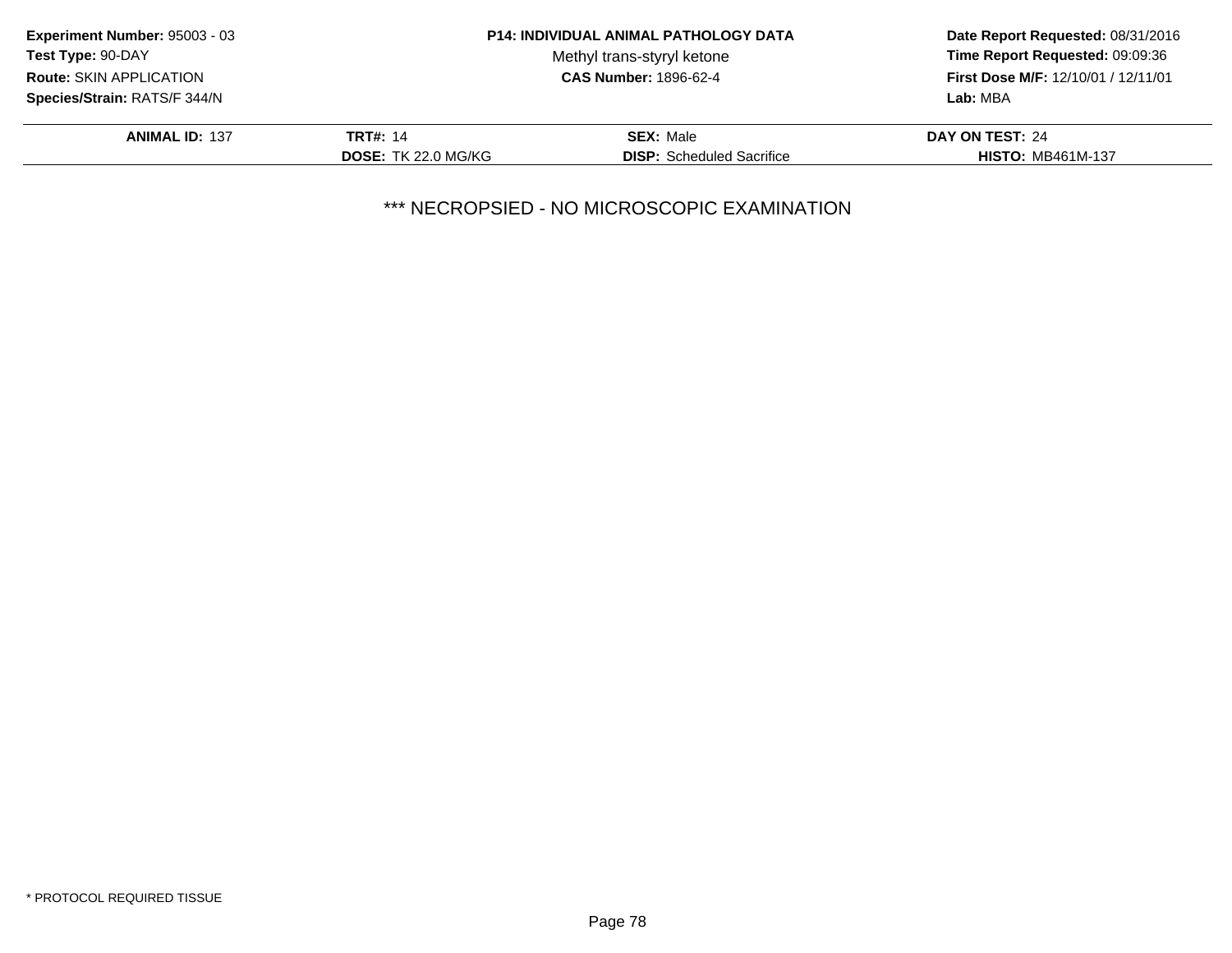| <b>Experiment Number: 95003 - 03</b> |                            | <b>P14: INDIVIDUAL ANIMAL PATHOLOGY DATA</b> | Date Report Requested: 08/31/2016<br>Time Report Requested: 09:09:36 |
|--------------------------------------|----------------------------|----------------------------------------------|----------------------------------------------------------------------|
| <b>Test Type: 90-DAY</b>             |                            | Methyl trans-styryl ketone                   |                                                                      |
| <b>Route: SKIN APPLICATION</b>       |                            | <b>CAS Number: 1896-62-4</b>                 | First Dose M/F: 12/10/01 / 12/11/01                                  |
| <b>Species/Strain: RATS/F 344/N</b>  |                            |                                              | Lab: MBA                                                             |
| <b>ANIMAL ID: 138</b>                | <b>TRT#: 14</b>            | <b>SEX: Male</b>                             | DAY ON TEST: 24                                                      |
|                                      | <b>DOSE: TK 22.0 MG/KG</b> | <b>DISP:</b> Scheduled Sacrifice             | <b>HISTO: MB461M-138</b>                                             |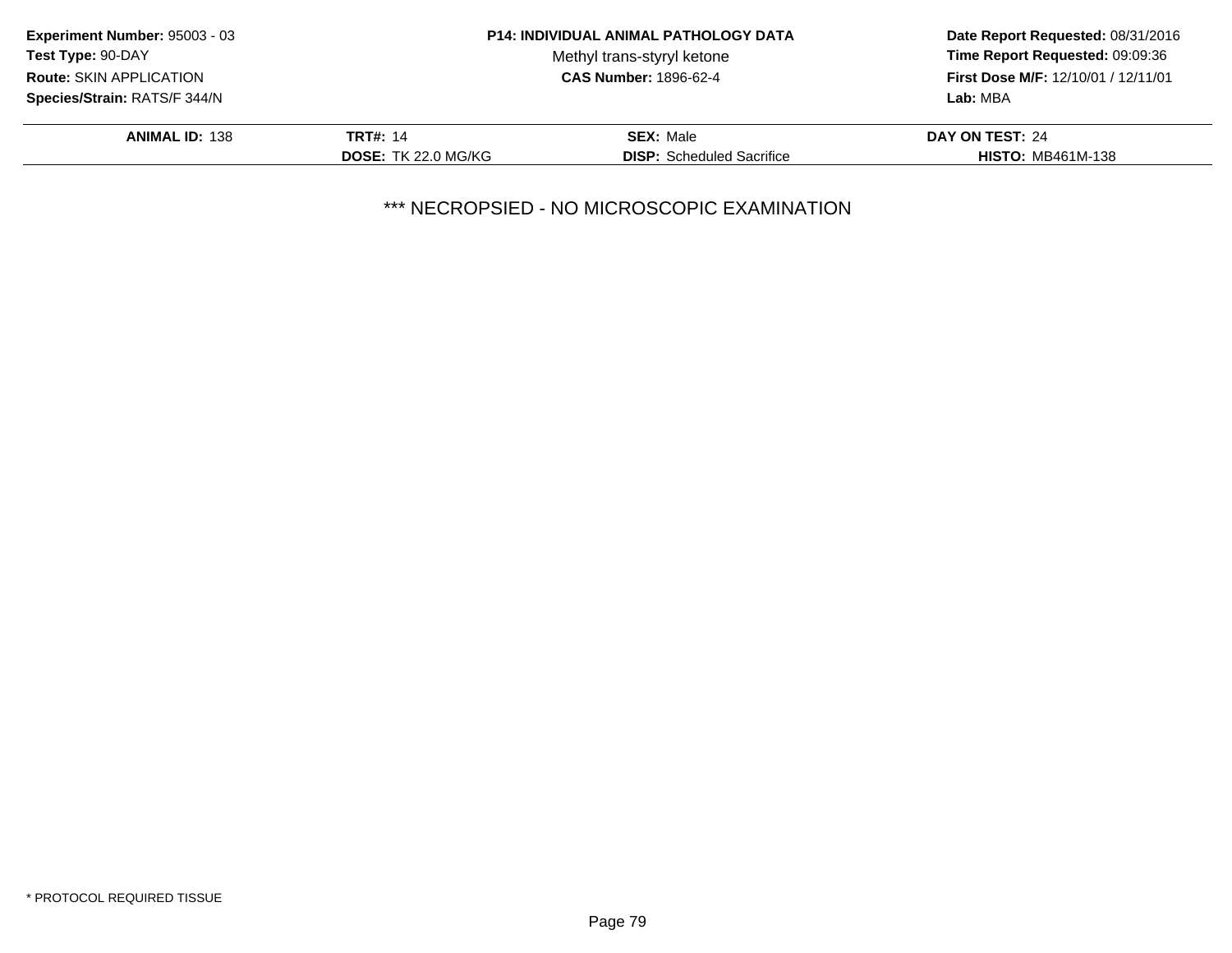| <b>Experiment Number: 95003 - 03</b> |                            | <b>P14: INDIVIDUAL ANIMAL PATHOLOGY DATA</b> | Date Report Requested: 08/31/2016<br>Time Report Requested: 09:09:36 |
|--------------------------------------|----------------------------|----------------------------------------------|----------------------------------------------------------------------|
| <b>Test Type: 90-DAY</b>             |                            | Methyl trans-styryl ketone                   |                                                                      |
| <b>Route: SKIN APPLICATION</b>       |                            | <b>CAS Number: 1896-62-4</b>                 | First Dose M/F: 12/10/01 / 12/11/01                                  |
| <b>Species/Strain: RATS/F 344/N</b>  |                            |                                              | Lab: MBA                                                             |
| <b>ANIMAL ID: 139</b>                | <b>TRT#: 14</b>            | <b>SEX: Male</b>                             | DAY ON TEST: 24                                                      |
|                                      | <b>DOSE: TK 22.0 MG/KG</b> | <b>DISP:</b> Scheduled Sacrifice             | <b>HISTO: MB461M-139</b>                                             |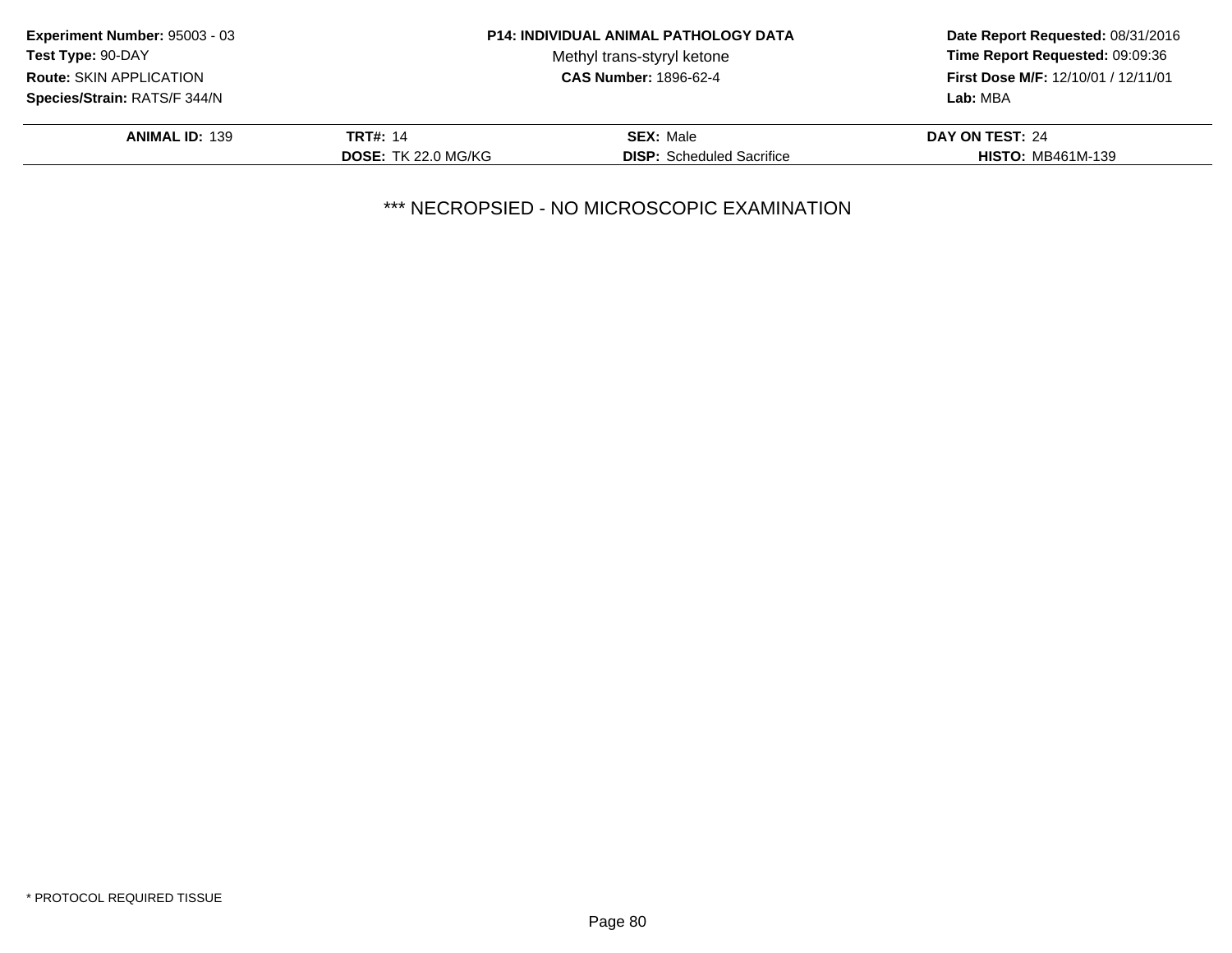| <b>Experiment Number: 95003 - 03</b> |                            | <b>P14: INDIVIDUAL ANIMAL PATHOLOGY DATA</b> | Date Report Requested: 08/31/2016<br>Time Report Requested: 09:09:36<br>First Dose M/F: 12/10/01 / 12/11/01 |
|--------------------------------------|----------------------------|----------------------------------------------|-------------------------------------------------------------------------------------------------------------|
| Test Type: 90-DAY                    |                            | Methyl trans-styryl ketone                   |                                                                                                             |
| Route: SKIN APPLICATION              |                            | <b>CAS Number: 1896-62-4</b>                 |                                                                                                             |
| Species/Strain: RATS/F 344/N         |                            |                                              | Lab: MBA                                                                                                    |
| <b>ANIMAL ID: 140</b>                | <b>TRT#: 14</b>            | <b>SEX: Male</b>                             | DAY ON TEST: 24                                                                                             |
|                                      | <b>DOSE: TK 22.0 MG/KG</b> | <b>DISP:</b> Scheduled Sacrifice             | <b>HISTO: MB461M-140</b>                                                                                    |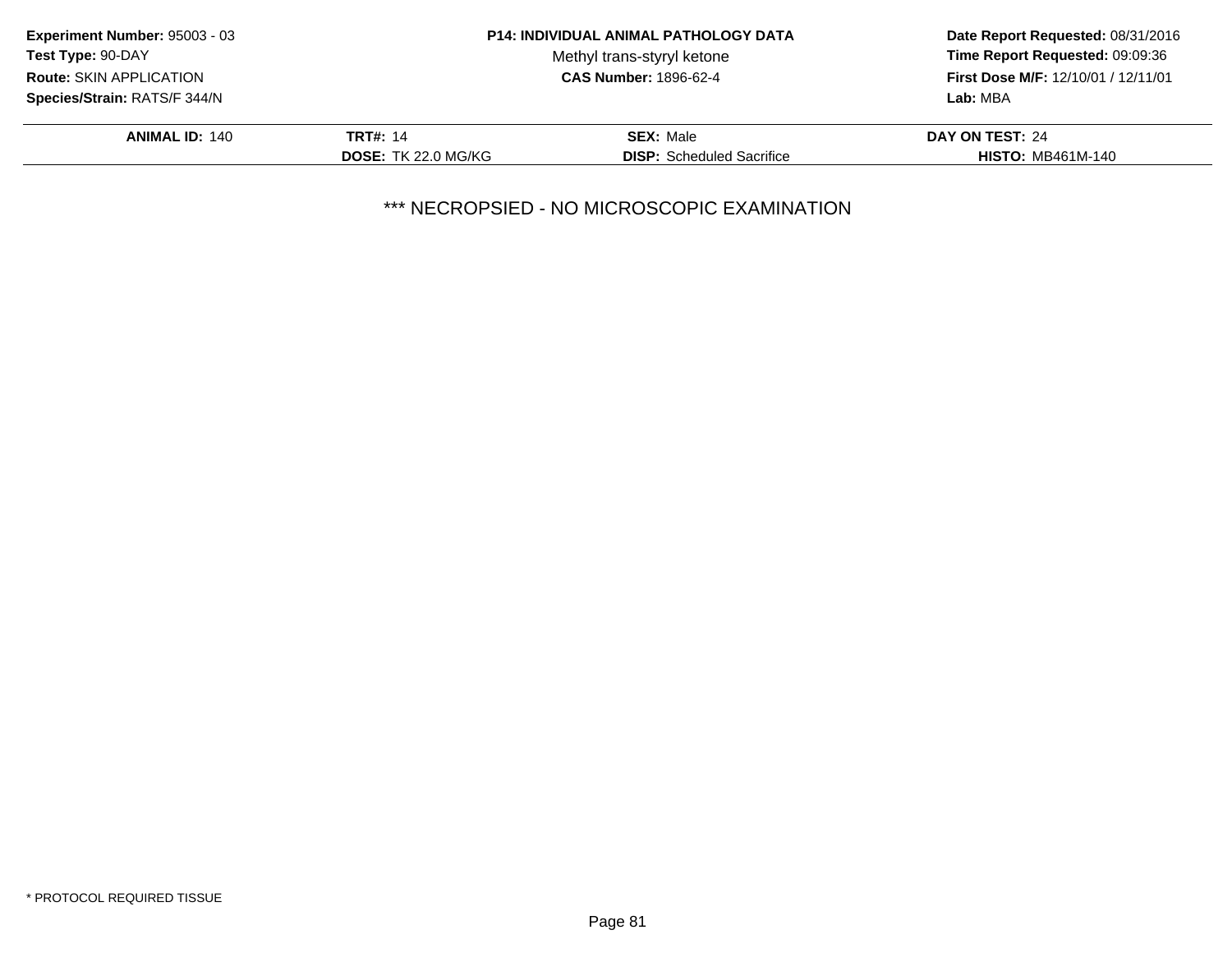| <b>Experiment Number: 95003 - 03</b> |                            | <b>P14: INDIVIDUAL ANIMAL PATHOLOGY DATA</b> | Date Report Requested: 08/31/2016<br>Time Report Requested: 09:09:36<br>First Dose M/F: 12/10/01 / 12/11/01 |
|--------------------------------------|----------------------------|----------------------------------------------|-------------------------------------------------------------------------------------------------------------|
| <b>Test Type: 90-DAY</b>             |                            | Methyl trans-styryl ketone                   |                                                                                                             |
| Route: SKIN APPLICATION              |                            | <b>CAS Number: 1896-62-4</b>                 |                                                                                                             |
| Species/Strain: RATS/F 344/N         |                            |                                              | Lab: MBA                                                                                                    |
| <b>ANIMAL ID: 141</b>                | <b>TRT#: 15</b>            | <b>SEX: Male</b>                             | DAY ON TEST: 24                                                                                             |
|                                      | <b>DOSE: TK 44.0 MG/KG</b> | <b>DISP:</b> Scheduled Sacrifice             | <b>HISTO: MB461M-141</b>                                                                                    |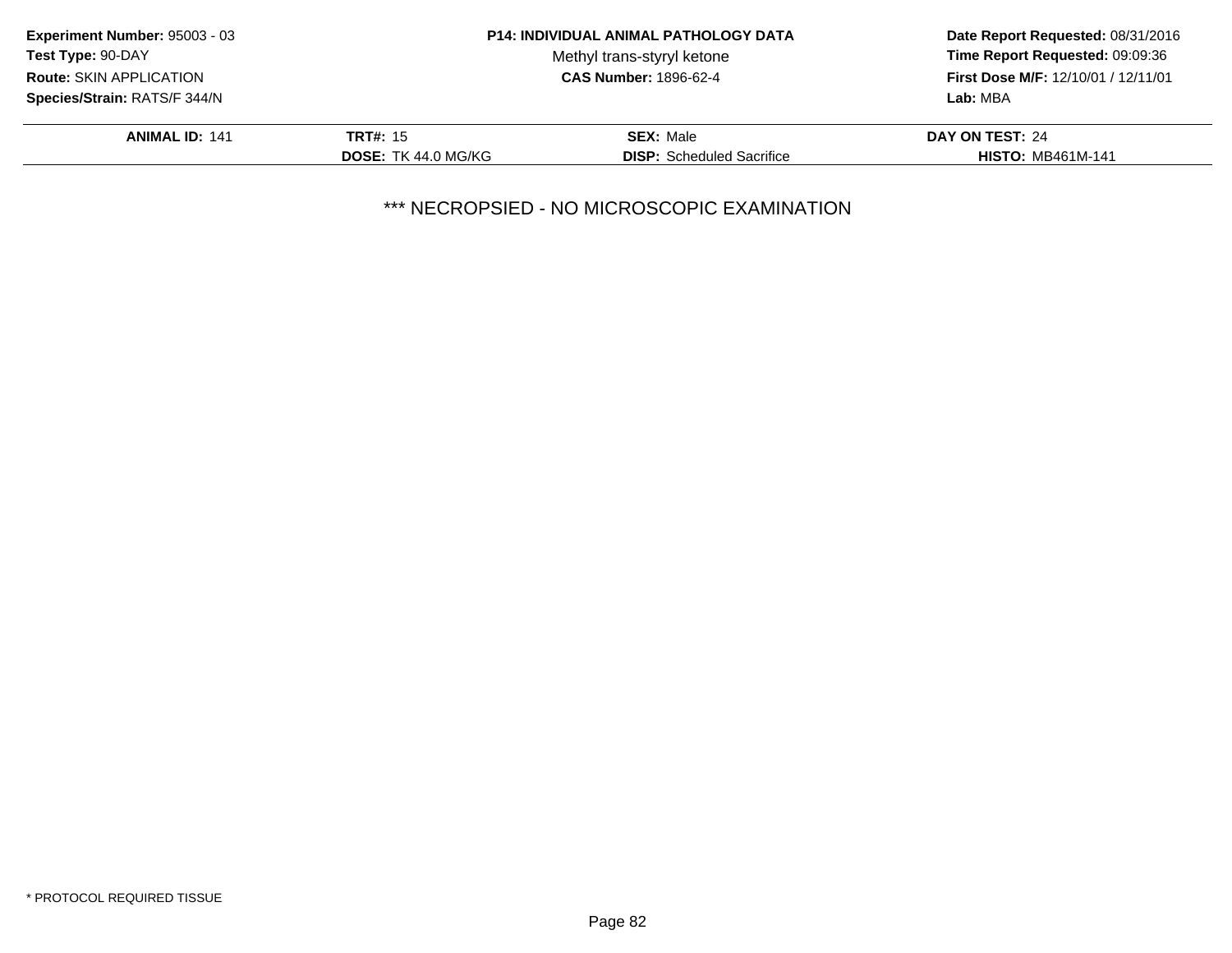| Experiment Number: 95003 - 03  |                            | <b>P14: INDIVIDUAL ANIMAL PATHOLOGY DATA</b> | Date Report Requested: 08/31/2016<br>Time Report Requested: 09:09:36<br>First Dose M/F: 12/10/01 / 12/11/01 |
|--------------------------------|----------------------------|----------------------------------------------|-------------------------------------------------------------------------------------------------------------|
| Test Type: 90-DAY              |                            | Methyl trans-styryl ketone                   |                                                                                                             |
| <b>Route: SKIN APPLICATION</b> |                            | <b>CAS Number: 1896-62-4</b>                 |                                                                                                             |
| Species/Strain: RATS/F 344/N   |                            |                                              | Lab: MBA                                                                                                    |
| <b>ANIMAL ID: 142</b>          | <b>TRT#: 15</b>            | <b>SEX: Male</b>                             | DAY ON TEST: 24                                                                                             |
|                                | <b>DOSE: TK 44.0 MG/KG</b> | <b>DISP:</b> Scheduled Sacrifice             | <b>HISTO: MB461M-142</b>                                                                                    |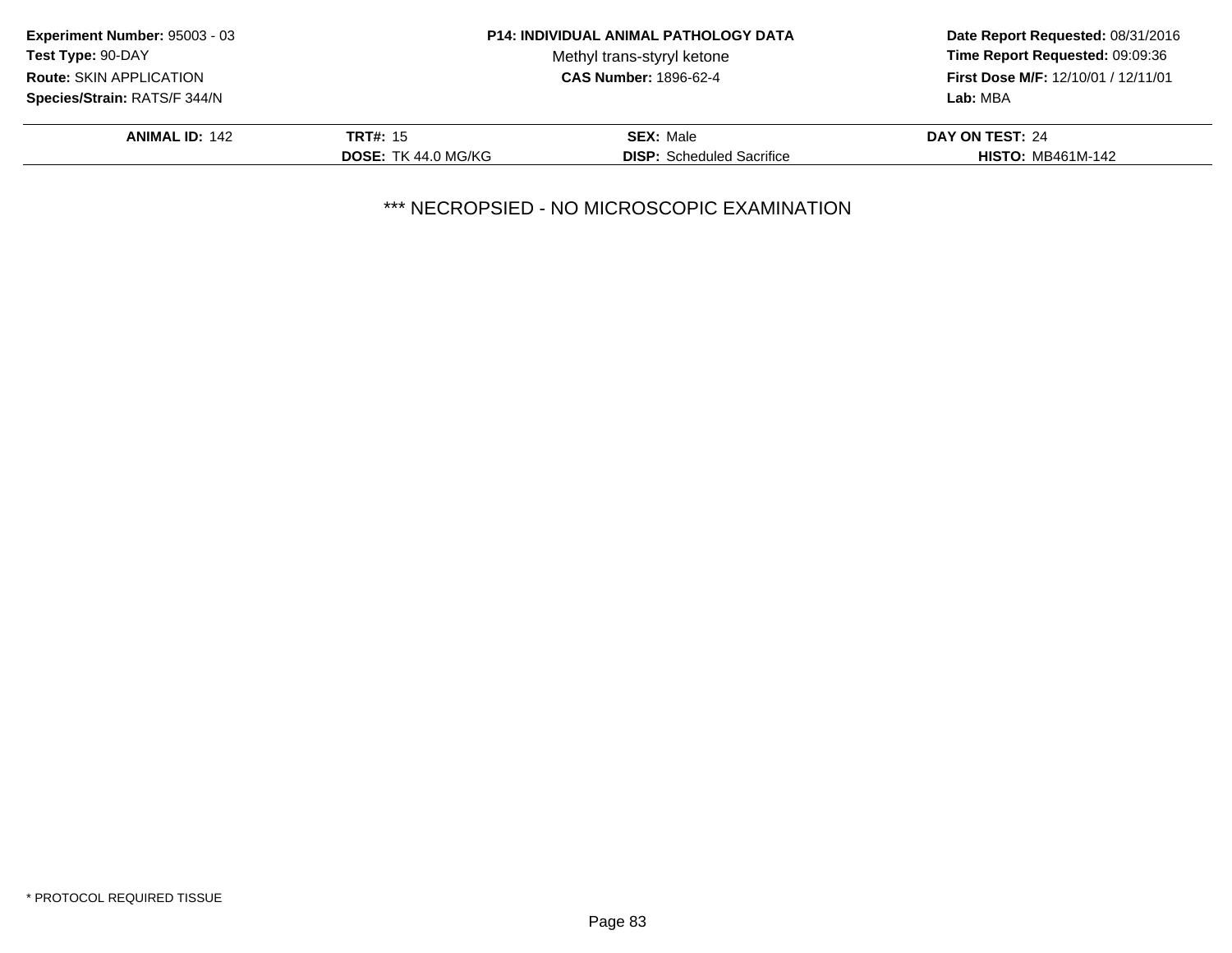| <b>Experiment Number: 95003 - 03</b> |                            | <b>P14: INDIVIDUAL ANIMAL PATHOLOGY DATA</b> | Date Report Requested: 08/31/2016<br>Time Report Requested: 09:09:36<br>First Dose M/F: 12/10/01 / 12/11/01 |
|--------------------------------------|----------------------------|----------------------------------------------|-------------------------------------------------------------------------------------------------------------|
| <b>Test Type: 90-DAY</b>             |                            | Methyl trans-styryl ketone                   |                                                                                                             |
| Route: SKIN APPLICATION              |                            | <b>CAS Number: 1896-62-4</b>                 |                                                                                                             |
| Species/Strain: RATS/F 344/N         |                            |                                              | Lab: MBA                                                                                                    |
| <b>ANIMAL ID: 143</b>                | <b>TRT#: 15</b>            | <b>SEX: Male</b>                             | DAY ON TEST: 24                                                                                             |
|                                      | <b>DOSE: TK 44.0 MG/KG</b> | <b>DISP:</b> Scheduled Sacrifice             | <b>HISTO: MB461M-143</b>                                                                                    |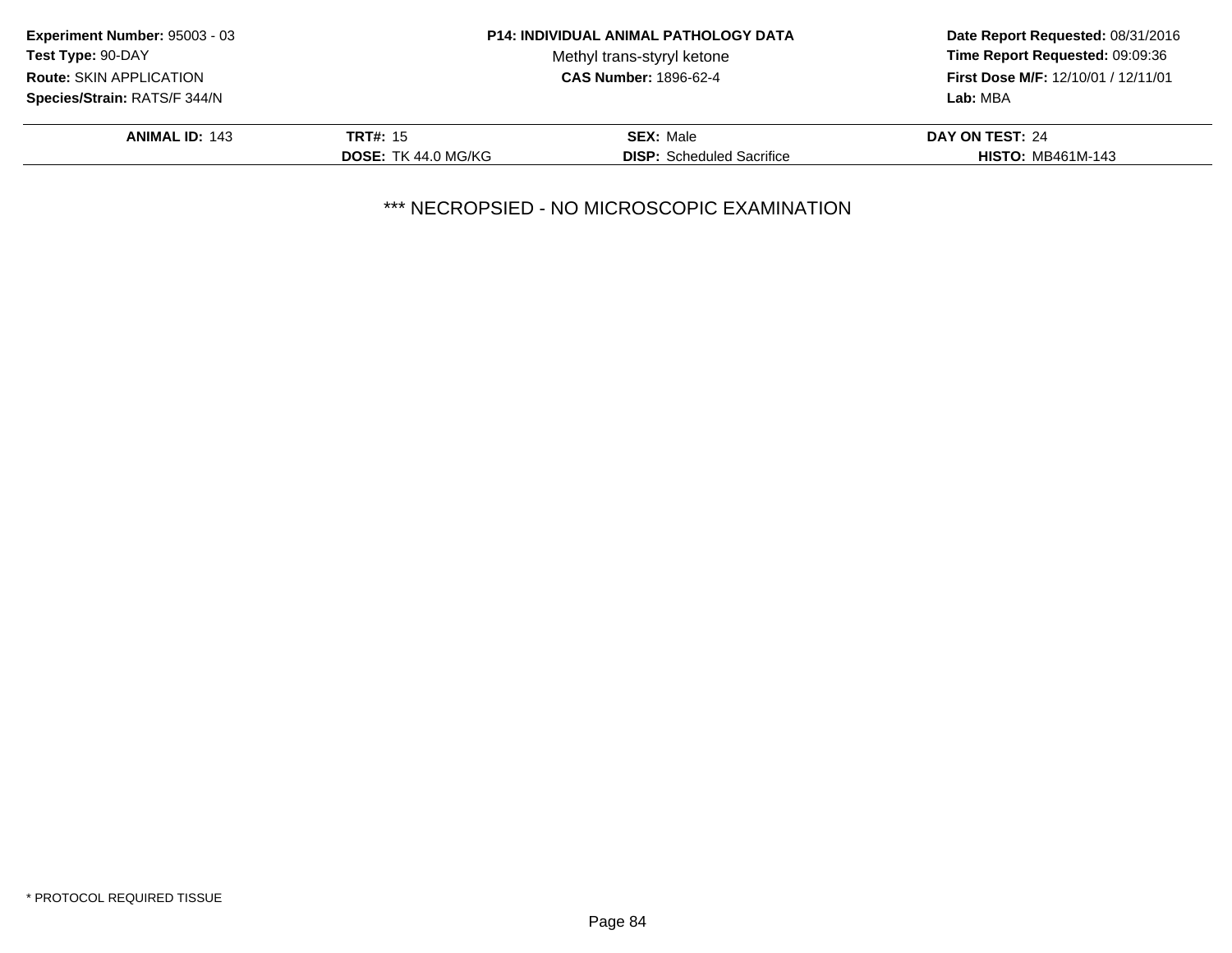| <b>Experiment Number: 95003 - 03</b> |                            | <b>P14: INDIVIDUAL ANIMAL PATHOLOGY DATA</b> | Date Report Requested: 08/31/2016<br>Time Report Requested: 09:09:36<br>First Dose M/F: 12/10/01 / 12/11/01 |
|--------------------------------------|----------------------------|----------------------------------------------|-------------------------------------------------------------------------------------------------------------|
| <b>Test Type: 90-DAY</b>             |                            | Methyl trans-styryl ketone                   |                                                                                                             |
| Route: SKIN APPLICATION              |                            | <b>CAS Number: 1896-62-4</b>                 |                                                                                                             |
| Species/Strain: RATS/F 344/N         |                            |                                              | Lab: MBA                                                                                                    |
| <b>ANIMAL ID: 144</b>                | <b>TRT#: 15</b>            | <b>SEX: Male</b>                             | DAY ON TEST: 24                                                                                             |
|                                      | <b>DOSE: TK 44.0 MG/KG</b> | <b>DISP:</b> Scheduled Sacrifice             | <b>HISTO: MB461M-144</b>                                                                                    |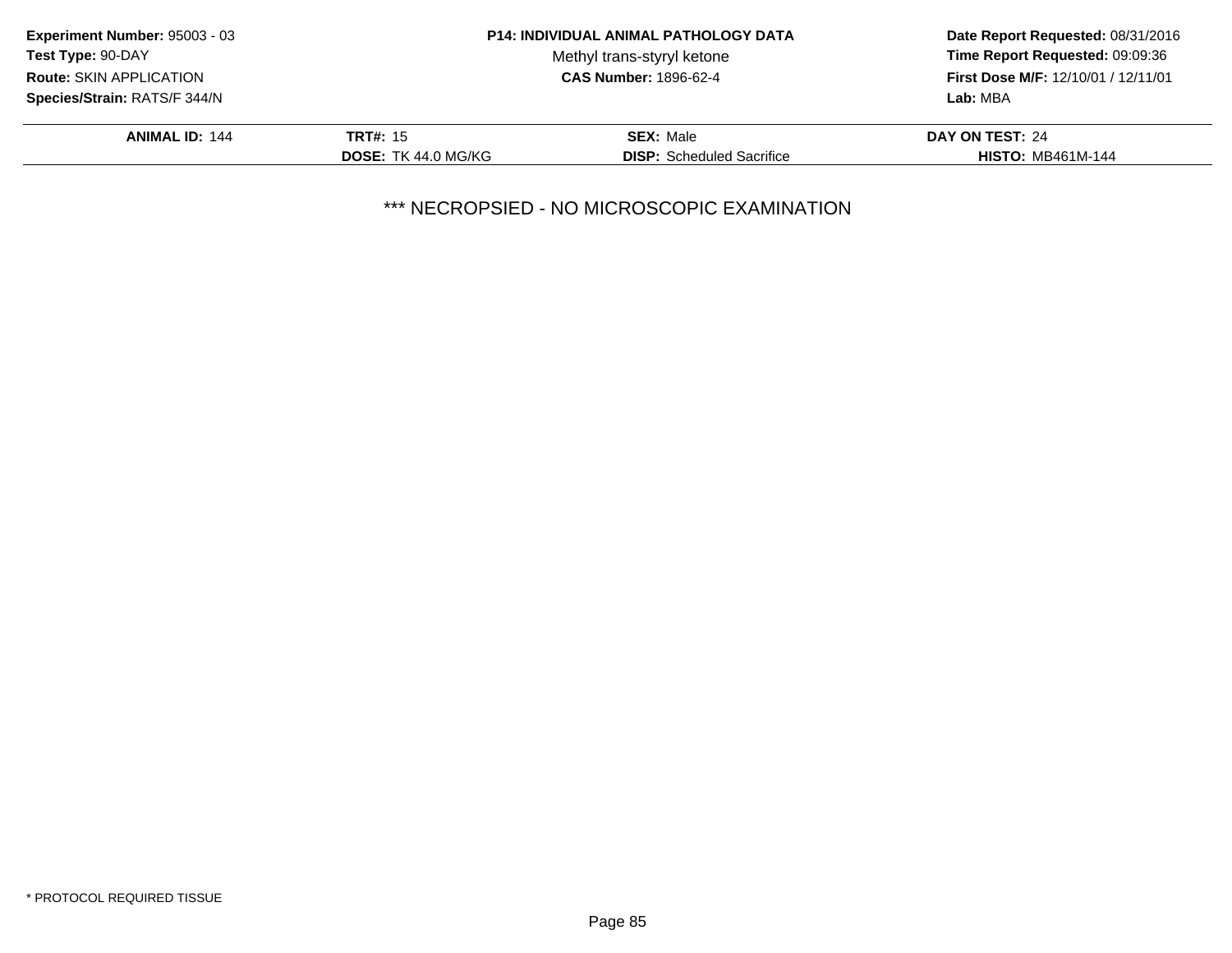| <b>Experiment Number: 95003 - 03</b> |                            | <b>P14: INDIVIDUAL ANIMAL PATHOLOGY DATA</b> | Date Report Requested: 08/31/2016<br>Time Report Requested: 09:09:36<br>First Dose M/F: 12/10/01 / 12/11/01 |
|--------------------------------------|----------------------------|----------------------------------------------|-------------------------------------------------------------------------------------------------------------|
| <b>Test Type: 90-DAY</b>             |                            | Methyl trans-styryl ketone                   |                                                                                                             |
| Route: SKIN APPLICATION              |                            | <b>CAS Number: 1896-62-4</b>                 |                                                                                                             |
| Species/Strain: RATS/F 344/N         |                            |                                              | Lab: MBA                                                                                                    |
| <b>ANIMAL ID: 145</b>                | <b>TRT#: 15</b>            | <b>SEX: Male</b>                             | DAY ON TEST: 24                                                                                             |
|                                      | <b>DOSE: TK 44.0 MG/KG</b> | <b>DISP:</b> Scheduled Sacrifice             | <b>HISTO: MB461M-145</b>                                                                                    |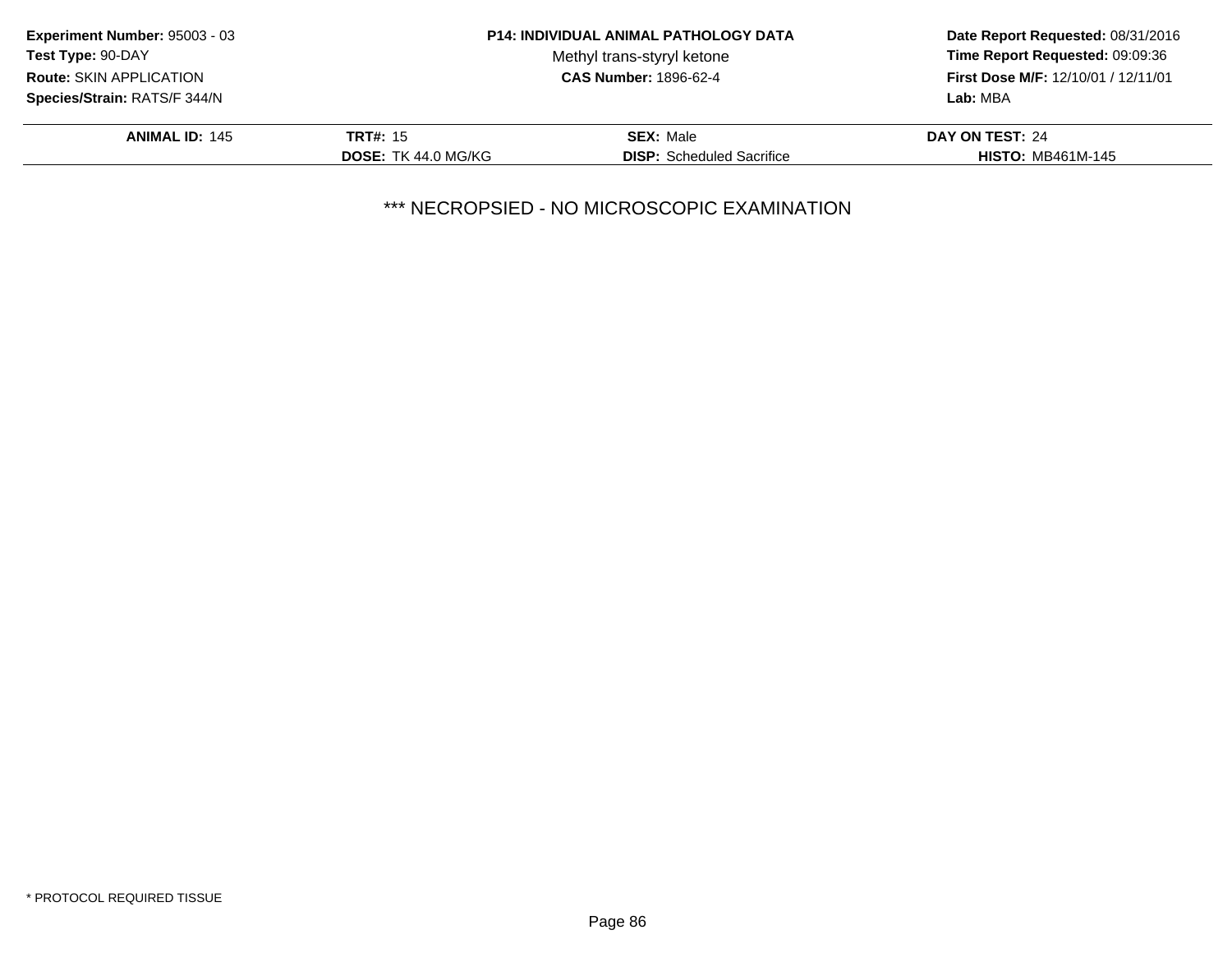| <b>Experiment Number: 95003 - 03</b> |                            | <b>P14: INDIVIDUAL ANIMAL PATHOLOGY DATA</b> | Date Report Requested: 08/31/2016<br>Time Report Requested: 09:09:36<br>First Dose M/F: 12/10/01 / 12/11/01 |
|--------------------------------------|----------------------------|----------------------------------------------|-------------------------------------------------------------------------------------------------------------|
| <b>Test Type: 90-DAY</b>             |                            | Methyl trans-styryl ketone                   |                                                                                                             |
| Route: SKIN APPLICATION              |                            | <b>CAS Number: 1896-62-4</b>                 |                                                                                                             |
| Species/Strain: RATS/F 344/N         |                            |                                              | Lab: MBA                                                                                                    |
| <b>ANIMAL ID: 146</b>                | <b>TRT#: 15</b>            | <b>SEX: Male</b>                             | DAY ON TEST: 24                                                                                             |
|                                      | <b>DOSE: TK 44.0 MG/KG</b> | <b>DISP:</b> Scheduled Sacrifice             | <b>HISTO: MB461M-146</b>                                                                                    |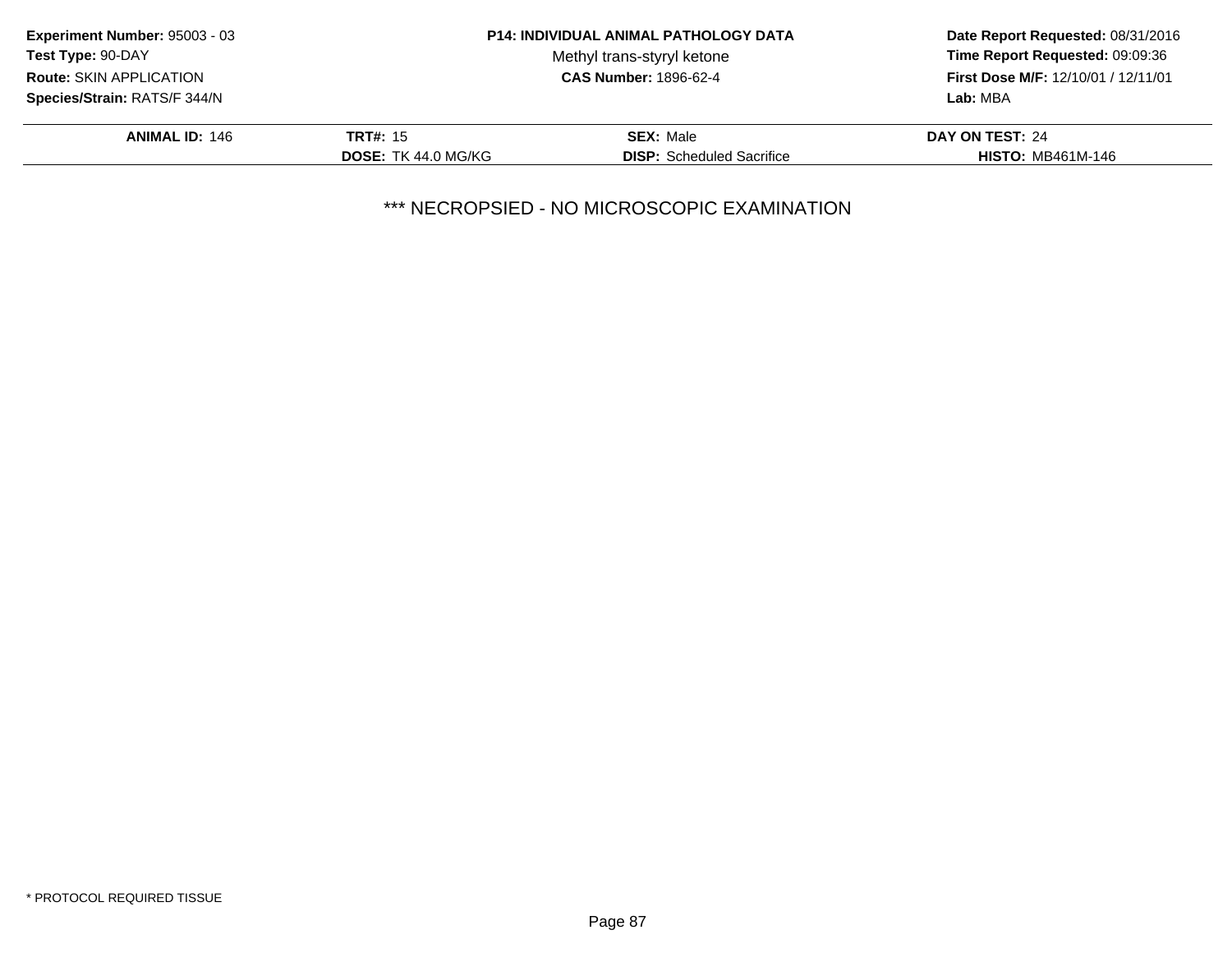| <b>Experiment Number: 95003 - 03</b> |                            | <b>P14: INDIVIDUAL ANIMAL PATHOLOGY DATA</b> | Date Report Requested: 08/31/2016<br>Time Report Requested: 09:09:36<br>First Dose M/F: 12/10/01 / 12/11/01 |
|--------------------------------------|----------------------------|----------------------------------------------|-------------------------------------------------------------------------------------------------------------|
| Test Type: 90-DAY                    |                            | Methyl trans-styryl ketone                   |                                                                                                             |
| Route: SKIN APPLICATION              |                            | <b>CAS Number: 1896-62-4</b>                 |                                                                                                             |
| Species/Strain: RATS/F 344/N         |                            |                                              | Lab: MBA                                                                                                    |
| <b>ANIMAL ID: 147</b>                | <b>TRT#: 15</b>            | <b>SEX: Male</b>                             | DAY ON TEST: 24                                                                                             |
|                                      | <b>DOSE: TK 44.0 MG/KG</b> | <b>DISP:</b> Scheduled Sacrifice             | <b>HISTO: MB461M-147</b>                                                                                    |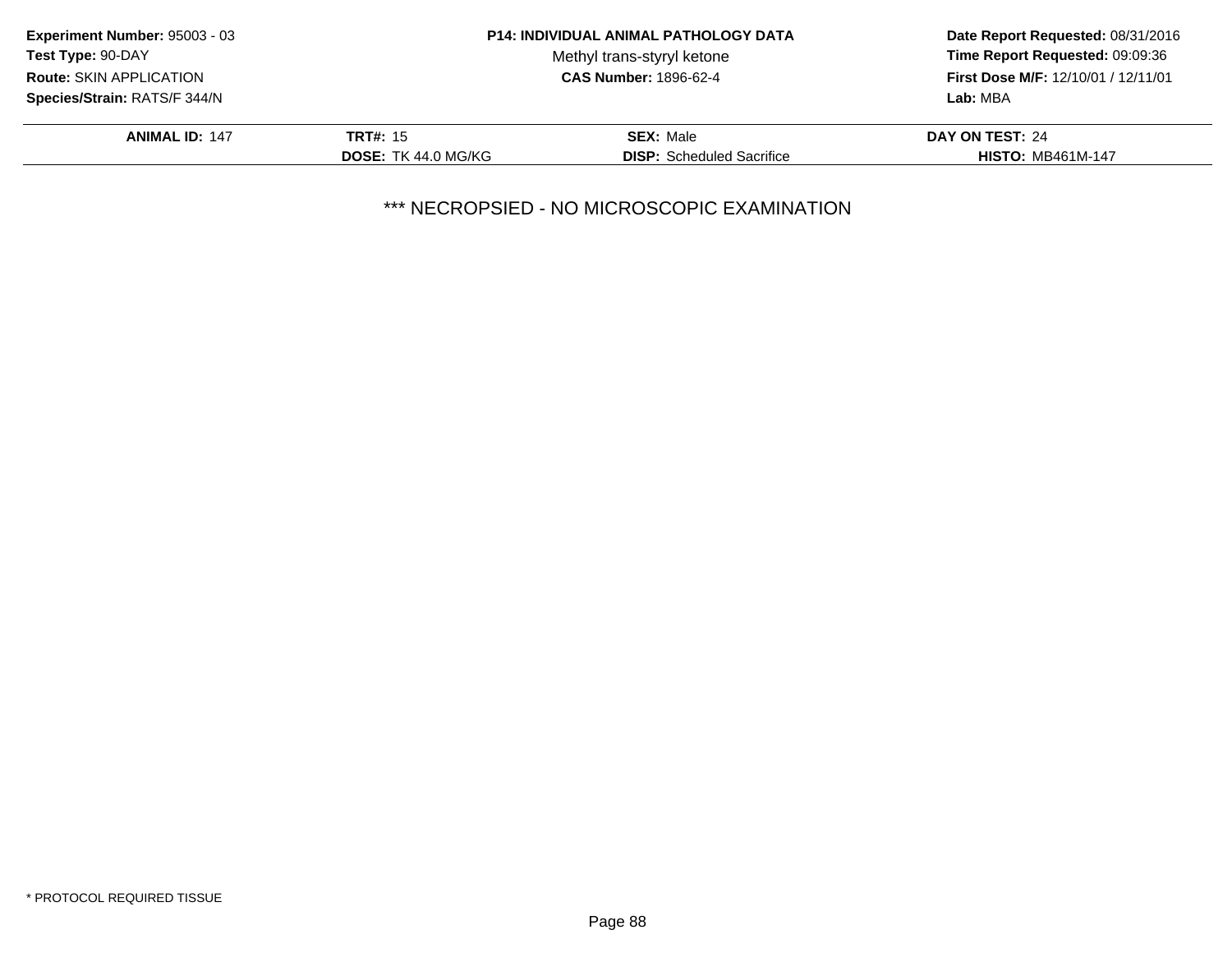| <b>Experiment Number: 95003 - 03</b> |                            | <b>P14: INDIVIDUAL ANIMAL PATHOLOGY DATA</b> | Date Report Requested: 08/31/2016<br>Time Report Requested: 09:09:36<br>First Dose M/F: 12/10/01 / 12/11/01 |
|--------------------------------------|----------------------------|----------------------------------------------|-------------------------------------------------------------------------------------------------------------|
| <b>Test Type: 90-DAY</b>             |                            | Methyl trans-styryl ketone                   |                                                                                                             |
| Route: SKIN APPLICATION              |                            | <b>CAS Number: 1896-62-4</b>                 |                                                                                                             |
| Species/Strain: RATS/F 344/N         |                            |                                              | Lab: MBA                                                                                                    |
| <b>ANIMAL ID: 148</b>                | <b>TRT#: 15</b>            | <b>SEX: Male</b>                             | DAY ON TEST: 24                                                                                             |
|                                      | <b>DOSE: TK 44.0 MG/KG</b> | <b>DISP:</b> Scheduled Sacrifice             | <b>HISTO: MB461M-148</b>                                                                                    |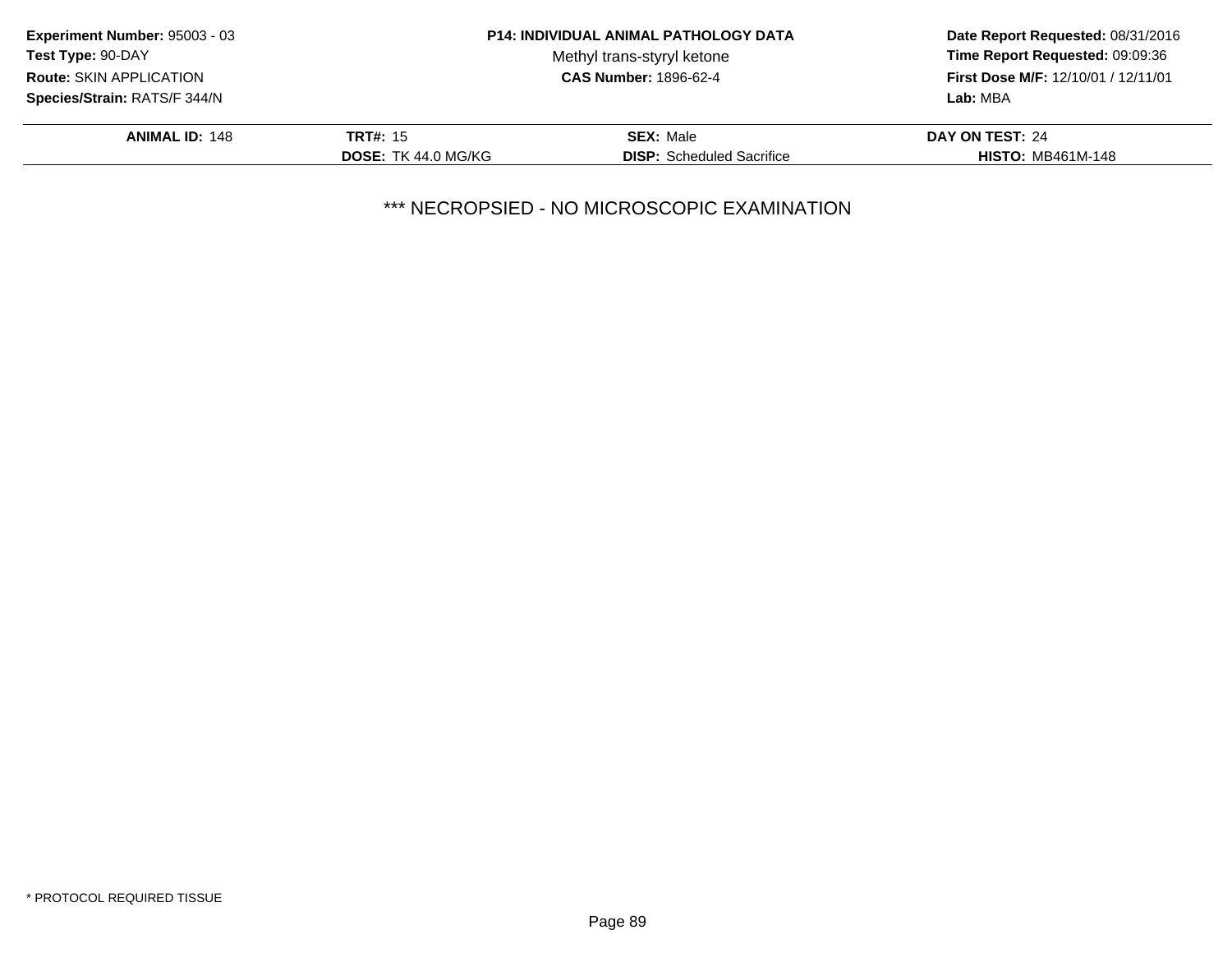| <b>Experiment Number: 95003 - 03</b> |                            | <b>P14: INDIVIDUAL ANIMAL PATHOLOGY DATA</b> | Date Report Requested: 08/31/2016<br>Time Report Requested: 09:09:36<br>First Dose M/F: 12/10/01 / 12/11/01 |
|--------------------------------------|----------------------------|----------------------------------------------|-------------------------------------------------------------------------------------------------------------|
| <b>Test Type: 90-DAY</b>             |                            | Methyl trans-styryl ketone                   |                                                                                                             |
| Route: SKIN APPLICATION              |                            | <b>CAS Number: 1896-62-4</b>                 |                                                                                                             |
| Species/Strain: RATS/F 344/N         |                            |                                              | Lab: MBA                                                                                                    |
| <b>ANIMAL ID: 149</b>                | <b>TRT#: 15</b>            | <b>SEX: Male</b>                             | DAY ON TEST: 24                                                                                             |
|                                      | <b>DOSE: TK 44.0 MG/KG</b> | <b>DISP:</b> Scheduled Sacrifice             | <b>HISTO: MB461M-149</b>                                                                                    |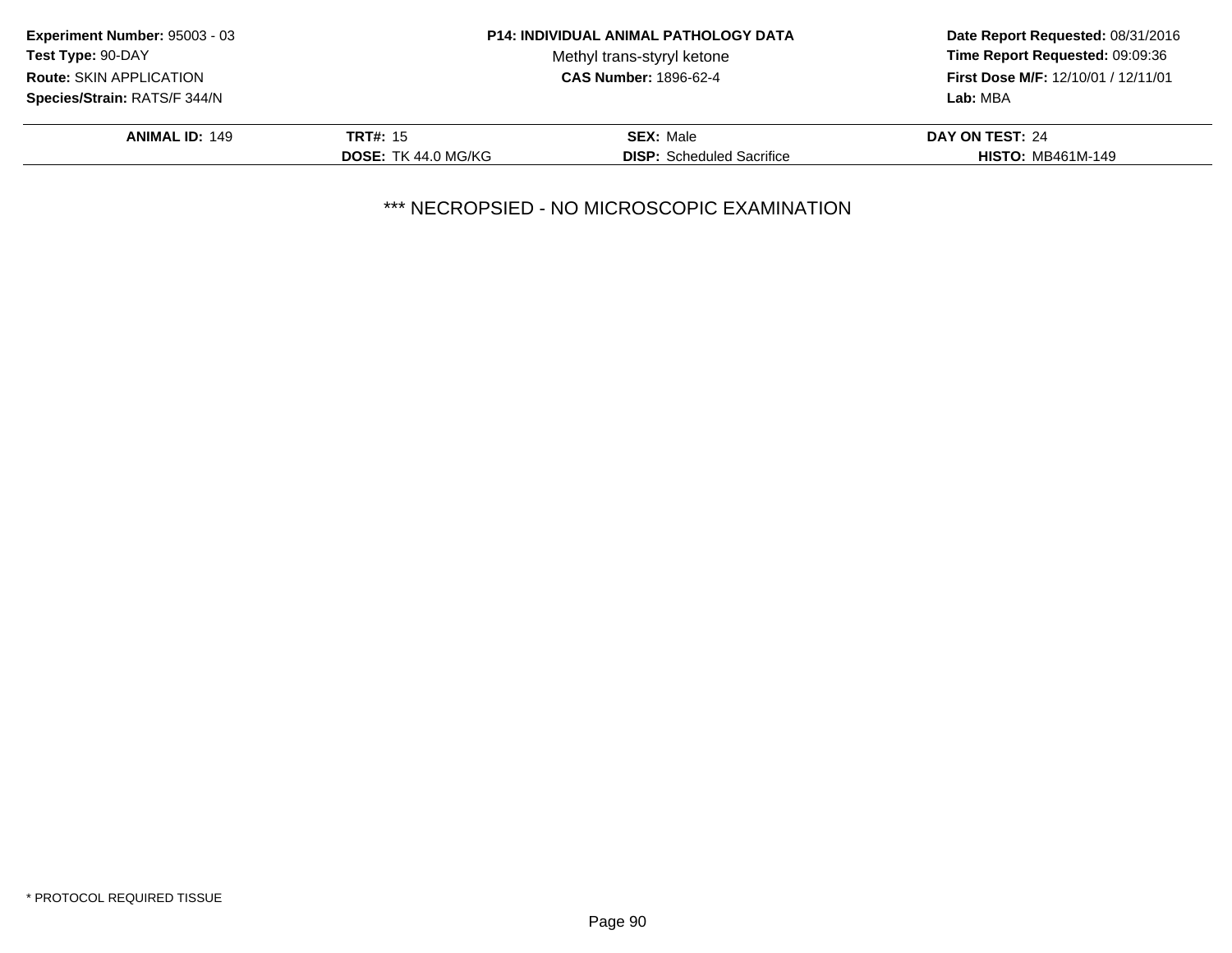| <b>Experiment Number: 95003 - 03</b> |                            | <b>P14: INDIVIDUAL ANIMAL PATHOLOGY DATA</b> | Date Report Requested: 08/31/2016<br>Time Report Requested: 09:09:36<br>First Dose M/F: 12/10/01 / 12/11/01 |
|--------------------------------------|----------------------------|----------------------------------------------|-------------------------------------------------------------------------------------------------------------|
| <b>Test Type: 90-DAY</b>             |                            | Methyl trans-styryl ketone                   |                                                                                                             |
| <b>Route: SKIN APPLICATION</b>       |                            | <b>CAS Number: 1896-62-4</b>                 |                                                                                                             |
| Species/Strain: RATS/F 344/N         |                            |                                              | Lab: MBA                                                                                                    |
| <b>ANIMAL ID: 150</b>                | <b>TRT#: 15</b>            | <b>SEX: Male</b>                             | DAY ON TEST: 24                                                                                             |
|                                      | <b>DOSE: TK 44.0 MG/KG</b> | <b>DISP:</b> Scheduled Sacrifice             | <b>HISTO: MB461M-150</b>                                                                                    |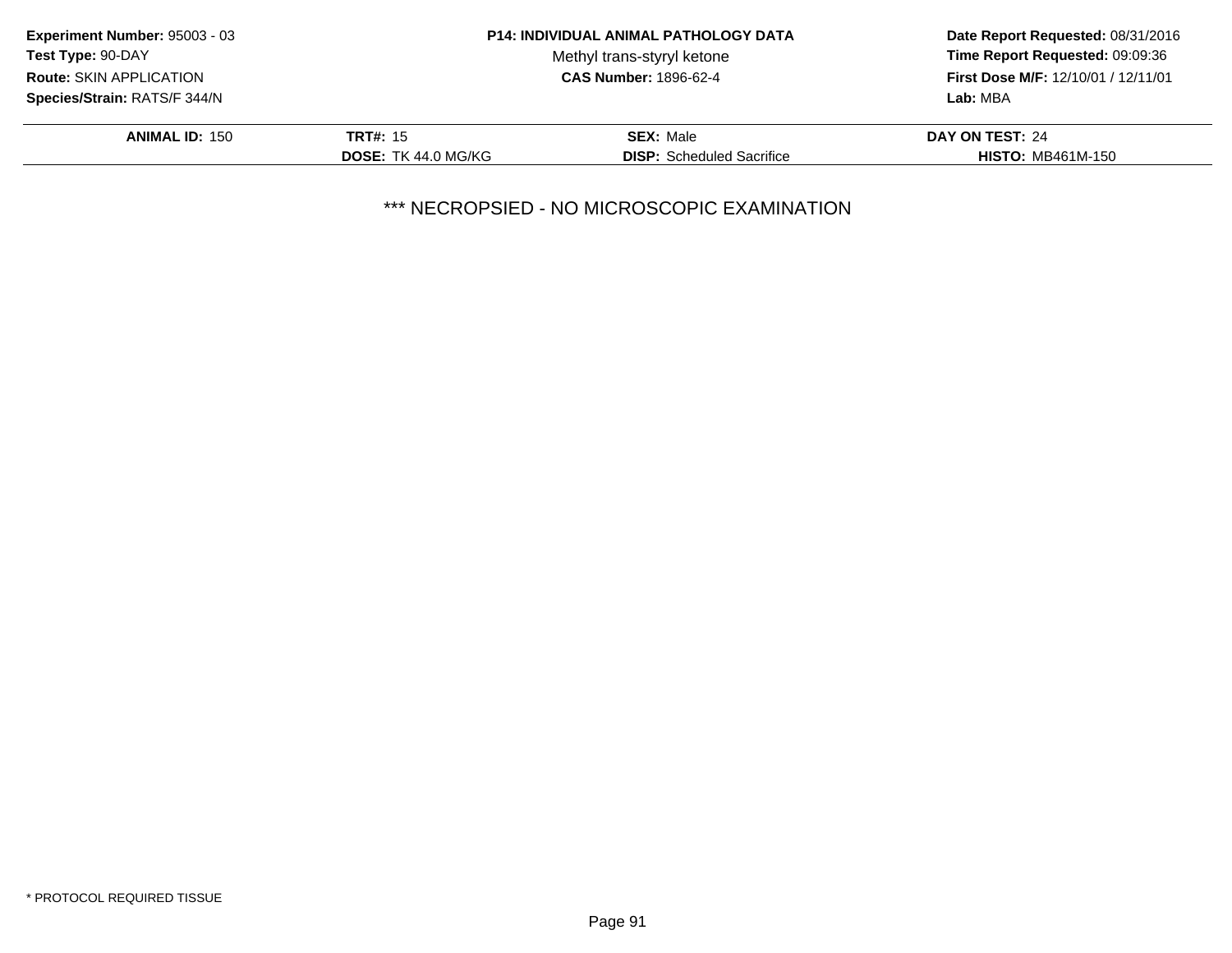| <b>Experiment Number: 95003 - 03</b> |                            | <b>P14: INDIVIDUAL ANIMAL PATHOLOGY DATA</b> | Date Report Requested: 08/31/2016<br>Time Report Requested: 09:09:36<br>First Dose M/F: 12/10/01 / 12/11/01 |
|--------------------------------------|----------------------------|----------------------------------------------|-------------------------------------------------------------------------------------------------------------|
| <b>Test Type: 90-DAY</b>             |                            | Methyl trans-styryl ketone                   |                                                                                                             |
| Route: SKIN APPLICATION              |                            | <b>CAS Number: 1896-62-4</b>                 |                                                                                                             |
| Species/Strain: RATS/F 344/N         |                            |                                              | Lab: MBA                                                                                                    |
| <b>ANIMAL ID: 151</b>                | <b>TRT#: 16</b>            | <b>SEX: Male</b>                             | DAY ON TEST: 24                                                                                             |
|                                      | <b>DOSE: TK 87.5 MG/KG</b> | <b>DISP:</b> Scheduled Sacrifice             | <b>HISTO: MB461M-151</b>                                                                                    |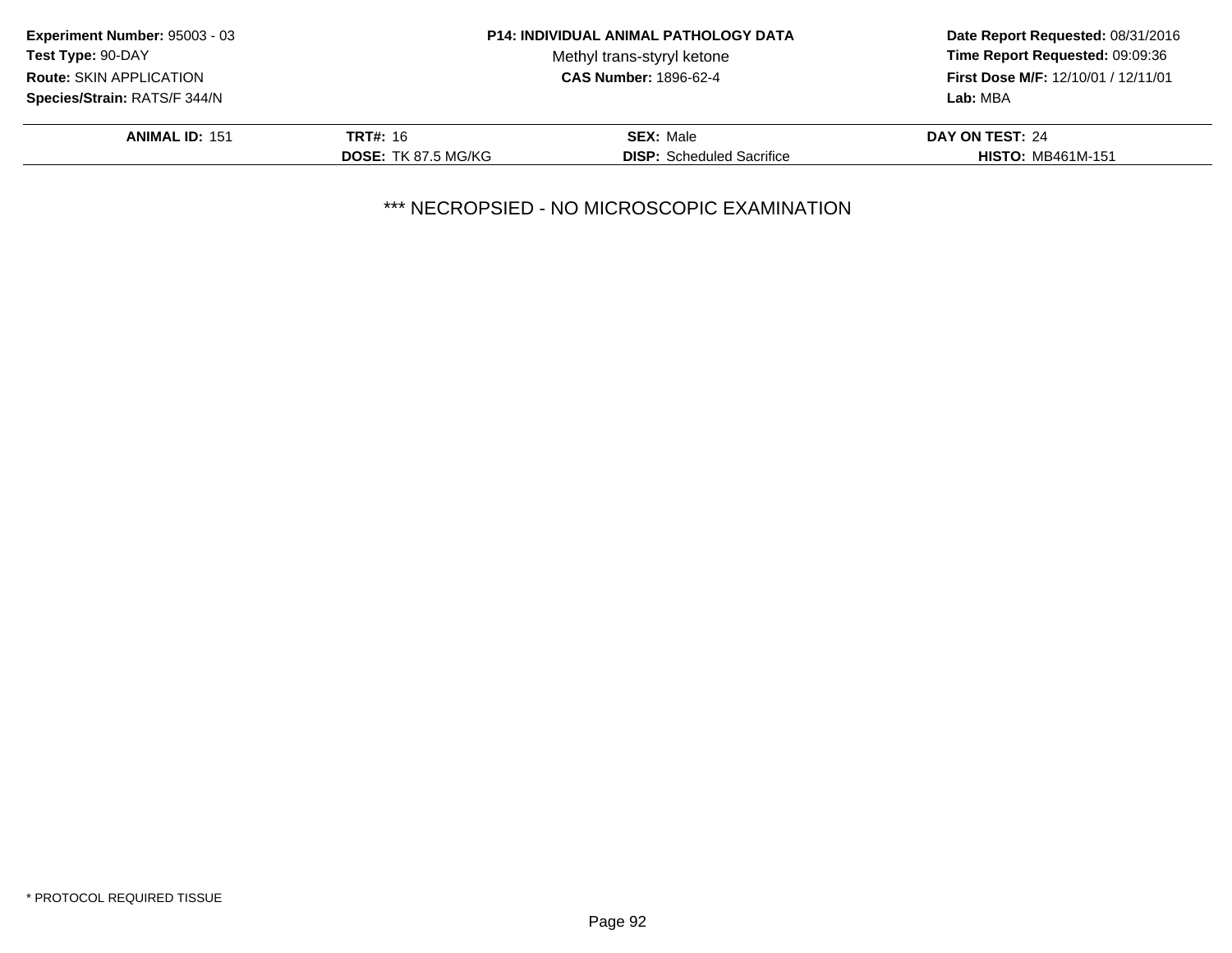| <b>Experiment Number: 95003 - 03</b> |                            | <b>P14: INDIVIDUAL ANIMAL PATHOLOGY DATA</b> | Date Report Requested: 08/31/2016<br>Time Report Requested: 09:09:36<br>First Dose M/F: 12/10/01 / 12/11/01 |
|--------------------------------------|----------------------------|----------------------------------------------|-------------------------------------------------------------------------------------------------------------|
| <b>Test Type: 90-DAY</b>             |                            | Methyl trans-styryl ketone                   |                                                                                                             |
| <b>Route: SKIN APPLICATION</b>       |                            | <b>CAS Number: 1896-62-4</b>                 |                                                                                                             |
| Species/Strain: RATS/F 344/N         |                            |                                              | Lab: MBA                                                                                                    |
| <b>ANIMAL ID: 152</b>                | <b>TRT#: 16</b>            | <b>SEX: Male</b>                             | DAY ON TEST: 24                                                                                             |
|                                      | <b>DOSE: TK 87.5 MG/KG</b> | <b>DISP:</b> Scheduled Sacrifice             | <b>HISTO: MB461M-152</b>                                                                                    |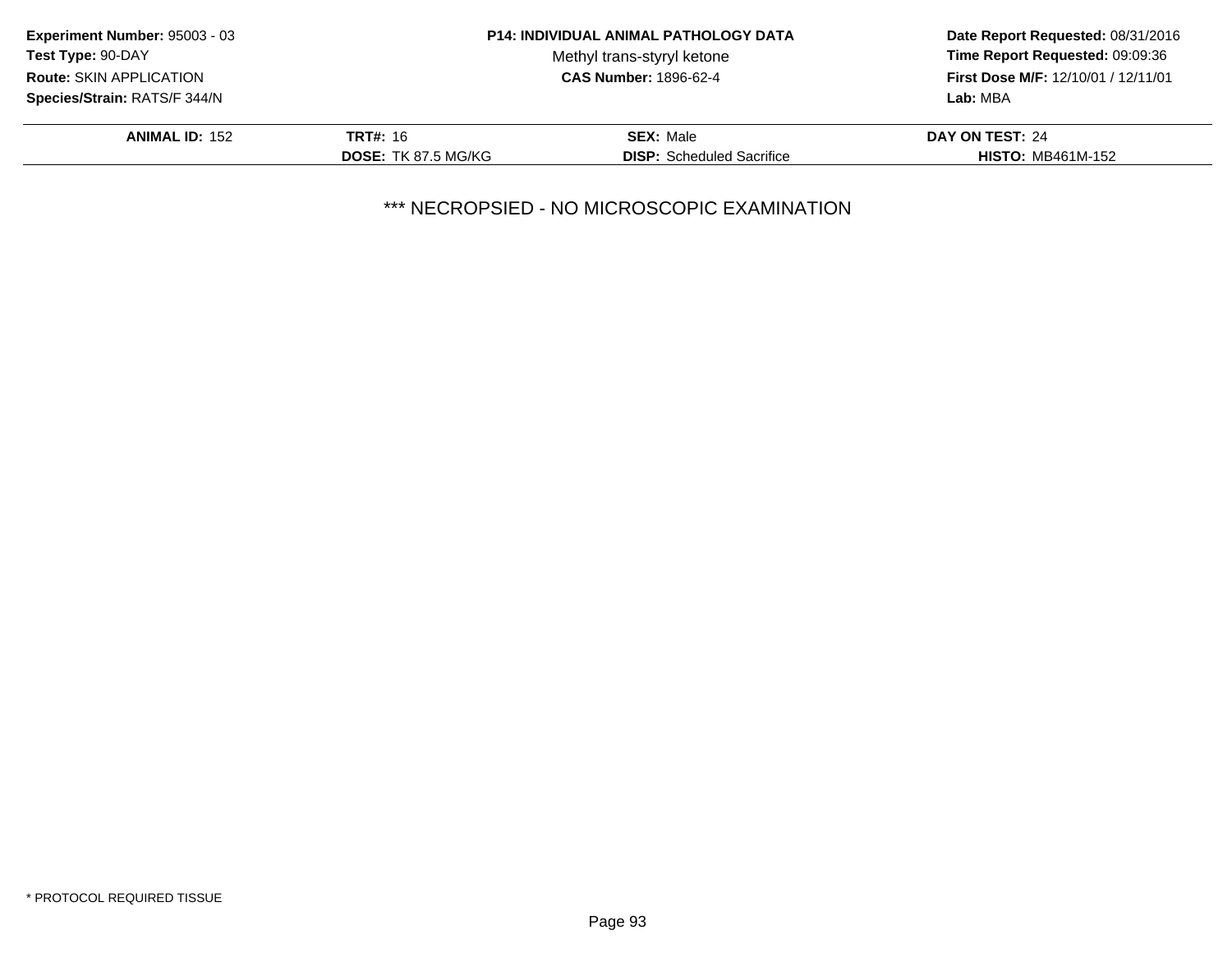| <b>Experiment Number: 95003 - 03</b> |                            | <b>P14: INDIVIDUAL ANIMAL PATHOLOGY DATA</b> | Date Report Requested: 08/31/2016<br>Time Report Requested: 09:09:36<br>First Dose M/F: 12/10/01 / 12/11/01 |
|--------------------------------------|----------------------------|----------------------------------------------|-------------------------------------------------------------------------------------------------------------|
| <b>Test Type: 90-DAY</b>             |                            | Methyl trans-styryl ketone                   |                                                                                                             |
| <b>Route: SKIN APPLICATION</b>       |                            | <b>CAS Number: 1896-62-4</b>                 |                                                                                                             |
| Species/Strain: RATS/F 344/N         |                            |                                              | Lab: MBA                                                                                                    |
| <b>ANIMAL ID: 153</b>                | <b>TRT#: 16</b>            | <b>SEX: Male</b>                             | DAY ON TEST: 24                                                                                             |
|                                      | <b>DOSE: TK 87.5 MG/KG</b> | <b>DISP:</b> Scheduled Sacrifice             | <b>HISTO: MB461M-153</b>                                                                                    |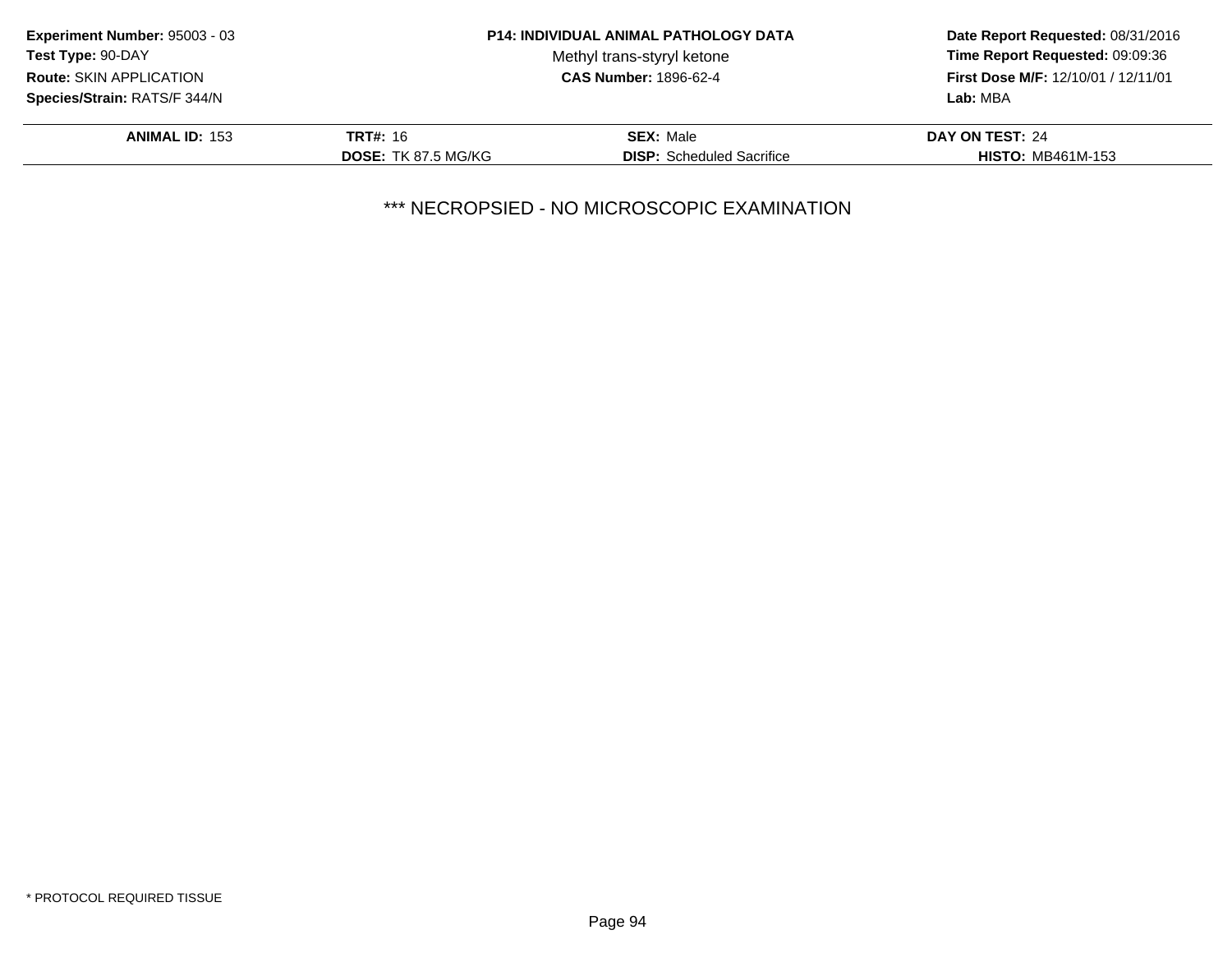| <b>Experiment Number: 95003 - 03</b> |                            | <b>P14: INDIVIDUAL ANIMAL PATHOLOGY DATA</b> | Date Report Requested: 08/31/2016<br>Time Report Requested: 09:09:36<br>First Dose M/F: 12/10/01 / 12/11/01 |
|--------------------------------------|----------------------------|----------------------------------------------|-------------------------------------------------------------------------------------------------------------|
| <b>Test Type: 90-DAY</b>             |                            | Methyl trans-styryl ketone                   |                                                                                                             |
| <b>Route: SKIN APPLICATION</b>       |                            | <b>CAS Number: 1896-62-4</b>                 |                                                                                                             |
| Species/Strain: RATS/F 344/N         |                            |                                              | Lab: MBA                                                                                                    |
| <b>ANIMAL ID: 154</b>                | <b>TRT#: 16</b>            | <b>SEX: Male</b>                             | DAY ON TEST: 24                                                                                             |
|                                      | <b>DOSE: TK 87.5 MG/KG</b> | <b>DISP:</b> Scheduled Sacrifice             | <b>HISTO: MB461M-154</b>                                                                                    |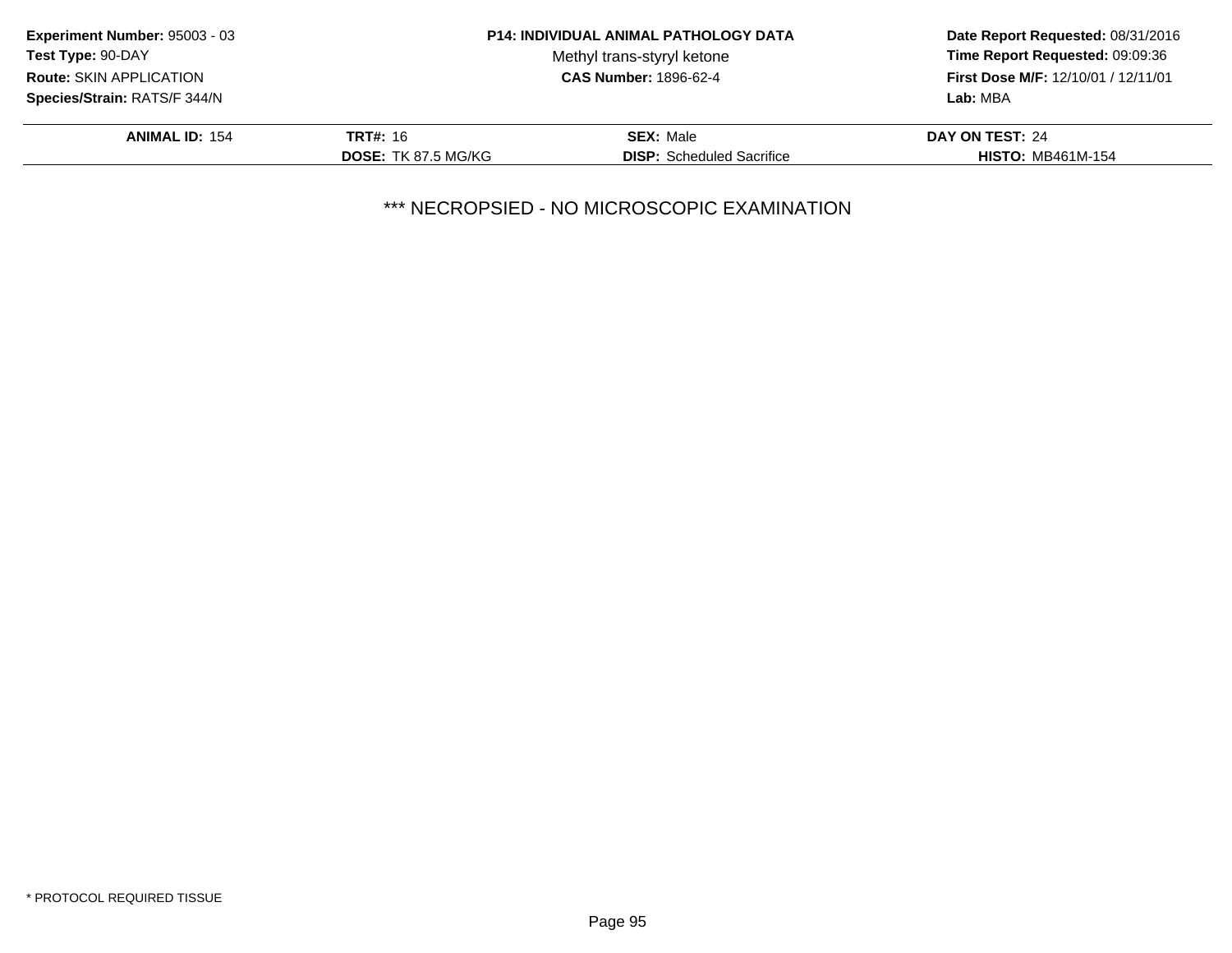| <b>Experiment Number: 95003 - 03</b> |                            | <b>P14: INDIVIDUAL ANIMAL PATHOLOGY DATA</b> | Date Report Requested: 08/31/2016<br>Time Report Requested: 09:09:36 |
|--------------------------------------|----------------------------|----------------------------------------------|----------------------------------------------------------------------|
| <b>Test Type: 90-DAY</b>             |                            | Methyl trans-styryl ketone                   |                                                                      |
| <b>Route: SKIN APPLICATION</b>       |                            | <b>CAS Number: 1896-62-4</b>                 | First Dose M/F: 12/10/01 / 12/11/01                                  |
| <b>Species/Strain: RATS/F 344/N</b>  |                            |                                              | Lab: MBA                                                             |
| <b>ANIMAL ID: 155</b>                | <b>TRT#: 16</b>            | <b>SEX: Male</b>                             | DAY ON TEST: 24                                                      |
|                                      | <b>DOSE: TK 87.5 MG/KG</b> | <b>DISP:</b> Scheduled Sacrifice             | <b>HISTO: MB461M-155</b>                                             |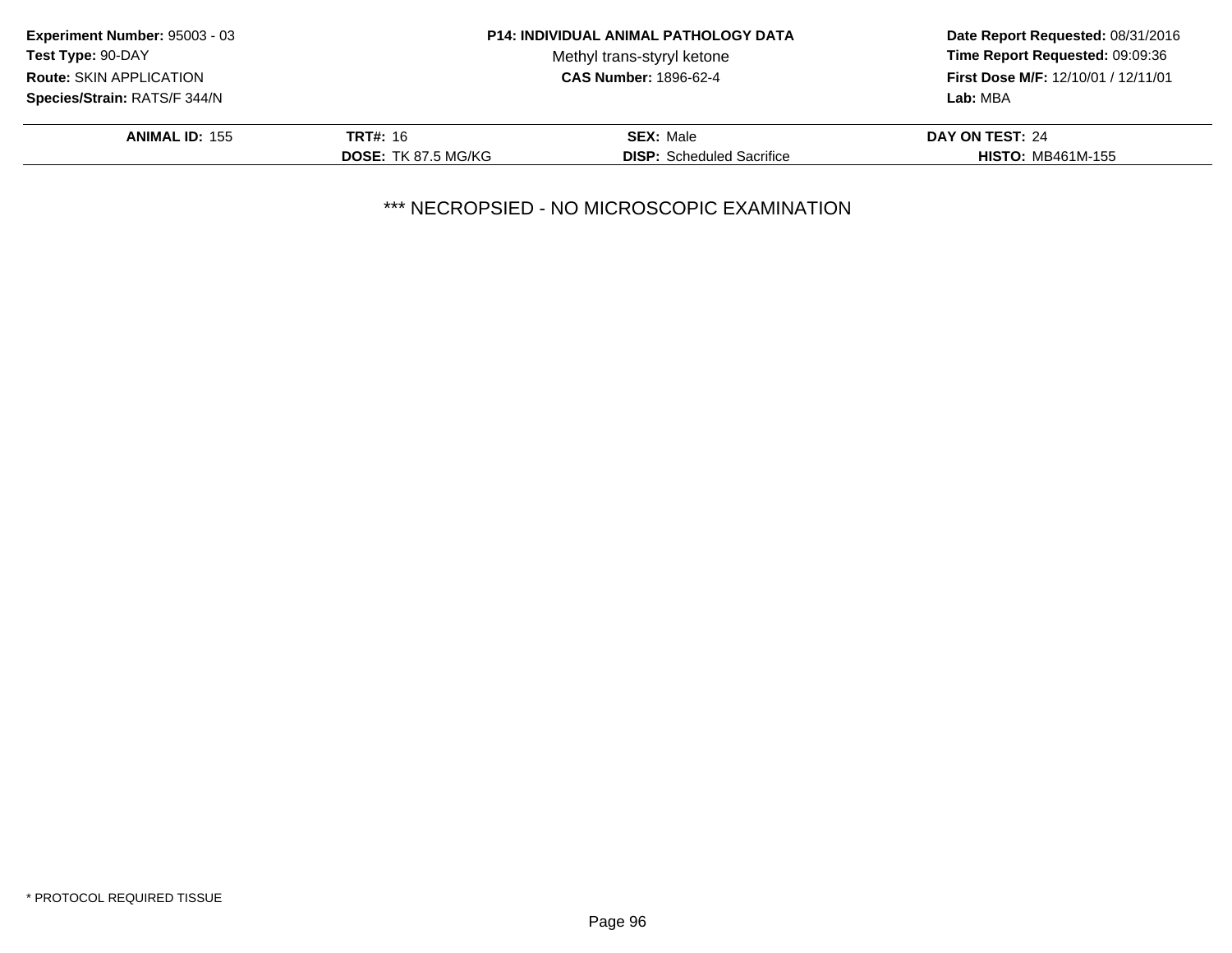| <b>Experiment Number: 95003 - 03</b> |                            | <b>P14: INDIVIDUAL ANIMAL PATHOLOGY DATA</b> | Date Report Requested: 08/31/2016<br>Time Report Requested: 09:09:36<br>First Dose M/F: 12/10/01 / 12/11/01 |
|--------------------------------------|----------------------------|----------------------------------------------|-------------------------------------------------------------------------------------------------------------|
| <b>Test Type: 90-DAY</b>             |                            | Methyl trans-styryl ketone                   |                                                                                                             |
| <b>Route: SKIN APPLICATION</b>       |                            | <b>CAS Number: 1896-62-4</b>                 |                                                                                                             |
| Species/Strain: RATS/F 344/N         |                            |                                              | Lab: MBA                                                                                                    |
| <b>ANIMAL ID: 156</b>                | <b>TRT#: 16</b>            | <b>SEX: Male</b>                             | DAY ON TEST: 24                                                                                             |
|                                      | <b>DOSE: TK 87.5 MG/KG</b> | <b>DISP:</b> Scheduled Sacrifice             | <b>HISTO: MB461M-156</b>                                                                                    |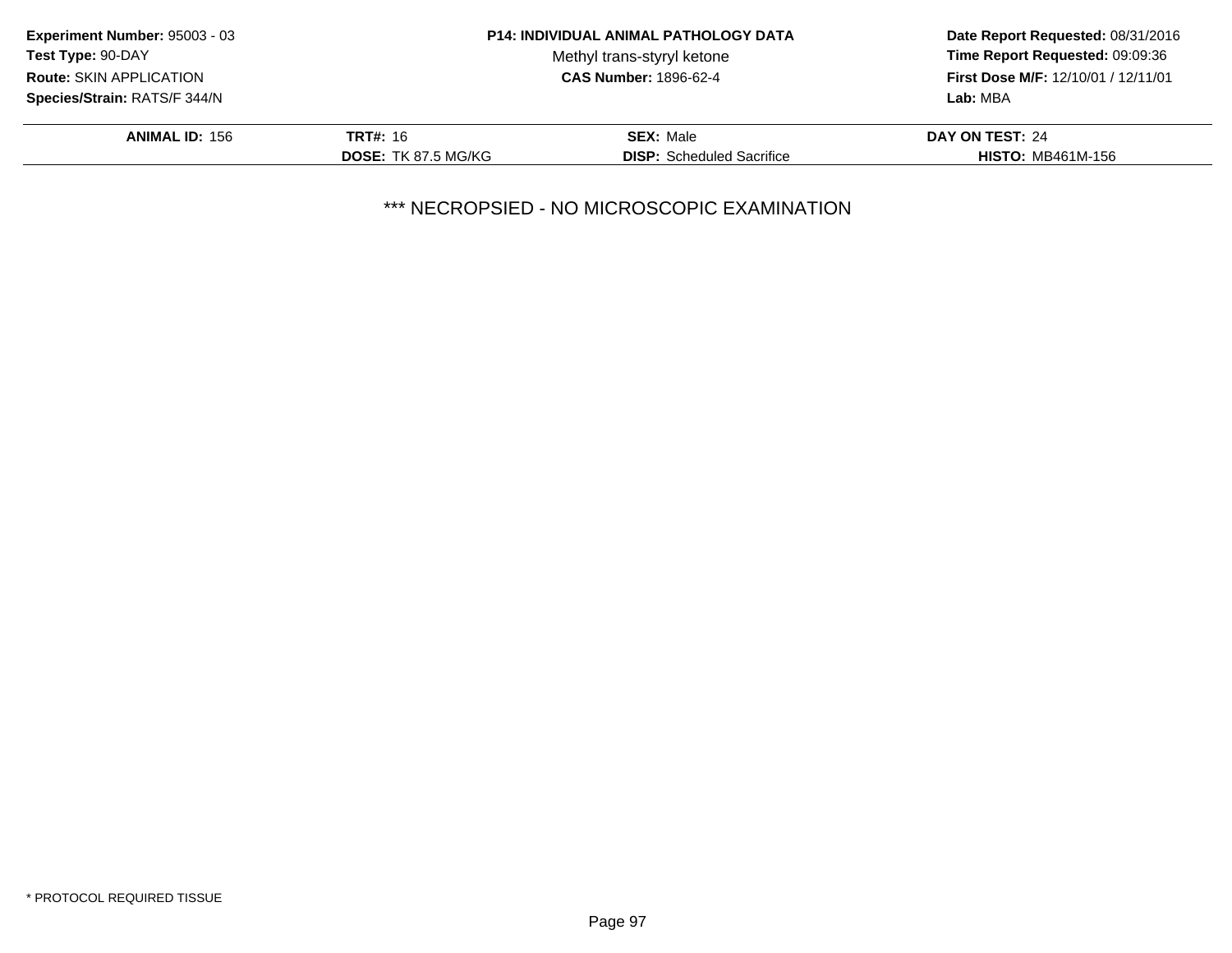| <b>Experiment Number: 95003 - 03</b> |                            | <b>P14: INDIVIDUAL ANIMAL PATHOLOGY DATA</b> | Date Report Requested: 08/31/2016<br>Time Report Requested: 09:09:36<br>First Dose M/F: 12/10/01 / 12/11/01 |
|--------------------------------------|----------------------------|----------------------------------------------|-------------------------------------------------------------------------------------------------------------|
| Test Type: 90-DAY                    |                            | Methyl trans-styryl ketone                   |                                                                                                             |
| Route: SKIN APPLICATION              |                            | <b>CAS Number: 1896-62-4</b>                 |                                                                                                             |
| Species/Strain: RATS/F 344/N         |                            |                                              | Lab: MBA                                                                                                    |
| <b>ANIMAL ID: 157</b>                | <b>TRT#: 16</b>            | <b>SEX: Male</b>                             | DAY ON TEST: 24                                                                                             |
|                                      | <b>DOSE: TK 87.5 MG/KG</b> | <b>DISP:</b> Scheduled Sacrifice             | <b>HISTO: MB461M-157</b>                                                                                    |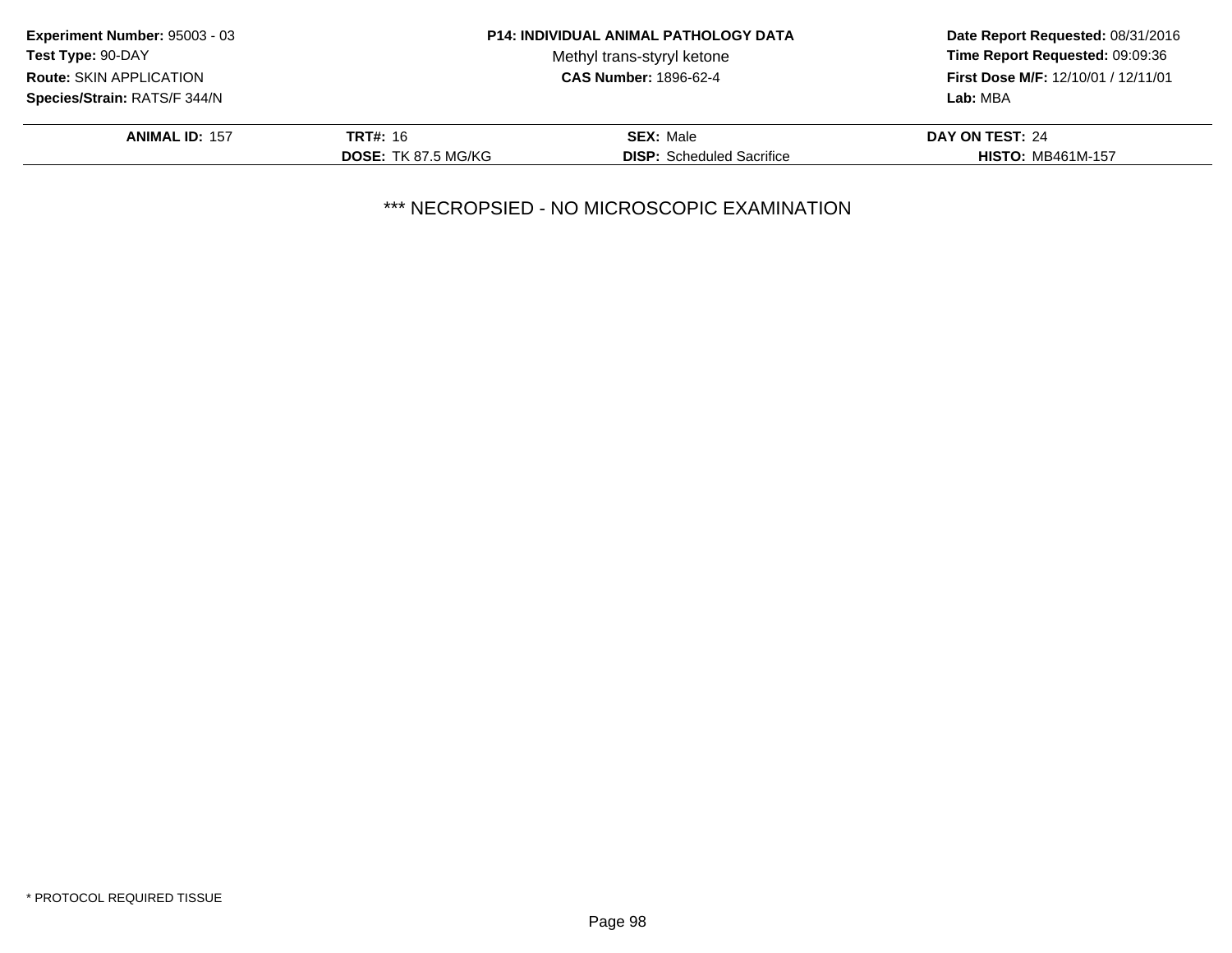| <b>Experiment Number: 95003 - 03</b> |                            | <b>P14: INDIVIDUAL ANIMAL PATHOLOGY DATA</b> | Date Report Requested: 08/31/2016<br>Time Report Requested: 09:09:36 |
|--------------------------------------|----------------------------|----------------------------------------------|----------------------------------------------------------------------|
| <b>Test Type: 90-DAY</b>             |                            | Methyl trans-styryl ketone                   |                                                                      |
| <b>Route: SKIN APPLICATION</b>       |                            | <b>CAS Number: 1896-62-4</b>                 | First Dose M/F: 12/10/01 / 12/11/01                                  |
| <b>Species/Strain: RATS/F 344/N</b>  |                            |                                              | Lab: MBA                                                             |
| <b>ANIMAL ID: 158</b>                | <b>TRT#: 16</b>            | <b>SEX: Male</b>                             | DAY ON TEST: 24                                                      |
|                                      | <b>DOSE: TK 87.5 MG/KG</b> | <b>DISP:</b> Scheduled Sacrifice             | <b>HISTO: MB461M-158</b>                                             |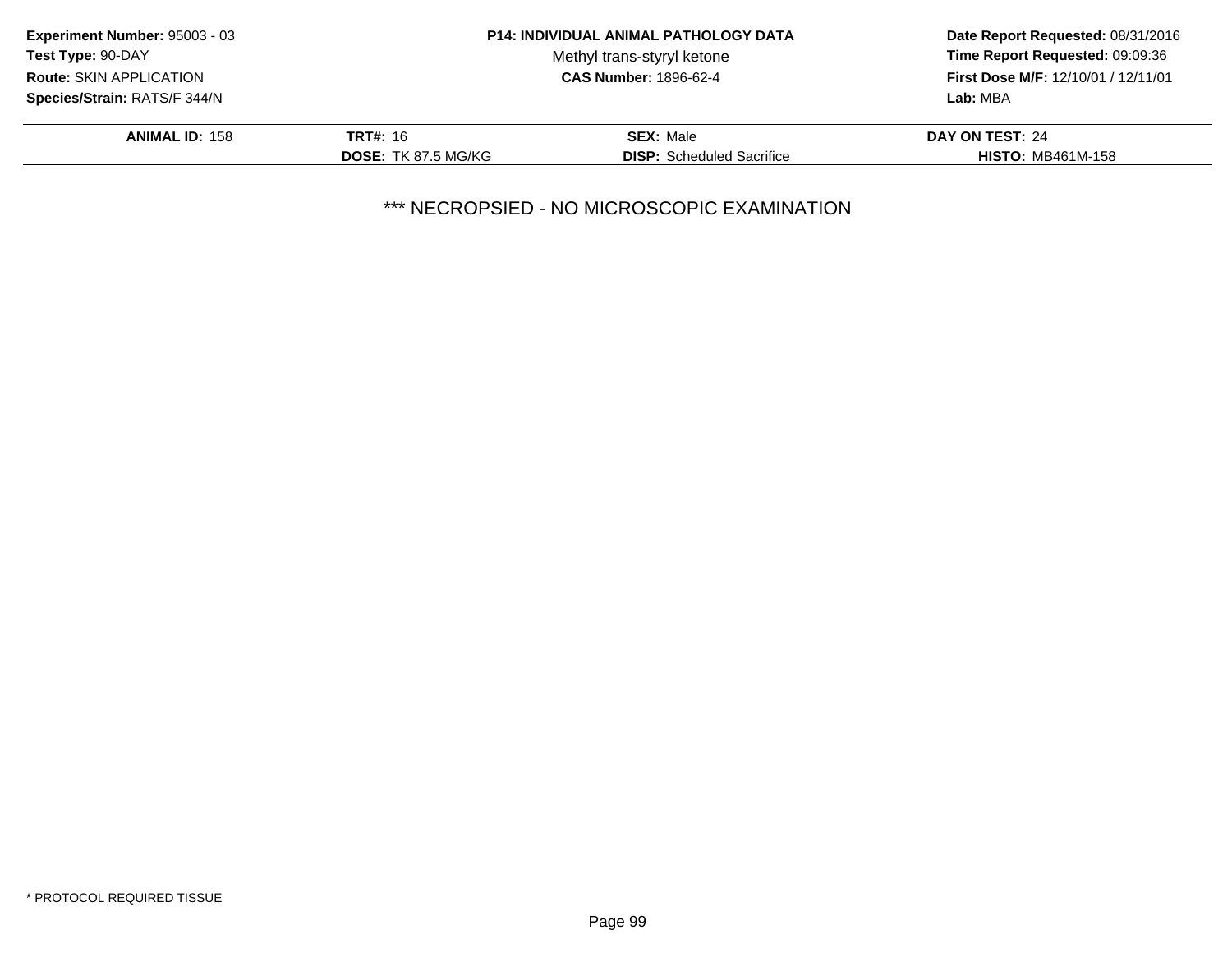| <b>Experiment Number: 95003 - 03</b> |                            | <b>P14: INDIVIDUAL ANIMAL PATHOLOGY DATA</b> | Date Report Requested: 08/31/2016<br>Time Report Requested: 09:09:36<br>First Dose M/F: 12/10/01 / 12/11/01 |
|--------------------------------------|----------------------------|----------------------------------------------|-------------------------------------------------------------------------------------------------------------|
| <b>Test Type: 90-DAY</b>             |                            | Methyl trans-styryl ketone                   |                                                                                                             |
| <b>Route: SKIN APPLICATION</b>       |                            | <b>CAS Number: 1896-62-4</b>                 |                                                                                                             |
| Species/Strain: RATS/F 344/N         |                            |                                              | Lab: MBA                                                                                                    |
| <b>ANIMAL ID: 159</b>                | <b>TRT#: 16</b>            | <b>SEX: Male</b>                             | DAY ON TEST: 24                                                                                             |
|                                      | <b>DOSE: TK 87.5 MG/KG</b> | <b>DISP:</b> Scheduled Sacrifice             | <b>HISTO: MB461M-159</b>                                                                                    |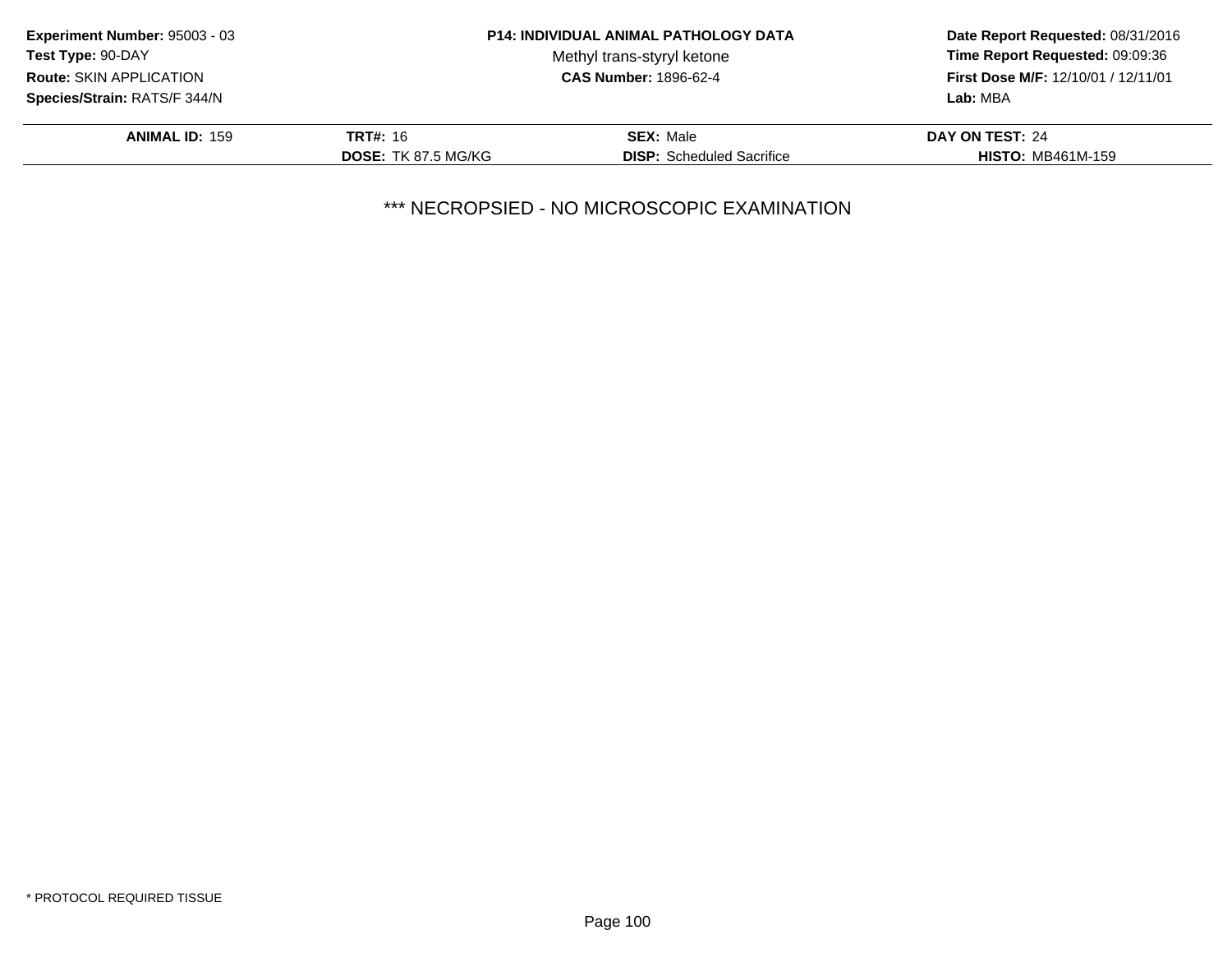| <b>Experiment Number: 95003 - 03</b> |                            | <b>P14: INDIVIDUAL ANIMAL PATHOLOGY DATA</b> | Date Report Requested: 08/31/2016<br>Time Report Requested: 09:09:36<br>First Dose M/F: 12/10/01 / 12/11/01 |
|--------------------------------------|----------------------------|----------------------------------------------|-------------------------------------------------------------------------------------------------------------|
| <b>Test Type: 90-DAY</b>             |                            | Methyl trans-styryl ketone                   |                                                                                                             |
| <b>Route: SKIN APPLICATION</b>       |                            | <b>CAS Number: 1896-62-4</b>                 |                                                                                                             |
| Species/Strain: RATS/F 344/N         |                            |                                              | Lab: MBA                                                                                                    |
| <b>ANIMAL ID: 160</b>                | <b>TRT#: 16</b>            | <b>SEX: Male</b>                             | DAY ON TEST: 24                                                                                             |
|                                      | <b>DOSE: TK 87.5 MG/KG</b> | <b>DISP:</b> Scheduled Sacrifice             | <b>HISTO: MB461M-160</b>                                                                                    |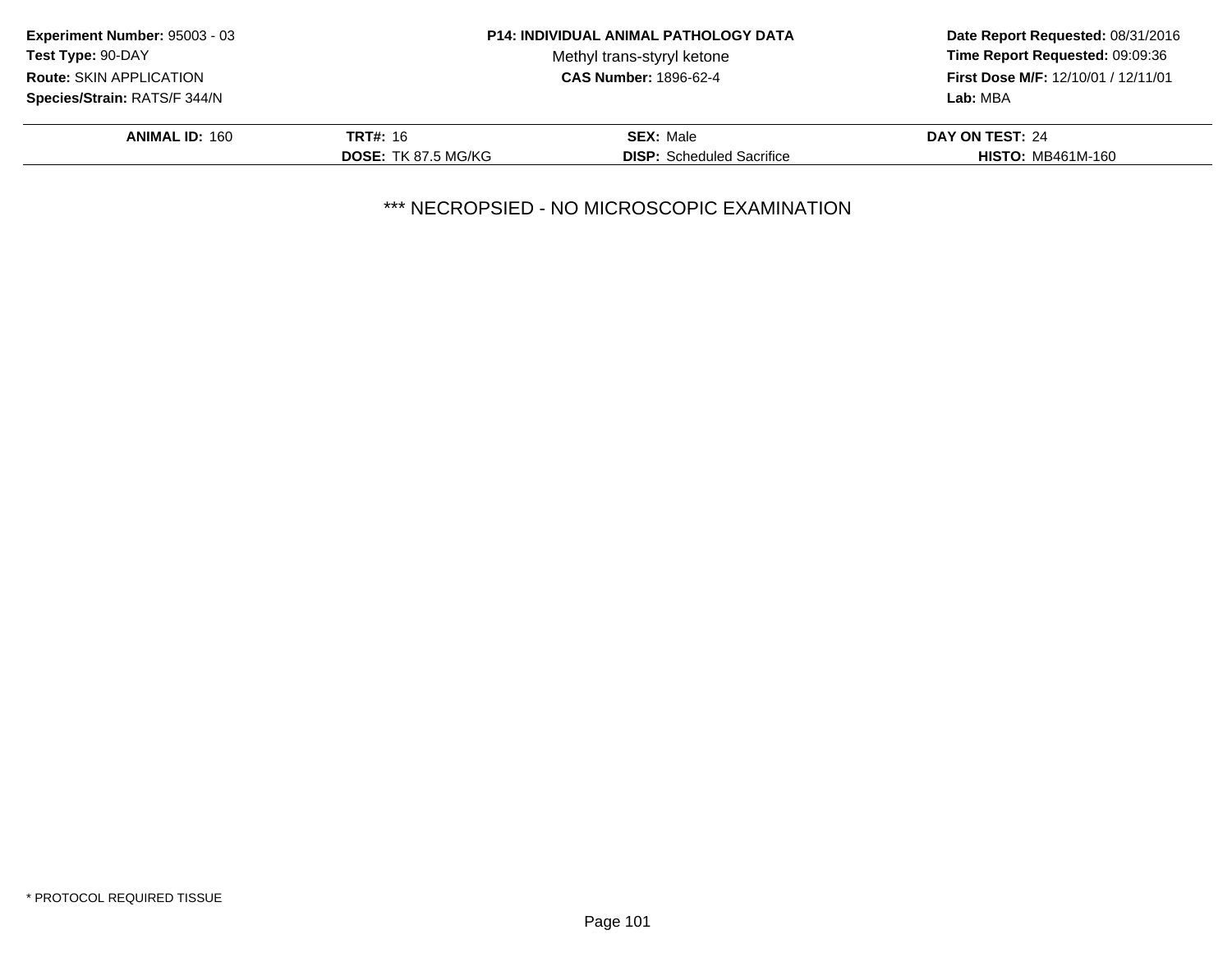| <b>Experiment Number: 95003 - 03</b> |                           | <b>P14: INDIVIDUAL ANIMAL PATHOLOGY DATA</b> | Date Report Requested: 08/31/2016<br>Time Report Requested: 09:09:36<br>First Dose M/F: 12/10/01 / 12/11/01 |
|--------------------------------------|---------------------------|----------------------------------------------|-------------------------------------------------------------------------------------------------------------|
| Test Type: 90-DAY                    |                           | Methyl trans-styryl ketone                   |                                                                                                             |
| <b>Route: SKIN APPLICATION</b>       |                           | <b>CAS Number: 1896-62-4</b>                 |                                                                                                             |
| Species/Strain: RATS/F 344/N         |                           |                                              | Lab: MBA                                                                                                    |
| <b>ANIMAL ID: 161</b>                | <b>TRT#: 17</b>           | <b>SEX: Male</b>                             | DAY ON TEST: 24                                                                                             |
|                                      | <b>DOSE: TK 175 MG/KG</b> | <b>DISP:</b> Scheduled Sacrifice             | <b>HISTO: MB461M-161</b>                                                                                    |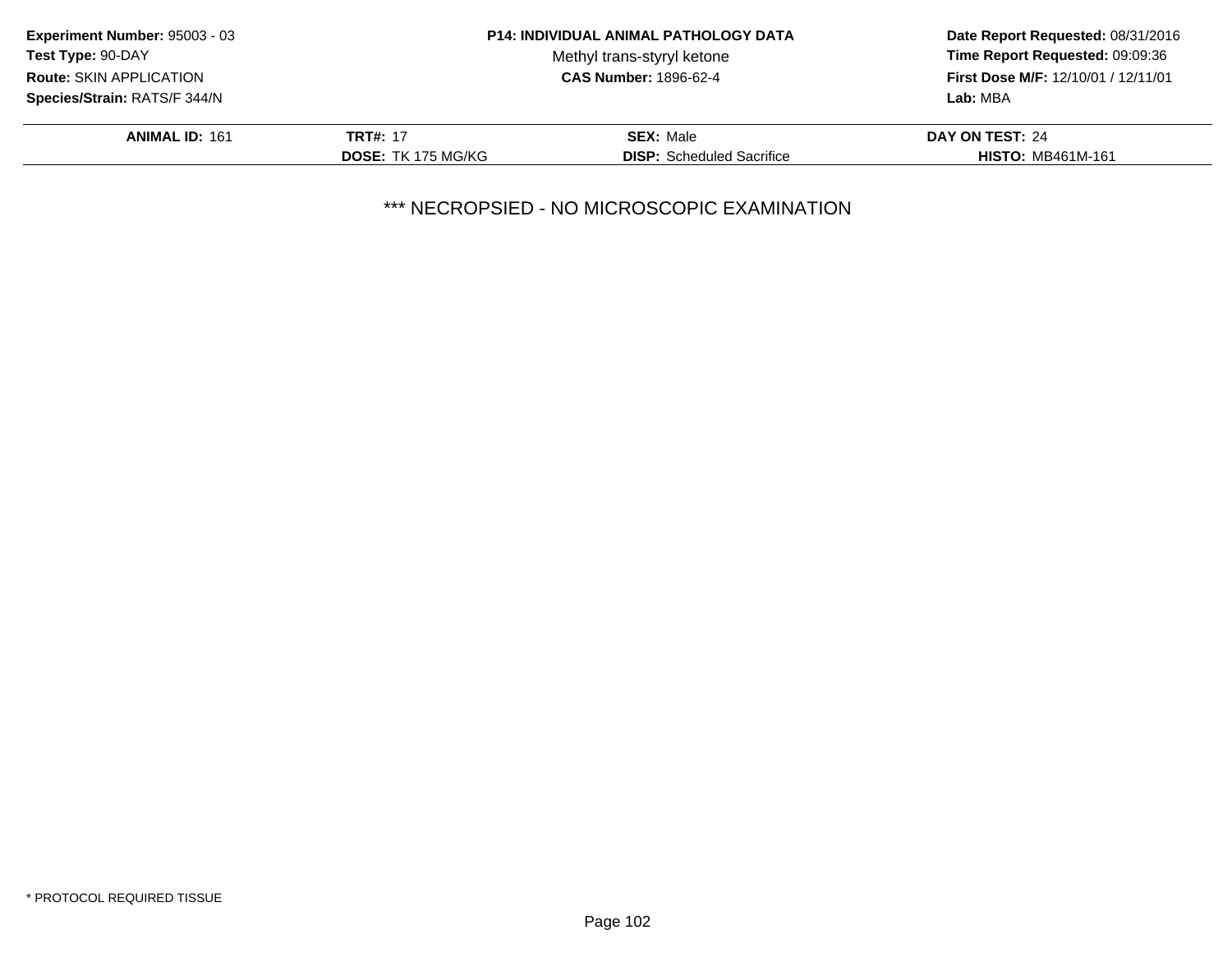| <b>Experiment Number: 95003 - 03</b> |                           | <b>P14: INDIVIDUAL ANIMAL PATHOLOGY DATA</b> | Date Report Requested: 08/31/2016                                             |  |
|--------------------------------------|---------------------------|----------------------------------------------|-------------------------------------------------------------------------------|--|
| Test Type: 90-DAY                    |                           | Methyl trans-styryl ketone                   | Time Report Requested: 09:09:36<br><b>First Dose M/F: 12/10/01 / 12/11/01</b> |  |
| <b>Route: SKIN APPLICATION</b>       |                           | <b>CAS Number: 1896-62-4</b>                 |                                                                               |  |
| Species/Strain: RATS/F 344/N         |                           |                                              | Lab: MBA                                                                      |  |
| <b>ANIMAL ID: 162</b>                | <b>TRT#: 17</b>           | <b>SEX: Male</b>                             | DAY ON TEST: 24                                                               |  |
|                                      | <b>DOSE: TK 175 MG/KG</b> | <b>DISP:</b> Scheduled Sacrifice             | <b>HISTO: MB461M-162</b>                                                      |  |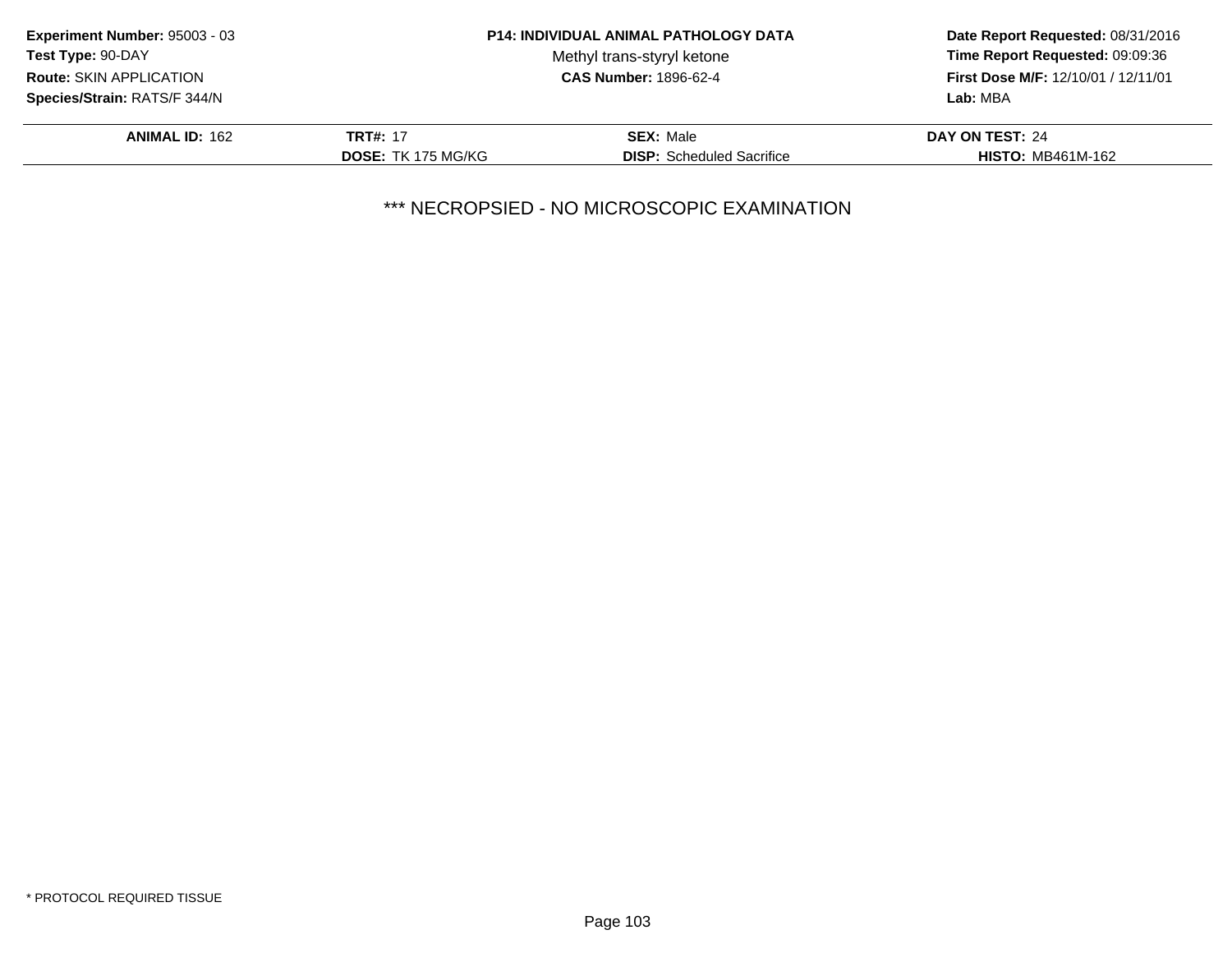| <b>Experiment Number: 95003 - 03</b> |                           | <b>P14: INDIVIDUAL ANIMAL PATHOLOGY DATA</b> | Date Report Requested: 08/31/2016<br>Time Report Requested: 09:09:36<br><b>First Dose M/F: 12/10/01 / 12/11/01</b> |
|--------------------------------------|---------------------------|----------------------------------------------|--------------------------------------------------------------------------------------------------------------------|
| Test Type: 90-DAY                    |                           | Methyl trans-styryl ketone                   |                                                                                                                    |
| <b>Route: SKIN APPLICATION</b>       |                           | <b>CAS Number: 1896-62-4</b>                 |                                                                                                                    |
| Species/Strain: RATS/F 344/N         |                           |                                              | Lab: MBA                                                                                                           |
| <b>ANIMAL ID: 163</b>                | <b>TRT#: 17</b>           | <b>SEX: Male</b>                             | DAY ON TEST: 24                                                                                                    |
|                                      | <b>DOSE: TK 175 MG/KG</b> | <b>DISP:</b> Scheduled Sacrifice             | <b>HISTO: MB461M-163</b>                                                                                           |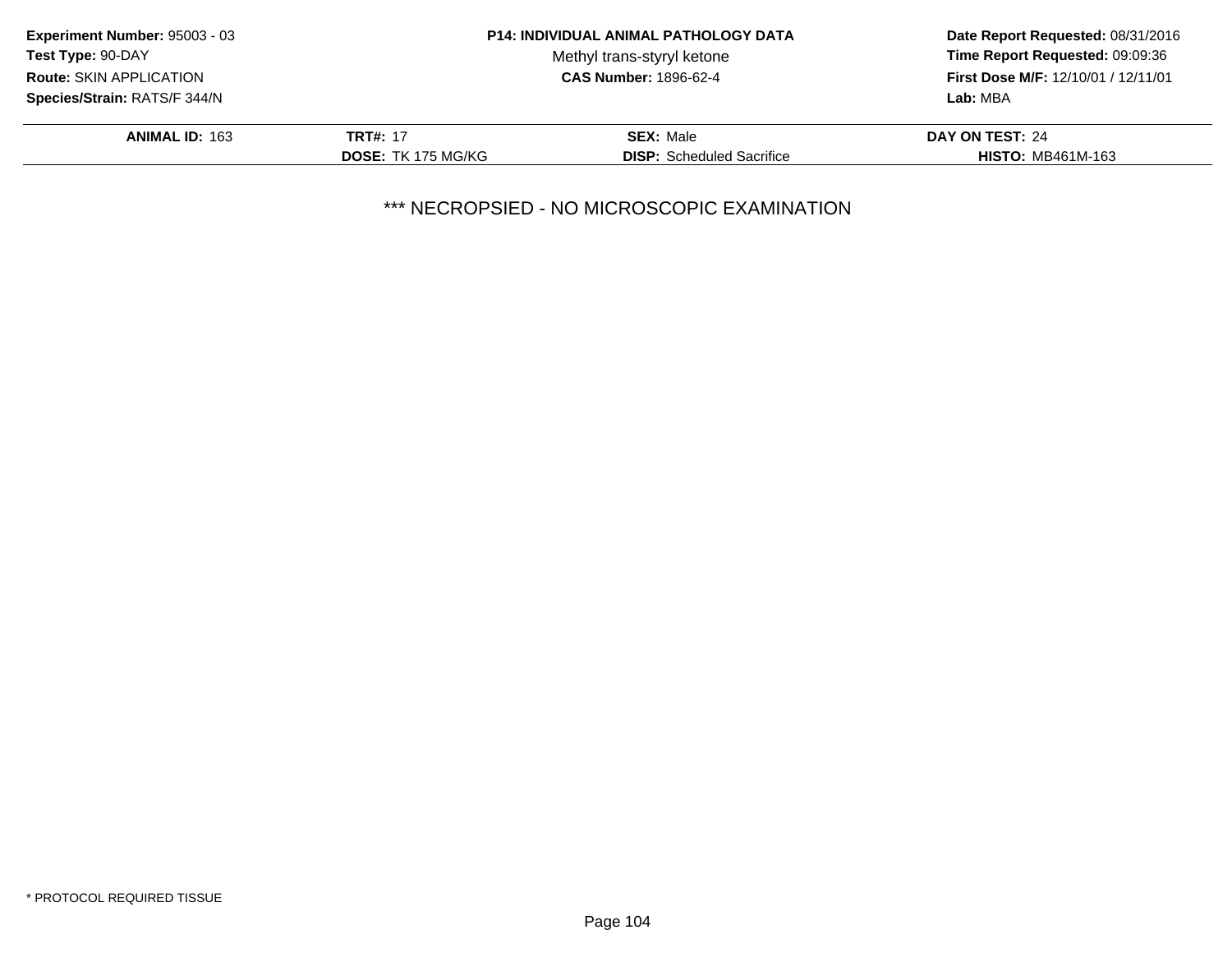| <b>Experiment Number: 95003 - 03</b> |                           | <b>P14: INDIVIDUAL ANIMAL PATHOLOGY DATA</b> | Date Report Requested: 08/31/2016                                      |  |
|--------------------------------------|---------------------------|----------------------------------------------|------------------------------------------------------------------------|--|
| Test Type: 90-DAY                    |                           | Methyl trans-styryl ketone                   | Time Report Requested: 09:09:36<br>First Dose M/F: 12/10/01 / 12/11/01 |  |
| <b>Route: SKIN APPLICATION</b>       |                           | <b>CAS Number: 1896-62-4</b>                 |                                                                        |  |
| Species/Strain: RATS/F 344/N         |                           |                                              | Lab: MBA                                                               |  |
| <b>ANIMAL ID: 164</b>                | <b>TRT#: 17</b>           | <b>SEX: Male</b>                             | DAY ON TEST: 24                                                        |  |
|                                      | <b>DOSE: TK 175 MG/KG</b> | <b>DISP:</b> Scheduled Sacrifice             | <b>HISTO: MB461M-164</b>                                               |  |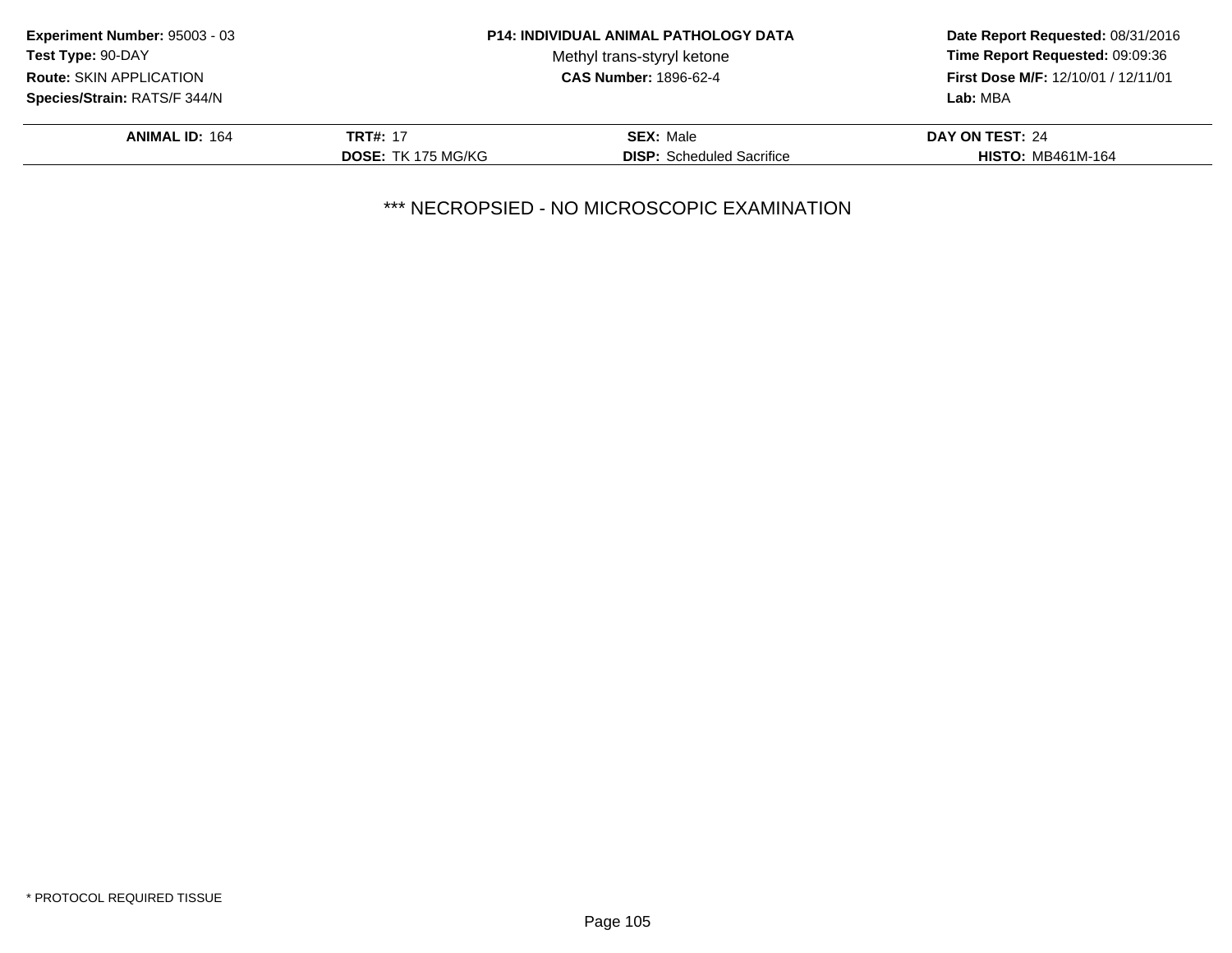| <b>Experiment Number: 95003 - 03</b> |                           | <b>P14: INDIVIDUAL ANIMAL PATHOLOGY DATA</b> | Date Report Requested: 08/31/2016<br>Time Report Requested: 09:09:36 |
|--------------------------------------|---------------------------|----------------------------------------------|----------------------------------------------------------------------|
| Test Type: 90-DAY                    |                           | Methyl trans-styryl ketone                   |                                                                      |
| <b>Route: SKIN APPLICATION</b>       |                           | <b>CAS Number: 1896-62-4</b>                 | First Dose M/F: 12/10/01 / 12/11/01                                  |
| Species/Strain: RATS/F 344/N         |                           |                                              | Lab: MBA                                                             |
| <b>ANIMAL ID: 165</b>                | <b>TRT#: 17</b>           | <b>SEX: Male</b>                             | DAY ON TEST: 24                                                      |
|                                      | <b>DOSE: TK 175 MG/KG</b> | <b>DISP:</b> Scheduled Sacrifice             | <b>HISTO: MB461M-165</b>                                             |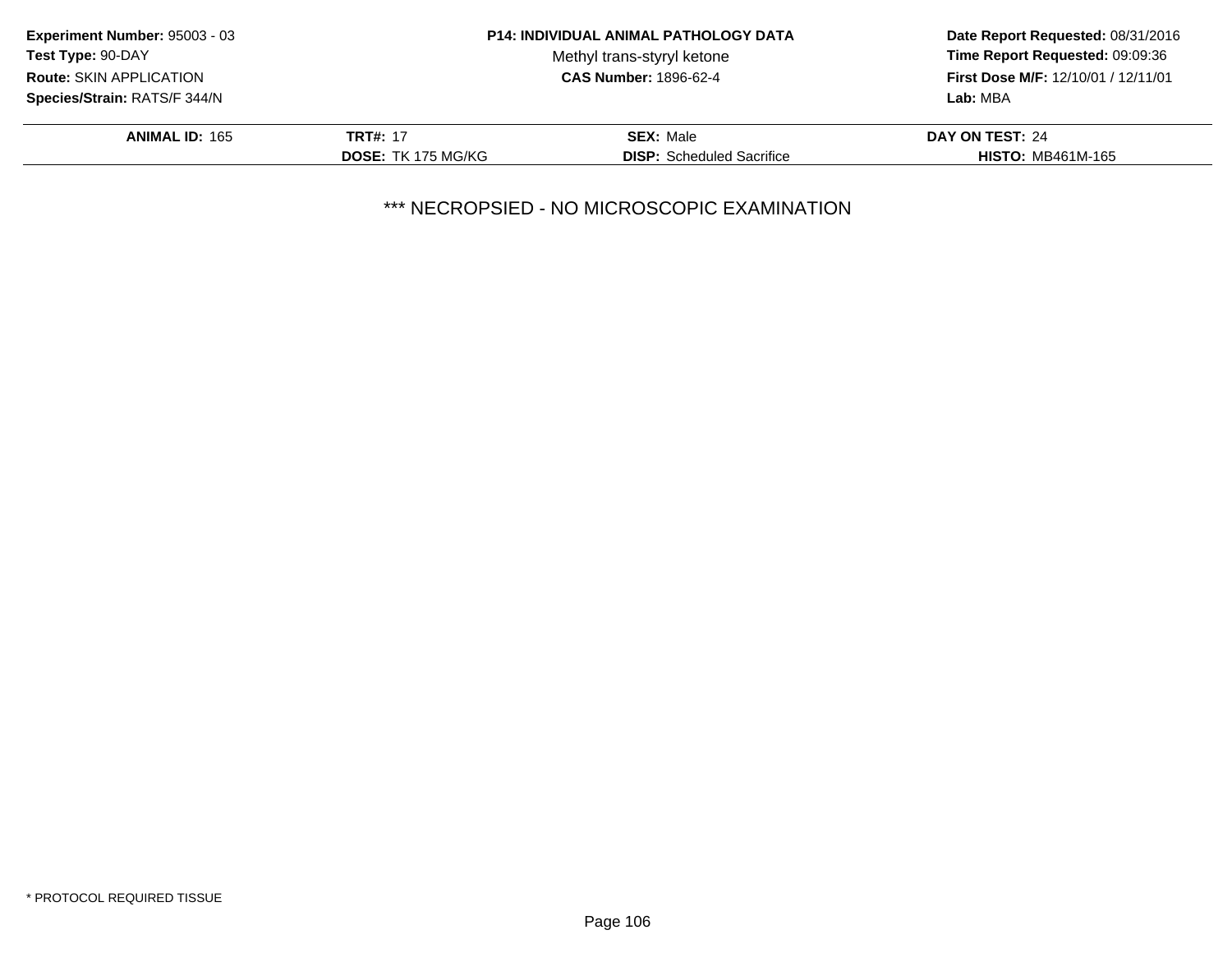| <b>Experiment Number: 95003 - 03</b> |                           | <b>P14: INDIVIDUAL ANIMAL PATHOLOGY DATA</b> | Date Report Requested: 08/31/2016<br>Time Report Requested: 09:09:36<br><b>First Dose M/F: 12/10/01 / 12/11/01</b> |
|--------------------------------------|---------------------------|----------------------------------------------|--------------------------------------------------------------------------------------------------------------------|
| Test Type: 90-DAY                    |                           | Methyl trans-styryl ketone                   |                                                                                                                    |
| <b>Route: SKIN APPLICATION</b>       |                           | <b>CAS Number: 1896-62-4</b>                 |                                                                                                                    |
| Species/Strain: RATS/F 344/N         |                           |                                              | Lab: MBA                                                                                                           |
| <b>ANIMAL ID: 166</b>                | <b>TRT#: 17</b>           | <b>SEX: Male</b>                             | DAY ON TEST: 24                                                                                                    |
|                                      | <b>DOSE: TK 175 MG/KG</b> | <b>DISP:</b> Scheduled Sacrifice             | <b>HISTO: MB461M-166</b>                                                                                           |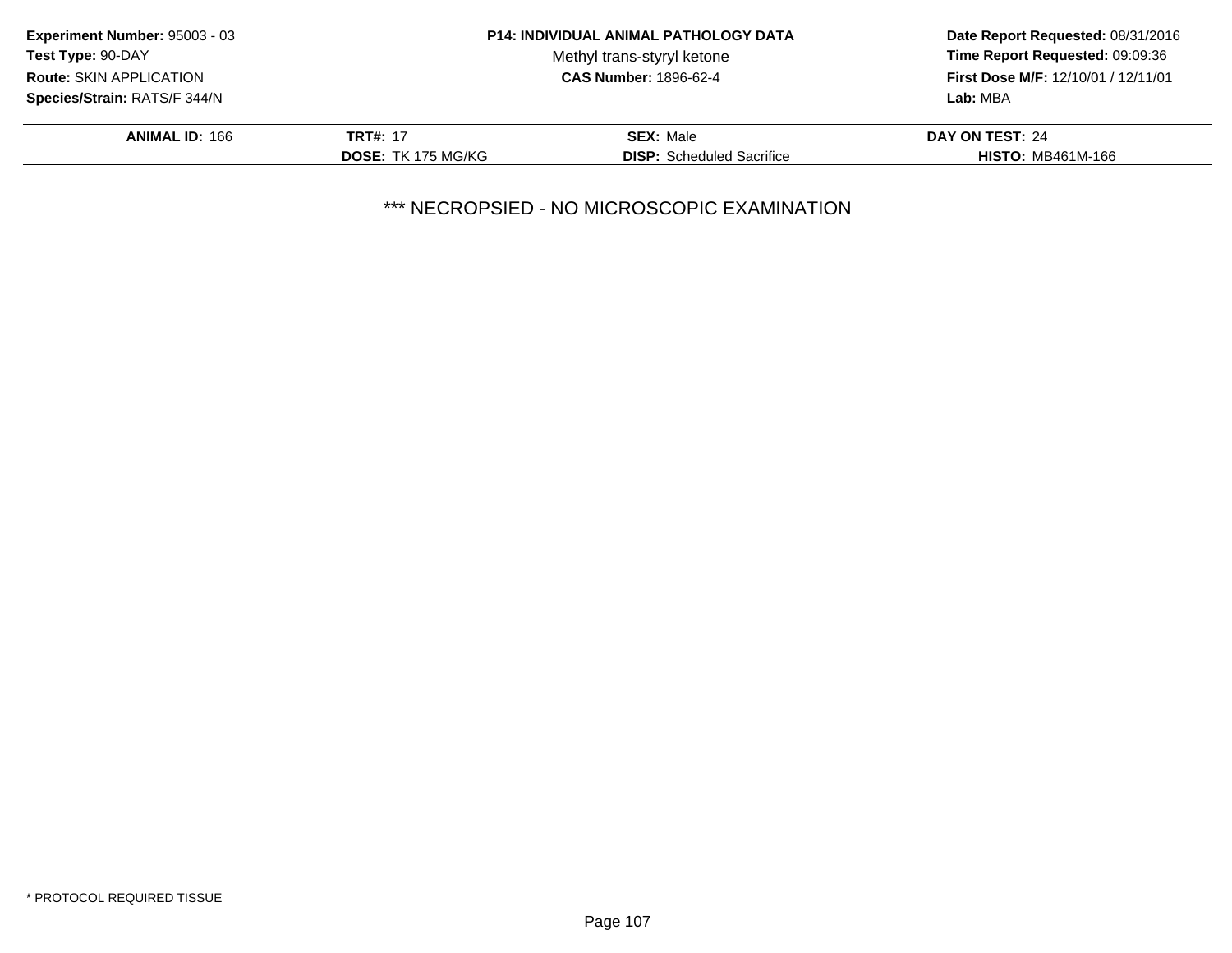| <b>Experiment Number: 95003 - 03</b> |                           | <b>P14: INDIVIDUAL ANIMAL PATHOLOGY DATA</b> | Date Report Requested: 08/31/2016<br>Time Report Requested: 09:09:36<br>First Dose M/F: 12/10/01 / 12/11/01 |
|--------------------------------------|---------------------------|----------------------------------------------|-------------------------------------------------------------------------------------------------------------|
| Test Type: 90-DAY                    |                           | Methyl trans-styryl ketone                   |                                                                                                             |
| <b>Route: SKIN APPLICATION</b>       |                           | <b>CAS Number: 1896-62-4</b>                 |                                                                                                             |
| Species/Strain: RATS/F 344/N         |                           |                                              | Lab: MBA                                                                                                    |
| <b>ANIMAL ID: 167</b>                | <b>TRT#: 17</b>           | <b>SEX: Male</b>                             | DAY ON TEST: 24                                                                                             |
|                                      | <b>DOSE: TK 175 MG/KG</b> | <b>DISP:</b> Scheduled Sacrifice             | <b>HISTO: MB461M-167</b>                                                                                    |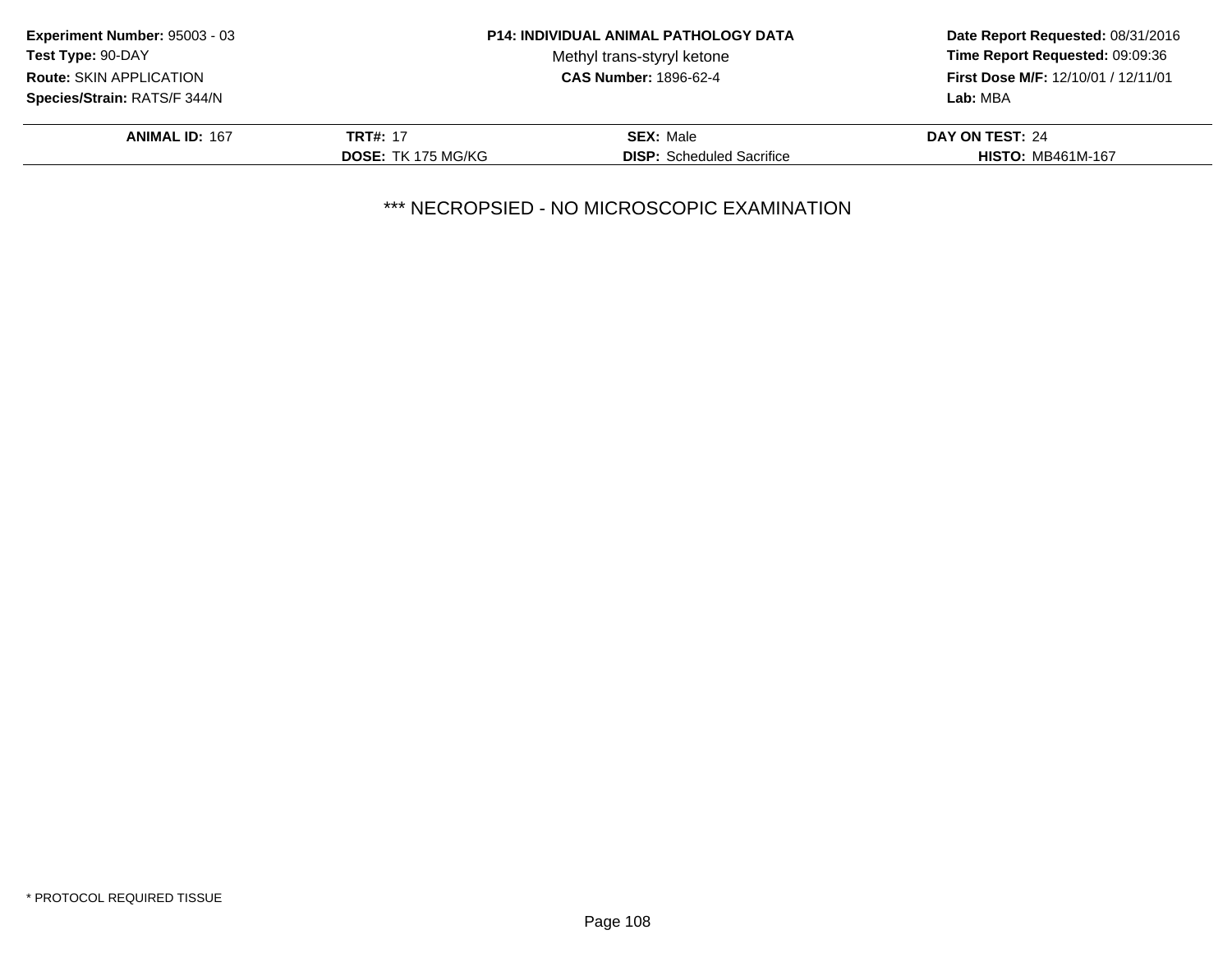| <b>Experiment Number: 95003 - 03</b> |                           | <b>P14: INDIVIDUAL ANIMAL PATHOLOGY DATA</b> | Date Report Requested: 08/31/2016<br>Time Report Requested: 09:09:36<br><b>First Dose M/F: 12/10/01 / 12/11/01</b> |
|--------------------------------------|---------------------------|----------------------------------------------|--------------------------------------------------------------------------------------------------------------------|
| Test Type: 90-DAY                    |                           | Methyl trans-styryl ketone                   |                                                                                                                    |
| <b>Route: SKIN APPLICATION</b>       |                           | <b>CAS Number: 1896-62-4</b>                 |                                                                                                                    |
| Species/Strain: RATS/F 344/N         |                           |                                              | Lab: MBA                                                                                                           |
| <b>ANIMAL ID: 168</b>                | <b>TRT#: 17</b>           | <b>SEX: Male</b>                             | DAY ON TEST: 24                                                                                                    |
|                                      | <b>DOSE: TK 175 MG/KG</b> | <b>DISP:</b> Scheduled Sacrifice             | <b>HISTO: MB461M-168</b>                                                                                           |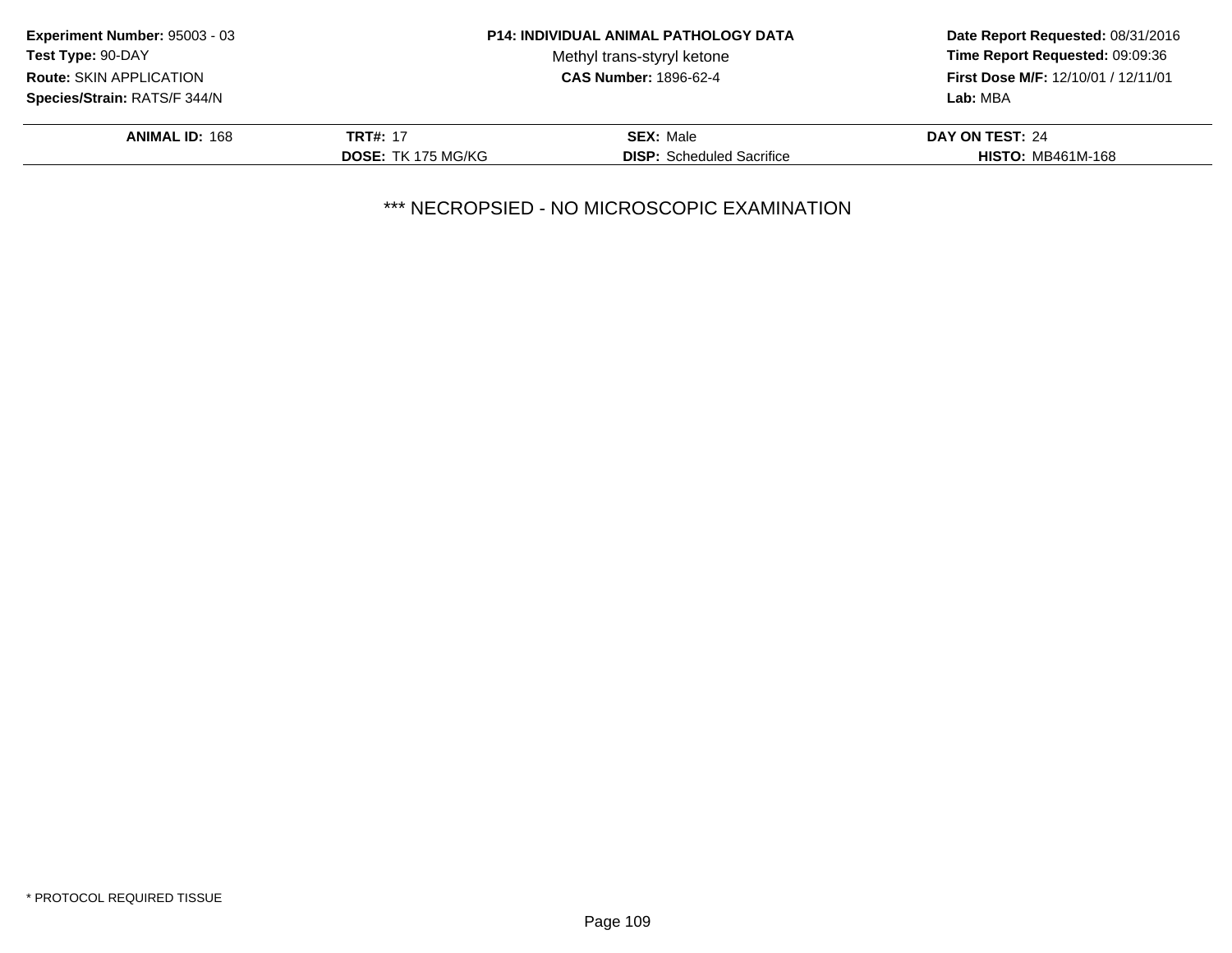| <b>Experiment Number: 95003 - 03</b> |                           | <b>P14: INDIVIDUAL ANIMAL PATHOLOGY DATA</b> | Date Report Requested: 08/31/2016<br>Time Report Requested: 09:09:36<br><b>First Dose M/F: 12/10/01 / 12/11/01</b> |
|--------------------------------------|---------------------------|----------------------------------------------|--------------------------------------------------------------------------------------------------------------------|
| Test Type: 90-DAY                    |                           | Methyl trans-styryl ketone                   |                                                                                                                    |
| <b>Route: SKIN APPLICATION</b>       |                           | <b>CAS Number: 1896-62-4</b>                 |                                                                                                                    |
| Species/Strain: RATS/F 344/N         |                           |                                              | Lab: MBA                                                                                                           |
| <b>ANIMAL ID: 169</b>                | <b>TRT#: 17</b>           | <b>SEX: Male</b>                             | DAY ON TEST: 24                                                                                                    |
|                                      | <b>DOSE: TK 175 MG/KG</b> | <b>DISP:</b> Scheduled Sacrifice             | <b>HISTO: MB461M-169</b>                                                                                           |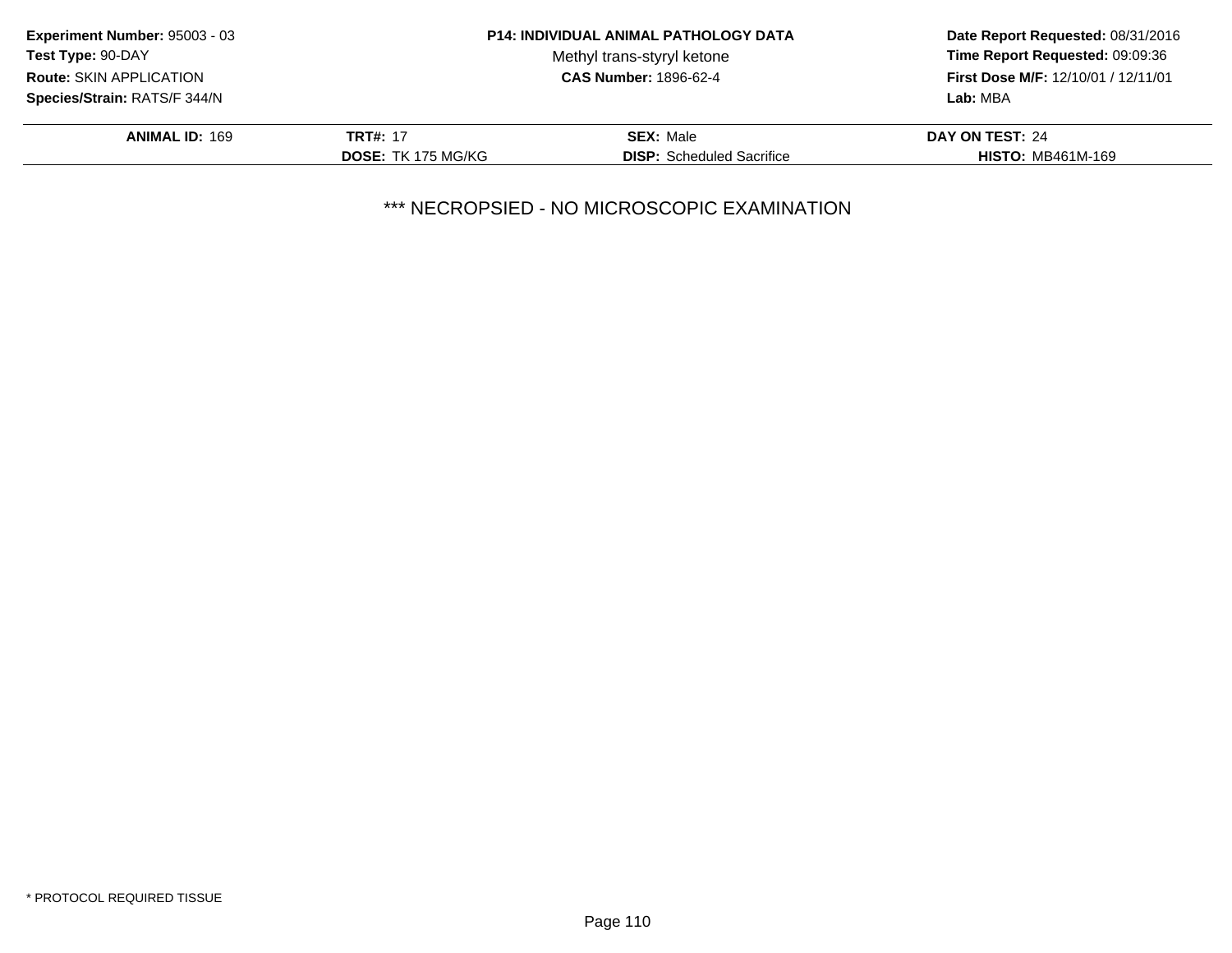| <b>Experiment Number: 95003 - 03</b> |                           | <b>P14: INDIVIDUAL ANIMAL PATHOLOGY DATA</b> | Date Report Requested: 08/31/2016<br>Time Report Requested: 09:09:36<br>First Dose M/F: 12/10/01 / 12/11/01 |
|--------------------------------------|---------------------------|----------------------------------------------|-------------------------------------------------------------------------------------------------------------|
| Test Type: 90-DAY                    |                           | Methyl trans-styryl ketone                   |                                                                                                             |
| <b>Route: SKIN APPLICATION</b>       |                           | <b>CAS Number: 1896-62-4</b>                 |                                                                                                             |
| Species/Strain: RATS/F 344/N         |                           |                                              | Lab: MBA                                                                                                    |
| <b>ANIMAL ID: 170</b>                | <b>TRT#: 17</b>           | <b>SEX: Male</b>                             | DAY ON TEST: 24                                                                                             |
|                                      | <b>DOSE: TK 175 MG/KG</b> | <b>DISP:</b> Scheduled Sacrifice             | <b>HISTO: MB461M-170</b>                                                                                    |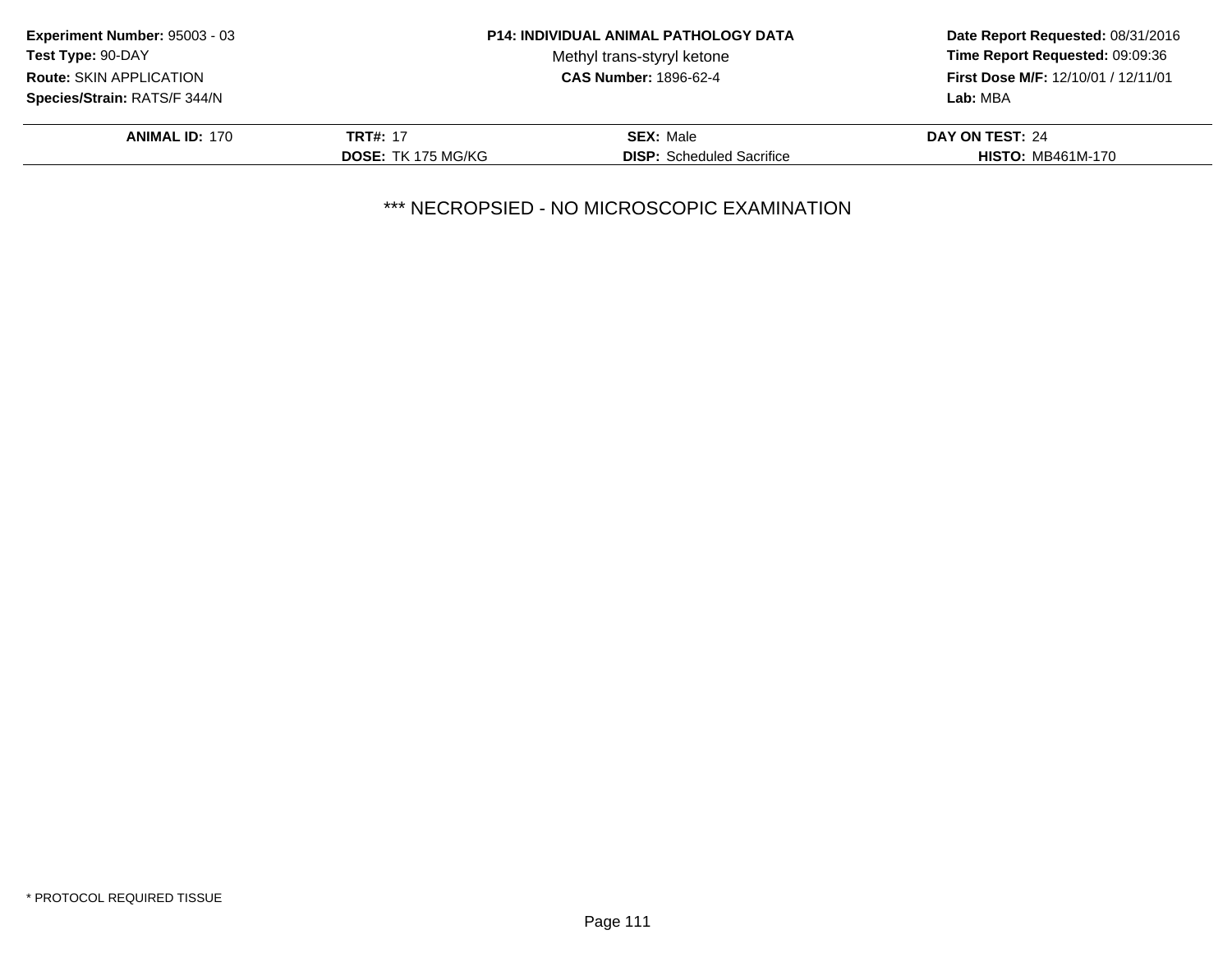| <b>Experiment Number: 95003 - 03</b> |                           | <b>P14: INDIVIDUAL ANIMAL PATHOLOGY DATA</b> | Date Report Requested: 08/31/2016<br>Time Report Requested: 09:09:36<br>First Dose M/F: 12/10/01 / 12/11/01 |
|--------------------------------------|---------------------------|----------------------------------------------|-------------------------------------------------------------------------------------------------------------|
| <b>Test Type: 90-DAY</b>             |                           | Methyl trans-styryl ketone                   |                                                                                                             |
| Route: SKIN APPLICATION              |                           | <b>CAS Number: 1896-62-4</b>                 |                                                                                                             |
| Species/Strain: RATS/F 344/N         |                           |                                              | Lab: MBA                                                                                                    |
| <b>ANIMAL ID: 171</b>                | <b>TRT#: 18</b>           | <b>SEX: Male</b>                             | DAY ON TEST: 24                                                                                             |
|                                      | <b>DOSE: TK 350 MG/KG</b> | <b>DISP:</b> Scheduled Sacrifice             | <b>HISTO: MB461M-171</b>                                                                                    |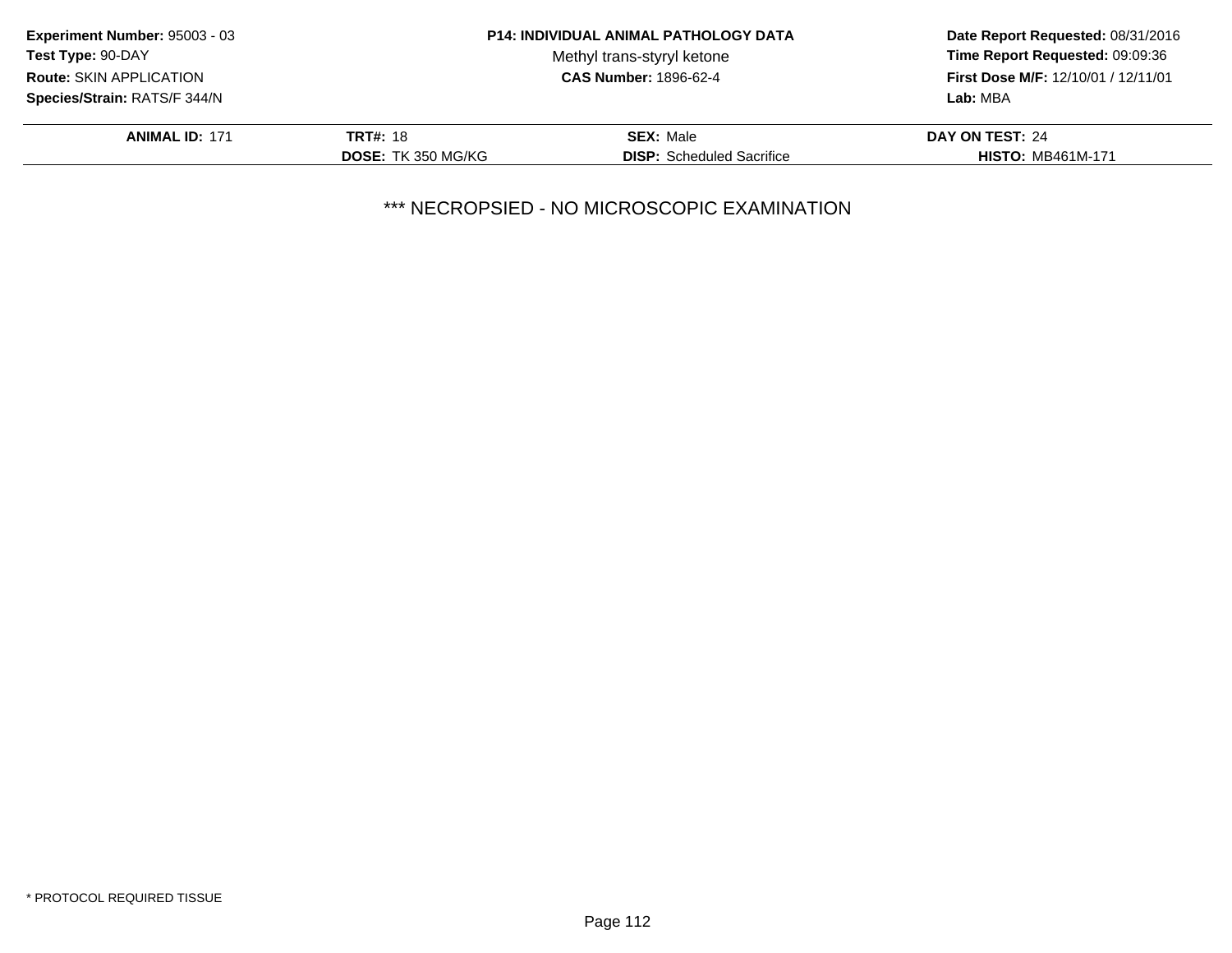| <b>Experiment Number: 95003 - 03</b> |                           | <b>P14: INDIVIDUAL ANIMAL PATHOLOGY DATA</b> | Date Report Requested: 08/31/2016<br>Time Report Requested: 09:09:36<br>First Dose M/F: 12/10/01 / 12/11/01 |
|--------------------------------------|---------------------------|----------------------------------------------|-------------------------------------------------------------------------------------------------------------|
| <b>Test Type: 90-DAY</b>             |                           | Methyl trans-styryl ketone                   |                                                                                                             |
| <b>Route: SKIN APPLICATION</b>       |                           | <b>CAS Number: 1896-62-4</b>                 |                                                                                                             |
| Species/Strain: RATS/F 344/N         |                           |                                              | Lab: MBA                                                                                                    |
| <b>ANIMAL ID: 172</b>                | <b>TRT#: 18</b>           | <b>SEX: Male</b>                             | DAY ON TEST: 24                                                                                             |
|                                      | <b>DOSE: TK 350 MG/KG</b> | <b>DISP:</b> Scheduled Sacrifice             | <b>HISTO: MB461M-172</b>                                                                                    |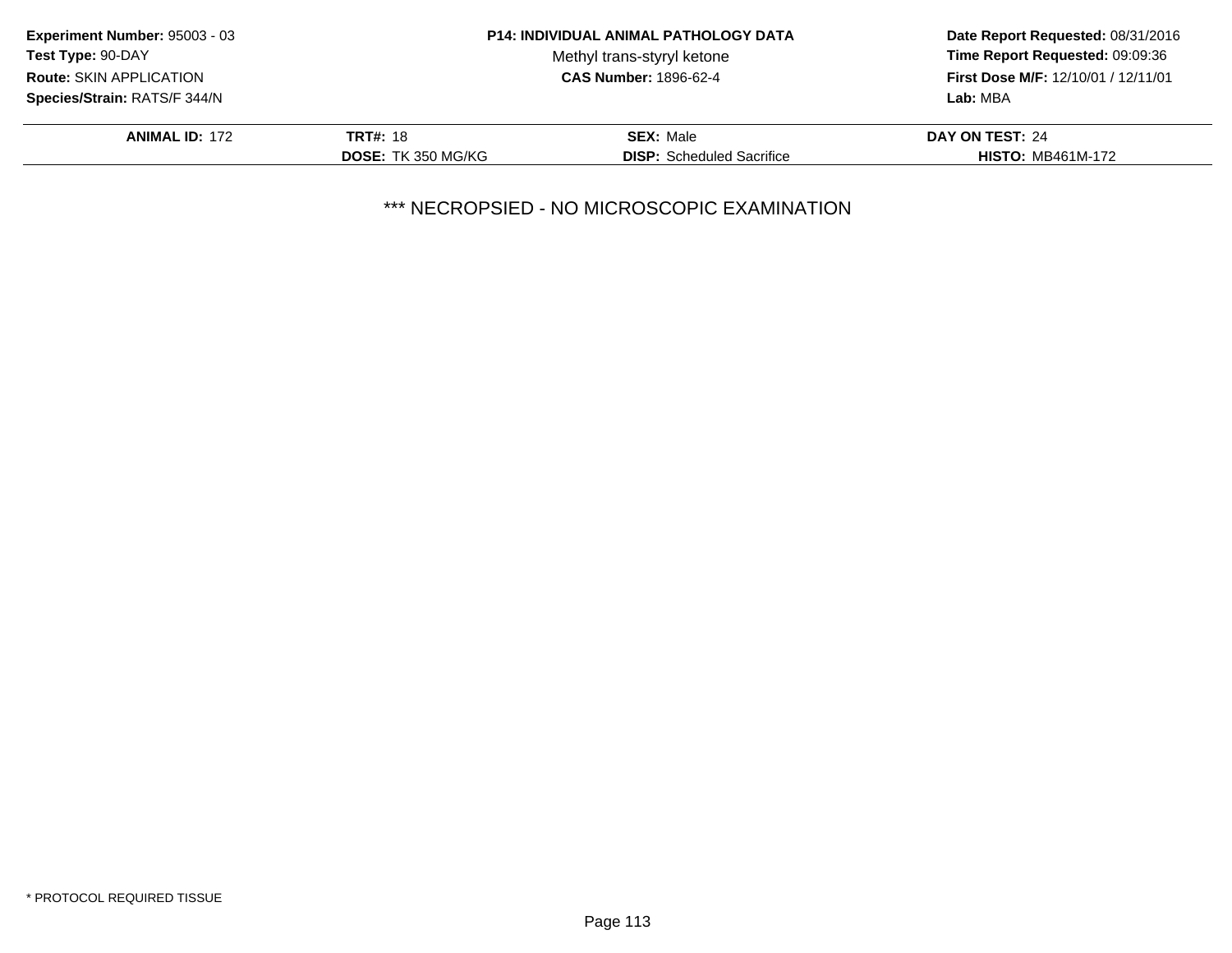| <b>Experiment Number: 95003 - 03</b> |                           | <b>P14: INDIVIDUAL ANIMAL PATHOLOGY DATA</b> | Date Report Requested: 08/31/2016<br>Time Report Requested: 09:09:36<br>First Dose M/F: 12/10/01 / 12/11/01 |
|--------------------------------------|---------------------------|----------------------------------------------|-------------------------------------------------------------------------------------------------------------|
| <b>Test Type: 90-DAY</b>             |                           | Methyl trans-styryl ketone                   |                                                                                                             |
| <b>Route: SKIN APPLICATION</b>       |                           | <b>CAS Number: 1896-62-4</b>                 |                                                                                                             |
| Species/Strain: RATS/F 344/N         |                           |                                              | Lab: MBA                                                                                                    |
| <b>ANIMAL ID: 173</b>                | <b>TRT#: 18</b>           | <b>SEX: Male</b>                             | DAY ON TEST: 24                                                                                             |
|                                      | <b>DOSE: TK 350 MG/KG</b> | <b>DISP:</b> Scheduled Sacrifice             | <b>HISTO: MB461M-173</b>                                                                                    |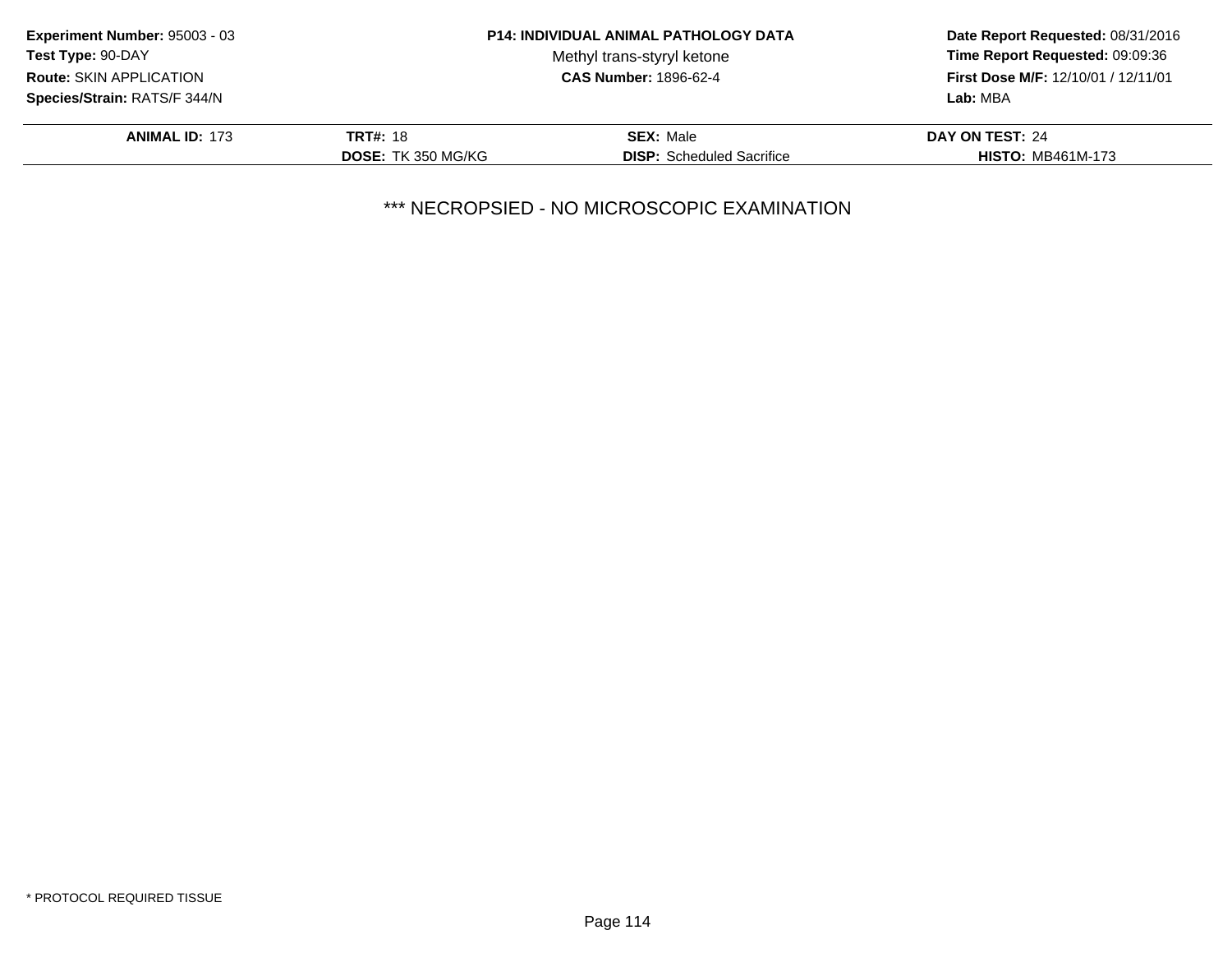| <b>Experiment Number: 95003 - 03</b> |                           | <b>P14: INDIVIDUAL ANIMAL PATHOLOGY DATA</b> | Date Report Requested: 08/31/2016<br>Time Report Requested: 09:09:36<br>First Dose M/F: 12/10/01 / 12/11/01 |
|--------------------------------------|---------------------------|----------------------------------------------|-------------------------------------------------------------------------------------------------------------|
| <b>Test Type: 90-DAY</b>             |                           | Methyl trans-styryl ketone                   |                                                                                                             |
| <b>Route: SKIN APPLICATION</b>       |                           | <b>CAS Number: 1896-62-4</b>                 |                                                                                                             |
| Species/Strain: RATS/F 344/N         |                           |                                              | Lab: MBA                                                                                                    |
| <b>ANIMAL ID: 174</b>                | <b>TRT#: 18</b>           | <b>SEX: Male</b>                             | <b>DAY ON TEST: 24</b>                                                                                      |
|                                      | <b>DOSE: TK 350 MG/KG</b> | <b>DISP:</b> Scheduled Sacrifice             | <b>HISTO: MB461M-174</b>                                                                                    |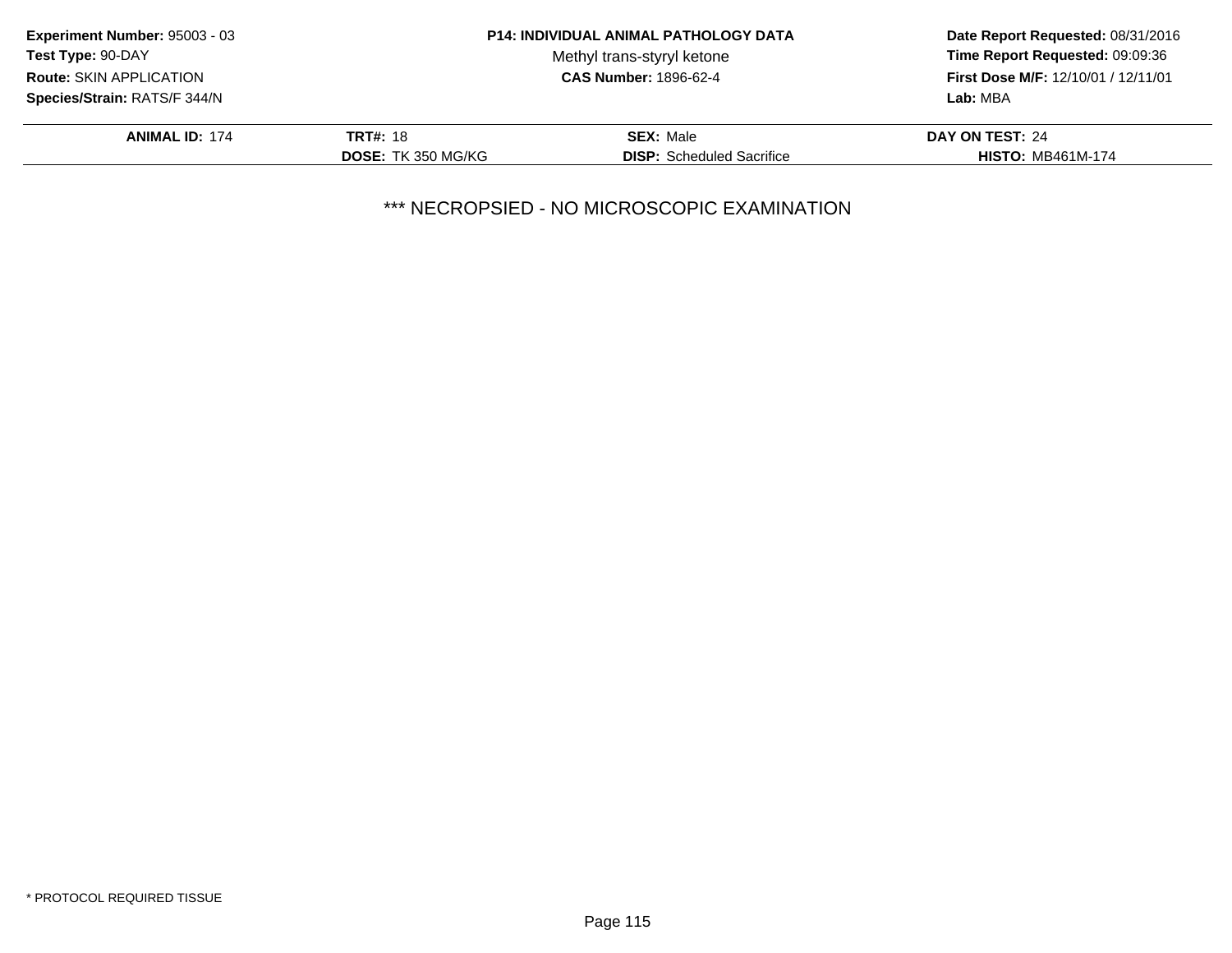| <b>Experiment Number: 95003 - 03</b> |                           | <b>P14: INDIVIDUAL ANIMAL PATHOLOGY DATA</b> | Date Report Requested: 08/31/2016<br>Time Report Requested: 09:09:36<br>First Dose M/F: 12/10/01 / 12/11/01 |
|--------------------------------------|---------------------------|----------------------------------------------|-------------------------------------------------------------------------------------------------------------|
| <b>Test Type: 90-DAY</b>             |                           | Methyl trans-styryl ketone                   |                                                                                                             |
| <b>Route: SKIN APPLICATION</b>       |                           | <b>CAS Number: 1896-62-4</b>                 |                                                                                                             |
| Species/Strain: RATS/F 344/N         |                           |                                              | Lab: MBA                                                                                                    |
| <b>ANIMAL ID: 175</b>                | <b>TRT#: 18</b>           | <b>SEX: Male</b>                             | DAY ON TEST: 24                                                                                             |
|                                      | <b>DOSE: TK 350 MG/KG</b> | <b>DISP:</b> Scheduled Sacrifice             | <b>HISTO: MB461M-175</b>                                                                                    |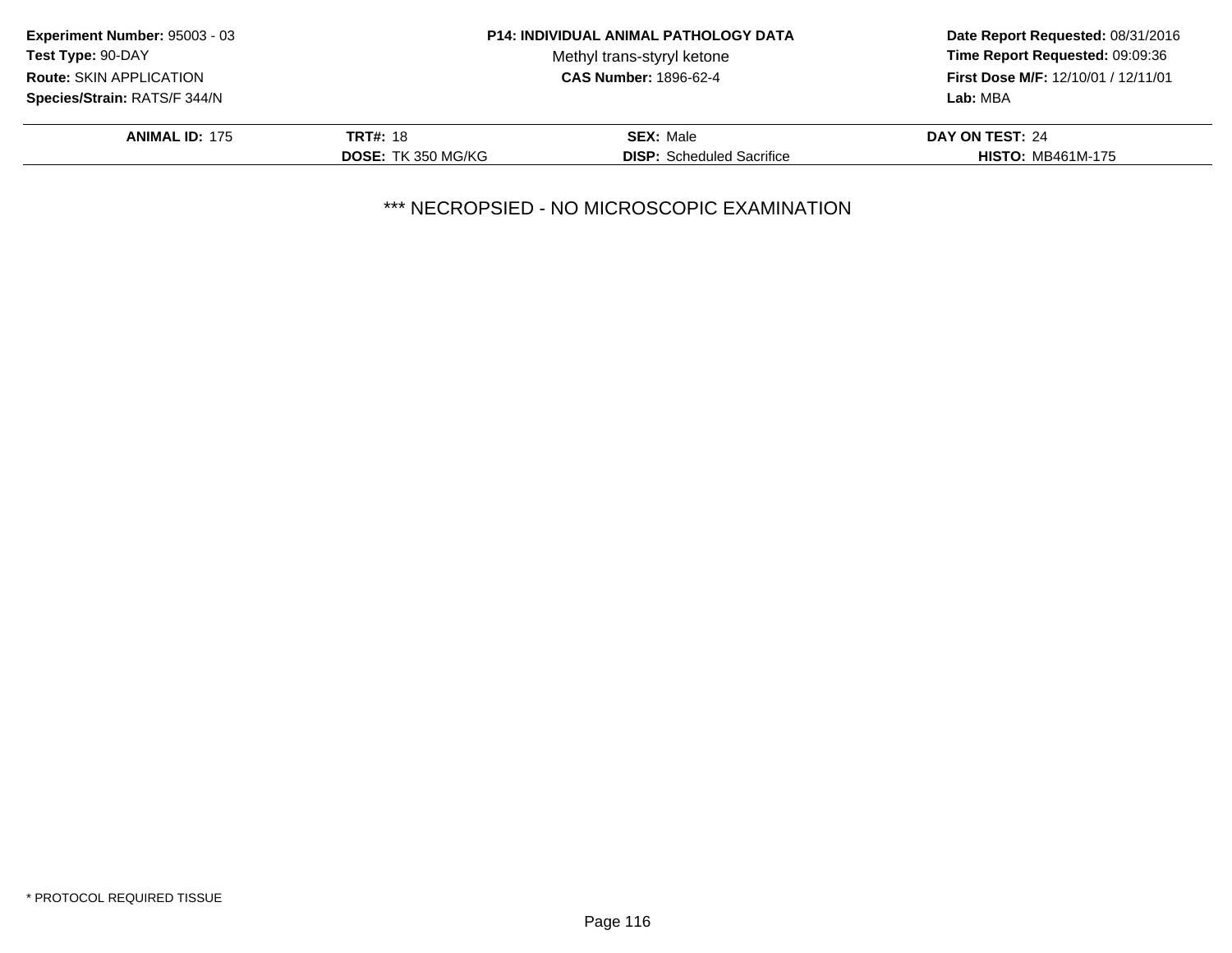| Experiment Number: 95003 - 03       |                           | <b>P14: INDIVIDUAL ANIMAL PATHOLOGY DATA</b> | Date Report Requested: 08/31/2016<br>Time Report Requested: 09:09:36 |
|-------------------------------------|---------------------------|----------------------------------------------|----------------------------------------------------------------------|
| <b>Test Type: 90-DAY</b>            |                           | Methyl trans-styryl ketone                   |                                                                      |
| <b>Route: SKIN APPLICATION</b>      |                           | <b>CAS Number: 1896-62-4</b>                 | First Dose M/F: 12/10/01 / 12/11/01                                  |
| <b>Species/Strain: RATS/F 344/N</b> |                           |                                              | Lab: MBA                                                             |
| <b>ANIMAL ID: 176</b>               | <b>TRT#: 18</b>           | <b>SEX: Male</b>                             | DAY ON TEST: 24                                                      |
|                                     | <b>DOSE: TK 350 MG/KG</b> | <b>DISP:</b> Scheduled Sacrifice             | <b>HISTO: MB461M-176</b>                                             |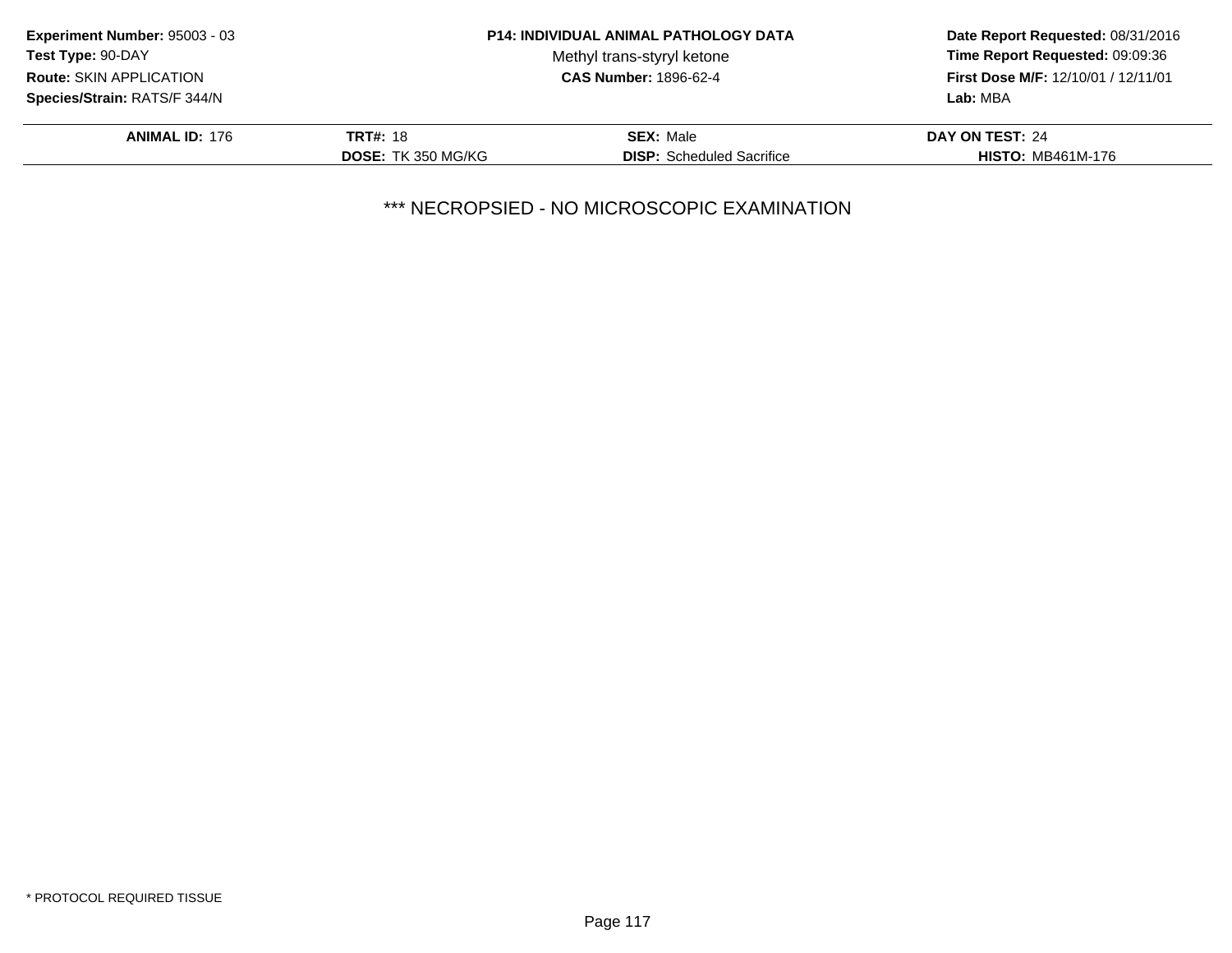| <b>Experiment Number: 95003 - 03</b> |                           | <b>P14: INDIVIDUAL ANIMAL PATHOLOGY DATA</b> | Date Report Requested: 08/31/2016<br>Time Report Requested: 09:09:36<br>First Dose M/F: 12/10/01 / 12/11/01 |
|--------------------------------------|---------------------------|----------------------------------------------|-------------------------------------------------------------------------------------------------------------|
| <b>Test Type: 90-DAY</b>             |                           | Methyl trans-styryl ketone                   |                                                                                                             |
| <b>Route: SKIN APPLICATION</b>       |                           | <b>CAS Number: 1896-62-4</b>                 |                                                                                                             |
| Species/Strain: RATS/F 344/N         |                           |                                              | Lab: MBA                                                                                                    |
| <b>ANIMAL ID: 177</b>                | <b>TRT#: 18</b>           | <b>SEX: Male</b>                             | DAY ON TEST: 24                                                                                             |
|                                      | <b>DOSE: TK 350 MG/KG</b> | <b>DISP:</b> Scheduled Sacrifice             | <b>HISTO: MB461M-177</b>                                                                                    |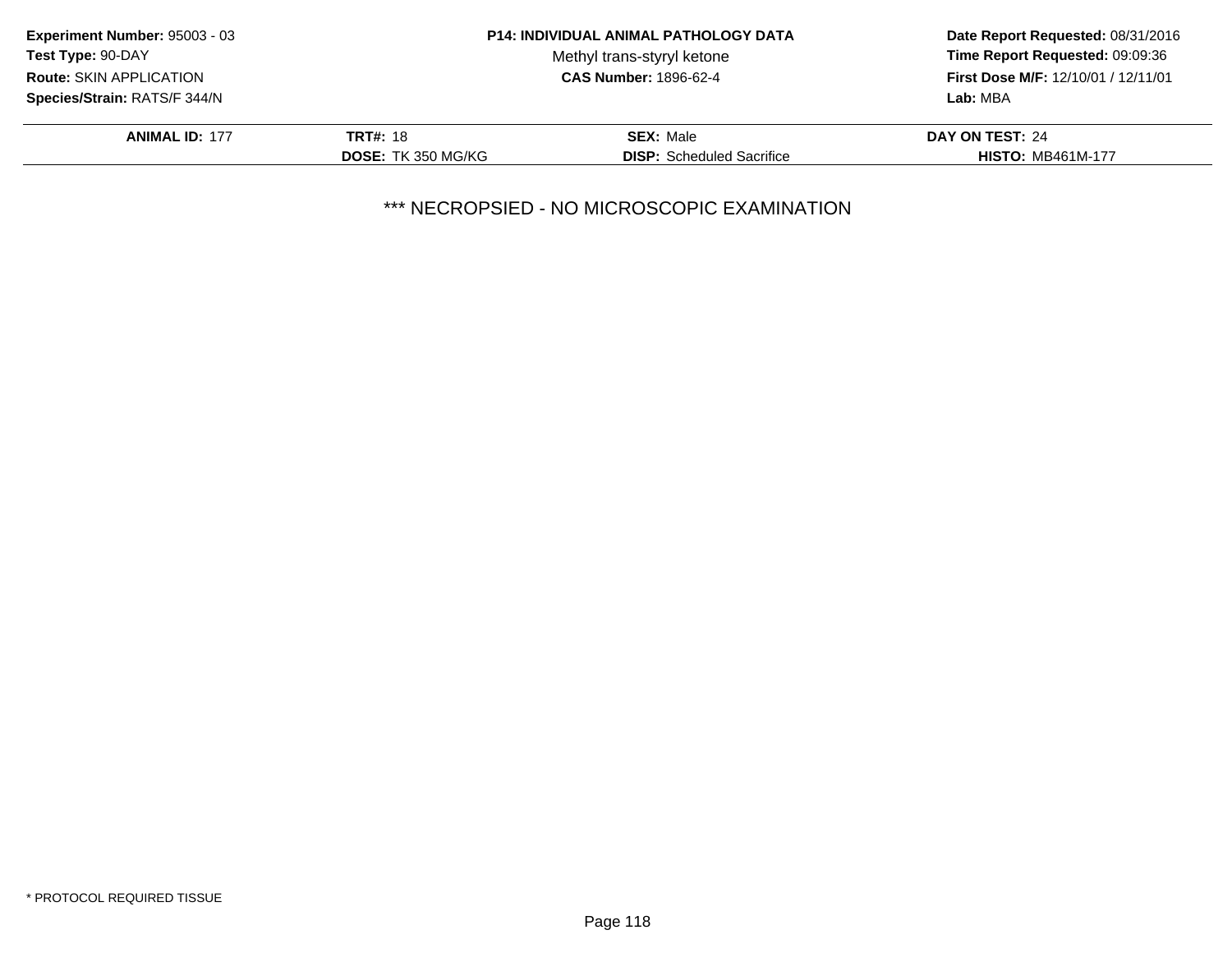| <b>Experiment Number: 95003 - 03</b> |                           | <b>P14: INDIVIDUAL ANIMAL PATHOLOGY DATA</b> | Date Report Requested: 08/31/2016<br>Time Report Requested: 09:09:36 |
|--------------------------------------|---------------------------|----------------------------------------------|----------------------------------------------------------------------|
| <b>Test Type: 90-DAY</b>             |                           | Methyl trans-styryl ketone                   |                                                                      |
| <b>Route: SKIN APPLICATION</b>       |                           | <b>CAS Number: 1896-62-4</b>                 | First Dose M/F: 12/10/01 / 12/11/01                                  |
| <b>Species/Strain: RATS/F 344/N</b>  |                           |                                              | Lab: MBA                                                             |
| <b>ANIMAL ID: 178</b>                | <b>TRT#: 18</b>           | <b>SEX: Male</b>                             | DAY ON TEST: 24                                                      |
|                                      | <b>DOSE: TK 350 MG/KG</b> | <b>DISP:</b> Scheduled Sacrifice             | <b>HISTO: MB461M-178</b>                                             |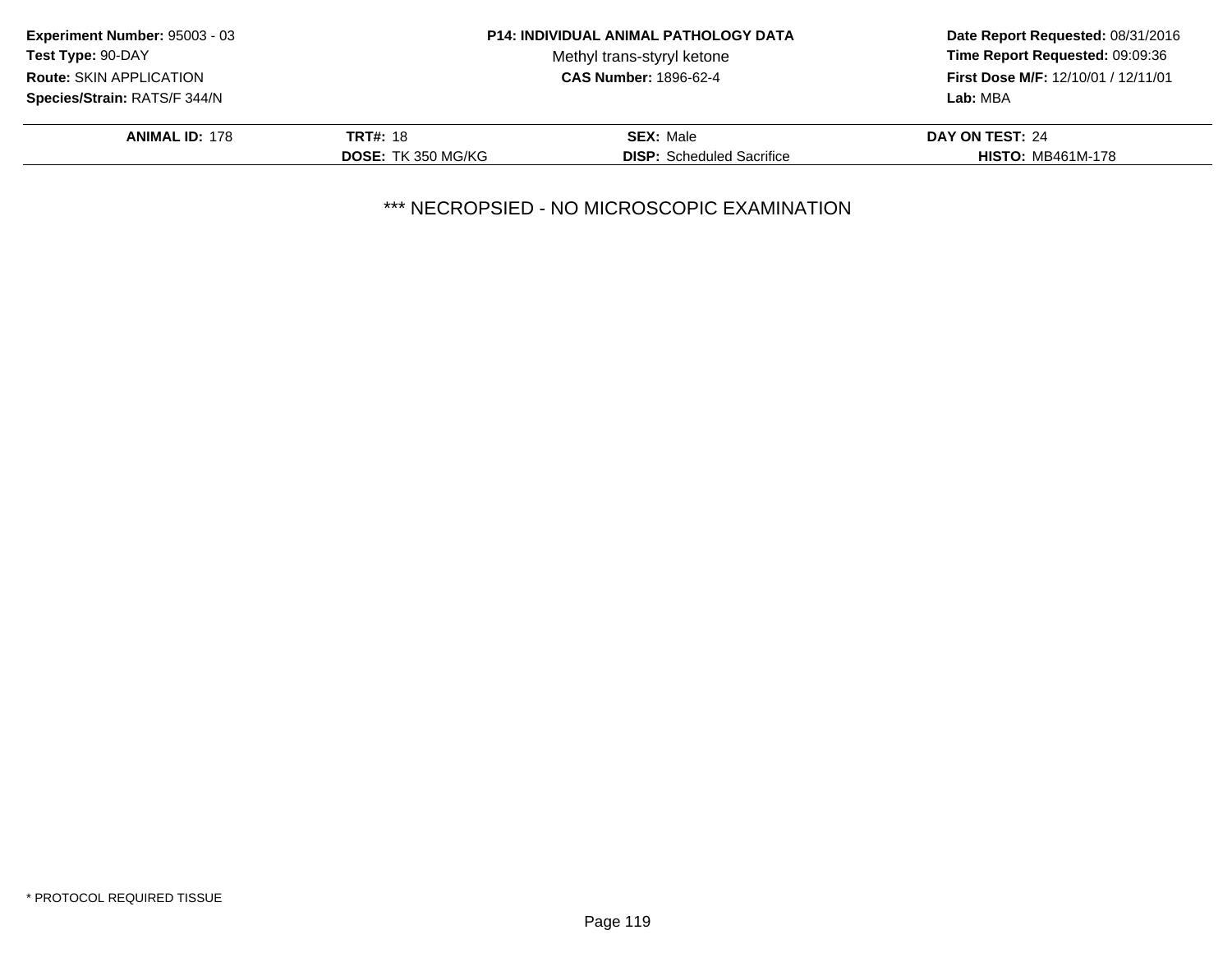| <b>Experiment Number: 95003 - 03</b> |                           | <b>P14: INDIVIDUAL ANIMAL PATHOLOGY DATA</b> | Date Report Requested: 08/31/2016<br>Time Report Requested: 09:09:36<br><b>First Dose M/F: 12/10/01 / 12/11/01</b> |
|--------------------------------------|---------------------------|----------------------------------------------|--------------------------------------------------------------------------------------------------------------------|
| Test Type: 90-DAY                    |                           | Methyl trans-styryl ketone                   |                                                                                                                    |
| <b>Route: SKIN APPLICATION</b>       |                           | <b>CAS Number: 1896-62-4</b>                 |                                                                                                                    |
| Species/Strain: RATS/F 344/N         |                           |                                              | Lab: MBA                                                                                                           |
| <b>ANIMAL ID: 179</b>                | <b>TRT#: 18</b>           | <b>SEX: Male</b>                             | DAY ON TEST: 24                                                                                                    |
|                                      | <b>DOSE: TK 350 MG/KG</b> | <b>DISP:</b> Scheduled Sacrifice             | <b>HISTO: MB461M-179</b>                                                                                           |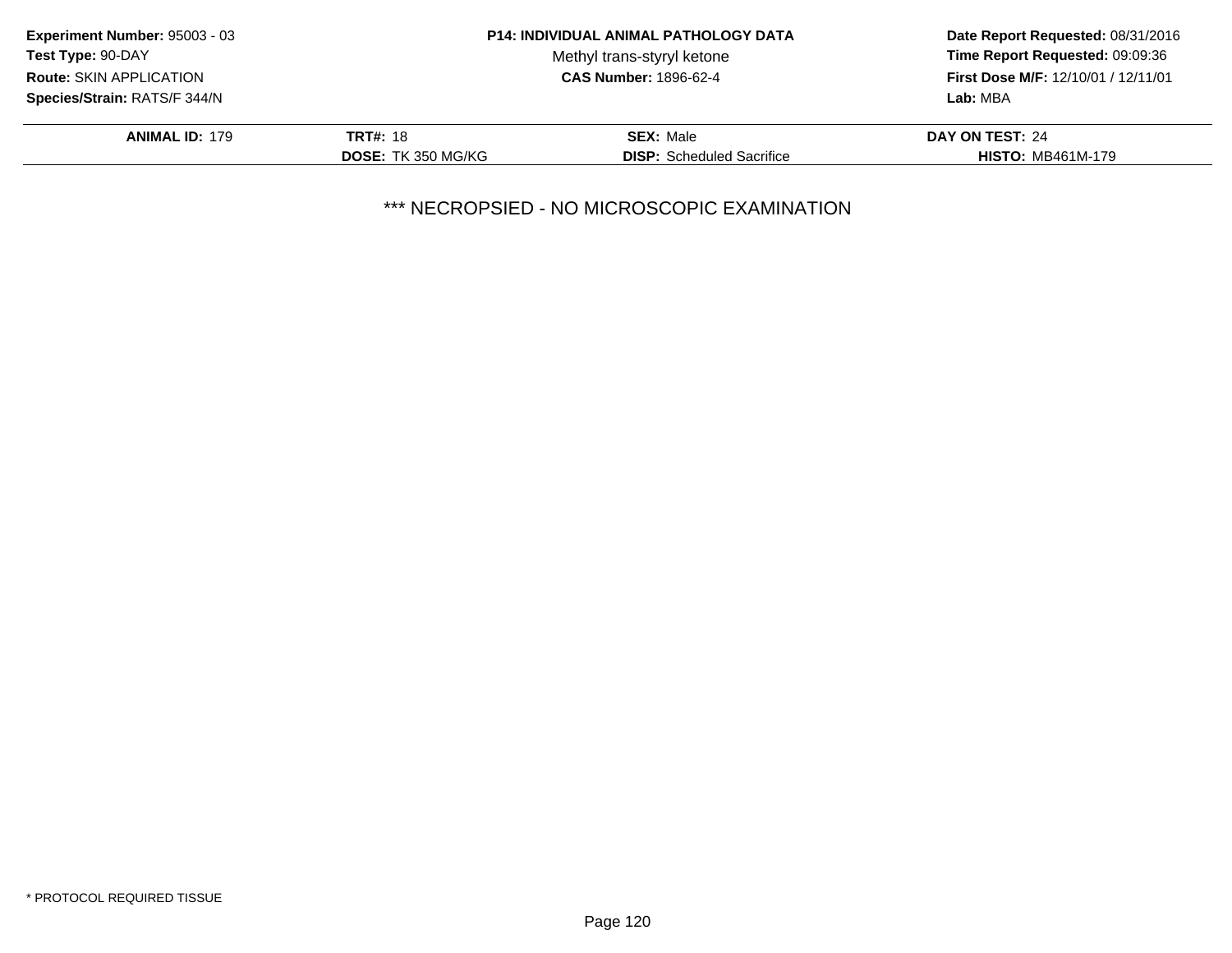| <b>Experiment Number: 95003 - 03</b>            | <b>P14: INDIVIDUAL ANIMAL PATHOLOGY DATA</b> |                                  | Date Report Requested: 08/31/2016   |
|-------------------------------------------------|----------------------------------------------|----------------------------------|-------------------------------------|
| Test Type: 90-DAY<br>Methyl trans-styryl ketone |                                              | Time Report Requested: 09:09:36  |                                     |
| <b>Route: SKIN APPLICATION</b>                  |                                              | <b>CAS Number: 1896-62-4</b>     | First Dose M/F: 12/10/01 / 12/11/01 |
| Species/Strain: RATS/F 344/N                    |                                              |                                  | Lab: MBA                            |
| <b>ANIMAL ID: 180</b>                           | <b>TRT#: 18</b>                              | <b>SEX: Male</b>                 | DAY ON TEST: 24                     |
|                                                 | <b>DOSE: TK 350 MG/KG</b>                    | <b>DISP:</b> Scheduled Sacrifice | <b>HISTO: MB461M-180</b>            |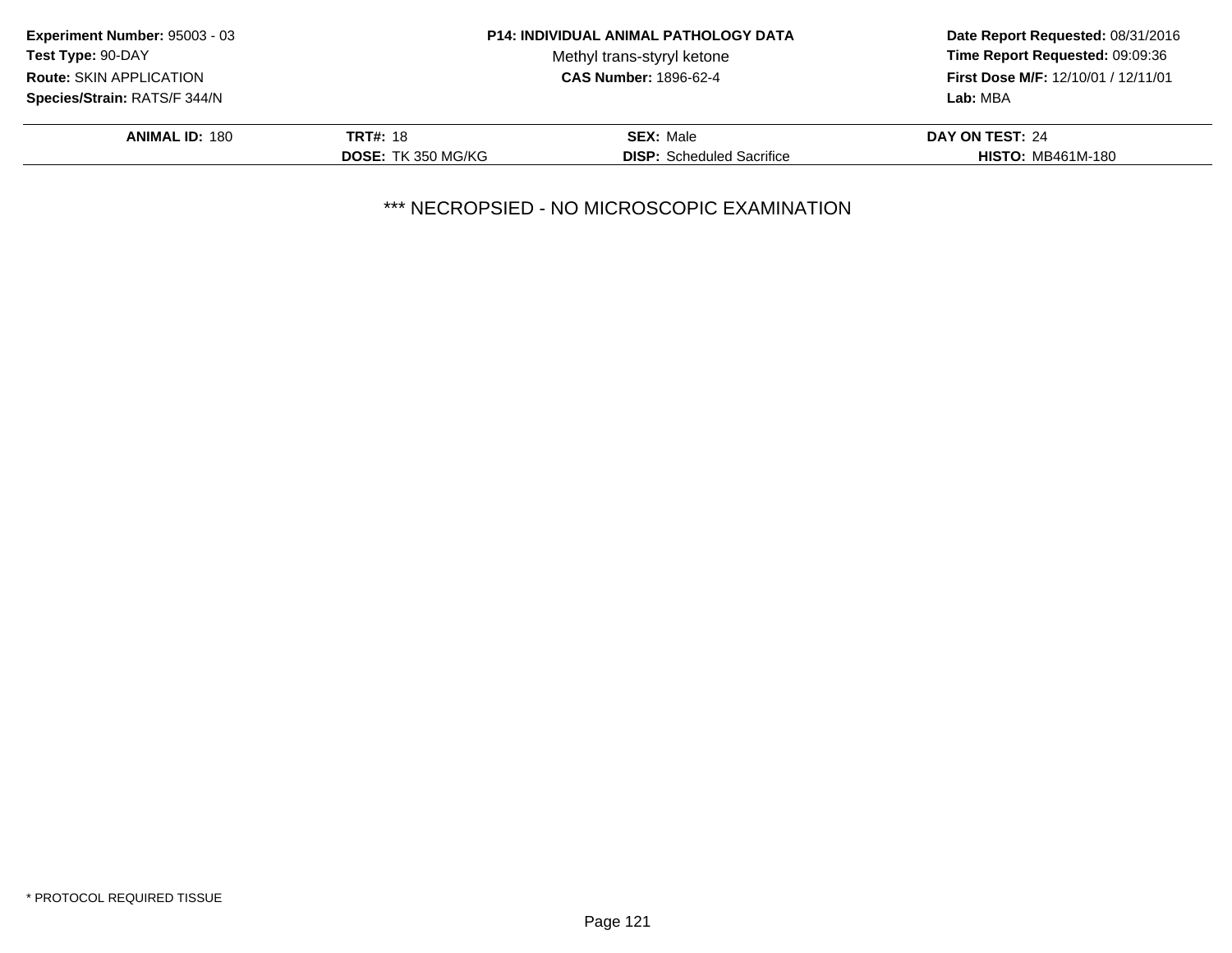| Experiment Number: 95003 - 03<br>Test Type: 90-DAY<br>Route: SKIN APPLICATION | P14: INDIVIDUAL ANIMAL PATHOLOGY DATA<br>Methyl trans-styryl ketone<br><b>CAS Number: 1896-62-4</b> |                                   | Date Report Requested: 08/31/2016<br>Time Report Requested: 09:09:36<br>First Dose M/F: 12/10/01 / 12/11/01 |
|-------------------------------------------------------------------------------|-----------------------------------------------------------------------------------------------------|-----------------------------------|-------------------------------------------------------------------------------------------------------------|
| Species/Strain: RATS/F 344/N                                                  |                                                                                                     |                                   | Lab: MBA                                                                                                    |
| <b>ANIMAL ID: 61</b>                                                          | <b>TRT#: 7</b>                                                                                      | <b>SEX: Female</b>                | DAY ON TEST: 93                                                                                             |
|                                                                               | <b>DOSE: VEHICLE CONTROL</b>                                                                        | <b>DISP: Terminal Sacrifice</b>   | <b>HISTO: MB461M-61</b>                                                                                     |
|                                                                               |                                                                                                     | ORGAN AND ACCOUNTABLE SITE STATUS |                                                                                                             |
| <b>NORMAL</b>                                                                 |                                                                                                     |                                   |                                                                                                             |
| * Adrenal Cortex                                                              | * Adrenal Medulla                                                                                   | * Blood Vessel                    | * Bone                                                                                                      |
| * Bone Marrow                                                                 | * Brain                                                                                             | * Clitoral Gland                  | * Esophagus                                                                                                 |
| * Eye                                                                         | * Harderian Gland                                                                                   | * Heart                           | * Intestine Large, Cecum                                                                                    |
| * Intestine Large, Colon                                                      | * Intestine Large, Rectum                                                                           | * Intestine Small, Duodenum       | * Intestine Small, Ileum                                                                                    |
| * Intestine Small, Jejunum                                                    | * Islets, Pancreatic                                                                                | * Kidney                          | * Lung                                                                                                      |
| * Lymph Node, Mesenteric                                                      | * Mammary Gland                                                                                     | * Nose                            | * Ovary                                                                                                     |
| * Pancreas                                                                    | * Pituitary Gland                                                                                   | * Salivary Glands                 | * Skin                                                                                                      |
| * Spleen                                                                      | * Stomach, Forestomach                                                                              | * Stomach, Glandular              | * Thyroid Gland                                                                                             |
| * Tongue                                                                      | * Trachea                                                                                           | * Urinary Bladder                 |                                                                                                             |
| <b>MISSING</b>                                                                |                                                                                                     |                                   |                                                                                                             |
| * Lymph Node, Mandibular                                                      | * Parathyroid Gland                                                                                 |                                   |                                                                                                             |
| <b>OBSERVATIONS</b>                                                           |                                                                                                     |                                   |                                                                                                             |
| * Liver                                                                       |                                                                                                     | Hepatodiaphragmatic Nodule        | Mild                                                                                                        |
| [ Hepatodiaphragmatic Nodule                                                  | $TGLs = TGL=1-6$                                                                                    |                                   |                                                                                                             |
| * Thymus                                                                      |                                                                                                     | Atrophy                           | Minimal                                                                                                     |
| Note: increased tingible bodies                                               |                                                                                                     |                                   |                                                                                                             |
| * Uterus                                                                      |                                                                                                     | <b>Dilatation</b>                 |                                                                                                             |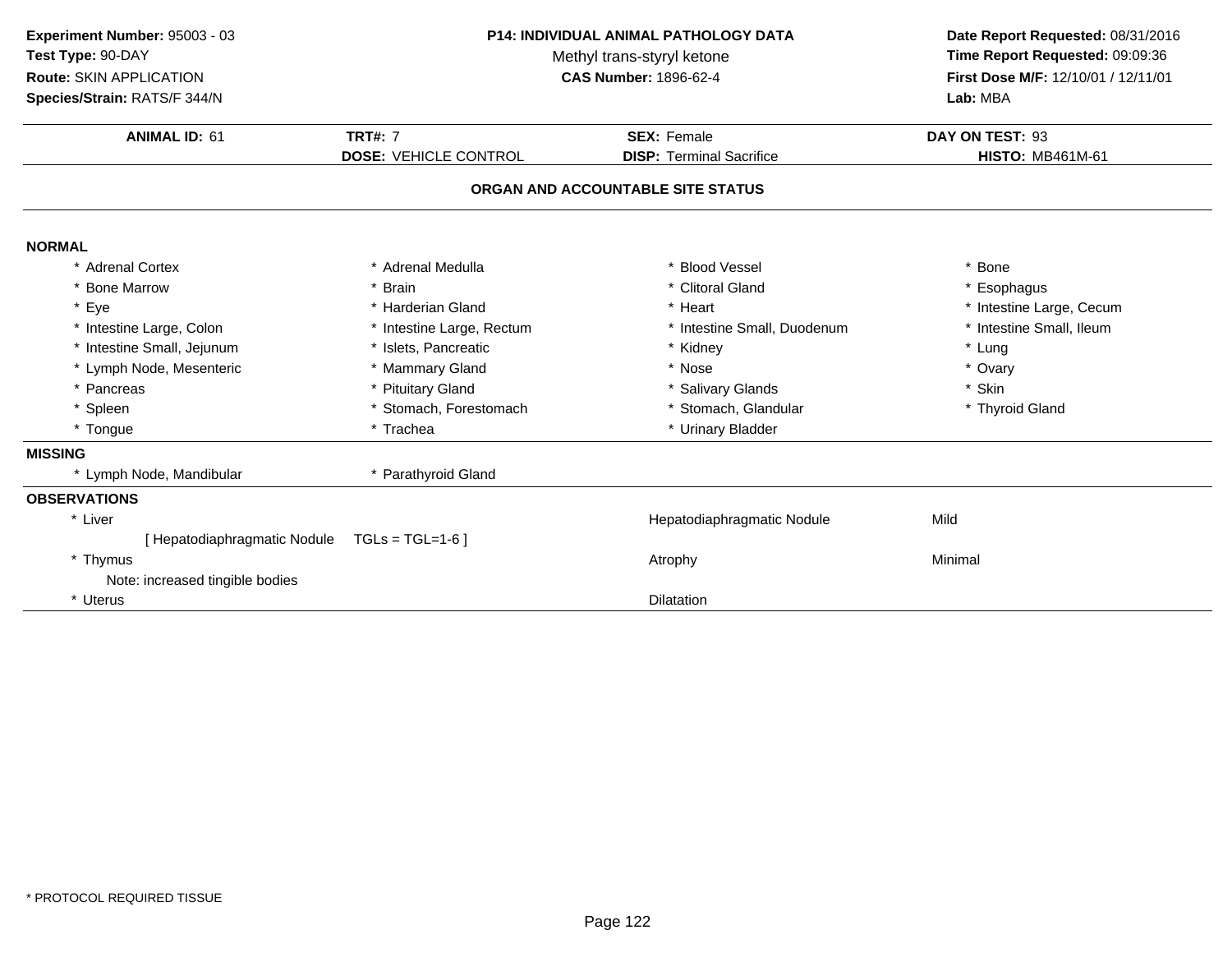| Experiment Number: 95003 - 03<br>Test Type: 90-DAY<br>Route: SKIN APPLICATION<br>Species/Strain: RATS/F 344/N | P14: INDIVIDUAL ANIMAL PATHOLOGY DATA<br>Methyl trans-styryl ketone<br><b>CAS Number: 1896-62-4</b> |                                                       | Date Report Requested: 08/31/2016<br>Time Report Requested: 09:09:36<br>First Dose M/F: 12/10/01 / 12/11/01<br>Lab: MBA |
|---------------------------------------------------------------------------------------------------------------|-----------------------------------------------------------------------------------------------------|-------------------------------------------------------|-------------------------------------------------------------------------------------------------------------------------|
| <b>ANIMAL ID: 62</b>                                                                                          | <b>TRT#: 7</b><br><b>DOSE: VEHICLE CONTROL</b>                                                      | <b>SEX: Female</b><br><b>DISP: Terminal Sacrifice</b> | DAY ON TEST: 93<br><b>HISTO: MB461M-62</b>                                                                              |
|                                                                                                               |                                                                                                     | ORGAN AND ACCOUNTABLE SITE STATUS                     |                                                                                                                         |
| <b>NORMAL</b>                                                                                                 |                                                                                                     |                                                       |                                                                                                                         |
| * Adrenal Cortex                                                                                              | * Adrenal Medulla                                                                                   | * Blood Vessel                                        | * Bone                                                                                                                  |
| * Bone Marrow                                                                                                 | * Brain                                                                                             | * Clitoral Gland                                      | * Esophagus                                                                                                             |
| * Eye                                                                                                         | * Heart                                                                                             | * Intestine Large, Cecum                              | * Intestine Large, Colon                                                                                                |
| * Intestine Large, Rectum                                                                                     | * Intestine Small, Duodenum                                                                         | * Intestine Small, Ileum                              | * Intestine Small, Jejunum                                                                                              |
| * Islets, Pancreatic                                                                                          | * Kidney                                                                                            | * Liver                                               | * Lung                                                                                                                  |
| * Lymph Node, Mesenteric                                                                                      | * Mammary Gland                                                                                     | * Nose                                                | * Ovary                                                                                                                 |
| * Pancreas                                                                                                    | * Parathyroid Gland                                                                                 | * Pituitary Gland                                     | * Salivary Glands                                                                                                       |
| * Skin                                                                                                        | * Spleen                                                                                            | * Stomach, Forestomach                                | * Stomach, Glandular                                                                                                    |
| * Thyroid Gland                                                                                               | * Tongue                                                                                            | * Trachea                                             | * Urinary Bladder                                                                                                       |
| * Uterus                                                                                                      |                                                                                                     |                                                       |                                                                                                                         |
| <b>MISSING</b>                                                                                                |                                                                                                     |                                                       |                                                                                                                         |
| * Lymph Node, Mandibular                                                                                      |                                                                                                     |                                                       |                                                                                                                         |
| <b>OBSERVATIONS</b>                                                                                           |                                                                                                     |                                                       |                                                                                                                         |
| * Harderian Gland                                                                                             |                                                                                                     | <b>Infiltration Cellular</b>                          | Lipocyte, Minimal                                                                                                       |
| * Thymus                                                                                                      |                                                                                                     | Atrophy                                               | Minimal                                                                                                                 |
| Note: increased tingible bodies                                                                               |                                                                                                     |                                                       |                                                                                                                         |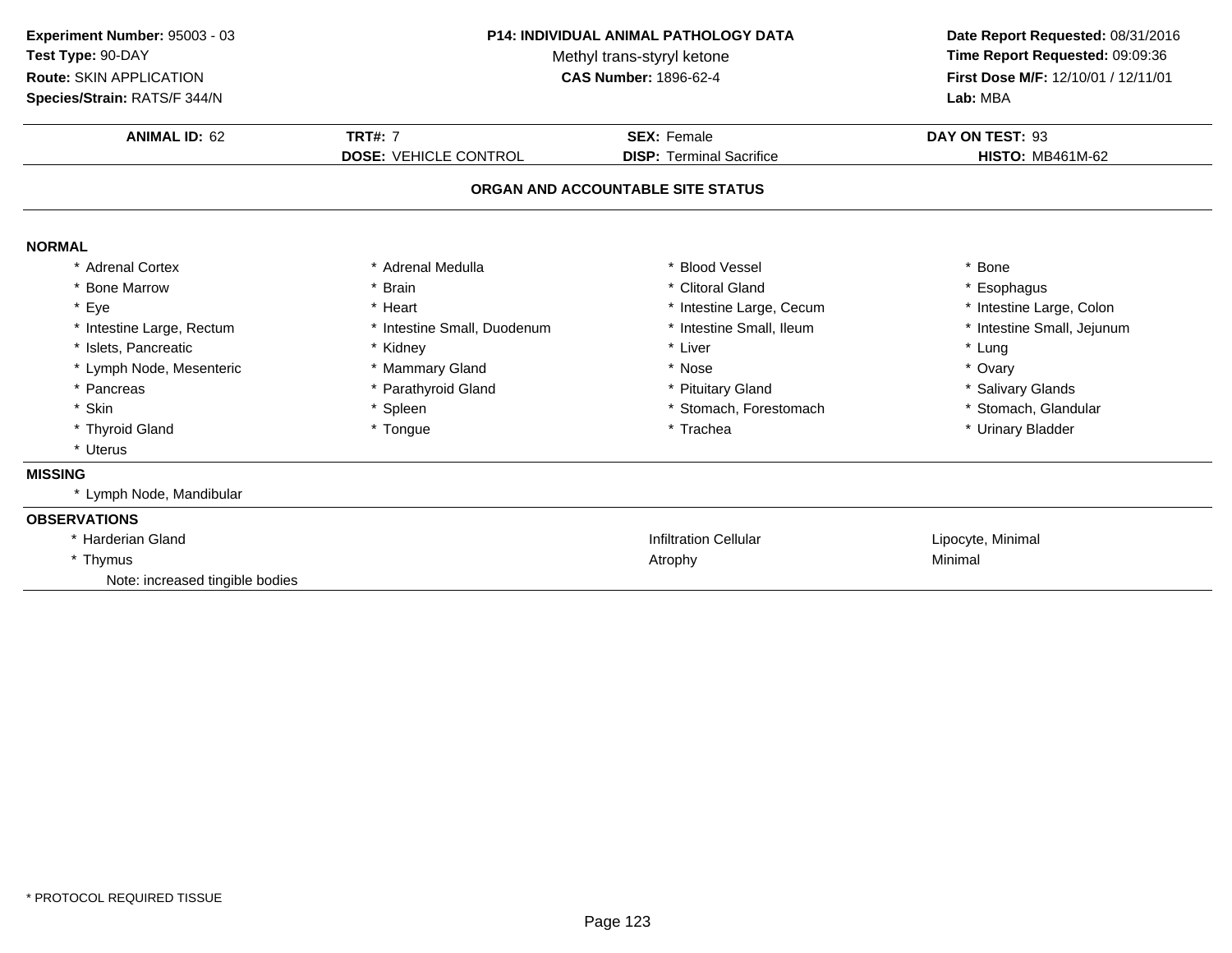| Time Report Requested: 09:09:36<br>First Dose M/F: 12/10/01 / 12/11/01 |
|------------------------------------------------------------------------|
|                                                                        |
|                                                                        |
|                                                                        |
|                                                                        |
|                                                                        |
|                                                                        |
|                                                                        |
|                                                                        |
|                                                                        |
|                                                                        |
|                                                                        |
|                                                                        |
|                                                                        |
|                                                                        |
|                                                                        |
|                                                                        |
|                                                                        |
|                                                                        |
|                                                                        |
|                                                                        |
|                                                                        |
|                                                                        |
|                                                                        |
|                                                                        |
|                                                                        |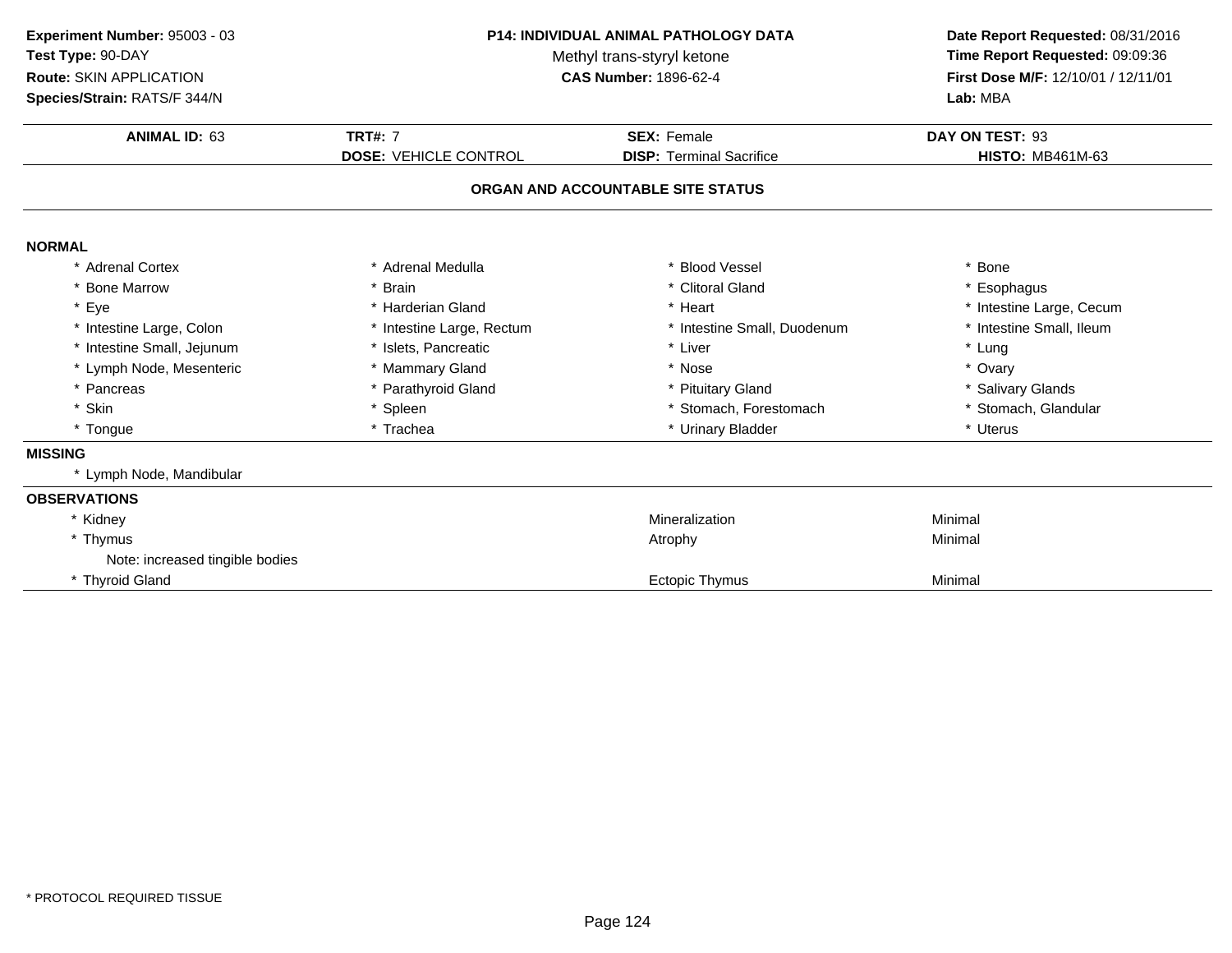| Experiment Number: 95003 - 03<br>Test Type: 90-DAY<br>Route: SKIN APPLICATION<br>Species/Strain: RATS/F 344/N | <b>P14: INDIVIDUAL ANIMAL PATHOLOGY DATA</b><br>Methyl trans-styryl ketone<br><b>CAS Number: 1896-62-4</b> |                                   | Date Report Requested: 08/31/2016<br>Time Report Requested: 09:09:36<br>First Dose M/F: 12/10/01 / 12/11/01<br>Lab: MBA |
|---------------------------------------------------------------------------------------------------------------|------------------------------------------------------------------------------------------------------------|-----------------------------------|-------------------------------------------------------------------------------------------------------------------------|
| <b>ANIMAL ID: 64</b>                                                                                          | <b>TRT#: 7</b>                                                                                             | <b>SEX: Female</b>                | DAY ON TEST: 93                                                                                                         |
|                                                                                                               | <b>DOSE: VEHICLE CONTROL</b>                                                                               | <b>DISP: Terminal Sacrifice</b>   | <b>HISTO: MB461M-64</b>                                                                                                 |
|                                                                                                               |                                                                                                            | ORGAN AND ACCOUNTABLE SITE STATUS |                                                                                                                         |
| <b>NORMAL</b>                                                                                                 |                                                                                                            |                                   |                                                                                                                         |
| * Adrenal Cortex                                                                                              | * Adrenal Medulla                                                                                          | * Blood Vessel                    | * Bone                                                                                                                  |
| * Bone Marrow                                                                                                 | * Brain                                                                                                    | * Clitoral Gland                  | * Esophagus                                                                                                             |
| * Eye                                                                                                         | * Harderian Gland                                                                                          | * Heart                           | * Intestine Large, Cecum                                                                                                |
| * Intestine Large, Colon                                                                                      | * Intestine Large, Rectum                                                                                  | * Intestine Small, Duodenum       | * Intestine Small, Ileum                                                                                                |
| * Intestine Small, Jejunum                                                                                    | * Islets, Pancreatic                                                                                       | * Kidney                          | * Liver                                                                                                                 |
| * Lung                                                                                                        | * Lymph Node, Mesenteric                                                                                   | * Mammary Gland                   | * Nose                                                                                                                  |
| * Ovary                                                                                                       | * Pancreas                                                                                                 | * Pituitary Gland                 | * Salivary Glands                                                                                                       |
| * Skin                                                                                                        | * Spleen                                                                                                   | * Stomach, Forestomach            | * Stomach, Glandular                                                                                                    |
| * Thyroid Gland                                                                                               | * Tongue                                                                                                   | * Trachea                         | * Urinary Bladder                                                                                                       |
| * Uterus                                                                                                      |                                                                                                            |                                   |                                                                                                                         |
| <b>MISSING</b>                                                                                                |                                                                                                            |                                   |                                                                                                                         |
| * Lymph Node, Mandibular                                                                                      | * Parathyroid Gland                                                                                        |                                   |                                                                                                                         |
| <b>OBSERVATIONS</b>                                                                                           |                                                                                                            |                                   |                                                                                                                         |
| * Thymus                                                                                                      |                                                                                                            | Atrophy                           | Minimal                                                                                                                 |
| Note: increased tingible bodies                                                                               |                                                                                                            |                                   |                                                                                                                         |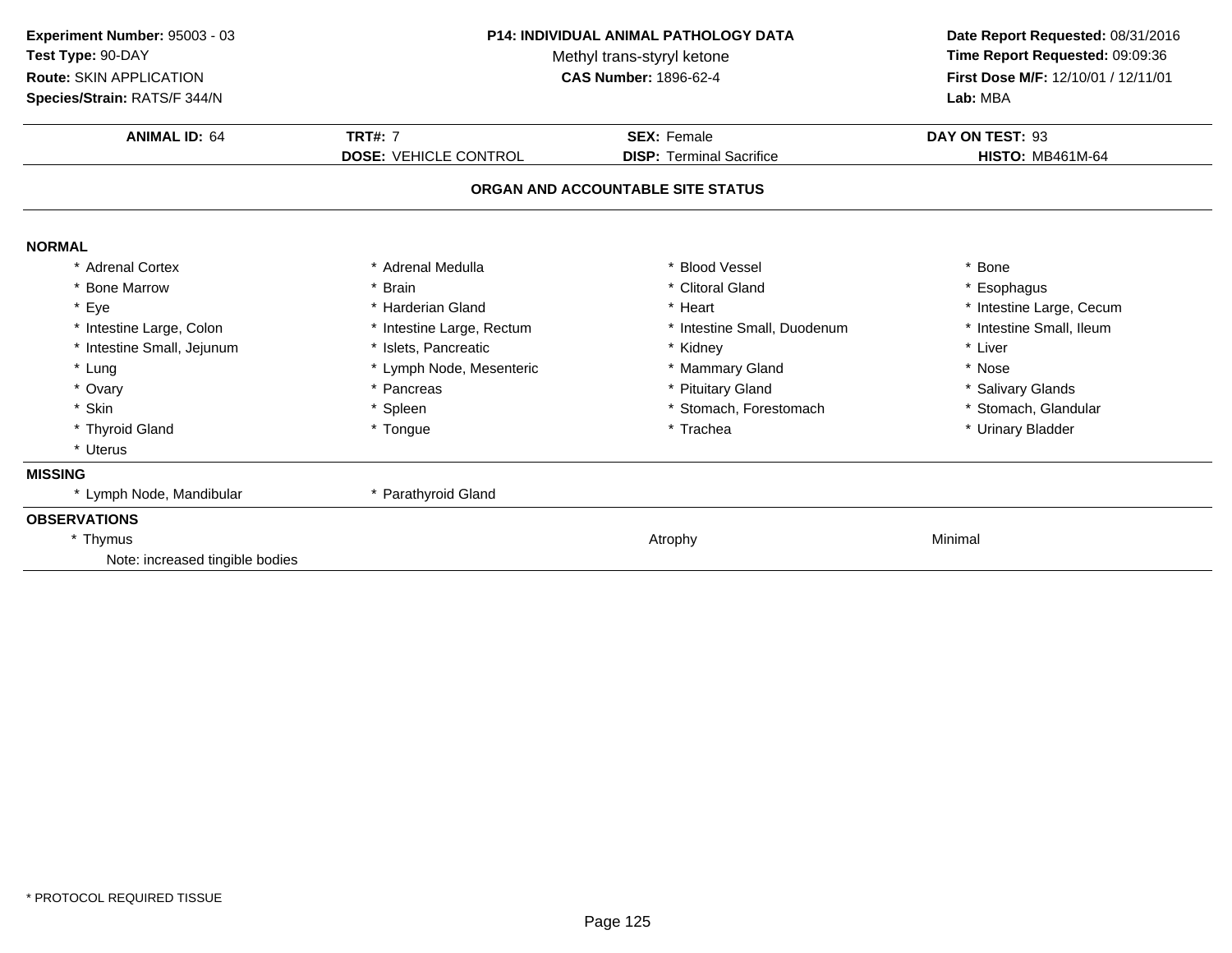| Experiment Number: 95003 - 03<br>Test Type: 90-DAY<br>Route: SKIN APPLICATION<br>Species/Strain: RATS/F 344/N | <b>P14: INDIVIDUAL ANIMAL PATHOLOGY DATA</b><br>Methyl trans-styryl ketone<br><b>CAS Number: 1896-62-4</b> |                                                       | Date Report Requested: 08/31/2016<br>Time Report Requested: 09:09:36<br>First Dose M/F: 12/10/01 / 12/11/01<br>Lab: MBA |
|---------------------------------------------------------------------------------------------------------------|------------------------------------------------------------------------------------------------------------|-------------------------------------------------------|-------------------------------------------------------------------------------------------------------------------------|
| <b>ANIMAL ID: 65</b>                                                                                          | <b>TRT#: 7</b><br><b>DOSE: VEHICLE CONTROL</b>                                                             | <b>SEX: Female</b><br><b>DISP: Terminal Sacrifice</b> | DAY ON TEST: 93<br><b>HISTO: MB461M-65</b>                                                                              |
|                                                                                                               |                                                                                                            | ORGAN AND ACCOUNTABLE SITE STATUS                     |                                                                                                                         |
| <b>NORMAL</b>                                                                                                 |                                                                                                            |                                                       |                                                                                                                         |
| * Adrenal Cortex                                                                                              | * Adrenal Medulla                                                                                          | <b>Blood Vessel</b>                                   | * Bone                                                                                                                  |
| * Bone Marrow                                                                                                 | <b>Brain</b>                                                                                               | * Clitoral Gland                                      | * Esophagus                                                                                                             |
| * Eye                                                                                                         | * Harderian Gland                                                                                          | * Heart                                               | * Intestine Large, Cecum                                                                                                |
| * Intestine Large, Colon                                                                                      | * Intestine Large, Rectum                                                                                  | * Intestine Small, Duodenum                           | * Intestine Small, Ileum                                                                                                |
| * Intestine Small, Jejunum                                                                                    | * Islets, Pancreatic                                                                                       | * Kidney                                              | * Liver                                                                                                                 |
| * Lung                                                                                                        | * Lymph Node, Mesenteric                                                                                   | * Mammary Gland                                       | * Nose                                                                                                                  |
| * Ovary                                                                                                       | * Pancreas                                                                                                 | * Pituitary Gland                                     | * Salivary Glands                                                                                                       |
| * Skin                                                                                                        | * Spleen                                                                                                   | * Stomach, Forestomach                                | * Stomach, Glandular                                                                                                    |
| * Thymus                                                                                                      | * Thyroid Gland                                                                                            | * Tongue                                              | * Trachea                                                                                                               |
| * Urinary Bladder                                                                                             | * Uterus                                                                                                   |                                                       |                                                                                                                         |
| <b>MISSING</b>                                                                                                |                                                                                                            |                                                       |                                                                                                                         |
| * Lymph Node, Mandibular                                                                                      | * Parathyroid Gland                                                                                        |                                                       |                                                                                                                         |
| <b>OBSERVATIONS</b>                                                                                           |                                                                                                            |                                                       |                                                                                                                         |
| * Eye                                                                                                         |                                                                                                            |                                                       |                                                                                                                         |
| Note: no optic nerve in sections                                                                              |                                                                                                            |                                                       |                                                                                                                         |
| * Trachea                                                                                                     |                                                                                                            |                                                       |                                                                                                                         |
| Note: slide 3.1RE                                                                                             |                                                                                                            |                                                       |                                                                                                                         |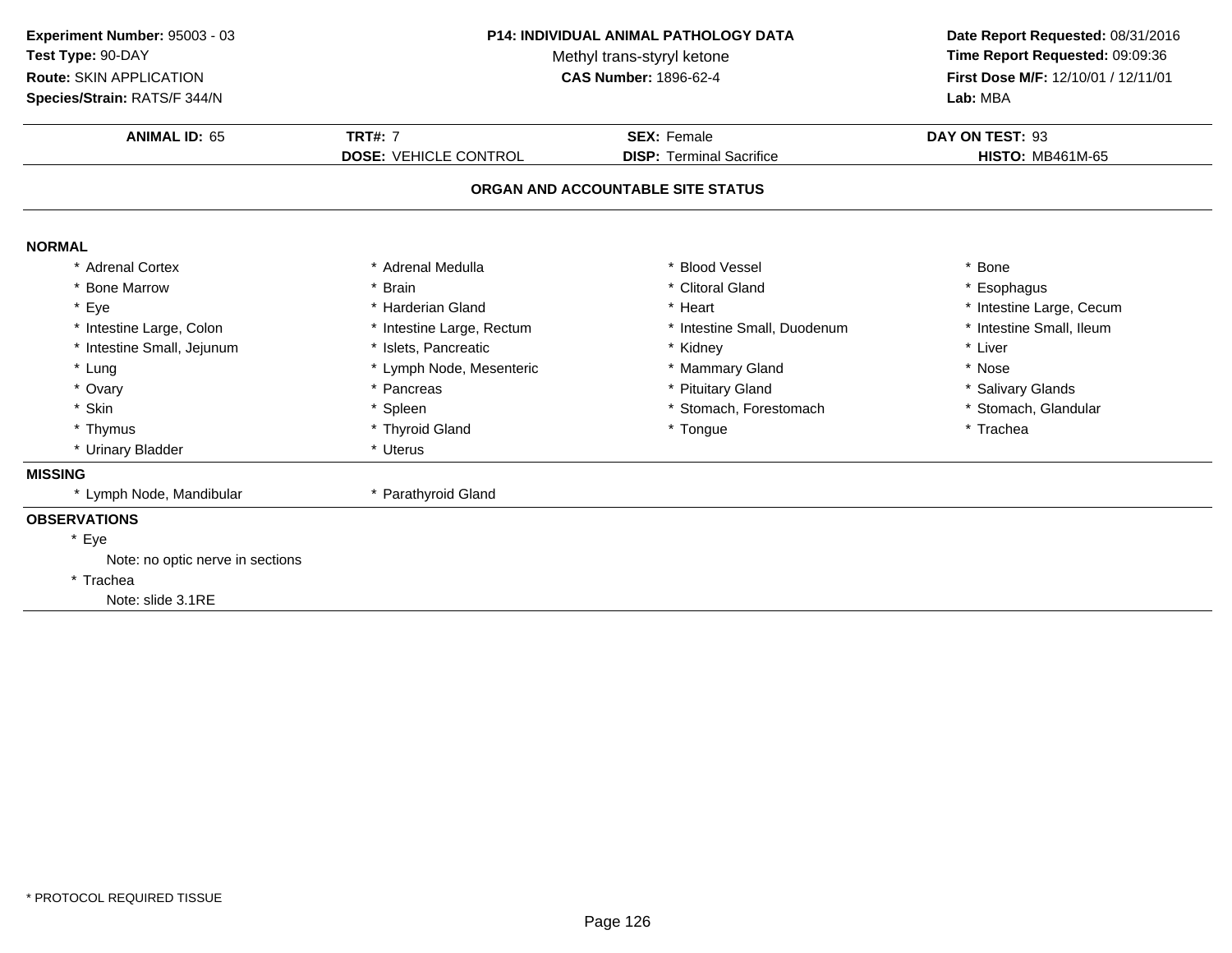| Experiment Number: 95003 - 03<br>Test Type: 90-DAY<br>Route: SKIN APPLICATION<br>Species/Strain: RATS/F 344/N | <b>P14: INDIVIDUAL ANIMAL PATHOLOGY DATA</b><br>Methyl trans-styryl ketone<br><b>CAS Number: 1896-62-4</b> |                                   | Date Report Requested: 08/31/2016<br>Time Report Requested: 09:09:36<br>First Dose M/F: 12/10/01 / 12/11/01<br>Lab: MBA |
|---------------------------------------------------------------------------------------------------------------|------------------------------------------------------------------------------------------------------------|-----------------------------------|-------------------------------------------------------------------------------------------------------------------------|
| <b>ANIMAL ID: 66</b>                                                                                          | <b>TRT#: 7</b>                                                                                             | <b>SEX: Female</b>                | DAY ON TEST: 93                                                                                                         |
|                                                                                                               | <b>DOSE: VEHICLE CONTROL</b>                                                                               | <b>DISP: Terminal Sacrifice</b>   | <b>HISTO: MB461M-66</b>                                                                                                 |
|                                                                                                               |                                                                                                            | ORGAN AND ACCOUNTABLE SITE STATUS |                                                                                                                         |
| <b>NORMAL</b>                                                                                                 |                                                                                                            |                                   |                                                                                                                         |
| * Adrenal Cortex                                                                                              | * Adrenal Medulla                                                                                          | * Blood Vessel                    | * Bone                                                                                                                  |
| * Bone Marrow                                                                                                 | * Brain                                                                                                    | * Clitoral Gland                  | * Esophagus                                                                                                             |
| * Eye                                                                                                         | * Harderian Gland                                                                                          | * Heart                           | * Intestine Large, Cecum                                                                                                |
| * Intestine Large, Colon                                                                                      | * Intestine Large, Rectum                                                                                  | * Intestine Small, Duodenum       | * Intestine Small, Ileum                                                                                                |
| * Intestine Small, Jejunum                                                                                    | * Islets. Pancreatic                                                                                       | * Kidney                          | * Liver                                                                                                                 |
| * Lung                                                                                                        | * Lymph Node, Mesenteric                                                                                   | * Mammary Gland                   | * Nose                                                                                                                  |
| * Ovary                                                                                                       | * Pancreas                                                                                                 | * Pituitary Gland                 | * Salivary Glands                                                                                                       |
| * Skin                                                                                                        | * Spleen                                                                                                   | * Stomach, Forestomach            | * Stomach, Glandular                                                                                                    |
| * Thyroid Gland                                                                                               | * Tongue                                                                                                   | * Trachea                         | * Urinary Bladder                                                                                                       |
| * Uterus                                                                                                      |                                                                                                            |                                   |                                                                                                                         |
| <b>MISSING</b>                                                                                                |                                                                                                            |                                   |                                                                                                                         |
| * Lymph Node, Mandibular                                                                                      | * Parathyroid Gland                                                                                        |                                   |                                                                                                                         |
| <b>OBSERVATIONS</b>                                                                                           |                                                                                                            |                                   |                                                                                                                         |
| * Thymus                                                                                                      |                                                                                                            | Atrophy                           | Minimal                                                                                                                 |
| Note: increased tingible bodies                                                                               |                                                                                                            |                                   |                                                                                                                         |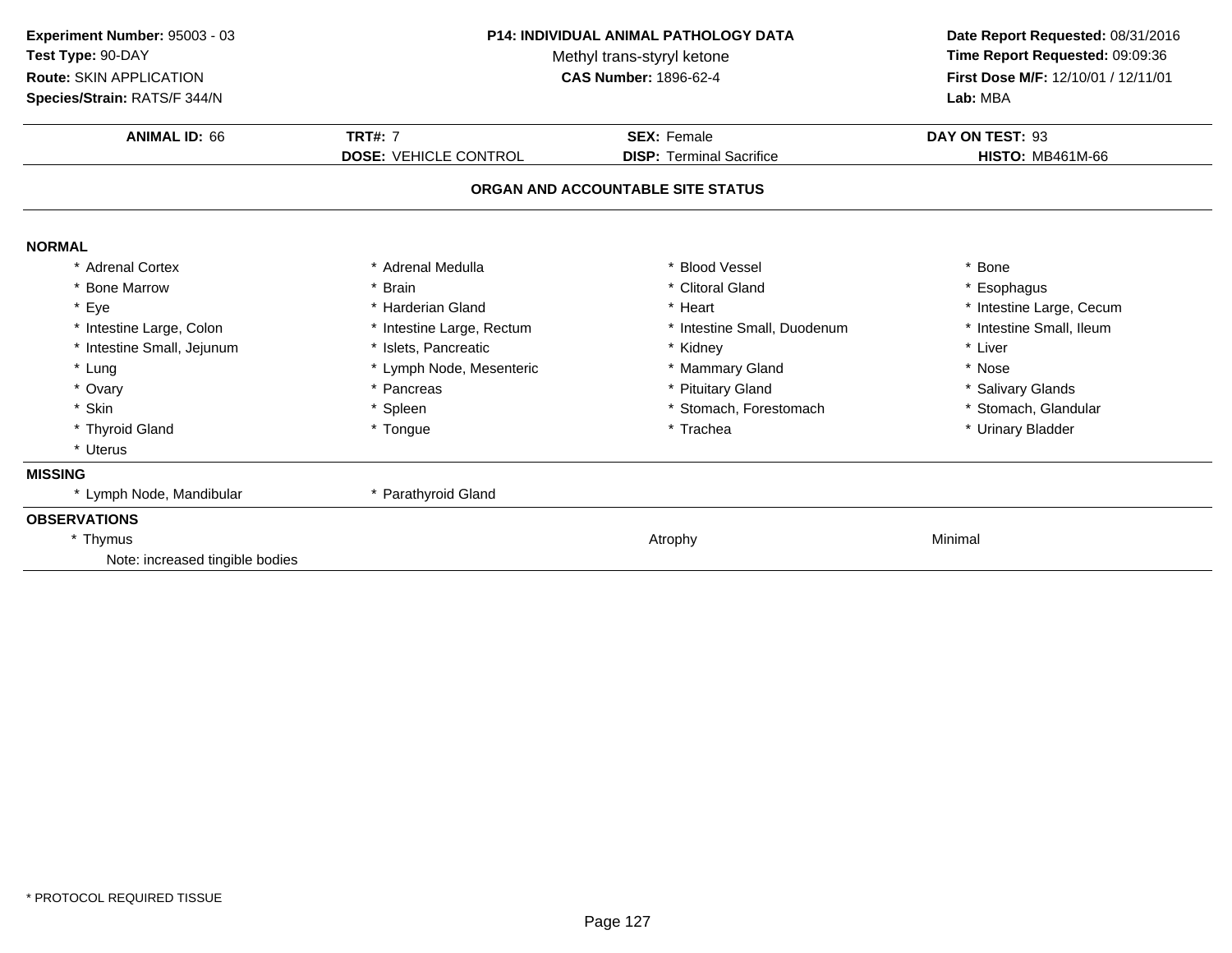| Experiment Number: 95003 - 03<br><b>P14: INDIVIDUAL ANIMAL PATHOLOGY DATA</b><br>Test Type: 90-DAY<br>Methyl trans-styryl ketone<br>Route: SKIN APPLICATION<br><b>CAS Number: 1896-62-4</b><br>Species/Strain: RATS/F 344/N |                                                | Date Report Requested: 08/31/2016<br>Time Report Requested: 09:09:36<br>First Dose M/F: 12/10/01 / 12/11/01<br>Lab: MBA |                                            |
|-----------------------------------------------------------------------------------------------------------------------------------------------------------------------------------------------------------------------------|------------------------------------------------|-------------------------------------------------------------------------------------------------------------------------|--------------------------------------------|
| <b>ANIMAL ID: 67</b>                                                                                                                                                                                                        | <b>TRT#: 7</b><br><b>DOSE: VEHICLE CONTROL</b> | <b>SEX: Female</b><br><b>DISP: Terminal Sacrifice</b>                                                                   | DAY ON TEST: 93<br><b>HISTO: MB461M-67</b> |
|                                                                                                                                                                                                                             |                                                | ORGAN AND ACCOUNTABLE SITE STATUS                                                                                       |                                            |
| <b>NORMAL</b>                                                                                                                                                                                                               |                                                |                                                                                                                         |                                            |
| * Adrenal Cortex                                                                                                                                                                                                            | * Adrenal Medulla                              | * Blood Vessel                                                                                                          | * Bone                                     |
| * Bone Marrow                                                                                                                                                                                                               | * Brain                                        | * Clitoral Gland                                                                                                        | * Esophagus                                |
| * Eye                                                                                                                                                                                                                       | * Harderian Gland                              | * Heart                                                                                                                 | * Intestine Large, Cecum                   |
| * Intestine Large, Colon                                                                                                                                                                                                    | * Intestine Large, Rectum                      | * Intestine Small, Duodenum                                                                                             | * Intestine Small, Ileum                   |
| * Intestine Small, Jejunum                                                                                                                                                                                                  | * Islets, Pancreatic                           | * Kidney                                                                                                                | * Liver                                    |
| * Lung                                                                                                                                                                                                                      | * Lymph Node, Mesenteric                       | * Mammary Gland                                                                                                         | * Nose                                     |
| * Ovary                                                                                                                                                                                                                     | * Pancreas                                     | * Parathyroid Gland                                                                                                     | * Pituitary Gland                          |
| * Salivary Glands                                                                                                                                                                                                           | * Skin                                         | * Spleen                                                                                                                | * Stomach, Forestomach                     |
| * Stomach, Glandular                                                                                                                                                                                                        | * Thyroid Gland                                | * Tongue                                                                                                                | * Trachea                                  |
| * Urinary Bladder                                                                                                                                                                                                           | * Uterus                                       |                                                                                                                         |                                            |
| <b>MISSING</b>                                                                                                                                                                                                              |                                                |                                                                                                                         |                                            |
| * Lymph Node, Mandibular                                                                                                                                                                                                    |                                                |                                                                                                                         |                                            |
| <b>OBSERVATIONS</b>                                                                                                                                                                                                         |                                                |                                                                                                                         |                                            |
| * Thymus                                                                                                                                                                                                                    |                                                | Atrophy                                                                                                                 | Minimal                                    |
| Note: increased tingible bodies                                                                                                                                                                                             |                                                |                                                                                                                         |                                            |
| <b>Tissue NOS</b><br>$TGLs = TGL=1-12$<br>[ Necrosis                                                                                                                                                                        | Abdominal, Fat                                 | <b>Necrosis</b>                                                                                                         | Focal, Marked                              |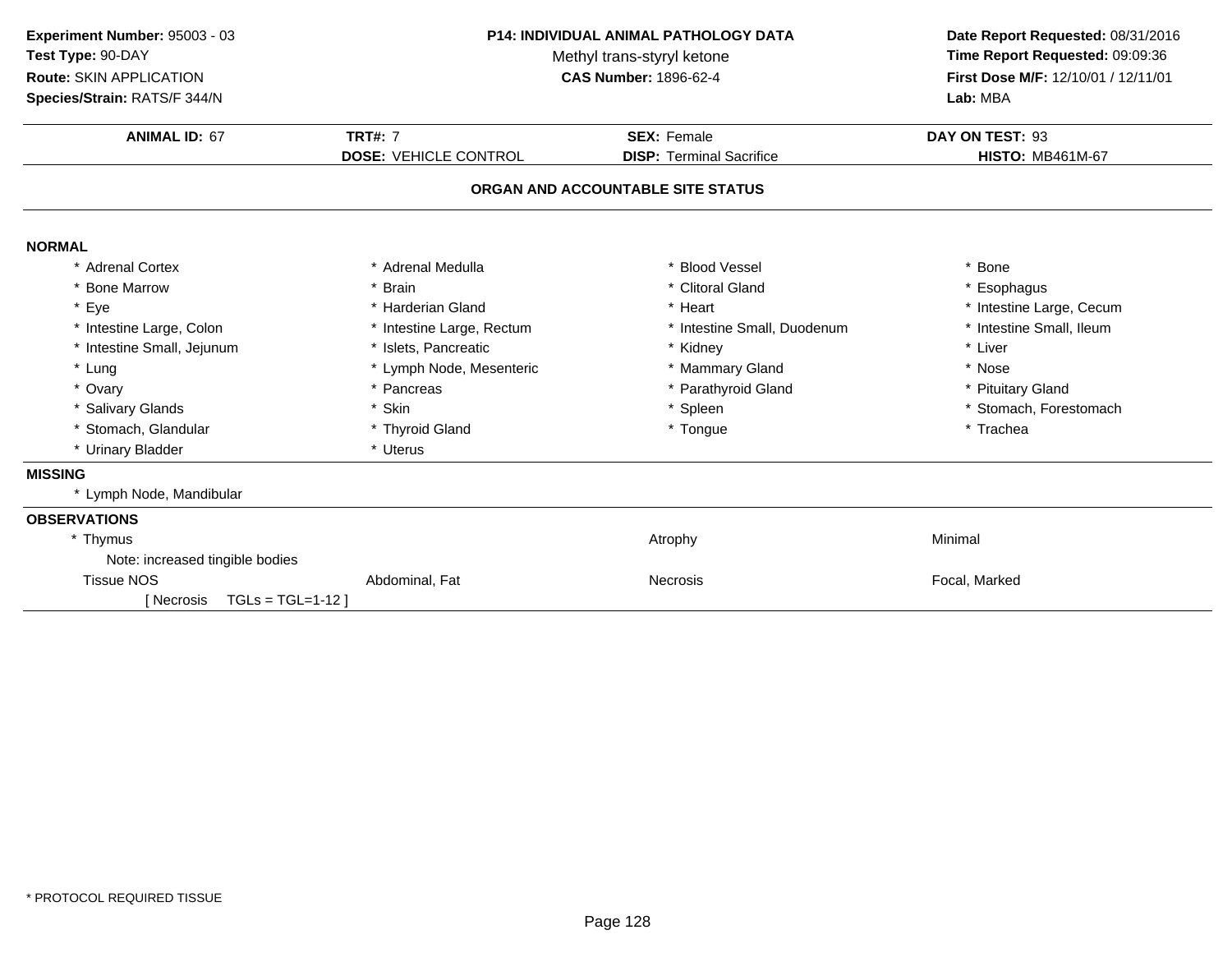| Experiment Number: 95003 - 03<br>Test Type: 90-DAY<br>Route: SKIN APPLICATION | P14: INDIVIDUAL ANIMAL PATHOLOGY DATA<br>Methyl trans-styryl ketone<br><b>CAS Number: 1896-62-4</b> |                                   | Date Report Requested: 08/31/2016<br>Time Report Requested: 09:09:36<br>First Dose M/F: 12/10/01 / 12/11/01 |
|-------------------------------------------------------------------------------|-----------------------------------------------------------------------------------------------------|-----------------------------------|-------------------------------------------------------------------------------------------------------------|
| Species/Strain: RATS/F 344/N                                                  |                                                                                                     |                                   | Lab: MBA                                                                                                    |
| <b>ANIMAL ID: 68</b>                                                          | <b>TRT#: 7</b>                                                                                      | <b>SEX: Female</b>                | DAY ON TEST: 93                                                                                             |
|                                                                               | <b>DOSE: VEHICLE CONTROL</b>                                                                        | <b>DISP: Terminal Sacrifice</b>   | <b>HISTO: MB461M-68</b>                                                                                     |
|                                                                               |                                                                                                     | ORGAN AND ACCOUNTABLE SITE STATUS |                                                                                                             |
| <b>NORMAL</b>                                                                 |                                                                                                     |                                   |                                                                                                             |
| * Adrenal Cortex                                                              | * Adrenal Medulla                                                                                   | * Blood Vessel                    | * Bone                                                                                                      |
| * Bone Marrow                                                                 | * Brain                                                                                             | * Clitoral Gland                  | * Esophagus                                                                                                 |
| * Eye                                                                         | * Harderian Gland                                                                                   | * Heart                           | * Intestine Large, Cecum                                                                                    |
| * Intestine Large, Colon                                                      | * Intestine Large, Rectum                                                                           | * Intestine Small, Duodenum       | * Intestine Small, Ileum                                                                                    |
| * Intestine Small, Jejunum                                                    | * Islets, Pancreatic                                                                                | * Kidney                          | * Liver                                                                                                     |
| * Lung                                                                        | * Lymph Node, Mesenteric                                                                            | * Mammary Gland                   | * Nose                                                                                                      |
| * Ovary                                                                       | * Pancreas                                                                                          | * Pituitary Gland                 | * Salivary Glands                                                                                           |
| * Skin                                                                        | * Spleen                                                                                            | * Stomach, Forestomach            | * Stomach, Glandular                                                                                        |
| * Thyroid Gland                                                               | * Tongue                                                                                            | * Trachea                         | * Urinary Bladder                                                                                           |
| * Uterus                                                                      |                                                                                                     |                                   |                                                                                                             |
| <b>MISSING</b>                                                                |                                                                                                     |                                   |                                                                                                             |
| * Lymph Node, Mandibular                                                      | * Parathyroid Gland                                                                                 |                                   |                                                                                                             |
| <b>OBSERVATIONS</b>                                                           |                                                                                                     |                                   |                                                                                                             |
| * Eye                                                                         |                                                                                                     |                                   |                                                                                                             |
|                                                                               | Note: Majority of cornea is absent on all three sections of eye on slides #10 and 10A.              |                                   |                                                                                                             |
| * Thymus                                                                      |                                                                                                     | Atrophy                           | Minimal                                                                                                     |
| Note: increased tingible bodies                                               |                                                                                                     |                                   |                                                                                                             |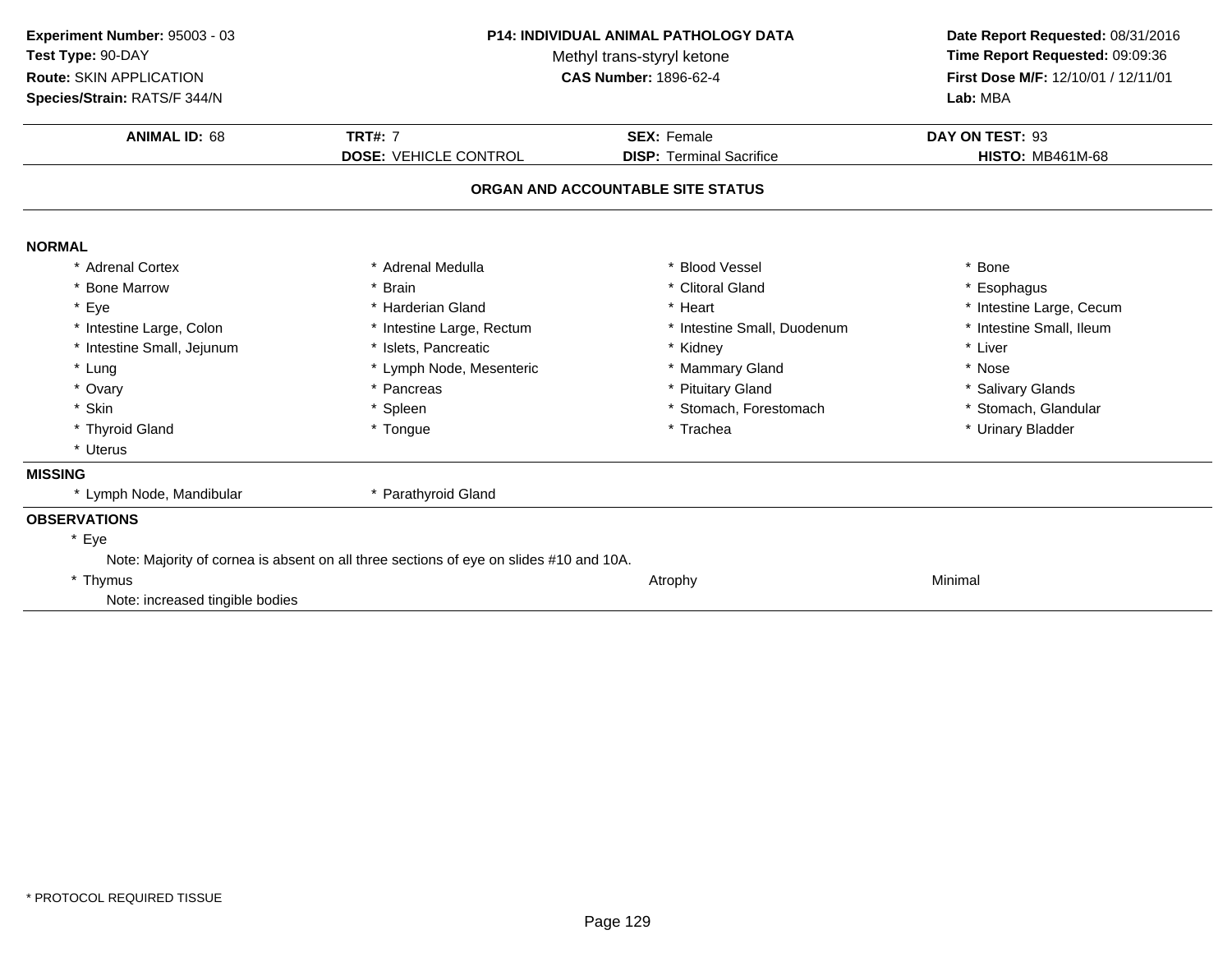| Experiment Number: 95003 - 03<br>Test Type: 90-DAY<br>Route: SKIN APPLICATION<br>Species/Strain: RATS/F 344/N | <b>P14: INDIVIDUAL ANIMAL PATHOLOGY DATA</b><br>Methyl trans-styryl ketone<br><b>CAS Number: 1896-62-4</b> |                                   | Date Report Requested: 08/31/2016<br>Time Report Requested: 09:09:36<br>First Dose M/F: 12/10/01 / 12/11/01<br>Lab: MBA |
|---------------------------------------------------------------------------------------------------------------|------------------------------------------------------------------------------------------------------------|-----------------------------------|-------------------------------------------------------------------------------------------------------------------------|
| <b>ANIMAL ID: 69</b>                                                                                          | <b>TRT#: 7</b>                                                                                             | <b>SEX: Female</b>                | DAY ON TEST: 93                                                                                                         |
|                                                                                                               | <b>DOSE: VEHICLE CONTROL</b>                                                                               | <b>DISP: Terminal Sacrifice</b>   | <b>HISTO: MB461M-69</b>                                                                                                 |
|                                                                                                               |                                                                                                            | ORGAN AND ACCOUNTABLE SITE STATUS |                                                                                                                         |
| <b>NORMAL</b>                                                                                                 |                                                                                                            |                                   |                                                                                                                         |
| * Adrenal Cortex                                                                                              | * Adrenal Medulla                                                                                          | * Blood Vessel                    | * Bone                                                                                                                  |
| * Bone Marrow                                                                                                 | * Brain                                                                                                    | * Clitoral Gland                  | * Esophagus                                                                                                             |
| * Eye                                                                                                         | * Harderian Gland                                                                                          | * Heart                           | * Intestine Large, Cecum                                                                                                |
| * Intestine Large, Colon                                                                                      | * Intestine Large, Rectum                                                                                  | * Intestine Small, Duodenum       | * Intestine Small, Ileum                                                                                                |
| * Intestine Small, Jejunum                                                                                    | * Islets, Pancreatic                                                                                       | * Kidney                          | * Liver                                                                                                                 |
| * Lung                                                                                                        | * Lymph Node, Mesenteric                                                                                   | * Mammary Gland                   | * Nose                                                                                                                  |
| * Ovary                                                                                                       | * Pancreas                                                                                                 | * Pituitary Gland                 | * Salivary Glands                                                                                                       |
| * Skin                                                                                                        | * Spleen                                                                                                   | * Stomach, Forestomach            | * Stomach, Glandular                                                                                                    |
| * Thyroid Gland                                                                                               | * Tongue                                                                                                   | * Trachea                         | * Urinary Bladder                                                                                                       |
| * Uterus                                                                                                      |                                                                                                            |                                   |                                                                                                                         |
| <b>MISSING</b>                                                                                                |                                                                                                            |                                   |                                                                                                                         |
| * Lymph Node, Mandibular                                                                                      | * Parathyroid Gland                                                                                        |                                   |                                                                                                                         |
| <b>OBSERVATIONS</b>                                                                                           |                                                                                                            |                                   |                                                                                                                         |
| * Thymus                                                                                                      |                                                                                                            | Atrophy                           | Minimal                                                                                                                 |
| Note: increased tingible bodies                                                                               |                                                                                                            |                                   |                                                                                                                         |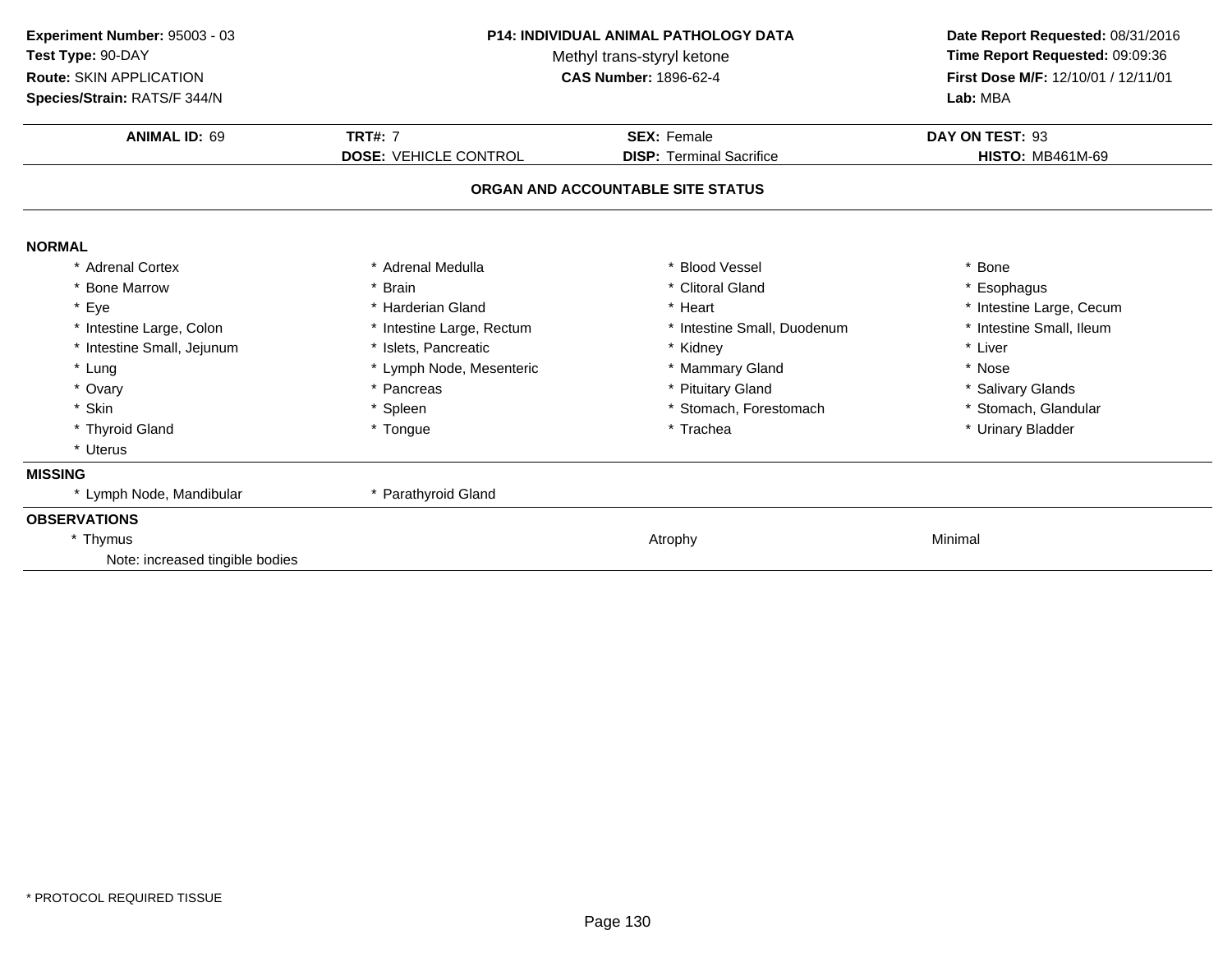| Experiment Number: 95003 - 03<br>Test Type: 90-DAY<br>Route: SKIN APPLICATION<br>Species/Strain: RATS/F 344/N | <b>P14: INDIVIDUAL ANIMAL PATHOLOGY DATA</b><br>Methyl trans-styryl ketone<br><b>CAS Number: 1896-62-4</b> |                                   | Date Report Requested: 08/31/2016<br>Time Report Requested: 09:09:36<br>First Dose M/F: 12/10/01 / 12/11/01<br>Lab: MBA |
|---------------------------------------------------------------------------------------------------------------|------------------------------------------------------------------------------------------------------------|-----------------------------------|-------------------------------------------------------------------------------------------------------------------------|
| <b>ANIMAL ID: 70</b>                                                                                          | <b>TRT#: 7</b>                                                                                             | <b>SEX: Female</b>                | DAY ON TEST: 93                                                                                                         |
|                                                                                                               | <b>DOSE: VEHICLE CONTROL</b>                                                                               | <b>DISP: Terminal Sacrifice</b>   | <b>HISTO: MB461M-70</b>                                                                                                 |
|                                                                                                               |                                                                                                            | ORGAN AND ACCOUNTABLE SITE STATUS |                                                                                                                         |
| <b>NORMAL</b>                                                                                                 |                                                                                                            |                                   |                                                                                                                         |
| * Adrenal Cortex                                                                                              | * Adrenal Medulla                                                                                          | * Blood Vessel                    | Bone                                                                                                                    |
| * Bone Marrow                                                                                                 | * Brain                                                                                                    | * Clitoral Gland                  | * Esophagus                                                                                                             |
| * Eye                                                                                                         | * Harderian Gland                                                                                          | * Heart                           | * Intestine Large, Cecum                                                                                                |
| * Intestine Large, Colon                                                                                      | * Intestine Large, Rectum                                                                                  | * Intestine Small, Duodenum       | * Intestine Small, Ileum                                                                                                |
| * Intestine Small, Jejunum                                                                                    | * Islets, Pancreatic                                                                                       | * Kidney                          | * Liver                                                                                                                 |
| * Lung                                                                                                        | * Lymph Node, Mesenteric                                                                                   | * Mammary Gland                   | * Nose                                                                                                                  |
| * Ovary                                                                                                       | * Pancreas                                                                                                 | * Pituitary Gland                 | * Salivary Glands                                                                                                       |
| * Skin                                                                                                        | * Spleen                                                                                                   | * Stomach, Forestomach            | * Stomach, Glandular                                                                                                    |
| * Thyroid Gland                                                                                               | * Tongue                                                                                                   | * Trachea                         | * Urinary Bladder                                                                                                       |
| * Uterus                                                                                                      |                                                                                                            |                                   |                                                                                                                         |
| <b>MISSING</b>                                                                                                |                                                                                                            |                                   |                                                                                                                         |
| * Lymph Node, Mandibular                                                                                      | * Parathyroid Gland                                                                                        |                                   |                                                                                                                         |
| <b>OBSERVATIONS</b>                                                                                           |                                                                                                            |                                   |                                                                                                                         |
| * Thymus                                                                                                      |                                                                                                            | Atrophy                           | Minimal                                                                                                                 |
| Note: increased tingible bodies                                                                               |                                                                                                            |                                   |                                                                                                                         |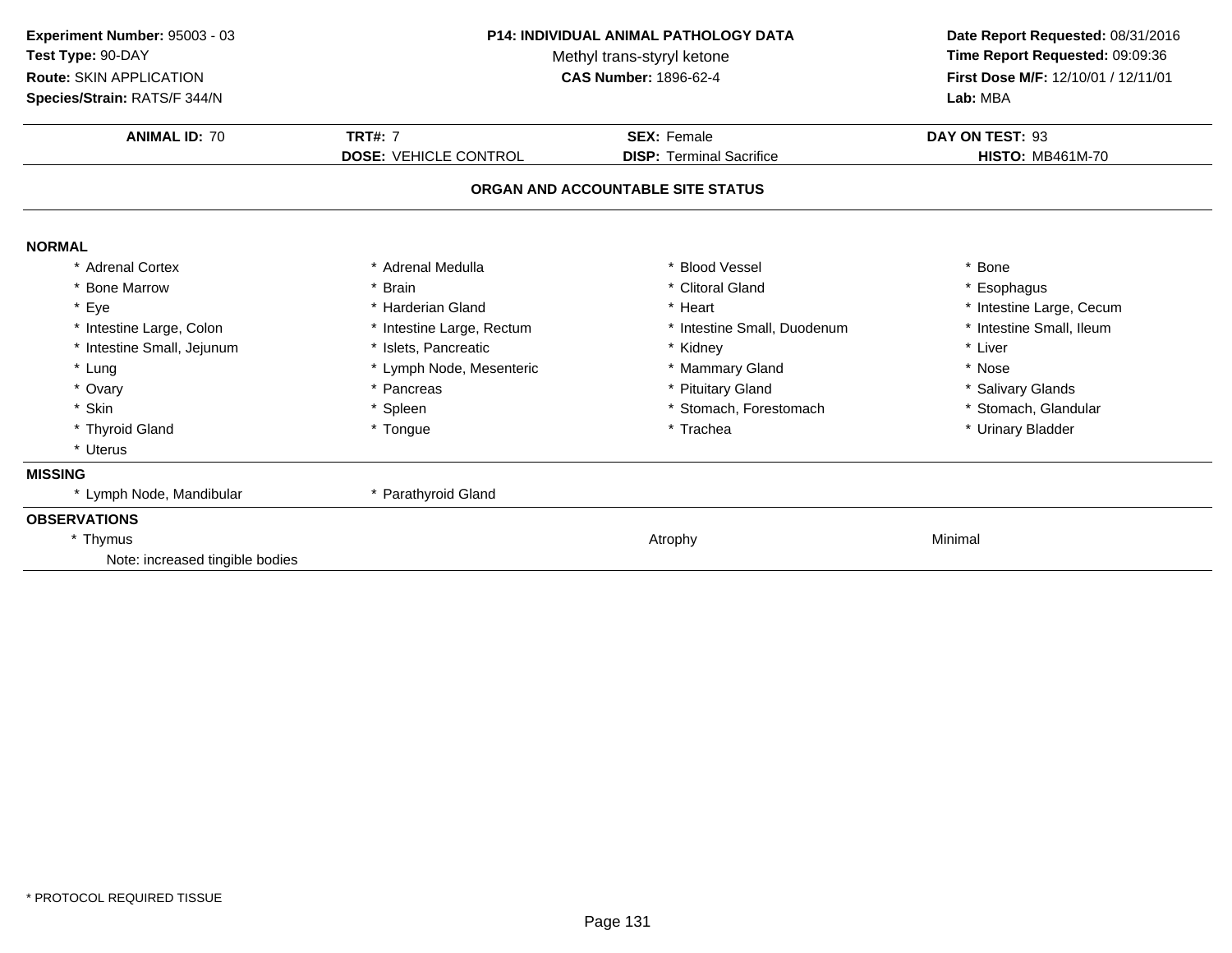| Experiment Number: 95003 - 03<br>Test Type: 90-DAY<br>Route: SKIN APPLICATION<br>Species/Strain: RATS/F 344/N | <b>P14: INDIVIDUAL ANIMAL PATHOLOGY DATA</b><br>Methyl trans-styryl ketone<br><b>CAS Number: 1896-62-4</b> |                                                       | Date Report Requested: 08/31/2016<br>Time Report Requested: 09:09:36<br>First Dose M/F: 12/10/01 / 12/11/01<br>Lab: MBA |
|---------------------------------------------------------------------------------------------------------------|------------------------------------------------------------------------------------------------------------|-------------------------------------------------------|-------------------------------------------------------------------------------------------------------------------------|
| <b>ANIMAL ID: 71</b>                                                                                          | <b>TRT#: 8</b><br><b>DOSE: 22.0 MG/KG</b>                                                                  | <b>SEX: Female</b><br><b>DISP: Terminal Sacrifice</b> | DAY ON TEST: 93<br><b>HISTO: MB461M-71</b>                                                                              |
|                                                                                                               |                                                                                                            | ORGAN AND ACCOUNTABLE SITE STATUS                     |                                                                                                                         |
| <b>NORMAL</b>                                                                                                 |                                                                                                            |                                                       |                                                                                                                         |
| Kidney                                                                                                        | Nose                                                                                                       | <b>Skin</b>                                           | Stomach, Glandular                                                                                                      |
| Uterus                                                                                                        |                                                                                                            |                                                       |                                                                                                                         |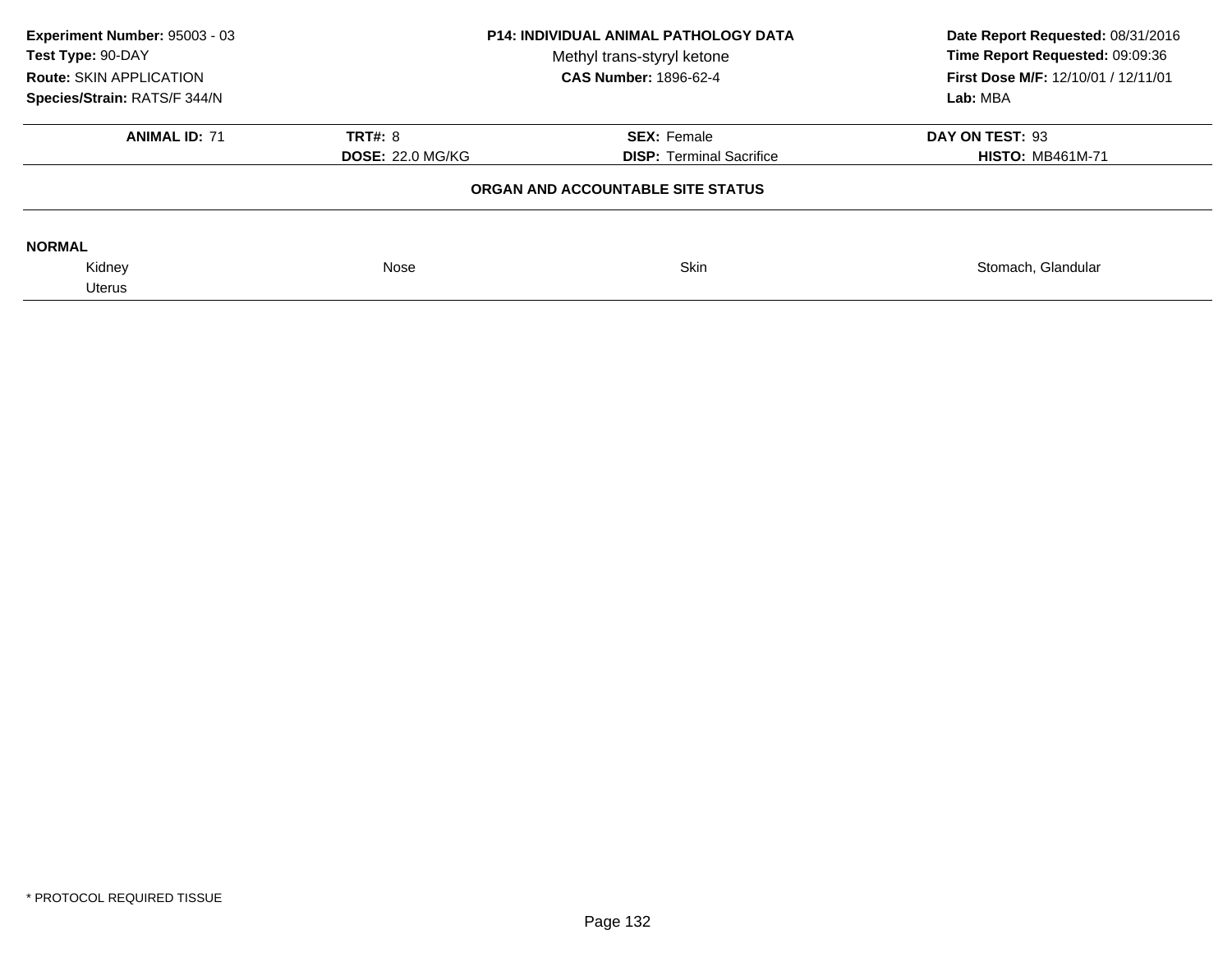| <b>P14: INDIVIDUAL ANIMAL PATHOLOGY DATA</b><br>Experiment Number: 95003 - 03 |                         | Date Report Requested: 08/31/2016 |                                     |
|-------------------------------------------------------------------------------|-------------------------|-----------------------------------|-------------------------------------|
| Test Type: 90-DAY                                                             |                         | Methyl trans-styryl ketone        | Time Report Requested: 09:09:36     |
| <b>Route: SKIN APPLICATION</b>                                                |                         | <b>CAS Number: 1896-62-4</b>      | First Dose M/F: 12/10/01 / 12/11/01 |
| Species/Strain: RATS/F 344/N                                                  |                         |                                   | Lab: MBA                            |
| <b>ANIMAL ID: 72</b>                                                          | <b>TRT#: 8</b>          | <b>SEX: Female</b>                | DAY ON TEST: 93                     |
|                                                                               | <b>DOSE: 22.0 MG/KG</b> | <b>DISP:</b> Terminal Sacrifice   | <b>HISTO: MB461M-72</b>             |
|                                                                               |                         | ORGAN AND ACCOUNTABLE SITE STATUS |                                     |
|                                                                               |                         |                                   |                                     |
| <b>NORMAL</b>                                                                 |                         |                                   |                                     |
| Stomach, Glandular                                                            | Uterus                  |                                   |                                     |
| <b>OBSERVATIONS</b>                                                           |                         |                                   |                                     |
| Kidney                                                                        |                         | Nephropathy                       | Minimal                             |
| Nose                                                                          | <b>Respirat Epith</b>   | Hyperplasia                       | Goblet Cell, Minimal                |
| Skin                                                                          | <b>SOA</b>              | Hyperkeratosis                    | Minimal                             |
|                                                                               | <b>SOA Epidermis</b>    | Hyperplasia                       | Minimal                             |
| <b>Tissue NOS</b>                                                             | Abdominal, Fat          | <b>Necrosis</b>                   | Focal, Moderate                     |
| [ Necrosis                                                                    | $TGLs = TGL=1-12$       |                                   |                                     |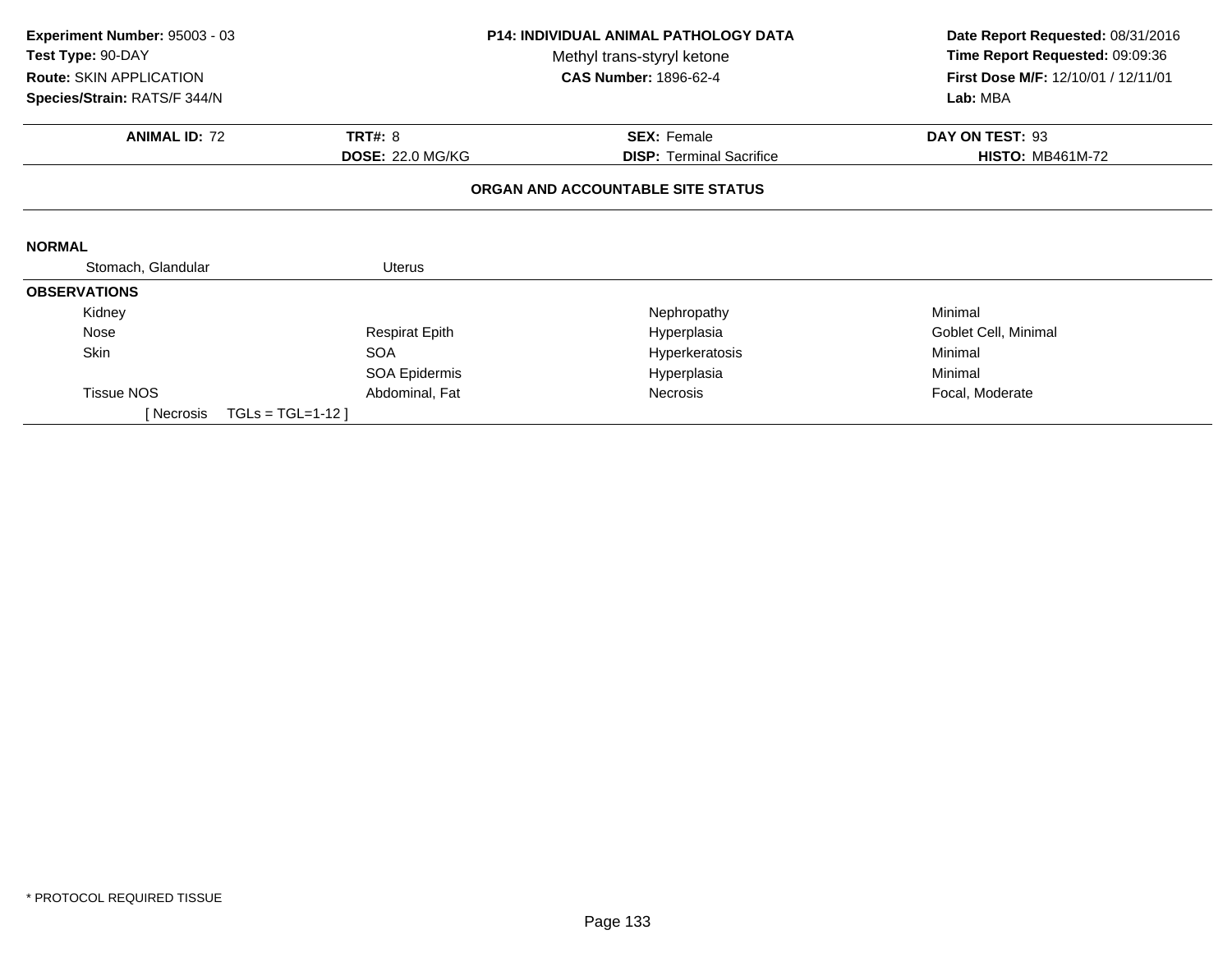| Experiment Number: 95003 - 03<br>Test Type: 90-DAY<br><b>Route: SKIN APPLICATION</b><br>Species/Strain: RATS/F 344/N | <b>P14: INDIVIDUAL ANIMAL PATHOLOGY DATA</b><br>Methyl trans-styryl ketone<br><b>CAS Number: 1896-62-4</b> |                                   | Date Report Requested: 08/31/2016<br>Time Report Requested: 09:09:36<br>First Dose M/F: 12/10/01 / 12/11/01<br>Lab: MBA |
|----------------------------------------------------------------------------------------------------------------------|------------------------------------------------------------------------------------------------------------|-----------------------------------|-------------------------------------------------------------------------------------------------------------------------|
| <b>ANIMAL ID: 73</b>                                                                                                 | <b>TRT#: 8</b>                                                                                             | <b>SEX: Female</b>                | DAY ON TEST: 93                                                                                                         |
|                                                                                                                      | <b>DOSE: 22.0 MG/KG</b>                                                                                    | <b>DISP:</b> Terminal Sacrifice   | <b>HISTO: MB461M-73</b>                                                                                                 |
|                                                                                                                      |                                                                                                            | ORGAN AND ACCOUNTABLE SITE STATUS |                                                                                                                         |
| <b>NORMAL</b>                                                                                                        |                                                                                                            |                                   |                                                                                                                         |
| Kidney                                                                                                               | Stomach, Glandular                                                                                         | <b>Uterus</b>                     |                                                                                                                         |
| <b>OBSERVATIONS</b>                                                                                                  |                                                                                                            |                                   |                                                                                                                         |
| Nose                                                                                                                 | <b>Respirat Epith</b>                                                                                      | Hyperplasia                       | Goblet Cell, Minimal                                                                                                    |
| Skin                                                                                                                 | <b>SOA</b>                                                                                                 | Hyperkeratosis                    | Minimal                                                                                                                 |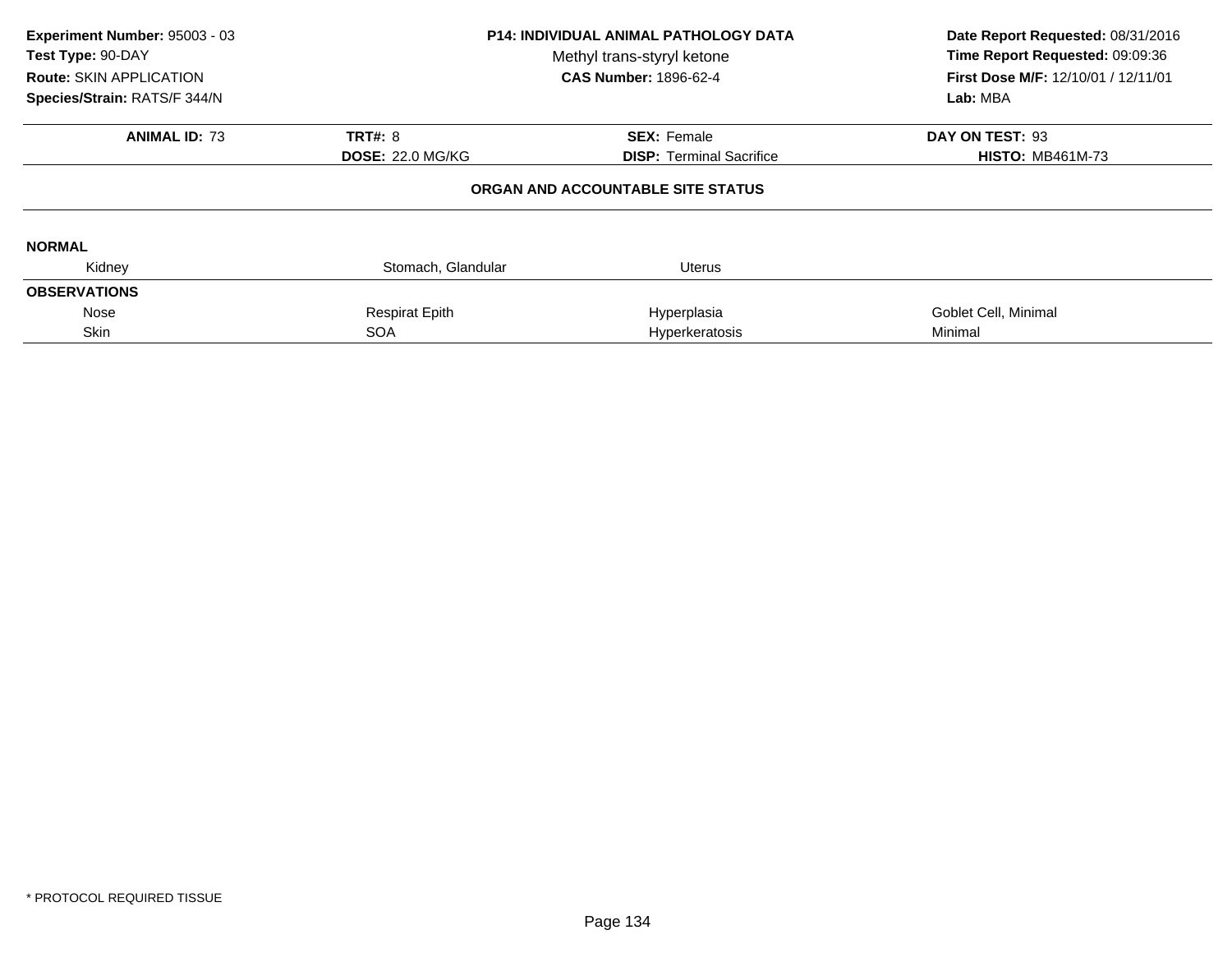| Experiment Number: 95003 - 03<br>Test Type: 90-DAY<br><b>Route: SKIN APPLICATION</b><br>Species/Strain: RATS/F 344/N       | <b>P14: INDIVIDUAL ANIMAL PATHOLOGY DATA</b><br>Methyl trans-styryl ketone<br><b>CAS Number: 1896-62-4</b> |                    | Date Report Requested: 08/31/2016<br>Time Report Requested: 09:09:36<br><b>First Dose M/F: 12/10/01 / 12/11/01</b><br>Lab: MBA |  |  |  |
|----------------------------------------------------------------------------------------------------------------------------|------------------------------------------------------------------------------------------------------------|--------------------|--------------------------------------------------------------------------------------------------------------------------------|--|--|--|
| <b>ANIMAL ID: 74</b>                                                                                                       | <b>TRT#: 8</b>                                                                                             | <b>SEX: Female</b> | DAY ON TEST: 93                                                                                                                |  |  |  |
| <b>DOSE: 22.0 MG/KG</b><br><b>DISP:</b> Terminal Sacrifice<br><b>HISTO: MB461M-74</b><br>ORGAN AND ACCOUNTABLE SITE STATUS |                                                                                                            |                    |                                                                                                                                |  |  |  |
| <b>NORMAL</b>                                                                                                              |                                                                                                            |                    |                                                                                                                                |  |  |  |
| <b>Adrenal Cortex</b>                                                                                                      | Kidney                                                                                                     | Stomach, Glandular |                                                                                                                                |  |  |  |
| <b>OBSERVATIONS</b>                                                                                                        |                                                                                                            |                    |                                                                                                                                |  |  |  |
| Nose                                                                                                                       | <b>Respirat Epith</b>                                                                                      | Hyperplasia        | Goblet Cell, Minimal                                                                                                           |  |  |  |
| Skin                                                                                                                       | <b>SOA</b>                                                                                                 | Hyperkeratosis     | Minimal                                                                                                                        |  |  |  |
| <b>Uterus</b>                                                                                                              |                                                                                                            | <b>Dilatation</b>  |                                                                                                                                |  |  |  |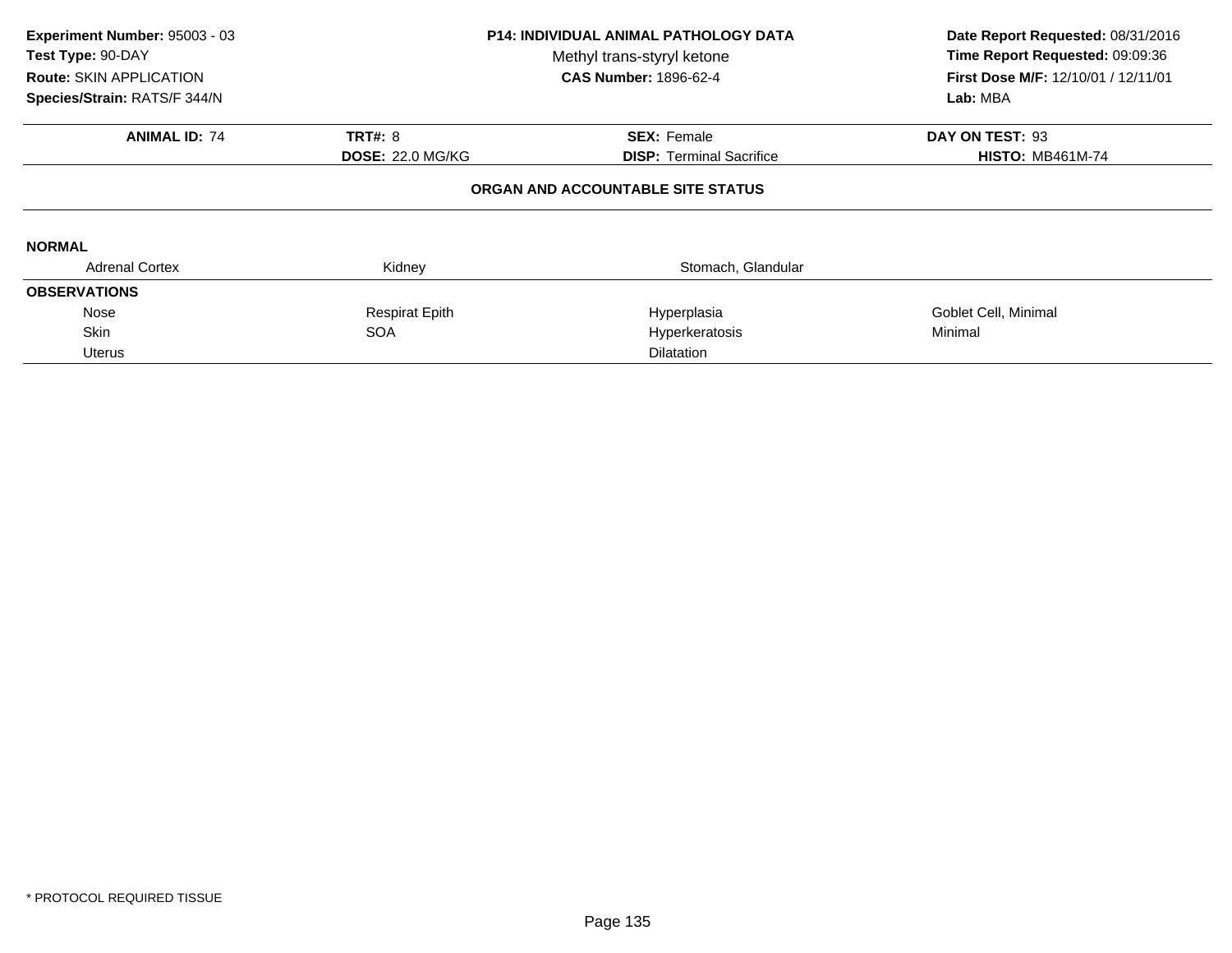| Experiment Number: 95003 - 03<br>Test Type: 90-DAY<br><b>Route: SKIN APPLICATION</b><br>Species/Strain: RATS/F 344/N | <b>P14: INDIVIDUAL ANIMAL PATHOLOGY DATA</b><br>Methyl trans-styryl ketone<br><b>CAS Number: 1896-62-4</b> |                                                       | Date Report Requested: 08/31/2016<br>Time Report Requested: 09:09:36<br>First Dose M/F: 12/10/01 / 12/11/01<br>Lab: MBA |  |
|----------------------------------------------------------------------------------------------------------------------|------------------------------------------------------------------------------------------------------------|-------------------------------------------------------|-------------------------------------------------------------------------------------------------------------------------|--|
| <b>ANIMAL ID: 75</b>                                                                                                 | <b>TRT#: 8</b><br><b>DOSE: 22.0 MG/KG</b>                                                                  | <b>SEX: Female</b><br><b>DISP: Terminal Sacrifice</b> | DAY ON TEST: 93<br><b>HISTO: MB461M-75</b>                                                                              |  |
|                                                                                                                      |                                                                                                            | ORGAN AND ACCOUNTABLE SITE STATUS                     |                                                                                                                         |  |
| <b>NORMAL</b>                                                                                                        |                                                                                                            |                                                       |                                                                                                                         |  |
| Kidney                                                                                                               | Stomach, Glandular                                                                                         | <b>Uterus</b>                                         |                                                                                                                         |  |
| <b>OBSERVATIONS</b>                                                                                                  |                                                                                                            |                                                       |                                                                                                                         |  |
| Nose                                                                                                                 | <b>Respirat Epith</b>                                                                                      | Hyperplasia                                           | Goblet Cell, Minimal                                                                                                    |  |
| Skin                                                                                                                 | <b>SOA</b>                                                                                                 | Hyperkeratosis                                        | Minimal                                                                                                                 |  |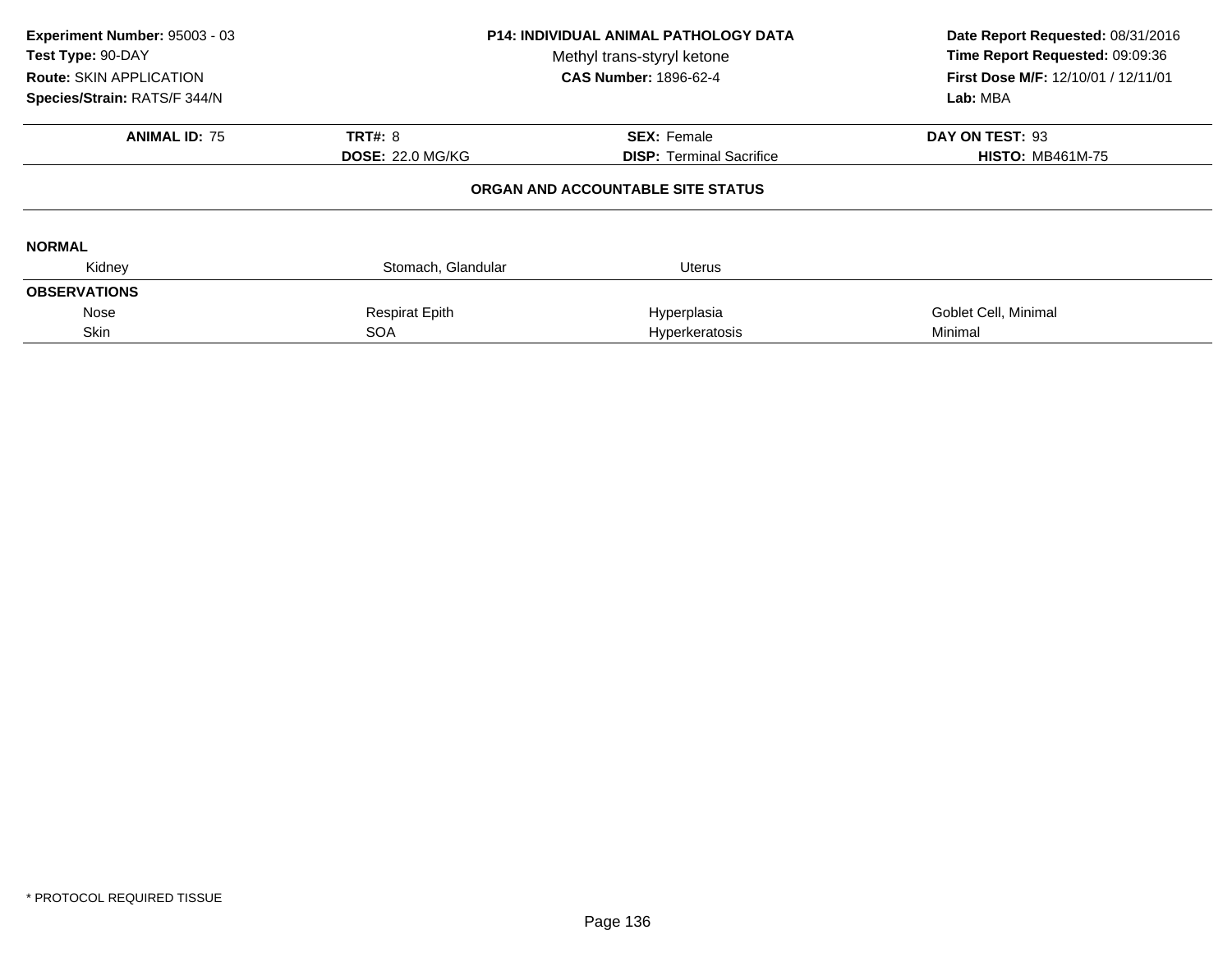| Experiment Number: 95003 - 03<br>Test Type: 90-DAY<br>Route: SKIN APPLICATION<br>Species/Strain: RATS/F 344/N              |                   | <b>P14: INDIVIDUAL ANIMAL PATHOLOGY DATA</b><br>Methyl trans-styryl ketone<br><b>CAS Number: 1896-62-4</b> | Date Report Requested: 08/31/2016<br>Time Report Requested: 09:09:36<br><b>First Dose M/F: 12/10/01 / 12/11/01</b><br>Lab: MBA |  |  |  |
|----------------------------------------------------------------------------------------------------------------------------|-------------------|------------------------------------------------------------------------------------------------------------|--------------------------------------------------------------------------------------------------------------------------------|--|--|--|
| <b>ANIMAL ID: 76</b>                                                                                                       | <b>TRT#: 8</b>    | <b>SEX: Female</b>                                                                                         | DAY ON TEST: 93                                                                                                                |  |  |  |
| <b>DOSE: 22.0 MG/KG</b><br><b>DISP:</b> Terminal Sacrifice<br><b>HISTO: MB461M-76</b><br>ORGAN AND ACCOUNTABLE SITE STATUS |                   |                                                                                                            |                                                                                                                                |  |  |  |
| <b>NORMAL</b>                                                                                                              |                   |                                                                                                            |                                                                                                                                |  |  |  |
| Kidney<br><b>Uterus</b>                                                                                                    | Nose              | <b>Skin</b>                                                                                                | Stomach, Glandular                                                                                                             |  |  |  |
| <b>OBSERVATIONS</b>                                                                                                        |                   |                                                                                                            |                                                                                                                                |  |  |  |
| Lymph Node                                                                                                                 | Mediastinal       | Hyperplasia                                                                                                | Lymphoid, Mild                                                                                                                 |  |  |  |
| [ Hyperplasia                                                                                                              | $TGLs = TGL=1-12$ |                                                                                                            |                                                                                                                                |  |  |  |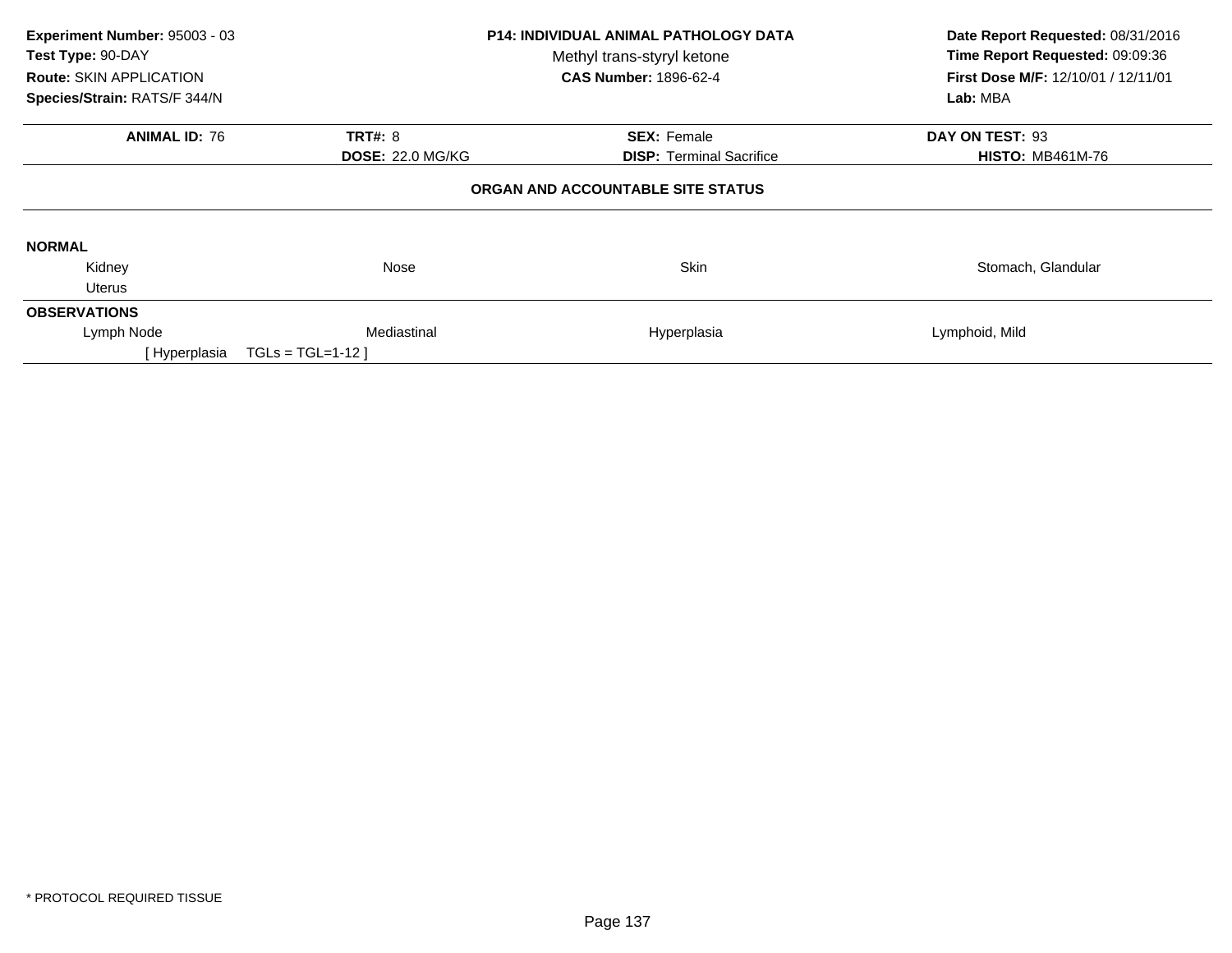| Experiment Number: 95003 - 03  |                         | <b>P14: INDIVIDUAL ANIMAL PATHOLOGY DATA</b> | Date Report Requested: 08/31/2016   |  |
|--------------------------------|-------------------------|----------------------------------------------|-------------------------------------|--|
| Test Type: 90-DAY              |                         | Methyl trans-styryl ketone                   | Time Report Requested: 09:09:36     |  |
| <b>Route: SKIN APPLICATION</b> |                         | <b>CAS Number: 1896-62-4</b>                 | First Dose M/F: 12/10/01 / 12/11/01 |  |
| Species/Strain: RATS/F 344/N   |                         |                                              | Lab: MBA                            |  |
| <b>ANIMAL ID: 77</b>           | <b>TRT#: 8</b>          | <b>SEX: Female</b>                           | DAY ON TEST: 93                     |  |
|                                | <b>DOSE: 22.0 MG/KG</b> | <b>DISP: Terminal Sacrifice</b>              | <b>HISTO: MB461M-77</b>             |  |
|                                |                         | ORGAN AND ACCOUNTABLE SITE STATUS            |                                     |  |
| <b>NORMAL</b>                  |                         |                                              |                                     |  |
| Kidney                         | Stomach, Glandular      |                                              |                                     |  |
| <b>OBSERVATIONS</b>            |                         |                                              |                                     |  |
| Nose                           | <b>Respirat Epith</b>   | Hyperplasia                                  | Goblet Cell, Minimal                |  |
| Skin                           | <b>SOA</b>              | Hyperkeratosis                               | Minimal                             |  |
|                                | SOA Epidermis           | Hyperplasia                                  | Minimal                             |  |
|                                | SOA, Sebaceous GI       | Hypertrophy                                  | Minimal                             |  |
| Uterus                         |                         | <b>Dilatation</b>                            |                                     |  |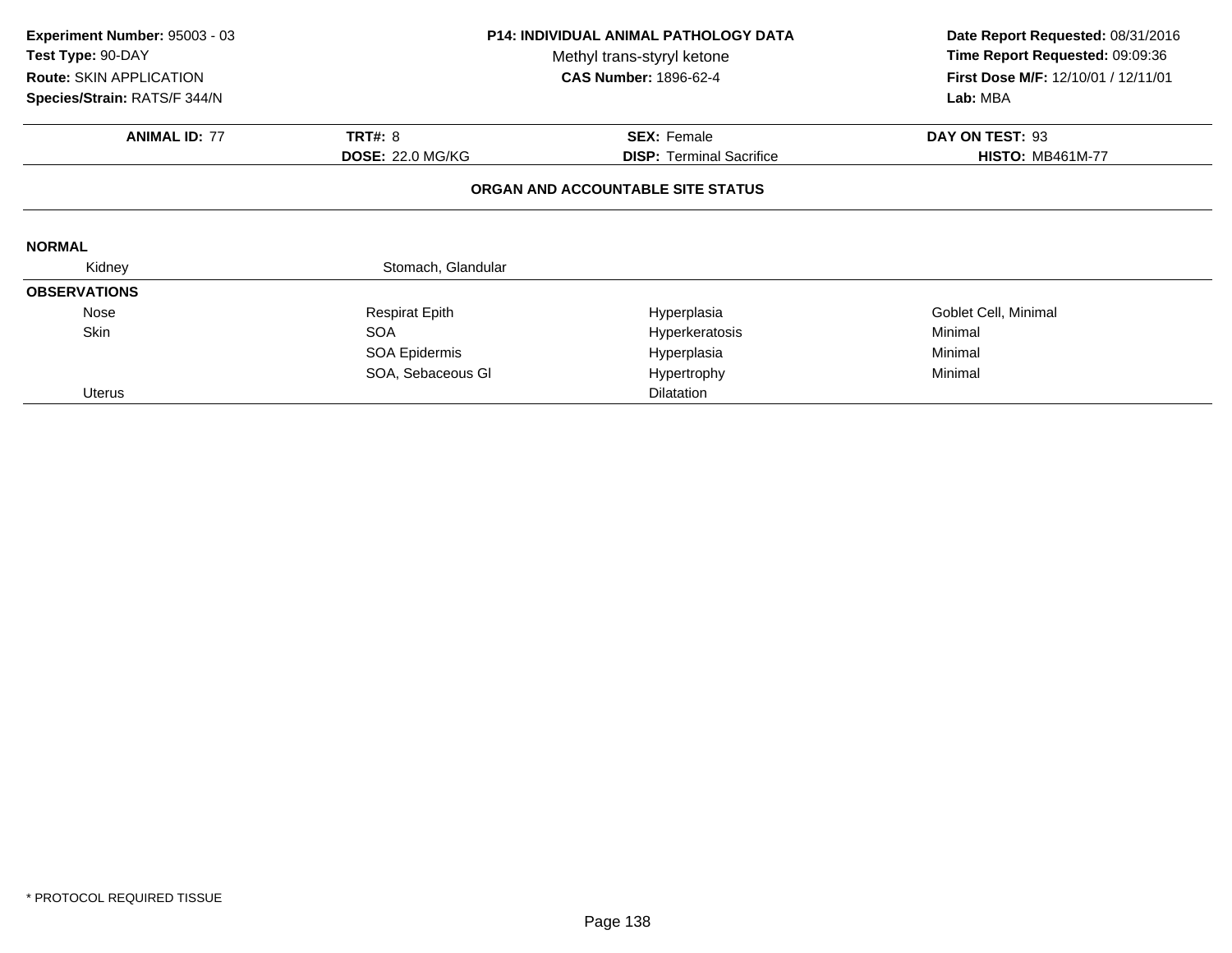| Experiment Number: 95003 - 03<br>Test Type: 90-DAY<br>Route: SKIN APPLICATION<br>Species/Strain: RATS/F 344/N | <b>P14: INDIVIDUAL ANIMAL PATHOLOGY DATA</b><br>Methyl trans-styryl ketone<br><b>CAS Number: 1896-62-4</b> |                                   | Date Report Requested: 08/31/2016<br>Time Report Requested: 09:09:36<br>First Dose M/F: 12/10/01 / 12/11/01<br>Lab: MBA |
|---------------------------------------------------------------------------------------------------------------|------------------------------------------------------------------------------------------------------------|-----------------------------------|-------------------------------------------------------------------------------------------------------------------------|
| <b>ANIMAL ID: 78</b>                                                                                          | <b>TRT#: 8</b>                                                                                             | <b>SEX: Female</b>                | DAY ON TEST: 93                                                                                                         |
|                                                                                                               | <b>DOSE: 22.0 MG/KG</b>                                                                                    | <b>DISP:</b> Terminal Sacrifice   | <b>HISTO: MB461M-78</b>                                                                                                 |
|                                                                                                               |                                                                                                            | ORGAN AND ACCOUNTABLE SITE STATUS |                                                                                                                         |
| <b>NORMAL</b>                                                                                                 |                                                                                                            |                                   |                                                                                                                         |
| <b>Skin</b>                                                                                                   | Stomach, Glandular                                                                                         | Uterus                            |                                                                                                                         |
| <b>OBSERVATIONS</b>                                                                                           |                                                                                                            |                                   |                                                                                                                         |
| Kidney                                                                                                        |                                                                                                            | Nephropathy                       | Minimal                                                                                                                 |
| Nose                                                                                                          | <b>Respirat Epith</b>                                                                                      | Hyperplasia                       | Goblet Cell, Minimal                                                                                                    |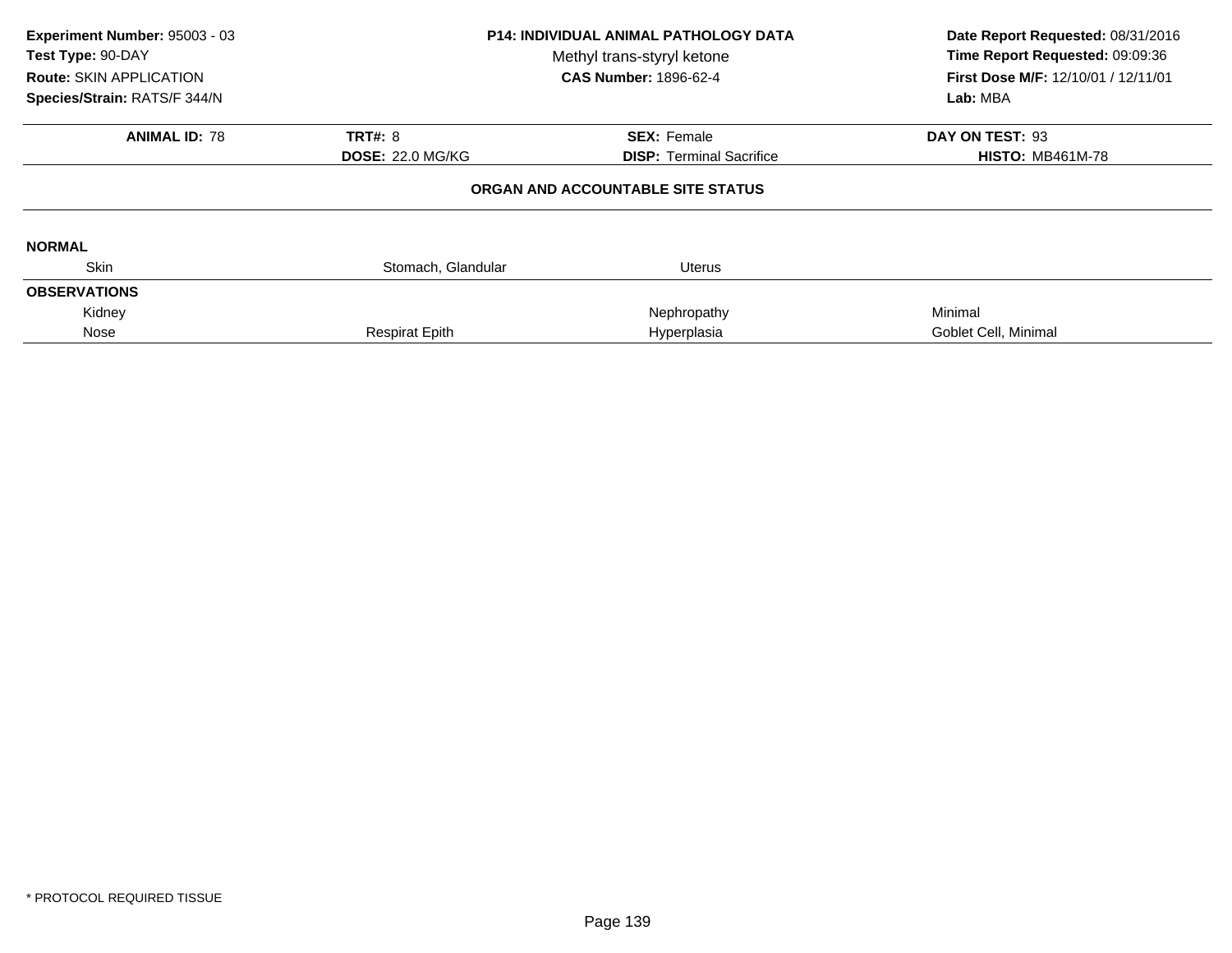| Experiment Number: 95003 - 03<br>Test Type: 90-DAY<br><b>Route: SKIN APPLICATION</b><br>Species/Strain: RATS/F 344/N | <b>P14: INDIVIDUAL ANIMAL PATHOLOGY DATA</b><br>Methyl trans-styryl ketone<br><b>CAS Number: 1896-62-4</b> |                                   | Date Report Requested: 08/31/2016<br>Time Report Requested: 09:09:36<br>First Dose M/F: 12/10/01 / 12/11/01<br>Lab: MBA |  |
|----------------------------------------------------------------------------------------------------------------------|------------------------------------------------------------------------------------------------------------|-----------------------------------|-------------------------------------------------------------------------------------------------------------------------|--|
| <b>ANIMAL ID: 79</b>                                                                                                 | <b>TRT#: 8</b>                                                                                             | <b>SEX: Female</b>                | DAY ON TEST: 93                                                                                                         |  |
|                                                                                                                      | <b>DOSE: 22.0 MG/KG</b>                                                                                    | <b>DISP:</b> Terminal Sacrifice   | <b>HISTO: MB461M-79</b>                                                                                                 |  |
|                                                                                                                      |                                                                                                            | ORGAN AND ACCOUNTABLE SITE STATUS |                                                                                                                         |  |
| <b>NORMAL</b>                                                                                                        |                                                                                                            |                                   |                                                                                                                         |  |
| Kidney                                                                                                               | Stomach, Glandular                                                                                         | <b>Uterus</b>                     |                                                                                                                         |  |
| <b>OBSERVATIONS</b>                                                                                                  |                                                                                                            |                                   |                                                                                                                         |  |
| Nose                                                                                                                 | <b>Respirat Epith</b>                                                                                      | Hyperplasia                       | Goblet Cell, Minimal                                                                                                    |  |
| <b>Skin</b>                                                                                                          | <b>SOA</b>                                                                                                 | Hyperkeratosis                    | Minimal                                                                                                                 |  |
|                                                                                                                      | SOA Epidermis                                                                                              | Hyperplasia                       | Minimal                                                                                                                 |  |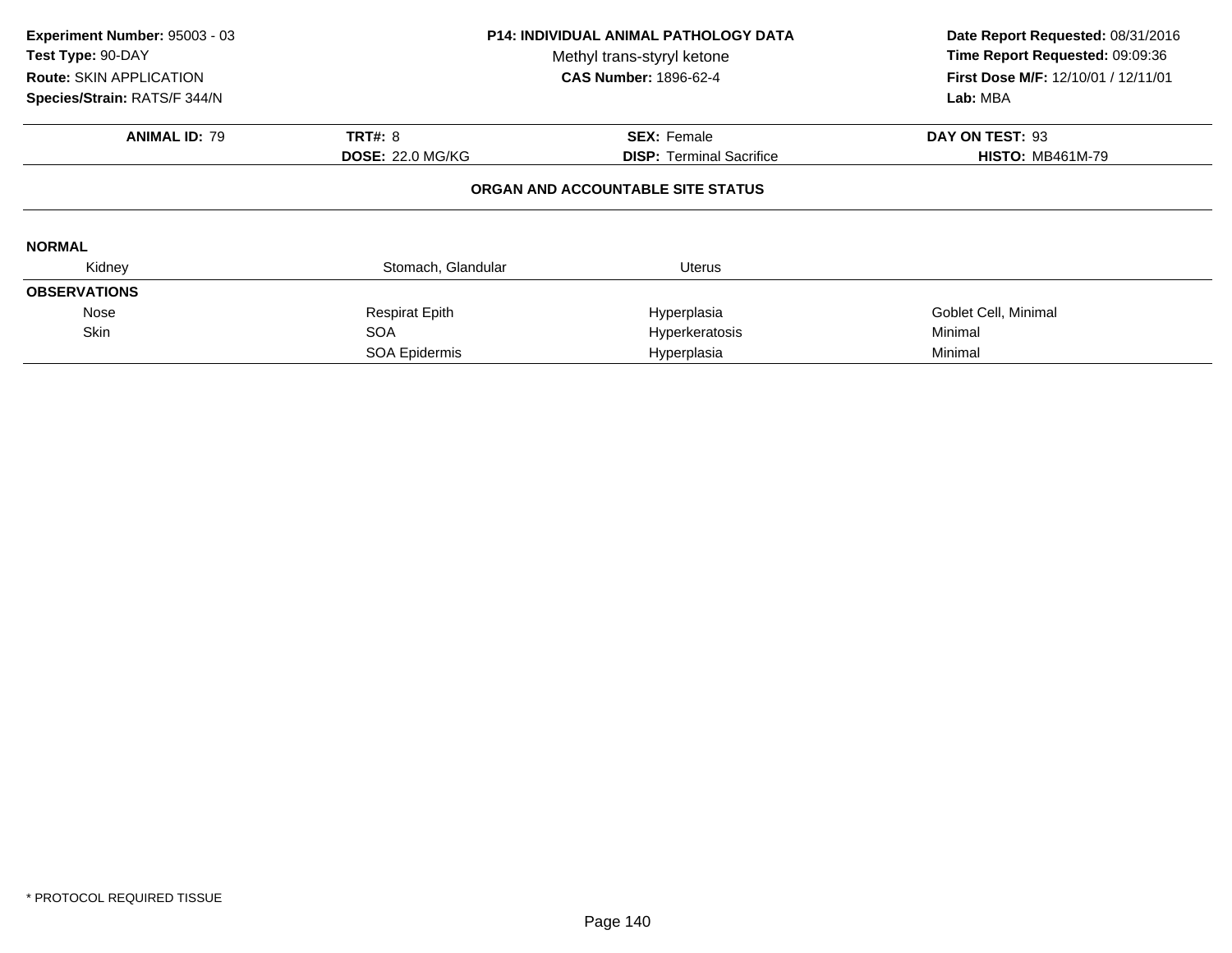| Experiment Number: 95003 - 03<br>Test Type: 90-DAY |                              |                         | <b>P14: INDIVIDUAL ANIMAL PATHOLOGY DATA</b> | Date Report Requested: 08/31/2016   |
|----------------------------------------------------|------------------------------|-------------------------|----------------------------------------------|-------------------------------------|
|                                                    |                              |                         | Methyl trans-styryl ketone                   | Time Report Requested: 09:09:36     |
| <b>Route: SKIN APPLICATION</b>                     |                              |                         | <b>CAS Number: 1896-62-4</b>                 | First Dose M/F: 12/10/01 / 12/11/01 |
| Species/Strain: RATS/F 344/N                       |                              |                         |                                              | Lab: MBA                            |
|                                                    | <b>ANIMAL ID: 80</b>         | <b>TRT#: 8</b>          | <b>SEX: Female</b>                           | DAY ON TEST: 93                     |
|                                                    |                              | <b>DOSE: 22.0 MG/KG</b> | <b>DISP:</b> Terminal Sacrifice              | <b>HISTO: MB461M-80</b>             |
|                                                    |                              |                         | ORGAN AND ACCOUNTABLE SITE STATUS            |                                     |
| <b>NORMAL</b>                                      |                              |                         |                                              |                                     |
| Kidney                                             |                              | Skin                    | Stomach, Glandular                           |                                     |
| <b>OBSERVATIONS</b>                                |                              |                         |                                              |                                     |
| Liver                                              |                              |                         | Hepatodiaphragmatic Nodule                   | Mild                                |
|                                                    | Note: $TGL1 = NCL$           |                         |                                              |                                     |
|                                                    | [ Hepatodiaphragmatic Nodule | $TGLs = TGL=2-12$       |                                              |                                     |
| Nose                                               |                              | <b>Respirat Epith</b>   | Hyperplasia                                  | Goblet Cell, Minimal                |
| Uterus                                             |                              |                         | <b>Dilatation</b>                            |                                     |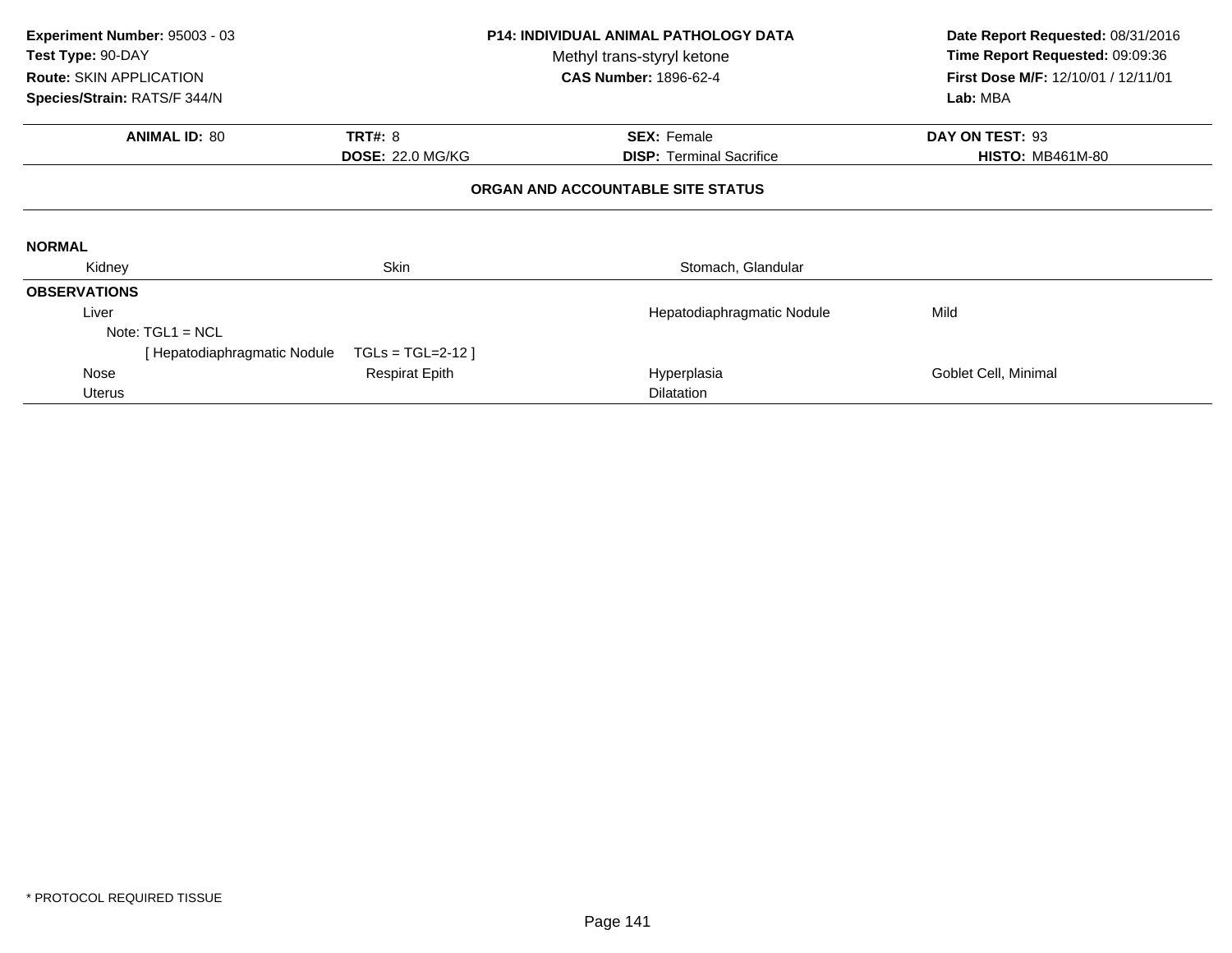| Experiment Number: 95003 - 03<br>Test Type: 90-DAY<br><b>Route: SKIN APPLICATION</b> | <b>P14: INDIVIDUAL ANIMAL PATHOLOGY DATA</b><br>Methyl trans-styryl ketone<br><b>CAS Number: 1896-62-4</b> |                                   | Date Report Requested: 08/31/2016<br>Time Report Requested: 09:09:36<br>First Dose M/F: 12/10/01 / 12/11/01 |  |
|--------------------------------------------------------------------------------------|------------------------------------------------------------------------------------------------------------|-----------------------------------|-------------------------------------------------------------------------------------------------------------|--|
| Species/Strain: RATS/F 344/N                                                         |                                                                                                            |                                   | Lab: MBA                                                                                                    |  |
| <b>ANIMAL ID: 81</b>                                                                 | <b>TRT#: 9</b>                                                                                             | <b>SEX: Female</b>                | DAY ON TEST: 93                                                                                             |  |
|                                                                                      | <b>DOSE: 44.0 MG/KG</b>                                                                                    | <b>DISP: Terminal Sacrifice</b>   | <b>HISTO: MB461M-81</b>                                                                                     |  |
|                                                                                      |                                                                                                            | ORGAN AND ACCOUNTABLE SITE STATUS |                                                                                                             |  |
| <b>NORMAL</b>                                                                        |                                                                                                            |                                   |                                                                                                             |  |
| Kidney                                                                               | Nose                                                                                                       | <b>Skin</b>                       | Stomach, Glandular                                                                                          |  |
| <b>OBSERVATIONS</b>                                                                  |                                                                                                            |                                   |                                                                                                             |  |
| Uterus<br><b>Dilatation</b>                                                          |                                                                                                            |                                   |                                                                                                             |  |
|                                                                                      |                                                                                                            |                                   |                                                                                                             |  |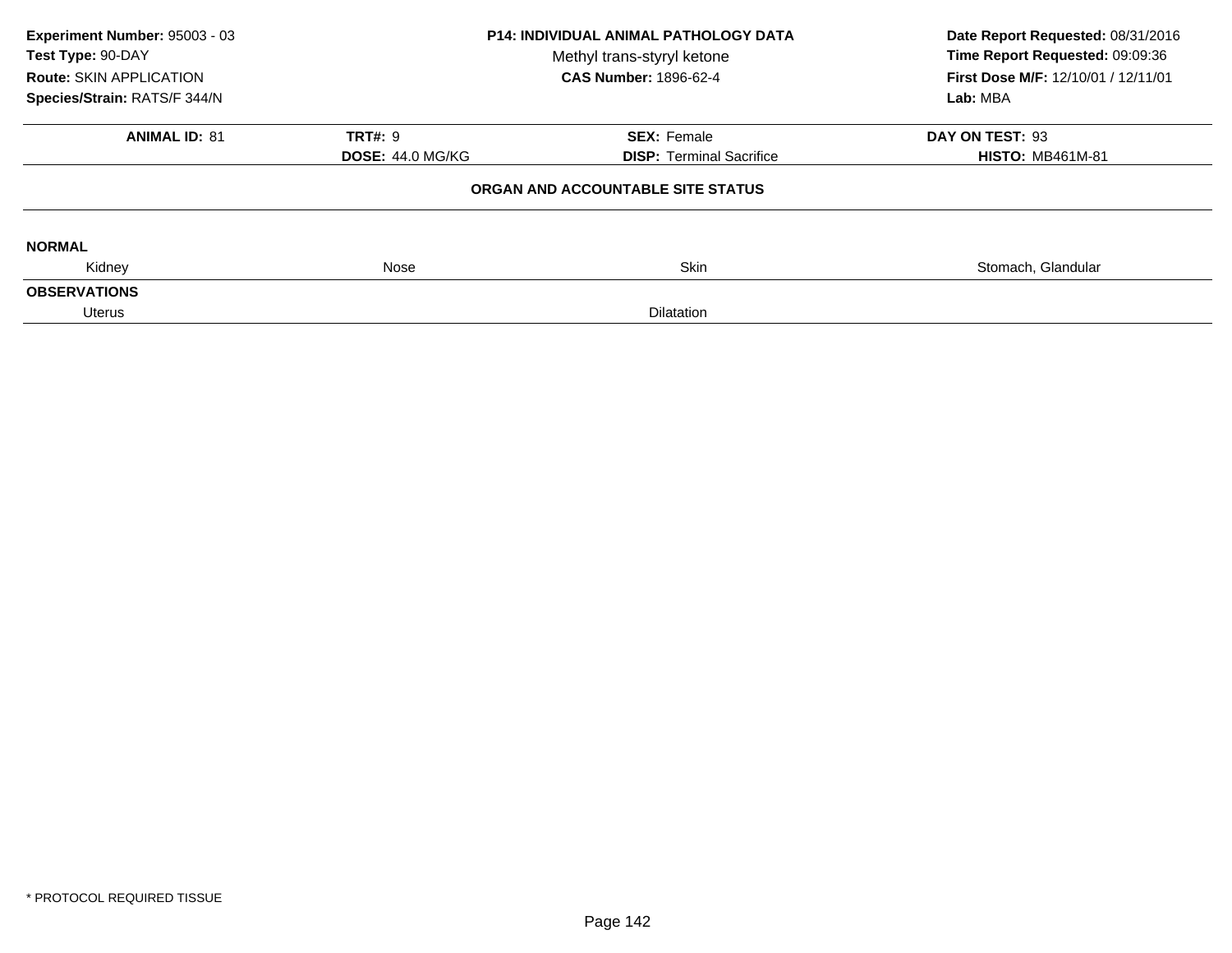| Experiment Number: 95003 - 03<br>Test Type: 90-DAY<br><b>Route: SKIN APPLICATION</b><br>Species/Strain: RATS/F 344/N | <b>P14: INDIVIDUAL ANIMAL PATHOLOGY DATA</b><br>Methyl trans-styryl ketone<br><b>CAS Number: 1896-62-4</b> |                                                       | Date Report Requested: 08/31/2016<br>Time Report Requested: 09:09:36<br>First Dose M/F: 12/10/01 / 12/11/01<br>Lab: MBA |  |
|----------------------------------------------------------------------------------------------------------------------|------------------------------------------------------------------------------------------------------------|-------------------------------------------------------|-------------------------------------------------------------------------------------------------------------------------|--|
| <b>ANIMAL ID: 82</b>                                                                                                 | <b>TRT#: 9</b><br><b>DOSE: 44.0 MG/KG</b>                                                                  | <b>SEX: Female</b><br><b>DISP:</b> Terminal Sacrifice | DAY ON TEST: 93<br><b>HISTO: MB461M-82</b>                                                                              |  |
|                                                                                                                      |                                                                                                            | ORGAN AND ACCOUNTABLE SITE STATUS                     |                                                                                                                         |  |
| <b>NORMAL</b>                                                                                                        |                                                                                                            |                                                       |                                                                                                                         |  |
| Kidney                                                                                                               | Nose                                                                                                       | Stomach, Glandular                                    | Uterus                                                                                                                  |  |
| <b>OBSERVATIONS</b>                                                                                                  |                                                                                                            |                                                       |                                                                                                                         |  |
| <b>Skin</b>                                                                                                          | <b>SOA</b>                                                                                                 | Hyperkeratosis                                        | Minimal                                                                                                                 |  |
|                                                                                                                      | SOA Epidermis                                                                                              | Hyperplasia                                           | Minimal                                                                                                                 |  |
|                                                                                                                      | SOA, Sebaceous GI                                                                                          | Hypertrophy                                           | Minimal                                                                                                                 |  |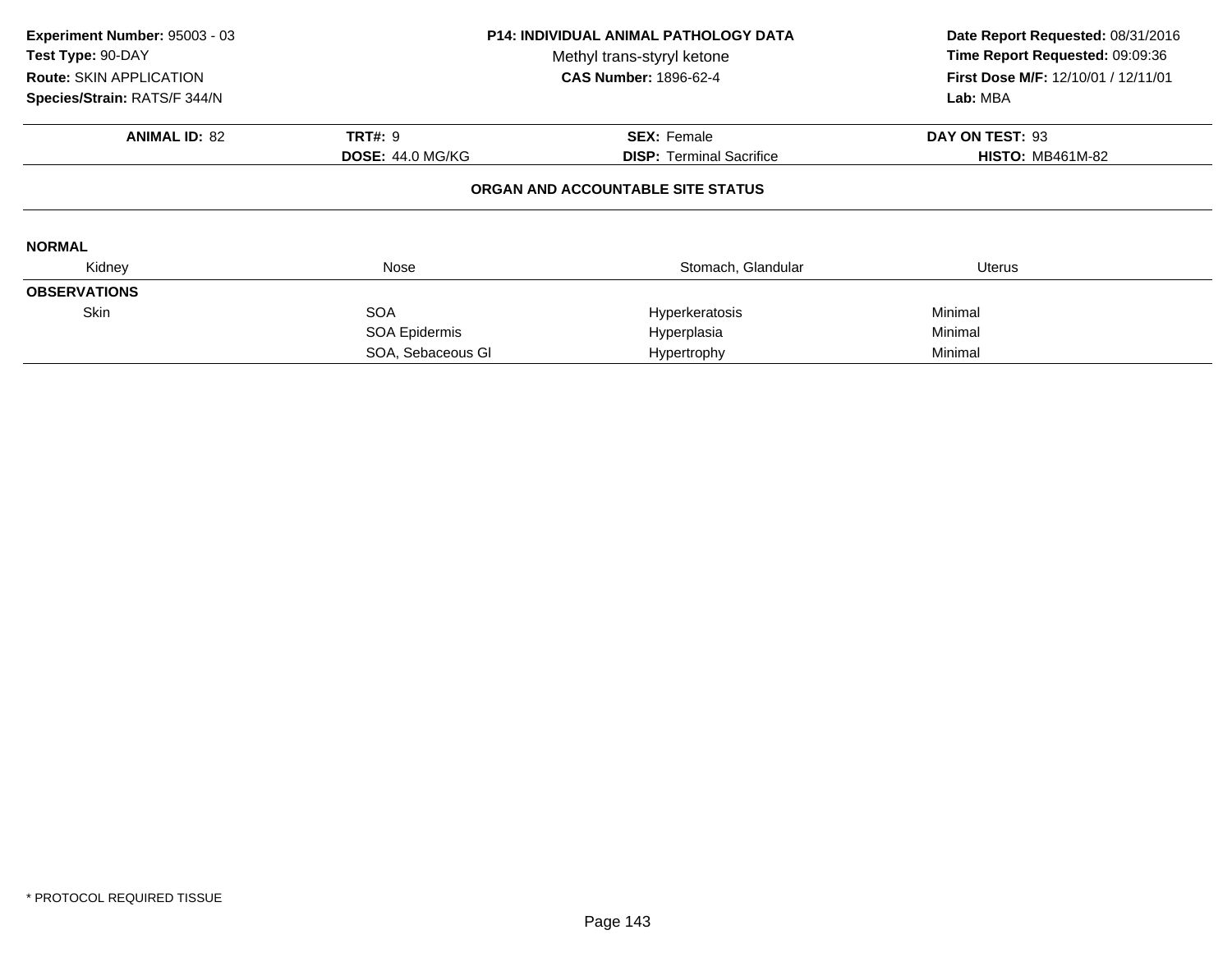| Experiment Number: 95003 - 03<br>Test Type: 90-DAY |                         | <b>P14: INDIVIDUAL ANIMAL PATHOLOGY DATA</b><br>Methyl trans-styryl ketone | Date Report Requested: 08/31/2016<br>Time Report Requested: 09:09:36 |  |
|----------------------------------------------------|-------------------------|----------------------------------------------------------------------------|----------------------------------------------------------------------|--|
| <b>Route: SKIN APPLICATION</b>                     |                         | <b>CAS Number: 1896-62-4</b>                                               | First Dose M/F: 12/10/01 / 12/11/01                                  |  |
| Species/Strain: RATS/F 344/N                       |                         |                                                                            | Lab: MBA                                                             |  |
| <b>ANIMAL ID: 83</b>                               | <b>TRT#: 9</b>          | <b>SEX: Female</b>                                                         | DAY ON TEST: 93                                                      |  |
|                                                    | <b>DOSE: 44.0 MG/KG</b> | <b>DISP: Terminal Sacrifice</b>                                            | <b>HISTO: MB461M-83</b>                                              |  |
|                                                    |                         | ORGAN AND ACCOUNTABLE SITE STATUS                                          |                                                                      |  |
|                                                    |                         |                                                                            |                                                                      |  |
| <b>NORMAL</b>                                      |                         |                                                                            |                                                                      |  |
| Stomach, Glandular                                 |                         |                                                                            |                                                                      |  |
| <b>OBSERVATIONS</b>                                |                         |                                                                            |                                                                      |  |
| Kidney                                             |                         | Nephropathy                                                                | Minimal                                                              |  |
| Lymph Node                                         | Mediastinal             | Hyperplasia                                                                | Lymphoid, Mild                                                       |  |
| [Hyperplasia                                       | $TGLs = TGL=1-12$       |                                                                            |                                                                      |  |
| <b>Nose</b>                                        | <b>Respirat Epith</b>   | Hyperplasia                                                                | Goblet Cell, Minimal                                                 |  |
| Skin                                               | <b>SOA</b>              | Hyperkeratosis                                                             | Minimal                                                              |  |
|                                                    | SOA Epidermis           | Hyperplasia                                                                | Minimal                                                              |  |
| <b>Uterus</b>                                      |                         | <b>Dilatation</b>                                                          |                                                                      |  |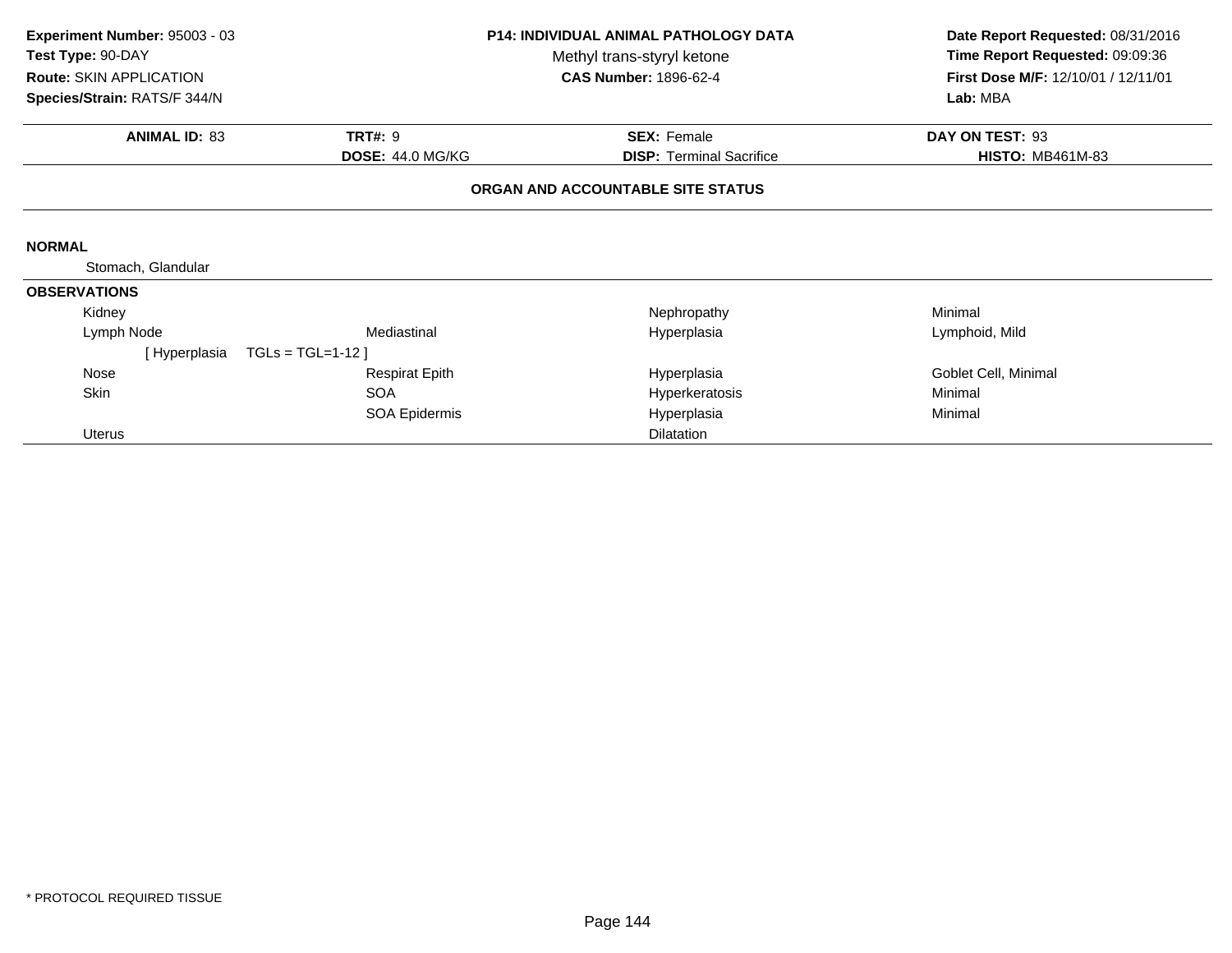| Experiment Number: 95003 - 03<br>Test Type: 90-DAY<br><b>Route: SKIN APPLICATION</b><br>Species/Strain: RATS/F 344/N | <b>P14: INDIVIDUAL ANIMAL PATHOLOGY DATA</b><br>Methyl trans-styryl ketone<br><b>CAS Number: 1896-62-4</b> |                                   | Date Report Requested: 08/31/2016<br>Time Report Requested: 09:09:36<br>First Dose M/F: 12/10/01 / 12/11/01<br>Lab: MBA |
|----------------------------------------------------------------------------------------------------------------------|------------------------------------------------------------------------------------------------------------|-----------------------------------|-------------------------------------------------------------------------------------------------------------------------|
| <b>ANIMAL ID: 84</b>                                                                                                 | <b>TRT#: 9</b>                                                                                             | <b>SEX: Female</b>                | DAY ON TEST: 93                                                                                                         |
|                                                                                                                      | <b>DOSE: 44.0 MG/KG</b>                                                                                    | <b>DISP:</b> Terminal Sacrifice   | <b>HISTO: MB461M-84</b>                                                                                                 |
|                                                                                                                      |                                                                                                            | ORGAN AND ACCOUNTABLE SITE STATUS |                                                                                                                         |
| <b>NORMAL</b>                                                                                                        |                                                                                                            |                                   |                                                                                                                         |
| Kidney                                                                                                               | Nose                                                                                                       | Stomach, Glandular                | Uterus                                                                                                                  |
| <b>OBSERVATIONS</b>                                                                                                  |                                                                                                            |                                   |                                                                                                                         |
| <b>Skin</b>                                                                                                          | <b>SOA</b>                                                                                                 | Hyperkeratosis                    | Minimal                                                                                                                 |
|                                                                                                                      | SOA, Sebaceous GI                                                                                          | Hypertrophy                       | Minimal                                                                                                                 |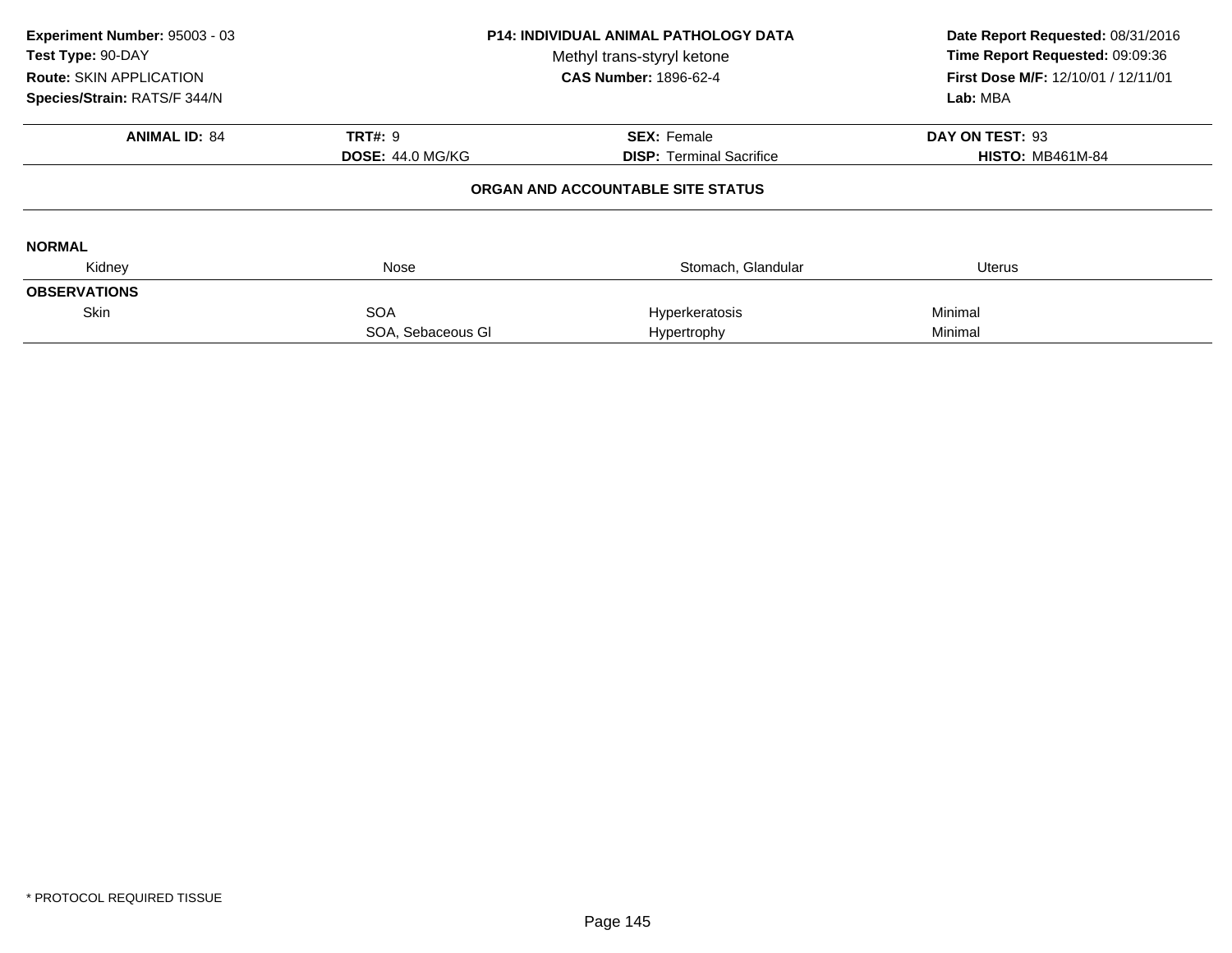| Experiment Number: 95003 - 03<br>Test Type: 90-DAY<br><b>Route: SKIN APPLICATION</b><br>Species/Strain: RATS/F 344/N |                    | <b>P14: INDIVIDUAL ANIMAL PATHOLOGY DATA</b><br>Methyl trans-styryl ketone<br><b>CAS Number: 1896-62-4</b> | Date Report Requested: 08/31/2016<br>Time Report Requested: 09:09:36<br>First Dose M/F: 12/10/01 / 12/11/01<br>Lab: MBA |  |
|----------------------------------------------------------------------------------------------------------------------|--------------------|------------------------------------------------------------------------------------------------------------|-------------------------------------------------------------------------------------------------------------------------|--|
| <b>ANIMAL ID: 85</b><br><b>TRT#: 9</b><br><b>DOSE: 44.0 MG/KG</b>                                                    |                    | <b>SEX: Female</b><br><b>DISP:</b> Terminal Sacrifice                                                      | DAY ON TEST: 93<br><b>HISTO: MB461M-85</b>                                                                              |  |
|                                                                                                                      |                    | ORGAN AND ACCOUNTABLE SITE STATUS                                                                          |                                                                                                                         |  |
| <b>NORMAL</b>                                                                                                        |                    |                                                                                                            |                                                                                                                         |  |
| Kidney                                                                                                               | Nose               | Stomach, Glandular                                                                                         | Uterus                                                                                                                  |  |
| <b>OBSERVATIONS</b>                                                                                                  |                    |                                                                                                            |                                                                                                                         |  |
| Liver                                                                                                                |                    | Hepatodiaphragmatic Nodule                                                                                 | Mild                                                                                                                    |  |
| [ Hepatodiaphragmatic Nodule                                                                                         | $TGLs = TGL=1-6$ ] |                                                                                                            |                                                                                                                         |  |
| Skin                                                                                                                 | <b>SOA</b>         | Hyperkeratosis                                                                                             | Minimal                                                                                                                 |  |
|                                                                                                                      | SOA, Sebaceous GI  | Hypertrophy                                                                                                | Minimal                                                                                                                 |  |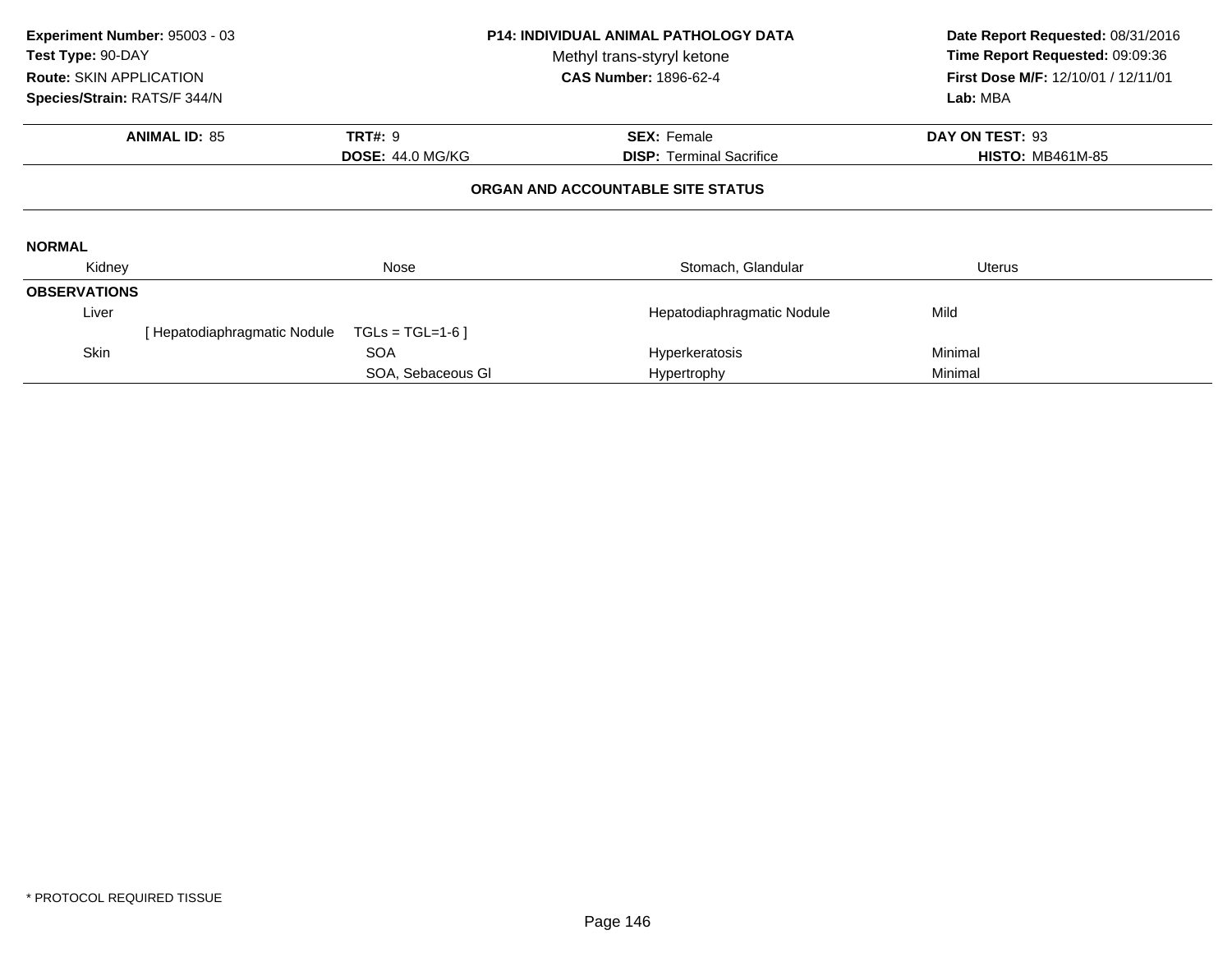| Experiment Number: 95003 - 03<br>Test Type: 90-DAY<br><b>Route: SKIN APPLICATION</b><br>Species/Strain: RATS/F 344/N       | <b>P14: INDIVIDUAL ANIMAL PATHOLOGY DATA</b><br>Methyl trans-styryl ketone<br><b>CAS Number: 1896-62-4</b> |                            | Date Report Requested: 08/31/2016<br>Time Report Requested: 09:09:36<br>First Dose M/F: 12/10/01 / 12/11/01<br>Lab: MBA |  |  |
|----------------------------------------------------------------------------------------------------------------------------|------------------------------------------------------------------------------------------------------------|----------------------------|-------------------------------------------------------------------------------------------------------------------------|--|--|
| <b>ANIMAL ID: 86</b>                                                                                                       | <b>TRT#: 9</b>                                                                                             | <b>SEX: Female</b>         | DAY ON TEST: 93                                                                                                         |  |  |
| <b>DOSE: 44.0 MG/KG</b><br><b>DISP: Terminal Sacrifice</b><br><b>HISTO: MB461M-86</b><br>ORGAN AND ACCOUNTABLE SITE STATUS |                                                                                                            |                            |                                                                                                                         |  |  |
| <b>NORMAL</b>                                                                                                              |                                                                                                            |                            |                                                                                                                         |  |  |
| Kidney                                                                                                                     | Nose                                                                                                       | <b>Skin</b>                | Stomach, Glandular                                                                                                      |  |  |
| Uterus                                                                                                                     |                                                                                                            |                            |                                                                                                                         |  |  |
| <b>OBSERVATIONS</b>                                                                                                        |                                                                                                            |                            |                                                                                                                         |  |  |
| Liver                                                                                                                      |                                                                                                            | Hepatodiaphragmatic Nodule | Mild                                                                                                                    |  |  |
| Hepatodiaphragmatic Nodule                                                                                                 | $TGLs = TGL=1-12$                                                                                          |                            |                                                                                                                         |  |  |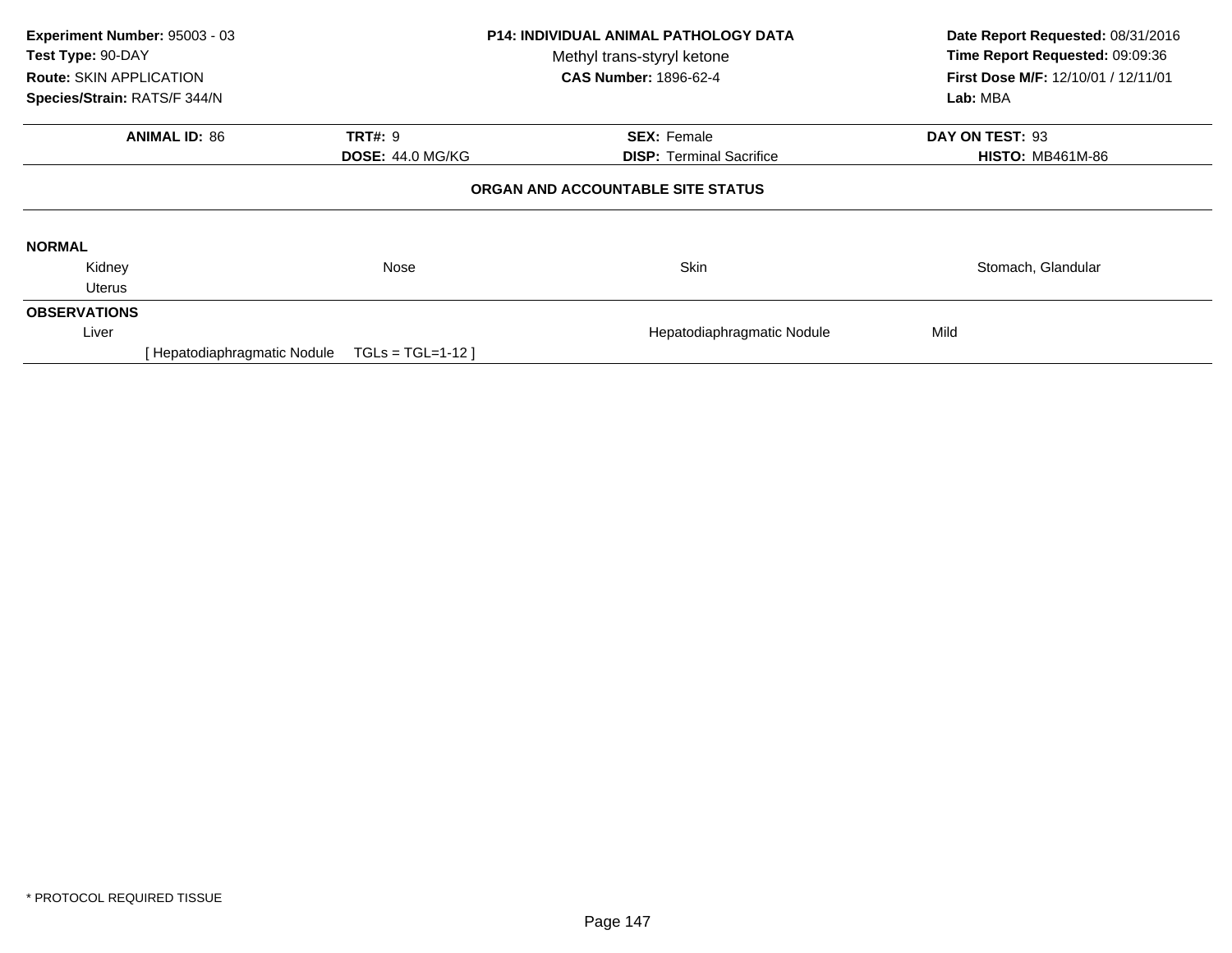| Experiment Number: 95003 - 03<br>Test Type: 90-DAY<br>Route: SKIN APPLICATION | <b>P14: INDIVIDUAL ANIMAL PATHOLOGY DATA</b><br>Methyl trans-styryl ketone<br><b>CAS Number: 1896-62-4</b> |                                   | Date Report Requested: 08/31/2016<br>Time Report Requested: 09:09:36<br>First Dose M/F: 12/10/01 / 12/11/01 |  |
|-------------------------------------------------------------------------------|------------------------------------------------------------------------------------------------------------|-----------------------------------|-------------------------------------------------------------------------------------------------------------|--|
| Species/Strain: RATS/F 344/N                                                  |                                                                                                            |                                   | Lab: MBA                                                                                                    |  |
| <b>ANIMAL ID: 87</b>                                                          | <b>TRT#: 9</b>                                                                                             | <b>SEX: Female</b>                | DAY ON TEST: 93                                                                                             |  |
|                                                                               | <b>DOSE: 44.0 MG/KG</b>                                                                                    | <b>DISP: Terminal Sacrifice</b>   | <b>HISTO: MB461M-87</b>                                                                                     |  |
|                                                                               |                                                                                                            | ORGAN AND ACCOUNTABLE SITE STATUS |                                                                                                             |  |
| <b>NORMAL</b>                                                                 |                                                                                                            |                                   |                                                                                                             |  |
| Kidney                                                                        | Stomach, Glandular                                                                                         |                                   |                                                                                                             |  |
| <b>OBSERVATIONS</b>                                                           |                                                                                                            |                                   |                                                                                                             |  |
| Lymph Node                                                                    | Mediastinal                                                                                                | Hyperplasia                       | Lymphoid, Mild                                                                                              |  |
| [Hyperplasia                                                                  | $TGLs = TGL=1-12$                                                                                          |                                   |                                                                                                             |  |
| Nose                                                                          | <b>Respirat Epith</b>                                                                                      | Hyperplasia                       | Goblet Cell, Minimal                                                                                        |  |
| Skin                                                                          | <b>SOA</b>                                                                                                 | Hyperkeratosis                    | Minimal                                                                                                     |  |
|                                                                               | SOA Epidermis                                                                                              | Hyperplasia                       | Minimal                                                                                                     |  |
|                                                                               | SOA, Sebaceous GI                                                                                          | Hypertrophy                       | Minimal                                                                                                     |  |
| <b>Uterus</b>                                                                 |                                                                                                            | <b>Dilatation</b>                 |                                                                                                             |  |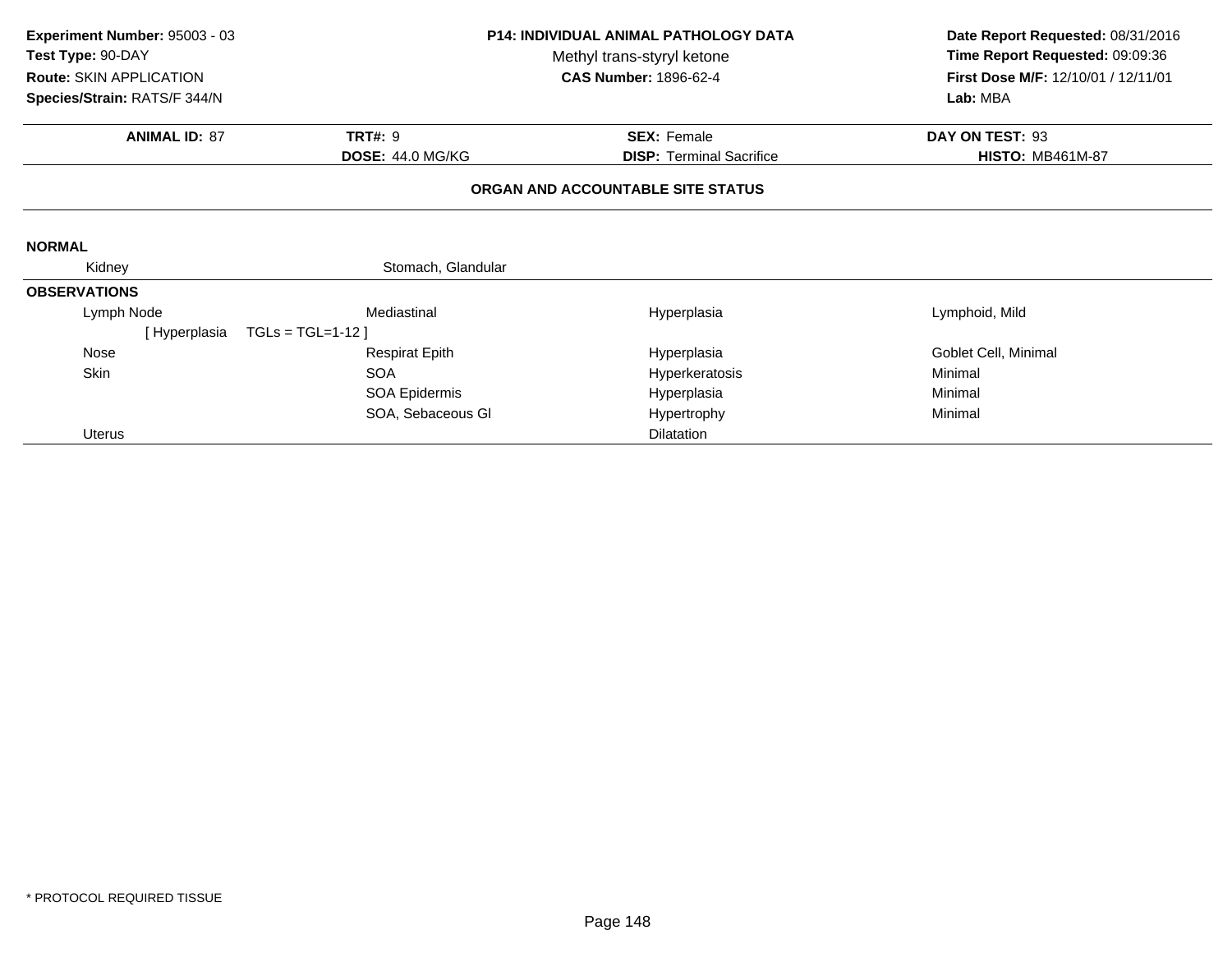| Experiment Number: 95003 - 03<br>Test Type: 90-DAY<br><b>Route: SKIN APPLICATION</b> | <b>P14: INDIVIDUAL ANIMAL PATHOLOGY DATA</b><br>Methyl trans-styryl ketone<br><b>CAS Number: 1896-62-4</b> |                                   | Date Report Requested: 08/31/2016<br>Time Report Requested: 09:09:36<br>First Dose M/F: 12/10/01 / 12/11/01 |  |
|--------------------------------------------------------------------------------------|------------------------------------------------------------------------------------------------------------|-----------------------------------|-------------------------------------------------------------------------------------------------------------|--|
| Species/Strain: RATS/F 344/N                                                         |                                                                                                            |                                   | Lab: MBA                                                                                                    |  |
| <b>ANIMAL ID: 88</b>                                                                 | <b>TRT#: 9</b>                                                                                             | <b>SEX: Female</b>                | DAY ON TEST: 93                                                                                             |  |
|                                                                                      | <b>DOSE: 44.0 MG/KG</b>                                                                                    | <b>DISP: Terminal Sacrifice</b>   | <b>HISTO: MB461M-88</b>                                                                                     |  |
|                                                                                      |                                                                                                            | ORGAN AND ACCOUNTABLE SITE STATUS |                                                                                                             |  |
| <b>NORMAL</b>                                                                        |                                                                                                            |                                   |                                                                                                             |  |
| Kidney                                                                               | <b>Skin</b><br>Nose                                                                                        |                                   | Stomach, Glandular                                                                                          |  |
| <b>OBSERVATIONS</b>                                                                  |                                                                                                            |                                   |                                                                                                             |  |
| Uterus                                                                               |                                                                                                            |                                   |                                                                                                             |  |
|                                                                                      |                                                                                                            |                                   |                                                                                                             |  |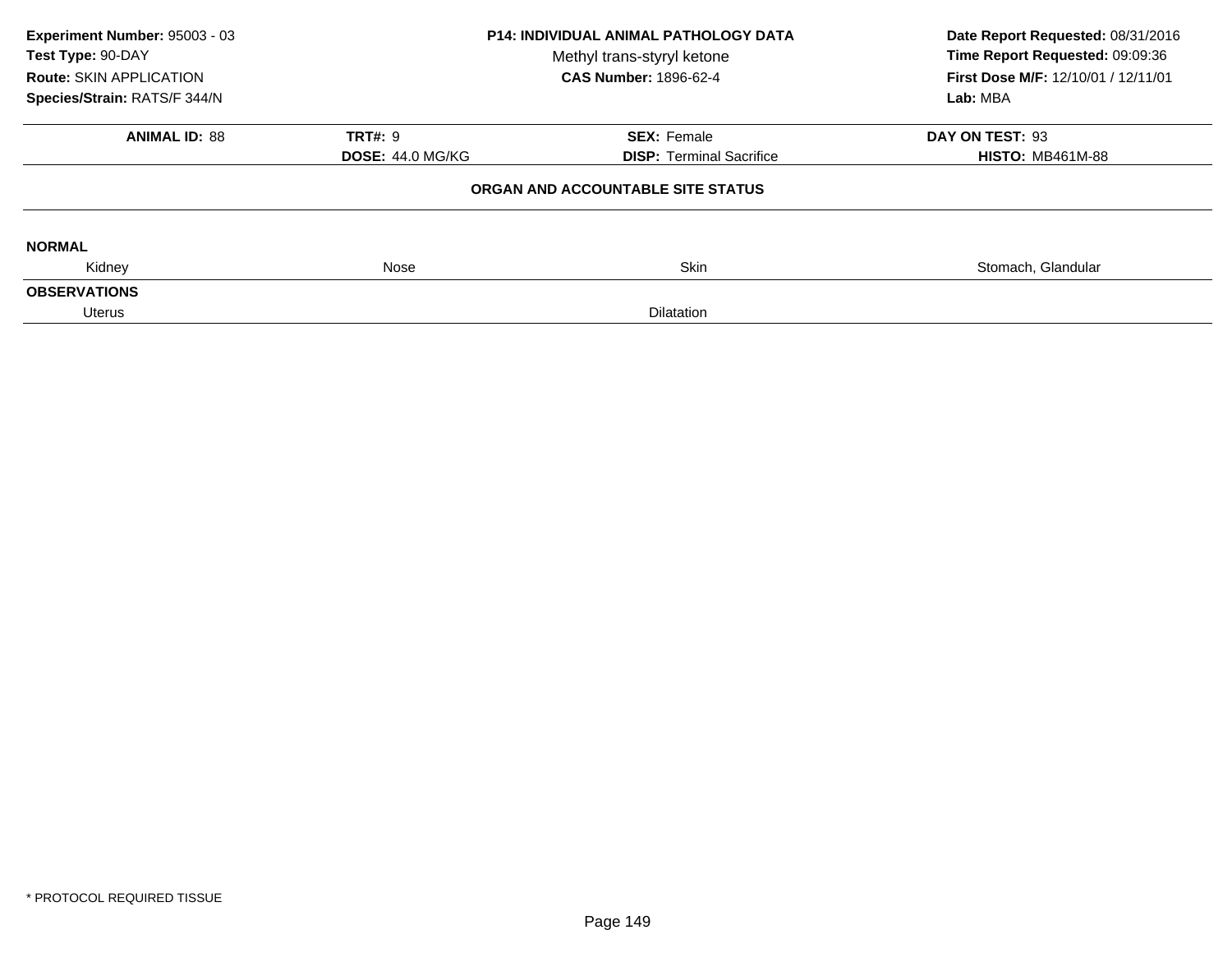| Experiment Number: 95003 - 03<br>Test Type: 90-DAY<br><b>Route: SKIN APPLICATION</b><br>Species/Strain: RATS/F 344/N | <b>P14: INDIVIDUAL ANIMAL PATHOLOGY DATA</b><br>Methyl trans-styryl ketone<br><b>CAS Number: 1896-62-4</b> |                                   | Date Report Requested: 08/31/2016<br>Time Report Requested: 09:09:36<br>First Dose M/F: 12/10/01 / 12/11/01<br>Lab: MBA |
|----------------------------------------------------------------------------------------------------------------------|------------------------------------------------------------------------------------------------------------|-----------------------------------|-------------------------------------------------------------------------------------------------------------------------|
| <b>ANIMAL ID: 89</b>                                                                                                 | <b>TRT#: 9</b>                                                                                             | <b>SEX: Female</b>                | DAY ON TEST: 93                                                                                                         |
|                                                                                                                      | <b>DOSE: 44.0 MG/KG</b>                                                                                    | <b>DISP: Terminal Sacrifice</b>   | <b>HISTO: MB461M-89</b>                                                                                                 |
|                                                                                                                      |                                                                                                            | ORGAN AND ACCOUNTABLE SITE STATUS |                                                                                                                         |
| <b>NORMAL</b>                                                                                                        |                                                                                                            |                                   |                                                                                                                         |
| Kidney                                                                                                               | Nose                                                                                                       | Stomach, Glandular                |                                                                                                                         |
| <b>OBSERVATIONS</b>                                                                                                  |                                                                                                            |                                   |                                                                                                                         |
| <b>Skin</b>                                                                                                          | <b>SOA</b>                                                                                                 | Hyperkeratosis                    | Minimal                                                                                                                 |
|                                                                                                                      | SOA, Sebaceous GI                                                                                          | Hypertrophy                       | Minimal                                                                                                                 |
| <b>Uterus</b>                                                                                                        |                                                                                                            | Dilatation                        |                                                                                                                         |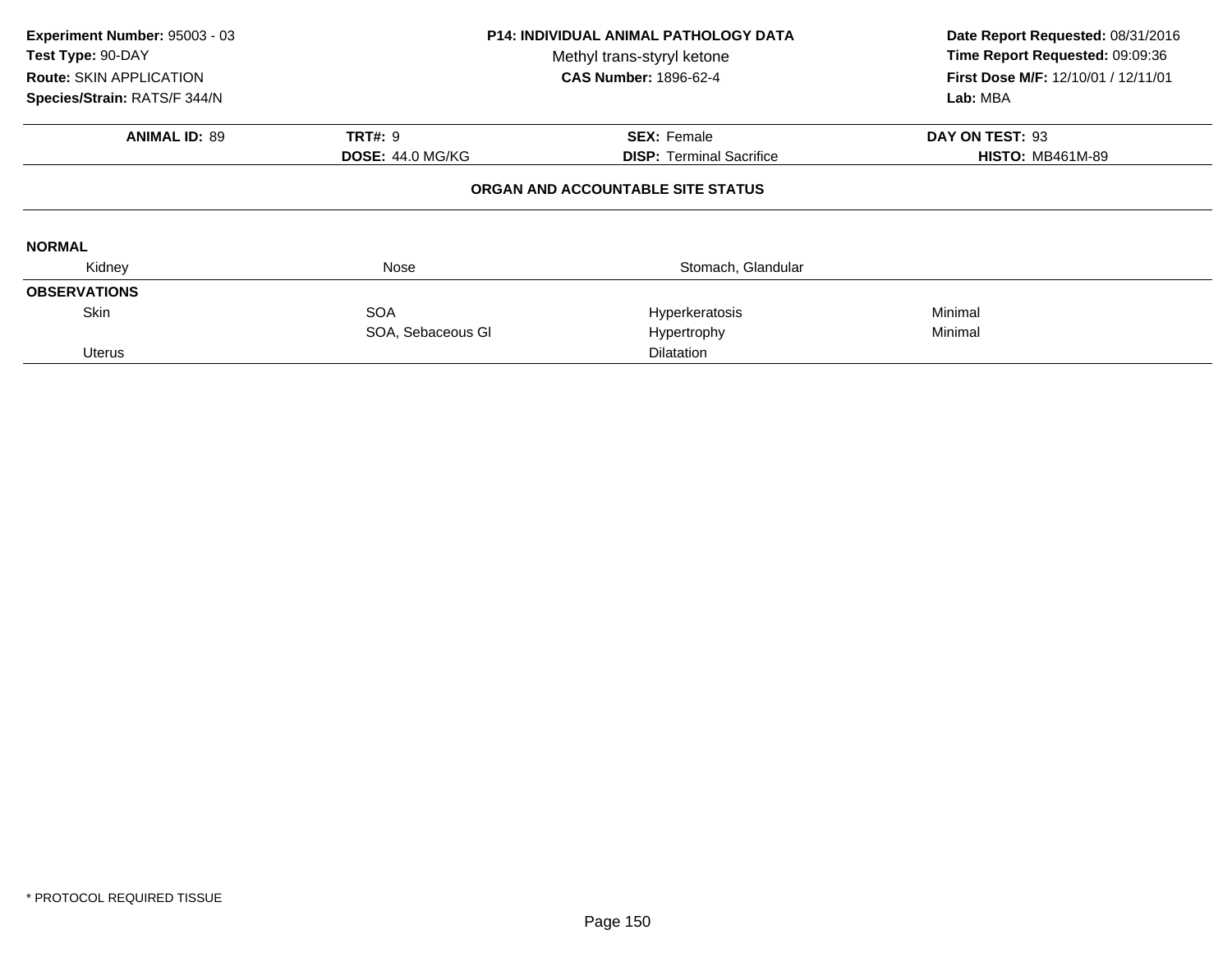| Experiment Number: 95003 - 03<br>Test Type: 90-DAY<br><b>Route: SKIN APPLICATION</b><br>Species/Strain: RATS/F 344/N | <b>P14: INDIVIDUAL ANIMAL PATHOLOGY DATA</b><br>Methyl trans-styryl ketone<br><b>CAS Number: 1896-62-4</b> |                                   | Date Report Requested: 08/31/2016<br>Time Report Requested: 09:09:36<br>First Dose M/F: 12/10/01 / 12/11/01<br>Lab: MBA |
|----------------------------------------------------------------------------------------------------------------------|------------------------------------------------------------------------------------------------------------|-----------------------------------|-------------------------------------------------------------------------------------------------------------------------|
| <b>ANIMAL ID: 90</b>                                                                                                 | <b>TRT#: 9</b>                                                                                             | <b>SEX: Female</b>                | DAY ON TEST: 93                                                                                                         |
|                                                                                                                      | <b>DOSE: 44.0 MG/KG</b>                                                                                    | <b>DISP:</b> Terminal Sacrifice   | <b>HISTO: MB461M-90</b>                                                                                                 |
|                                                                                                                      |                                                                                                            | ORGAN AND ACCOUNTABLE SITE STATUS |                                                                                                                         |
| <b>NORMAL</b>                                                                                                        |                                                                                                            |                                   |                                                                                                                         |
| <b>Skin</b>                                                                                                          | Stomach, Glandular                                                                                         |                                   |                                                                                                                         |
| <b>OBSERVATIONS</b>                                                                                                  |                                                                                                            |                                   |                                                                                                                         |
| Kidney                                                                                                               |                                                                                                            | Nephropathy                       | Minimal                                                                                                                 |
| Nose                                                                                                                 | <b>Respirat Epith</b>                                                                                      | Hyperplasia                       | Goblet Cell, Minimal                                                                                                    |
| <b>Uterus</b>                                                                                                        |                                                                                                            | <b>Dilatation</b>                 |                                                                                                                         |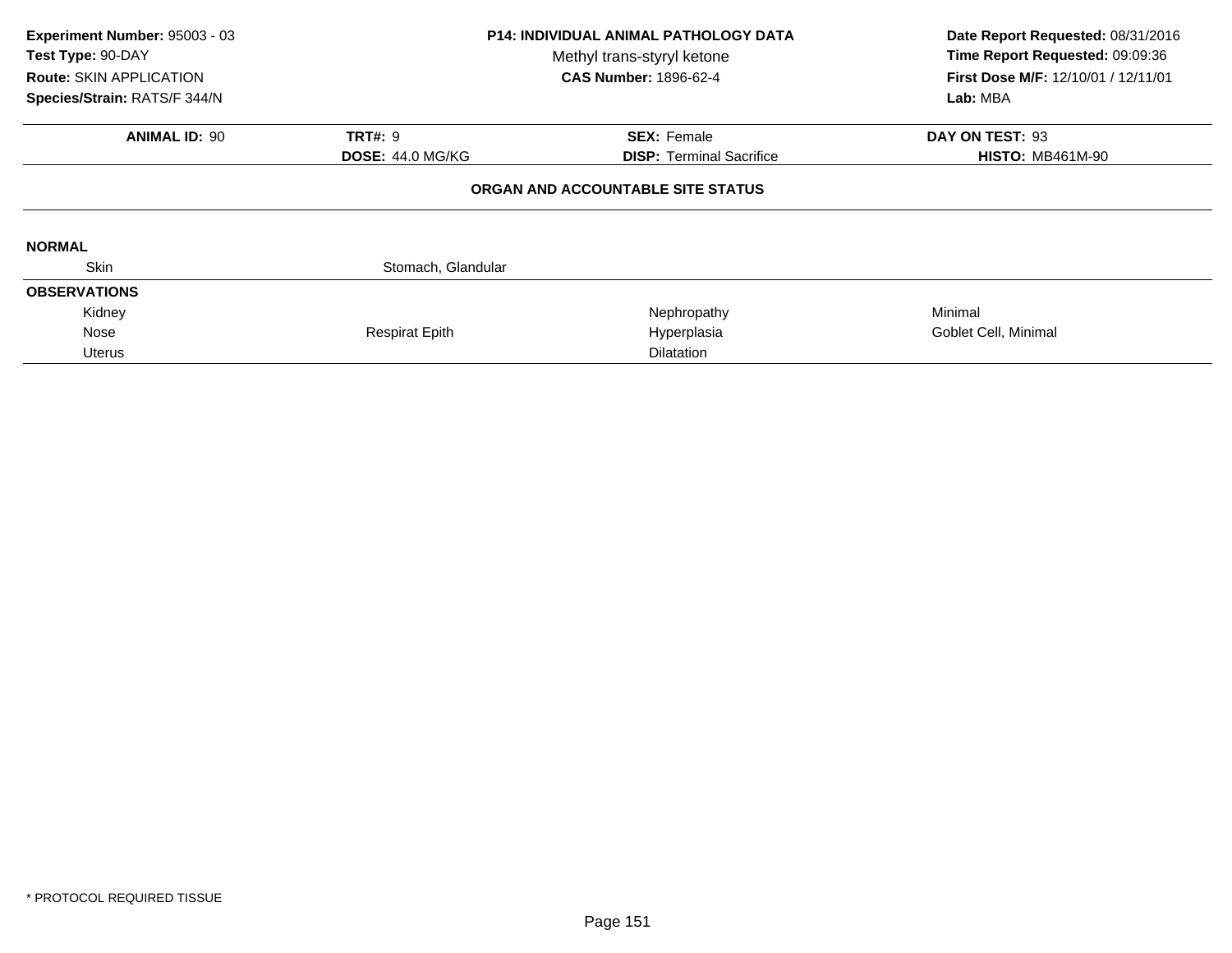|                                | <b>P14: INDIVIDUAL ANIMAL PATHOLOGY DATA</b><br>Experiment Number: 95003 - 03 |                         | Date Report Requested: 08/31/2016 |                                 |                                     |
|--------------------------------|-------------------------------------------------------------------------------|-------------------------|-----------------------------------|---------------------------------|-------------------------------------|
| Test Type: 90-DAY              |                                                                               |                         | Methyl trans-styryl ketone        |                                 | Time Report Requested: 09:09:36     |
| <b>Route: SKIN APPLICATION</b> |                                                                               |                         | <b>CAS Number: 1896-62-4</b>      |                                 | First Dose M/F: 12/10/01 / 12/11/01 |
| Species/Strain: RATS/F 344/N   |                                                                               |                         |                                   |                                 | Lab: MBA                            |
|                                | <b>ANIMAL ID: 91</b>                                                          | <b>TRT#: 10</b>         |                                   | <b>SEX: Female</b>              | DAY ON TEST: 93                     |
|                                |                                                                               | <b>DOSE: 87.5 MG/KG</b> |                                   | <b>DISP:</b> Terminal Sacrifice | <b>HISTO: MB461M-91</b>             |
|                                |                                                                               |                         | ORGAN AND ACCOUNTABLE SITE STATUS |                                 |                                     |
|                                |                                                                               |                         |                                   |                                 |                                     |
| <b>NORMAL</b>                  |                                                                               |                         |                                   |                                 |                                     |
| Kidney                         |                                                                               | Nose                    |                                   | Stomach, Glandular              | <b>Uterus</b>                       |
| <b>OBSERVATIONS</b>            |                                                                               |                         |                                   |                                 |                                     |
| Liver                          |                                                                               |                         |                                   | Hepatodiaphragmatic Nodule      | Minimal                             |
|                                | [Hepatodiaphragmatic Nodule                                                   | $TGLs = TGL=1-6$        |                                   |                                 |                                     |
| Skin                           |                                                                               | <b>SOA</b>              |                                   | Hyperkeratosis                  | Mild                                |
|                                |                                                                               | <b>SOA Epidermis</b>    |                                   | Hyperplasia                     | Moderate                            |
|                                |                                                                               | <b>SOA</b>              |                                   | Inflammation                    | Chronic Active, Minimal             |
|                                | $TGLs = TGL=2-11$<br>[ Hyperplasia                                            |                         |                                   |                                 |                                     |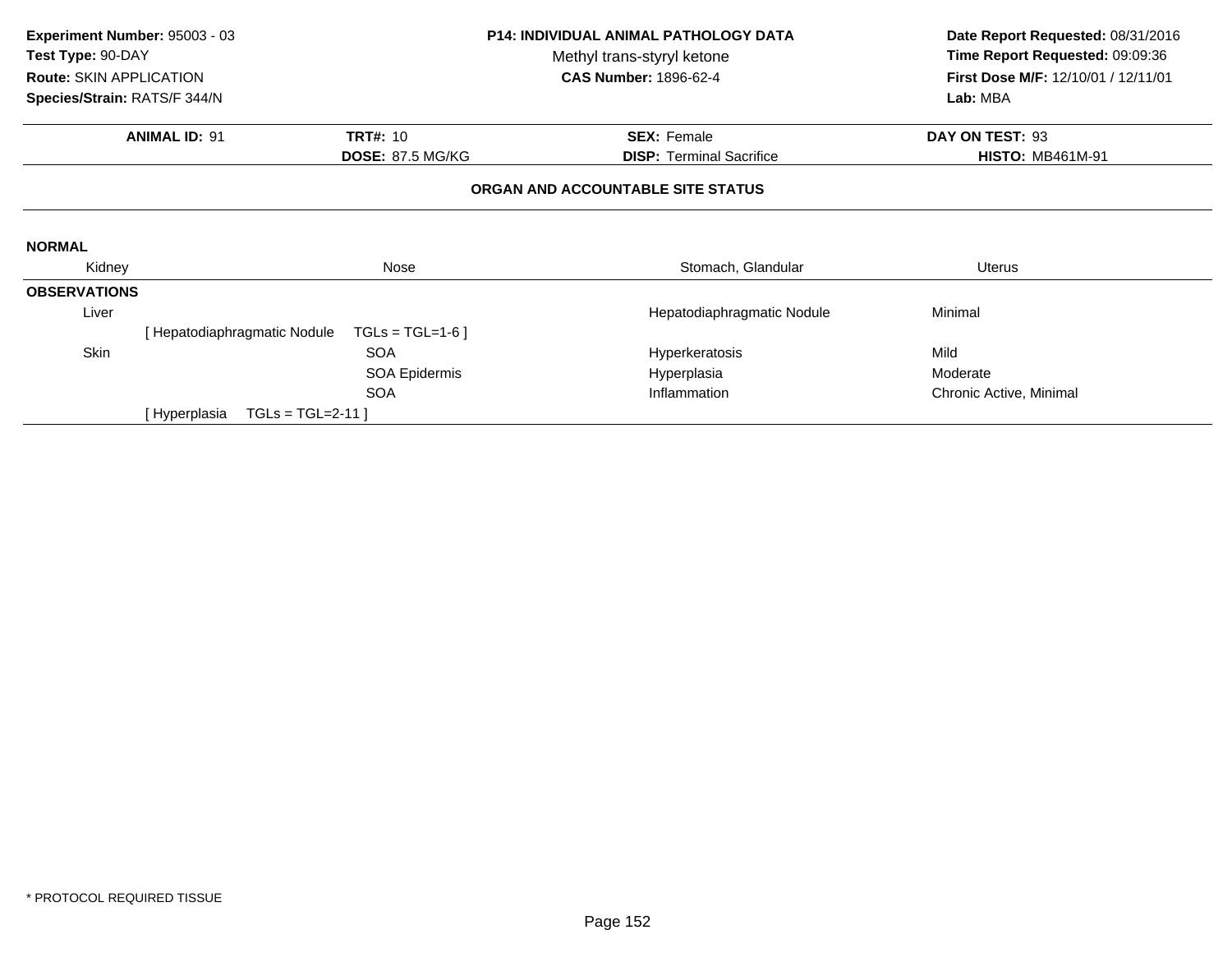| Experiment Number: 95003 - 03<br>Test Type: 90-DAY<br><b>Route: SKIN APPLICATION</b><br>Species/Strain: RATS/F 344/N | <b>P14: INDIVIDUAL ANIMAL PATHOLOGY DATA</b><br>Methyl trans-styryl ketone<br><b>CAS Number: 1896-62-4</b> |                                                       | Date Report Requested: 08/31/2016<br>Time Report Requested: 09:09:36<br>First Dose M/F: 12/10/01 / 12/11/01<br>Lab: MBA |  |
|----------------------------------------------------------------------------------------------------------------------|------------------------------------------------------------------------------------------------------------|-------------------------------------------------------|-------------------------------------------------------------------------------------------------------------------------|--|
| <b>ANIMAL ID: 92</b>                                                                                                 | <b>TRT#: 10</b><br><b>DOSE: 87.5 MG/KG</b>                                                                 | <b>SEX: Female</b><br><b>DISP:</b> Terminal Sacrifice | DAY ON TEST: 93<br><b>HISTO: MB461M-92</b>                                                                              |  |
|                                                                                                                      |                                                                                                            | ORGAN AND ACCOUNTABLE SITE STATUS                     |                                                                                                                         |  |
| <b>NORMAL</b>                                                                                                        |                                                                                                            |                                                       |                                                                                                                         |  |
| Kidney                                                                                                               | Nose                                                                                                       | Stomach, Glandular                                    | <b>Uterus</b>                                                                                                           |  |
| <b>OBSERVATIONS</b>                                                                                                  |                                                                                                            |                                                       |                                                                                                                         |  |
| <b>Skin</b>                                                                                                          | <b>SOA</b>                                                                                                 | Hyperkeratosis                                        | Mild                                                                                                                    |  |
|                                                                                                                      | SOA Epidermis                                                                                              | Hyperplasia                                           | Minimal                                                                                                                 |  |
|                                                                                                                      | SOA, Sebaceous GI                                                                                          | Hypertrophy                                           | Minimal                                                                                                                 |  |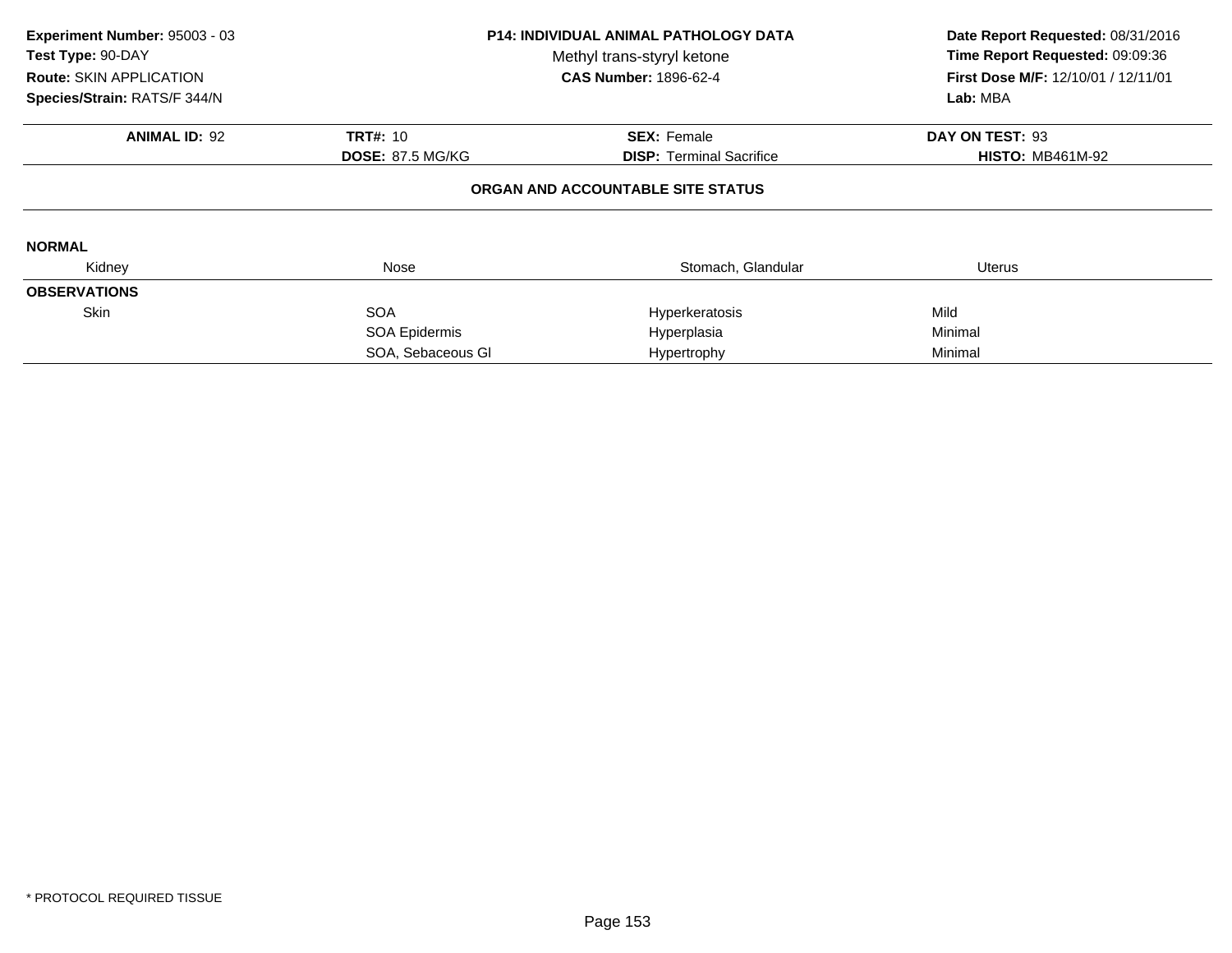| Experiment Number: 95003 - 03<br>Test Type: 90-DAY<br><b>Route: SKIN APPLICATION</b> | <b>P14: INDIVIDUAL ANIMAL PATHOLOGY DATA</b><br>Methyl trans-styryl ketone<br><b>CAS Number: 1896-62-4</b> |                                   | Date Report Requested: 08/31/2016<br>Time Report Requested: 09:09:36<br>First Dose M/F: 12/10/01 / 12/11/01 |
|--------------------------------------------------------------------------------------|------------------------------------------------------------------------------------------------------------|-----------------------------------|-------------------------------------------------------------------------------------------------------------|
| Species/Strain: RATS/F 344/N                                                         |                                                                                                            |                                   | Lab: MBA                                                                                                    |
| <b>ANIMAL ID: 93</b>                                                                 | <b>TRT#: 10</b>                                                                                            | <b>SEX: Female</b>                | DAY ON TEST: 93                                                                                             |
|                                                                                      | <b>DOSE: 87.5 MG/KG</b>                                                                                    | <b>DISP: Terminal Sacrifice</b>   | <b>HISTO: MB461M-93</b>                                                                                     |
|                                                                                      |                                                                                                            | ORGAN AND ACCOUNTABLE SITE STATUS |                                                                                                             |
| <b>NORMAL</b>                                                                        |                                                                                                            |                                   |                                                                                                             |
| Kidney                                                                               | <b>Skin</b><br>Nose                                                                                        |                                   | Stomach, Glandular                                                                                          |
| <b>OBSERVATIONS</b>                                                                  |                                                                                                            |                                   |                                                                                                             |
| Uterus                                                                               |                                                                                                            |                                   |                                                                                                             |
|                                                                                      |                                                                                                            |                                   |                                                                                                             |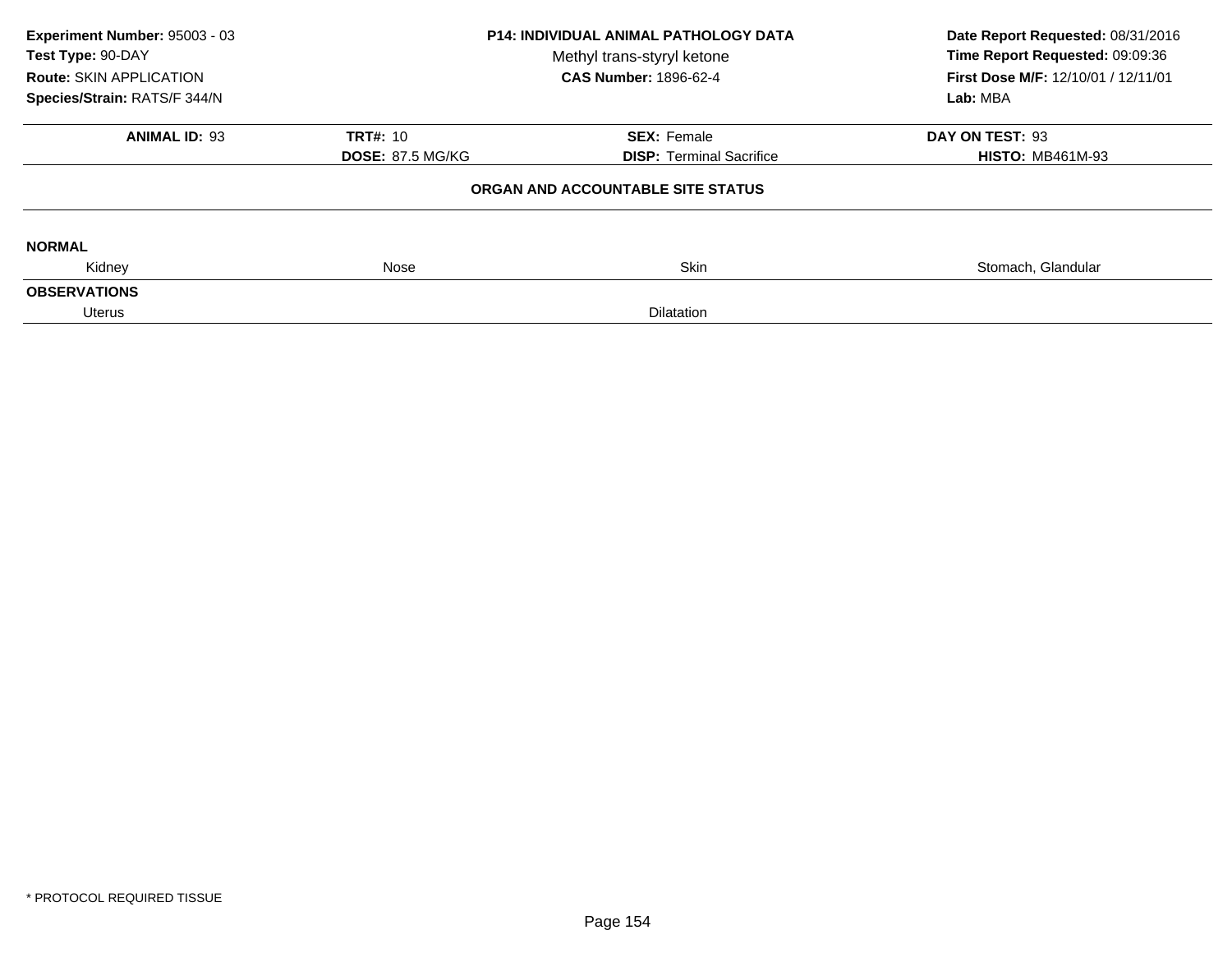| Experiment Number: 95003 - 03<br>Test Type: 90-DAY<br><b>Route: SKIN APPLICATION</b><br>Species/Strain: RATS/F 344/N | <b>P14: INDIVIDUAL ANIMAL PATHOLOGY DATA</b><br>Methyl trans-styryl ketone<br><b>CAS Number: 1896-62-4</b> |                                                       | Date Report Requested: 08/31/2016<br>Time Report Requested: 09:09:36<br>First Dose M/F: 12/10/01 / 12/11/01<br>Lab: MBA |  |
|----------------------------------------------------------------------------------------------------------------------|------------------------------------------------------------------------------------------------------------|-------------------------------------------------------|-------------------------------------------------------------------------------------------------------------------------|--|
| <b>ANIMAL ID: 94</b>                                                                                                 | <b>TRT#: 10</b><br><b>DOSE: 87.5 MG/KG</b>                                                                 | <b>SEX: Female</b><br><b>DISP:</b> Terminal Sacrifice | DAY ON TEST: 93<br><b>HISTO: MB461M-94</b>                                                                              |  |
|                                                                                                                      |                                                                                                            | ORGAN AND ACCOUNTABLE SITE STATUS                     |                                                                                                                         |  |
| <b>NORMAL</b>                                                                                                        |                                                                                                            |                                                       |                                                                                                                         |  |
| Kidney                                                                                                               | Nose                                                                                                       | Stomach, Glandular                                    | Uterus                                                                                                                  |  |
| <b>OBSERVATIONS</b>                                                                                                  |                                                                                                            |                                                       |                                                                                                                         |  |
| <b>Skin</b>                                                                                                          | <b>SOA</b>                                                                                                 | Hyperkeratosis                                        | Mild                                                                                                                    |  |
|                                                                                                                      | SOA Epidermis                                                                                              | Hyperplasia                                           | Minimal                                                                                                                 |  |
|                                                                                                                      | SOA, Sebaceous GI                                                                                          | Hypertrophy                                           | Minimal                                                                                                                 |  |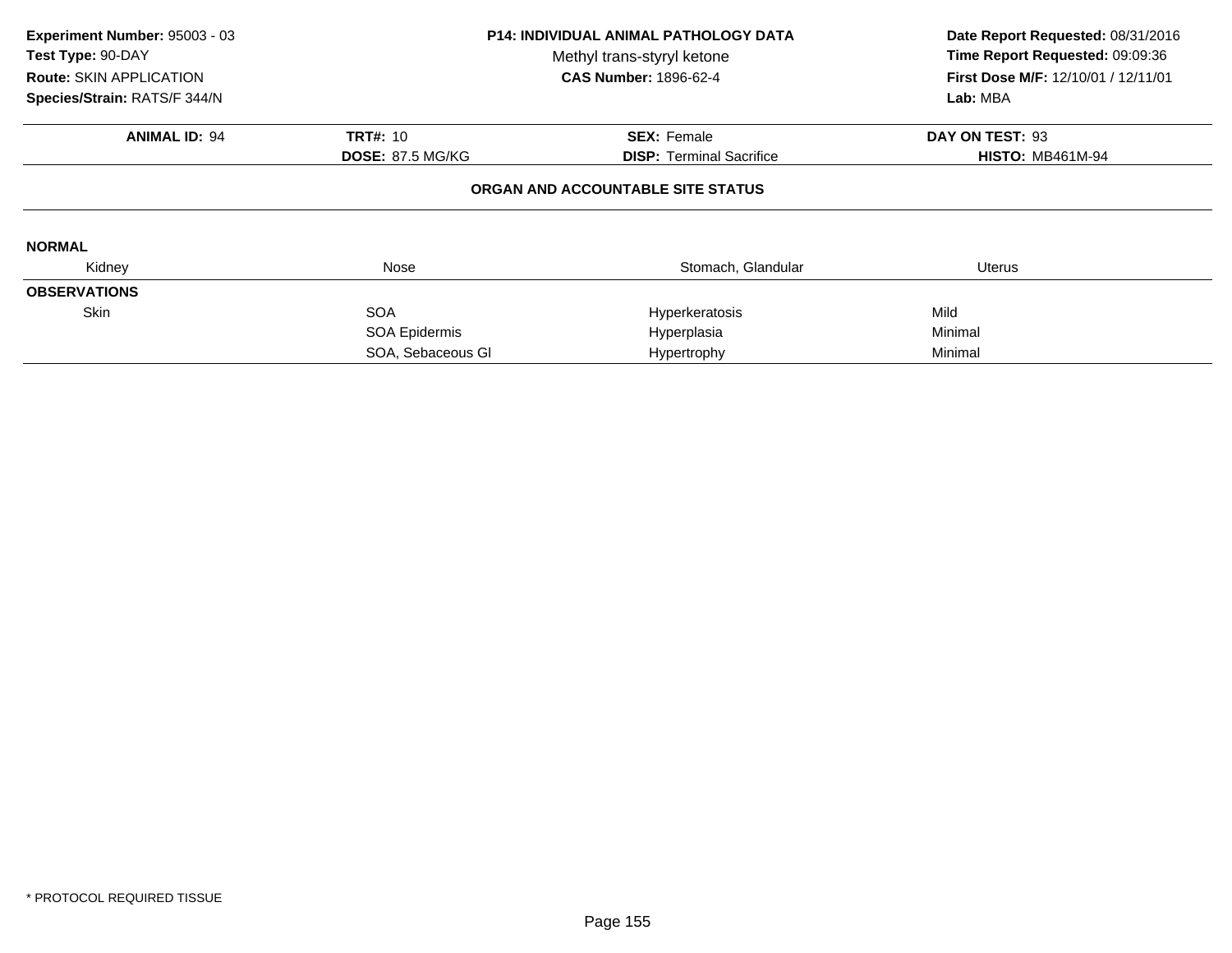| Experiment Number: 95003 - 03<br>Test Type: 90-DAY | <b>P14: INDIVIDUAL ANIMAL PATHOLOGY DATA</b><br>Methyl trans-styryl ketone |                                   | Date Report Requested: 08/31/2016<br>Time Report Requested: 09:09:36 |  |
|----------------------------------------------------|----------------------------------------------------------------------------|-----------------------------------|----------------------------------------------------------------------|--|
| <b>Route: SKIN APPLICATION</b>                     |                                                                            | <b>CAS Number: 1896-62-4</b>      | First Dose M/F: 12/10/01 / 12/11/01                                  |  |
| Species/Strain: RATS/F 344/N                       |                                                                            |                                   |                                                                      |  |
| <b>ANIMAL ID: 95</b>                               | <b>TRT#: 10</b>                                                            | <b>SEX: Female</b>                | DAY ON TEST: 93                                                      |  |
|                                                    | <b>DOSE: 87.5 MG/KG</b>                                                    | <b>DISP: Terminal Sacrifice</b>   | <b>HISTO: MB461M-95</b>                                              |  |
|                                                    |                                                                            | ORGAN AND ACCOUNTABLE SITE STATUS |                                                                      |  |
| <b>NORMAL</b>                                      |                                                                            |                                   |                                                                      |  |
| Kidney                                             | Nose                                                                       |                                   | Uterus                                                               |  |
| <b>OBSERVATIONS</b>                                |                                                                            |                                   |                                                                      |  |
| Lymph Node                                         | Mediastinal                                                                | Hyperplasia                       | Lymphoid, Mild                                                       |  |
| [ Hyperplasia                                      | $TGLs = TGL=1-12$ ]                                                        |                                   |                                                                      |  |
| Skin                                               | <b>SOA</b>                                                                 | Hyperkeratosis                    | Moderate                                                             |  |
|                                                    | SOA Epidermis                                                              | Hyperplasia                       | Minimal                                                              |  |
|                                                    | SOA, Sebaceous GI                                                          | Hypertrophy                       | Minimal                                                              |  |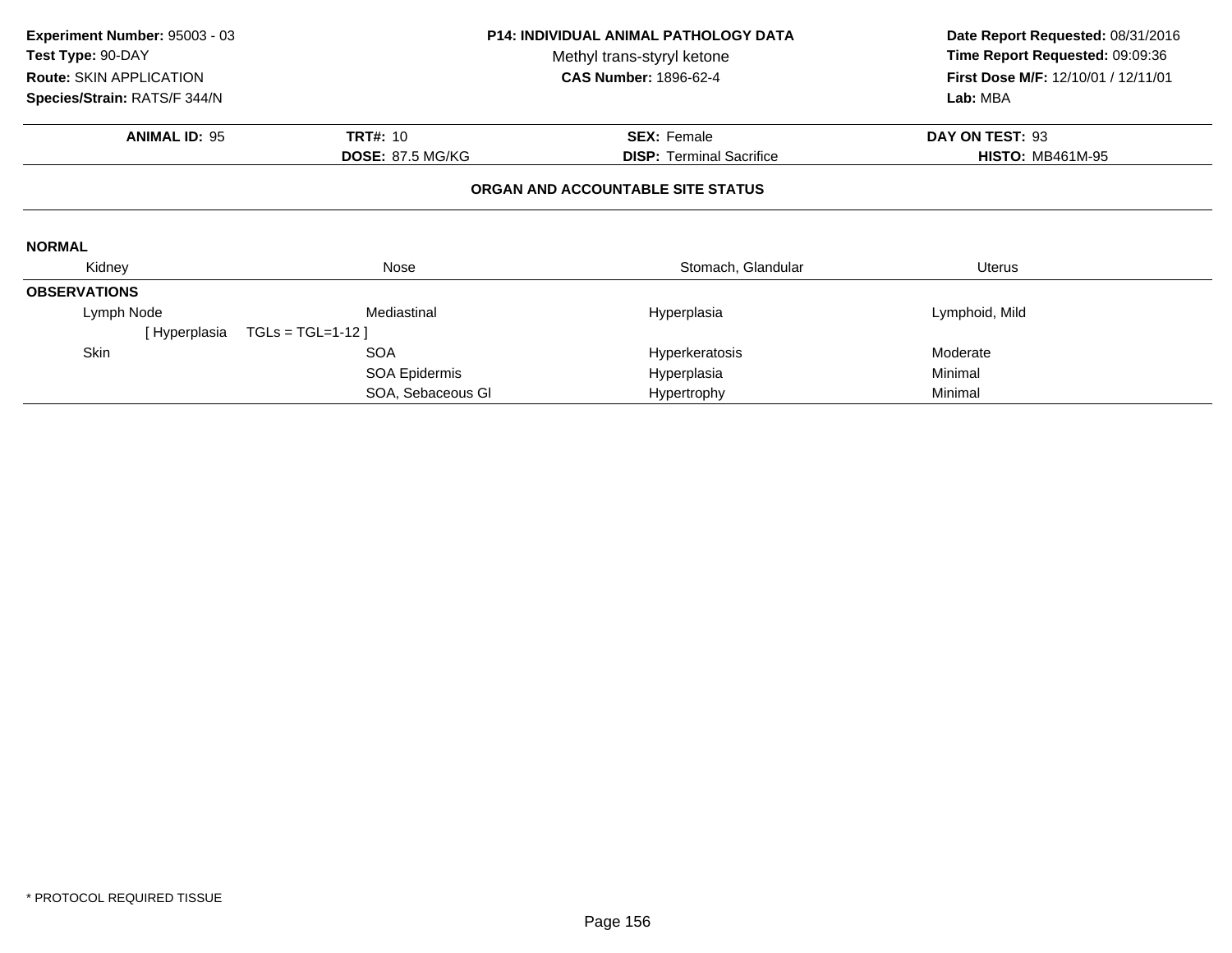| Experiment Number: 95003 - 03<br>Test Type: 90-DAY<br><b>Route: SKIN APPLICATION</b><br>Species/Strain: RATS/F 344/N | <b>P14: INDIVIDUAL ANIMAL PATHOLOGY DATA</b><br>Methyl trans-styryl ketone<br><b>CAS Number: 1896-62-4</b> |                                                       | Date Report Requested: 08/31/2016<br>Time Report Requested: 09:09:36<br>First Dose M/F: 12/10/01 / 12/11/01<br>Lab: MBA |  |
|----------------------------------------------------------------------------------------------------------------------|------------------------------------------------------------------------------------------------------------|-------------------------------------------------------|-------------------------------------------------------------------------------------------------------------------------|--|
| <b>ANIMAL ID: 96</b>                                                                                                 | <b>TRT#: 10</b><br><b>DOSE: 87.5 MG/KG</b>                                                                 | <b>SEX: Female</b><br><b>DISP:</b> Terminal Sacrifice | DAY ON TEST: 93<br><b>HISTO: MB461M-96</b>                                                                              |  |
|                                                                                                                      |                                                                                                            | ORGAN AND ACCOUNTABLE SITE STATUS                     |                                                                                                                         |  |
| <b>NORMAL</b>                                                                                                        |                                                                                                            |                                                       |                                                                                                                         |  |
| Kidney                                                                                                               | Nose                                                                                                       | Stomach, Glandular                                    | <b>Uterus</b>                                                                                                           |  |
| <b>OBSERVATIONS</b>                                                                                                  |                                                                                                            |                                                       |                                                                                                                         |  |
| <b>Skin</b>                                                                                                          | <b>SOA</b>                                                                                                 | Hyperkeratosis                                        | Mild                                                                                                                    |  |
|                                                                                                                      | SOA Epidermis                                                                                              | Hyperplasia                                           | Mild                                                                                                                    |  |
|                                                                                                                      | SOA, Sebaceous GI                                                                                          | Hypertrophy                                           | Minimal                                                                                                                 |  |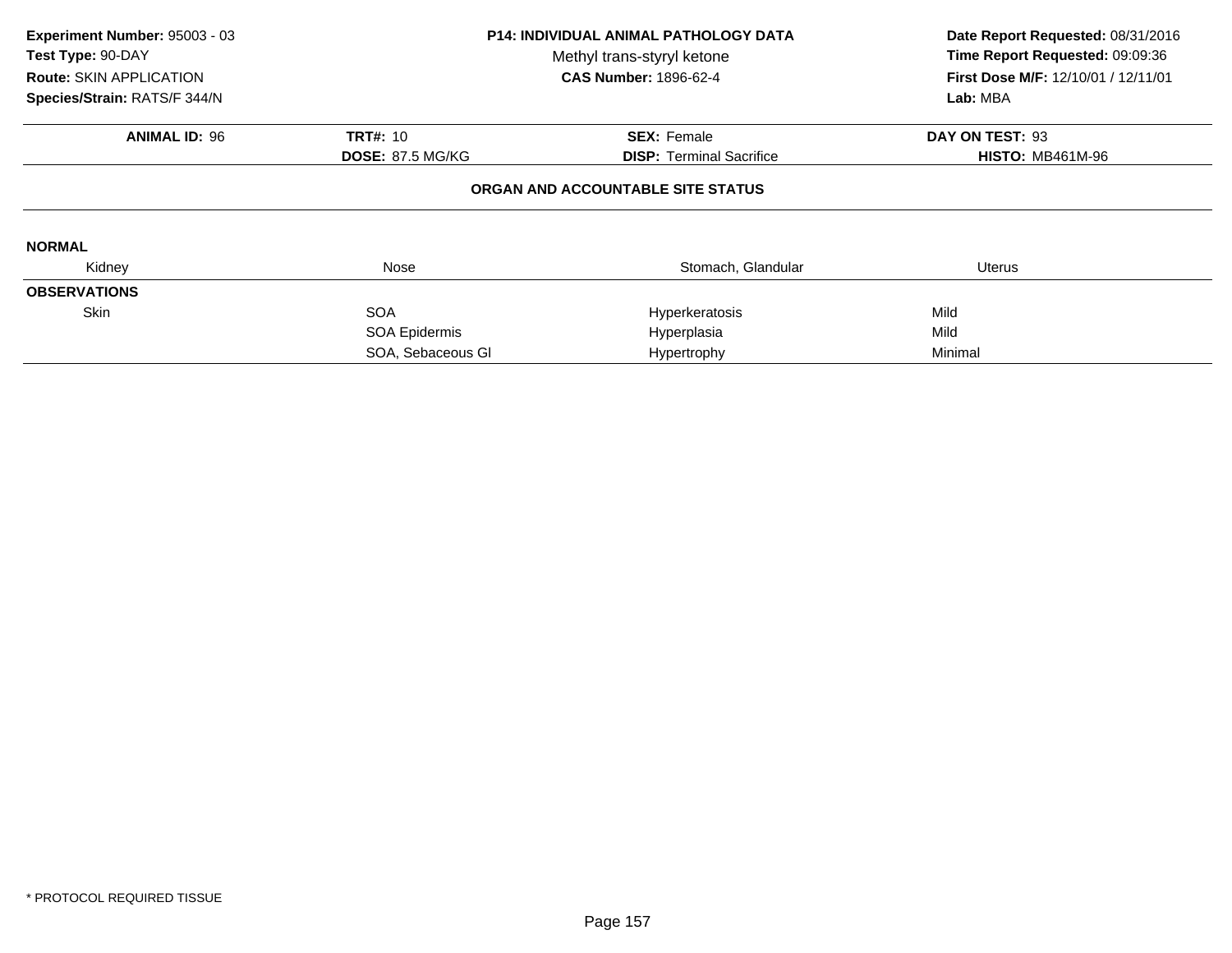| Experiment Number: 95003 - 03<br>Test Type: 90-DAY<br><b>Route: SKIN APPLICATION</b><br>Species/Strain: RATS/F 344/N | <b>P14: INDIVIDUAL ANIMAL PATHOLOGY DATA</b><br>Methyl trans-styryl ketone<br><b>CAS Number: 1896-62-4</b> |                                                                      | Date Report Requested: 08/31/2016<br>Time Report Requested: 09:09:36<br>First Dose M/F: 12/10/01 / 12/11/01<br>Lab: MBA |
|----------------------------------------------------------------------------------------------------------------------|------------------------------------------------------------------------------------------------------------|----------------------------------------------------------------------|-------------------------------------------------------------------------------------------------------------------------|
| <b>ANIMAL ID: 97</b>                                                                                                 | <b>TRT#: 10</b>                                                                                            | <b>SEX: Female</b>                                                   | DAY ON TEST: 93                                                                                                         |
|                                                                                                                      | <b>DOSE: 87.5 MG/KG</b>                                                                                    | <b>DISP:</b> Terminal Sacrifice<br>ORGAN AND ACCOUNTABLE SITE STATUS | <b>HISTO: MB461M-97</b>                                                                                                 |
| <b>NORMAL</b>                                                                                                        |                                                                                                            |                                                                      |                                                                                                                         |
| Kidney                                                                                                               | Nose                                                                                                       | Stomach, Glandular                                                   |                                                                                                                         |
| <b>OBSERVATIONS</b>                                                                                                  |                                                                                                            |                                                                      |                                                                                                                         |
| <b>Skin</b>                                                                                                          | <b>SOA</b>                                                                                                 | Hyperkeratosis                                                       | Minimal                                                                                                                 |
|                                                                                                                      | SOA, Sebaceous GI                                                                                          | Hypertrophy                                                          | Minimal                                                                                                                 |
| <b>Uterus</b>                                                                                                        |                                                                                                            | Dilatation                                                           |                                                                                                                         |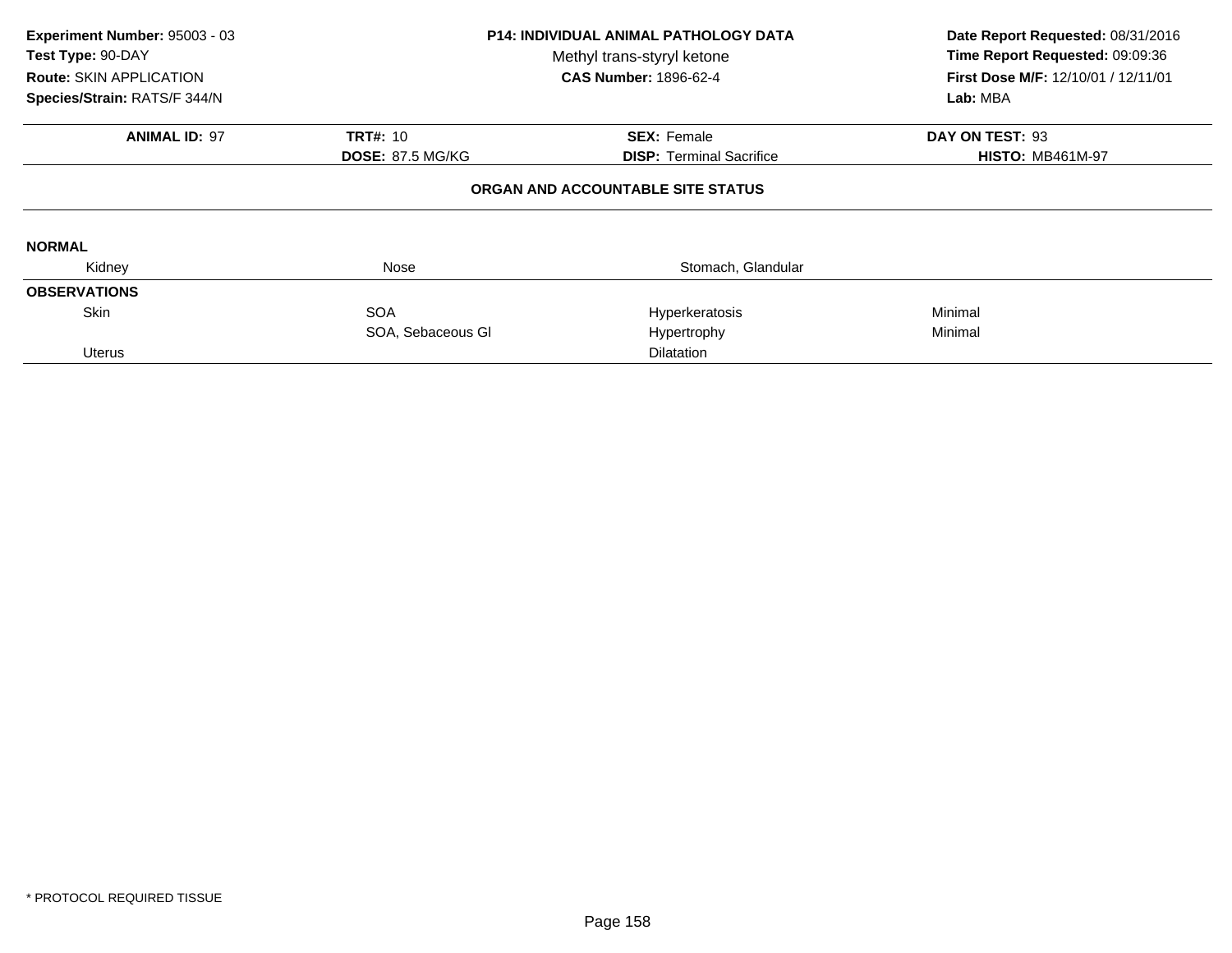| Experiment Number: 95003 - 03<br>Test Type: 90-DAY<br>Route: SKIN APPLICATION<br>Species/Strain: RATS/F 344/N | <b>P14: INDIVIDUAL ANIMAL PATHOLOGY DATA</b><br>Methyl trans-styryl ketone<br><b>CAS Number: 1896-62-4</b> |                                   | Date Report Requested: 08/31/2016<br>Time Report Requested: 09:09:36<br>First Dose M/F: 12/10/01 / 12/11/01<br>Lab: MBA |  |
|---------------------------------------------------------------------------------------------------------------|------------------------------------------------------------------------------------------------------------|-----------------------------------|-------------------------------------------------------------------------------------------------------------------------|--|
| <b>ANIMAL ID: 98</b>                                                                                          | <b>TRT#: 10</b>                                                                                            | <b>SEX: Female</b>                | DAY ON TEST: 93                                                                                                         |  |
|                                                                                                               | <b>DOSE: 87.5 MG/KG</b>                                                                                    | <b>DISP:</b> Terminal Sacrifice   | <b>HISTO: MB461M-98</b>                                                                                                 |  |
|                                                                                                               |                                                                                                            | ORGAN AND ACCOUNTABLE SITE STATUS |                                                                                                                         |  |
| <b>NORMAL</b>                                                                                                 |                                                                                                            |                                   |                                                                                                                         |  |
| Stomach, Glandular                                                                                            | <b>Uterus</b>                                                                                              |                                   |                                                                                                                         |  |
| <b>OBSERVATIONS</b>                                                                                           |                                                                                                            |                                   |                                                                                                                         |  |
| Kidney                                                                                                        | <b>Renal Tubule</b>                                                                                        | <b>Necrosis</b>                   | Moderate                                                                                                                |  |
| Nose                                                                                                          | <b>Respirat Epith</b>                                                                                      | Hyperplasia                       | Goblet Cell, Minimal                                                                                                    |  |
| Skin                                                                                                          | <b>SOA</b>                                                                                                 | Hyperkeratosis                    | Mild                                                                                                                    |  |
|                                                                                                               | SOA Epidermis                                                                                              | Hyperplasia                       | Minimal                                                                                                                 |  |
|                                                                                                               | SOA, Sebaceous GI                                                                                          | Hypertrophy                       | Minimal                                                                                                                 |  |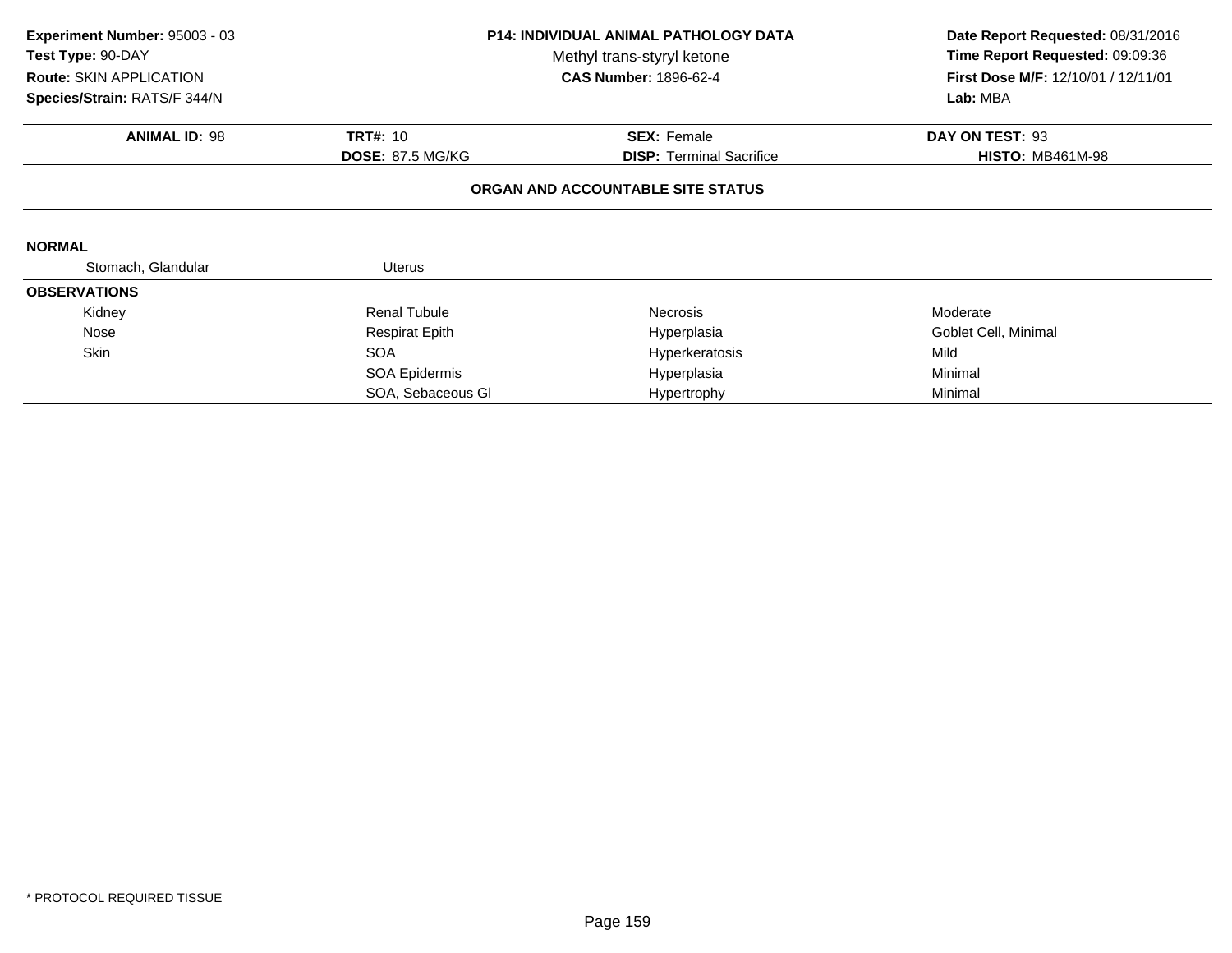| Experiment Number: 95003 - 03<br>Test Type: 90-DAY<br>Route: SKIN APPLICATION<br>Species/Strain: RATS/F 344/N | <b>P14: INDIVIDUAL ANIMAL PATHOLOGY DATA</b><br>Methyl trans-styryl ketone<br><b>CAS Number: 1896-62-4</b> |                                   | Date Report Requested: 08/31/2016<br>Time Report Requested: 09:09:36<br>First Dose M/F: 12/10/01 / 12/11/01<br>Lab: MBA |
|---------------------------------------------------------------------------------------------------------------|------------------------------------------------------------------------------------------------------------|-----------------------------------|-------------------------------------------------------------------------------------------------------------------------|
| <b>ANIMAL ID: 99</b>                                                                                          | <b>TRT#: 10</b>                                                                                            | <b>SEX: Female</b>                | DAY ON TEST: 93                                                                                                         |
|                                                                                                               | <b>DOSE: 87.5 MG/KG</b>                                                                                    | <b>DISP:</b> Terminal Sacrifice   | <b>HISTO: MB461M-99</b>                                                                                                 |
|                                                                                                               |                                                                                                            | ORGAN AND ACCOUNTABLE SITE STATUS |                                                                                                                         |
| <b>NORMAL</b>                                                                                                 |                                                                                                            |                                   |                                                                                                                         |
| Kidney                                                                                                        | Ovary                                                                                                      | Stomach, Glandular                | Uterus                                                                                                                  |
| <b>OBSERVATIONS</b>                                                                                           |                                                                                                            |                                   |                                                                                                                         |
| Nose                                                                                                          | <b>Respirat Epith</b>                                                                                      | Hyperplasia                       | Goblet Cell, Minimal                                                                                                    |
| Ovary<br>Note: $TGL 1 = NCL$                                                                                  |                                                                                                            |                                   |                                                                                                                         |
| Skin                                                                                                          | <b>SOA</b>                                                                                                 | Hyperkeratosis                    | Minimal                                                                                                                 |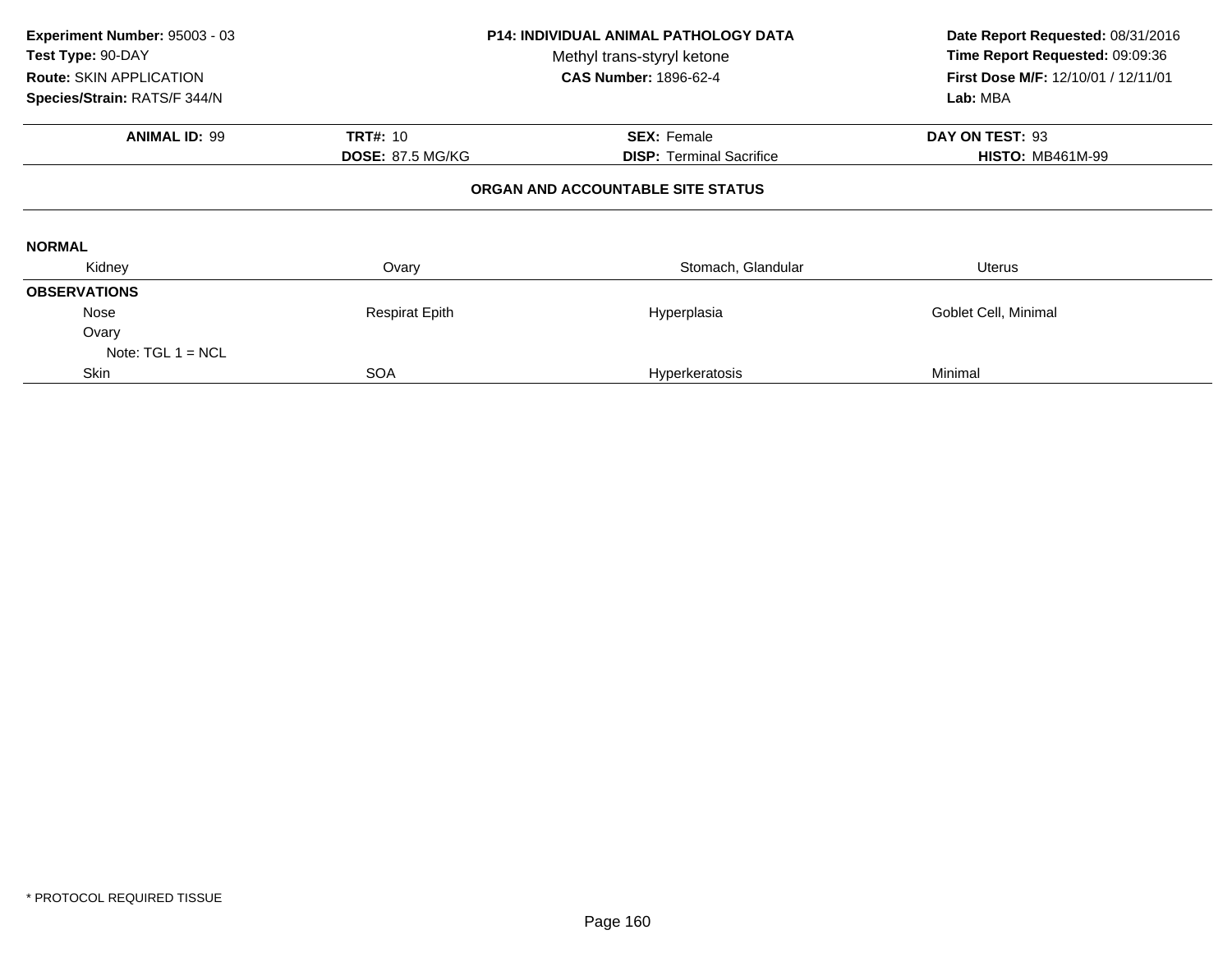| Experiment Number: 95003 - 03<br>Test Type: 90-DAY<br><b>Route: SKIN APPLICATION</b><br>Species/Strain: RATS/F 344/N | P14: INDIVIDUAL ANIMAL PATHOLOGY DATA<br>Methyl trans-styryl ketone<br><b>CAS Number: 1896-62-4</b> |                                   | Date Report Requested: 08/31/2016<br>Time Report Requested: 09:09:36<br>First Dose M/F: 12/10/01 / 12/11/01<br>Lab: MBA |
|----------------------------------------------------------------------------------------------------------------------|-----------------------------------------------------------------------------------------------------|-----------------------------------|-------------------------------------------------------------------------------------------------------------------------|
| <b>ANIMAL ID: 100</b>                                                                                                | <b>TRT#: 10</b>                                                                                     | <b>SEX: Female</b>                | DAY ON TEST: 93                                                                                                         |
|                                                                                                                      | <b>DOSE: 87.5 MG/KG</b>                                                                             | <b>DISP:</b> Terminal Sacrifice   | <b>HISTO: MB461M-100</b>                                                                                                |
|                                                                                                                      |                                                                                                     | ORGAN AND ACCOUNTABLE SITE STATUS |                                                                                                                         |
| <b>NORMAL</b>                                                                                                        |                                                                                                     |                                   |                                                                                                                         |
| Kidney                                                                                                               | Stomach, Glandular                                                                                  | <b>Uterus</b>                     |                                                                                                                         |
| <b>OBSERVATIONS</b>                                                                                                  |                                                                                                     |                                   |                                                                                                                         |
| Nose                                                                                                                 | <b>Respirat Epith</b>                                                                               | Hyperplasia                       | Goblet Cell, Minimal                                                                                                    |
| <b>Skin</b>                                                                                                          | <b>SOA</b>                                                                                          | Hyperkeratosis                    | Mild                                                                                                                    |
|                                                                                                                      | SOA Epidermis                                                                                       | Hyperplasia                       | Mild                                                                                                                    |
|                                                                                                                      | SOA, Sebaceous GI                                                                                   | Hypertrophy                       | Minimal                                                                                                                 |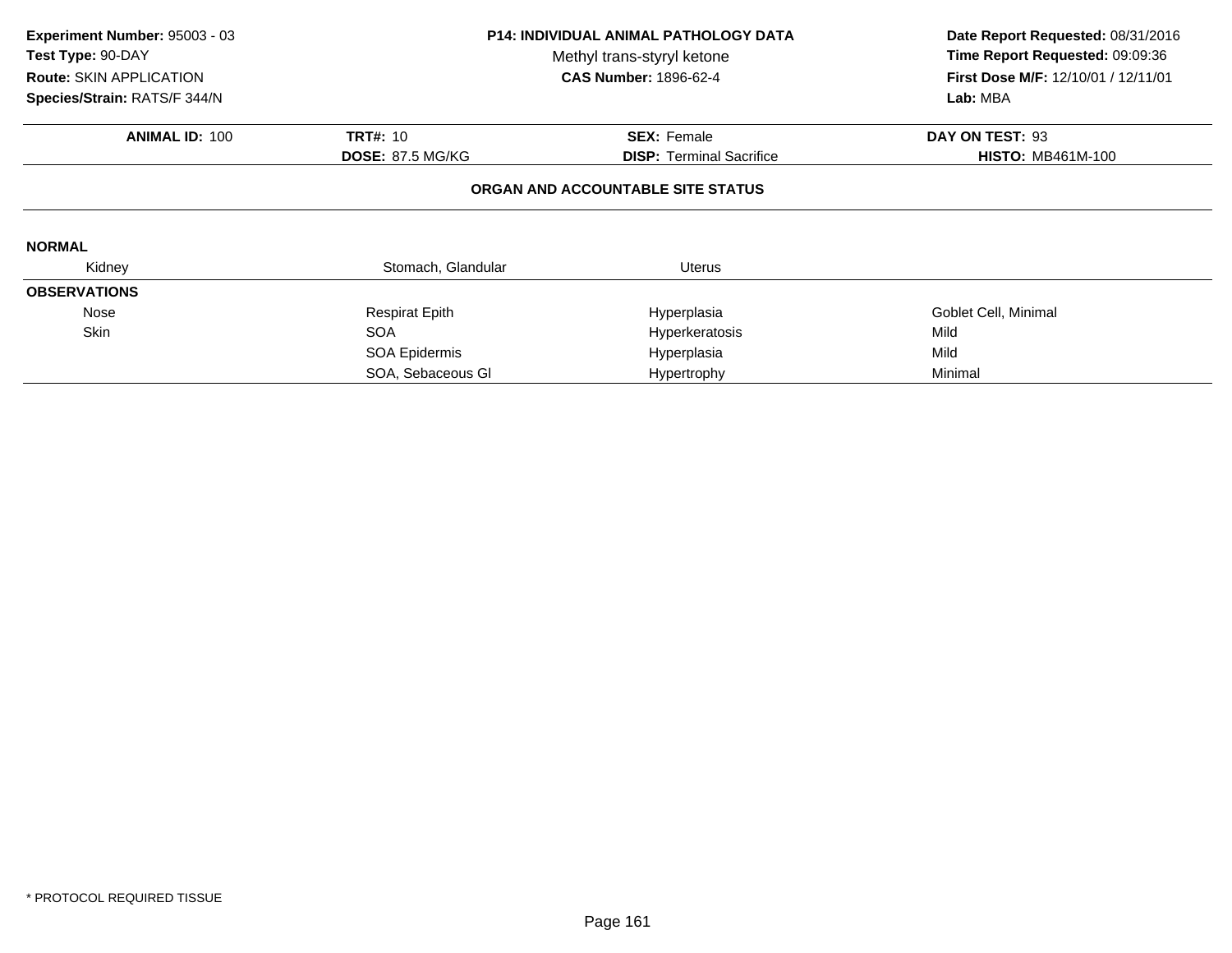| Experiment Number: 95003 - 03<br>Test Type: 90-DAY<br><b>Route: SKIN APPLICATION</b><br>Species/Strain: RATS/F 344/N | <b>P14: INDIVIDUAL ANIMAL PATHOLOGY DATA</b><br>Methyl trans-styryl ketone<br><b>CAS Number: 1896-62-4</b> |                                   | Date Report Requested: 08/31/2016<br>Time Report Requested: 09:09:36<br>First Dose M/F: 12/10/01 / 12/11/01<br>Lab: MBA |
|----------------------------------------------------------------------------------------------------------------------|------------------------------------------------------------------------------------------------------------|-----------------------------------|-------------------------------------------------------------------------------------------------------------------------|
| <b>ANIMAL ID: 101</b>                                                                                                | <b>TRT#: 11</b>                                                                                            | <b>SEX: Female</b>                | DAY ON TEST: 93                                                                                                         |
|                                                                                                                      | <b>DOSE: 175 MG/KG</b>                                                                                     | <b>DISP:</b> Terminal Sacrifice   | <b>HISTO: MB461M-101</b>                                                                                                |
|                                                                                                                      |                                                                                                            | ORGAN AND ACCOUNTABLE SITE STATUS |                                                                                                                         |
| <b>NORMAL</b>                                                                                                        |                                                                                                            |                                   |                                                                                                                         |
| Kidney                                                                                                               | Stomach, Glandular                                                                                         | Thymus                            | Uterus                                                                                                                  |
| <b>OBSERVATIONS</b>                                                                                                  |                                                                                                            |                                   |                                                                                                                         |
| Nose                                                                                                                 | <b>Respirat Epith</b>                                                                                      | Hyperplasia                       | Goblet Cell, Mild                                                                                                       |
| <b>Skin</b>                                                                                                          | <b>SOA</b>                                                                                                 | Hyperkeratosis                    | Mild                                                                                                                    |
|                                                                                                                      | SOA Epidermis                                                                                              | Hyperplasia                       | Minimal                                                                                                                 |
|                                                                                                                      | SOA, Sebaceous GI                                                                                          | Hypertrophy                       | Minimal                                                                                                                 |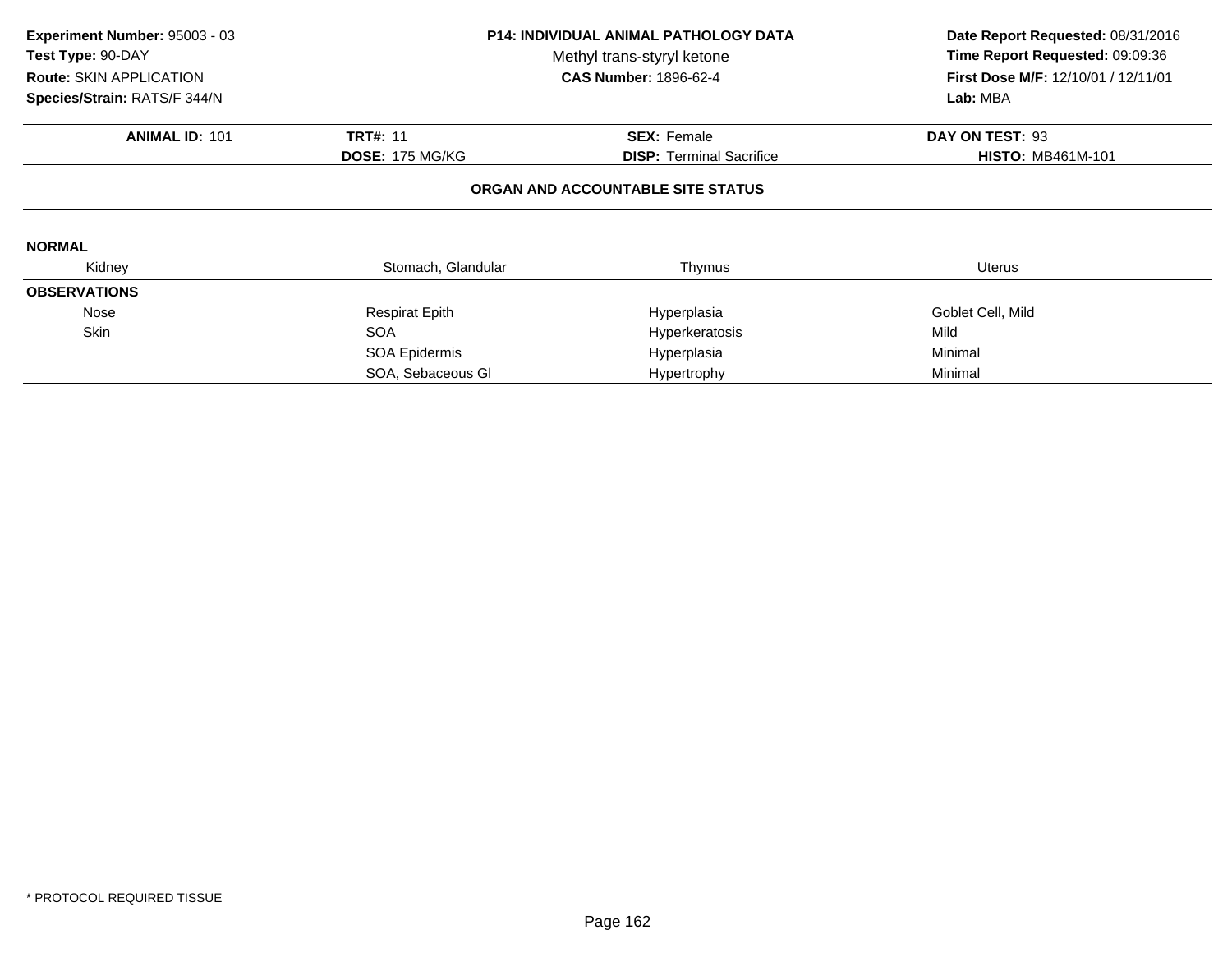| Experiment Number: 95003 - 03<br>Test Type: 90-DAY<br><b>Route: SKIN APPLICATION</b><br>Species/Strain: RATS/F 344/N | <b>P14: INDIVIDUAL ANIMAL PATHOLOGY DATA</b><br>Methyl trans-styryl ketone<br><b>CAS Number: 1896-62-4</b> |                                   | Date Report Requested: 08/31/2016<br>Time Report Requested: 09:09:36<br><b>First Dose M/F: 12/10/01 / 12/11/01</b><br>Lab: MBA |
|----------------------------------------------------------------------------------------------------------------------|------------------------------------------------------------------------------------------------------------|-----------------------------------|--------------------------------------------------------------------------------------------------------------------------------|
| <b>ANIMAL ID: 102</b>                                                                                                | <b>TRT#: 11</b>                                                                                            | <b>SEX: Female</b>                | DAY ON TEST: 93                                                                                                                |
|                                                                                                                      | <b>DOSE: 175 MG/KG</b>                                                                                     | <b>DISP:</b> Terminal Sacrifice   | <b>HISTO: MB461M-102</b>                                                                                                       |
|                                                                                                                      |                                                                                                            | ORGAN AND ACCOUNTABLE SITE STATUS |                                                                                                                                |
| <b>NORMAL</b>                                                                                                        |                                                                                                            |                                   |                                                                                                                                |
| Kidney                                                                                                               | Stomach, Glandular                                                                                         | <b>Uterus</b>                     |                                                                                                                                |
| <b>OBSERVATIONS</b>                                                                                                  |                                                                                                            |                                   |                                                                                                                                |
| Nose                                                                                                                 | <b>Respirat Epith</b>                                                                                      | Hyperplasia                       | Goblet Cell, Minimal                                                                                                           |
| Skin                                                                                                                 | <b>SOA</b>                                                                                                 | Inflammation                      | Chronic Active, Mild                                                                                                           |
|                                                                                                                      | <b>SOA</b>                                                                                                 | <b>Necrosis</b>                   | Mild                                                                                                                           |
| $TGLS = 1-11$<br>[ Necrosis                                                                                          |                                                                                                            |                                   |                                                                                                                                |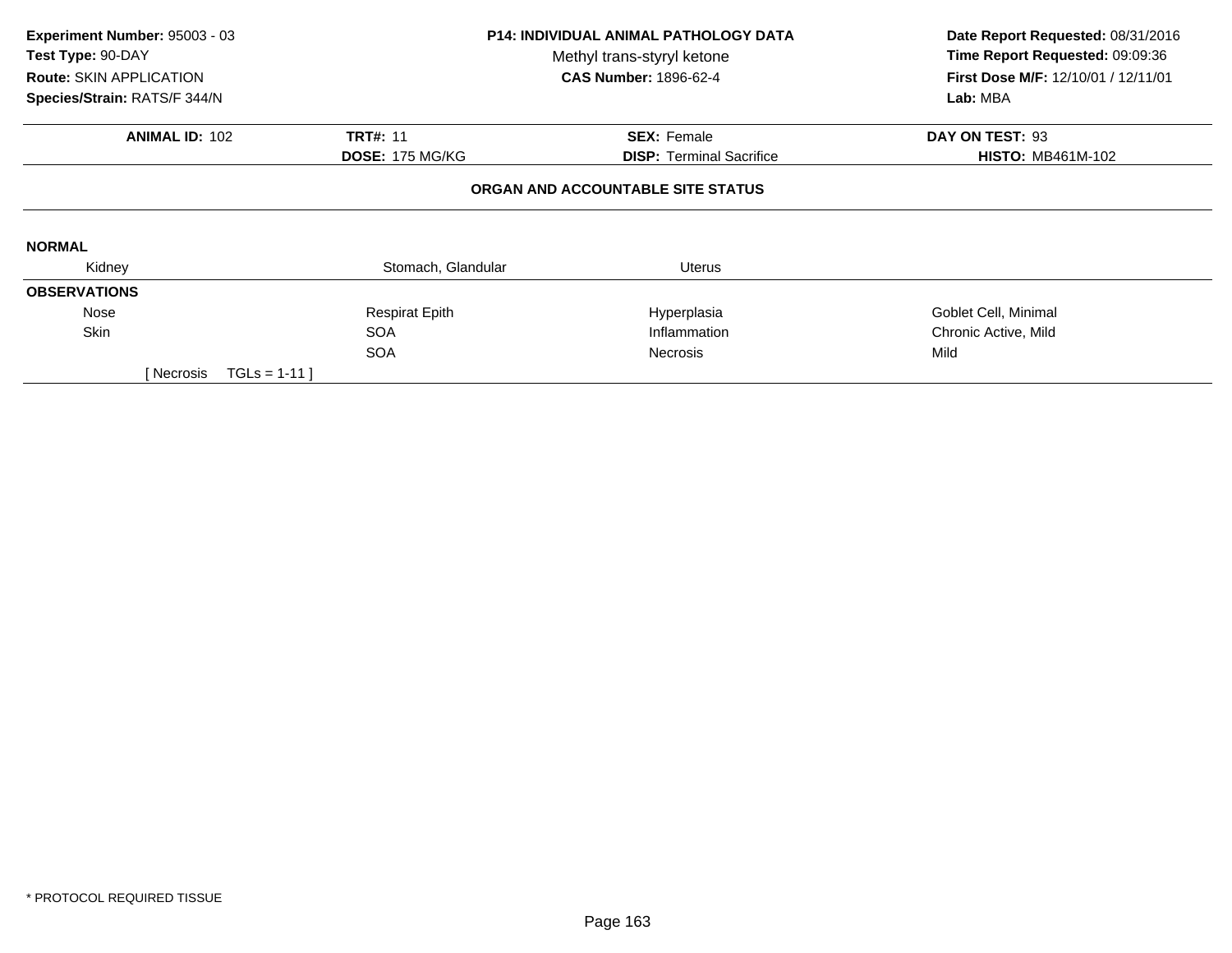| <b>P14: INDIVIDUAL ANIMAL PATHOLOGY DATA</b><br>Experiment Number: 95003 - 03 |                        |                                   | Date Report Requested: 08/31/2016   |
|-------------------------------------------------------------------------------|------------------------|-----------------------------------|-------------------------------------|
| Test Type: 90-DAY                                                             |                        | Methyl trans-styryl ketone        | Time Report Requested: 09:09:36     |
| <b>Route: SKIN APPLICATION</b>                                                |                        | <b>CAS Number: 1896-62-4</b>      | First Dose M/F: 12/10/01 / 12/11/01 |
| Species/Strain: RATS/F 344/N                                                  |                        |                                   | Lab: MBA                            |
| <b>ANIMAL ID: 103</b>                                                         | <b>TRT#: 11</b>        | <b>SEX: Female</b>                | DAY ON TEST: 93                     |
|                                                                               | <b>DOSE: 175 MG/KG</b> | <b>DISP:</b> Terminal Sacrifice   | <b>HISTO: MB461M-103</b>            |
|                                                                               |                        | ORGAN AND ACCOUNTABLE SITE STATUS |                                     |
| <b>NORMAL</b>                                                                 |                        |                                   |                                     |
| Kidney                                                                        | Stomach, Glandular     | <b>Uterus</b>                     |                                     |
| <b>OBSERVATIONS</b>                                                           |                        |                                   |                                     |
| Nose                                                                          | <b>Respirat Epith</b>  | Hyperplasia                       | Goblet Cell, Minimal                |
| Skin                                                                          | <b>SOA</b>             | Hyperkeratosis                    | Mild                                |
|                                                                               | SOA Epidermis          | Hyperplasia                       | Moderate                            |
|                                                                               | SOA, Sebaceous GI      | Hypertrophy                       | Mild                                |
|                                                                               | <b>SOA</b>             | Inflammation                      | Chronic Active, Minimal             |
|                                                                               | <b>SOA</b>             | <b>Necrosis</b>                   | Mild                                |
| [ Hyperplasia                                                                 | $TGLs = TGL=1-11$      |                                   |                                     |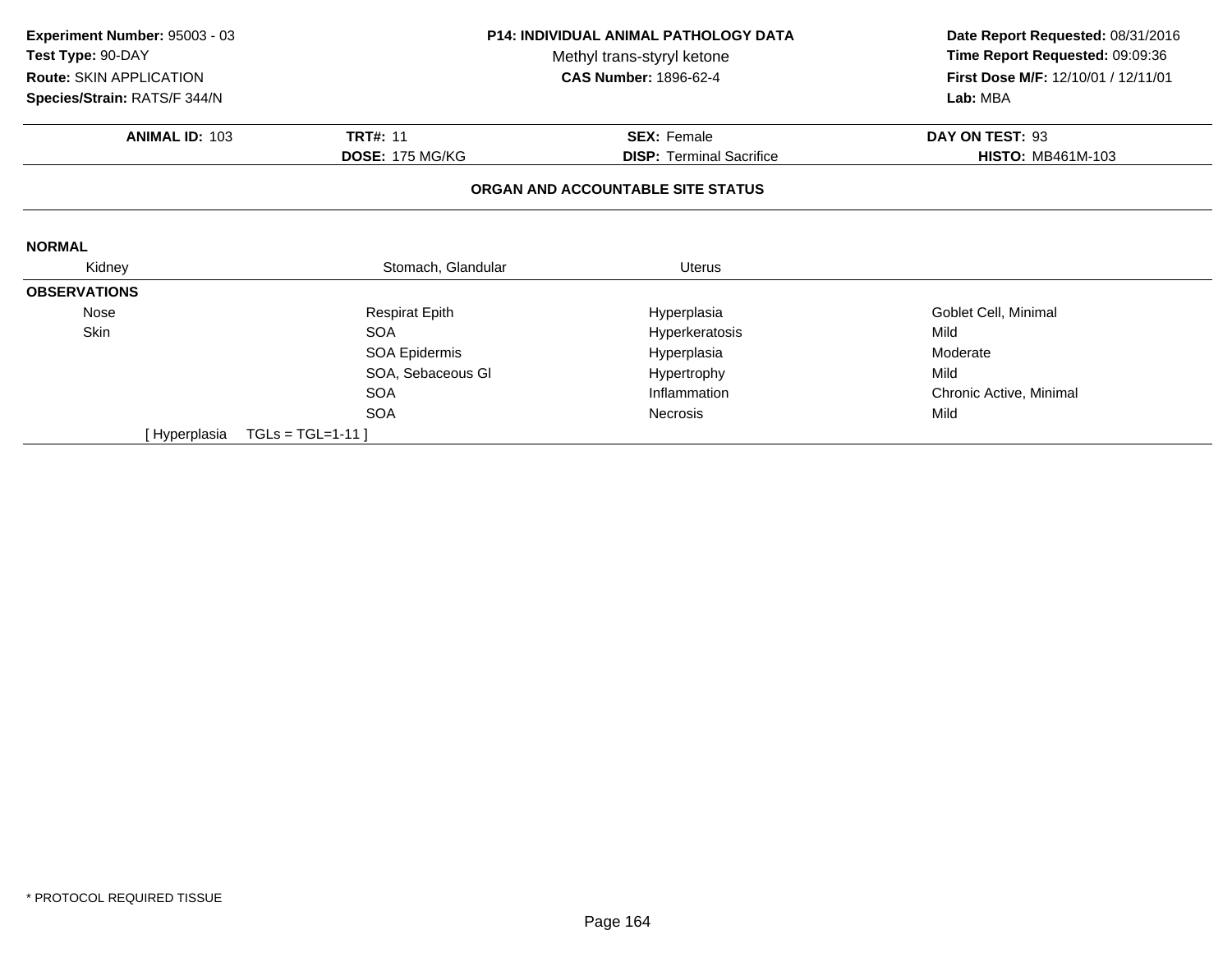| P14: INDIVIDUAL ANIMAL PATHOLOGY DATA<br>Experiment Number: 95003 - 03 |                            | Date Report Requested: 08/31/2016 |                                     |
|------------------------------------------------------------------------|----------------------------|-----------------------------------|-------------------------------------|
| Test Type: 90-DAY                                                      | Methyl trans-styryl ketone |                                   | Time Report Requested: 09:09:36     |
| Route: SKIN APPLICATION                                                |                            | <b>CAS Number: 1896-62-4</b>      | First Dose M/F: 12/10/01 / 12/11/01 |
| Species/Strain: RATS/F 344/N                                           |                            |                                   | Lab: MBA                            |
| <b>ANIMAL ID: 104</b>                                                  | <b>TRT#: 11</b>            | <b>SEX: Female</b>                | DAY ON TEST: 93                     |
|                                                                        | <b>DOSE: 175 MG/KG</b>     | <b>DISP: Terminal Sacrifice</b>   | <b>HISTO: MB461M-104</b>            |
|                                                                        |                            | ORGAN AND ACCOUNTABLE SITE STATUS |                                     |
|                                                                        |                            |                                   |                                     |
| <b>NORMAL</b>                                                          |                            |                                   |                                     |
| Kidney                                                                 | Stomach, Glandular         | <b>Uterus</b>                     |                                     |
| <b>OBSERVATIONS</b>                                                    |                            |                                   |                                     |
| Nose                                                                   | <b>Respirat Epith</b>      | Hyperplasia                       | Goblet Cell, Mild                   |
| Skin                                                                   | SOA Epidermis              | Degeneration                      | Moderate                            |
|                                                                        | <b>SOA</b>                 | Hyperkeratosis                    | Mild                                |
|                                                                        | SOA Epidermis              | Hyperplasia                       | Marked                              |
|                                                                        | <b>SOA</b>                 | Inflammation                      | Chronic Active, Moderate            |
| [ Hyperplasia                                                          | $TGLS = 1-11$              |                                   |                                     |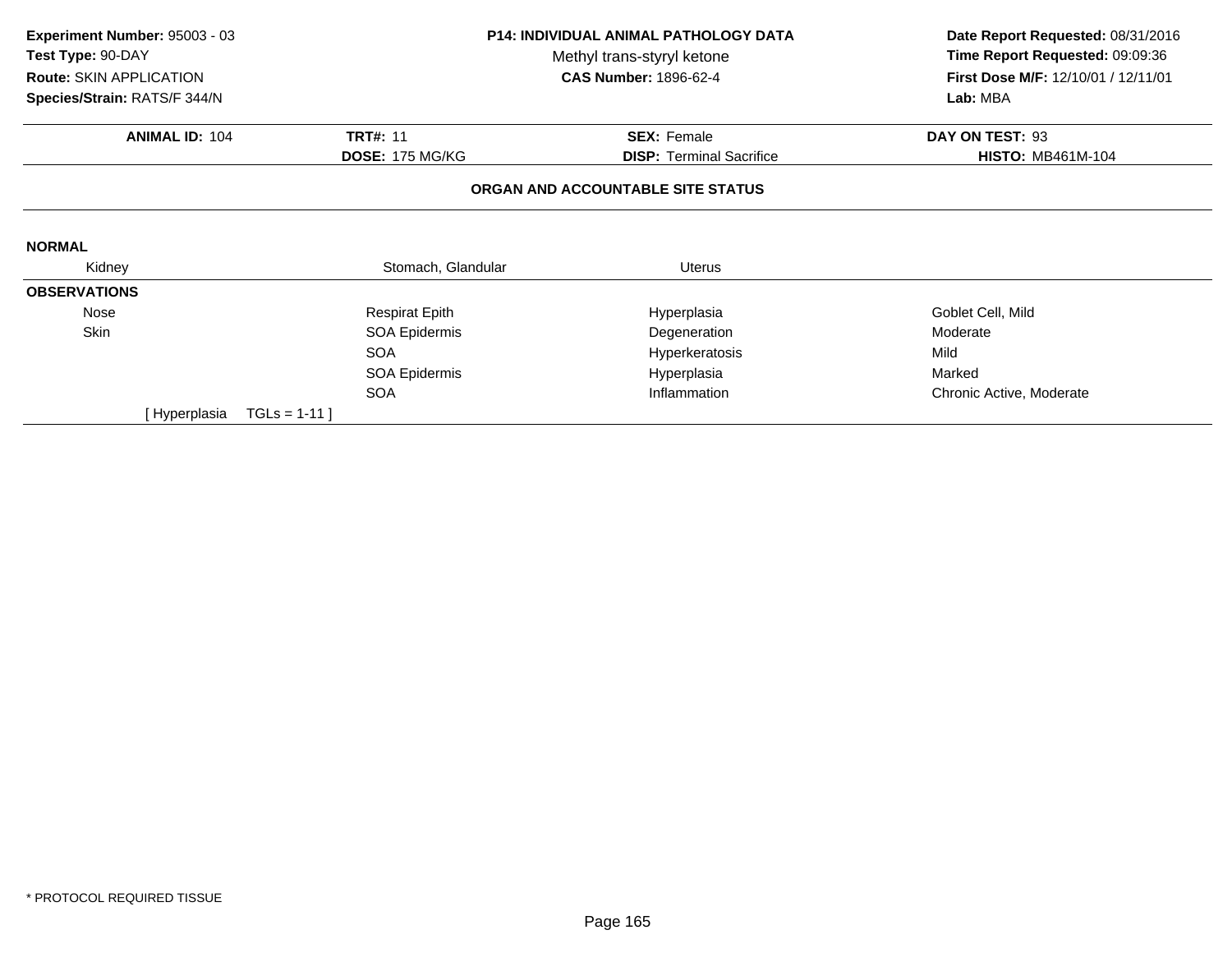| Experiment Number: 95003 - 03  |                                 |                        | P14: INDIVIDUAL ANIMAL PATHOLOGY DATA | Date Report Requested: 08/31/2016   |
|--------------------------------|---------------------------------|------------------------|---------------------------------------|-------------------------------------|
| Test Type: 90-DAY              |                                 |                        | Methyl trans-styryl ketone            | Time Report Requested: 09:09:36     |
| <b>Route: SKIN APPLICATION</b> |                                 |                        | <b>CAS Number: 1896-62-4</b>          | First Dose M/F: 12/10/01 / 12/11/01 |
| Species/Strain: RATS/F 344/N   |                                 |                        |                                       | Lab: MBA                            |
|                                | <b>ANIMAL ID: 105</b>           | <b>TRT#: 11</b>        | <b>SEX: Female</b>                    | DAY ON TEST: 93                     |
|                                |                                 | <b>DOSE: 175 MG/KG</b> | <b>DISP: Terminal Sacrifice</b>       | <b>HISTO: MB461M-105</b>            |
|                                |                                 |                        | ORGAN AND ACCOUNTABLE SITE STATUS     |                                     |
| <b>NORMAL</b>                  |                                 |                        |                                       |                                     |
| Kidney                         |                                 | Stomach, Glandular     | <b>Uterus</b>                         |                                     |
| <b>OBSERVATIONS</b>            |                                 |                        |                                       |                                     |
| Liver                          |                                 |                        | Hepatodiaphragmatic Nodule            | Mild                                |
|                                | [ Hepatodiaphragmatic Nodule    | $TGLs = 1-6$           |                                       |                                     |
| Lymph Node                     |                                 | Mediastinal            | Hyperplasia                           | Lymphoid, Mild                      |
|                                | $TGLs = 2-13$<br>[Hyperplasia   |                        |                                       |                                     |
| <b>Nose</b>                    |                                 | <b>Respirat Epith</b>  | Hyperplasia                           | Goblet Cell, Minimal                |
| Skin                           |                                 | <b>SOA</b>             | Hyperkeratosis                        | Mild                                |
|                                |                                 | SOA Epidermis          | Hyperplasia                           | Moderate                            |
|                                |                                 | <b>SOA</b>             | Inflammation                          | Chronic Active, Moderate            |
|                                |                                 | <b>SOA</b>             | <b>Necrosis</b>                       | Moderate                            |
|                                | $TGLs = 3-12$ ]<br>[Hyperplasia |                        |                                       |                                     |
|                                | TGLs = $4-11$ ]<br>[ Necrosis   |                        |                                       |                                     |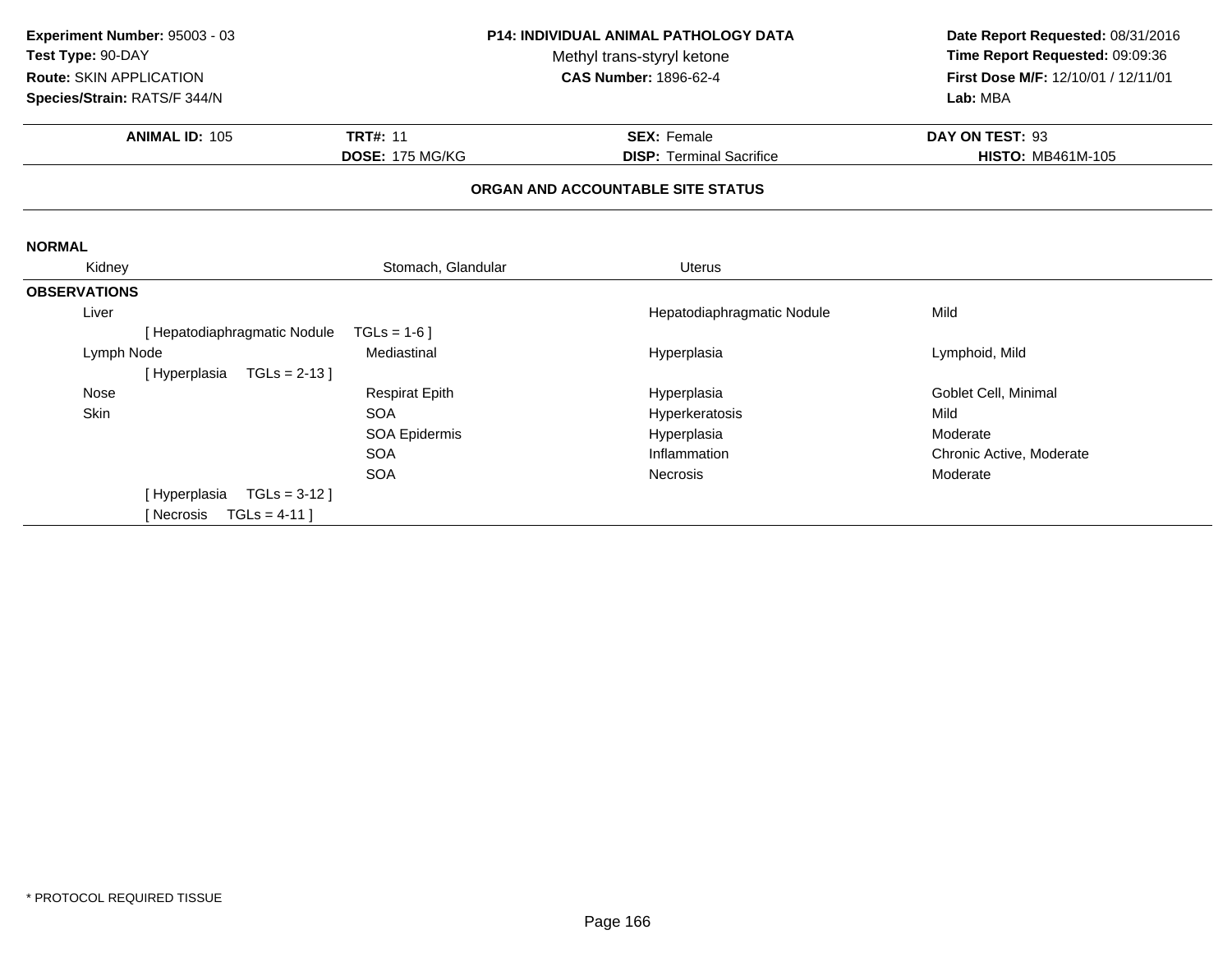| Experiment Number: 95003 - 03 |                        | <b>P14: INDIVIDUAL ANIMAL PATHOLOGY DATA</b> | Date Report Requested: 08/31/2016   |
|-------------------------------|------------------------|----------------------------------------------|-------------------------------------|
| Test Type: 90-DAY             |                        | Methyl trans-styryl ketone                   | Time Report Requested: 09:09:36     |
| Route: SKIN APPLICATION       |                        | <b>CAS Number: 1896-62-4</b>                 | First Dose M/F: 12/10/01 / 12/11/01 |
| Species/Strain: RATS/F 344/N  |                        |                                              | Lab: MBA                            |
| <b>ANIMAL ID: 106</b>         | <b>TRT#: 11</b>        | <b>SEX: Female</b>                           | DAY ON TEST: 93                     |
|                               | <b>DOSE: 175 MG/KG</b> | <b>DISP:</b> Terminal Sacrifice              | <b>HISTO: MB461M-106</b>            |
|                               |                        | ORGAN AND ACCOUNTABLE SITE STATUS            |                                     |
| <b>NORMAL</b>                 |                        |                                              |                                     |
| Kidney                        | Nose                   | Stomach, Glandular                           | Uterus                              |
| <b>OBSERVATIONS</b>           |                        |                                              |                                     |
| Skin                          | <b>SOA</b>             | Hyperkeratosis                               | Minimal                             |
|                               | SOA Epidermis          | Hyperplasia                                  | Mild                                |
|                               | SOA, Sebaceous GI      | Hypertrophy                                  | Mild                                |
|                               | <b>SOA</b>             | <b>Necrosis</b>                              | Minimal                             |
| [ Hyperplasia                 | $TGLs = TGL=1-11$      |                                              |                                     |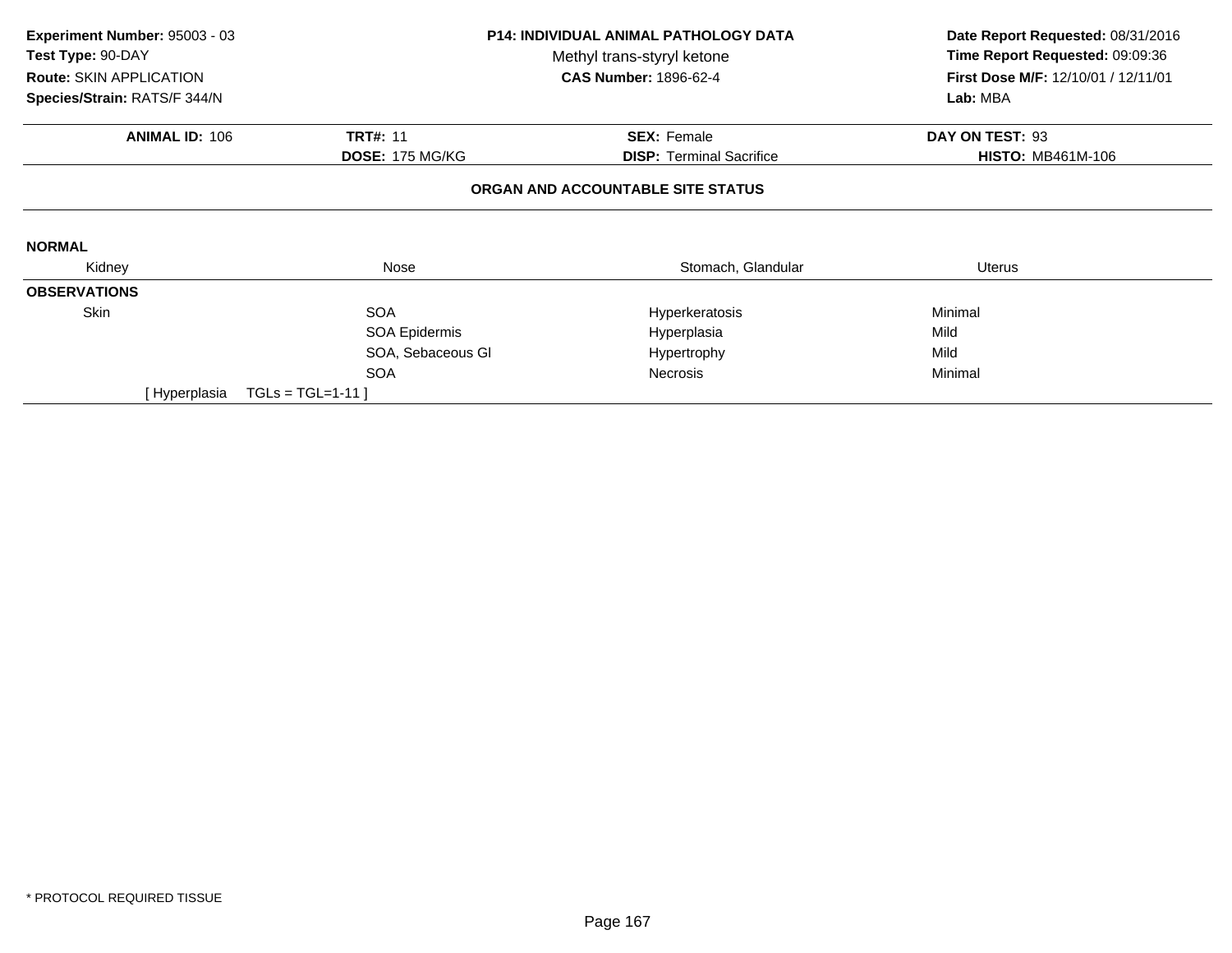| Experiment Number: 95003 - 03  |                        | <b>P14: INDIVIDUAL ANIMAL PATHOLOGY DATA</b> | Date Report Requested: 08/31/2016   |
|--------------------------------|------------------------|----------------------------------------------|-------------------------------------|
| Test Type: 90-DAY              |                        | Methyl trans-styryl ketone                   | Time Report Requested: 09:09:36     |
| <b>Route: SKIN APPLICATION</b> |                        | <b>CAS Number: 1896-62-4</b>                 | First Dose M/F: 12/10/01 / 12/11/01 |
| Species/Strain: RATS/F 344/N   |                        |                                              | Lab: MBA                            |
| <b>ANIMAL ID: 107</b>          | <b>TRT#: 11</b>        | <b>SEX: Female</b>                           | DAY ON TEST: 93                     |
|                                | <b>DOSE: 175 MG/KG</b> | <b>DISP: Terminal Sacrifice</b>              | <b>HISTO: MB461M-107</b>            |
|                                |                        | ORGAN AND ACCOUNTABLE SITE STATUS            |                                     |
| <b>NORMAL</b>                  |                        |                                              |                                     |
| Kidney                         | Nose                   | Stomach, Glandular                           |                                     |
| <b>OBSERVATIONS</b>            |                        |                                              |                                     |
| <b>Clitoral Gland</b>          |                        | Cyst                                         | Minimal                             |
| $TGLs = TGL=1-9$<br>[ Cyst     |                        |                                              |                                     |
| Skin                           | <b>SOA</b>             | Hyperkeratosis                               | Minimal                             |
|                                | SOA Epidermis          | Hyperplasia                                  | Minimal                             |
| <b>Uterus</b>                  |                        | <b>Dilatation</b>                            |                                     |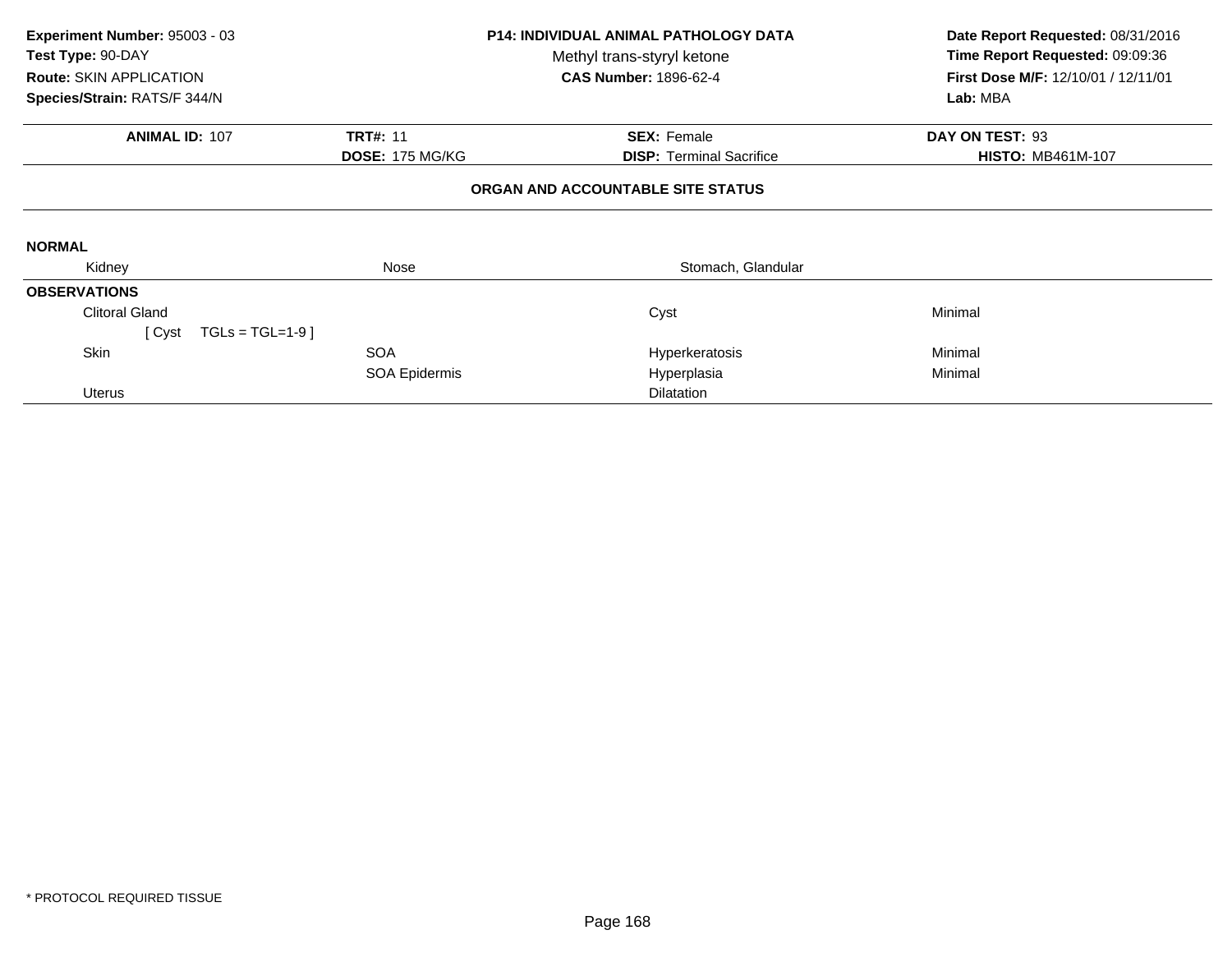| Experiment Number: 95003 - 03<br>Test Type: 90-DAY<br><b>Route: SKIN APPLICATION</b><br>Species/Strain: RATS/F 344/N |                           |                        | <b>P14: INDIVIDUAL ANIMAL PATHOLOGY DATA</b><br>Methyl trans-styryl ketone<br><b>CAS Number: 1896-62-4</b> | Date Report Requested: 08/31/2016<br>Time Report Requested: 09:09:36<br>First Dose M/F: 12/10/01 / 12/11/01<br>Lab: MBA |
|----------------------------------------------------------------------------------------------------------------------|---------------------------|------------------------|------------------------------------------------------------------------------------------------------------|-------------------------------------------------------------------------------------------------------------------------|
|                                                                                                                      | <b>ANIMAL ID: 108</b>     | <b>TRT#: 11</b>        | <b>SEX: Female</b>                                                                                         | DAY ON TEST: 93                                                                                                         |
|                                                                                                                      |                           | <b>DOSE: 175 MG/KG</b> | <b>DISP: Terminal Sacrifice</b>                                                                            | <b>HISTO: MB461M-108</b>                                                                                                |
|                                                                                                                      |                           |                        | ORGAN AND ACCOUNTABLE SITE STATUS                                                                          |                                                                                                                         |
| <b>NORMAL</b>                                                                                                        |                           |                        |                                                                                                            |                                                                                                                         |
| Kidney                                                                                                               |                           | Stomach, Glandular     |                                                                                                            |                                                                                                                         |
| <b>OBSERVATIONS</b>                                                                                                  |                           |                        |                                                                                                            |                                                                                                                         |
| Nose                                                                                                                 |                           | <b>Respirat Epith</b>  | Hyperplasia                                                                                                | Goblet Cell, Mild                                                                                                       |
| Skin                                                                                                                 |                           | SOA Epidermis          | Degeneration                                                                                               | Moderate                                                                                                                |
|                                                                                                                      |                           | SOA Epidermis          | Hyperplasia                                                                                                | Moderate                                                                                                                |
|                                                                                                                      |                           | <b>SOA</b>             | Inflammation                                                                                               | Chronic Active, Moderate                                                                                                |
|                                                                                                                      |                           | <b>SOA</b>             | Ulcer                                                                                                      |                                                                                                                         |
|                                                                                                                      | [Hyperplasia TGLs = 1-11] |                        |                                                                                                            |                                                                                                                         |
|                                                                                                                      | [Ulcer TGLs = $2-11$ ]    |                        |                                                                                                            |                                                                                                                         |
| Uterus                                                                                                               |                           |                        | <b>Dilatation</b>                                                                                          |                                                                                                                         |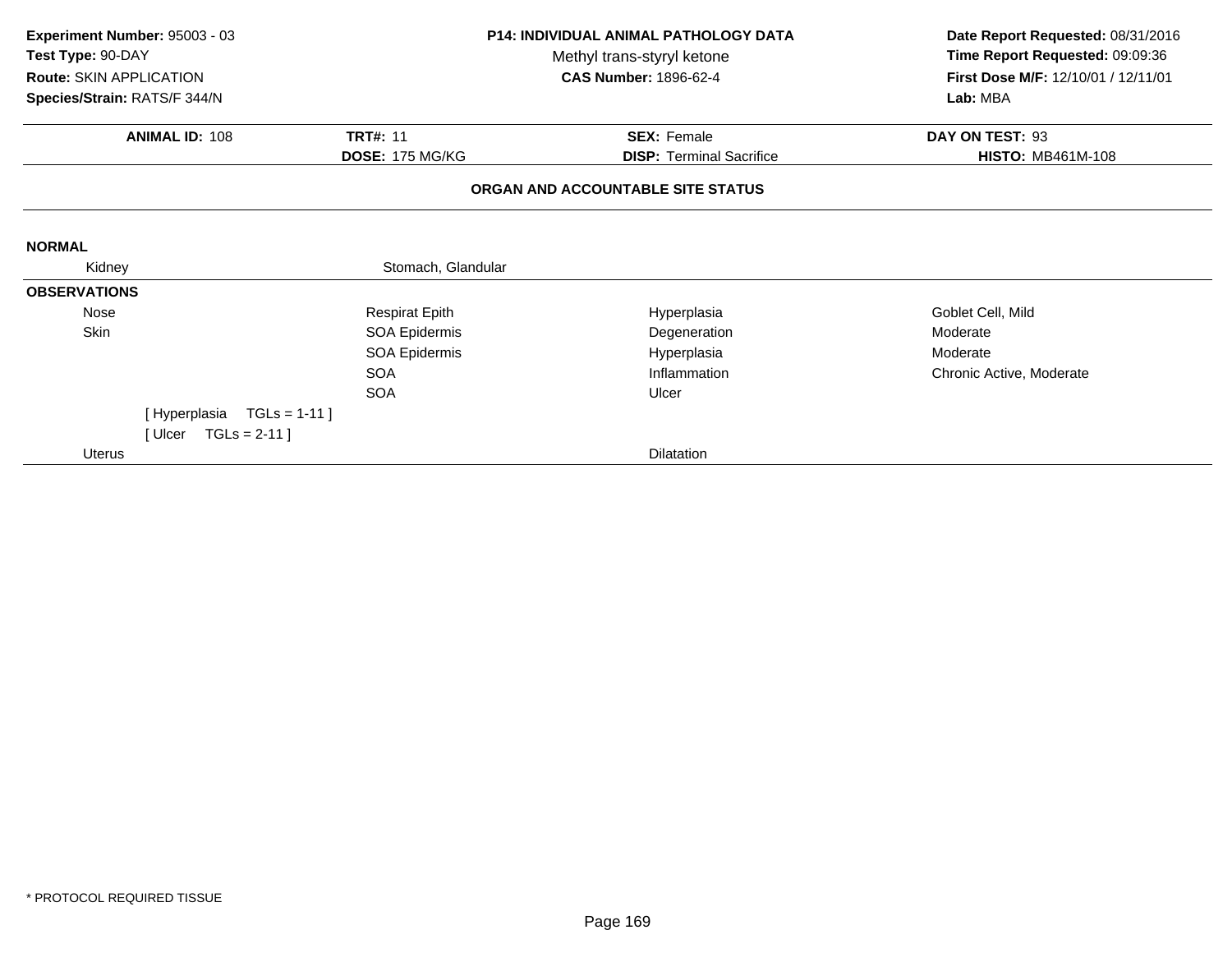| Experiment Number: 95003 - 03<br>Test Type: 90-DAY<br>Route: SKIN APPLICATION<br>Species/Strain: RATS/F 344/N |               |                        | <b>P14: INDIVIDUAL ANIMAL PATHOLOGY DATA</b><br>Methyl trans-styryl ketone<br><b>CAS Number: 1896-62-4</b> | Date Report Requested: 08/31/2016<br>Time Report Requested: 09:09:36<br>First Dose M/F: 12/10/01 / 12/11/01<br>Lab: MBA |  |
|---------------------------------------------------------------------------------------------------------------|---------------|------------------------|------------------------------------------------------------------------------------------------------------|-------------------------------------------------------------------------------------------------------------------------|--|
| <b>ANIMAL ID: 109</b>                                                                                         |               | <b>TRT#: 11</b>        | <b>SEX: Female</b>                                                                                         | DAY ON TEST: 93                                                                                                         |  |
|                                                                                                               |               | <b>DOSE: 175 MG/KG</b> | <b>DISP: Terminal Sacrifice</b>                                                                            | <b>HISTO: MB461M-109</b>                                                                                                |  |
|                                                                                                               |               |                        | ORGAN AND ACCOUNTABLE SITE STATUS                                                                          |                                                                                                                         |  |
| <b>NORMAL</b>                                                                                                 |               |                        |                                                                                                            |                                                                                                                         |  |
| Kidney                                                                                                        |               | Stomach, Glandular     |                                                                                                            |                                                                                                                         |  |
| <b>OBSERVATIONS</b>                                                                                           |               |                        |                                                                                                            |                                                                                                                         |  |
| Nose                                                                                                          |               | <b>Respirat Epith</b>  | Hyperplasia                                                                                                | Goblet Cell, Minimal                                                                                                    |  |
| Skin                                                                                                          |               | <b>SOA</b>             | Hyperkeratosis                                                                                             | Mild                                                                                                                    |  |
|                                                                                                               |               | SOA Epidermis          | Hyperplasia                                                                                                | Mild                                                                                                                    |  |
|                                                                                                               |               | SOA, Sebaceous GI      | Hypertrophy                                                                                                | Minimal                                                                                                                 |  |
|                                                                                                               |               | <b>SOA</b>             | Inflammation                                                                                               | Chronic Active, Moderate                                                                                                |  |
| [Hyperplasia                                                                                                  | $TGLS = 1-11$ |                        |                                                                                                            |                                                                                                                         |  |
| <b>Uterus</b>                                                                                                 |               |                        | <b>Dilatation</b>                                                                                          |                                                                                                                         |  |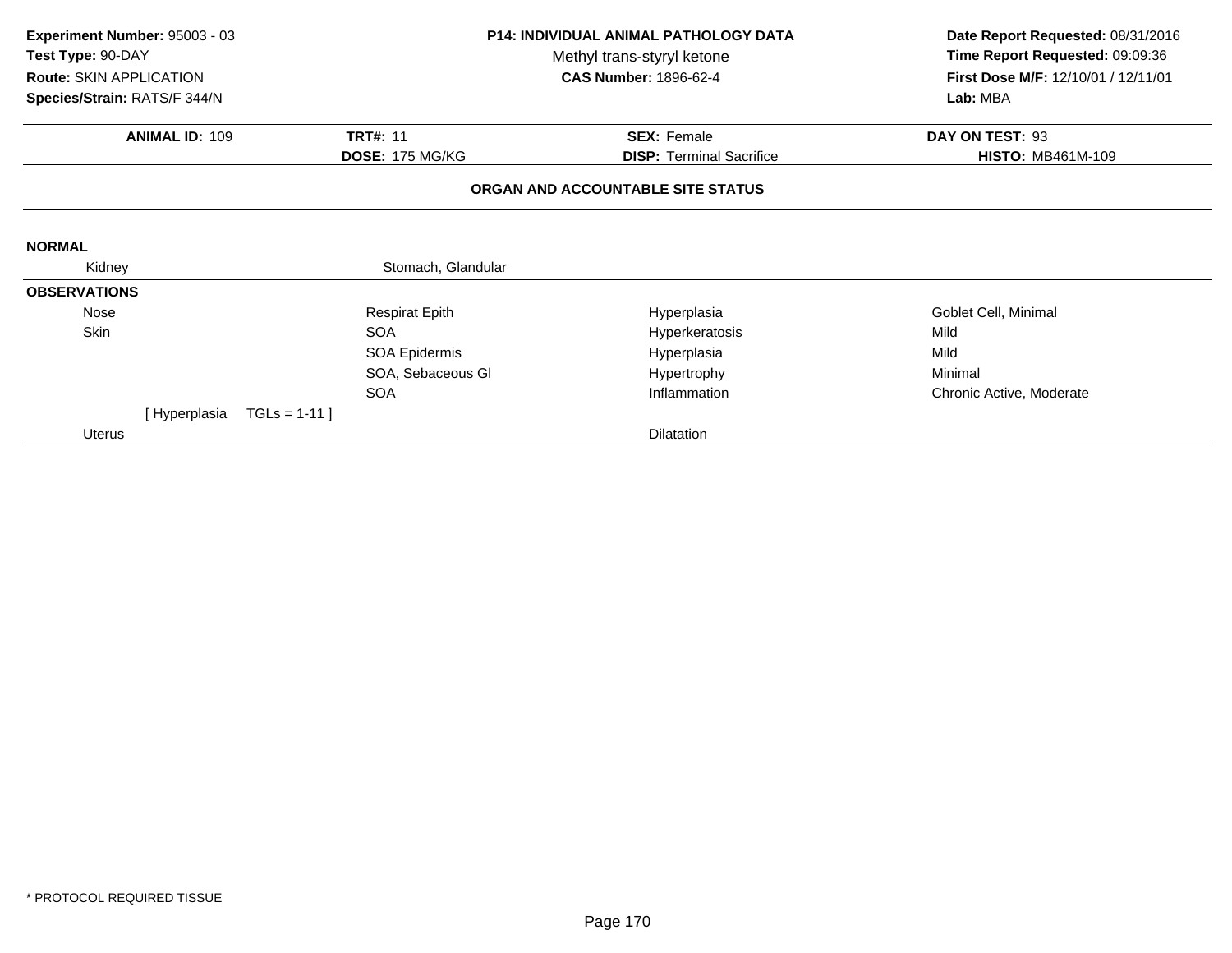| Experiment Number: 95003 - 03<br>Test Type: 90-DAY<br><b>Route: SKIN APPLICATION</b><br>Species/Strain: RATS/F 344/N |                        | P14: INDIVIDUAL ANIMAL PATHOLOGY DATA<br>Methyl trans-styryl ketone<br><b>CAS Number: 1896-62-4</b> | Date Report Requested: 08/31/2016<br>Time Report Requested: 09:09:36<br><b>First Dose M/F: 12/10/01 / 12/11/01</b><br>Lab: MBA |
|----------------------------------------------------------------------------------------------------------------------|------------------------|-----------------------------------------------------------------------------------------------------|--------------------------------------------------------------------------------------------------------------------------------|
| <b>ANIMAL ID: 110</b>                                                                                                | <b>TRT#: 11</b>        | <b>SEX: Female</b>                                                                                  | DAY ON TEST: 93                                                                                                                |
|                                                                                                                      | <b>DOSE: 175 MG/KG</b> | <b>DISP:</b> Terminal Sacrifice                                                                     | <b>HISTO: MB461M-110</b>                                                                                                       |
|                                                                                                                      |                        | ORGAN AND ACCOUNTABLE SITE STATUS                                                                   |                                                                                                                                |
| <b>NORMAL</b>                                                                                                        |                        |                                                                                                     |                                                                                                                                |
| Kidney                                                                                                               | Nose                   | Stomach, Glandular                                                                                  | Uterus                                                                                                                         |
| <b>OBSERVATIONS</b>                                                                                                  |                        |                                                                                                     |                                                                                                                                |
| Lymph Node                                                                                                           | Mediastinal            | Hyperplasia                                                                                         | Lymphoid, Moderate                                                                                                             |
| [Hyperplasia                                                                                                         | $TGLs = TGL=1-12$      |                                                                                                     |                                                                                                                                |
| Skin                                                                                                                 | <b>SOA</b>             | Hyperkeratosis                                                                                      | Minimal                                                                                                                        |
|                                                                                                                      | SOA Epidermis          | Hyperplasia                                                                                         | Minimal                                                                                                                        |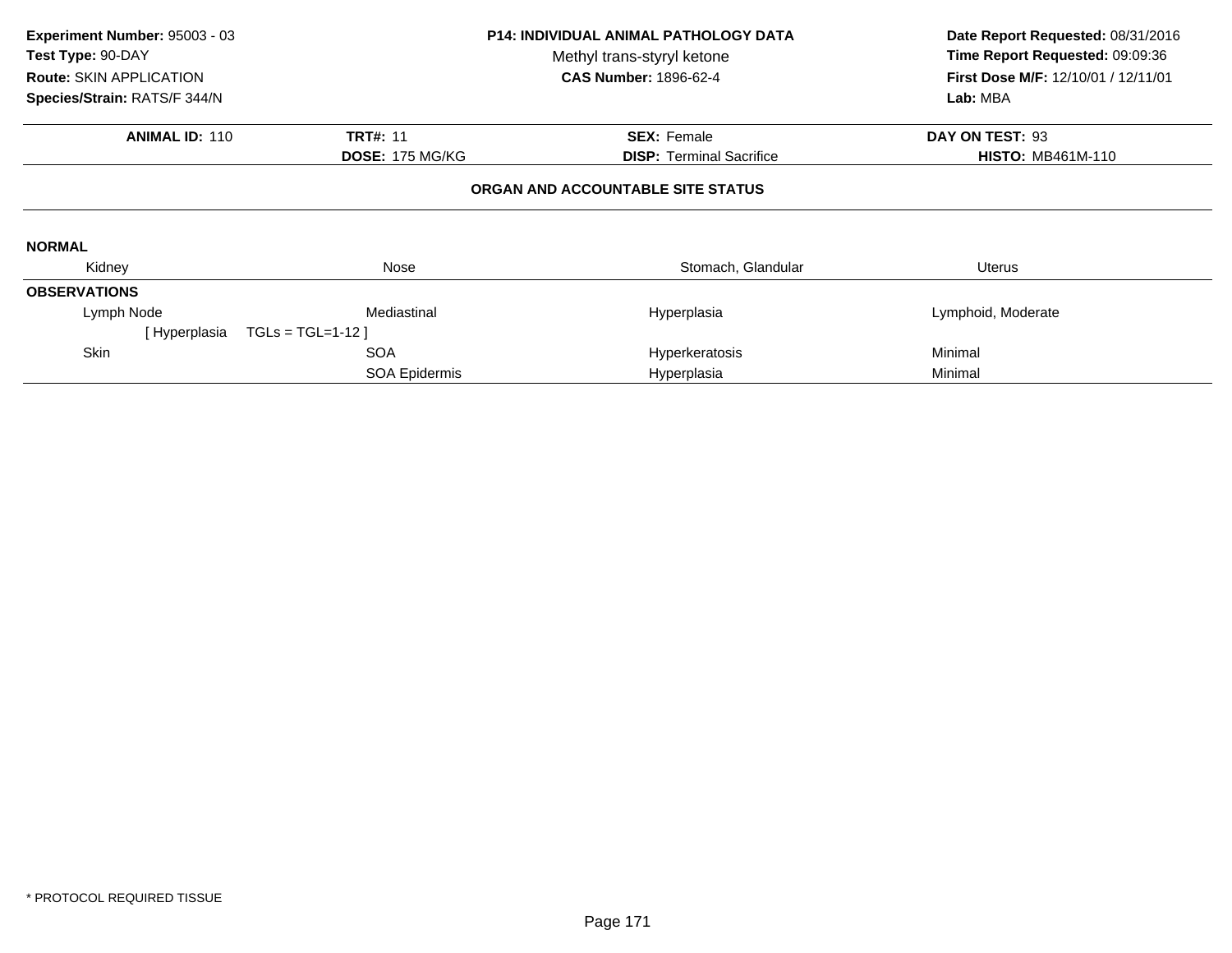| Experiment Number: 95003 - 03   |                            | P14: INDIVIDUAL ANIMAL PATHOLOGY DATA | Date Report Requested: 08/31/2016   |  |
|---------------------------------|----------------------------|---------------------------------------|-------------------------------------|--|
| Test Type: 90-DAY               | Methyl trans-styryl ketone | Time Report Requested: 09:09:36       |                                     |  |
| Route: SKIN APPLICATION         |                            | <b>CAS Number: 1896-62-4</b>          | First Dose M/F: 12/10/01 / 12/11/01 |  |
| Species/Strain: RATS/F 344/N    |                            |                                       | Lab: MBA                            |  |
| <b>ANIMAL ID: 111</b>           | <b>TRT#: 12</b>            | <b>SEX: Female</b>                    | DAY ON TEST: 93                     |  |
|                                 | <b>DOSE: 350 MG/KG</b>     | <b>DISP: Terminal Sacrifice</b>       | <b>HISTO: MB461M-111</b>            |  |
|                                 |                            | ORGAN AND ACCOUNTABLE SITE STATUS     |                                     |  |
| <b>NORMAL</b>                   |                            |                                       |                                     |  |
| * Adrenal Cortex                | * Adrenal Medulla          | <b>Blood Vessel</b>                   | * Bone                              |  |
| * Bone Marrow                   | * Brain                    | * Clitoral Gland                      | * Esophagus                         |  |
| * Eye                           | * Harderian Gland          | * Heart                               | * Intestine Large, Cecum            |  |
| * Intestine Large, Colon        | * Intestine Large, Rectum  | * Intestine Small, Duodenum           | * Intestine Small, Ileum            |  |
| * Intestine Small, Jejunum      | * Islets, Pancreatic       | * Kidney                              | * Liver                             |  |
| * Lung                          | * Lymph Node, Mesenteric   | * Mammary Gland                       | * Ovary                             |  |
| * Pancreas                      | * Pituitary Gland          | * Salivary Glands                     | * Spleen                            |  |
| * Stomach, Forestomach          | * Stomach, Glandular       | * Thyroid Gland                       | * Tongue                            |  |
| * Trachea                       | * Urinary Bladder          |                                       |                                     |  |
| <b>MISSING</b>                  |                            |                                       |                                     |  |
| * Lymph Node, Mandibular        | * Parathyroid Gland        |                                       |                                     |  |
| <b>OBSERVATIONS</b>             |                            |                                       |                                     |  |
| Lymph Node                      | Mediastinal                | Hyperplasia                           | Lymphoid, Mild                      |  |
| [Hyperplasia                    | $TGLs = TGL=2-12$          |                                       |                                     |  |
| * Nose                          | <b>Respirat Epith</b>      | Hyperplasia                           | Goblet Cell, Mild                   |  |
| * Skin                          | <b>SOA</b>                 | Hyperkeratosis                        | Mild                                |  |
|                                 | <b>SOA Epidermis</b>       | Hyperplasia                           | Minimal                             |  |
|                                 | SOA, Sebaceous GI          | Hypertrophy                           | Minimal                             |  |
| Note: non-SOA skin is normal    |                            |                                       |                                     |  |
| [Hyperplasia TGLs = TGL=1-11]   |                            |                                       |                                     |  |
| * Thymus                        |                            | Atrophy                               | Minimal                             |  |
| Note: increased tingible bodies |                            |                                       |                                     |  |
| * Uterus                        |                            | <b>Dilatation</b>                     |                                     |  |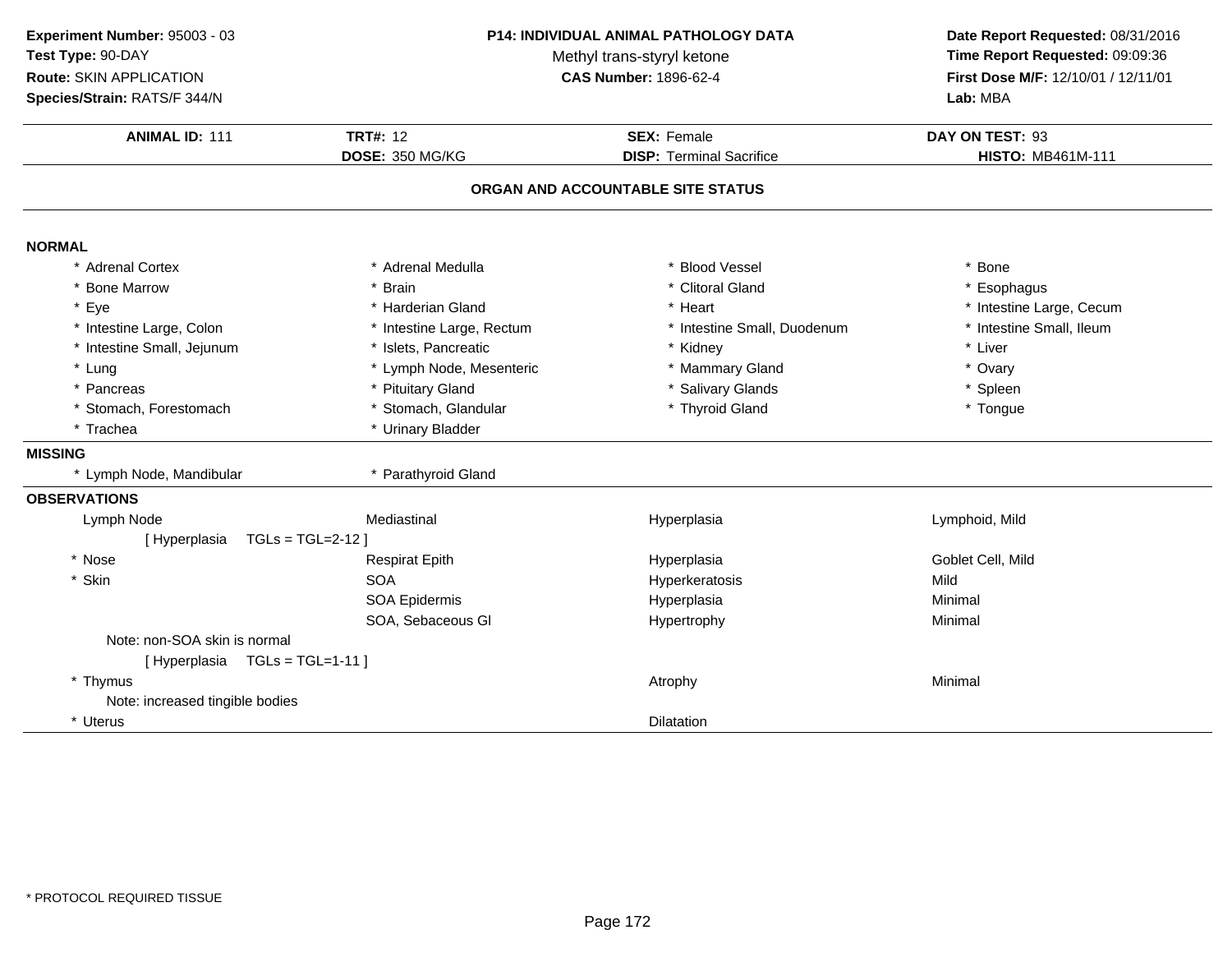| Experiment Number: 95003 - 03   |                            | P14: INDIVIDUAL ANIMAL PATHOLOGY DATA | Date Report Requested: 08/31/2016   |  |
|---------------------------------|----------------------------|---------------------------------------|-------------------------------------|--|
| Test Type: 90-DAY               | Methyl trans-styryl ketone | Time Report Requested: 09:09:36       |                                     |  |
| Route: SKIN APPLICATION         |                            | <b>CAS Number: 1896-62-4</b>          | First Dose M/F: 12/10/01 / 12/11/01 |  |
| Species/Strain: RATS/F 344/N    |                            |                                       | Lab: MBA                            |  |
| <b>ANIMAL ID: 112</b>           | <b>TRT#: 12</b>            | <b>SEX: Female</b>                    | DAY ON TEST: 93                     |  |
|                                 | DOSE: 350 MG/KG            | <b>DISP: Terminal Sacrifice</b>       | <b>HISTO: MB461M-112</b>            |  |
|                                 |                            | ORGAN AND ACCOUNTABLE SITE STATUS     |                                     |  |
| <b>NORMAL</b>                   |                            |                                       |                                     |  |
| * Adrenal Cortex                | * Adrenal Medulla          | * Blood Vessel                        | * Bone                              |  |
| * Bone Marrow                   | * Brain                    | * Clitoral Gland                      | * Esophagus                         |  |
| * Eye                           | * Harderian Gland          | * Heart                               | * Intestine Large, Cecum            |  |
| * Intestine Large, Colon        | * Intestine Large, Rectum  | * Intestine Small, Duodenum           | * Intestine Small, Ileum            |  |
| * Intestine Small, Jejunum      | * Islets, Pancreatic       | * Kidney                              | * Liver                             |  |
| * Lung                          | * Lymph Node, Mesenteric   | * Mammary Gland                       | * Ovary                             |  |
| * Pancreas                      | * Parathyroid Gland        | * Pituitary Gland                     | * Salivary Glands                   |  |
| * Spleen                        | * Stomach, Forestomach     | * Stomach, Glandular                  | * Thyroid Gland                     |  |
| * Tongue                        | * Trachea                  | * Urinary Bladder                     | * Uterus                            |  |
| <b>MISSING</b>                  |                            |                                       |                                     |  |
| * Lymph Node, Mandibular        |                            |                                       |                                     |  |
| <b>OBSERVATIONS</b>             |                            |                                       |                                     |  |
| * Nose                          | <b>Respirat Epith</b>      | Hyperplasia                           | Goblet Cell, Minimal                |  |
| * Skin                          | <b>SOA</b>                 | Hyperkeratosis                        | Mild                                |  |
|                                 | SOA Epidermis              | Hyperplasia                           | Moderate                            |  |
|                                 | SOA, Sebaceous GI          | Hypertrophy                           | Minimal                             |  |
|                                 | <b>SOA</b>                 | Inflammation                          | Chronic Active, Mild                |  |
| Note: non-SOA is normal         |                            |                                       |                                     |  |
| [Hyperplasia TGLs = TGL=1-11]   |                            |                                       |                                     |  |
| * Thymus                        |                            | Atrophy                               | Minimal                             |  |
| Note: increased tingible bodies |                            |                                       |                                     |  |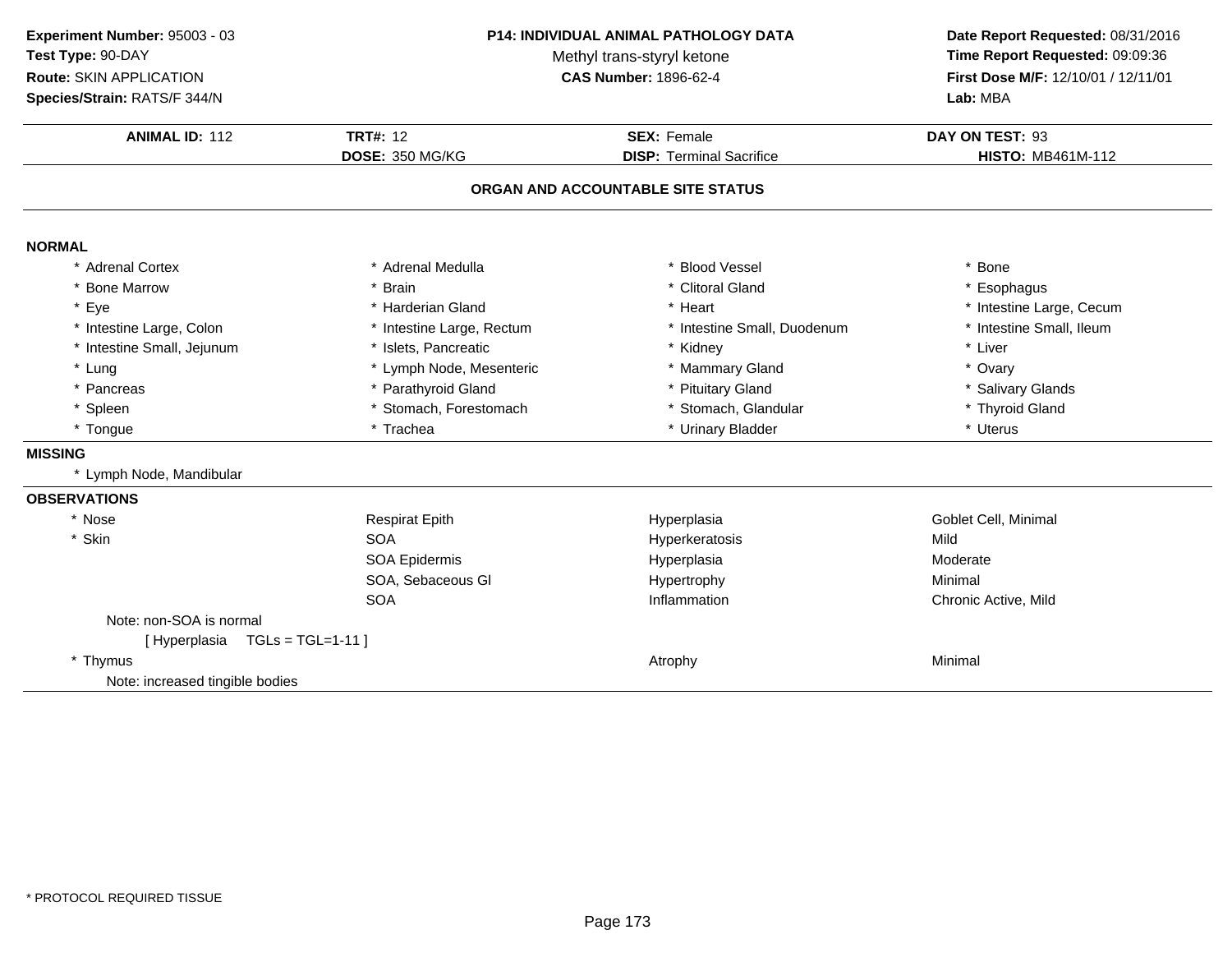| P14: INDIVIDUAL ANIMAL PATHOLOGY DATA<br>Experiment Number: 95003 - 03<br>Test Type: 90-DAY<br>Methyl trans-styryl ketone<br>Route: SKIN APPLICATION<br><b>CAS Number: 1896-62-4</b><br>Species/Strain: RATS/F 344/N |                                    | Date Report Requested: 08/31/2016<br>Time Report Requested: 09:09:36<br>First Dose M/F: 12/10/01 / 12/11/01<br>Lab: MBA |                                             |
|----------------------------------------------------------------------------------------------------------------------------------------------------------------------------------------------------------------------|------------------------------------|-------------------------------------------------------------------------------------------------------------------------|---------------------------------------------|
| <b>ANIMAL ID: 113</b>                                                                                                                                                                                                | <b>TRT#: 12</b><br>DOSE: 350 MG/KG | <b>SEX: Female</b><br><b>DISP: Terminal Sacrifice</b>                                                                   | DAY ON TEST: 93<br><b>HISTO: MB461M-113</b> |
|                                                                                                                                                                                                                      |                                    | ORGAN AND ACCOUNTABLE SITE STATUS                                                                                       |                                             |
|                                                                                                                                                                                                                      |                                    |                                                                                                                         |                                             |
| <b>NORMAL</b>                                                                                                                                                                                                        |                                    |                                                                                                                         |                                             |
| * Adrenal Cortex                                                                                                                                                                                                     | * Adrenal Medulla                  | <b>Blood Vessel</b>                                                                                                     | * Bone                                      |
| * Bone Marrow                                                                                                                                                                                                        | * Brain                            | * Clitoral Gland                                                                                                        | * Esophagus                                 |
| * Eye                                                                                                                                                                                                                | * Harderian Gland                  | * Heart                                                                                                                 | * Intestine Large, Cecum                    |
| * Intestine Large, Colon                                                                                                                                                                                             | * Intestine Large, Rectum          | * Intestine Small, Duodenum                                                                                             | * Intestine Small, Ileum                    |
| * Intestine Small, Jejunum                                                                                                                                                                                           | * Islets, Pancreatic               | * Kidney                                                                                                                | * Liver                                     |
| * Lung                                                                                                                                                                                                               | * Lymph Node, Mesenteric           | * Mammary Gland                                                                                                         | * Nose                                      |
| * Ovary                                                                                                                                                                                                              | * Pancreas                         | <b>Pituitary Gland</b>                                                                                                  | * Salivary Glands                           |
| * Spleen                                                                                                                                                                                                             | * Stomach, Forestomach             | * Stomach, Glandular                                                                                                    | * Thyroid Gland                             |
| * Tongue                                                                                                                                                                                                             | * Trachea                          | * Urinary Bladder                                                                                                       | * Uterus                                    |
| <b>MISSING</b>                                                                                                                                                                                                       |                                    |                                                                                                                         |                                             |
| * Lymph Node, Mandibular                                                                                                                                                                                             | * Parathyroid Gland                |                                                                                                                         |                                             |
| <b>OBSERVATIONS</b>                                                                                                                                                                                                  |                                    |                                                                                                                         |                                             |
| * Skin                                                                                                                                                                                                               | <b>SOA</b>                         | Hyperkeratosis                                                                                                          | Mild                                        |
|                                                                                                                                                                                                                      | <b>SOA Epidermis</b>               | Hyperplasia                                                                                                             | Moderate                                    |
|                                                                                                                                                                                                                      | SOA, Sebaceous GI                  | Hypertrophy                                                                                                             | Mild                                        |
|                                                                                                                                                                                                                      | SOA                                | Inflammation                                                                                                            | Chronic Active, Moderate                    |
|                                                                                                                                                                                                                      | <b>SOA</b>                         | <b>Necrosis</b>                                                                                                         | Minimal                                     |
| Note: non-SOA skin is normal                                                                                                                                                                                         |                                    |                                                                                                                         |                                             |
| [Hyperplasia TGLs = TGL=1-11]                                                                                                                                                                                        |                                    |                                                                                                                         |                                             |
| * Thymus                                                                                                                                                                                                             |                                    | Atrophy                                                                                                                 | Minimal                                     |
| Note: increased tingible bodies                                                                                                                                                                                      |                                    |                                                                                                                         |                                             |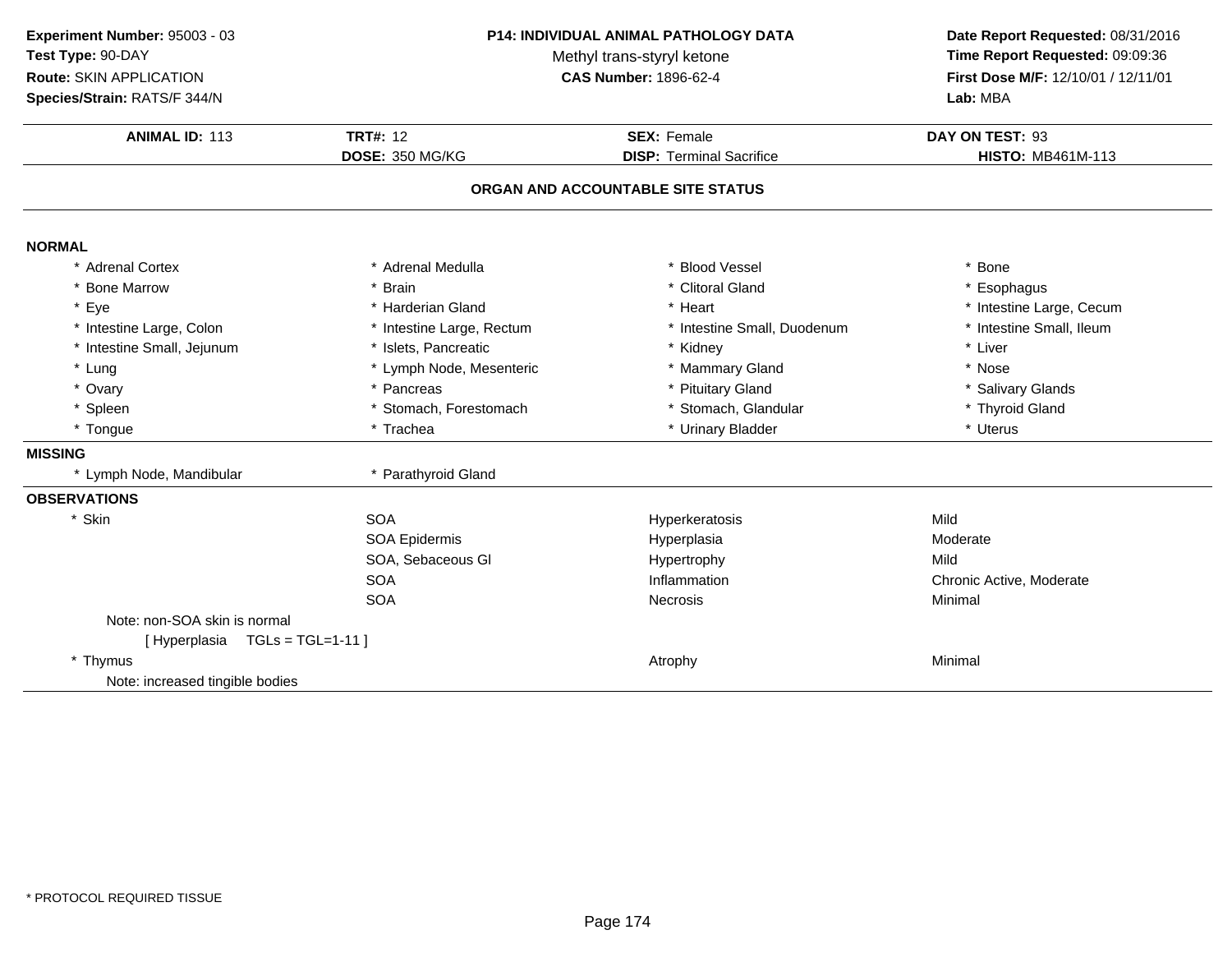| Experiment Number: 95003 - 03     | P14: INDIVIDUAL ANIMAL PATHOLOGY DATA<br>Methyl trans-styryl ketone |                                   | Date Report Requested: 08/31/2016<br>Time Report Requested: 09:09:36 |  |
|-----------------------------------|---------------------------------------------------------------------|-----------------------------------|----------------------------------------------------------------------|--|
| Test Type: 90-DAY                 |                                                                     |                                   |                                                                      |  |
| Route: SKIN APPLICATION           |                                                                     | <b>CAS Number: 1896-62-4</b>      | First Dose M/F: 12/10/01 / 12/11/01                                  |  |
| Species/Strain: RATS/F 344/N      |                                                                     |                                   | Lab: MBA<br>DAY ON TEST: 93                                          |  |
| <b>ANIMAL ID: 114</b>             | <b>TRT#: 12</b>                                                     | <b>SEX: Female</b>                |                                                                      |  |
|                                   | DOSE: 350 MG/KG                                                     | <b>DISP: Terminal Sacrifice</b>   | <b>HISTO: MB461M-114</b>                                             |  |
|                                   |                                                                     | ORGAN AND ACCOUNTABLE SITE STATUS |                                                                      |  |
| <b>NORMAL</b>                     |                                                                     |                                   |                                                                      |  |
| * Adrenal Cortex                  | * Blood Vessel                                                      | <b>Bone</b>                       | * Bone Marrow                                                        |  |
| * Brain                           | * Clitoral Gland                                                    | Esophagus                         | * Eye                                                                |  |
| * Harderian Gland                 | * Heart                                                             | * Intestine Large, Cecum          | * Intestine Large, Colon                                             |  |
| * Intestine Large, Rectum         | * Intestine Small, Duodenum                                         | * Intestine Small, Ileum          | * Intestine Small, Jejunum                                           |  |
| * Islets, Pancreatic              | * Kidney                                                            | * Liver                           | * Lung                                                               |  |
| * Lymph Node, Mesenteric          | * Mammary Gland                                                     | * Nose                            | * Ovary                                                              |  |
| * Pancreas                        | * Pituitary Gland                                                   | * Salivary Glands                 | * Spleen                                                             |  |
| * Stomach, Forestomach            | * Stomach, Glandular                                                | * Thyroid Gland                   | * Tongue                                                             |  |
| * Trachea                         | * Urinary Bladder                                                   |                                   |                                                                      |  |
| <b>MISSING</b>                    |                                                                     |                                   |                                                                      |  |
| * Lymph Node, Mandibular          | * Parathyroid Gland                                                 |                                   |                                                                      |  |
| <b>INSUFFICIENT TISSUE</b>        |                                                                     |                                   |                                                                      |  |
| * Adrenal Medulla                 |                                                                     |                                   |                                                                      |  |
| <b>OBSERVATIONS</b>               |                                                                     |                                   |                                                                      |  |
| Lymph Node                        | Mediastinal                                                         | Congestion                        | Mild                                                                 |  |
|                                   | Mediastinal                                                         | Hyperplasia                       | Lymphoid, Moderate                                                   |  |
| $TGLs = TGL=1-12$<br>[Hyperplasia |                                                                     |                                   |                                                                      |  |
| * Skin                            | <b>SOA</b>                                                          | Hyperkeratosis                    | Mild                                                                 |  |
|                                   | SOA Epidermis                                                       | Hyperplasia                       | Mild                                                                 |  |
|                                   | SOA, Sebaceous GI                                                   | Hypertrophy                       | Mild                                                                 |  |
| Note: non-SOA skin is normal      |                                                                     |                                   |                                                                      |  |
| * Thymus                          |                                                                     | Atrophy                           | Minimal                                                              |  |
| Note: increased tingible bodies   |                                                                     |                                   |                                                                      |  |
| * Uterus                          |                                                                     | <b>Dilatation</b>                 |                                                                      |  |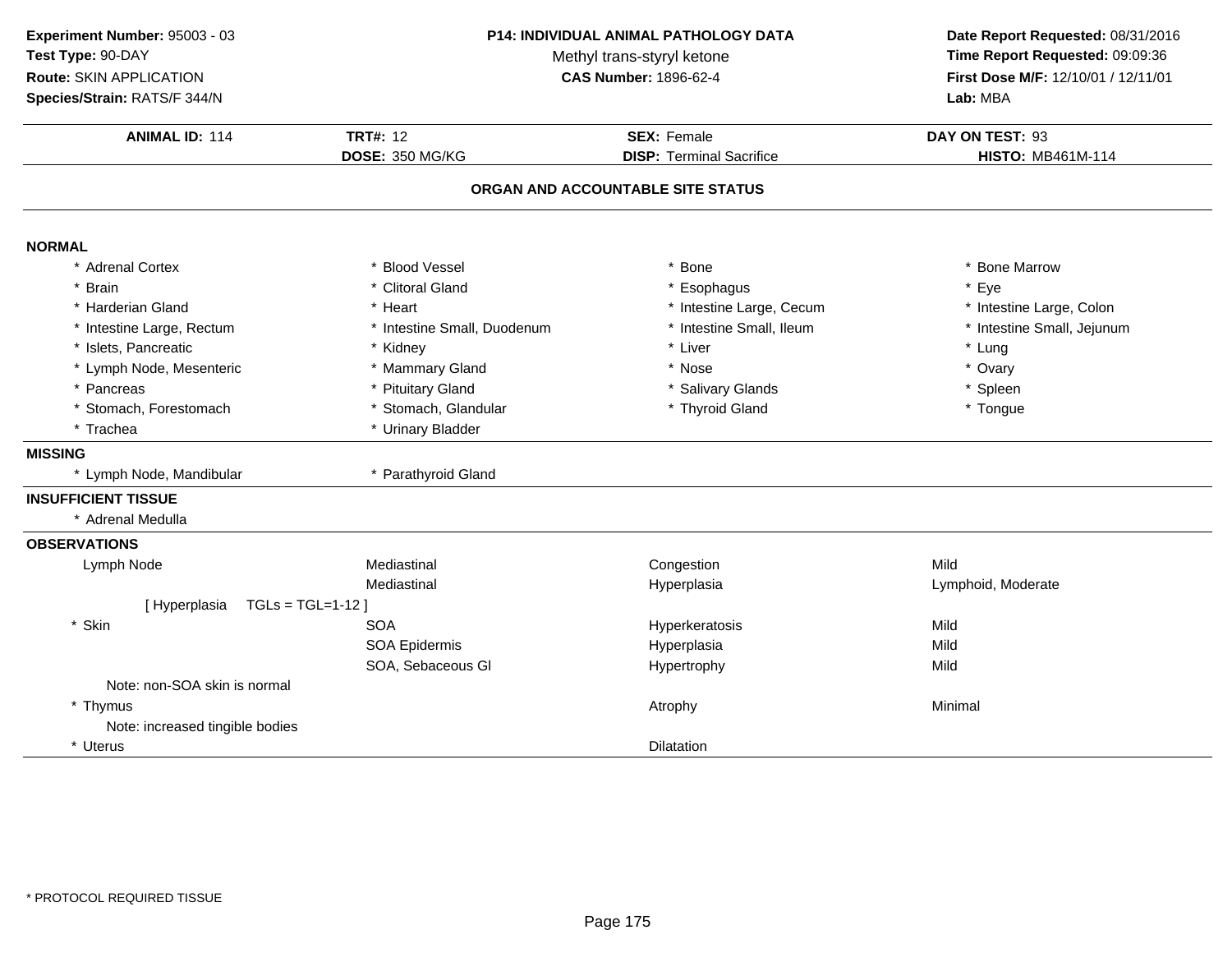| Experiment Number: 95003 - 03   |                                                            | <b>P14: INDIVIDUAL ANIMAL PATHOLOGY DATA</b> | Date Report Requested: 08/31/2016                                      |  |
|---------------------------------|------------------------------------------------------------|----------------------------------------------|------------------------------------------------------------------------|--|
| Test Type: 90-DAY               | Methyl trans-styryl ketone<br><b>CAS Number: 1896-62-4</b> |                                              | Time Report Requested: 09:09:36<br>First Dose M/F: 12/10/01 / 12/11/01 |  |
| Route: SKIN APPLICATION         |                                                            |                                              |                                                                        |  |
| Species/Strain: RATS/F 344/N    |                                                            |                                              | Lab: MBA<br>DAY ON TEST: 93                                            |  |
| <b>ANIMAL ID: 115</b>           | <b>TRT#: 12</b>                                            | <b>SEX: Female</b>                           |                                                                        |  |
|                                 | <b>DOSE: 350 MG/KG</b>                                     | <b>DISP: Terminal Sacrifice</b>              | <b>HISTO: MB461M-115</b>                                               |  |
|                                 |                                                            | ORGAN AND ACCOUNTABLE SITE STATUS            |                                                                        |  |
| <b>NORMAL</b>                   |                                                            |                                              |                                                                        |  |
| * Adrenal Cortex                | * Adrenal Medulla                                          | * Blood Vessel                               | * Bone                                                                 |  |
| * Bone Marrow                   | * Brain                                                    | * Clitoral Gland                             | * Esophagus                                                            |  |
| * Eye                           | * Harderian Gland                                          | * Heart                                      | * Intestine Large, Cecum                                               |  |
| * Intestine Large, Colon        | * Intestine Large, Rectum                                  | * Intestine Small, Duodenum                  | * Intestine Small, Ileum                                               |  |
| * Intestine Small, Jejunum      | * Islets, Pancreatic                                       | * Kidney                                     | * Liver                                                                |  |
| * Lymph Node, Mesenteric        | * Mammary Gland                                            | * Nose                                       | * Ovary                                                                |  |
| * Pancreas                      | * Parathyroid Gland                                        | * Pituitary Gland                            | * Salivary Glands                                                      |  |
| * Spleen                        | * Stomach, Forestomach                                     | * Stomach, Glandular                         | * Thyroid Gland                                                        |  |
| * Tongue                        | * Trachea                                                  | * Urinary Bladder                            | * Uterus                                                               |  |
| <b>MISSING</b>                  |                                                            |                                              |                                                                        |  |
| * Lymph Node, Mandibular        |                                                            |                                              |                                                                        |  |
| <b>OBSERVATIONS</b>             |                                                            |                                              |                                                                        |  |
| * Lung                          |                                                            | Hemorrhage                                   | Focal, Minimal                                                         |  |
| * Parathyroid GI                |                                                            |                                              |                                                                        |  |
| Note: One of pair missing.      |                                                            |                                              |                                                                        |  |
| * Skin                          | SOA Epidermis                                              | Degeneration                                 | Minimal                                                                |  |
|                                 | <b>SOA</b>                                                 | Hyperkeratosis                               | Moderate                                                               |  |
|                                 | SOA Epidermis                                              | Hyperplasia                                  | Moderate                                                               |  |
|                                 | SOA, Sebaceous GI                                          | Hypertrophy                                  | Mild                                                                   |  |
|                                 | <b>SOA</b>                                                 | Inflammation                                 | Chronic Active, Moderate                                               |  |
|                                 | <b>SOA</b>                                                 | <b>Necrosis</b>                              | Mild                                                                   |  |
| Note: non-SOA skin is normal    |                                                            |                                              |                                                                        |  |
| [Necrosis $TGLs = 1-11$ ]       |                                                            |                                              |                                                                        |  |
| * Thymus                        |                                                            | Atrophy                                      | Minimal                                                                |  |
| Note: increased tingible bodies |                                                            |                                              |                                                                        |  |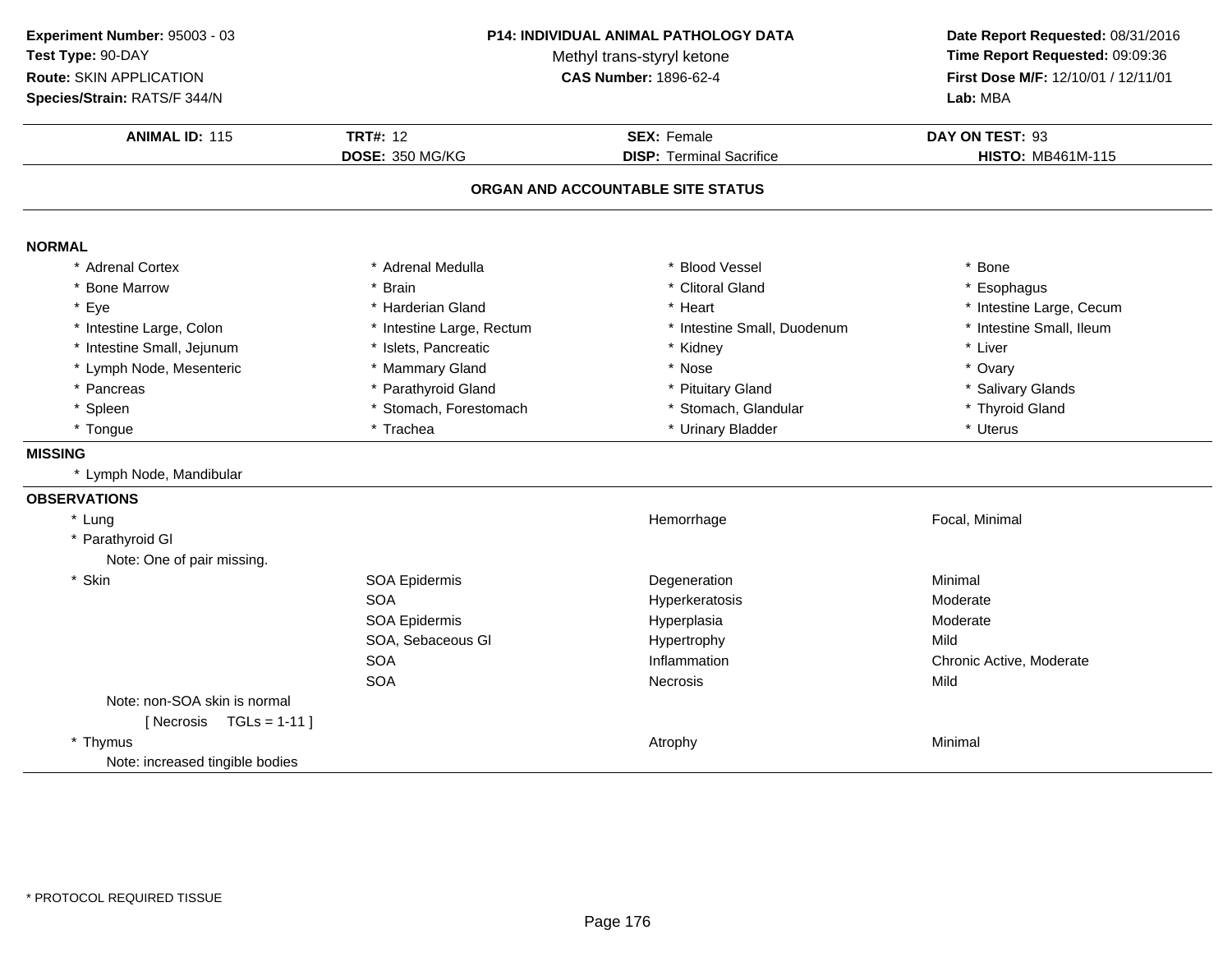| Experiment Number: 95003 - 03   | <b>P14: INDIVIDUAL ANIMAL PATHOLOGY DATA</b><br>Methyl trans-styryl ketone |                                   | Date Report Requested: 08/31/2016<br>Time Report Requested: 09:09:36 |  |
|---------------------------------|----------------------------------------------------------------------------|-----------------------------------|----------------------------------------------------------------------|--|
| Test Type: 90-DAY               |                                                                            |                                   |                                                                      |  |
| <b>Route: SKIN APPLICATION</b>  |                                                                            | <b>CAS Number: 1896-62-4</b>      | First Dose M/F: 12/10/01 / 12/11/01<br>Lab: MBA                      |  |
| Species/Strain: RATS/F 344/N    |                                                                            |                                   |                                                                      |  |
| <b>ANIMAL ID: 116</b>           | <b>TRT#: 12</b>                                                            | <b>SEX: Female</b>                | DAY ON TEST: 93                                                      |  |
|                                 | DOSE: 350 MG/KG                                                            | <b>DISP: Terminal Sacrifice</b>   | <b>HISTO: MB461M-116</b>                                             |  |
|                                 |                                                                            | ORGAN AND ACCOUNTABLE SITE STATUS |                                                                      |  |
| <b>NORMAL</b>                   |                                                                            |                                   |                                                                      |  |
| * Adrenal Cortex                | * Adrenal Medulla                                                          | <b>Blood Vessel</b>               | * Bone                                                               |  |
| * Bone Marrow                   | * Brain                                                                    | * Clitoral Gland                  | * Esophagus                                                          |  |
| * Eye                           | * Harderian Gland                                                          | * Intestine Large, Cecum          | * Intestine Large, Colon                                             |  |
| * Intestine Large, Rectum       | * Intestine Small, Duodenum                                                | * Intestine Small, Ileum          | * Intestine Small, Jejunum                                           |  |
| * Islets, Pancreatic            | * Kidney                                                                   | * Liver                           | * Lung                                                               |  |
| * Lymph Node, Mesenteric        | * Mammary Gland                                                            | * Nose                            | * Ovary                                                              |  |
| * Pancreas                      | * Parathyroid Gland                                                        | * Pituitary Gland                 | * Salivary Glands                                                    |  |
| * Spleen                        | * Stomach, Forestomach                                                     | * Stomach, Glandular              | * Thyroid Gland                                                      |  |
| * Tongue                        | * Trachea                                                                  | * Urinary Bladder                 |                                                                      |  |
| <b>MISSING</b>                  |                                                                            |                                   |                                                                      |  |
| * Lymph Node, Mandibular        |                                                                            |                                   |                                                                      |  |
| <b>OBSERVATIONS</b>             |                                                                            |                                   |                                                                      |  |
| * Esophagus                     |                                                                            |                                   |                                                                      |  |
| Note: slide 3.1 RC              |                                                                            |                                   |                                                                      |  |
| * Heart                         |                                                                            | Cardiomyopathy                    | Minimal                                                              |  |
| * Skin                          | <b>SOA</b>                                                                 | Hyperkeratosis                    | Mild                                                                 |  |
|                                 | <b>SOA Epidermis</b>                                                       | Hyperplasia                       | Mild                                                                 |  |
|                                 | SOA, Sebaceous GI                                                          | Hypertrophy                       | Mild                                                                 |  |
| Note: non-SOA skin is normal    |                                                                            |                                   |                                                                      |  |
| * Thymus                        |                                                                            | Atrophy                           | Minimal                                                              |  |
| Note: increased tingible bodies |                                                                            |                                   |                                                                      |  |
| * Uterus                        |                                                                            | Dilatation                        |                                                                      |  |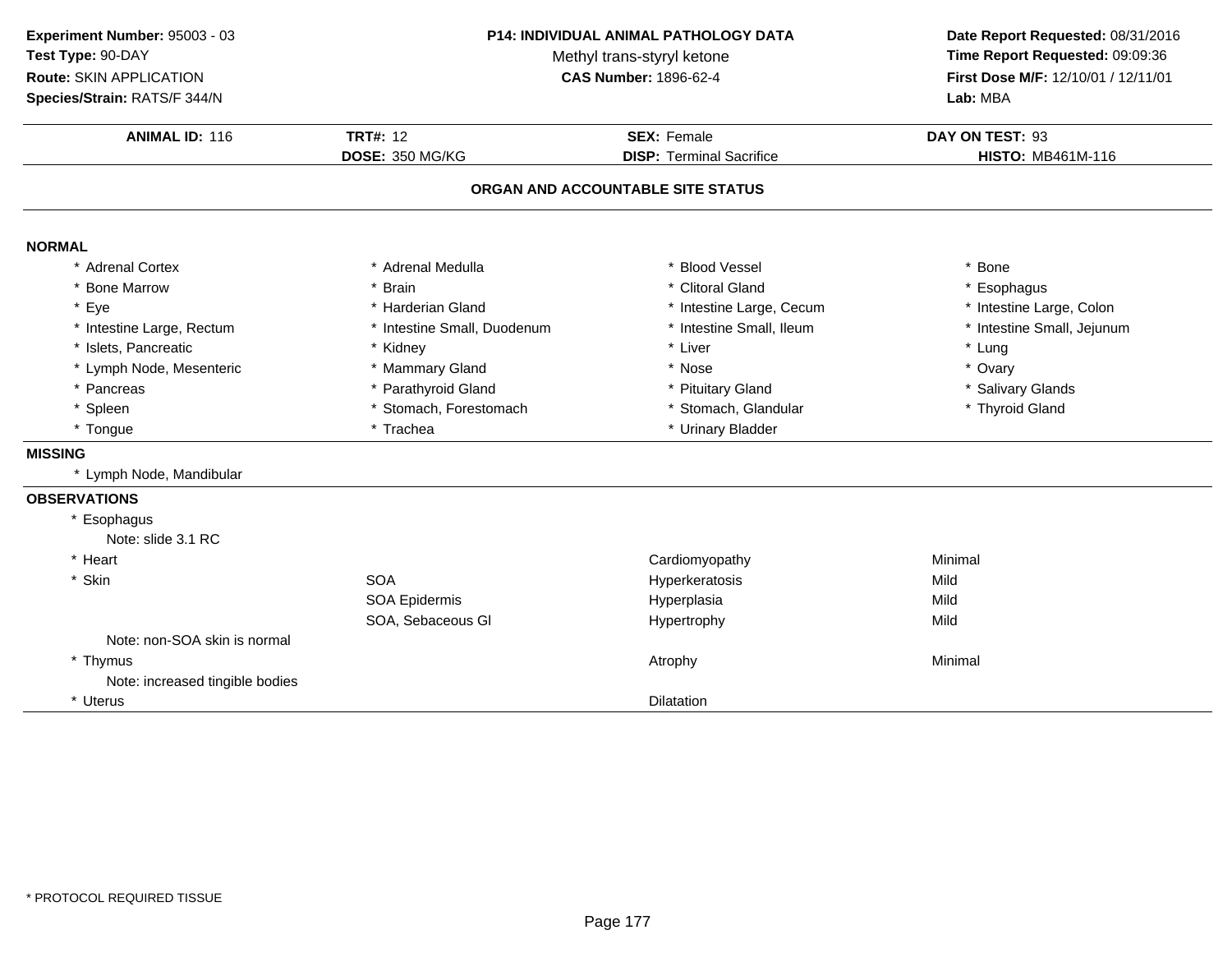| Experiment Number: 95003 - 03   |                           | P14: INDIVIDUAL ANIMAL PATHOLOGY DATA | Date Report Requested: 08/31/2016<br>Time Report Requested: 09:09:36 |  |
|---------------------------------|---------------------------|---------------------------------------|----------------------------------------------------------------------|--|
| Test Type: 90-DAY               |                           | Methyl trans-styryl ketone            |                                                                      |  |
| Route: SKIN APPLICATION         |                           | <b>CAS Number: 1896-62-4</b>          |                                                                      |  |
| Species/Strain: RATS/F 344/N    |                           |                                       | First Dose M/F: 12/10/01 / 12/11/01<br>Lab: MBA<br>DAY ON TEST: 93   |  |
| <b>ANIMAL ID: 117</b>           | <b>TRT#: 12</b>           | <b>SEX: Female</b>                    |                                                                      |  |
|                                 | DOSE: 350 MG/KG           | <b>DISP: Terminal Sacrifice</b>       | <b>HISTO: MB461M-117</b>                                             |  |
|                                 |                           | ORGAN AND ACCOUNTABLE SITE STATUS     |                                                                      |  |
| <b>NORMAL</b>                   |                           |                                       |                                                                      |  |
| * Adrenal Cortex                | * Adrenal Medulla         | * Blood Vessel                        | * Bone                                                               |  |
| * Bone Marrow                   | * Brain                   | * Clitoral Gland                      | * Esophagus                                                          |  |
| * Eye                           | * Harderian Gland         | * Heart                               | * Intestine Large, Cecum                                             |  |
| * Intestine Large, Colon        | * Intestine Large, Rectum | * Intestine Small, Duodenum           | * Intestine Small, Ileum                                             |  |
| * Intestine Small, Jejunum      | * Islets, Pancreatic      | * Kidney                              | * Lung                                                               |  |
| * Lymph Node, Mesenteric        | * Mammary Gland           | * Ovary                               | * Pancreas                                                           |  |
| * Pituitary Gland               | * Salivary Glands         | * Spleen                              | * Stomach, Forestomach                                               |  |
| * Stomach, Glandular            | * Thyroid Gland           | * Tongue                              | * Trachea                                                            |  |
| * Urinary Bladder               |                           |                                       |                                                                      |  |
| <b>MISSING</b>                  |                           |                                       |                                                                      |  |
| * Lymph Node, Mandibular        | * Parathyroid Gland       |                                       |                                                                      |  |
| <b>OBSERVATIONS</b>             |                           |                                       |                                                                      |  |
| * Liver                         |                           | Hepatodiaphragmatic Nodule            | Mild                                                                 |  |
| [ Hepatodiaphragmatic Nodule    | $TGLs = TGL=1-12$         |                                       |                                                                      |  |
| * Nose                          | <b>Respirat Epith</b>     | Hyperplasia                           | Goblet Cell, Minimal                                                 |  |
| * Skin                          | <b>SOA</b>                | Hyperkeratosis                        | Mild                                                                 |  |
|                                 | <b>SOA Epidermis</b>      | Hyperplasia                           | Mild                                                                 |  |
|                                 | SOA, Sebaceous GI         | Hypertrophy                           | Mild                                                                 |  |
| Note: non-SOA skin is normal    |                           |                                       |                                                                      |  |
| [Hyperplasia TGLs = TGL=2-11]   |                           |                                       |                                                                      |  |
| * Thymus                        |                           | Atrophy                               | Minimal                                                              |  |
| Note: increased tingible bodies |                           |                                       |                                                                      |  |
| * Uterus                        |                           | <b>Dilatation</b>                     |                                                                      |  |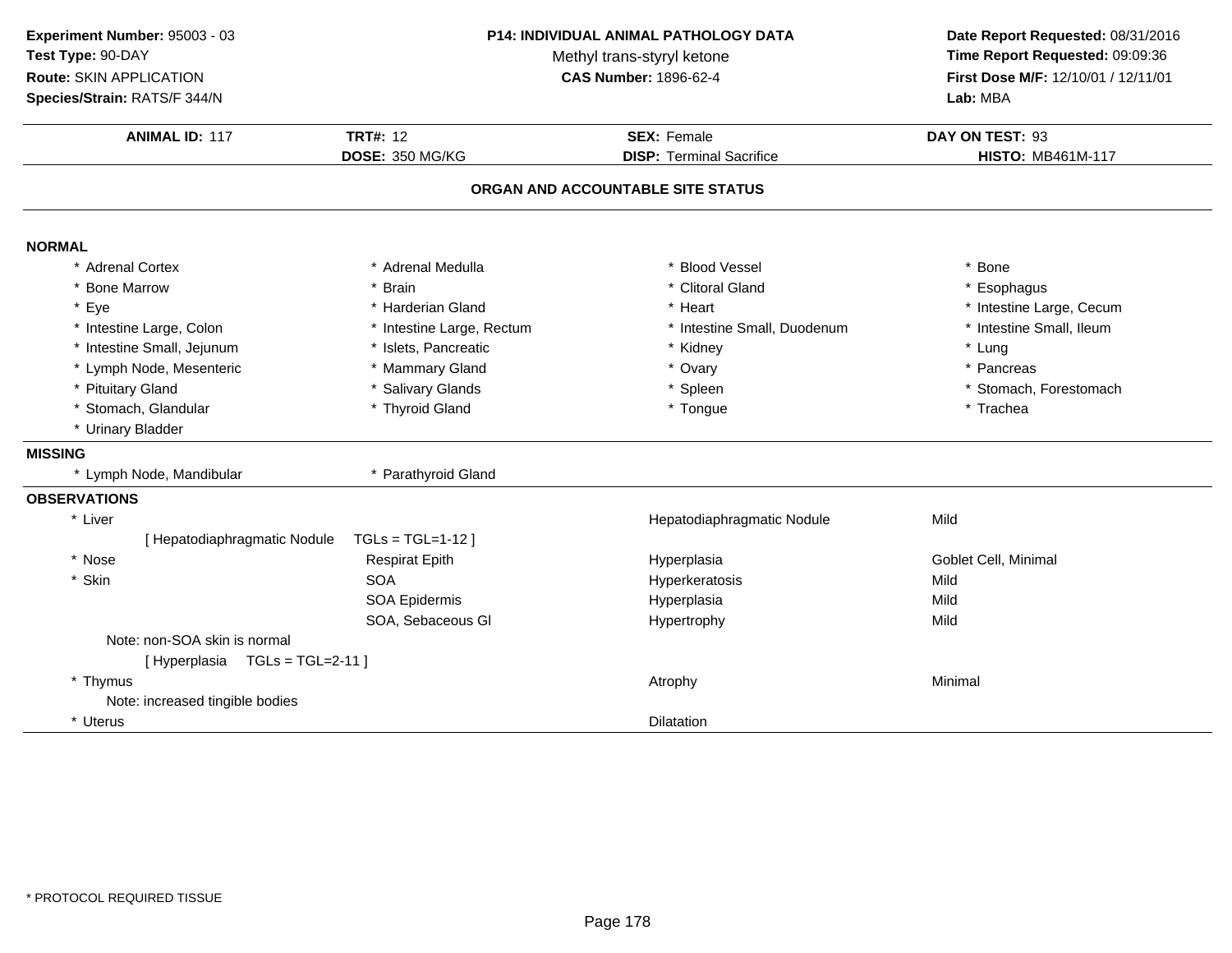**ANIMAL ID:** <sup>118</sup> **TRT#:** <sup>12</sup> **SEX:** Female **DAY ON TEST:** <sup>93</sup> **DOSE:** 350 MG/KG**DISP:** Terminal Sacrifice **HISTO:** MB461M-118 **ORGAN AND ACCOUNTABLE SITE STATUSNORMAL** \* Adrenal Cortex \* Adrenal Medullaa the set of the set of the set of the set of the set of the set of the set of the set of the set of the set o<br>Set of the set of the set of the set of the set of the set of the set of the set of the set of the set of the s \* Bone Marrow \* Brain \* Clitoral Gland \* Esophagus \* Eyee the second of the second term in the second term in the second term in the second term in the second term in the second term in the second term in the second term in the second term in the second term in the second term \* Intestine Small, Ileum \* Intestine Large, Colon\* Intestine Large, Rectum<br>\* Islets, Pancreatic \* Intestine Small, Duodenum \* 11test<br>
\* Kidney \* Liver \* Intestine Small, Jejunum \* Islets, Pancreatic \* Kidney \* Liver \* Lung\* Lymph Node, Mesenteric \* \* Mammary Gland \* Nammary For \* 0vary \* Ovary<br>\* Parathyroid Gland \* \* Pituitary Gland \* \* Salivary \* Salivary \* \* Salivary \* \* Salivary \* \* Salivary \* \* Salivary \* \* \* Salivary \* \* \* \* \* \* \* \* \* \* Pancreas \* Parathyroid Gland\* Pituitary Gland \* Salivary Glands<br>\* Thymus \* \* Thyroid Gland \* Stomach, Forestomach\* Stomach, Glandular<br>\* Trachea \* Tongue\* Urinary Bladder **MISSING** \* Lymph Node, Mandibular **OBSERVATIONS**\* EyeNote: Cornea is absent on all three sections of eye on slide #10A.Lymph Node Mediastinal Hyperplasia Lymphoid, Mild [ Hyperplasia TGLs = TGL=1-12 ]\* Nose Respirat Epith Hyperplasia Goblet Cell, Minimal \* Skinn SOA A Superversion of Hyperkeratosis Contraction of the Mild SOA Epidermis Hyperplasia Moderate SOAInflammation **Inflammation** Chronic Active, Moderate Ulcer SOAA Ulcer Note: non-SOA skin is normal[ Hyperplasia TGLs = TGL=2-11 ][ Ulcer TGLs = 3-11 ]\* Spleenn Congestion and Congestion and Congestion and Congestion and Mild \* Uterus Dilatation**Experiment Number:** 95003 - 03 **P14: INDIVIDUAL ANIMAL PATHOLOGY DATA Date Report Requested:** 08/31/2016 **Test Type:** 90-DAYMethyl trans-styryl ketone<br>CAS Number: 1896-62-4 **Time Report Requested:** 09:09:36 **Route:** SKIN APPLICATION**First Dose M/F:** 12/10/01 / 12/11/01<br>**Lab:** MBA **Species/Strain:** RATS/F 344/N**Lab:** MBA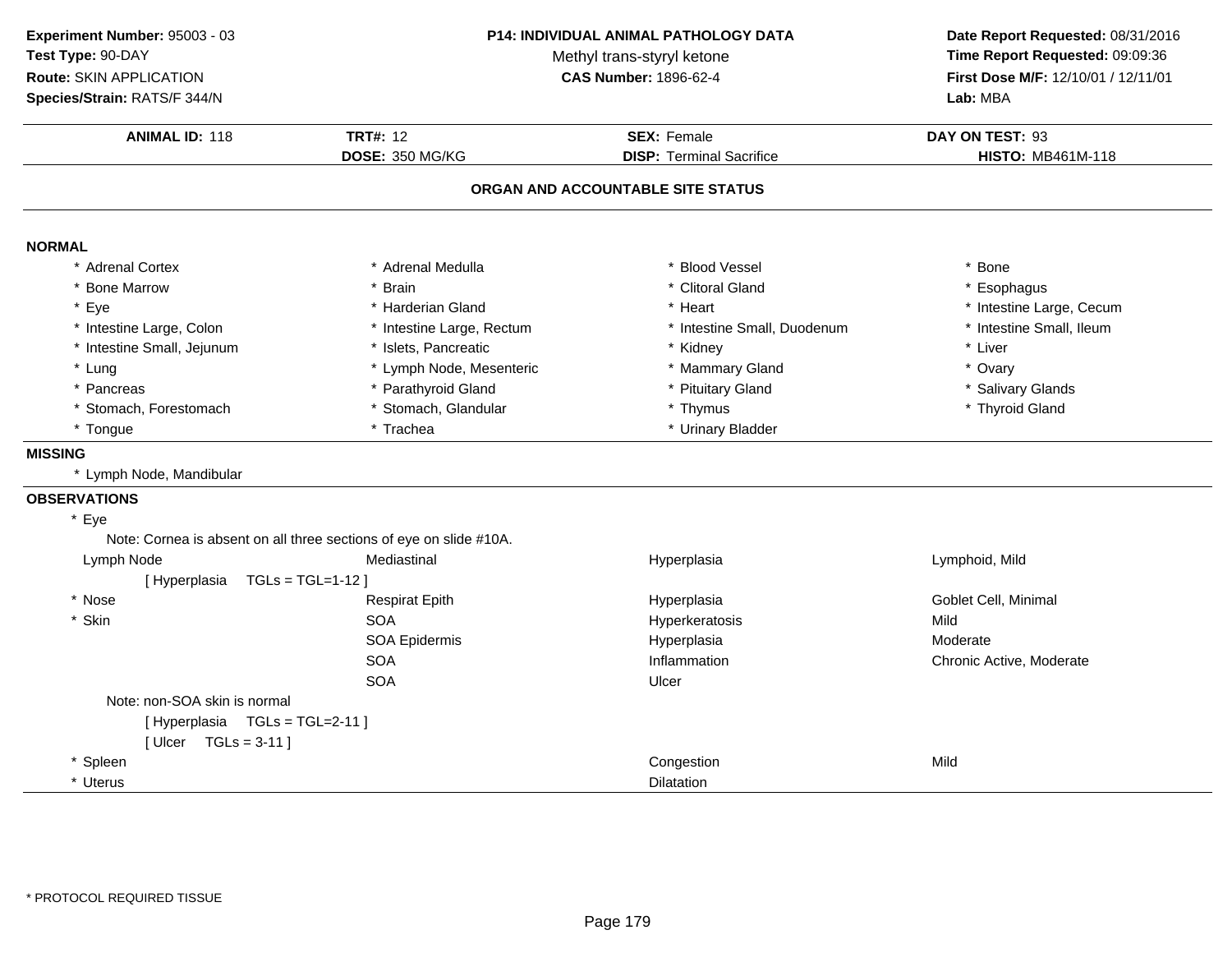| Experiment Number: 95003 - 03   | P14: INDIVIDUAL ANIMAL PATHOLOGY DATA |                                                                                                                                              | Date Report Requested: 08/31/2016<br>Time Report Requested: 09:09:36 |  |
|---------------------------------|---------------------------------------|----------------------------------------------------------------------------------------------------------------------------------------------|----------------------------------------------------------------------|--|
| Test Type: 90-DAY               | Methyl trans-styryl ketone            |                                                                                                                                              |                                                                      |  |
| Route: SKIN APPLICATION         |                                       | CAS Number: 1896-62-4                                                                                                                        | First Dose M/F: 12/10/01 / 12/11/01<br>Lab: MBA                      |  |
| Species/Strain: RATS/F 344/N    |                                       |                                                                                                                                              |                                                                      |  |
| <b>ANIMAL ID: 119</b>           | <b>TRT#: 12</b>                       | <b>SEX: Female</b>                                                                                                                           | DAY ON TEST: 93                                                      |  |
|                                 | DOSE: 350 MG/KG                       | <b>DISP: Terminal Sacrifice</b>                                                                                                              | <b>HISTO: MB461M-119</b>                                             |  |
|                                 |                                       | ORGAN AND ACCOUNTABLE SITE STATUS                                                                                                            |                                                                      |  |
| <b>NORMAL</b>                   |                                       |                                                                                                                                              |                                                                      |  |
| * Adrenal Cortex                | * Adrenal Medulla                     | <b>Blood Vessel</b>                                                                                                                          | * Bone                                                               |  |
| * Bone Marrow                   | * Brain                               | * Clitoral Gland                                                                                                                             | * Esophagus                                                          |  |
| * Eye                           | * Harderian Gland                     | * Heart                                                                                                                                      | * Intestine Large, Cecum                                             |  |
| * Intestine Large, Colon        | * Intestine Large, Rectum             | * Intestine Small, Duodenum                                                                                                                  | * Intestine Small, Ileum                                             |  |
| * Intestine Small, Jejunum      | * Islets, Pancreatic                  | * Kidney                                                                                                                                     | * Liver                                                              |  |
| * Lung                          | * Lymph Node, Mesenteric              | * Mammary Gland                                                                                                                              | * Nose                                                               |  |
| * Ovary                         | * Pancreas                            | Parathyroid Gland                                                                                                                            | * Pituitary Gland                                                    |  |
| * Salivary Glands               | * Spleen                              | Stomach, Forestomach                                                                                                                         | * Stomach, Glandular                                                 |  |
| * Thyroid Gland                 | * Tongue                              | * Trachea                                                                                                                                    | * Urinary Bladder                                                    |  |
| <b>MISSING</b>                  |                                       |                                                                                                                                              |                                                                      |  |
| * Lymph Node, Mandibular        |                                       |                                                                                                                                              |                                                                      |  |
| <b>OBSERVATIONS</b>             |                                       |                                                                                                                                              |                                                                      |  |
| * Eye                           |                                       |                                                                                                                                              |                                                                      |  |
|                                 |                                       | Note: Majority of cornea is absent on all three secttions of eye on slide #10 and only partial sections of cornea are present on slide #10A. |                                                                      |  |
| * Parathyroid GI                |                                       |                                                                                                                                              |                                                                      |  |
| Note: One of pair missing.      |                                       |                                                                                                                                              |                                                                      |  |
| * Skin                          | <b>SOA</b>                            | Hyperkeratosis                                                                                                                               | Minimal                                                              |  |
|                                 | <b>SOA Epidermis</b>                  | Hyperplasia                                                                                                                                  | Mild                                                                 |  |
|                                 | SOA, Sebaceous GI                     | Hypertrophy                                                                                                                                  | Minimal                                                              |  |
| Note: non-SOA skin is normal    |                                       |                                                                                                                                              |                                                                      |  |
| * Thymus                        |                                       | Atrophy                                                                                                                                      | Minimal                                                              |  |
| Note: increased tingible bodies |                                       |                                                                                                                                              |                                                                      |  |
| * Uterus                        |                                       | <b>Dilatation</b>                                                                                                                            |                                                                      |  |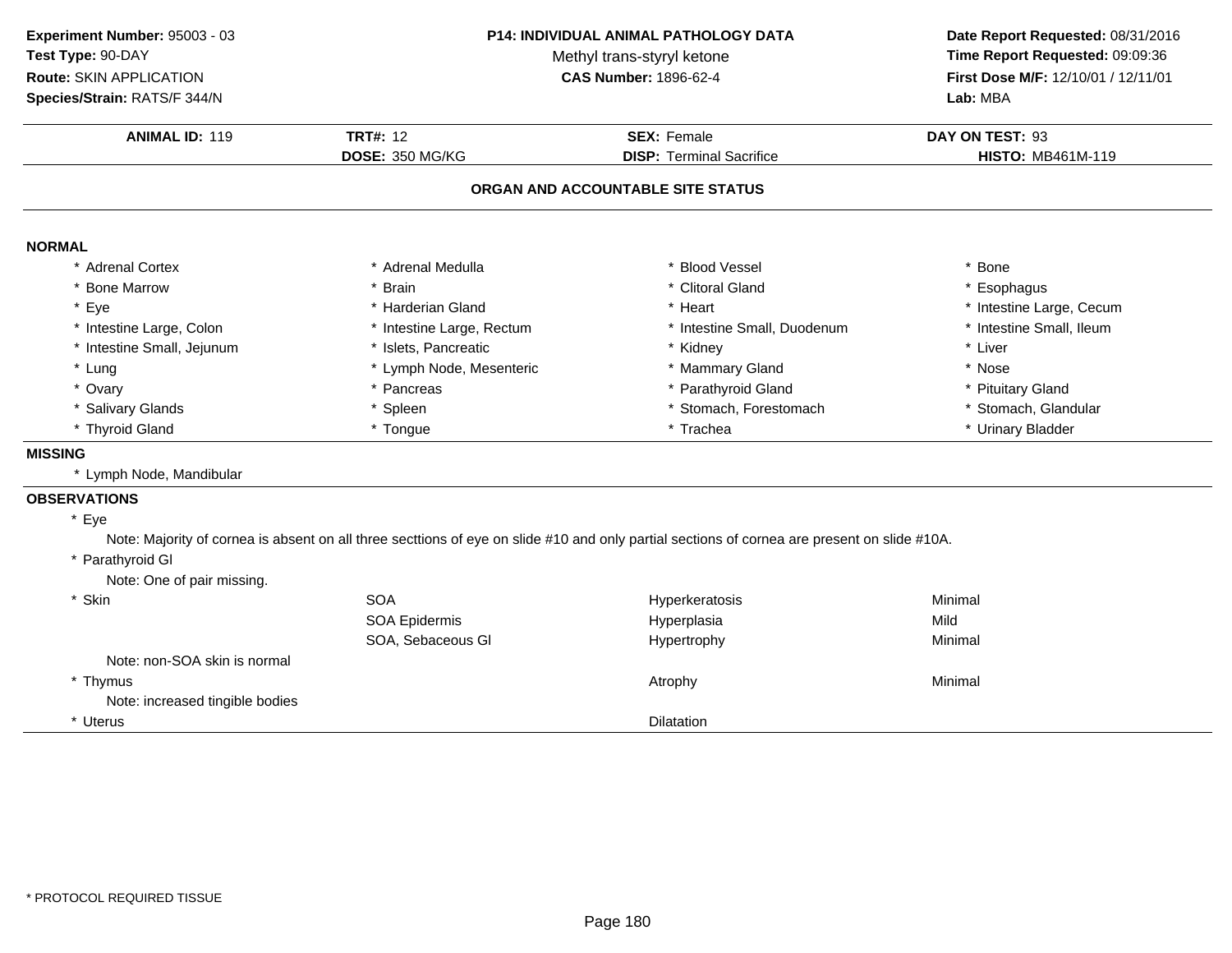| Experiment Number: 95003 - 03<br>P14: INDIVIDUAL ANIMAL PATHOLOGY DATA |                            |                                   | Date Report Requested: 08/31/2016   |  |
|------------------------------------------------------------------------|----------------------------|-----------------------------------|-------------------------------------|--|
| Test Type: 90-DAY                                                      | Methyl trans-styryl ketone |                                   | Time Report Requested: 09:09:36     |  |
| <b>Route: SKIN APPLICATION</b>                                         |                            | <b>CAS Number: 1896-62-4</b>      | First Dose M/F: 12/10/01 / 12/11/01 |  |
| Species/Strain: RATS/F 344/N                                           |                            |                                   | Lab: MBA                            |  |
| <b>ANIMAL ID: 120</b>                                                  | <b>TRT#: 12</b>            | <b>SEX: Female</b>                | DAY ON TEST: 93                     |  |
|                                                                        | <b>DOSE: 350 MG/KG</b>     | <b>DISP: Terminal Sacrifice</b>   | <b>HISTO: MB461M-120</b>            |  |
|                                                                        |                            | ORGAN AND ACCOUNTABLE SITE STATUS |                                     |  |
| <b>NORMAL</b>                                                          |                            |                                   |                                     |  |
| * Adrenal Cortex                                                       | * Adrenal Medulla          | <b>Blood Vessel</b>               | * Bone                              |  |
| * Bone Marrow                                                          | * Brain                    | * Clitoral Gland                  | * Esophagus                         |  |
| * Eye                                                                  | * Harderian Gland          | * Heart                           | * Intestine Large, Cecum            |  |
| * Intestine Large, Colon                                               | * Intestine Large, Rectum  | * Intestine Small, Duodenum       | * Intestine Small, Ileum            |  |
| * Intestine Small, Jejunum                                             | * Islets, Pancreatic       | * Kidney                          | * Liver                             |  |
| * Lung                                                                 | * Lymph Node, Mesenteric   | * Mammary Gland                   | * Ovary                             |  |
| * Pancreas                                                             | * Parathyroid Gland        | <b>Pituitary Gland</b>            | * Salivary Glands                   |  |
| * Spleen                                                               | * Stomach, Forestomach     | * Stomach, Glandular              | * Thyroid Gland                     |  |
| * Tongue                                                               | * Trachea                  | * Urinary Bladder                 | * Uterus                            |  |
| <b>MISSING</b>                                                         |                            |                                   |                                     |  |
| * Lymph Node, Mandibular                                               |                            |                                   |                                     |  |
| <b>OBSERVATIONS</b>                                                    |                            |                                   |                                     |  |
| * Nose                                                                 | <b>Respirat Epith</b>      | Hyperplasia                       | Goblet Cell, Minimal                |  |
| * Skin                                                                 | <b>SOA Epidermis</b>       | Hyperplasia                       | Minimal                             |  |
| * Thymus                                                               |                            | Atrophy                           | Minimal                             |  |
| Note: increased tingible bodies                                        |                            |                                   |                                     |  |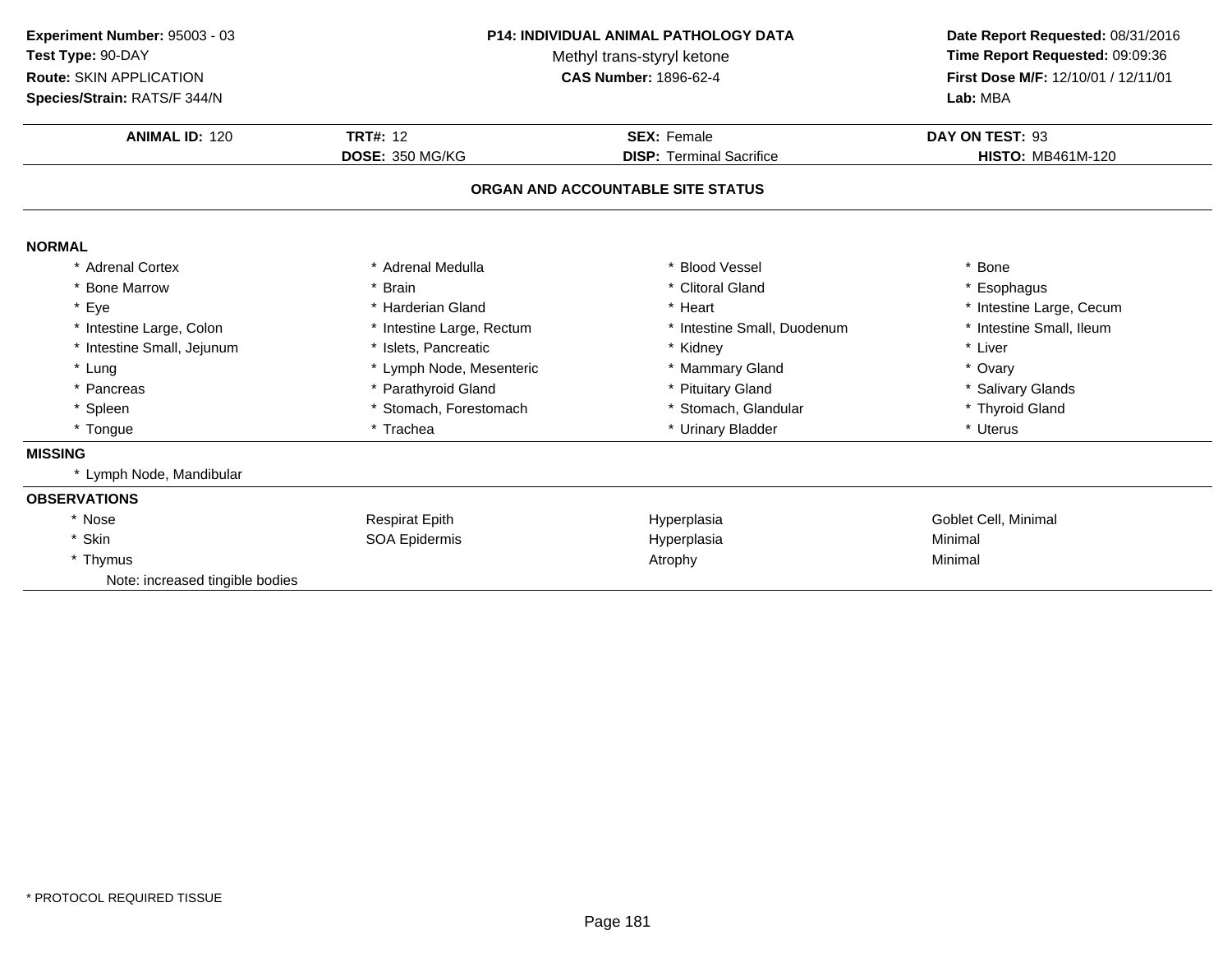| Experiment Number: 95003 - 03  |                              | <b>P14: INDIVIDUAL ANIMAL PATHOLOGY DATA</b> | Date Report Requested: 08/31/2016<br>Time Report Requested: 09:09:36 |
|--------------------------------|------------------------------|----------------------------------------------|----------------------------------------------------------------------|
| Test Type: 90-DAY              |                              | Methyl trans-styryl ketone                   |                                                                      |
| <b>Route: SKIN APPLICATION</b> | <b>CAS Number: 1896-62-4</b> |                                              | First Dose M/F: 12/10/01 / 12/11/01                                  |
| Species/Strain: RATS/F 344/N   |                              |                                              | Lab: MBA                                                             |
| <b>ANIMAL ID: 181</b>          | <b>TRT#: 19</b>              | <b>SEX: Female</b>                           | <b>DAY ON TEST: 24</b>                                               |
|                                | <b>DOSE: CONTROL SPECIAL</b> | <b>DISP:</b> Scheduled Sacrifice             | <b>HISTO: MB461M-181</b>                                             |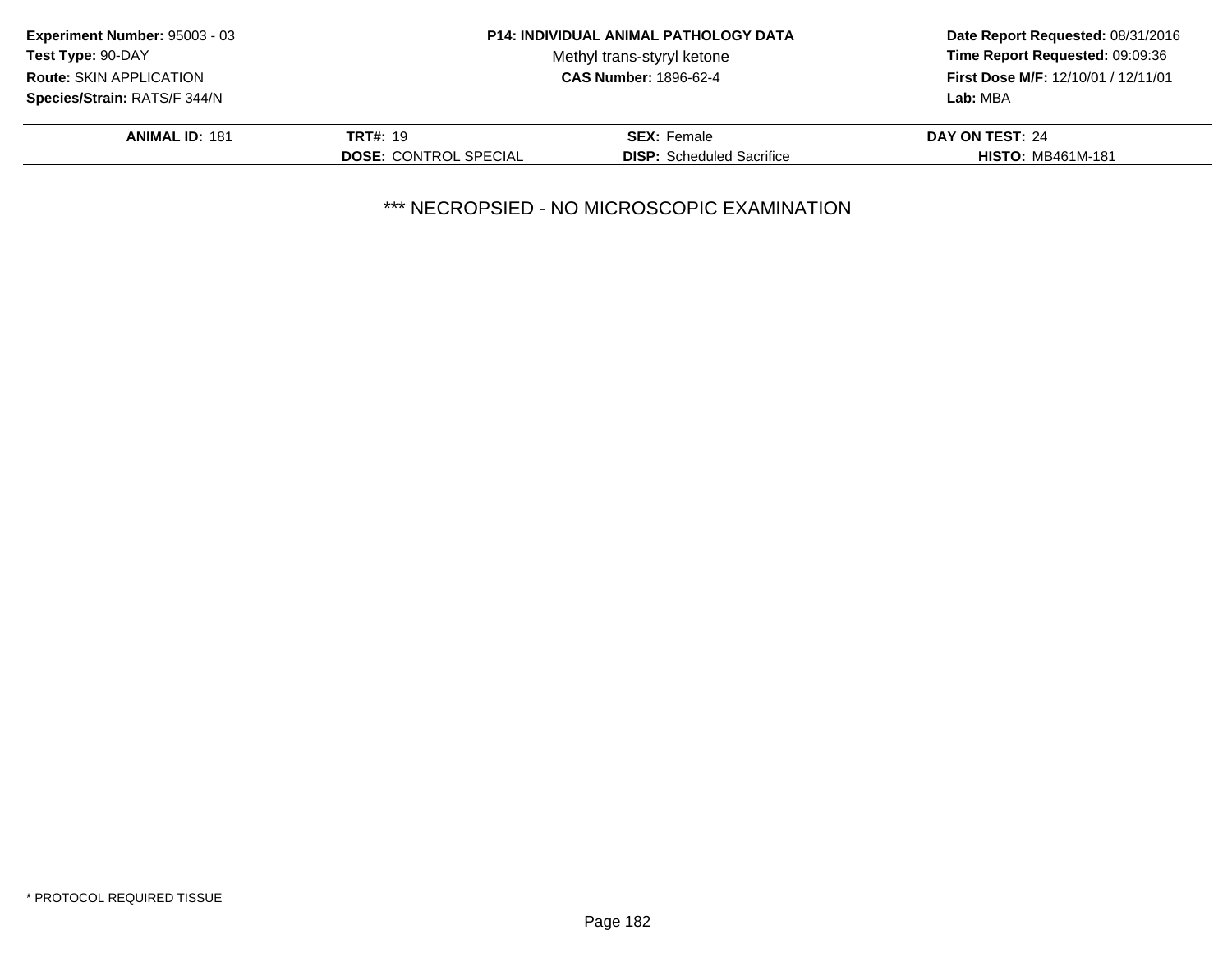| Experiment Number: 95003 - 03       |                              | <b>P14: INDIVIDUAL ANIMAL PATHOLOGY DATA</b> | Date Report Requested: 08/31/2016<br>Time Report Requested: 09:09:36 |
|-------------------------------------|------------------------------|----------------------------------------------|----------------------------------------------------------------------|
| Test Type: 90-DAY                   |                              | Methyl trans-styryl ketone                   |                                                                      |
| <b>Route: SKIN APPLICATION</b>      | <b>CAS Number: 1896-62-4</b> |                                              | First Dose M/F: 12/10/01 / 12/11/01                                  |
| <b>Species/Strain: RATS/F 344/N</b> |                              |                                              | Lab: MBA                                                             |
| <b>ANIMAL ID: 182</b>               | <b>TRT#: 19</b>              | <b>SEX: Female</b>                           | DAY ON TEST: 24                                                      |
|                                     | <b>DOSE: CONTROL SPECIAL</b> | <b>DISP:</b> Scheduled Sacrifice             | <b>HISTO: MB461M-182</b>                                             |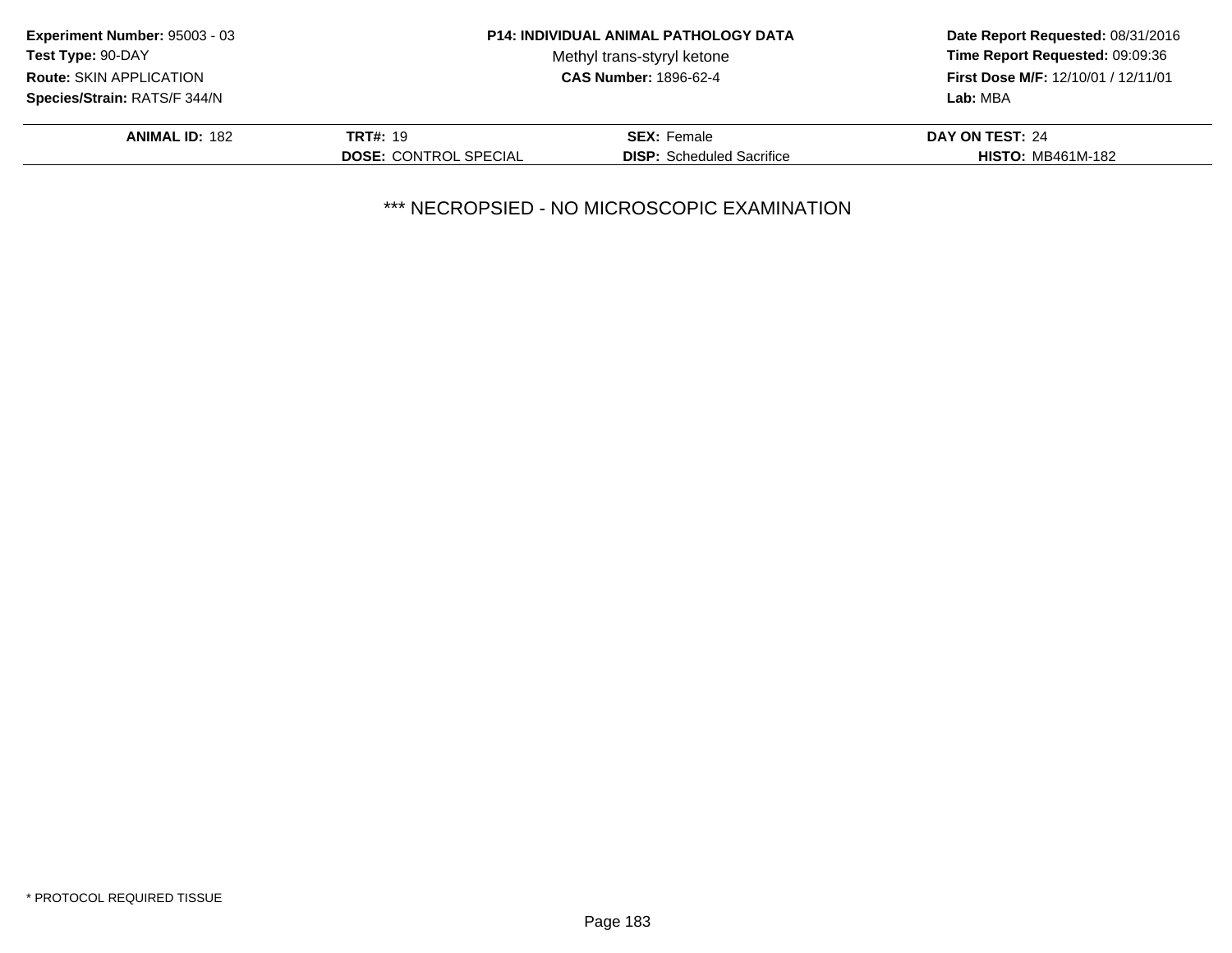| Experiment Number: 95003 - 03       |                              | <b>P14: INDIVIDUAL ANIMAL PATHOLOGY DATA</b> | Date Report Requested: 08/31/2016<br>Time Report Requested: 09:09:36 |
|-------------------------------------|------------------------------|----------------------------------------------|----------------------------------------------------------------------|
| <b>Test Type: 90-DAY</b>            |                              | Methyl trans-styryl ketone                   |                                                                      |
| <b>Route: SKIN APPLICATION</b>      | <b>CAS Number: 1896-62-4</b> |                                              | <b>First Dose M/F: 12/10/01 / 12/11/01</b>                           |
| <b>Species/Strain: RATS/F 344/N</b> |                              |                                              | Lab: MBA                                                             |
| <b>ANIMAL ID: 183</b>               | <b>TRT#: 19</b>              | <b>SEX: Female</b>                           | DAY ON TEST: 24                                                      |
|                                     | <b>DOSE: CONTROL SPECIAL</b> | <b>DISP:</b> Scheduled Sacrifice             | <b>HISTO: MB461M-183</b>                                             |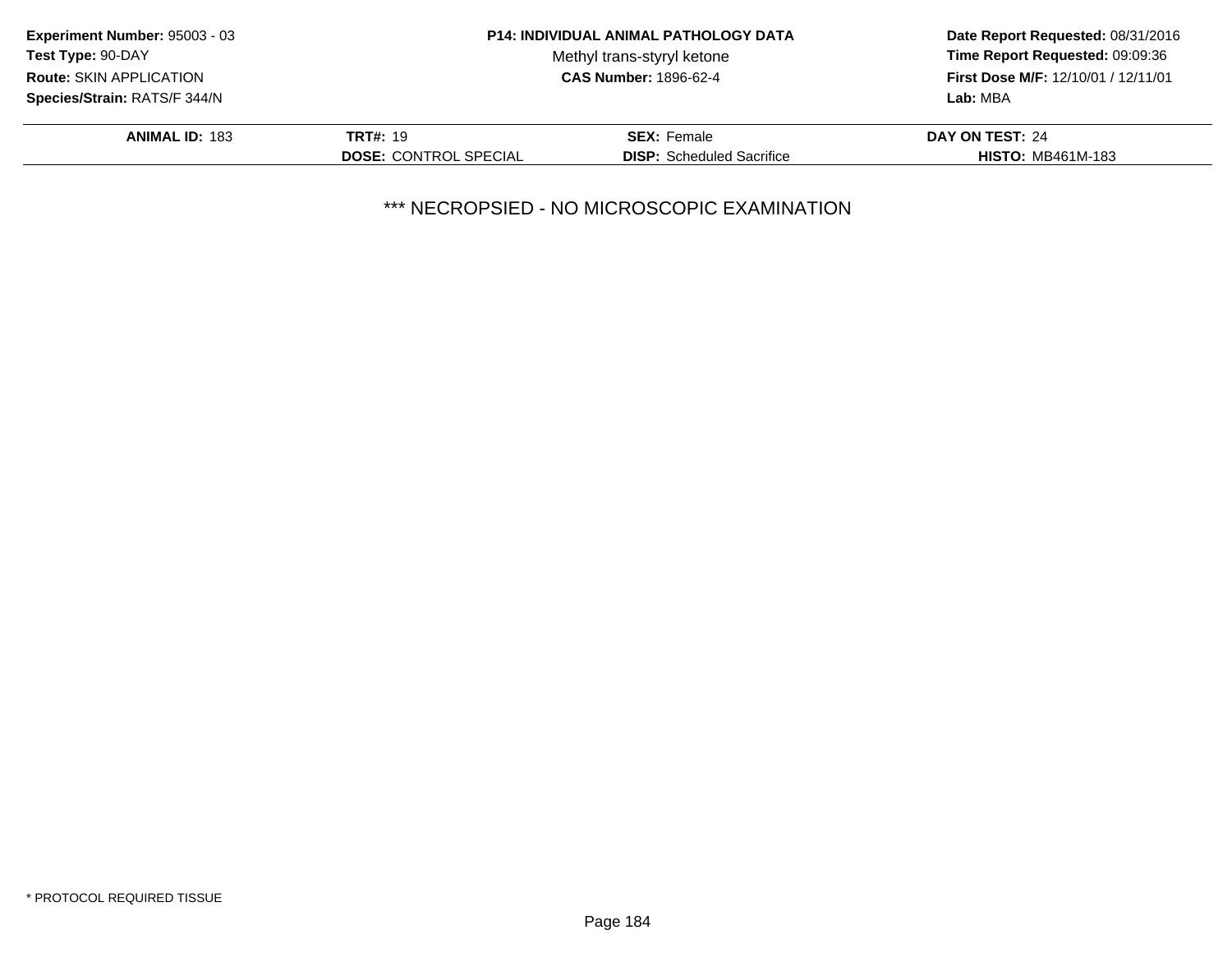| Experiment Number: 95003 - 03  |                              | <b>P14: INDIVIDUAL ANIMAL PATHOLOGY DATA</b> | Date Report Requested: 08/31/2016          |
|--------------------------------|------------------------------|----------------------------------------------|--------------------------------------------|
| Test Type: 90-DAY              |                              | Methyl trans-styryl ketone                   | Time Report Requested: 09:09:36            |
| <b>Route: SKIN APPLICATION</b> | <b>CAS Number: 1896-62-4</b> |                                              | <b>First Dose M/F: 12/10/01 / 12/11/01</b> |
| Species/Strain: RATS/F 344/N   |                              |                                              | Lab: MBA                                   |
| <b>ANIMAL ID: 184</b>          | <b>TRT#: 19</b>              | <b>SEX: Female</b>                           | DAY ON TEST: 24                            |
|                                | <b>DOSE: CONTROL SPECIAL</b> | <b>DISP:</b> Scheduled Sacrifice             | <b>HISTO: MB461M-184</b>                   |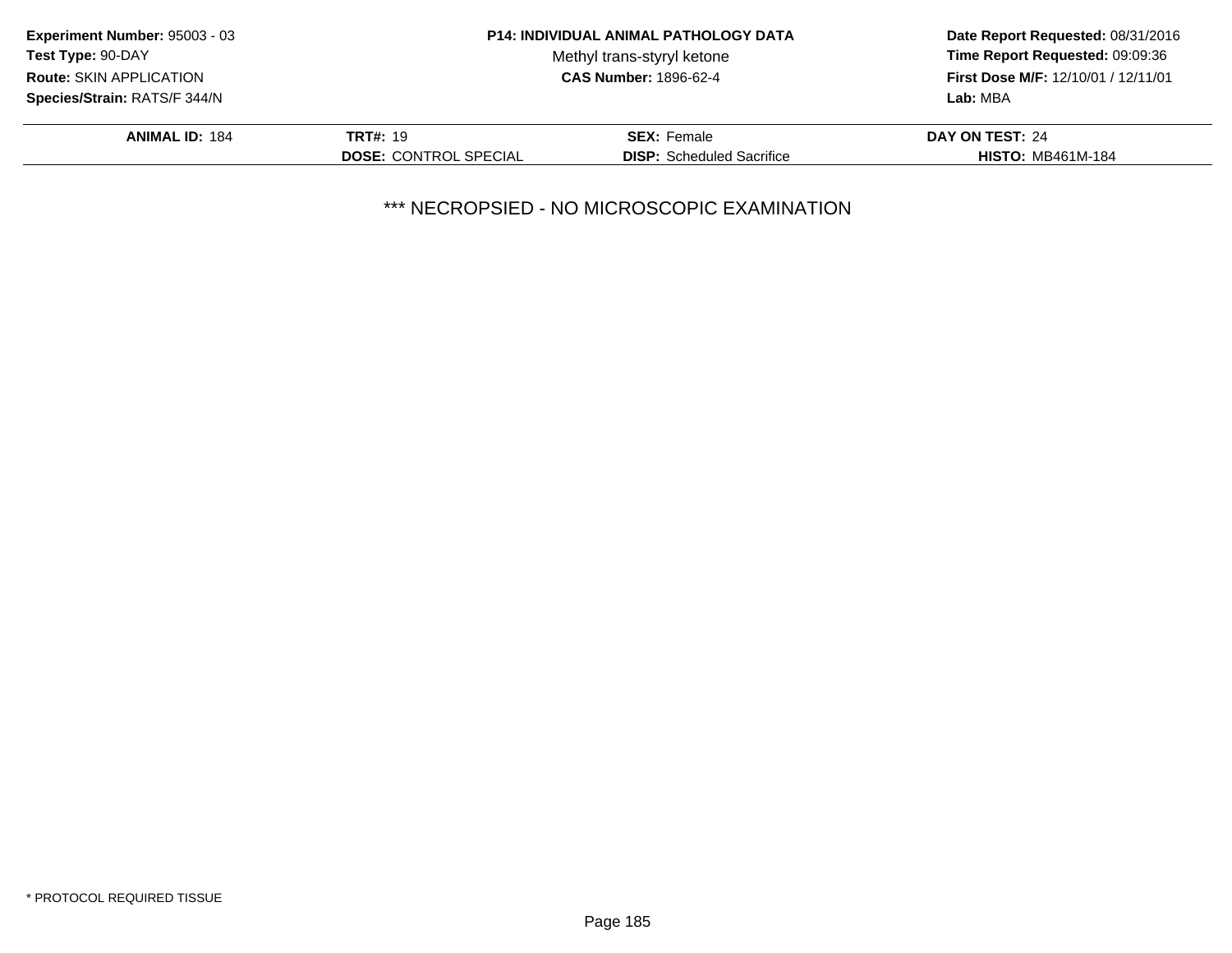| Experiment Number: 95003 - 03       |                              | <b>P14: INDIVIDUAL ANIMAL PATHOLOGY DATA</b> | Date Report Requested: 08/31/2016<br>Time Report Requested: 09:09:36 |
|-------------------------------------|------------------------------|----------------------------------------------|----------------------------------------------------------------------|
| Test Type: 90-DAY                   |                              | Methyl trans-styryl ketone                   |                                                                      |
| <b>Route: SKIN APPLICATION</b>      | <b>CAS Number: 1896-62-4</b> |                                              | <b>First Dose M/F: 12/10/01 / 12/11/01</b>                           |
| <b>Species/Strain: RATS/F 344/N</b> |                              |                                              | Lab: MBA                                                             |
| <b>ANIMAL ID: 185</b>               | <b>TRT#: 19</b>              | <b>SEX: Female</b>                           | DAY ON TEST: 24                                                      |
|                                     | <b>DOSE: CONTROL SPECIAL</b> | <b>DISP:</b> Scheduled Sacrifice             | <b>HISTO: MB461M-185</b>                                             |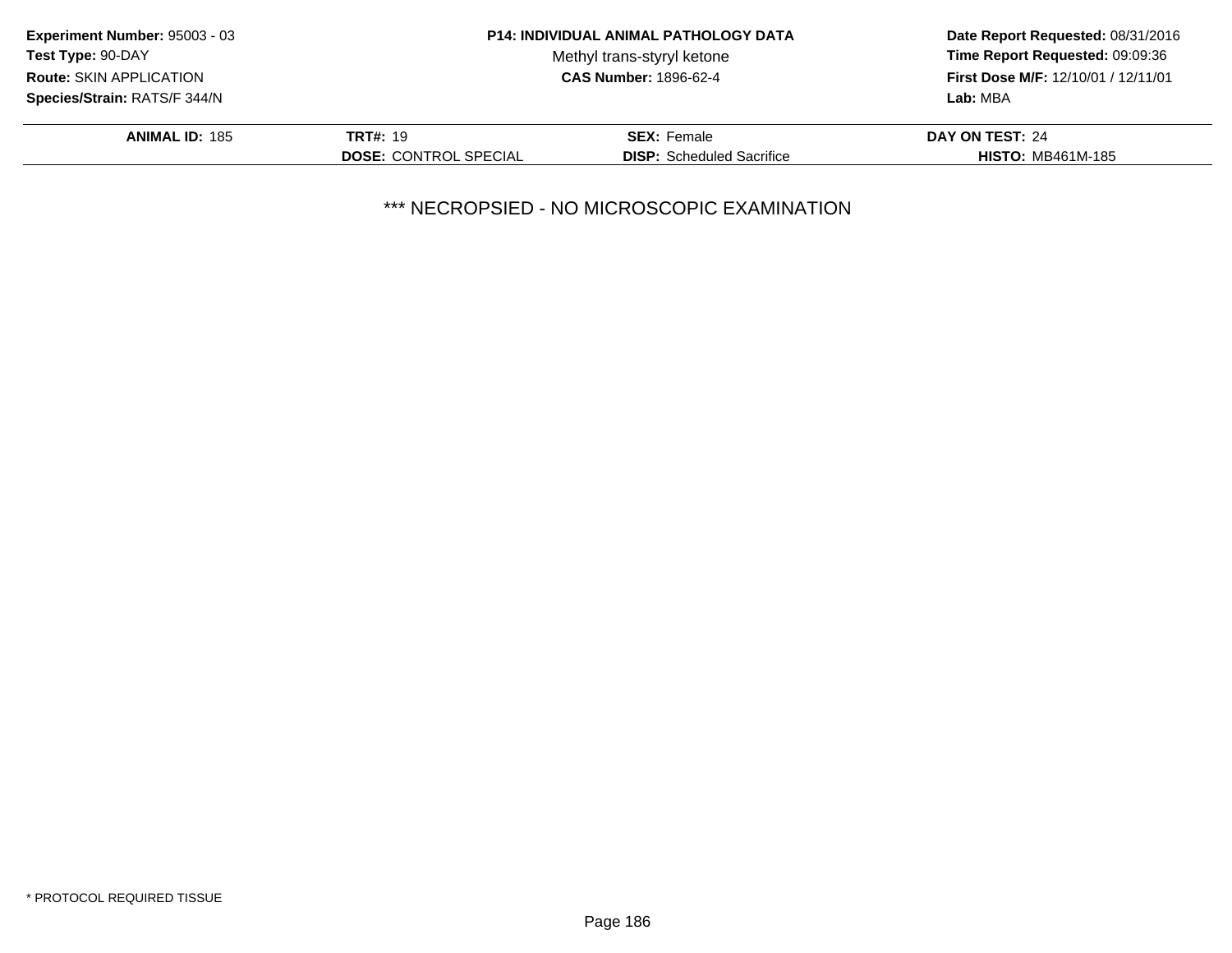| Experiment Number: 95003 - 03                                  |                              | <b>P14: INDIVIDUAL ANIMAL PATHOLOGY DATA</b> | Date Report Requested: 08/31/2016<br>Time Report Requested: 09:09:36 |
|----------------------------------------------------------------|------------------------------|----------------------------------------------|----------------------------------------------------------------------|
| <b>Test Type: 90-DAY</b>                                       |                              | Methyl trans-styryl ketone                   |                                                                      |
| <b>CAS Number: 1896-62-4</b><br><b>Route: SKIN APPLICATION</b> |                              |                                              | <b>First Dose M/F: 12/10/01 / 12/11/01</b>                           |
| Species/Strain: RATS/F 344/N                                   |                              |                                              | Lab: MBA                                                             |
| <b>ANIMAL ID: 186</b>                                          | <b>TRT#: 19</b>              | <b>SEX: Female</b>                           | DAY ON TEST: 24                                                      |
|                                                                | <b>DOSE: CONTROL SPECIAL</b> | <b>DISP:</b> Scheduled Sacrifice             | <b>HISTO: MB461M-186</b>                                             |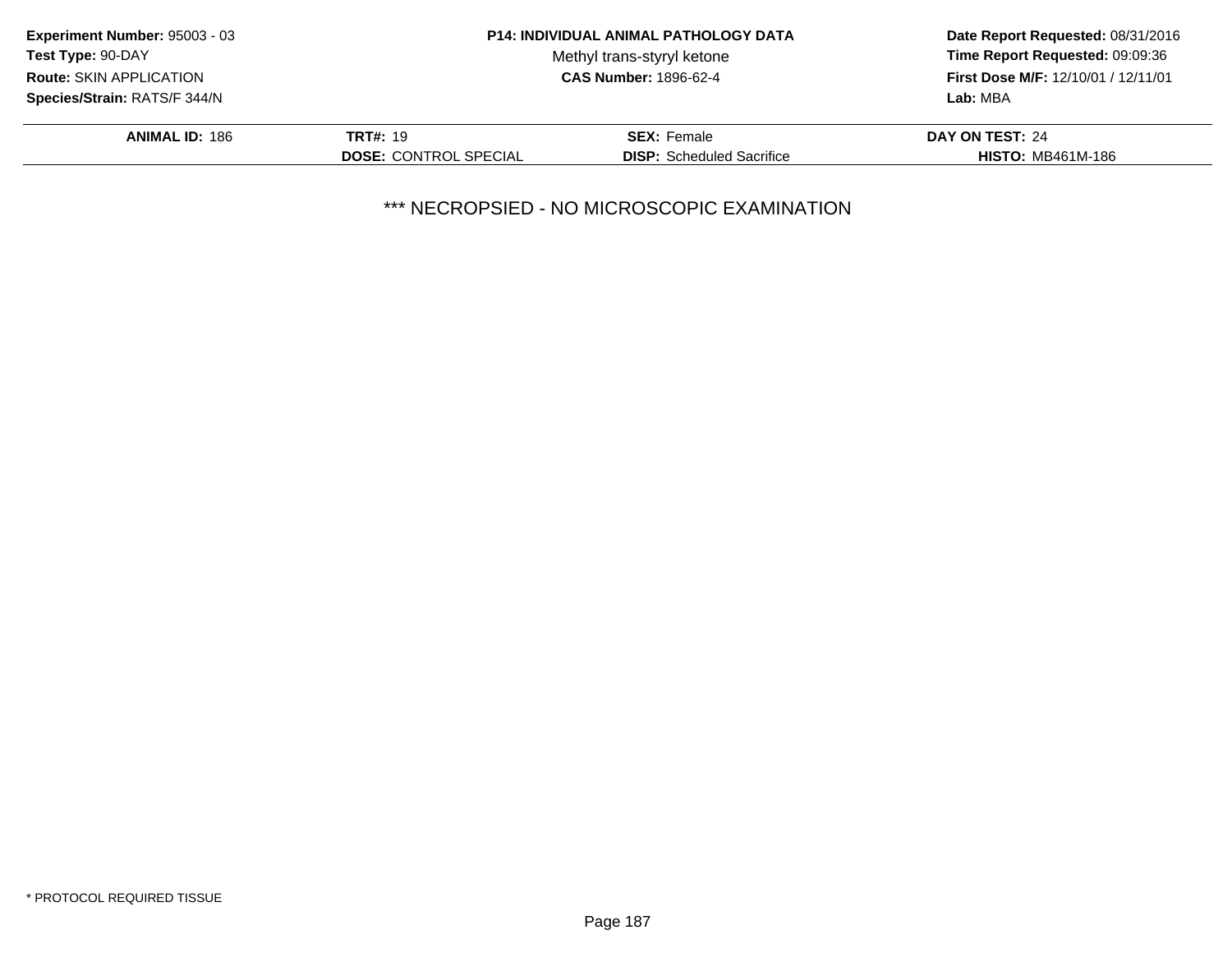| Experiment Number: 95003 - 03  |                              | <b>P14: INDIVIDUAL ANIMAL PATHOLOGY DATA</b> | Date Report Requested: 08/31/2016<br>Time Report Requested: 09:09:36 |
|--------------------------------|------------------------------|----------------------------------------------|----------------------------------------------------------------------|
| <b>Test Type: 90-DAY</b>       |                              | Methyl trans-styryl ketone                   |                                                                      |
| <b>Route: SKIN APPLICATION</b> | <b>CAS Number: 1896-62-4</b> |                                              | First Dose M/F: 12/10/01 / 12/11/01                                  |
| Species/Strain: RATS/F 344/N   |                              |                                              | Lab: MBA                                                             |
| <b>ANIMAL ID: 187</b>          | <b>TRT#: 19</b>              | <b>SEX: Female</b>                           | <b>DAY ON TEST: 24</b>                                               |
|                                | <b>DOSE: CONTROL SPECIAL</b> | <b>DISP:</b> Scheduled Sacrifice             | <b>HISTO: MB461M-187</b>                                             |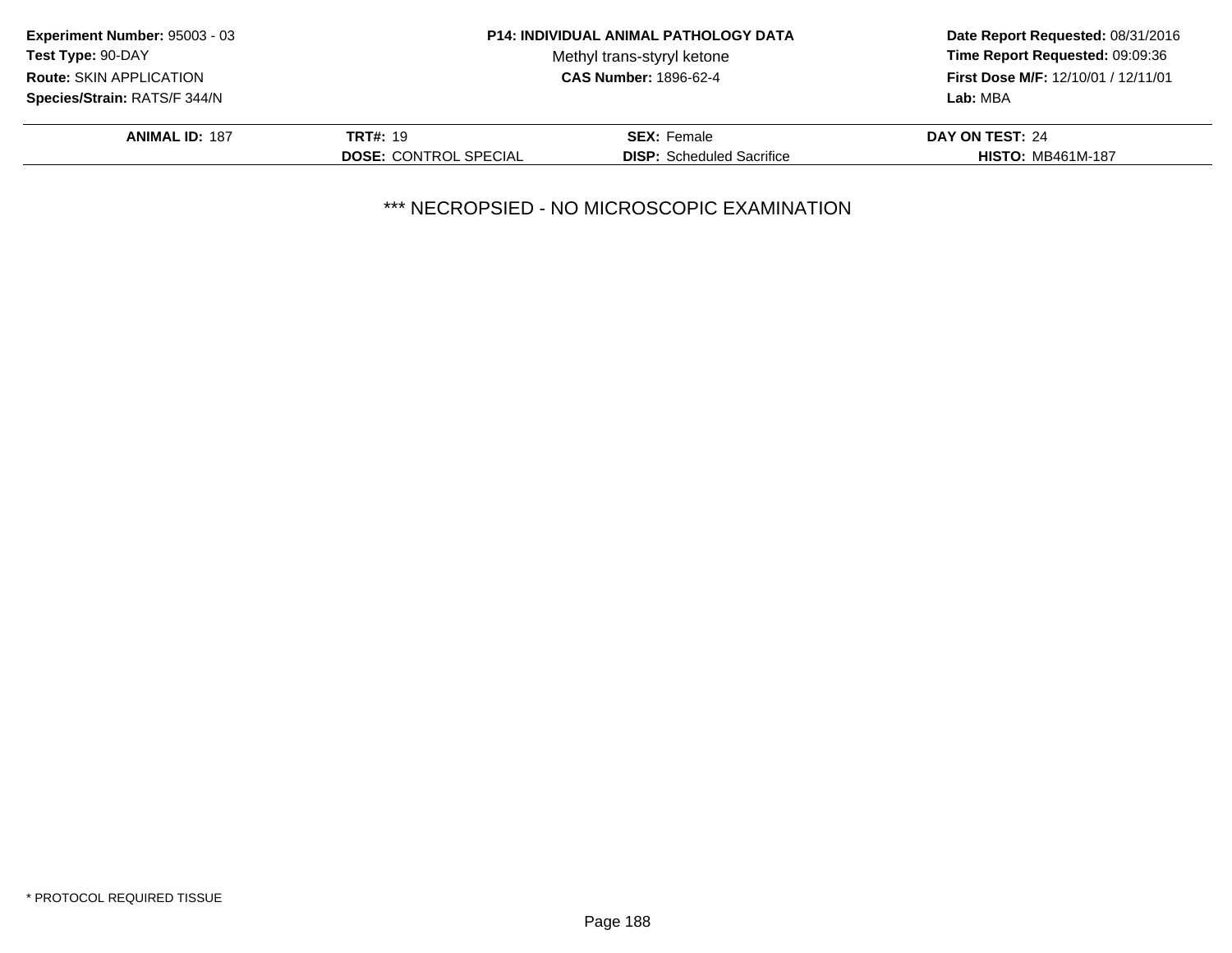| Experiment Number: 95003 - 03  |                              | <b>P14: INDIVIDUAL ANIMAL PATHOLOGY DATA</b> | Date Report Requested: 08/31/2016<br>Time Report Requested: 09:09:36 |
|--------------------------------|------------------------------|----------------------------------------------|----------------------------------------------------------------------|
| <b>Test Type: 90-DAY</b>       |                              | Methyl trans-styryl ketone                   |                                                                      |
| <b>Route: SKIN APPLICATION</b> | <b>CAS Number: 1896-62-4</b> |                                              | <b>First Dose M/F: 12/10/01 / 12/11/01</b>                           |
| Species/Strain: RATS/F 344/N   |                              |                                              | Lab: MBA                                                             |
| <b>ANIMAL ID: 188</b>          | <b>TRT#: 19</b>              | <b>SEX: Female</b>                           | DAY ON TEST: 24                                                      |
|                                | <b>DOSE: CONTROL SPECIAL</b> | <b>DISP:</b> Scheduled Sacrifice             | <b>HISTO: MB461M-188</b>                                             |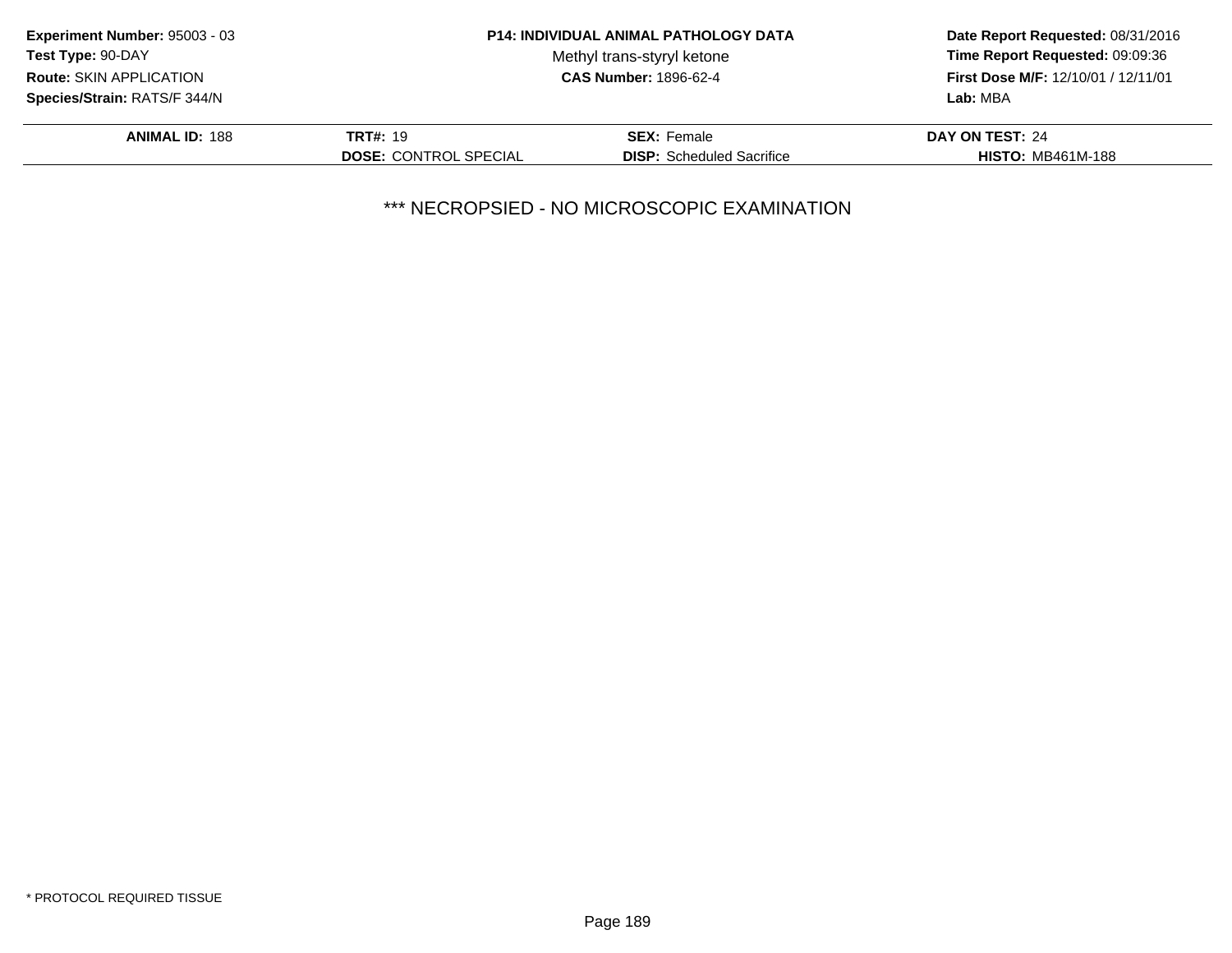| Experiment Number: 95003 - 03       |                              | <b>P14: INDIVIDUAL ANIMAL PATHOLOGY DATA</b> | Date Report Requested: 08/31/2016<br>Time Report Requested: 09:09:36 |
|-------------------------------------|------------------------------|----------------------------------------------|----------------------------------------------------------------------|
| Test Type: 90-DAY                   |                              | Methyl trans-styryl ketone                   |                                                                      |
| <b>Route: SKIN APPLICATION</b>      | <b>CAS Number: 1896-62-4</b> |                                              | <b>First Dose M/F: 12/10/01 / 12/11/01</b>                           |
| <b>Species/Strain: RATS/F 344/N</b> |                              |                                              | Lab: MBA                                                             |
| <b>ANIMAL ID: 189</b>               | <b>TRT#: 19</b>              | <b>SEX: Female</b>                           | DAY ON TEST: 24                                                      |
|                                     | <b>DOSE: CONTROL SPECIAL</b> | <b>DISP:</b> Scheduled Sacrifice             | <b>HISTO: MB461M-189</b>                                             |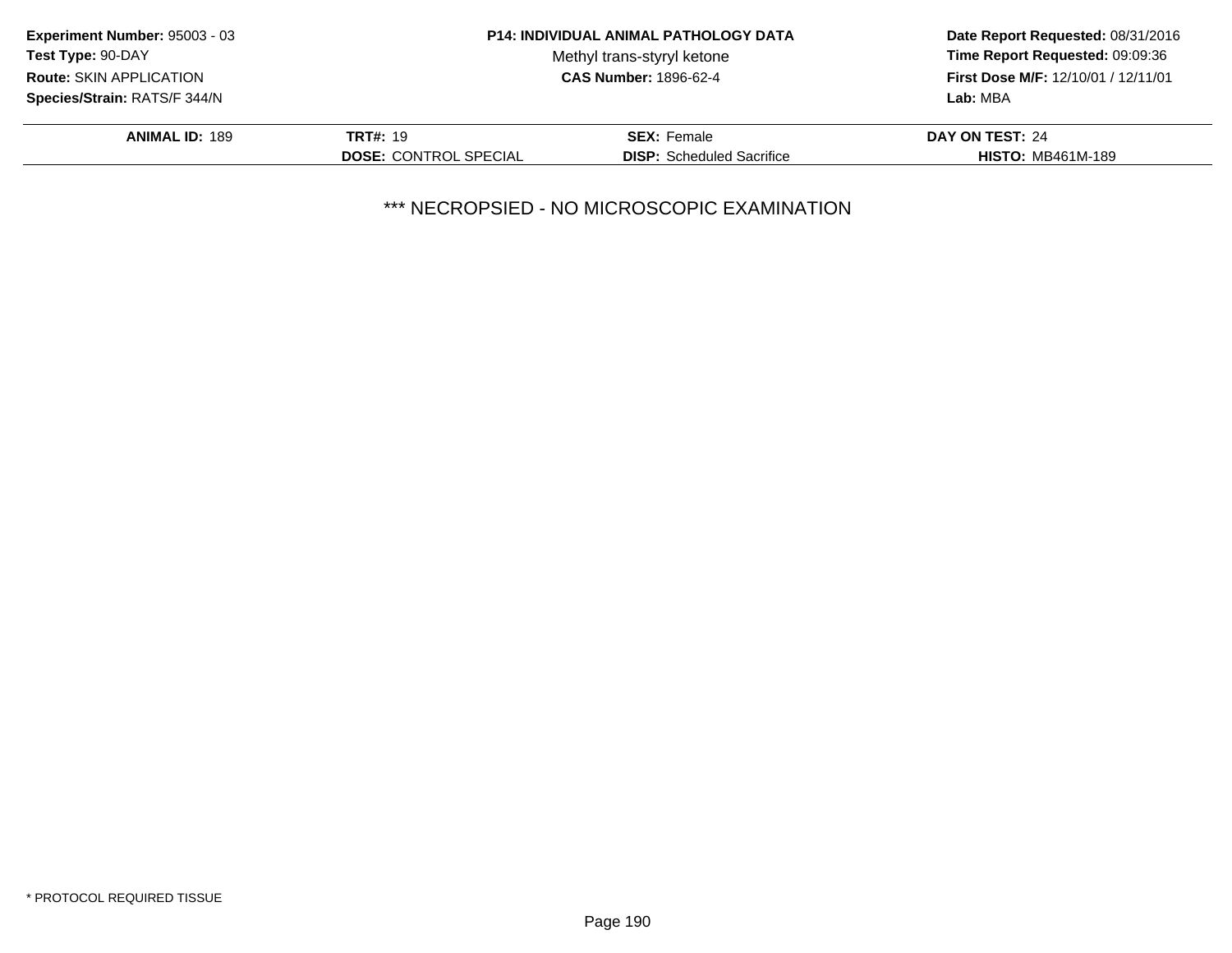| Experiment Number: 95003 - 03  |                              | <b>P14: INDIVIDUAL ANIMAL PATHOLOGY DATA</b> | Date Report Requested: 08/31/2016<br>Time Report Requested: 09:09:36 |
|--------------------------------|------------------------------|----------------------------------------------|----------------------------------------------------------------------|
| Test Type: 90-DAY              |                              | Methyl trans-styryl ketone                   |                                                                      |
| <b>Route: SKIN APPLICATION</b> |                              | <b>CAS Number: 1896-62-4</b>                 | First Dose M/F: 12/10/01 / 12/11/01                                  |
| Species/Strain: RATS/F 344/N   |                              |                                              | Lab: MBA                                                             |
| <b>ANIMAL ID: 190</b>          | <b>TRT#: 19</b>              | <b>SEX: Female</b>                           | DAY ON TEST: 24                                                      |
|                                | <b>DOSE: CONTROL SPECIAL</b> | <b>DISP:</b> Scheduled Sacrifice             | <b>HISTO: MB461M-190</b>                                             |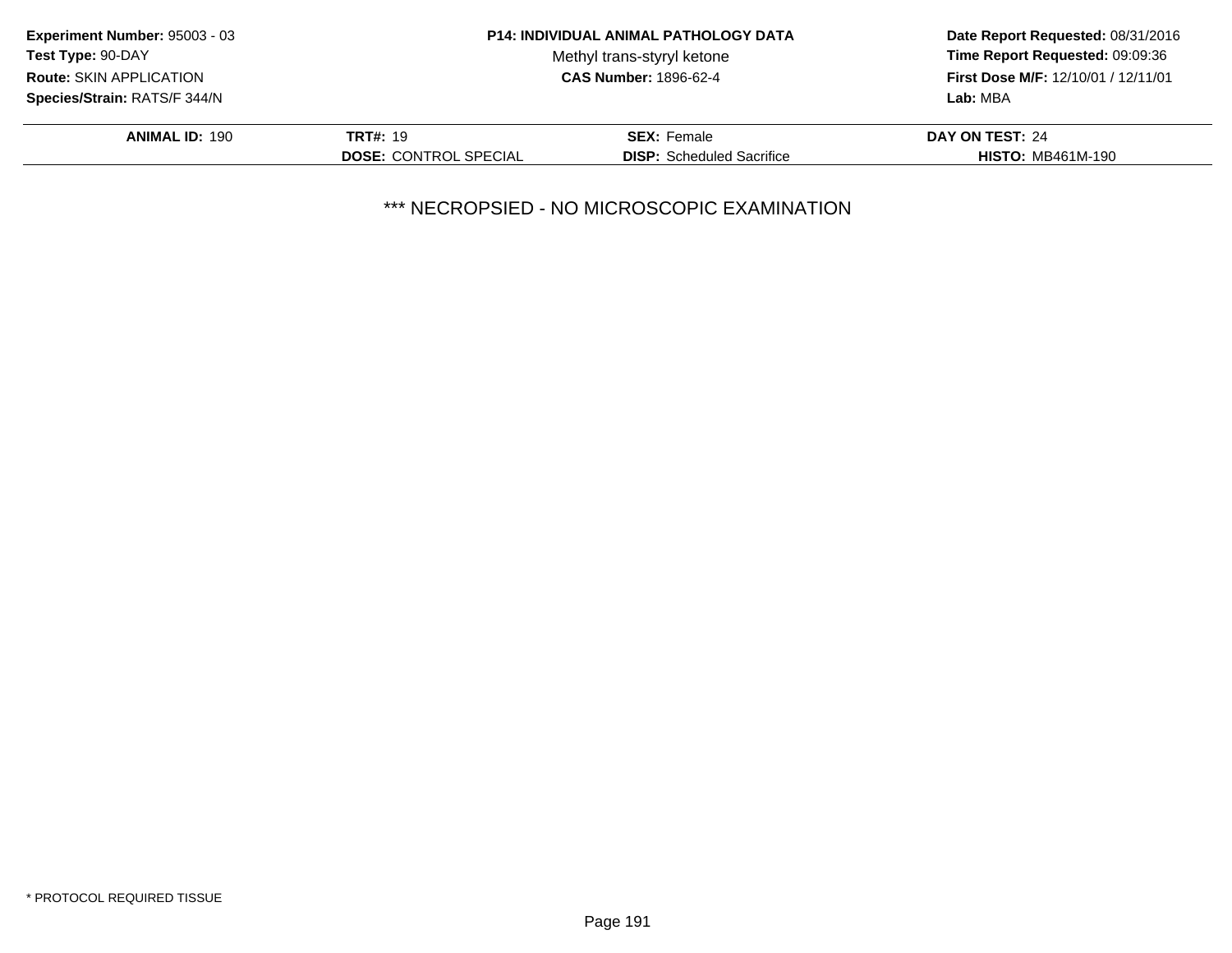| Experiment Number: 95003 - 03                              |                            | <b>P14: INDIVIDUAL ANIMAL PATHOLOGY DATA</b> | Date Report Requested: 08/31/2016                                             |
|------------------------------------------------------------|----------------------------|----------------------------------------------|-------------------------------------------------------------------------------|
| <b>Test Type: 90-DAY</b><br><b>Route: SKIN APPLICATION</b> |                            | Methyl trans-styryl ketone                   | Time Report Requested: 09:09:36<br><b>First Dose M/F: 12/10/01 / 12/11/01</b> |
|                                                            |                            | <b>CAS Number: 1896-62-4</b>                 |                                                                               |
| <b>Species/Strain: RATS/F 344/N</b>                        |                            |                                              | Lab: MBA                                                                      |
| <b>ANIMAL ID: 191</b>                                      | <b>TRT#: 20</b>            | <b>SEX: Female</b>                           | DAY ON TEST: 24                                                               |
|                                                            | <b>DOSE: TK 22.0 MG/KG</b> | <b>DISP:</b> Scheduled Sacrifice             | <b>HISTO: MB461M-191</b>                                                      |
|                                                            |                            |                                              |                                                                               |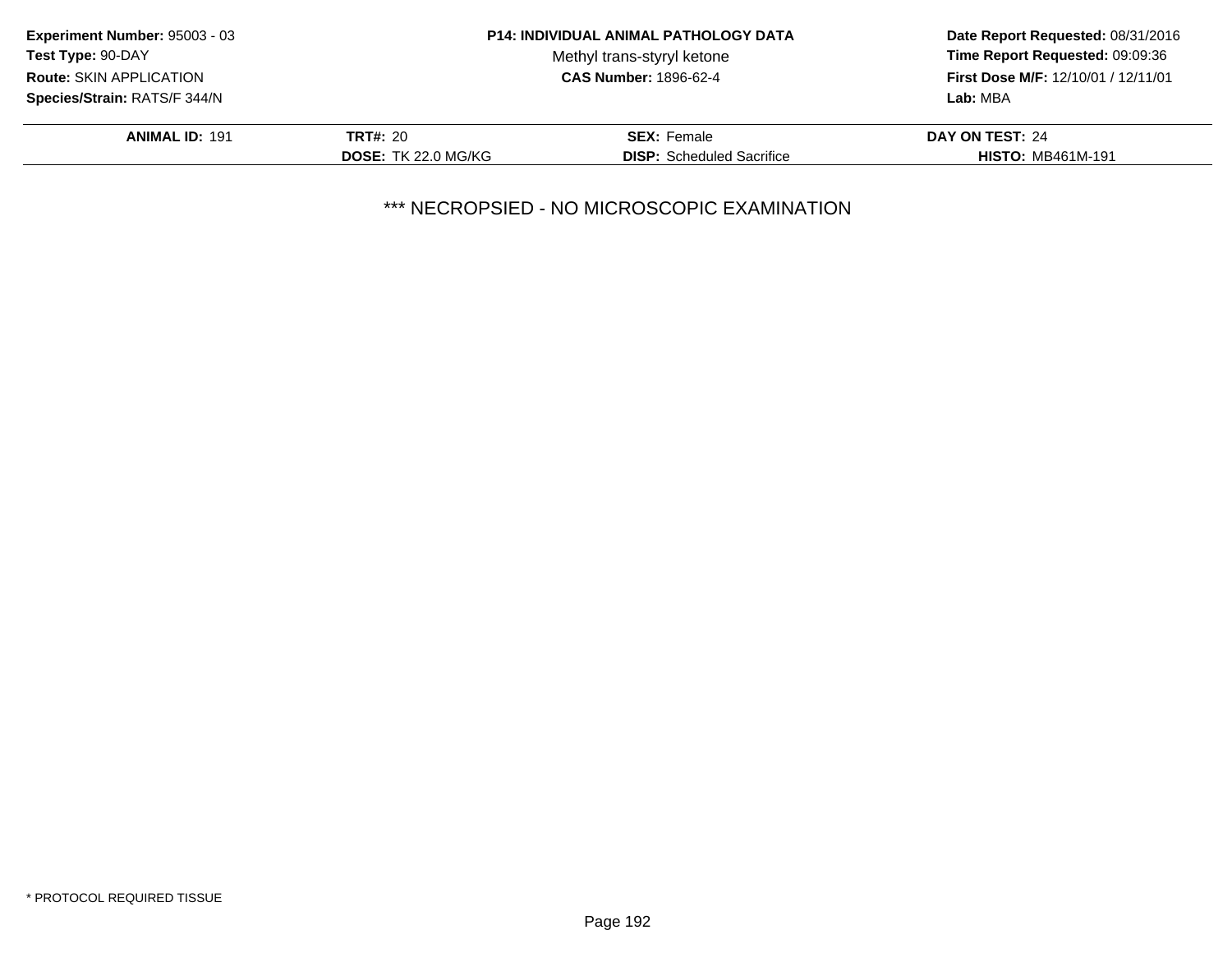| Experiment Number: 95003 - 03       |                            | <b>P14: INDIVIDUAL ANIMAL PATHOLOGY DATA</b> | Date Report Requested: 08/31/2016<br>Time Report Requested: 09:09:36<br><b>First Dose M/F: 12/10/01 / 12/11/01</b> |
|-------------------------------------|----------------------------|----------------------------------------------|--------------------------------------------------------------------------------------------------------------------|
| Test Type: 90-DAY                   |                            | Methyl trans-styryl ketone                   |                                                                                                                    |
| <b>Route: SKIN APPLICATION</b>      |                            | <b>CAS Number: 1896-62-4</b>                 |                                                                                                                    |
| <b>Species/Strain: RATS/F 344/N</b> |                            |                                              | Lab: MBA                                                                                                           |
| <b>ANIMAL ID: 192</b>               | <b>TRT#: 20</b>            | <b>SEX:</b> Female                           | DAY ON TEST: 24                                                                                                    |
|                                     | <b>DOSE: TK 22.0 MG/KG</b> | <b>DISP:</b> Scheduled Sacrifice             | <b>HISTO: MB461M-192</b>                                                                                           |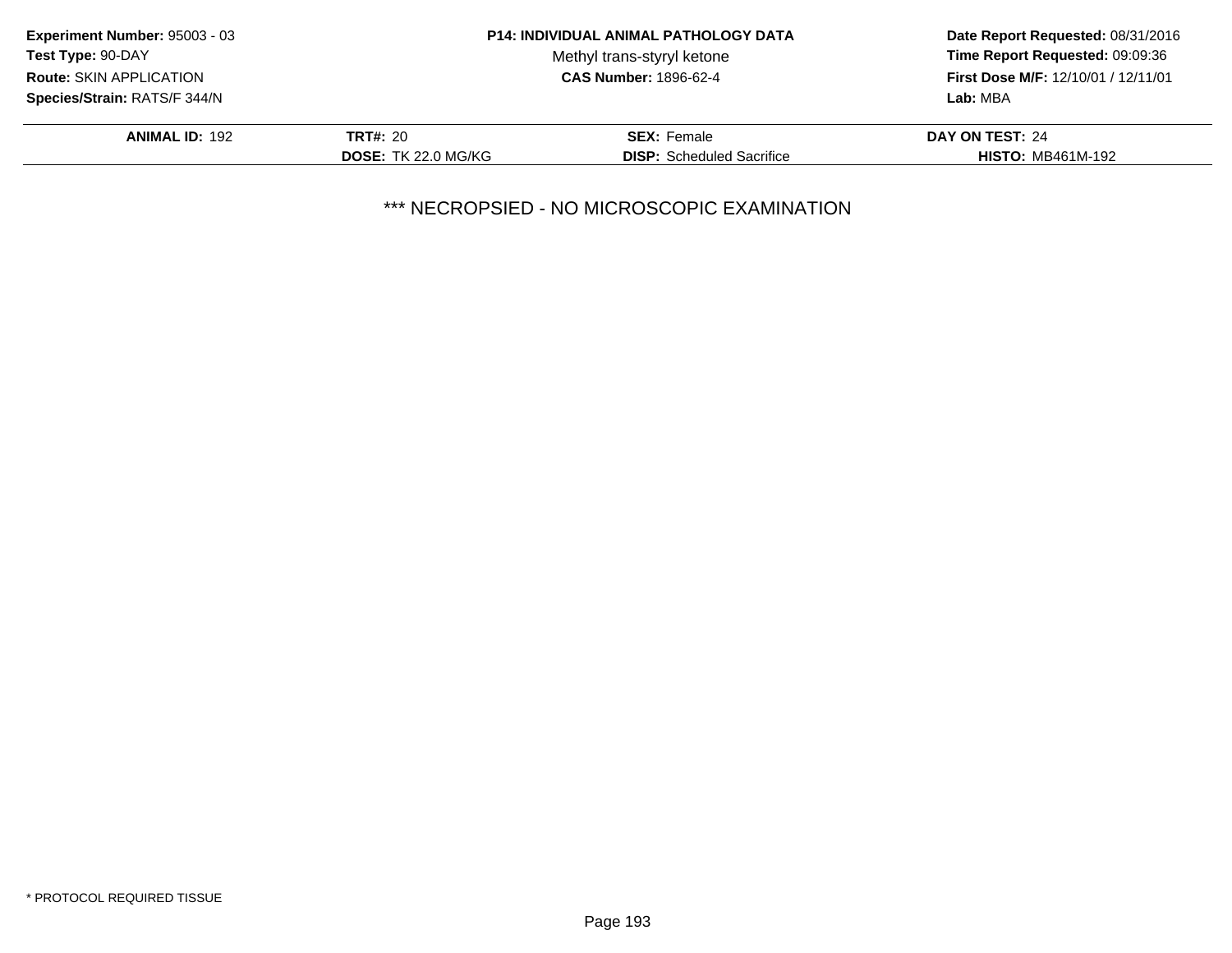| Experiment Number: 95003 - 03       |                            | <b>P14: INDIVIDUAL ANIMAL PATHOLOGY DATA</b> | Date Report Requested: 08/31/2016<br>Time Report Requested: 09:09:36<br><b>First Dose M/F: 12/10/01 / 12/11/01</b> |
|-------------------------------------|----------------------------|----------------------------------------------|--------------------------------------------------------------------------------------------------------------------|
| Test Type: 90-DAY                   |                            | Methyl trans-styryl ketone                   |                                                                                                                    |
| <b>Route: SKIN APPLICATION</b>      |                            | <b>CAS Number: 1896-62-4</b>                 |                                                                                                                    |
| <b>Species/Strain: RATS/F 344/N</b> |                            |                                              | Lab: MBA                                                                                                           |
| <b>ANIMAL ID: 193</b>               | <b>TRT#: 20</b>            | <b>SEX:</b> Female                           | DAY ON TEST: 24                                                                                                    |
|                                     | <b>DOSE: TK 22.0 MG/KG</b> | <b>DISP:</b> Scheduled Sacrifice             | <b>HISTO: MB461M-193</b>                                                                                           |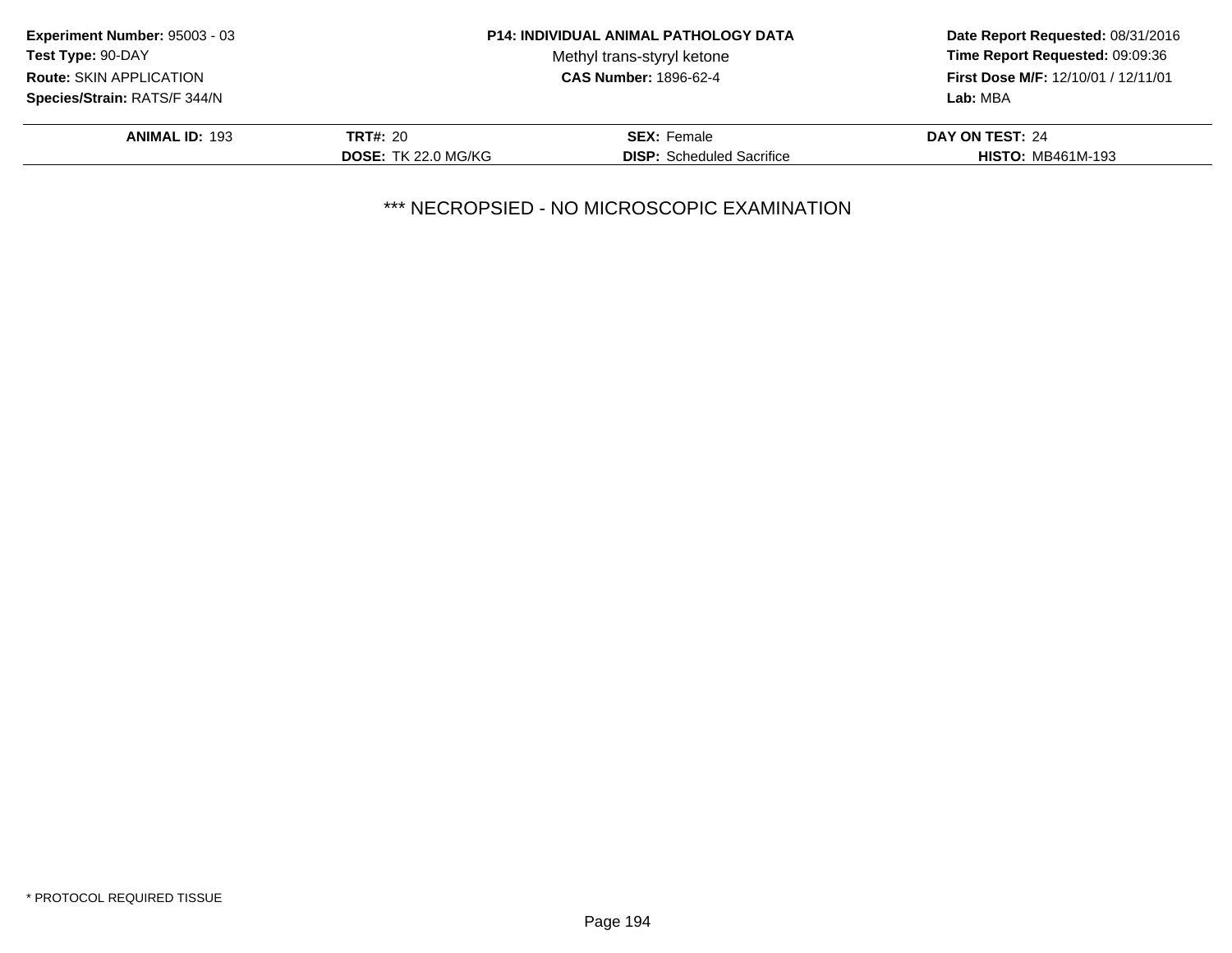| Experiment Number: 95003 - 03  |                            | <b>P14: INDIVIDUAL ANIMAL PATHOLOGY DATA</b> | Date Report Requested: 08/31/2016<br>Time Report Requested: 09:09:36<br>First Dose M/F: 12/10/01 / 12/11/01 |
|--------------------------------|----------------------------|----------------------------------------------|-------------------------------------------------------------------------------------------------------------|
| Test Type: 90-DAY              |                            | Methyl trans-styryl ketone                   |                                                                                                             |
| <b>Route: SKIN APPLICATION</b> |                            | <b>CAS Number: 1896-62-4</b>                 |                                                                                                             |
| Species/Strain: RATS/F 344/N   |                            |                                              | Lab: MBA                                                                                                    |
| <b>ANIMAL ID: 195</b>          | <b>TRT#: 20</b>            | <b>SEX:</b> Female                           | DAY ON TEST: 24                                                                                             |
|                                | <b>DOSE: TK 22.0 MG/KG</b> | <b>DISP:</b> Scheduled Sacrifice             | <b>HISTO: MB461M-195</b>                                                                                    |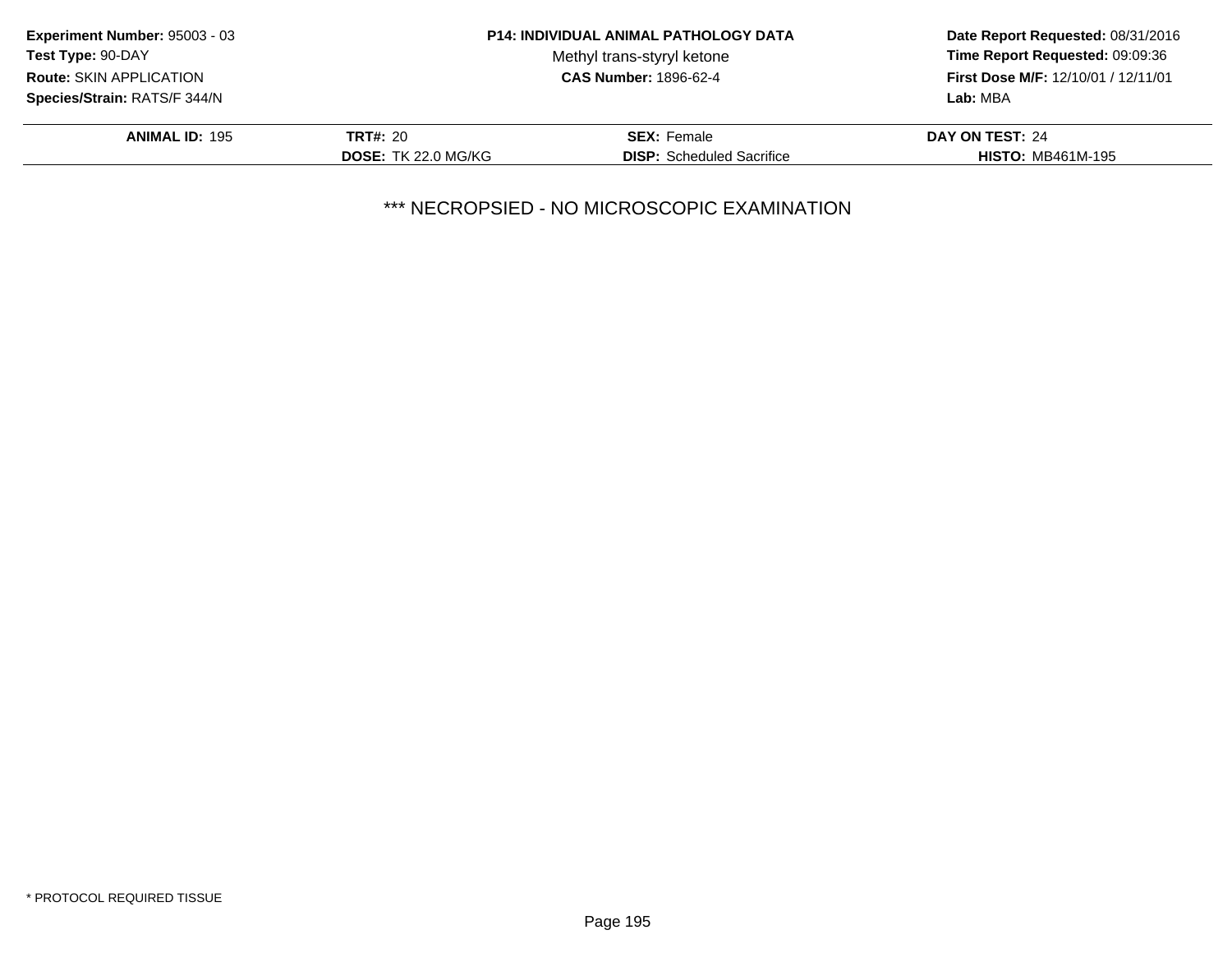| Experiment Number: 95003 - 03  |                            | <b>P14: INDIVIDUAL ANIMAL PATHOLOGY DATA</b> | Date Report Requested: 08/31/2016<br>Time Report Requested: 09:09:36<br>First Dose M/F: 12/10/01 / 12/11/01 |
|--------------------------------|----------------------------|----------------------------------------------|-------------------------------------------------------------------------------------------------------------|
| Test Type: 90-DAY              |                            | Methyl trans-styryl ketone                   |                                                                                                             |
| <b>Route: SKIN APPLICATION</b> |                            | <b>CAS Number: 1896-62-4</b>                 |                                                                                                             |
| Species/Strain: RATS/F 344/N   |                            |                                              | Lab: MBA                                                                                                    |
| <b>ANIMAL ID: 196</b>          | <b>TRT#: 20</b>            | <b>SEX:</b> Female                           | DAY ON TEST: 24                                                                                             |
|                                | <b>DOSE: TK 22.0 MG/KG</b> | <b>DISP:</b> Scheduled Sacrifice             | <b>HISTO: MB461M-196</b>                                                                                    |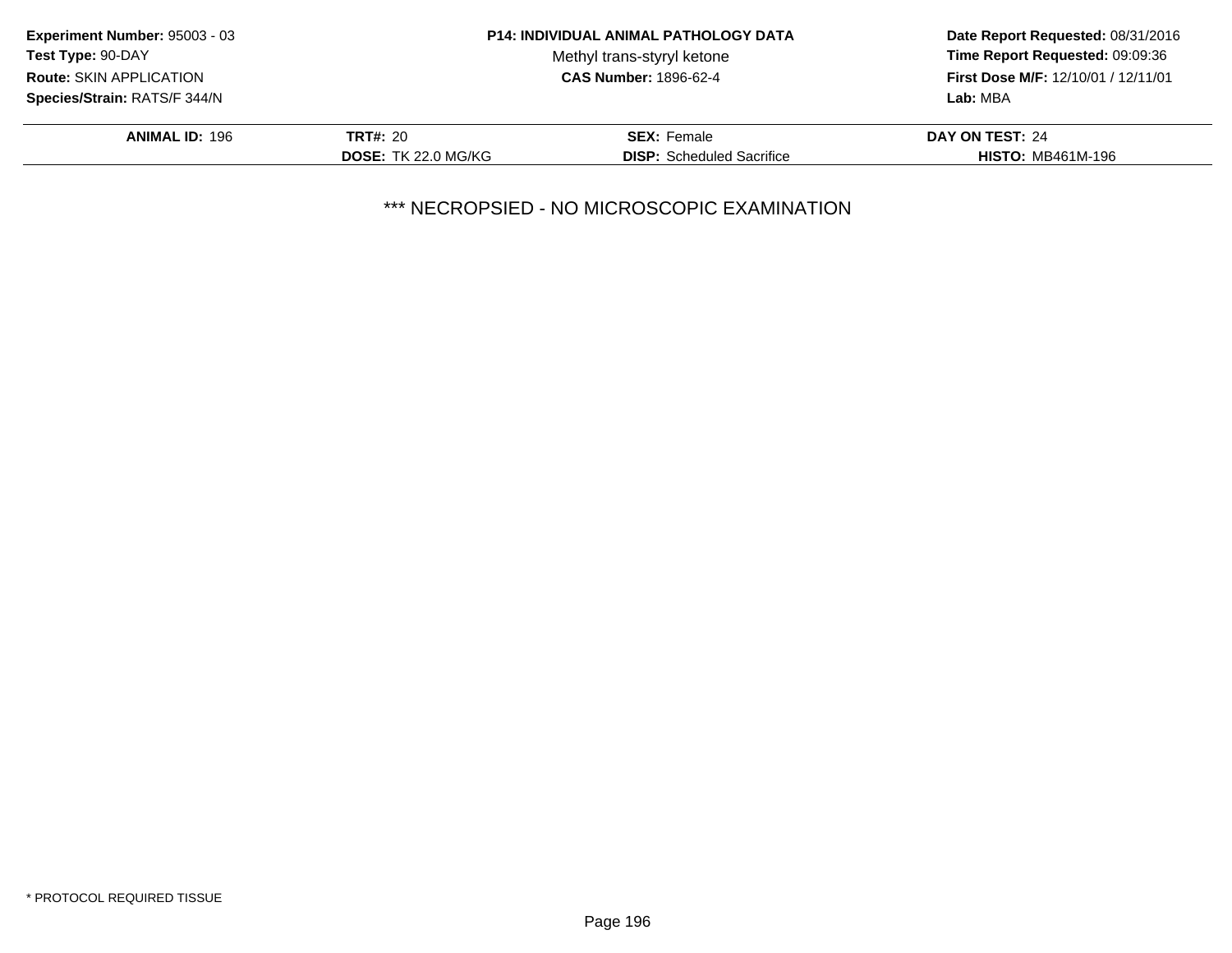| Experiment Number: 95003 - 03       |                            | <b>P14: INDIVIDUAL ANIMAL PATHOLOGY DATA</b> | Date Report Requested: 08/31/2016<br>Time Report Requested: 09:09:36<br><b>First Dose M/F: 12/10/01 / 12/11/01</b> |
|-------------------------------------|----------------------------|----------------------------------------------|--------------------------------------------------------------------------------------------------------------------|
| <b>Test Type: 90-DAY</b>            |                            | Methyl trans-styryl ketone                   |                                                                                                                    |
| <b>Route: SKIN APPLICATION</b>      |                            | <b>CAS Number: 1896-62-4</b>                 |                                                                                                                    |
| <b>Species/Strain: RATS/F 344/N</b> |                            |                                              | Lab: MBA                                                                                                           |
| <b>ANIMAL ID: 197</b>               | <b>TRT#: 20</b>            | <b>SEX: Female</b>                           | DAY ON TEST: 24                                                                                                    |
|                                     | <b>DOSE: TK 22.0 MG/KG</b> | <b>DISP:</b> Scheduled Sacrifice             | <b>HISTO: MB461M-197</b>                                                                                           |
|                                     |                            |                                              |                                                                                                                    |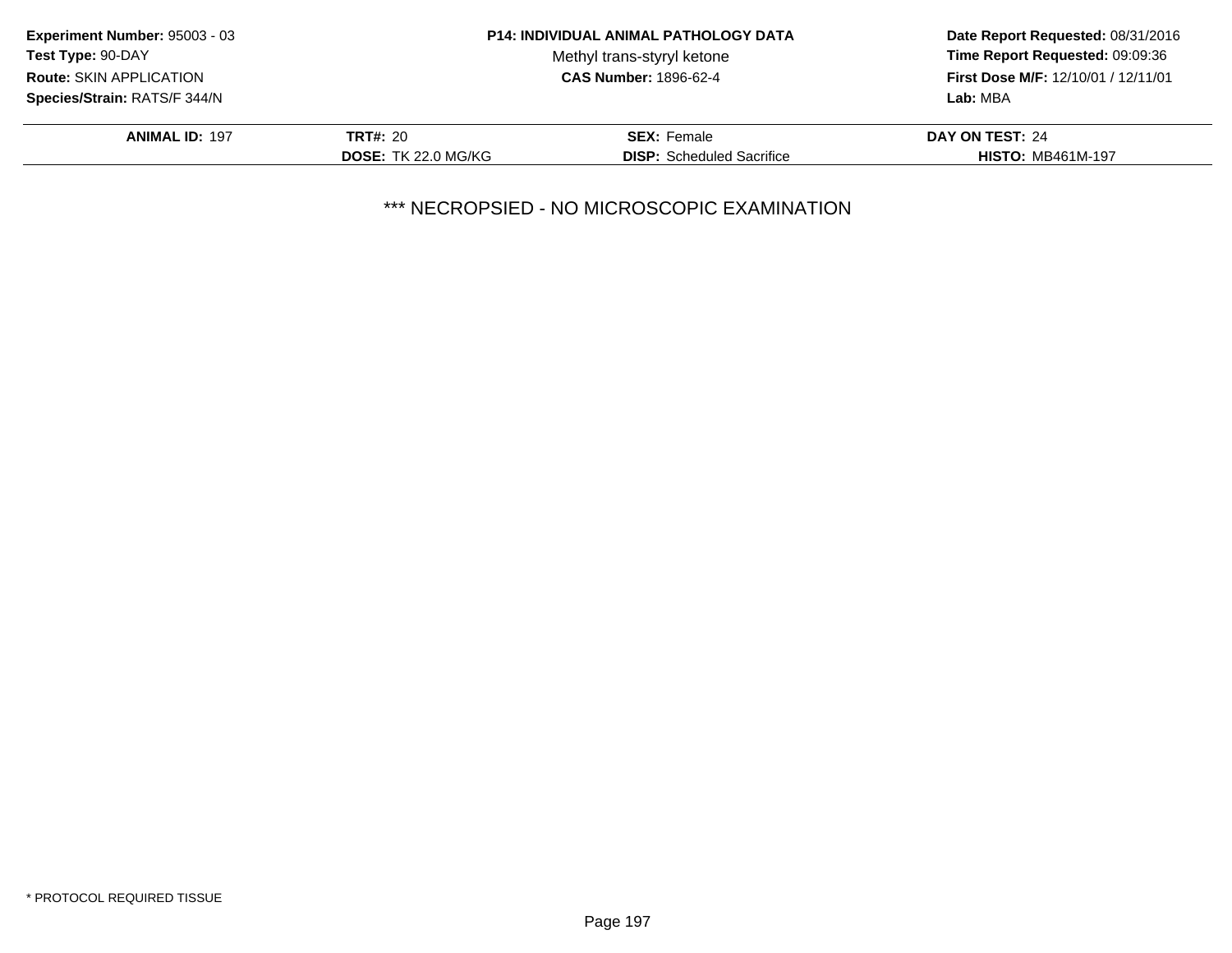| Experiment Number: 95003 - 03  |                            | <b>P14: INDIVIDUAL ANIMAL PATHOLOGY DATA</b> | Date Report Requested: 08/31/2016<br>Time Report Requested: 09:09:36<br>First Dose M/F: 12/10/01 / 12/11/01 |
|--------------------------------|----------------------------|----------------------------------------------|-------------------------------------------------------------------------------------------------------------|
| Test Type: 90-DAY              |                            | Methyl trans-styryl ketone                   |                                                                                                             |
| <b>Route: SKIN APPLICATION</b> |                            | <b>CAS Number: 1896-62-4</b>                 |                                                                                                             |
| Species/Strain: RATS/F 344/N   |                            |                                              | Lab: MBA                                                                                                    |
| <b>ANIMAL ID: 198</b>          | <b>TRT#: 20</b>            | <b>SEX:</b> Female                           | DAY ON TEST: 24                                                                                             |
|                                | <b>DOSE: TK 22.0 MG/KG</b> | <b>DISP:</b> Scheduled Sacrifice             | <b>HISTO: MB461M-198</b>                                                                                    |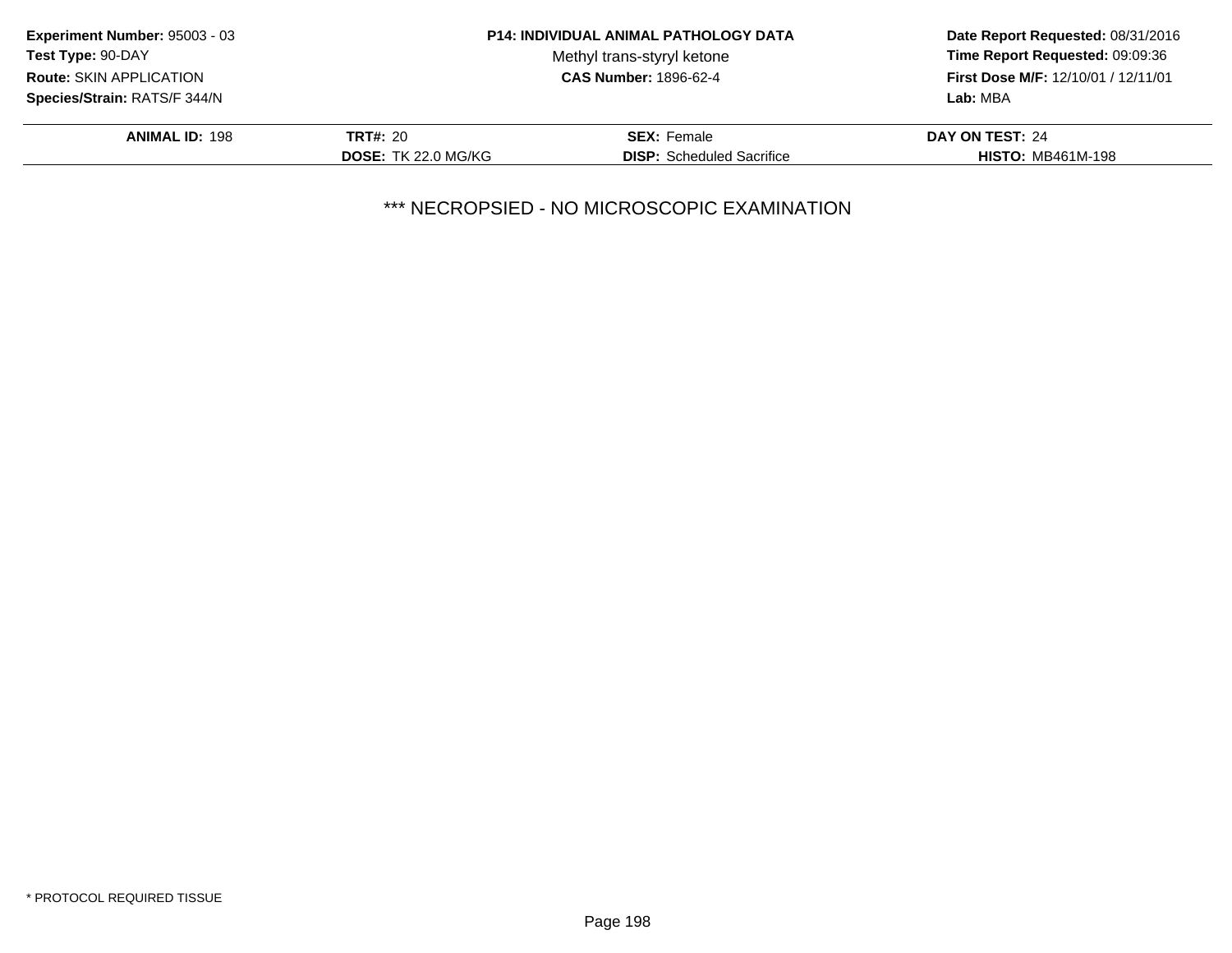| Experiment Number: 95003 - 03  |                            | <b>P14: INDIVIDUAL ANIMAL PATHOLOGY DATA</b> | Date Report Requested: 08/31/2016<br>Time Report Requested: 09:09:36<br>First Dose M/F: 12/10/01 / 12/11/01 |
|--------------------------------|----------------------------|----------------------------------------------|-------------------------------------------------------------------------------------------------------------|
| Test Type: 90-DAY              |                            | Methyl trans-styryl ketone                   |                                                                                                             |
| <b>Route: SKIN APPLICATION</b> |                            | <b>CAS Number: 1896-62-4</b>                 |                                                                                                             |
| Species/Strain: RATS/F 344/N   |                            |                                              | Lab: MBA                                                                                                    |
| <b>ANIMAL ID: 199</b>          | <b>TRT#: 20</b>            | <b>SEX:</b> Female                           | DAY ON TEST: 24                                                                                             |
|                                | <b>DOSE: TK 22.0 MG/KG</b> | <b>DISP:</b> Scheduled Sacrifice             | <b>HISTO: MB461M-199</b>                                                                                    |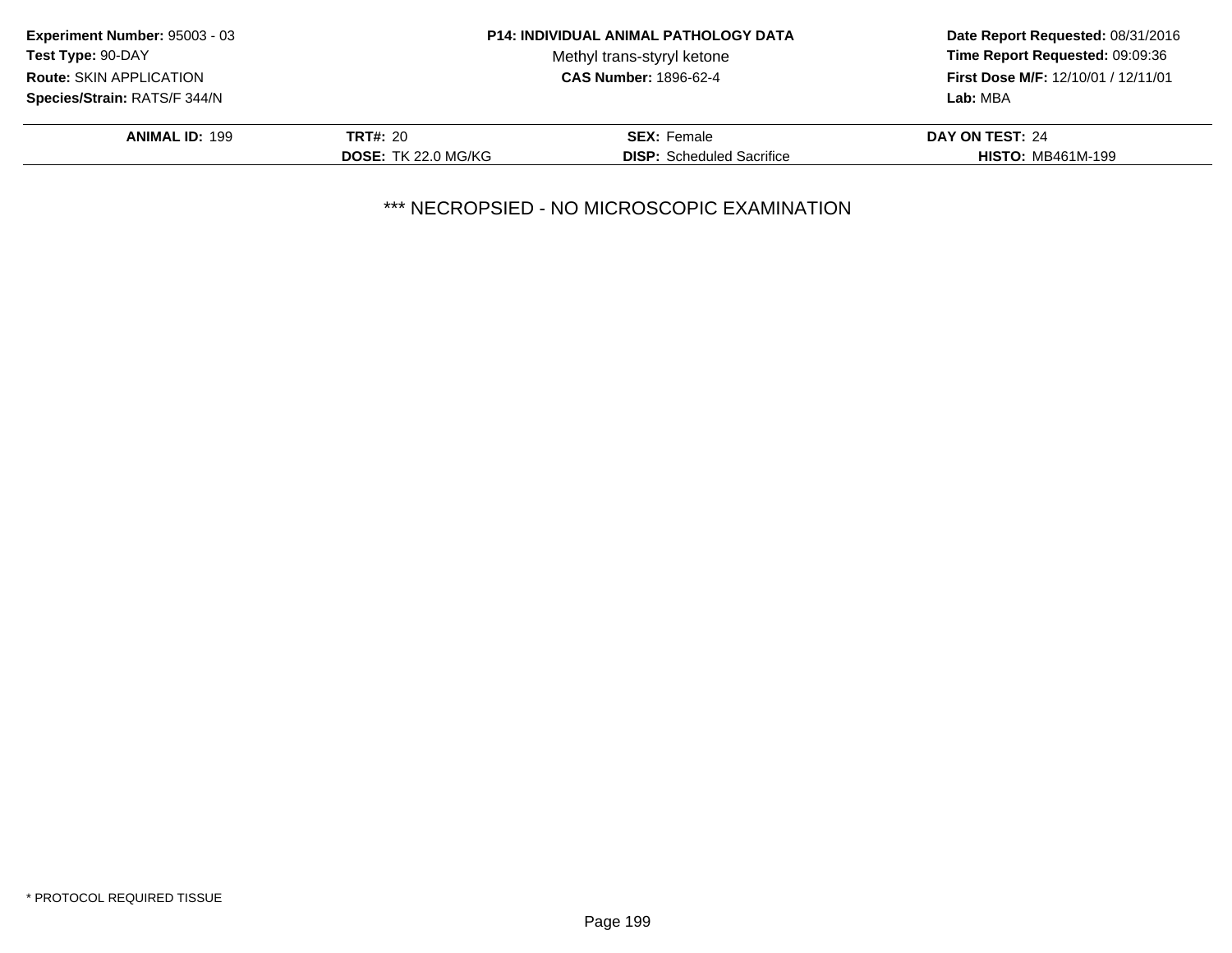| Experiment Number: 95003 - 03       |                            | <b>P14: INDIVIDUAL ANIMAL PATHOLOGY DATA</b> | Date Report Requested: 08/31/2016<br>Time Report Requested: 09:09:36<br><b>First Dose M/F: 12/10/01 / 12/11/01</b><br>Lab: MBA |
|-------------------------------------|----------------------------|----------------------------------------------|--------------------------------------------------------------------------------------------------------------------------------|
| Test Type: 90-DAY                   |                            | Methyl trans-styryl ketone                   |                                                                                                                                |
| <b>Route: SKIN APPLICATION</b>      |                            | <b>CAS Number: 1896-62-4</b>                 |                                                                                                                                |
| <b>Species/Strain: RATS/F 344/N</b> |                            |                                              |                                                                                                                                |
| <b>ANIMAL ID: 200</b>               | <b>TRT#: 20</b>            | <b>SEX: Female</b>                           | DAY ON TEST: 24                                                                                                                |
|                                     | <b>DOSE: TK 22.0 MG/KG</b> | <b>DISP:</b> Scheduled Sacrifice             | <b>HISTO: MB461M-200</b>                                                                                                       |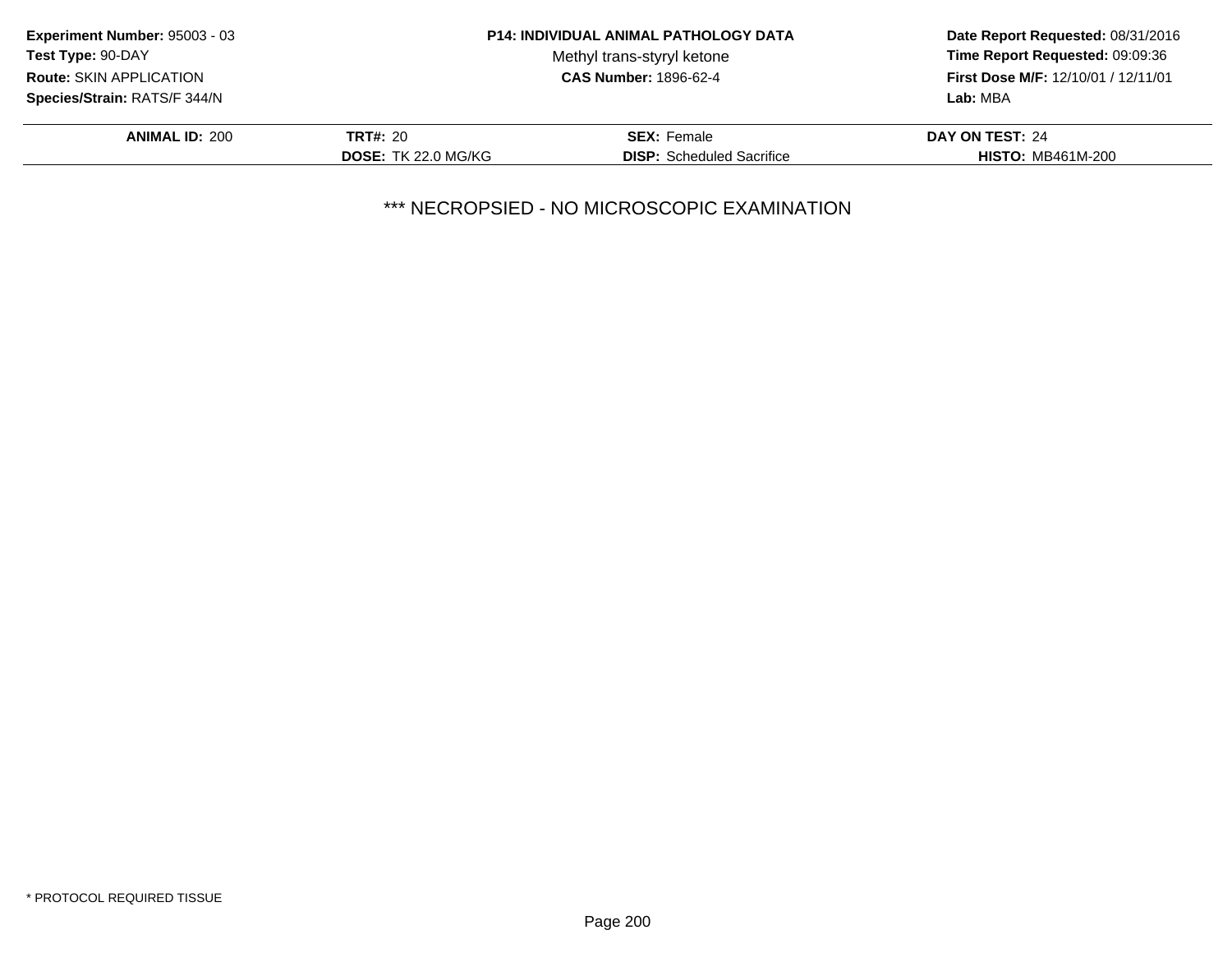| Experiment Number: 95003 - 03  |                            | <b>P14: INDIVIDUAL ANIMAL PATHOLOGY DATA</b> | Date Report Requested: 08/31/2016<br>Time Report Requested: 09:09:36<br><b>First Dose M/F: 12/10/01 / 12/11/01</b><br>Lab: MBA |
|--------------------------------|----------------------------|----------------------------------------------|--------------------------------------------------------------------------------------------------------------------------------|
| <b>Test Type: 90-DAY</b>       |                            | Methyl trans-styryl ketone                   |                                                                                                                                |
| <b>Route: SKIN APPLICATION</b> |                            | <b>CAS Number: 1896-62-4</b>                 |                                                                                                                                |
| Species/Strain: RATS/F 344/N   |                            |                                              |                                                                                                                                |
| <b>ANIMAL ID: 201</b>          | <b>TRT#: 21</b>            | <b>SEX: Female</b>                           | DAY ON TEST: 24                                                                                                                |
|                                | <b>DOSE: TK 44.0 MG/KG</b> | <b>DISP:</b> Scheduled Sacrifice             | <b>HISTO: MB461M-201</b>                                                                                                       |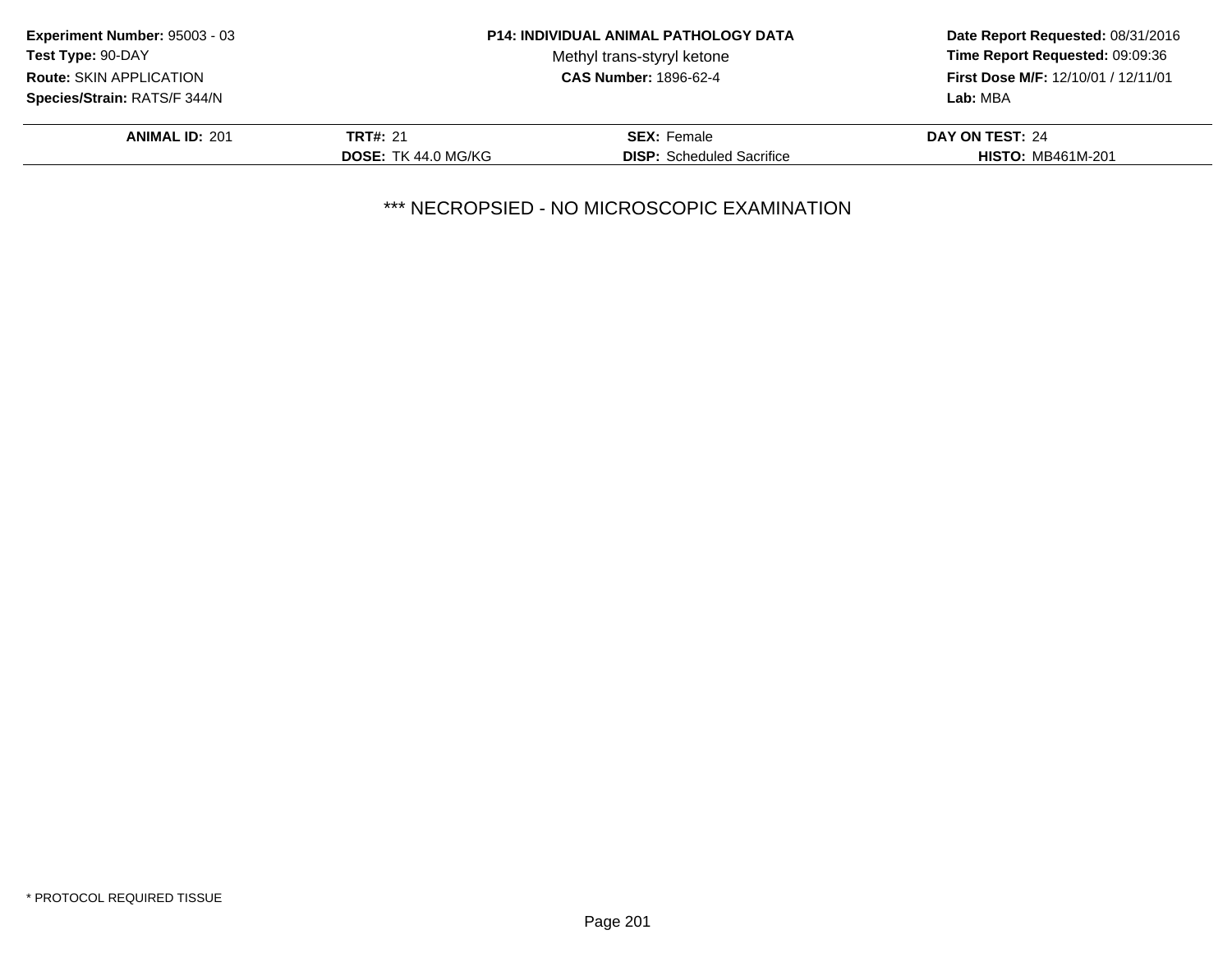| Experiment Number: 95003 - 03  |                            | <b>P14: INDIVIDUAL ANIMAL PATHOLOGY DATA</b> | Date Report Requested: 08/31/2016<br>Time Report Requested: 09:09:36<br><b>First Dose M/F: 12/10/01 / 12/11/01</b> |
|--------------------------------|----------------------------|----------------------------------------------|--------------------------------------------------------------------------------------------------------------------|
| Test Type: 90-DAY              |                            | Methyl trans-styryl ketone                   |                                                                                                                    |
| <b>Route: SKIN APPLICATION</b> |                            | <b>CAS Number: 1896-62-4</b>                 |                                                                                                                    |
| Species/Strain: RATS/F 344/N   |                            |                                              | Lab: MBA                                                                                                           |
| <b>ANIMAL ID: 202</b>          | <b>TRT#: 21</b>            | <b>SEX: Female</b>                           | DAY ON TEST: 24                                                                                                    |
|                                | <b>DOSE: TK 44.0 MG/KG</b> | <b>DISP:</b> Scheduled Sacrifice             | <b>HISTO: MB461M-202</b>                                                                                           |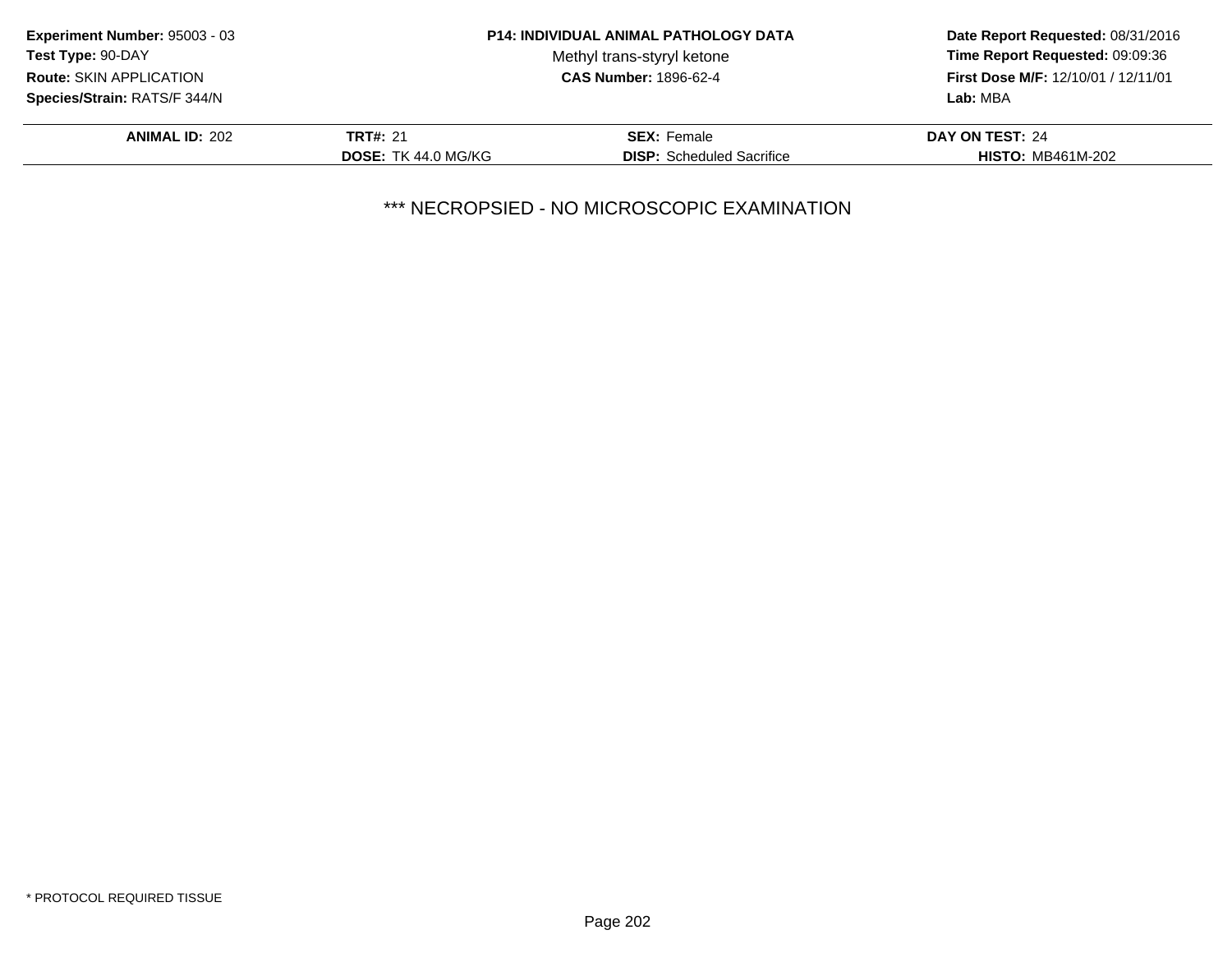| Experiment Number: 95003 - 03  |                            | <b>P14: INDIVIDUAL ANIMAL PATHOLOGY DATA</b> | Date Report Requested: 08/31/2016<br>Time Report Requested: 09:09:36<br><b>First Dose M/F: 12/10/01 / 12/11/01</b> |
|--------------------------------|----------------------------|----------------------------------------------|--------------------------------------------------------------------------------------------------------------------|
| Test Type: 90-DAY              |                            | Methyl trans-styryl ketone                   |                                                                                                                    |
| <b>Route: SKIN APPLICATION</b> |                            | <b>CAS Number: 1896-62-4</b>                 |                                                                                                                    |
| Species/Strain: RATS/F 344/N   |                            |                                              | Lab: MBA                                                                                                           |
| <b>ANIMAL ID: 203</b>          | <b>TRT#: 21</b>            | <b>SEX: Female</b>                           | DAY ON TEST: 24                                                                                                    |
|                                | <b>DOSE: TK 44.0 MG/KG</b> | <b>DISP:</b> Scheduled Sacrifice             | <b>HISTO: MB461M-203</b>                                                                                           |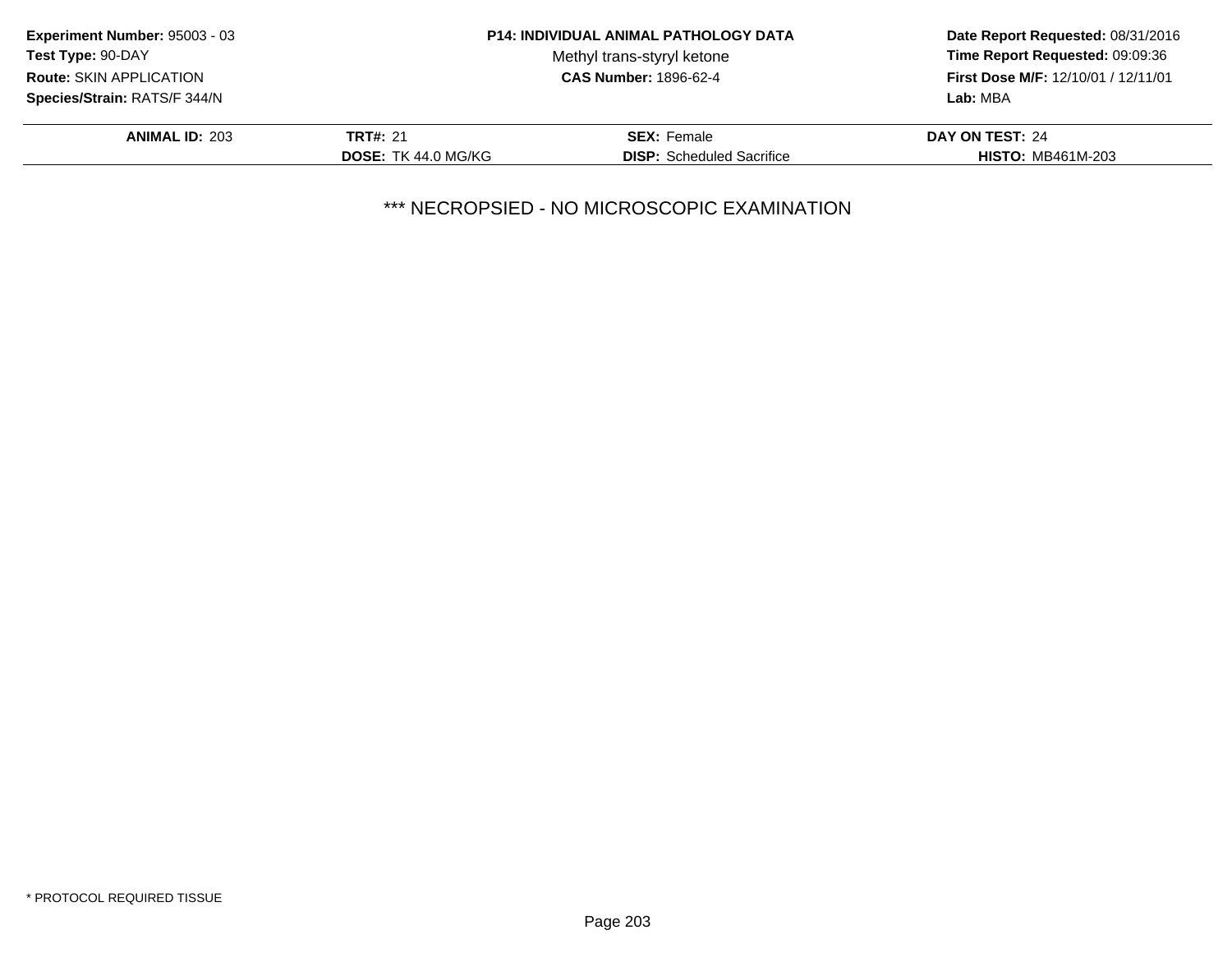| Experiment Number: 95003 - 03  |                            | <b>P14: INDIVIDUAL ANIMAL PATHOLOGY DATA</b> | Date Report Requested: 08/31/2016   |
|--------------------------------|----------------------------|----------------------------------------------|-------------------------------------|
| Test Type: 90-DAY              |                            | Methyl trans-styryl ketone                   | Time Report Requested: 09:09:36     |
| <b>Route: SKIN APPLICATION</b> |                            | <b>CAS Number: 1896-62-4</b>                 | First Dose M/F: 12/10/01 / 12/11/01 |
| Species/Strain: RATS/F 344/N   |                            |                                              | Lab: MBA                            |
| <b>ANIMAL ID: 204</b>          | <b>TRT#: 21</b>            | <b>SEX: Female</b>                           | DAY ON TEST: 24                     |
|                                | <b>DOSE: TK 44.0 MG/KG</b> | <b>DISP:</b> Scheduled Sacrifice             | <b>HISTO: MB461M-204</b>            |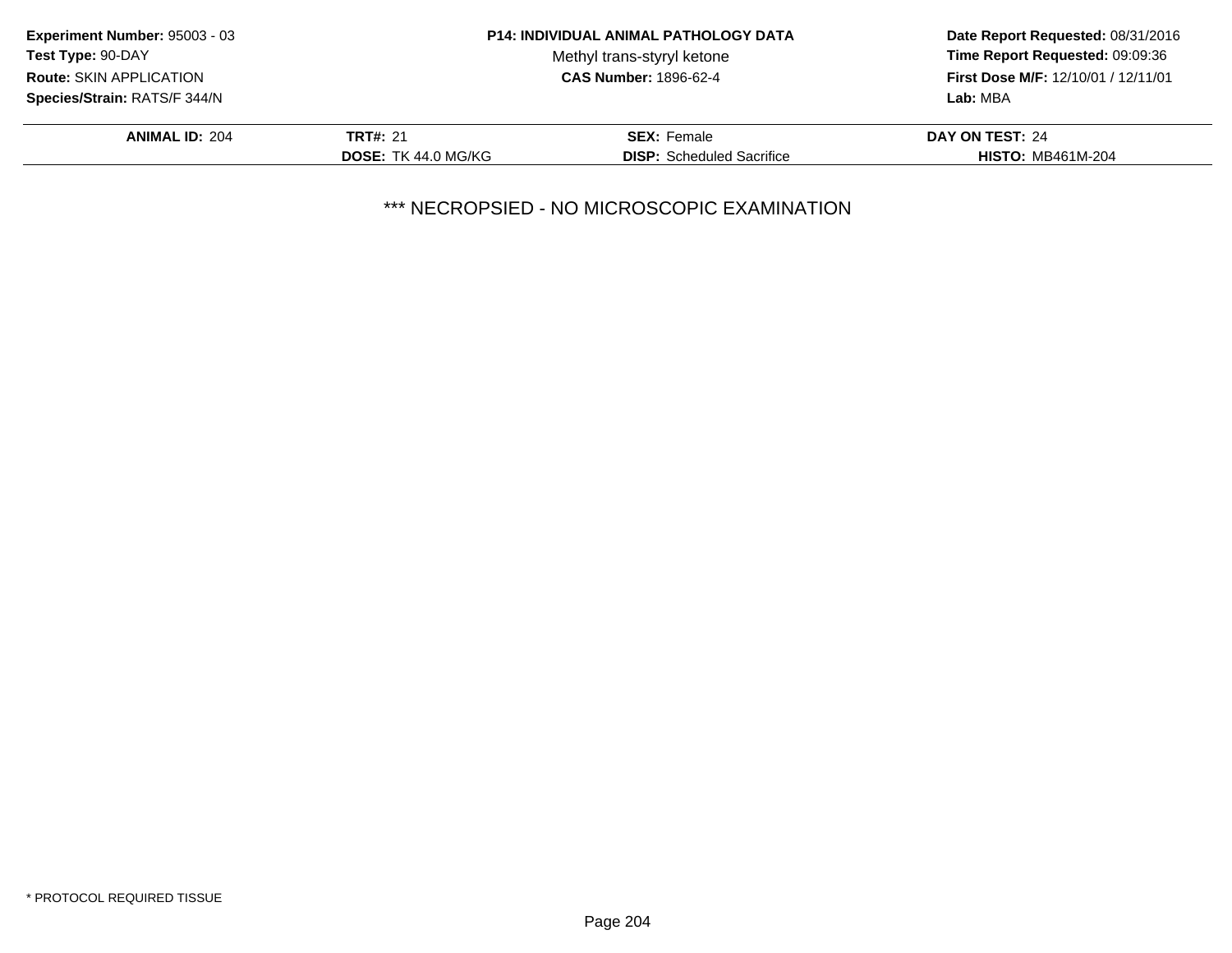| Experiment Number: 95003 - 03  |                            | <b>P14: INDIVIDUAL ANIMAL PATHOLOGY DATA</b> | Date Report Requested: 08/31/2016<br>Time Report Requested: 09:09:36<br><b>First Dose M/F: 12/10/01 / 12/11/01</b> |
|--------------------------------|----------------------------|----------------------------------------------|--------------------------------------------------------------------------------------------------------------------|
| Test Type: 90-DAY              |                            | Methyl trans-styryl ketone                   |                                                                                                                    |
| <b>Route: SKIN APPLICATION</b> |                            | <b>CAS Number: 1896-62-4</b>                 |                                                                                                                    |
| Species/Strain: RATS/F 344/N   |                            |                                              | Lab: MBA                                                                                                           |
| <b>ANIMAL ID: 205</b>          | <b>TRT#: 21</b>            | <b>SEX: Female</b>                           | DAY ON TEST: 24                                                                                                    |
|                                | <b>DOSE: TK 44.0 MG/KG</b> | <b>DISP:</b> Scheduled Sacrifice             | <b>HISTO: MB461M-205</b>                                                                                           |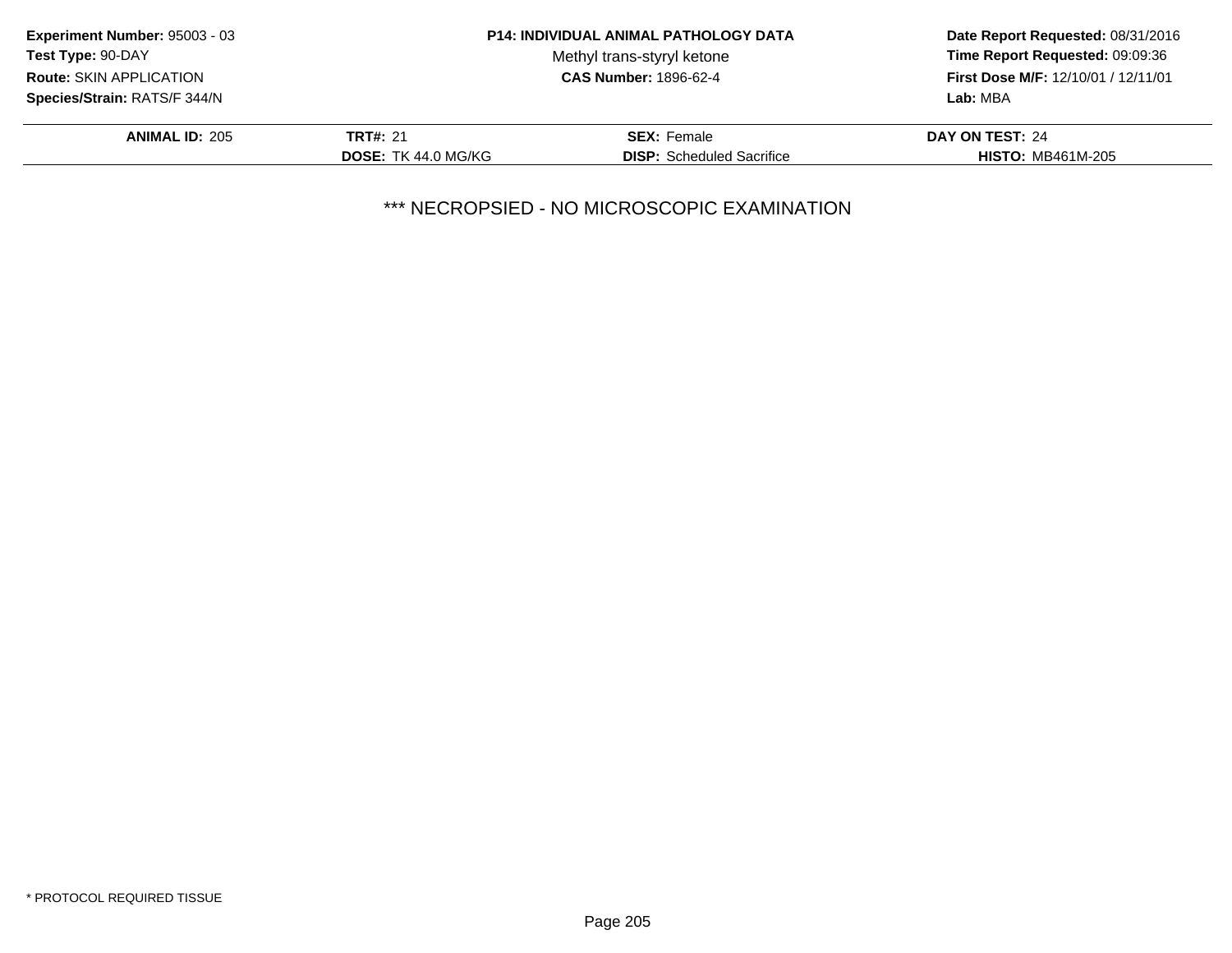| Experiment Number: 95003 - 03  |                            | <b>P14: INDIVIDUAL ANIMAL PATHOLOGY DATA</b> | Date Report Requested: 08/31/2016<br>Time Report Requested: 09:09:36<br><b>First Dose M/F: 12/10/01 / 12/11/01</b> |
|--------------------------------|----------------------------|----------------------------------------------|--------------------------------------------------------------------------------------------------------------------|
| Test Type: 90-DAY              |                            | Methyl trans-styryl ketone                   |                                                                                                                    |
| <b>Route: SKIN APPLICATION</b> |                            | <b>CAS Number: 1896-62-4</b>                 |                                                                                                                    |
| Species/Strain: RATS/F 344/N   |                            |                                              | Lab: MBA                                                                                                           |
| <b>ANIMAL ID: 206</b>          | <b>TRT#: 21</b>            | <b>SEX: Female</b>                           | DAY ON TEST: 24                                                                                                    |
|                                | <b>DOSE: TK 44.0 MG/KG</b> | <b>DISP:</b> Scheduled Sacrifice             | <b>HISTO: MB461M-206</b>                                                                                           |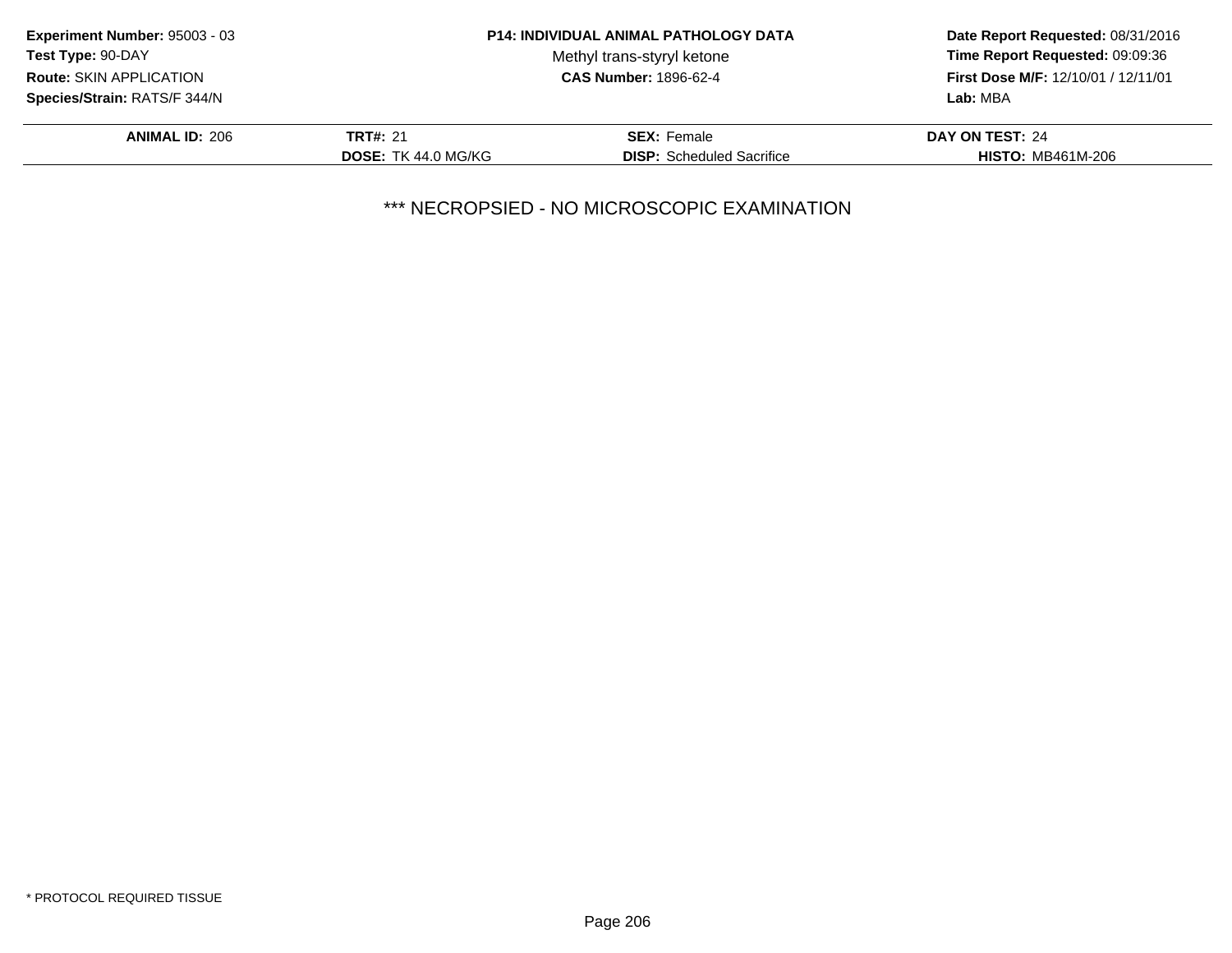| Experiment Number: 95003 - 03       |                            | <b>P14: INDIVIDUAL ANIMAL PATHOLOGY DATA</b> | Date Report Requested: 08/31/2016<br>Time Report Requested: 09:09:36<br><b>First Dose M/F: 12/10/01 / 12/11/01</b> |
|-------------------------------------|----------------------------|----------------------------------------------|--------------------------------------------------------------------------------------------------------------------|
| Test Type: 90-DAY                   |                            | Methyl trans-styryl ketone                   |                                                                                                                    |
| <b>Route: SKIN APPLICATION</b>      |                            | <b>CAS Number: 1896-62-4</b>                 |                                                                                                                    |
| <b>Species/Strain: RATS/F 344/N</b> |                            |                                              | Lab: MBA                                                                                                           |
| <b>ANIMAL ID: 207</b>               | <b>TRT#: 21</b>            | <b>SEX: Female</b>                           | DAY ON TEST: 24                                                                                                    |
|                                     | <b>DOSE: TK 44.0 MG/KG</b> | <b>DISP:</b> Scheduled Sacrifice             | <b>HISTO: MB461M-207</b>                                                                                           |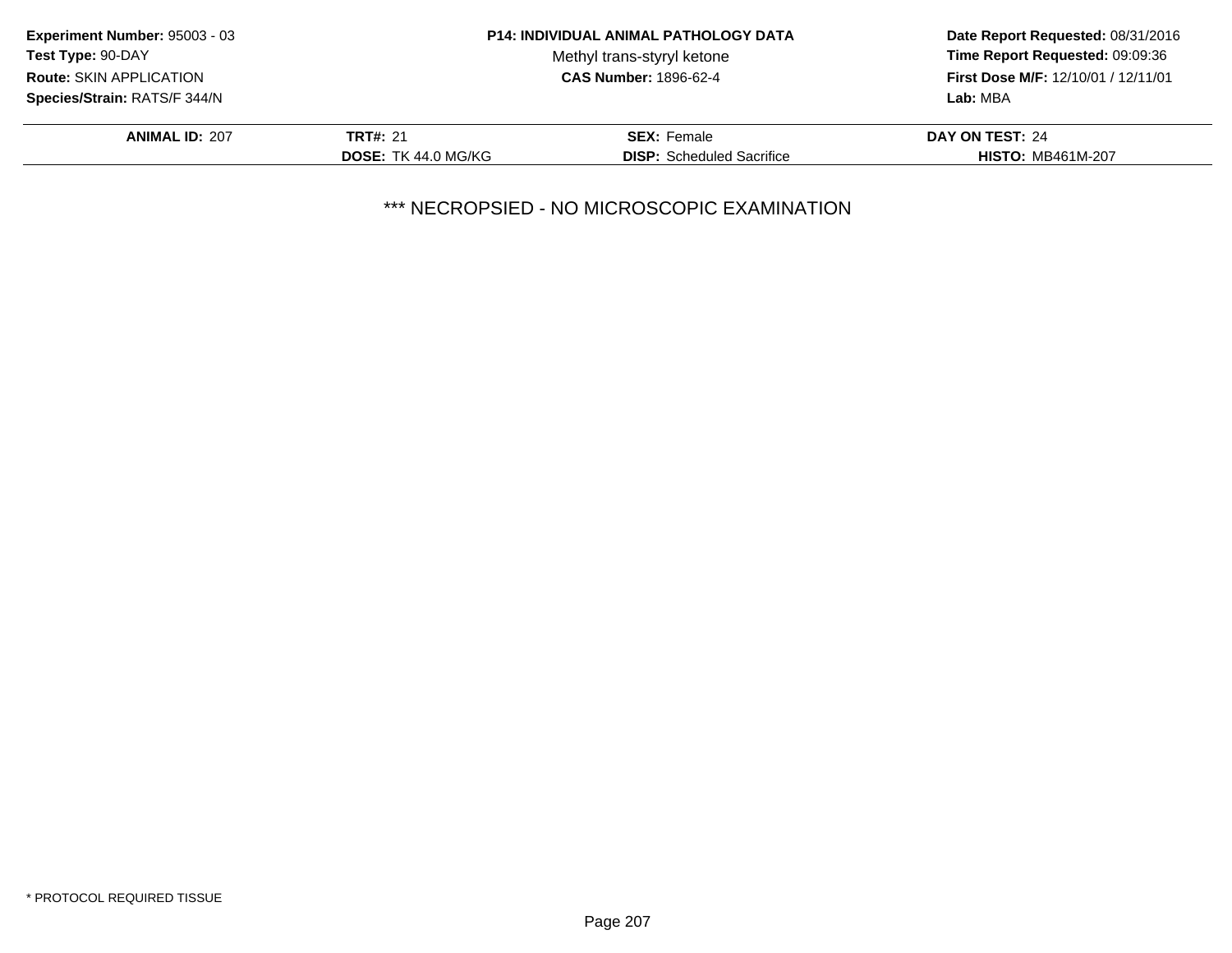| Experiment Number: 95003 - 03  |                            | <b>P14: INDIVIDUAL ANIMAL PATHOLOGY DATA</b> | Date Report Requested: 08/31/2016<br>Time Report Requested: 09:09:36<br><b>First Dose M/F: 12/10/01 / 12/11/01</b> |
|--------------------------------|----------------------------|----------------------------------------------|--------------------------------------------------------------------------------------------------------------------|
| Test Type: 90-DAY              |                            | Methyl trans-styryl ketone                   |                                                                                                                    |
| <b>Route: SKIN APPLICATION</b> |                            | <b>CAS Number: 1896-62-4</b>                 |                                                                                                                    |
| Species/Strain: RATS/F 344/N   |                            |                                              | Lab: MBA                                                                                                           |
| <b>ANIMAL ID: 208</b>          | <b>TRT#: 21</b>            | <b>SEX: Female</b>                           | DAY ON TEST: 24                                                                                                    |
|                                | <b>DOSE: TK 44.0 MG/KG</b> | <b>DISP:</b> Scheduled Sacrifice             | <b>HISTO: MB461M-208</b>                                                                                           |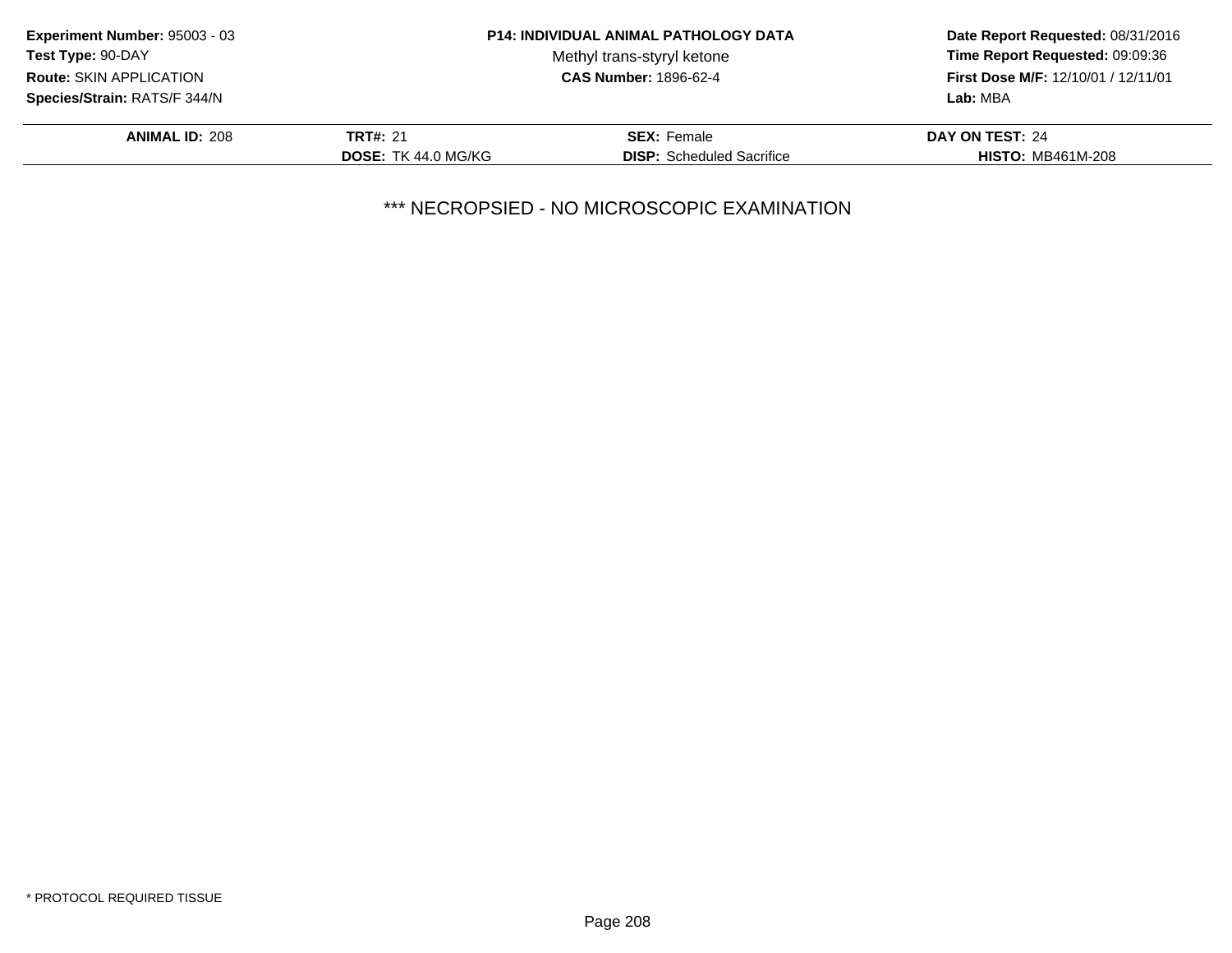| Experiment Number: 95003 - 03  |                            | <b>P14: INDIVIDUAL ANIMAL PATHOLOGY DATA</b> | Date Report Requested: 08/31/2016<br>Time Report Requested: 09:09:36<br><b>First Dose M/F: 12/10/01 / 12/11/01</b> |
|--------------------------------|----------------------------|----------------------------------------------|--------------------------------------------------------------------------------------------------------------------|
| Test Type: 90-DAY              |                            | Methyl trans-styryl ketone                   |                                                                                                                    |
| <b>Route: SKIN APPLICATION</b> |                            | <b>CAS Number: 1896-62-4</b>                 |                                                                                                                    |
| Species/Strain: RATS/F 344/N   |                            |                                              | Lab: MBA                                                                                                           |
| <b>ANIMAL ID: 209</b>          | <b>TRT#: 21</b>            | <b>SEX: Female</b>                           | DAY ON TEST: 24                                                                                                    |
|                                | <b>DOSE: TK 44.0 MG/KG</b> | <b>DISP:</b> Scheduled Sacrifice             | <b>HISTO: MB461M-209</b>                                                                                           |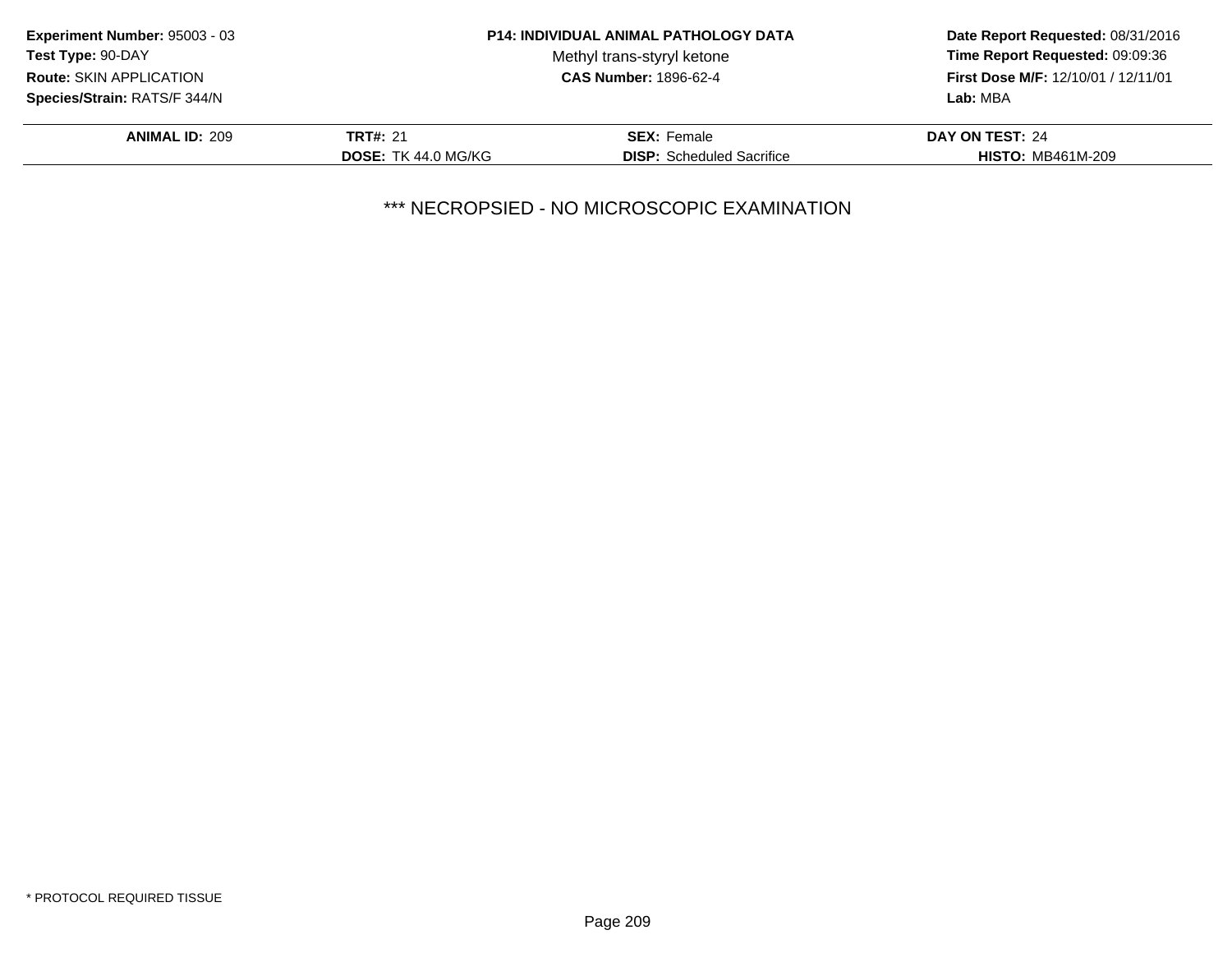| Experiment Number: 95003 - 03  |                            | <b>P14: INDIVIDUAL ANIMAL PATHOLOGY DATA</b> | Date Report Requested: 08/31/2016<br>Time Report Requested: 09:09:36<br><b>First Dose M/F: 12/10/01 / 12/11/01</b><br>Lab: MBA |
|--------------------------------|----------------------------|----------------------------------------------|--------------------------------------------------------------------------------------------------------------------------------|
| <b>Test Type: 90-DAY</b>       |                            | Methyl trans-styryl ketone                   |                                                                                                                                |
| <b>Route: SKIN APPLICATION</b> |                            | <b>CAS Number: 1896-62-4</b>                 |                                                                                                                                |
| Species/Strain: RATS/F 344/N   |                            |                                              |                                                                                                                                |
| <b>ANIMAL ID: 210</b>          | <b>TRT#: 21</b>            | <b>SEX: Female</b>                           | DAY ON TEST: 24                                                                                                                |
|                                | <b>DOSE: TK 44.0 MG/KG</b> | <b>DISP:</b> Scheduled Sacrifice             | <b>HISTO: MB461M-210</b>                                                                                                       |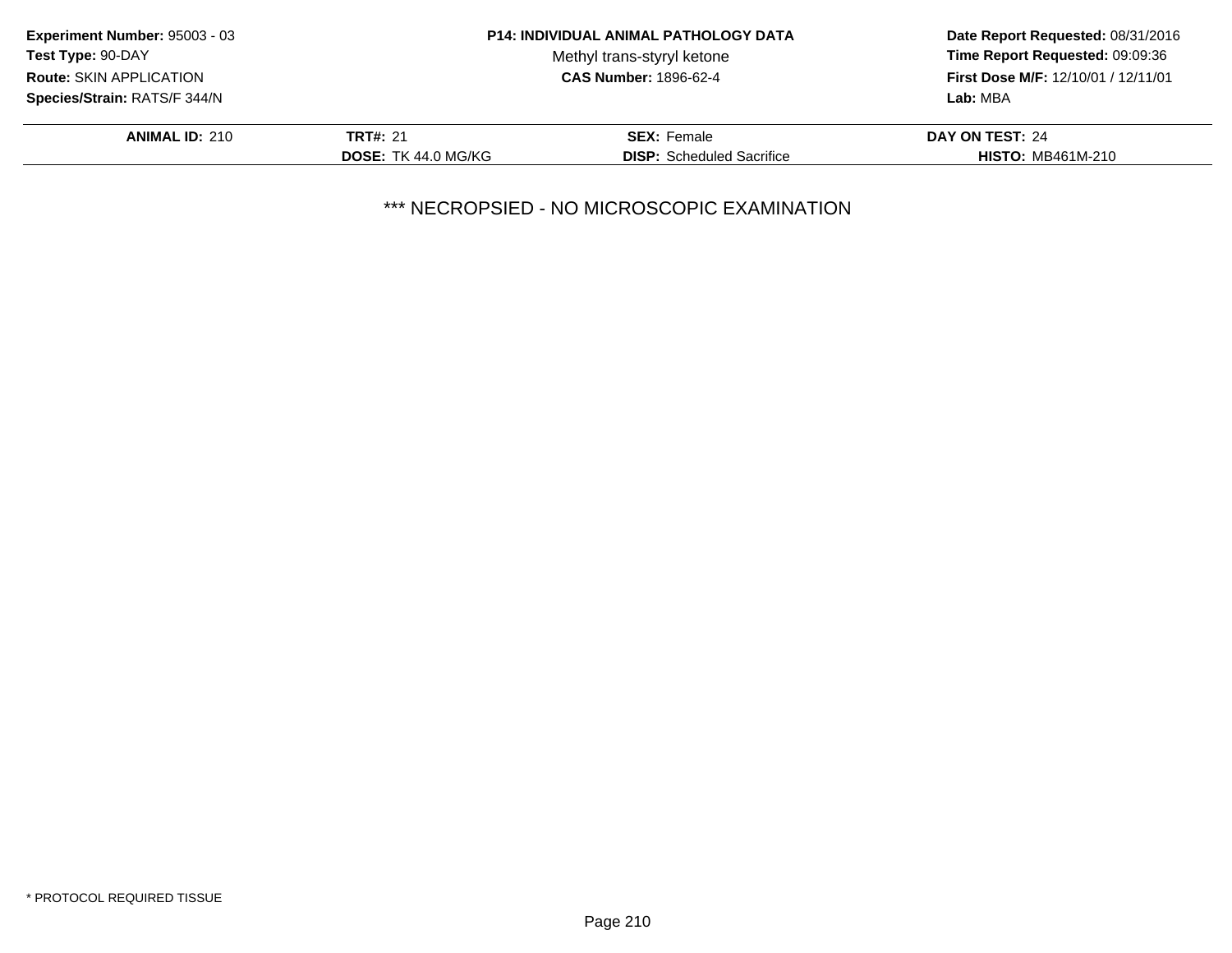| Experiment Number: 95003 - 03  |                            | <b>P14: INDIVIDUAL ANIMAL PATHOLOGY DATA</b> | Date Report Requested: 08/31/2016<br>Time Report Requested: 09:09:36<br>First Dose M/F: 12/10/01 / 12/11/01 |
|--------------------------------|----------------------------|----------------------------------------------|-------------------------------------------------------------------------------------------------------------|
| Test Type: 90-DAY              |                            | Methyl trans-styryl ketone                   |                                                                                                             |
| <b>Route: SKIN APPLICATION</b> |                            | <b>CAS Number: 1896-62-4</b>                 |                                                                                                             |
| Species/Strain: RATS/F 344/N   |                            |                                              | Lab: MBA                                                                                                    |
| <b>ANIMAL ID: 211</b>          | <b>TRT#: 22</b>            | <b>SEX: Female</b>                           | DAY ON TEST: 24                                                                                             |
|                                | <b>DOSE: TK 87.5 MG/KG</b> | <b>DISP:</b> Scheduled Sacrifice             | <b>HISTO: MB461M-211</b>                                                                                    |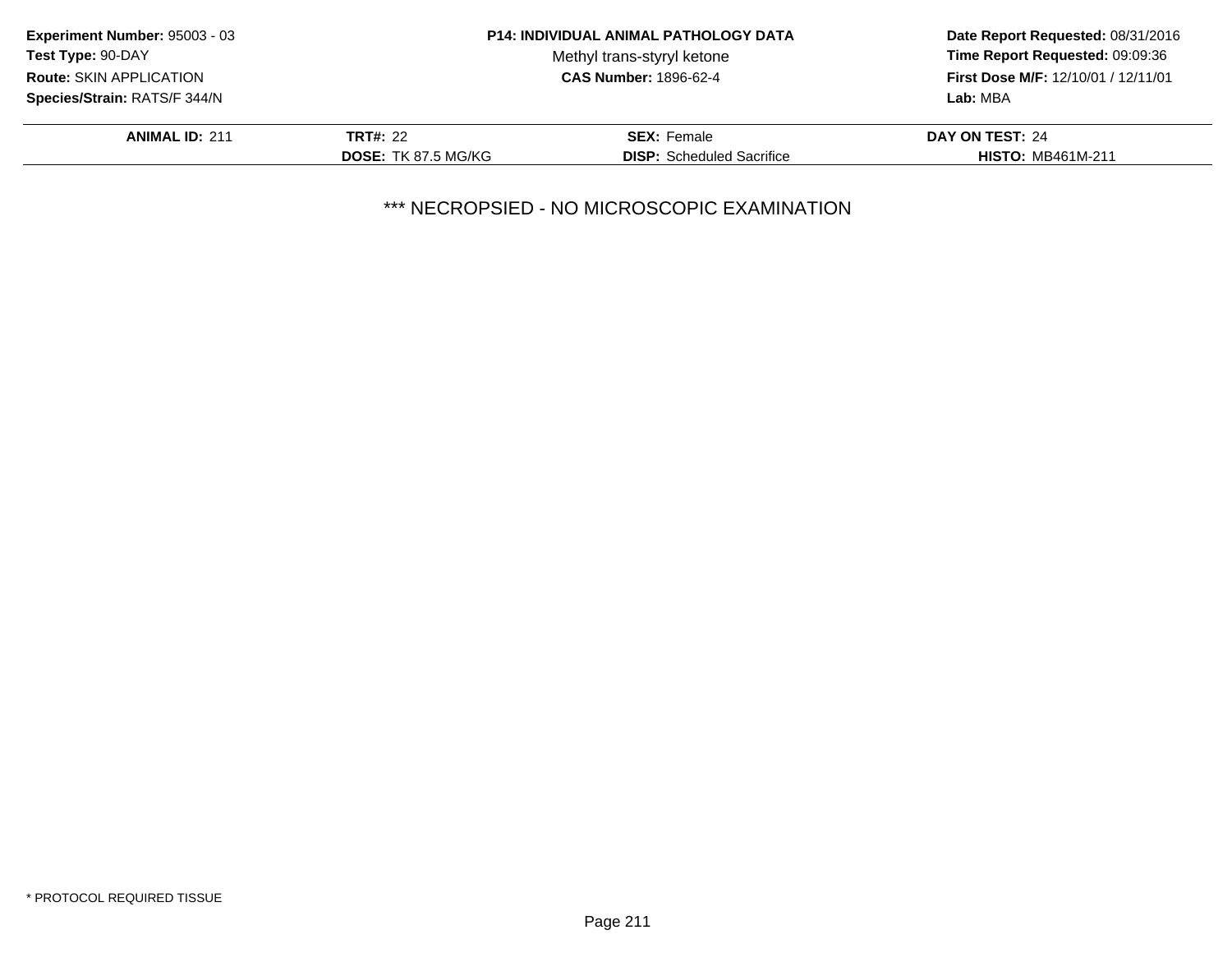| Experiment Number: 95003 - 03  |                            | <b>P14: INDIVIDUAL ANIMAL PATHOLOGY DATA</b> | Date Report Requested: 08/31/2016<br>Time Report Requested: 09:09:36<br>First Dose M/F: 12/10/01 / 12/11/01<br>Lab: MBA |
|--------------------------------|----------------------------|----------------------------------------------|-------------------------------------------------------------------------------------------------------------------------|
| Test Type: 90-DAY              |                            | Methyl trans-styryl ketone                   |                                                                                                                         |
| <b>Route: SKIN APPLICATION</b> |                            | <b>CAS Number: 1896-62-4</b>                 |                                                                                                                         |
| Species/Strain: RATS/F 344/N   |                            |                                              |                                                                                                                         |
| <b>ANIMAL ID: 212</b>          | <b>TRT#: 22</b>            | <b>SEX: Female</b>                           | DAY ON TEST: 4                                                                                                          |
|                                | <b>DOSE: TK 87.5 MG/KG</b> | <b>DISP:</b> Accidentally Killed             | <b>HISTO: MB461M-212</b>                                                                                                |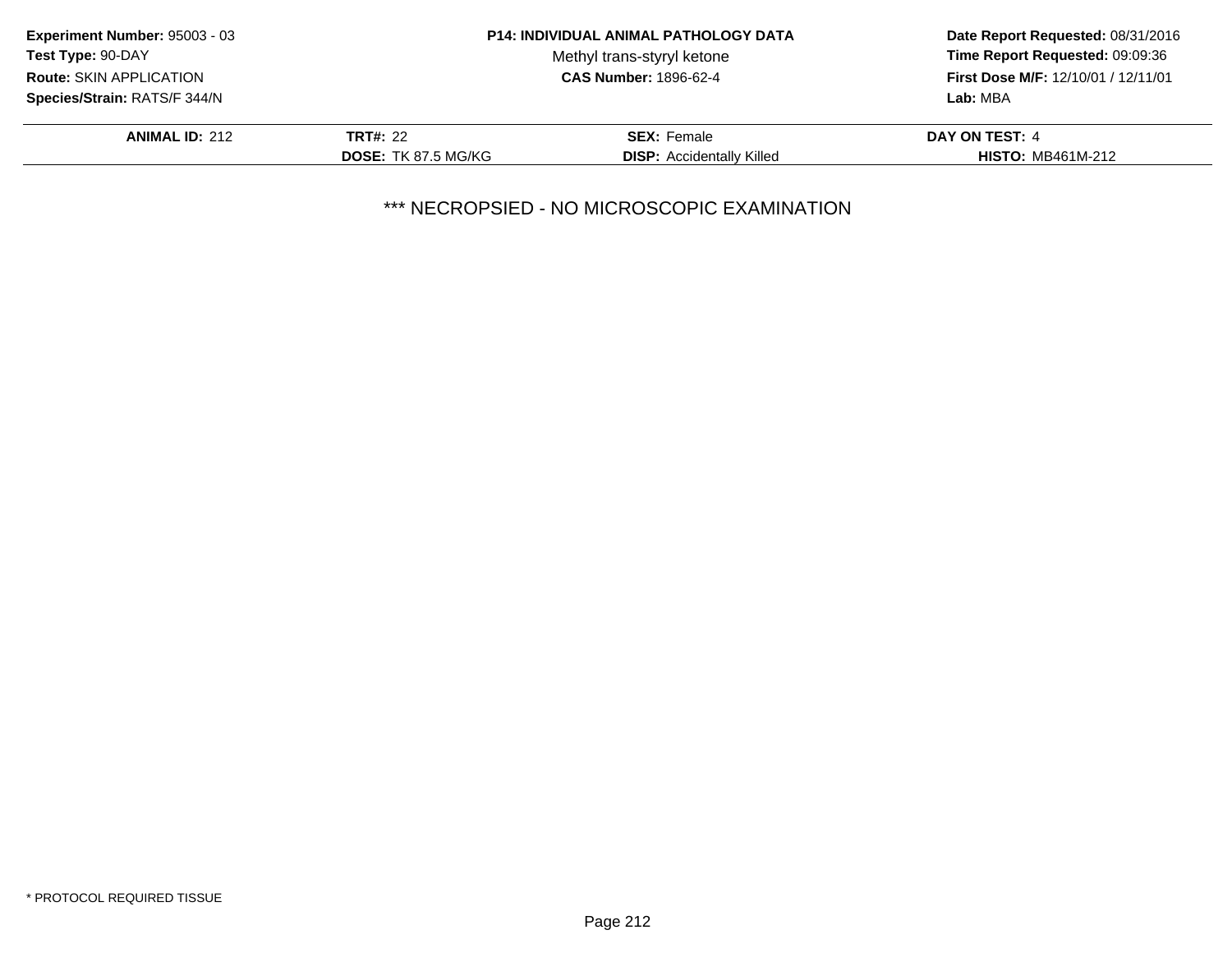| Experiment Number: 95003 - 03 |                            | <b>P14: INDIVIDUAL ANIMAL PATHOLOGY DATA</b> | Date Report Requested: 08/31/2016<br>Time Report Requested: 09:09:36<br>First Dose M/F: 12/10/01 / 12/11/01 |
|-------------------------------|----------------------------|----------------------------------------------|-------------------------------------------------------------------------------------------------------------|
| Test Type: 90-DAY             |                            | Methyl trans-styryl ketone                   |                                                                                                             |
| Route: SKIN APPLICATION       |                            | <b>CAS Number: 1896-62-4</b>                 |                                                                                                             |
| Species/Strain: RATS/F 344/N  |                            |                                              | Lab: MBA                                                                                                    |
| <b>ANIMAL ID: 213</b>         | <b>TRT#: 22</b>            | <b>SEX: Female</b>                           | DAY ON TEST: 24                                                                                             |
|                               | <b>DOSE: TK 87.5 MG/KG</b> | <b>DISP:</b> Scheduled Sacrifice             | <b>HISTO: MB461M-213</b>                                                                                    |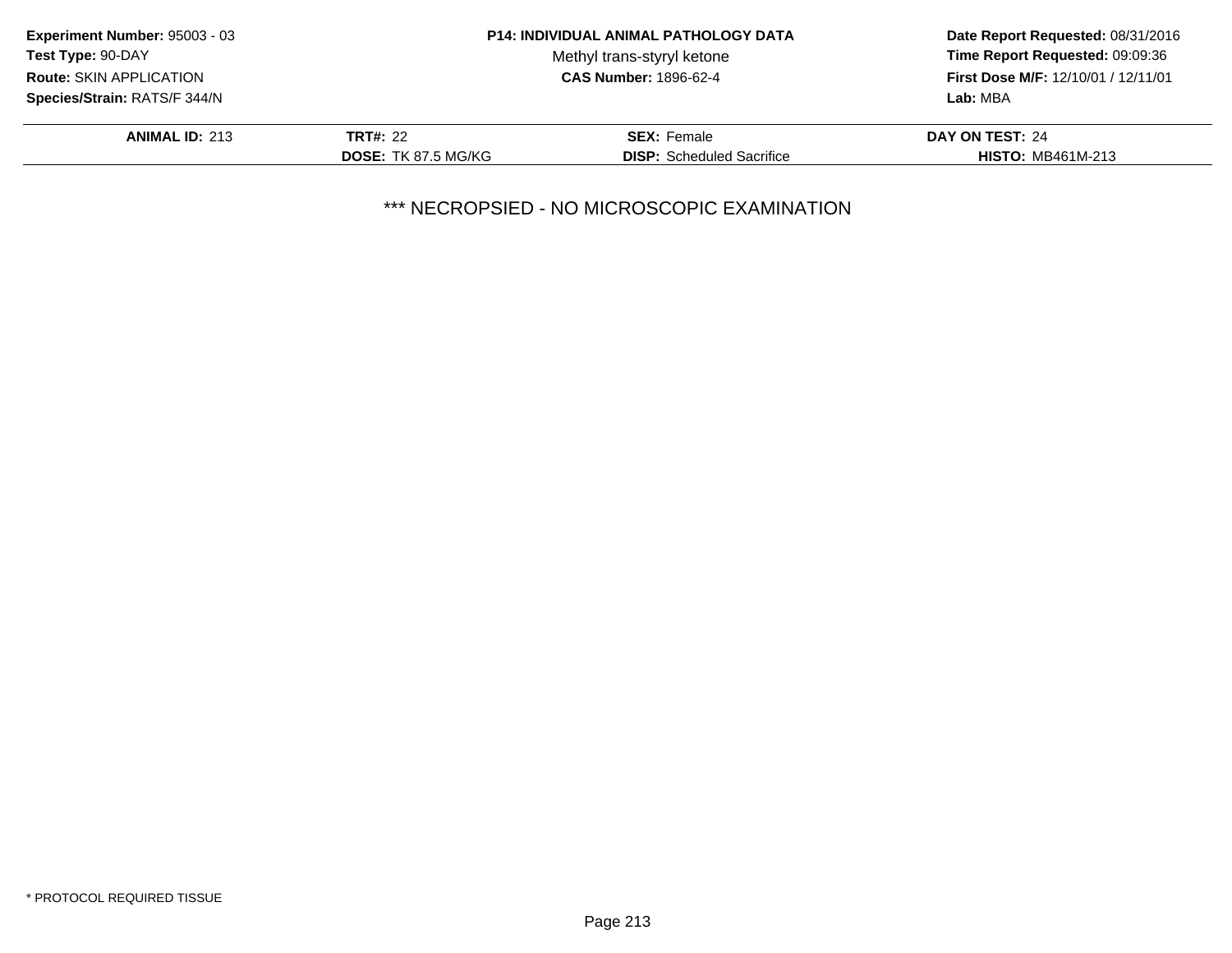| Experiment Number: 95003 - 03 |                            | <b>P14: INDIVIDUAL ANIMAL PATHOLOGY DATA</b> | Date Report Requested: 08/31/2016<br>Time Report Requested: 09:09:36<br>First Dose M/F: 12/10/01 / 12/11/01 |
|-------------------------------|----------------------------|----------------------------------------------|-------------------------------------------------------------------------------------------------------------|
| Test Type: 90-DAY             |                            | Methyl trans-styryl ketone                   |                                                                                                             |
| Route: SKIN APPLICATION       |                            | <b>CAS Number: 1896-62-4</b>                 |                                                                                                             |
| Species/Strain: RATS/F 344/N  |                            |                                              | Lab: MBA                                                                                                    |
| <b>ANIMAL ID: 214</b>         | <b>TRT#: 22</b>            | <b>SEX: Female</b>                           | DAY ON TEST: 24                                                                                             |
|                               | <b>DOSE: TK 87.5 MG/KG</b> | <b>DISP:</b> Scheduled Sacrifice             | <b>HISTO: MB461M-214</b>                                                                                    |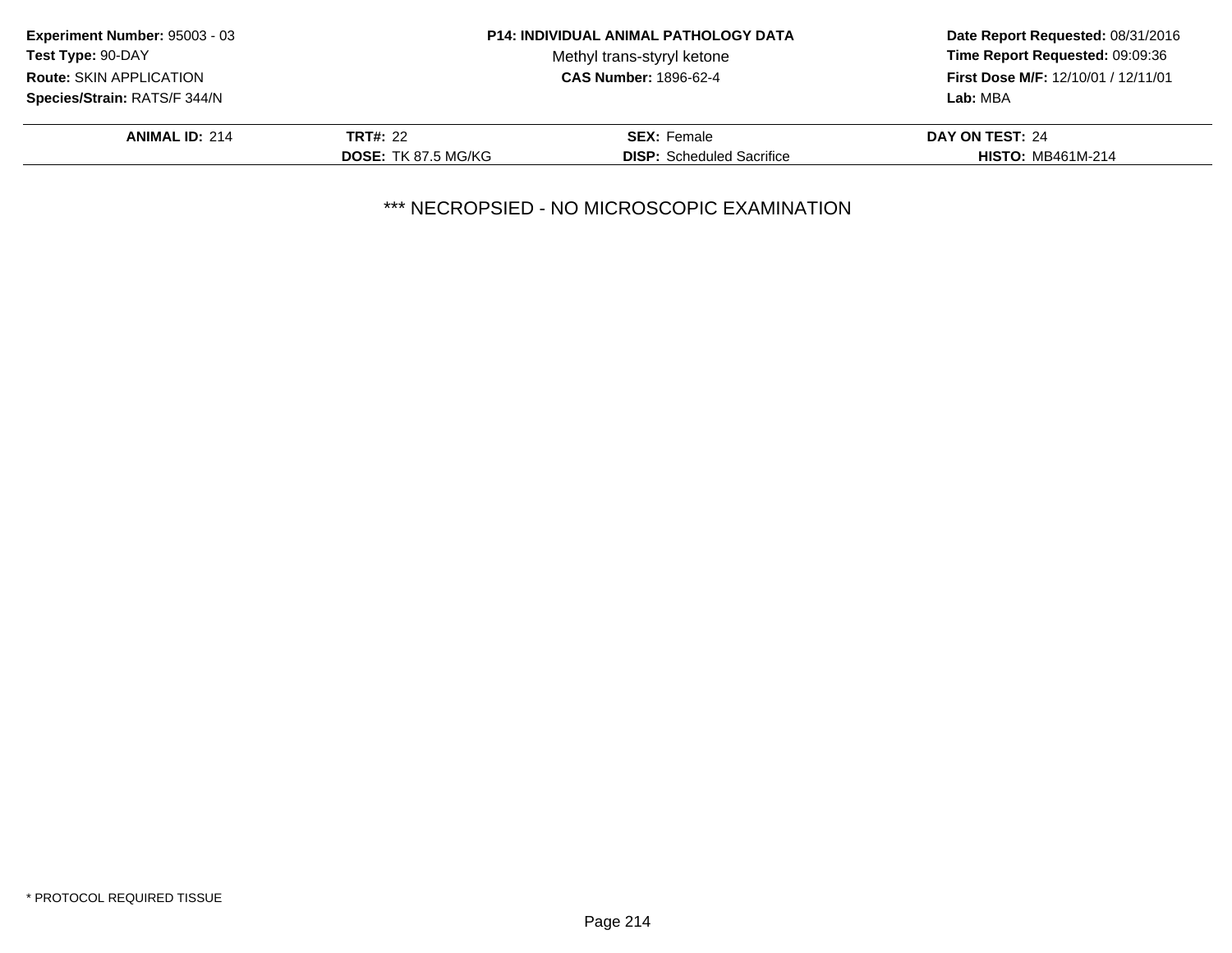| Experiment Number: 95003 - 03 |                            | <b>P14: INDIVIDUAL ANIMAL PATHOLOGY DATA</b> | Date Report Requested: 08/31/2016<br>Time Report Requested: 09:09:36<br>First Dose M/F: 12/10/01 / 12/11/01 |
|-------------------------------|----------------------------|----------------------------------------------|-------------------------------------------------------------------------------------------------------------|
| Test Type: 90-DAY             |                            | Methyl trans-styryl ketone                   |                                                                                                             |
| Route: SKIN APPLICATION       |                            | <b>CAS Number: 1896-62-4</b>                 |                                                                                                             |
| Species/Strain: RATS/F 344/N  |                            |                                              | Lab: MBA                                                                                                    |
| <b>ANIMAL ID: 215</b>         | <b>TRT#: 22</b>            | <b>SEX: Female</b>                           | DAY ON TEST: 24                                                                                             |
|                               | <b>DOSE: TK 87.5 MG/KG</b> | <b>DISP:</b> Scheduled Sacrifice             | <b>HISTO: MB461M-215</b>                                                                                    |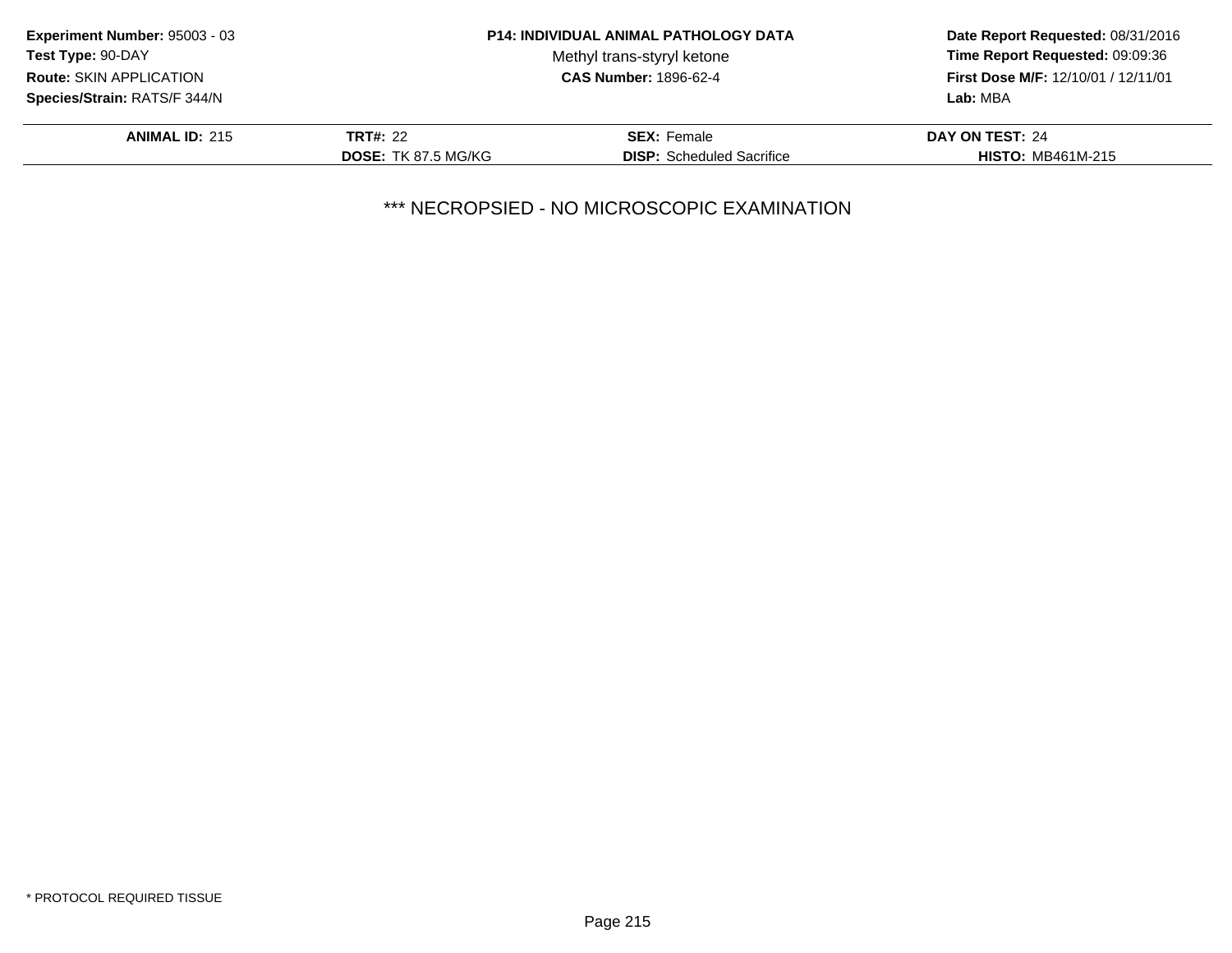| Experiment Number: 95003 - 03  |                            | <b>P14: INDIVIDUAL ANIMAL PATHOLOGY DATA</b> | Date Report Requested: 08/31/2016                      |
|--------------------------------|----------------------------|----------------------------------------------|--------------------------------------------------------|
| <b>Test Type: 90-DAY</b>       |                            | Methyl trans-styryl ketone                   | Time Report Requested: 09:09:36                        |
| <b>Route: SKIN APPLICATION</b> |                            | <b>CAS Number: 1896-62-4</b>                 | <b>First Dose M/F: 12/10/01 / 12/11/01</b><br>Lab: MBA |
| Species/Strain: RATS/F 344/N   |                            |                                              |                                                        |
| <b>ANIMAL ID: 216</b>          | <b>TRT#: 22</b>            | <b>SEX: Female</b>                           | DAY ON TEST: 24                                        |
|                                | <b>DOSE: TK 87.5 MG/KG</b> | <b>DISP:</b> Scheduled Sacrifice             | <b>HISTO: MB461M-216</b>                               |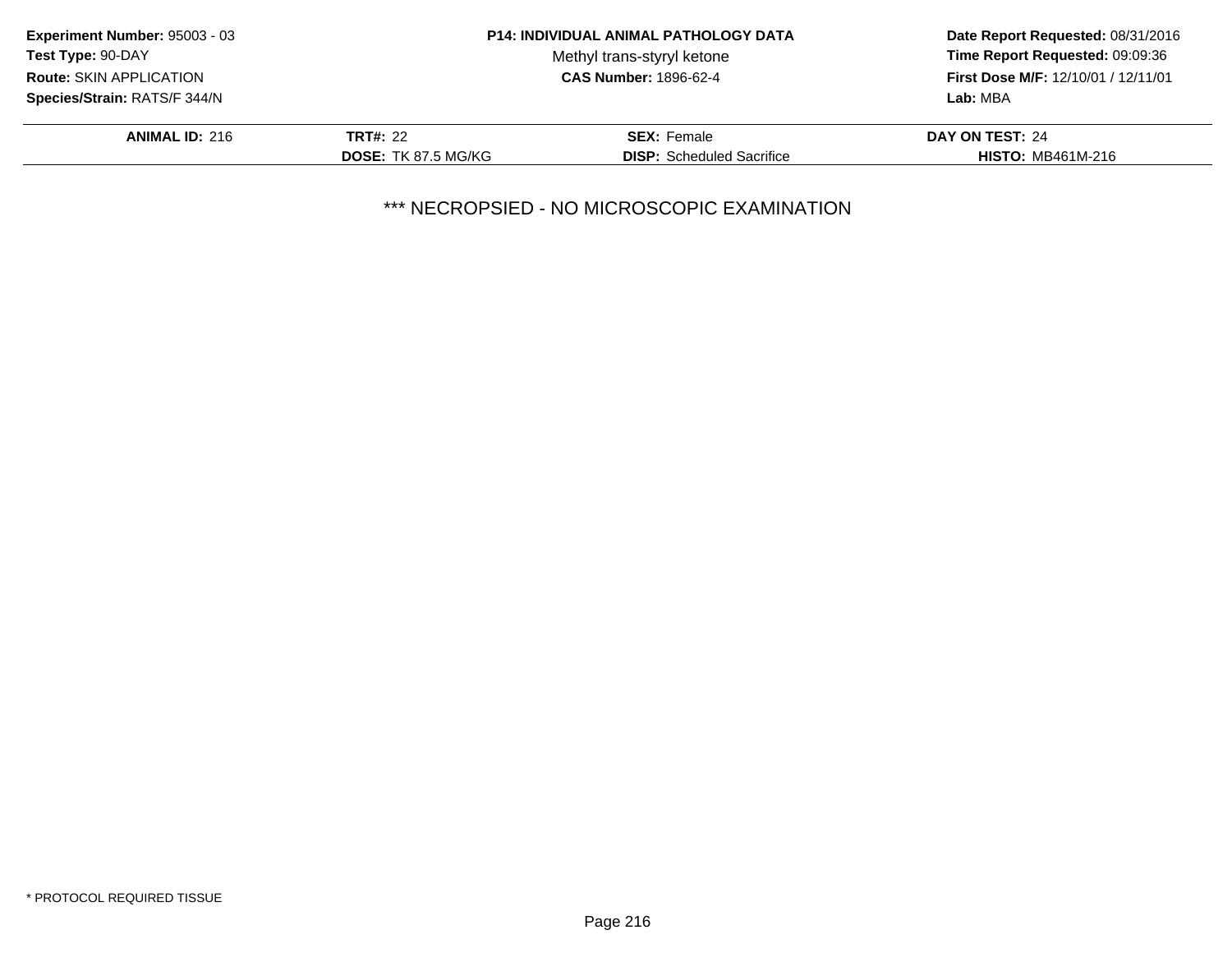| Experiment Number: 95003 - 03  |                            | <b>P14: INDIVIDUAL ANIMAL PATHOLOGY DATA</b> | Date Report Requested: 08/31/2016<br>Time Report Requested: 09:09:36<br><b>First Dose M/F: 12/10/01 / 12/11/01</b> |
|--------------------------------|----------------------------|----------------------------------------------|--------------------------------------------------------------------------------------------------------------------|
| <b>Test Type: 90-DAY</b>       |                            | Methyl trans-styryl ketone                   |                                                                                                                    |
| <b>Route: SKIN APPLICATION</b> |                            | <b>CAS Number: 1896-62-4</b>                 |                                                                                                                    |
| Species/Strain: RATS/F 344/N   |                            |                                              | Lab: MBA                                                                                                           |
| <b>ANIMAL ID: 217</b>          | <b>TRT#: 22</b>            | <b>SEX: Female</b>                           | DAY ON TEST: 24                                                                                                    |
|                                | <b>DOSE: TK 87.5 MG/KG</b> | <b>DISP:</b> Scheduled Sacrifice             | <b>HISTO: MB461M-217</b>                                                                                           |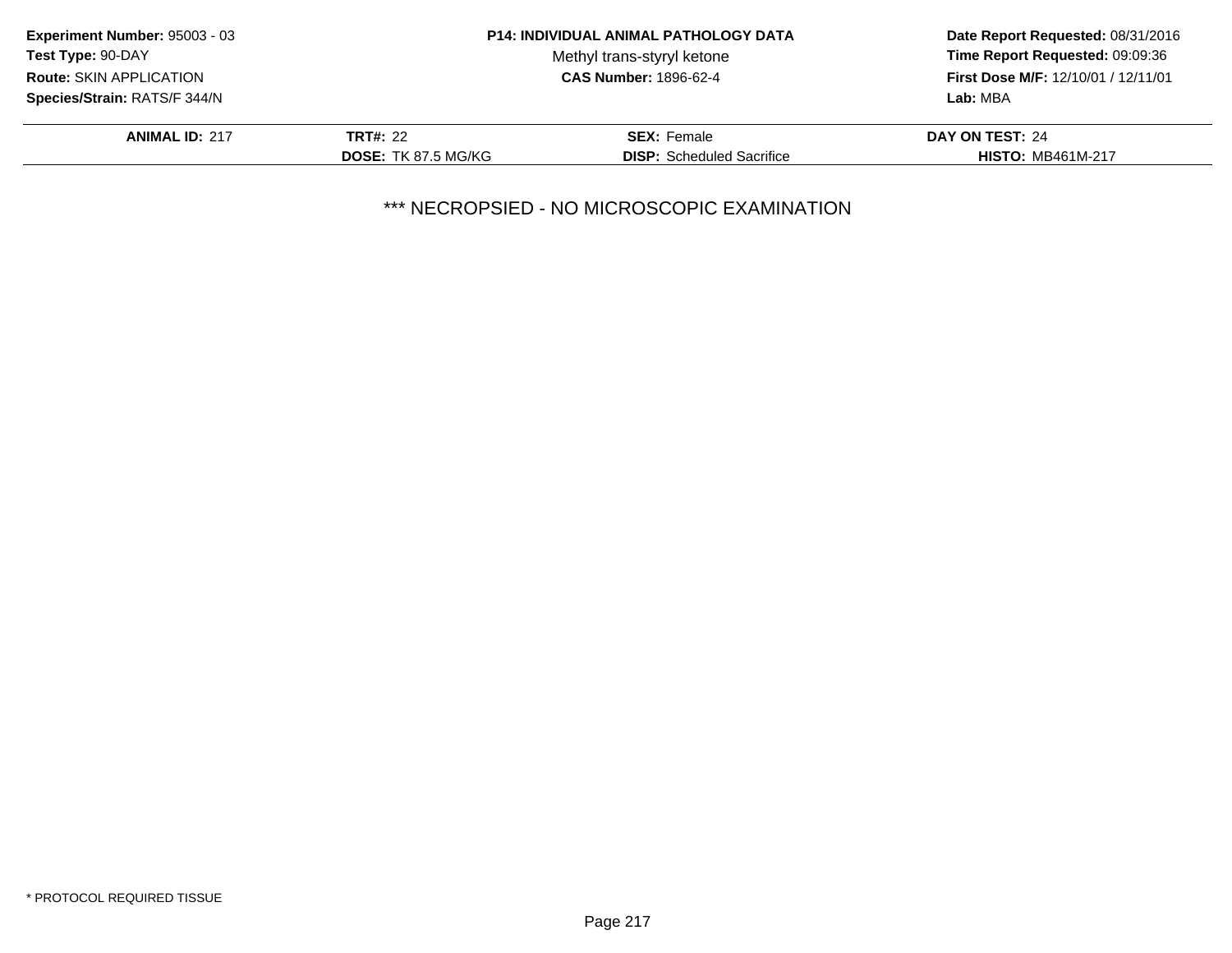| Experiment Number: 95003 - 03 |                            | <b>P14: INDIVIDUAL ANIMAL PATHOLOGY DATA</b> | Date Report Requested: 08/31/2016<br>Time Report Requested: 09:09:36<br>First Dose M/F: 12/10/01 / 12/11/01 |
|-------------------------------|----------------------------|----------------------------------------------|-------------------------------------------------------------------------------------------------------------|
| Test Type: 90-DAY             |                            | Methyl trans-styryl ketone                   |                                                                                                             |
| Route: SKIN APPLICATION       |                            | <b>CAS Number: 1896-62-4</b>                 |                                                                                                             |
| Species/Strain: RATS/F 344/N  |                            |                                              | Lab: MBA                                                                                                    |
| <b>ANIMAL ID: 218</b>         | <b>TRT#: 22</b>            | <b>SEX: Female</b>                           | DAY ON TEST: 24                                                                                             |
|                               | <b>DOSE: TK 87.5 MG/KG</b> | <b>DISP:</b> Scheduled Sacrifice             | <b>HISTO: MB461M-218</b>                                                                                    |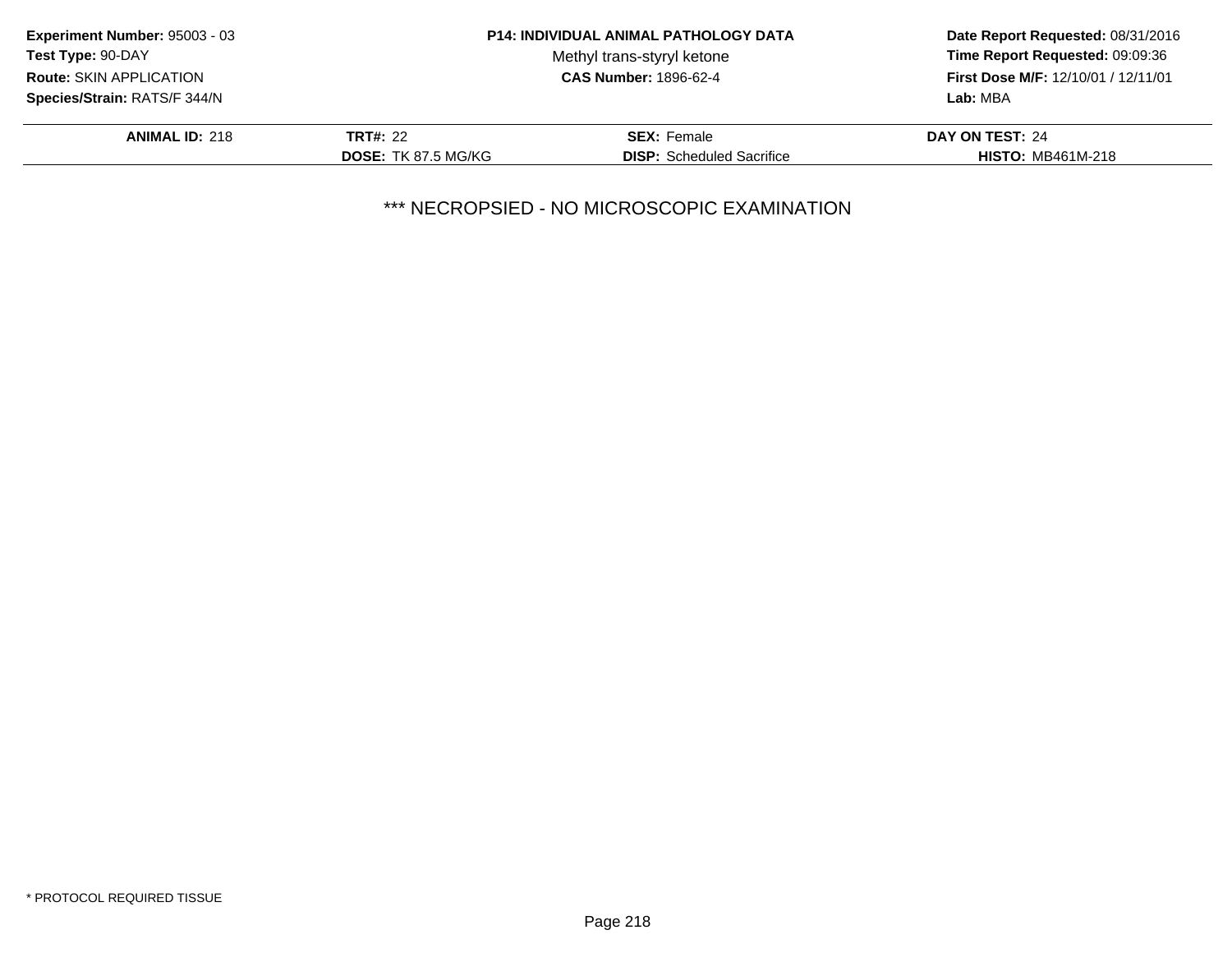| Experiment Number: 95003 - 03  |                            | <b>P14: INDIVIDUAL ANIMAL PATHOLOGY DATA</b> | Date Report Requested: 08/31/2016<br>Time Report Requested: 09:09:36<br>First Dose M/F: 12/10/01 / 12/11/01 |
|--------------------------------|----------------------------|----------------------------------------------|-------------------------------------------------------------------------------------------------------------|
| Test Type: 90-DAY              |                            | Methyl trans-styryl ketone                   |                                                                                                             |
| <b>Route: SKIN APPLICATION</b> |                            | <b>CAS Number: 1896-62-4</b>                 |                                                                                                             |
| Species/Strain: RATS/F 344/N   |                            |                                              | Lab: MBA                                                                                                    |
| <b>ANIMAL ID: 219</b>          | <b>TRT#: 22</b>            | <b>SEX: Female</b>                           | DAY ON TEST: 24                                                                                             |
|                                | <b>DOSE: TK 87.5 MG/KG</b> | <b>DISP:</b> Scheduled Sacrifice             | <b>HISTO: MB461M-219</b>                                                                                    |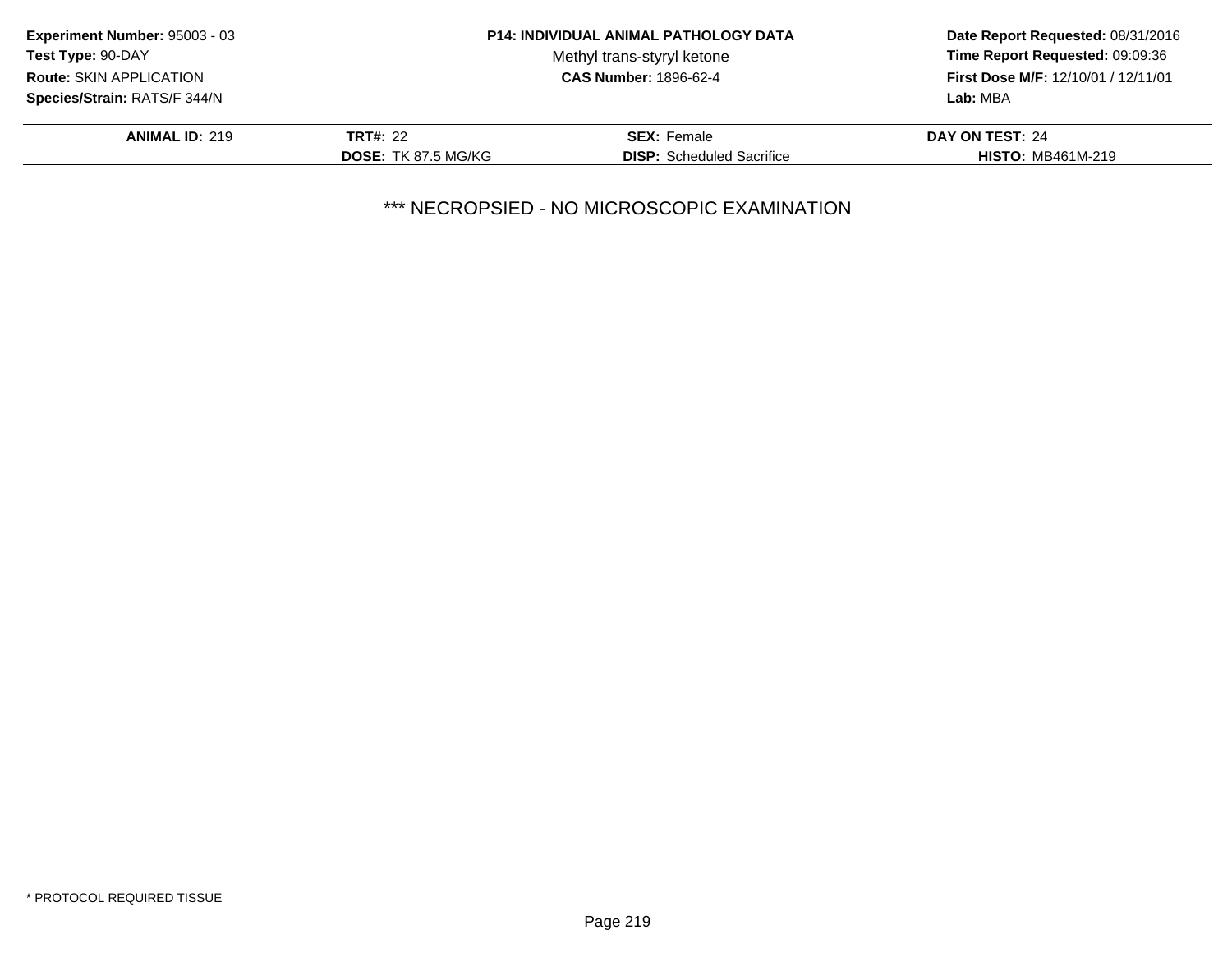| Experiment Number: 95003 - 03  |                            | <b>P14: INDIVIDUAL ANIMAL PATHOLOGY DATA</b> | Date Report Requested: 08/31/2016<br>Time Report Requested: 09:09:36<br>First Dose M/F: 12/10/01 / 12/11/01 |
|--------------------------------|----------------------------|----------------------------------------------|-------------------------------------------------------------------------------------------------------------|
| Test Type: 90-DAY              |                            | Methyl trans-styryl ketone                   |                                                                                                             |
| <b>Route: SKIN APPLICATION</b> |                            | <b>CAS Number: 1896-62-4</b>                 |                                                                                                             |
| Species/Strain: RATS/F 344/N   |                            |                                              | Lab: MBA                                                                                                    |
| <b>ANIMAL ID: 220</b>          | <b>TRT#: 22</b>            | <b>SEX: Female</b>                           | DAY ON TEST: 24                                                                                             |
|                                | <b>DOSE: TK 87.5 MG/KG</b> | <b>DISP:</b> Scheduled Sacrifice             | <b>HISTO: MB461M-220</b>                                                                                    |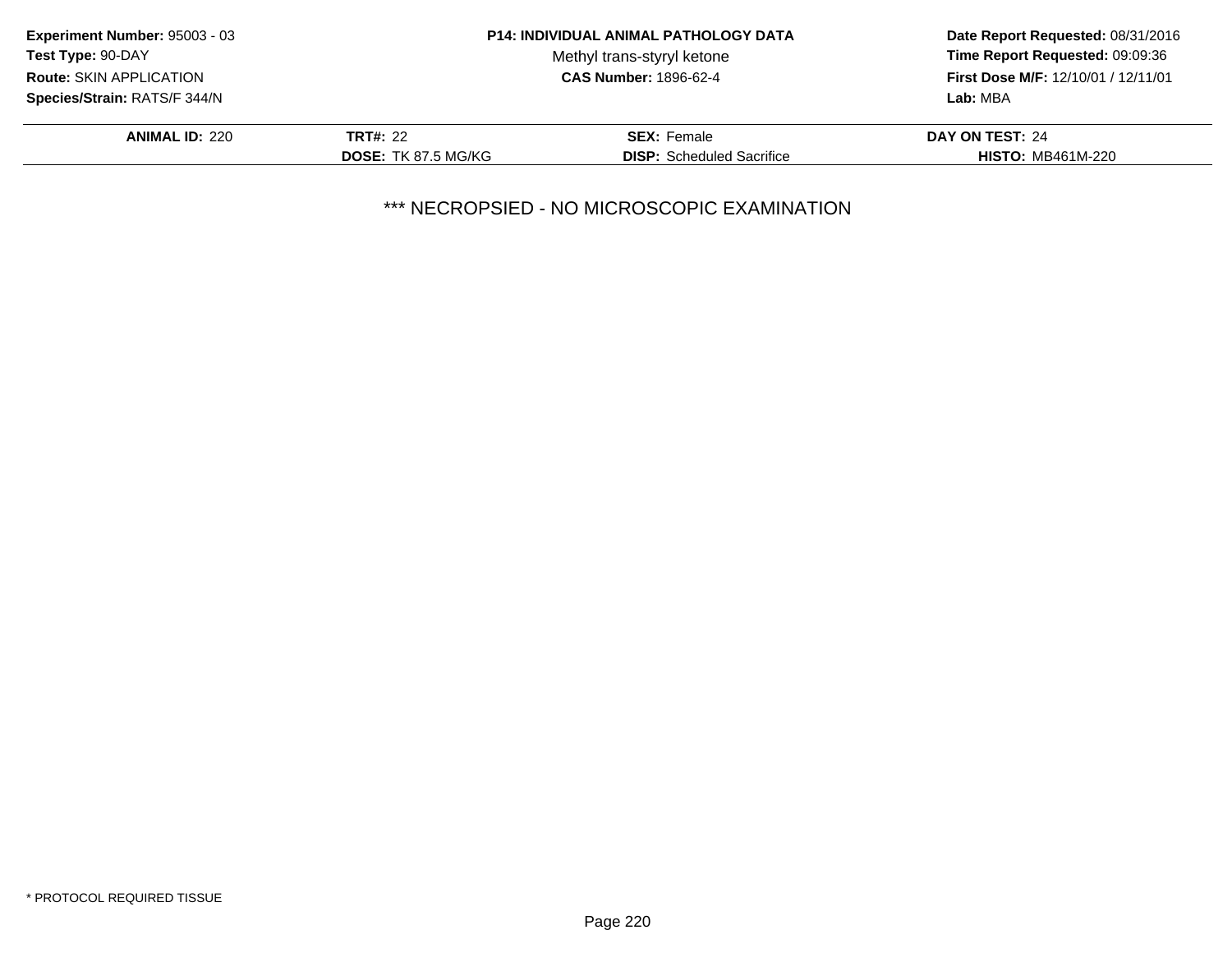| Experiment Number: 95003 - 03  |                           | <b>P14: INDIVIDUAL ANIMAL PATHOLOGY DATA</b> | Date Report Requested: 08/31/2016   |
|--------------------------------|---------------------------|----------------------------------------------|-------------------------------------|
| Test Type: 90-DAY              |                           | Methyl trans-styryl ketone                   | Time Report Requested: 09:09:36     |
| <b>Route: SKIN APPLICATION</b> |                           | <b>CAS Number: 1896-62-4</b>                 | First Dose M/F: 12/10/01 / 12/11/01 |
| Species/Strain: RATS/F 344/N   |                           |                                              | Lab: MBA                            |
| <b>ANIMAL ID: 221</b>          | <b>TRT#: 23</b>           | <b>SEX:</b> Female                           | DAY ON TEST: 24                     |
|                                | <b>DOSE: TK 175 MG/KG</b> | <b>DISP:</b> Scheduled Sacrifice             | <b>HISTO: MB461M-221</b>            |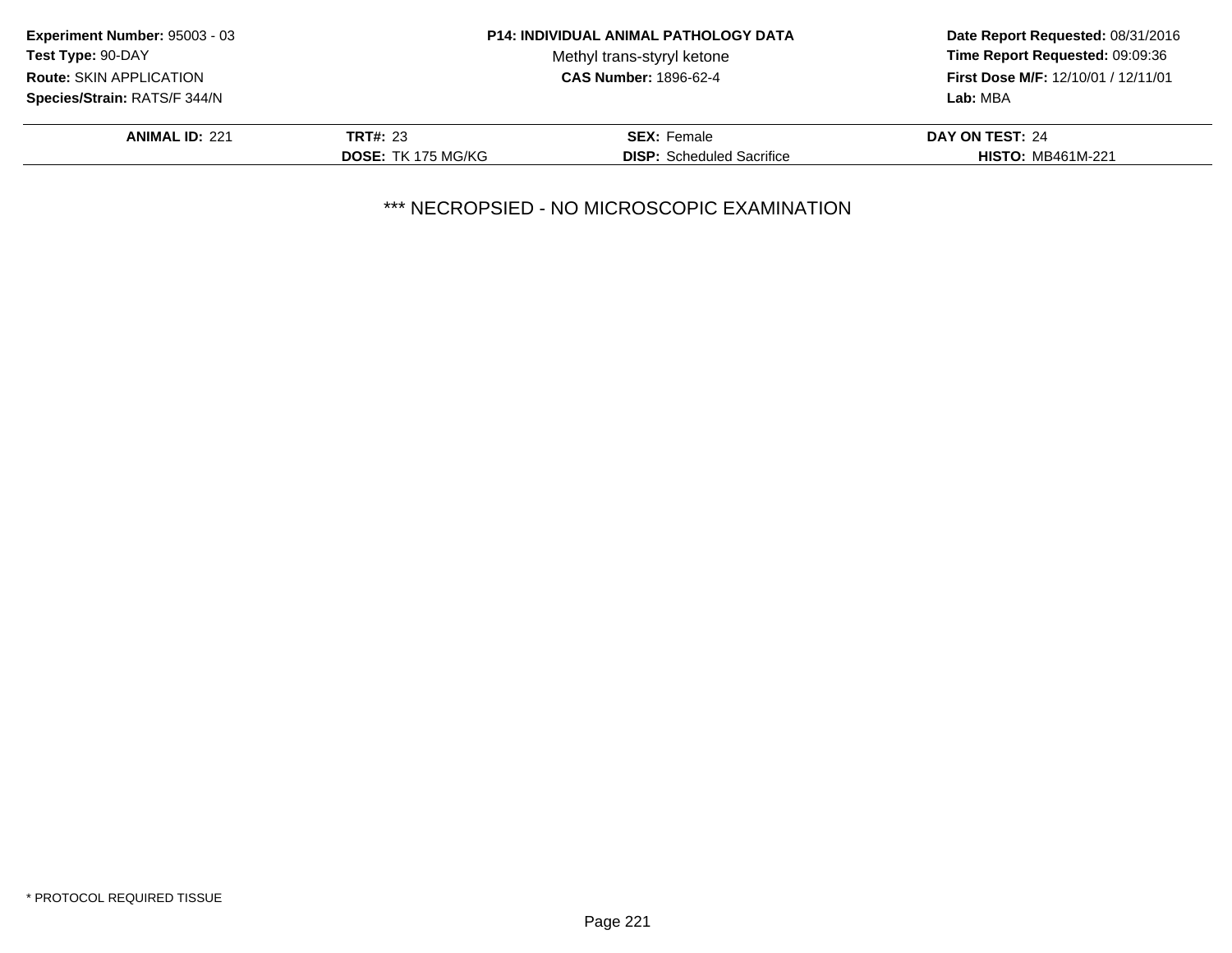| <b>Experiment Number: 95003 - 03</b> |                           | <b>P14: INDIVIDUAL ANIMAL PATHOLOGY DATA</b> | Date Report Requested: 08/31/2016<br>Time Report Requested: 09:09:36<br>First Dose M/F: 12/10/01 / 12/11/01 |
|--------------------------------------|---------------------------|----------------------------------------------|-------------------------------------------------------------------------------------------------------------|
| <b>Test Type: 90-DAY</b>             |                           | Methyl trans-styryl ketone                   |                                                                                                             |
| <b>Route: SKIN APPLICATION</b>       |                           | <b>CAS Number: 1896-62-4</b>                 |                                                                                                             |
| Species/Strain: RATS/F 344/N         |                           |                                              | Lab: MBA                                                                                                    |
| <b>ANIMAL ID: 222</b>                | <b>TRT#: 23</b>           | <b>SEX:</b> Female                           | DAY ON TEST: 24                                                                                             |
|                                      | <b>DOSE: TK 175 MG/KG</b> | <b>DISP:</b> Scheduled Sacrifice             | <b>HISTO: MB461M-222</b>                                                                                    |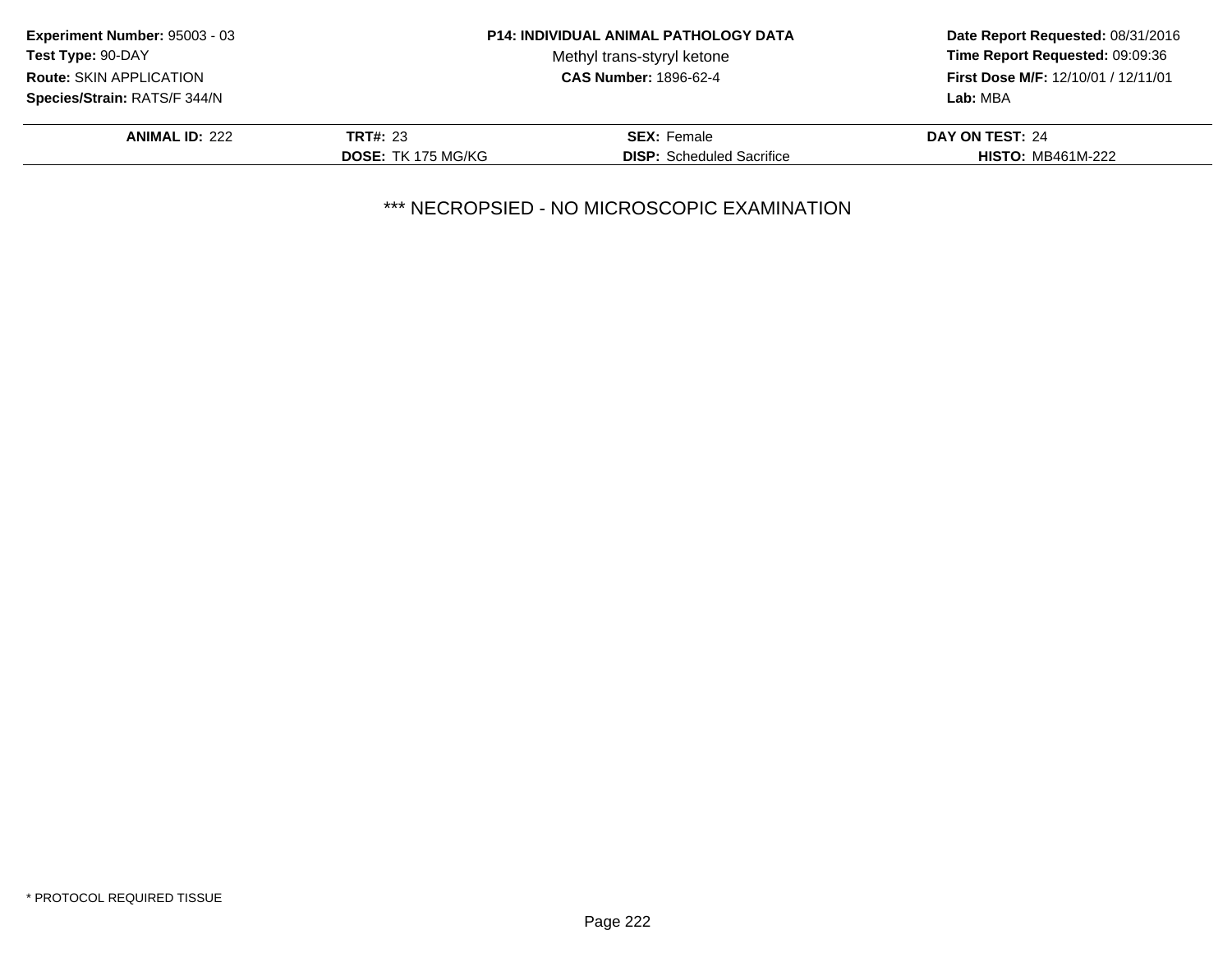| Experiment Number: 95003 - 03  |                           | <b>P14: INDIVIDUAL ANIMAL PATHOLOGY DATA</b> | Date Report Requested: 08/31/2016<br>Time Report Requested: 09:09:36 |
|--------------------------------|---------------------------|----------------------------------------------|----------------------------------------------------------------------|
| Test Type: 90-DAY              |                           | Methyl trans-styryl ketone                   |                                                                      |
| <b>Route: SKIN APPLICATION</b> |                           | <b>CAS Number: 1896-62-4</b>                 | First Dose M/F: 12/10/01 / 12/11/01                                  |
| Species/Strain: RATS/F 344/N   |                           |                                              | Lab: MBA                                                             |
| <b>ANIMAL ID: 223</b>          | <b>TRT#: 23</b>           | <b>SEX:</b> Female                           | DAY ON TEST: 24                                                      |
|                                | <b>DOSE: TK 175 MG/KG</b> | <b>DISP:</b> Scheduled Sacrifice             | <b>HISTO: MB461M-223</b>                                             |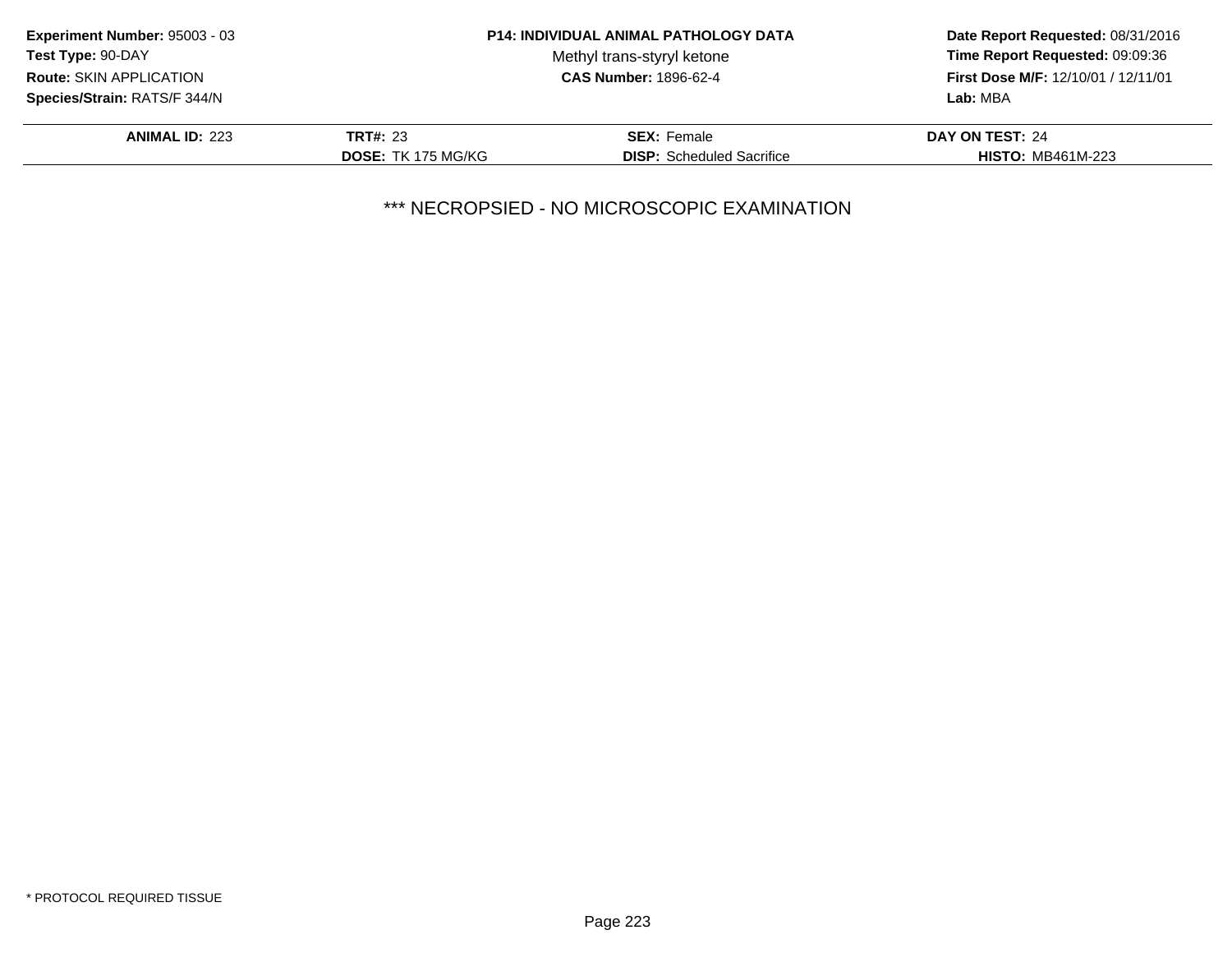| Experiment Number: 95003 - 03  |                           | <b>P14: INDIVIDUAL ANIMAL PATHOLOGY DATA</b> | Date Report Requested: 08/31/2016<br>Time Report Requested: 09:09:36 |
|--------------------------------|---------------------------|----------------------------------------------|----------------------------------------------------------------------|
| Test Type: 90-DAY              |                           | Methyl trans-styryl ketone                   |                                                                      |
| <b>Route: SKIN APPLICATION</b> |                           | <b>CAS Number: 1896-62-4</b>                 | First Dose M/F: 12/10/01 / 12/11/01                                  |
| Species/Strain: RATS/F 344/N   |                           |                                              | Lab: MBA                                                             |
| <b>ANIMAL ID: 224</b>          | <b>TRT#: 23</b>           | <b>SEX:</b> Female                           | DAY ON TEST: 24                                                      |
|                                | <b>DOSE: TK 175 MG/KG</b> | <b>DISP:</b> Scheduled Sacrifice             | <b>HISTO: MB461M-224</b>                                             |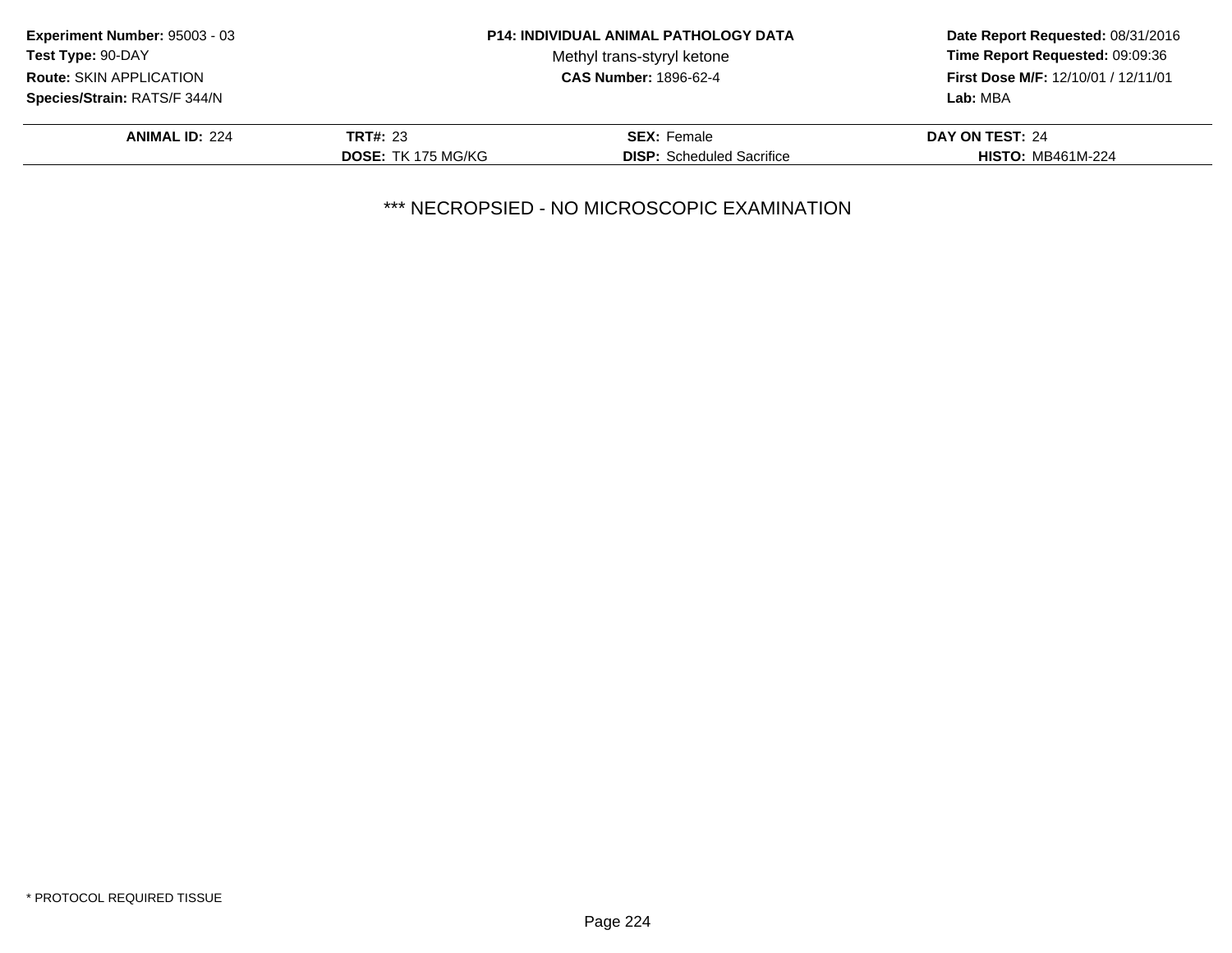| <b>Experiment Number: 95003 - 03</b> |                           | <b>P14: INDIVIDUAL ANIMAL PATHOLOGY DATA</b> | Date Report Requested: 08/31/2016<br>Time Report Requested: 09:09:36 |
|--------------------------------------|---------------------------|----------------------------------------------|----------------------------------------------------------------------|
| Test Type: 90-DAY                    |                           | Methyl trans-styryl ketone                   |                                                                      |
| <b>Route: SKIN APPLICATION</b>       |                           | <b>CAS Number: 1896-62-4</b>                 | First Dose M/F: 12/10/01 / 12/11/01                                  |
| Species/Strain: RATS/F 344/N         |                           |                                              | Lab: MBA                                                             |
| <b>ANIMAL ID: 225</b>                | <b>TRT#: 23</b>           | <b>SEX:</b> Female                           | DAY ON TEST: 24                                                      |
|                                      | <b>DOSE: TK 175 MG/KG</b> | <b>DISP:</b> Scheduled Sacrifice             | <b>HISTO: MB461M-225</b>                                             |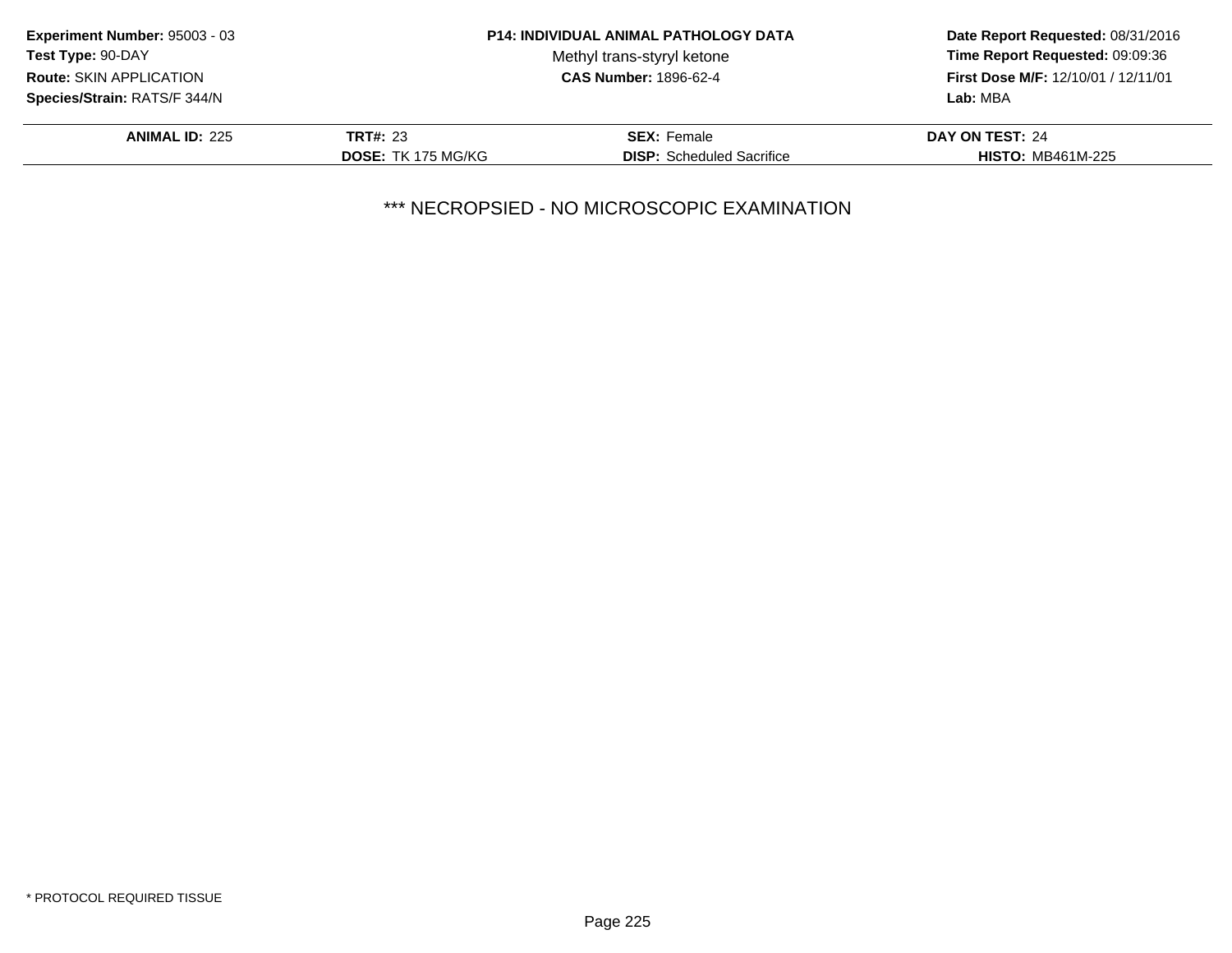| Experiment Number: 95003 - 03  |                           | <b>P14: INDIVIDUAL ANIMAL PATHOLOGY DATA</b> | Date Report Requested: 08/31/2016<br>Time Report Requested: 09:09:36 |
|--------------------------------|---------------------------|----------------------------------------------|----------------------------------------------------------------------|
| Test Type: 90-DAY              |                           | Methyl trans-styryl ketone                   |                                                                      |
| <b>Route: SKIN APPLICATION</b> |                           | <b>CAS Number: 1896-62-4</b>                 | First Dose M/F: 12/10/01 / 12/11/01                                  |
| Species/Strain: RATS/F 344/N   |                           |                                              | Lab: MBA                                                             |
| <b>ANIMAL ID: 226</b>          | <b>TRT#: 23</b>           | <b>SEX:</b> Female                           | DAY ON TEST: 24                                                      |
|                                | <b>DOSE: TK 175 MG/KG</b> | <b>DISP:</b> Scheduled Sacrifice             | <b>HISTO: MB461M-226</b>                                             |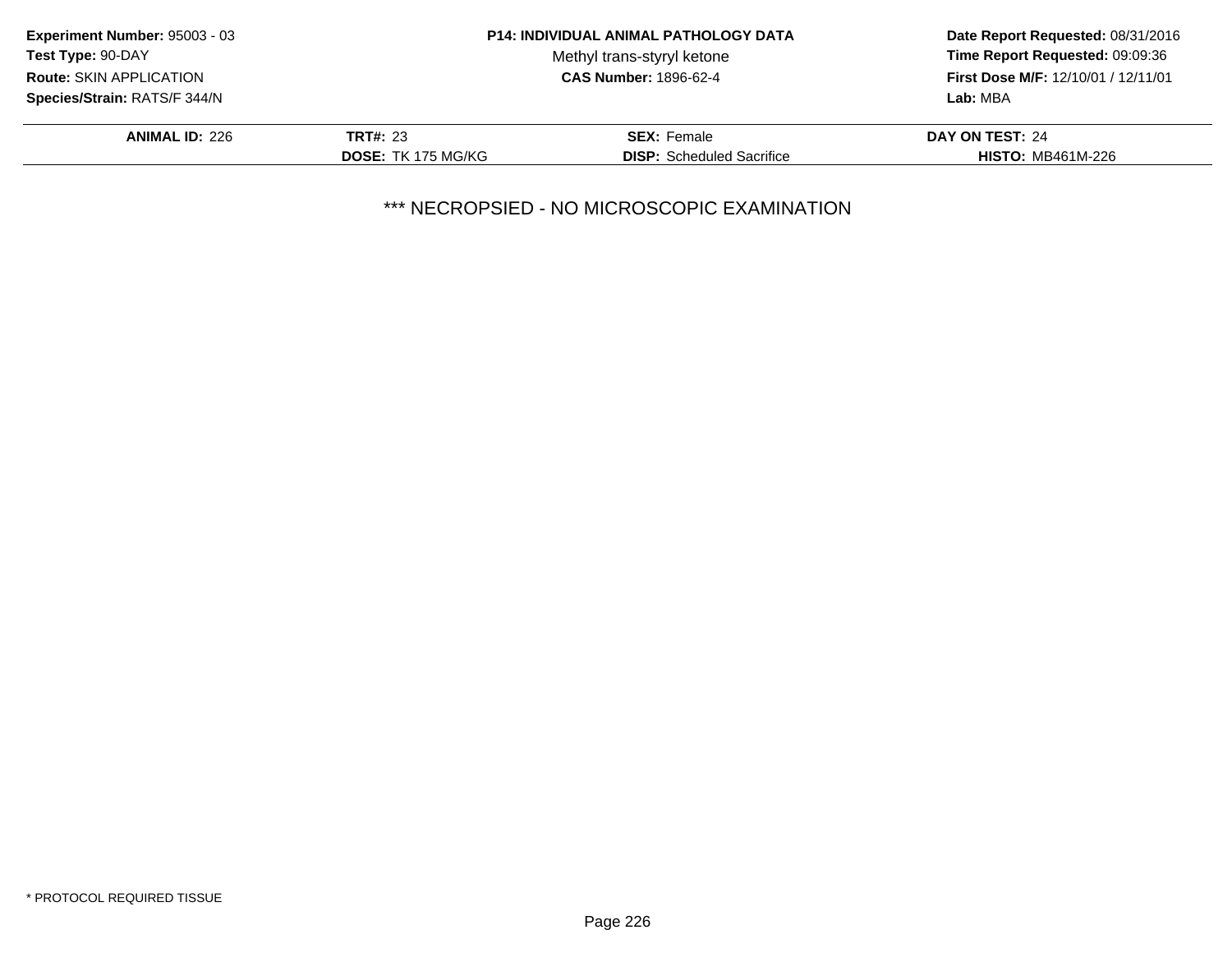| Experiment Number: 95003 - 03  |                           | <b>P14: INDIVIDUAL ANIMAL PATHOLOGY DATA</b> | Date Report Requested: 08/31/2016<br>Time Report Requested: 09:09:36<br>First Dose M/F: 12/10/01 / 12/11/01 |
|--------------------------------|---------------------------|----------------------------------------------|-------------------------------------------------------------------------------------------------------------|
| Test Type: 90-DAY              |                           | Methyl trans-styryl ketone                   |                                                                                                             |
| <b>Route: SKIN APPLICATION</b> |                           | <b>CAS Number: 1896-62-4</b>                 |                                                                                                             |
| Species/Strain: RATS/F 344/N   |                           |                                              | Lab: MBA                                                                                                    |
| <b>ANIMAL ID: 227</b>          | <b>TRT#: 23</b>           | <b>SEX: Female</b>                           | DAY ON TEST: 24                                                                                             |
|                                | <b>DOSE: TK 175 MG/KG</b> | <b>DISP:</b> Scheduled Sacrifice             | <b>HISTO: MB461M-227</b>                                                                                    |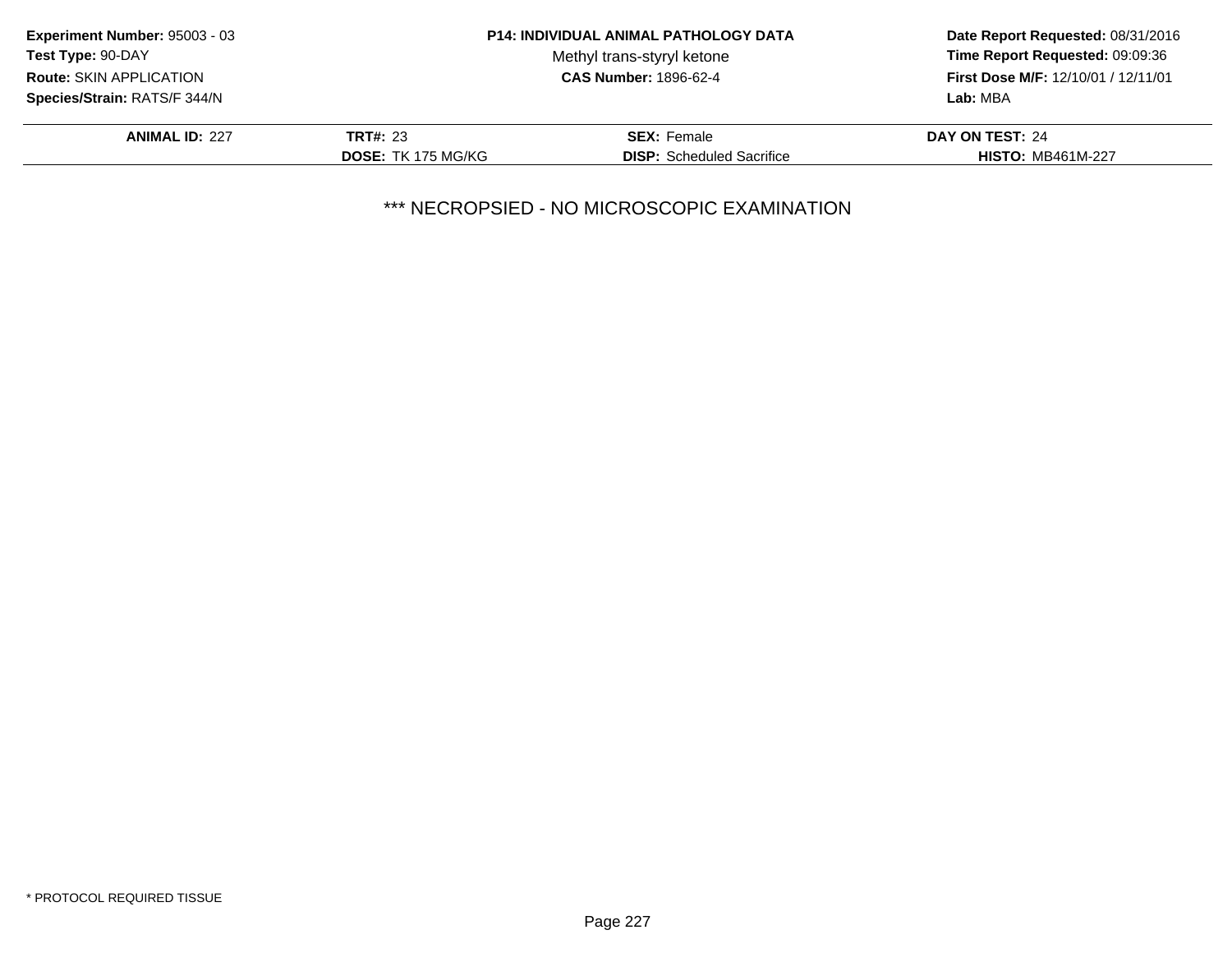| <b>Experiment Number: 95003 - 03</b> |                           | <b>P14: INDIVIDUAL ANIMAL PATHOLOGY DATA</b> | Date Report Requested: 08/31/2016<br>Time Report Requested: 09:09:36 |
|--------------------------------------|---------------------------|----------------------------------------------|----------------------------------------------------------------------|
| Test Type: 90-DAY                    |                           | Methyl trans-styryl ketone                   |                                                                      |
| <b>Route: SKIN APPLICATION</b>       |                           | <b>CAS Number: 1896-62-4</b>                 | First Dose M/F: 12/10/01 / 12/11/01                                  |
| Species/Strain: RATS/F 344/N         |                           |                                              | Lab: MBA                                                             |
| <b>ANIMAL ID: 228</b>                | <b>TRT#: 23</b>           | <b>SEX:</b> Female                           | DAY ON TEST: 24                                                      |
|                                      | <b>DOSE: TK 175 MG/KG</b> | <b>DISP:</b> Scheduled Sacrifice             | <b>HISTO: MB461M-228</b>                                             |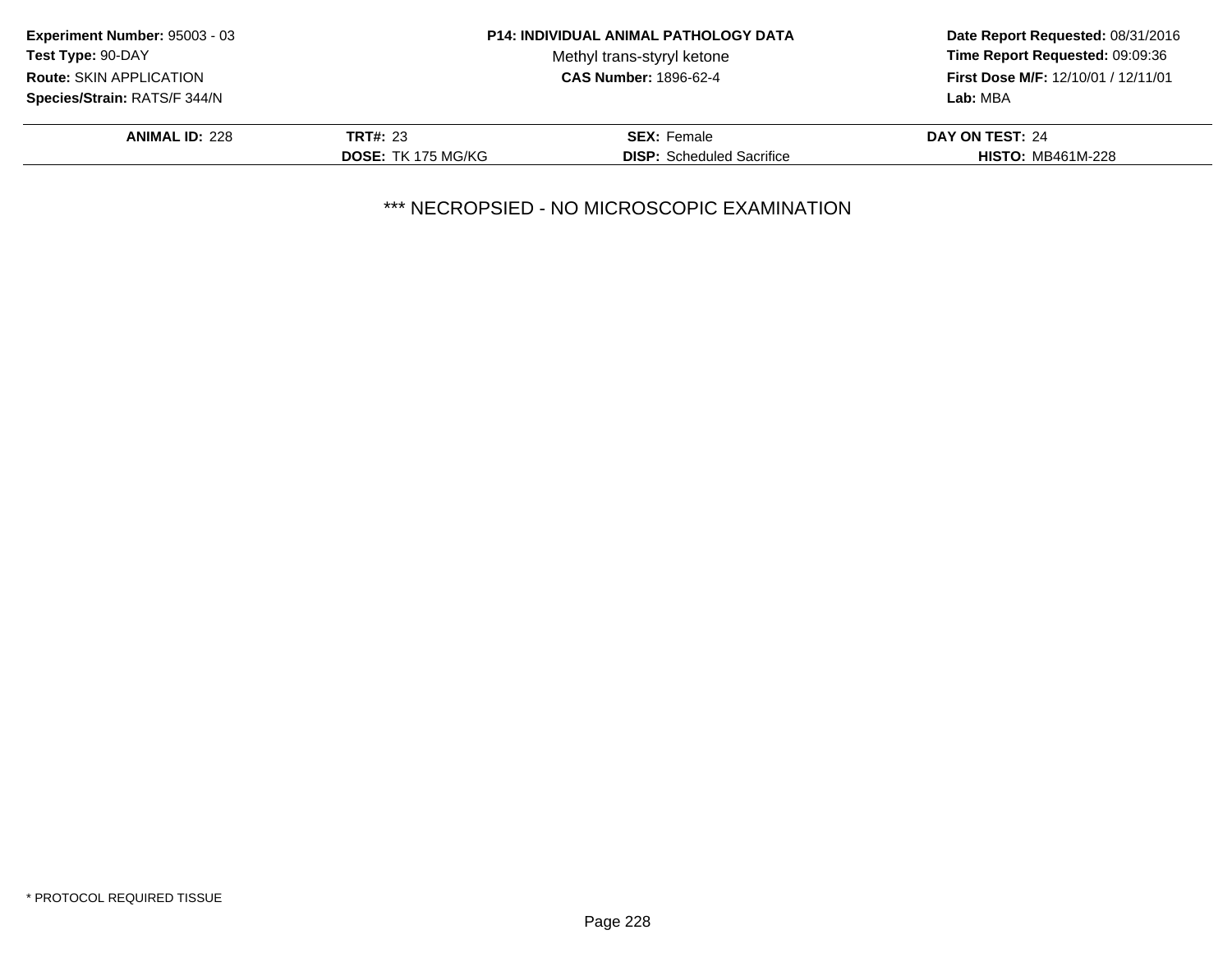| <b>Experiment Number: 95003 - 03</b> |                           | <b>P14: INDIVIDUAL ANIMAL PATHOLOGY DATA</b> | Date Report Requested: 08/31/2016<br>Time Report Requested: 09:09:36 |
|--------------------------------------|---------------------------|----------------------------------------------|----------------------------------------------------------------------|
| Test Type: 90-DAY                    |                           | Methyl trans-styryl ketone                   |                                                                      |
| <b>Route: SKIN APPLICATION</b>       |                           | <b>CAS Number: 1896-62-4</b>                 | First Dose M/F: 12/10/01 / 12/11/01                                  |
| Species/Strain: RATS/F 344/N         |                           |                                              | Lab: MBA                                                             |
| <b>ANIMAL ID: 229</b>                | <b>TRT#: 23</b>           | <b>SEX:</b> Female                           | DAY ON TEST: 24                                                      |
|                                      | <b>DOSE: TK 175 MG/KG</b> | <b>DISP:</b> Scheduled Sacrifice             | <b>HISTO: MB461M-229</b>                                             |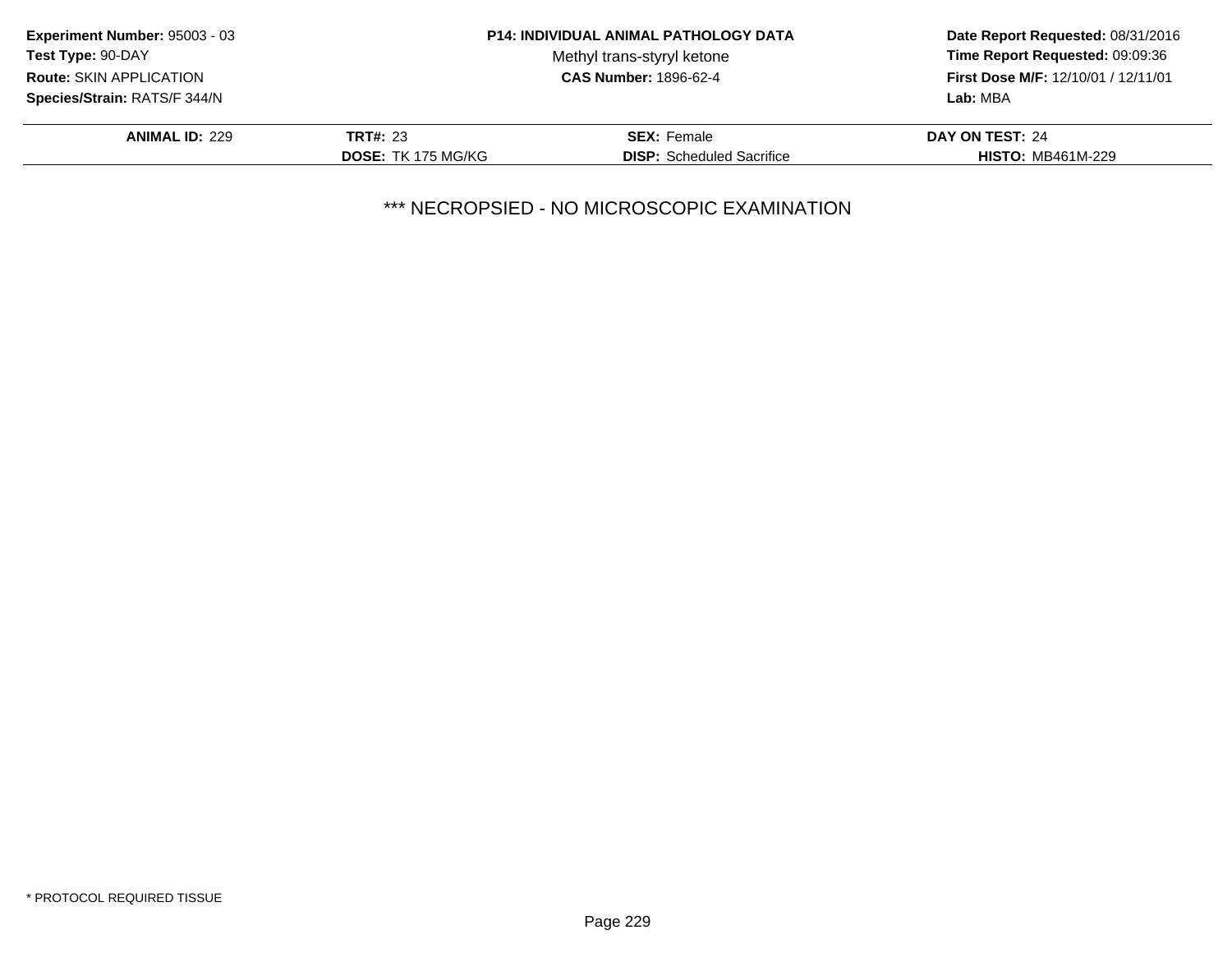| Experiment Number: 95003 - 03  |                           | <b>P14: INDIVIDUAL ANIMAL PATHOLOGY DATA</b> | Date Report Requested: 08/31/2016<br>Time Report Requested: 09:09:36 |
|--------------------------------|---------------------------|----------------------------------------------|----------------------------------------------------------------------|
| Test Type: 90-DAY              |                           | Methyl trans-styryl ketone                   |                                                                      |
| <b>Route: SKIN APPLICATION</b> |                           | <b>CAS Number: 1896-62-4</b>                 | First Dose M/F: 12/10/01 / 12/11/01                                  |
| Species/Strain: RATS/F 344/N   |                           |                                              | Lab: MBA                                                             |
| <b>ANIMAL ID: 230</b>          | <b>TRT#: 23</b>           | <b>SEX:</b> Female                           | DAY ON TEST: 24                                                      |
|                                | <b>DOSE: TK 175 MG/KG</b> | <b>DISP:</b> Scheduled Sacrifice             | <b>HISTO: MB461M-230</b>                                             |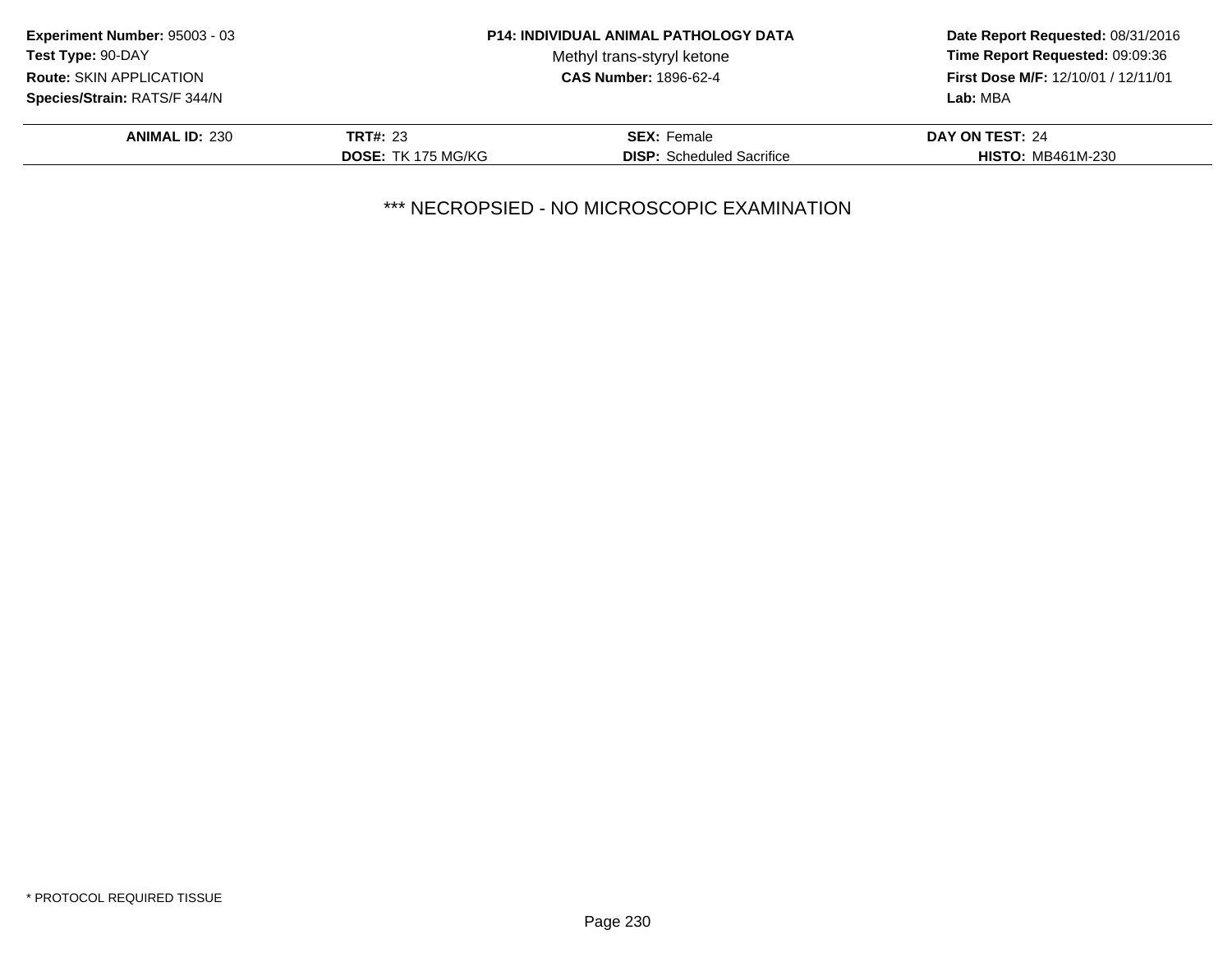| <b>Experiment Number: 95003 - 03</b> |                           | <b>P14: INDIVIDUAL ANIMAL PATHOLOGY DATA</b> | Date Report Requested: 08/31/2016<br>Time Report Requested: 09:09:36<br>First Dose M/F: 12/10/01 / 12/11/01 |
|--------------------------------------|---------------------------|----------------------------------------------|-------------------------------------------------------------------------------------------------------------|
| Test Type: 90-DAY                    |                           | Methyl trans-styryl ketone                   |                                                                                                             |
| Route: SKIN APPLICATION              |                           | <b>CAS Number: 1896-62-4</b>                 |                                                                                                             |
| Species/Strain: RATS/F 344/N         |                           |                                              | Lab: MBA                                                                                                    |
| <b>ANIMAL ID: 231</b>                | <b>TRT#: 24</b>           | <b>SEX:</b> Female                           | DAY ON TEST: 24                                                                                             |
|                                      | <b>DOSE: TK 350 MG/KG</b> | <b>DISP:</b> Scheduled Sacrifice             | <b>HISTO: MB461M-231</b>                                                                                    |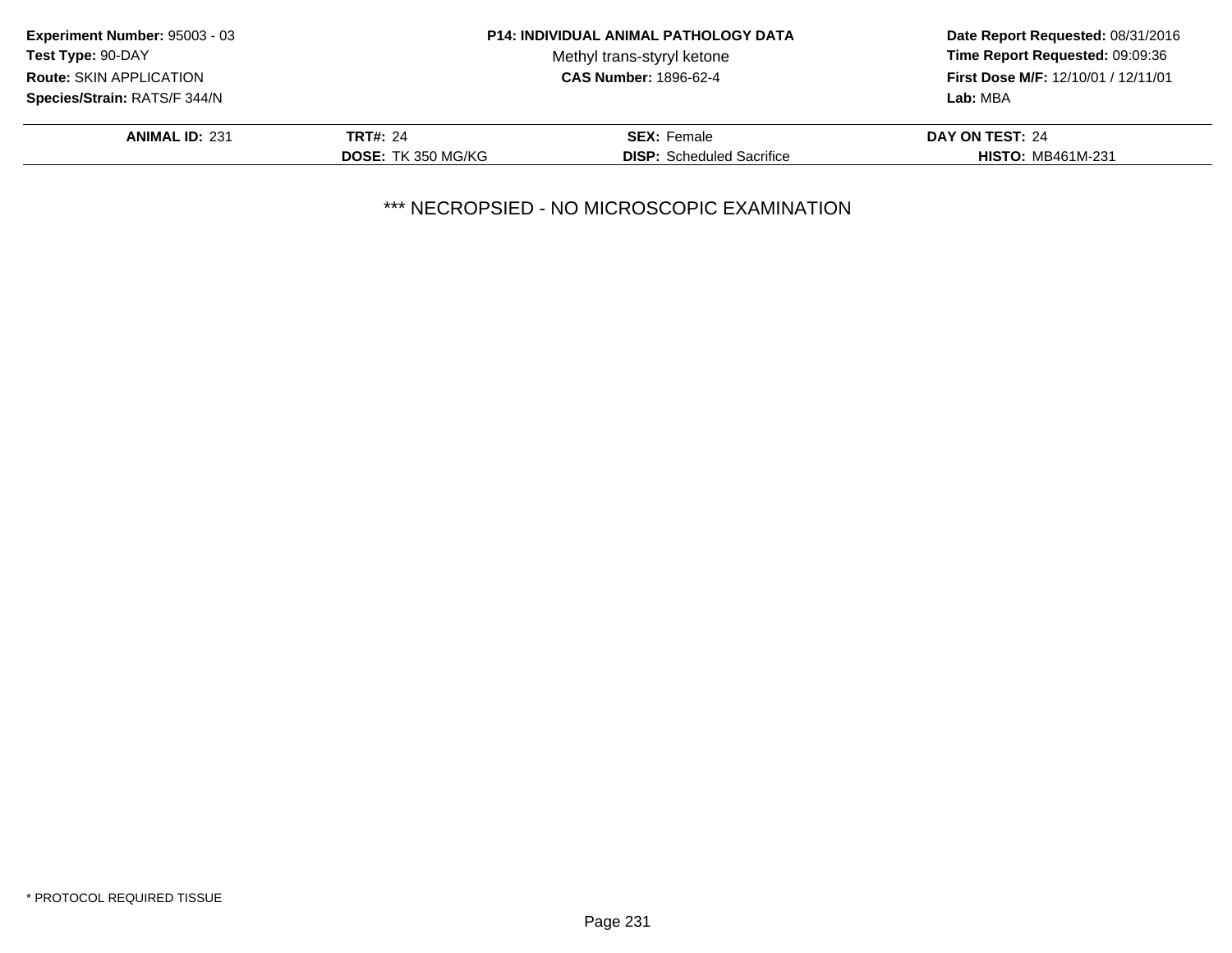| Experiment Number: 95003 - 03  |                           | <b>P14: INDIVIDUAL ANIMAL PATHOLOGY DATA</b> | Date Report Requested: 08/31/2016<br>Time Report Requested: 09:09:36 |
|--------------------------------|---------------------------|----------------------------------------------|----------------------------------------------------------------------|
| Test Type: 90-DAY              |                           | Methyl trans-styryl ketone                   |                                                                      |
| <b>Route: SKIN APPLICATION</b> |                           | <b>CAS Number: 1896-62-4</b>                 | First Dose M/F: 12/10/01 / 12/11/01                                  |
| Species/Strain: RATS/F 344/N   |                           |                                              | Lab: MBA                                                             |
| <b>ANIMAL ID: 232</b>          | <b>TRT#: 24</b>           | <b>SEX: Female</b>                           | DAY ON TEST: 24                                                      |
|                                | <b>DOSE: TK 350 MG/KG</b> | <b>DISP:</b> Scheduled Sacrifice             | <b>HISTO: MB461M-232</b>                                             |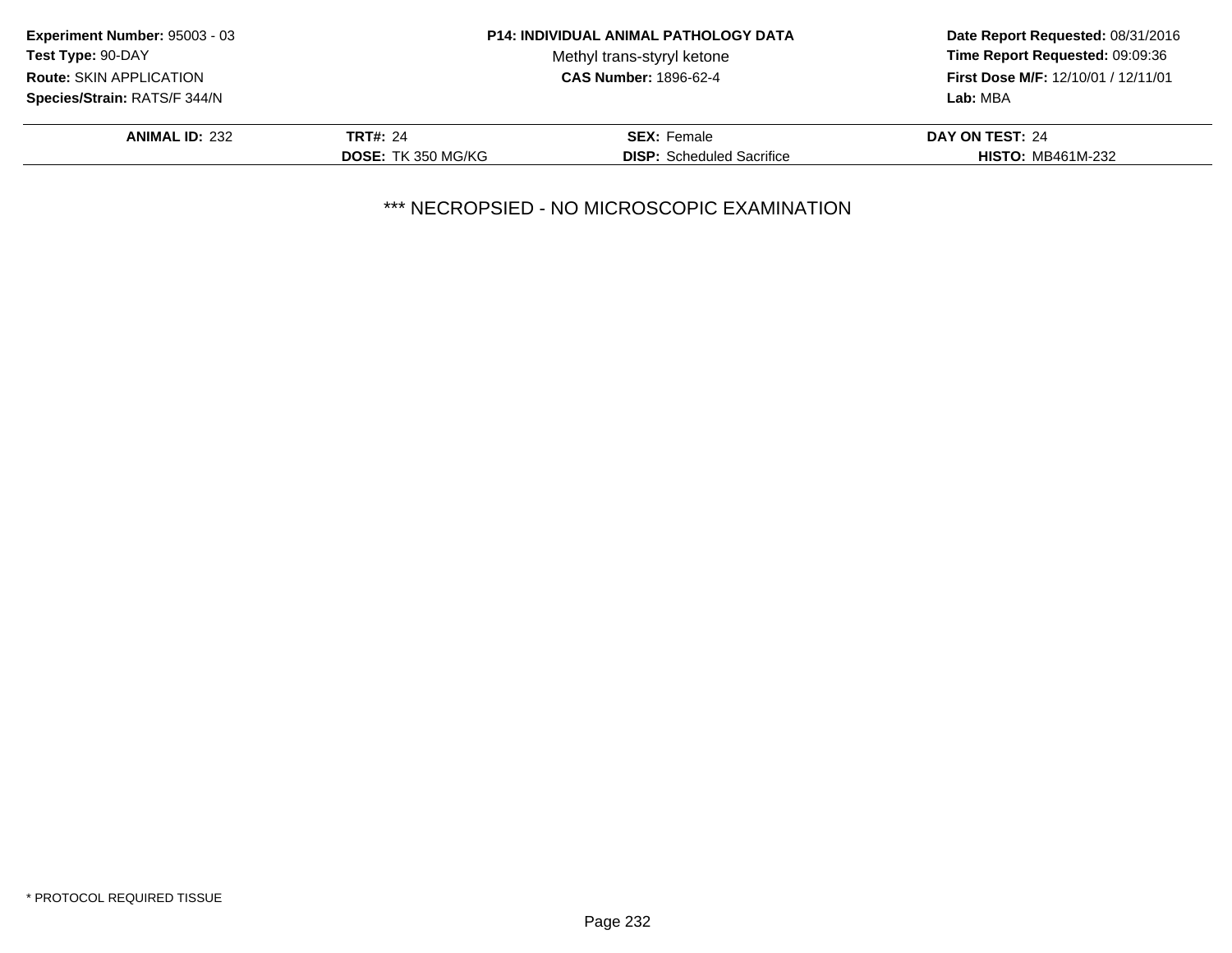| Experiment Number: 95003 - 03  |                           | <b>P14: INDIVIDUAL ANIMAL PATHOLOGY DATA</b> | Date Report Requested: 08/31/2016<br>Time Report Requested: 09:09:36 |
|--------------------------------|---------------------------|----------------------------------------------|----------------------------------------------------------------------|
| Test Type: 90-DAY              |                           | Methyl trans-styryl ketone                   |                                                                      |
| <b>Route: SKIN APPLICATION</b> |                           | <b>CAS Number: 1896-62-4</b>                 | First Dose M/F: 12/10/01 / 12/11/01                                  |
| Species/Strain: RATS/F 344/N   |                           |                                              | Lab: MBA                                                             |
| <b>ANIMAL ID: 233</b>          | <b>TRT#: 24</b>           | <b>SEX: Female</b>                           | DAY ON TEST: 24                                                      |
|                                | <b>DOSE: TK 350 MG/KG</b> | <b>DISP:</b> Scheduled Sacrifice             | <b>HISTO: MB461M-233</b>                                             |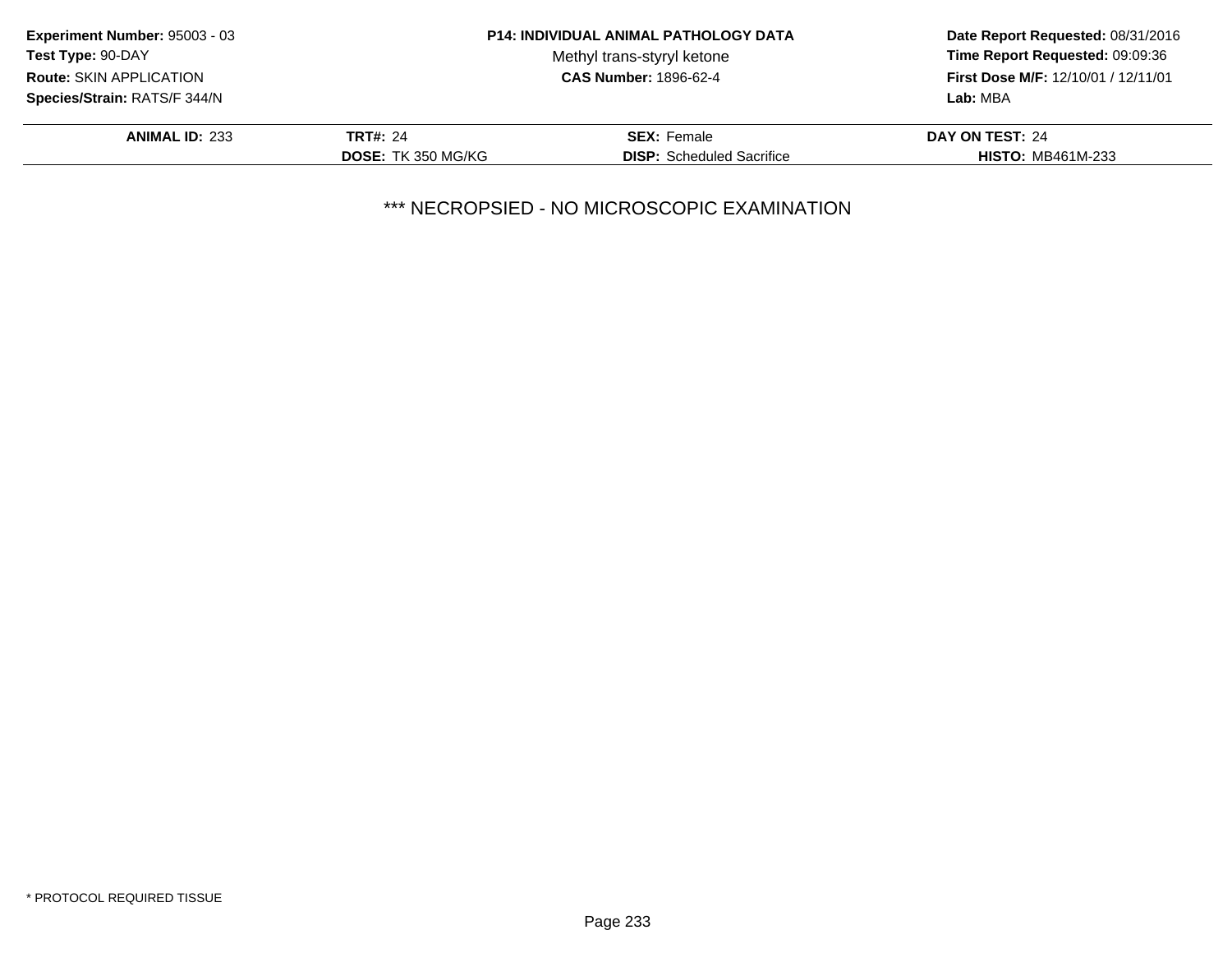| Experiment Number: 95003 - 03  |                           | <b>P14: INDIVIDUAL ANIMAL PATHOLOGY DATA</b> | Date Report Requested: 08/31/2016<br>Time Report Requested: 09:09:36 |
|--------------------------------|---------------------------|----------------------------------------------|----------------------------------------------------------------------|
| Test Type: 90-DAY              |                           | Methyl trans-styryl ketone                   |                                                                      |
| <b>Route: SKIN APPLICATION</b> |                           | <b>CAS Number: 1896-62-4</b>                 | First Dose M/F: 12/10/01 / 12/11/01                                  |
| Species/Strain: RATS/F 344/N   |                           |                                              | Lab: MBA                                                             |
| <b>ANIMAL ID: 234</b>          | <b>TRT#: 24</b>           | <b>SEX:</b> Female                           | DAY ON TEST: 24                                                      |
|                                | <b>DOSE: TK 350 MG/KG</b> | <b>DISP:</b> Scheduled Sacrifice             | <b>HISTO: MB461M-234</b>                                             |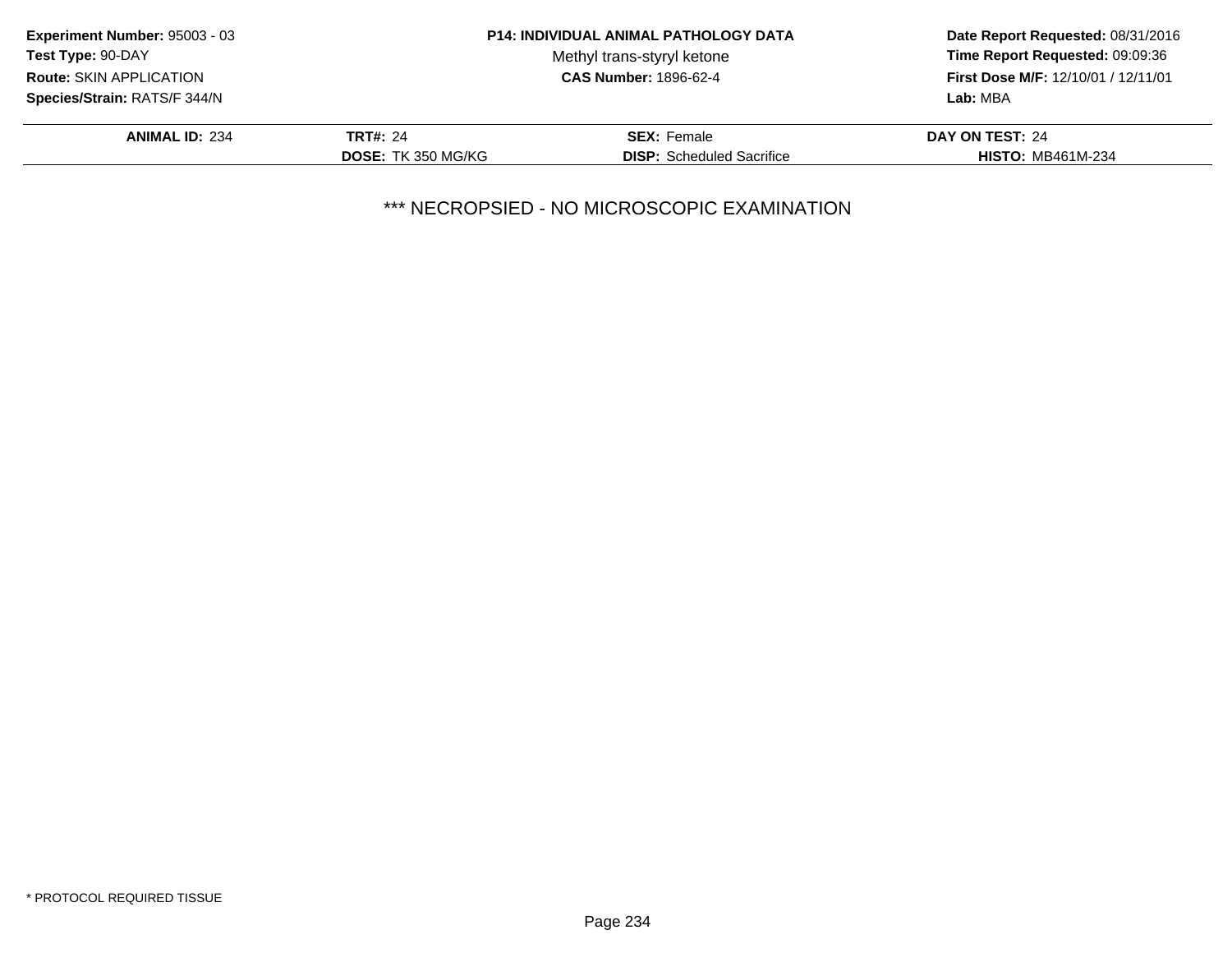| Experiment Number: 95003 - 03  |                           | <b>P14: INDIVIDUAL ANIMAL PATHOLOGY DATA</b> | Date Report Requested: 08/31/2016<br>Time Report Requested: 09:09:36 |
|--------------------------------|---------------------------|----------------------------------------------|----------------------------------------------------------------------|
| Test Type: 90-DAY              |                           | Methyl trans-styryl ketone                   |                                                                      |
| <b>Route: SKIN APPLICATION</b> |                           | <b>CAS Number: 1896-62-4</b>                 | First Dose M/F: 12/10/01 / 12/11/01                                  |
| Species/Strain: RATS/F 344/N   |                           |                                              | Lab: MBA                                                             |
| <b>ANIMAL ID: 235</b>          | <b>TRT#: 24</b>           | <b>SEX: Female</b>                           | DAY ON TEST: 24                                                      |
|                                | <b>DOSE: TK 350 MG/KG</b> | <b>DISP:</b> Scheduled Sacrifice             | <b>HISTO: MB461M-235</b>                                             |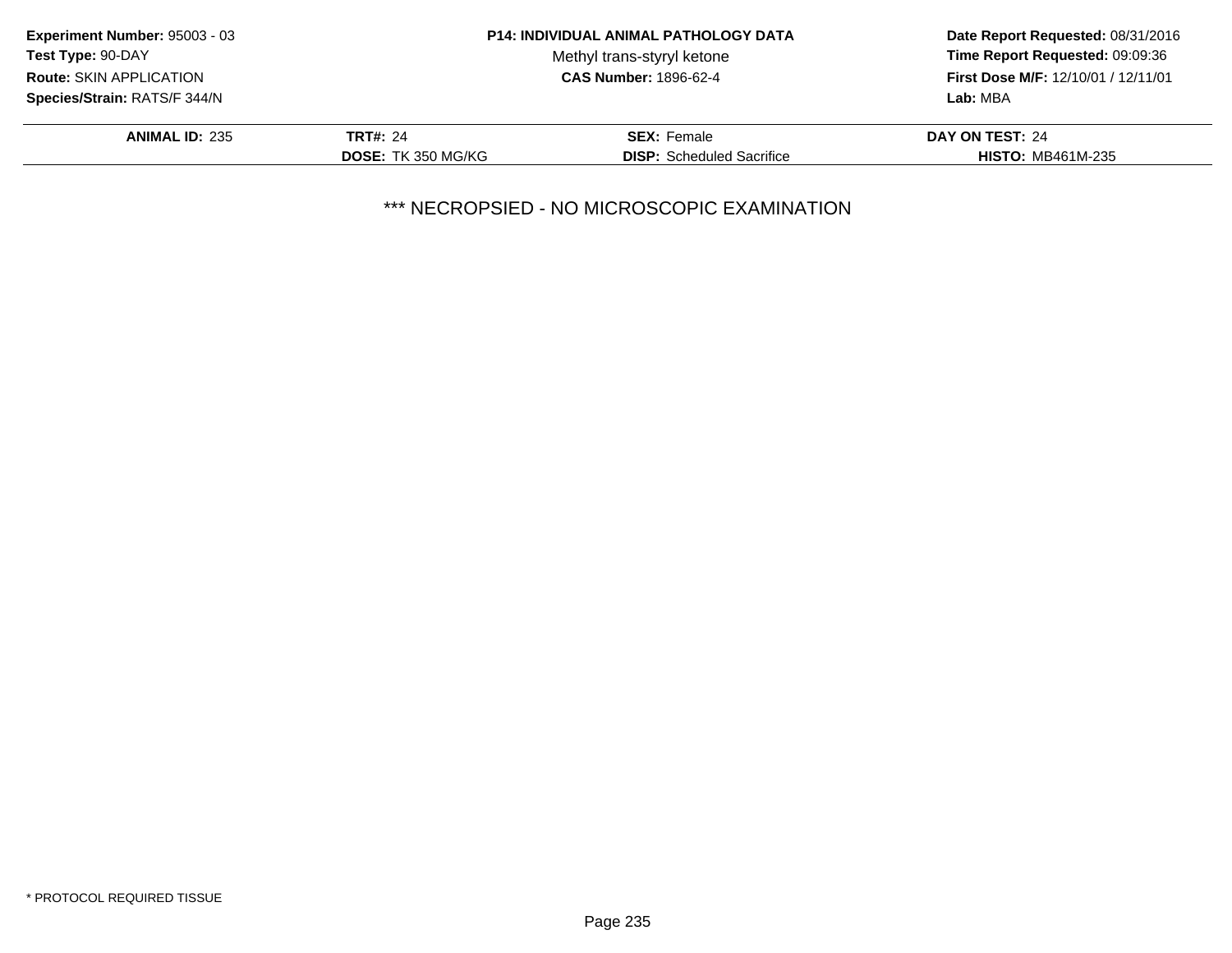| Experiment Number: 95003 - 03  |                           | <b>P14: INDIVIDUAL ANIMAL PATHOLOGY DATA</b> | Date Report Requested: 08/31/2016<br>Time Report Requested: 09:09:36 |
|--------------------------------|---------------------------|----------------------------------------------|----------------------------------------------------------------------|
| Test Type: 90-DAY              |                           | Methyl trans-styryl ketone                   |                                                                      |
| <b>Route: SKIN APPLICATION</b> |                           | <b>CAS Number: 1896-62-4</b>                 | First Dose M/F: 12/10/01 / 12/11/01                                  |
| Species/Strain: RATS/F 344/N   |                           |                                              | Lab: MBA                                                             |
| <b>ANIMAL ID: 236</b>          | <b>TRT#: 24</b>           | <b>SEX: Female</b>                           | DAY ON TEST: 24                                                      |
|                                | <b>DOSE: TK 350 MG/KG</b> | <b>DISP:</b> Scheduled Sacrifice             | <b>HISTO: MB461M-236</b>                                             |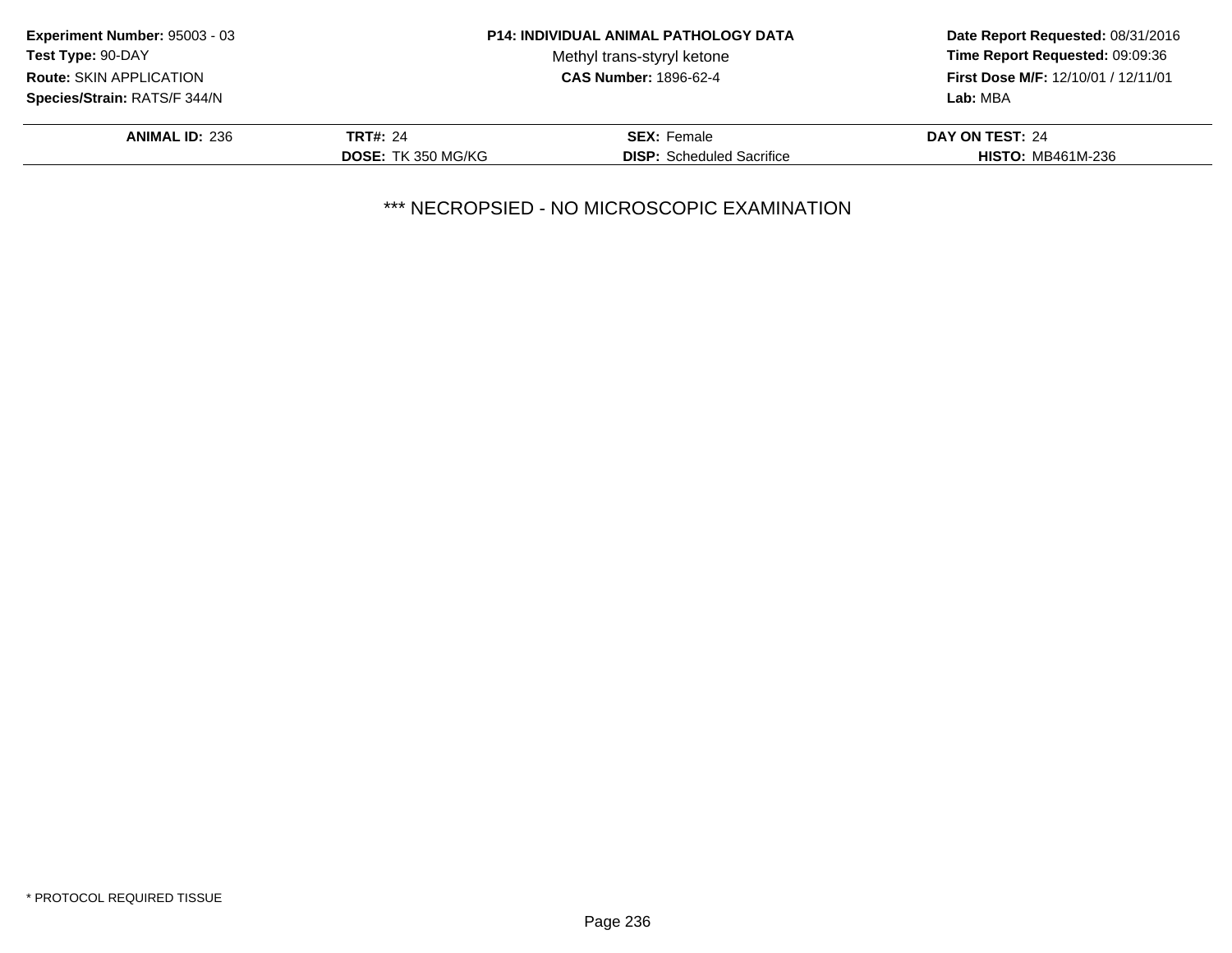| Experiment Number: 95003 - 03  | <b>P14: INDIVIDUAL ANIMAL PATHOLOGY DATA</b> |                                  | Date Report Requested: 08/31/2016                                             |
|--------------------------------|----------------------------------------------|----------------------------------|-------------------------------------------------------------------------------|
| Test Type: 90-DAY              |                                              | Methyl trans-styryl ketone       | Time Report Requested: 09:09:36<br><b>First Dose M/F: 12/10/01 / 12/11/01</b> |
| <b>Route: SKIN APPLICATION</b> |                                              | <b>CAS Number: 1896-62-4</b>     |                                                                               |
| Species/Strain: RATS/F 344/N   |                                              |                                  | Lab: MBA                                                                      |
| <b>ANIMAL ID: 237</b>          | <b>TRT#: 24</b>                              | <b>SEX: Female</b>               | DAY ON TEST: 24                                                               |
|                                | <b>DOSE: TK 350 MG/KG</b>                    | <b>DISP:</b> Scheduled Sacrifice | <b>HISTO: MB461M-237</b>                                                      |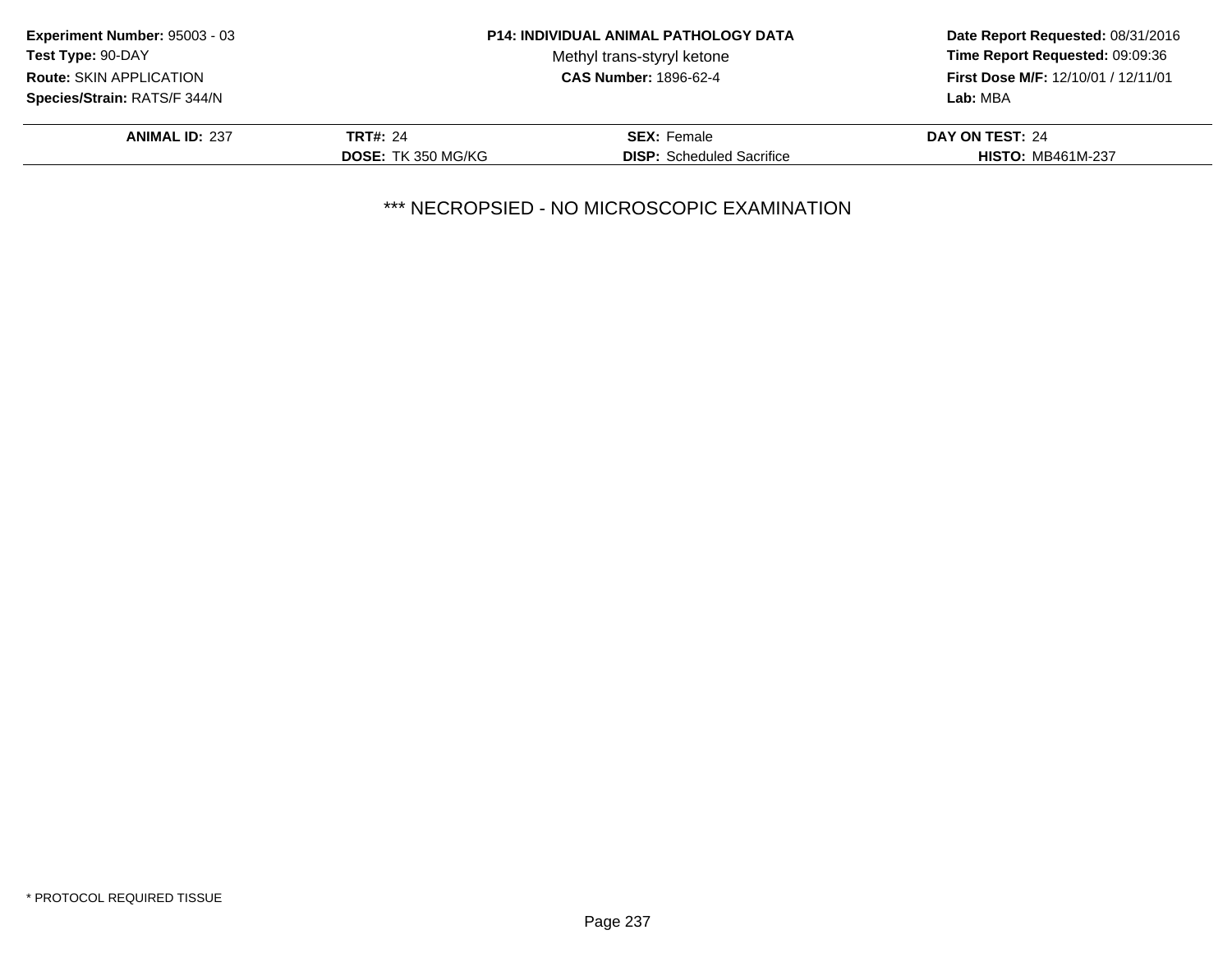| Experiment Number: 95003 - 03  |                           | <b>P14: INDIVIDUAL ANIMAL PATHOLOGY DATA</b> | Date Report Requested: 08/31/2016<br>Time Report Requested: 09:09:36 |
|--------------------------------|---------------------------|----------------------------------------------|----------------------------------------------------------------------|
| Test Type: 90-DAY              |                           | Methyl trans-styryl ketone                   |                                                                      |
| <b>Route: SKIN APPLICATION</b> |                           | <b>CAS Number: 1896-62-4</b>                 | First Dose M/F: 12/10/01 / 12/11/01                                  |
| Species/Strain: RATS/F 344/N   |                           |                                              | Lab: MBA                                                             |
| <b>ANIMAL ID: 238</b>          | <b>TRT#: 24</b>           | <b>SEX: Female</b>                           | DAY ON TEST: 24                                                      |
|                                | <b>DOSE: TK 350 MG/KG</b> | <b>DISP:</b> Scheduled Sacrifice             | <b>HISTO: MB461M-238</b>                                             |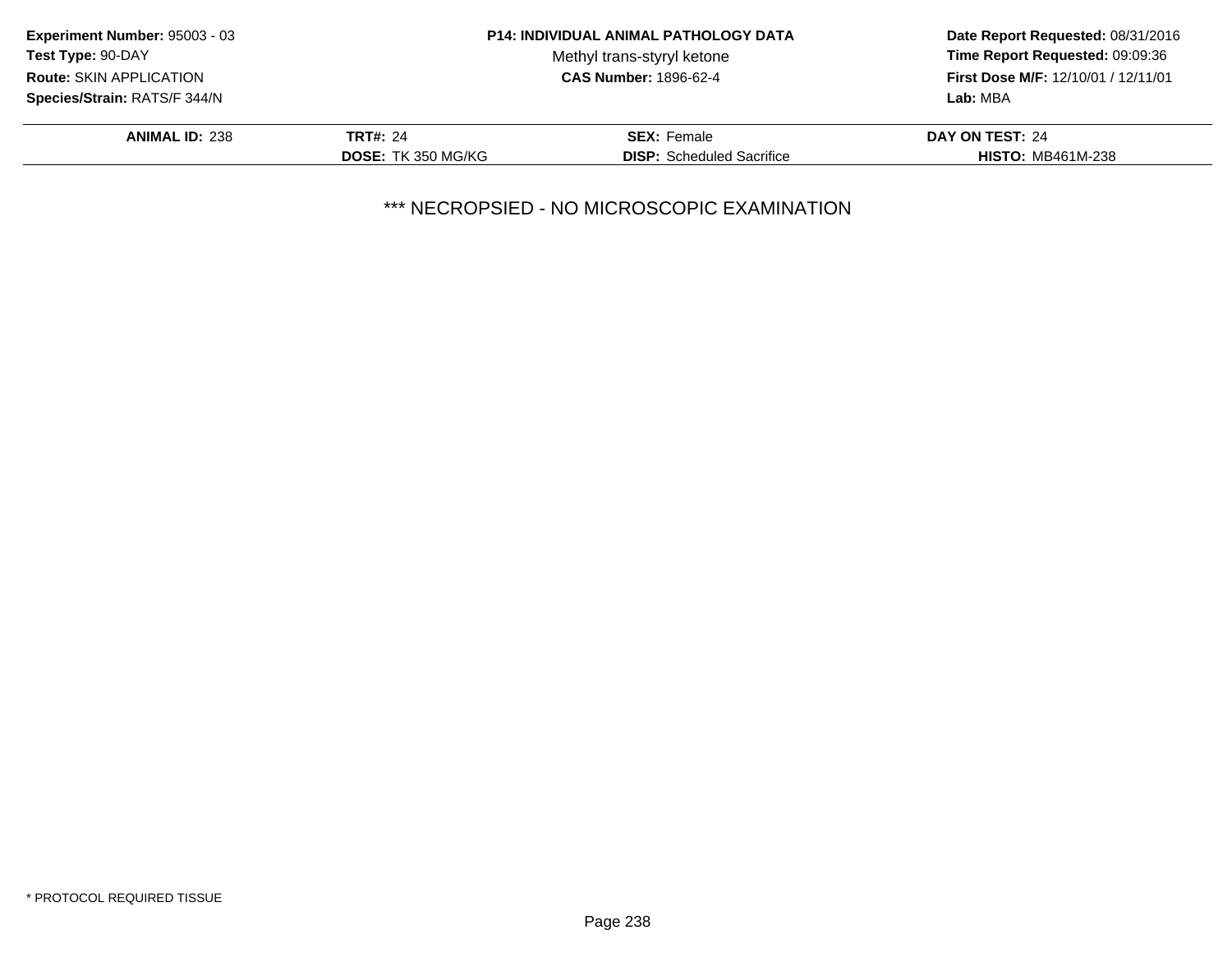| Experiment Number: 95003 - 03  |                           | <b>P14: INDIVIDUAL ANIMAL PATHOLOGY DATA</b> | Date Report Requested: 08/31/2016<br>Time Report Requested: 09:09:36 |
|--------------------------------|---------------------------|----------------------------------------------|----------------------------------------------------------------------|
| Test Type: 90-DAY              |                           | Methyl trans-styryl ketone                   |                                                                      |
| <b>Route: SKIN APPLICATION</b> |                           | <b>CAS Number: 1896-62-4</b>                 | First Dose M/F: 12/10/01 / 12/11/01                                  |
| Species/Strain: RATS/F 344/N   |                           |                                              | Lab: MBA                                                             |
| <b>ANIMAL ID: 239</b>          | <b>TRT#: 24</b>           | <b>SEX: Female</b>                           | DAY ON TEST: 24                                                      |
|                                | <b>DOSE: TK 350 MG/KG</b> | <b>DISP:</b> Scheduled Sacrifice             | <b>HISTO: MB461M-239</b>                                             |